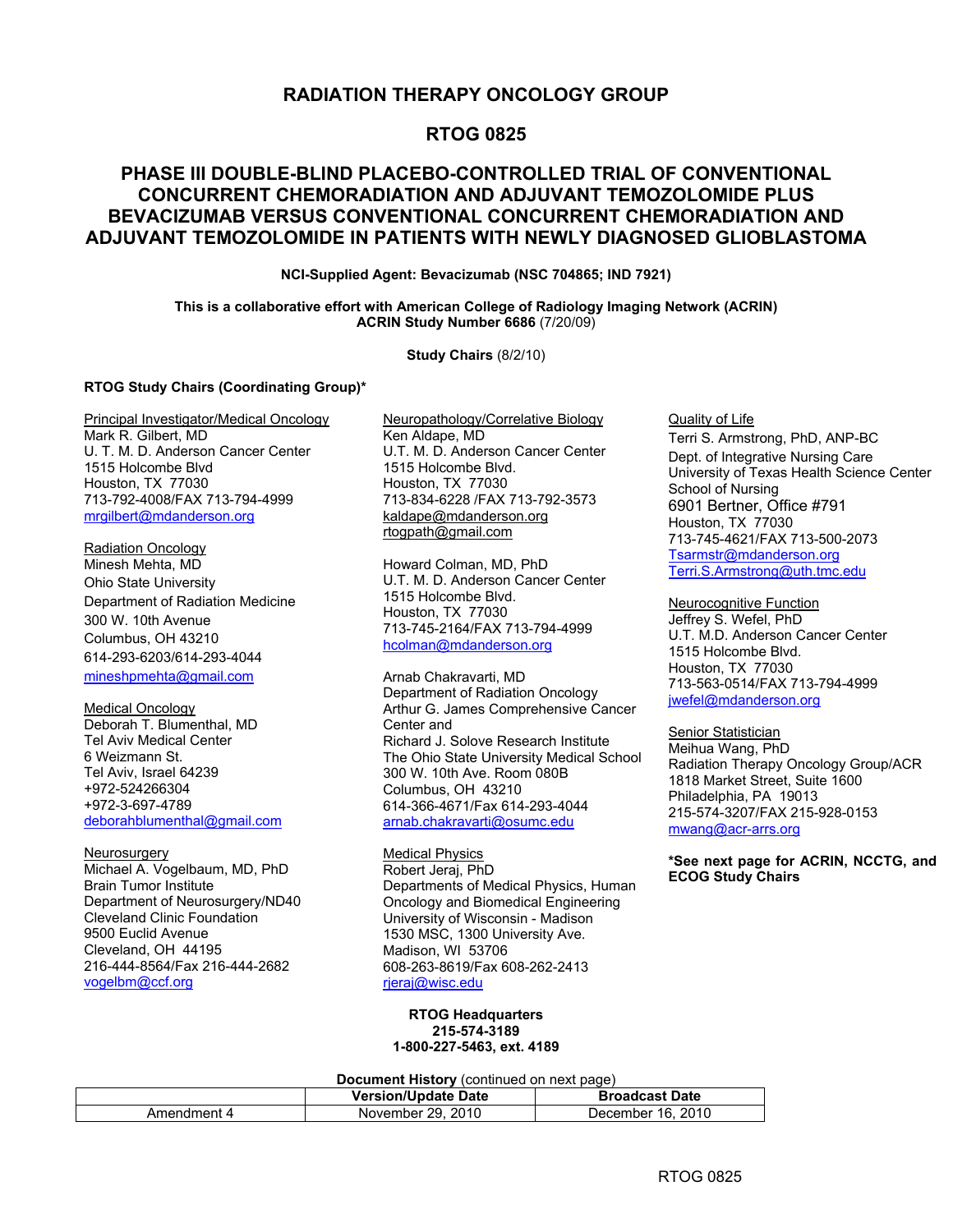#### **Document History** (continued from previous page)

|             | <b>Version/Update Date</b> | <b>Broadcast Date</b> |
|-------------|----------------------------|-----------------------|
| Amendment 3 | August 2, 2010             | September 2, 2010     |
| Update      | September 29, 2009         | September 29, 2009    |
| Amendment 2 | August 27, 2009            | September 29, 2009    |
| Amendment 1 | July 20, 2009              | September 29, 2009    |
| Update      | April 15, 2009             | April 15, 2009        |
| Activation  | March 16, 2009             | April 15, 2009        |

| <b>ACRIN Study Chairs</b>                                                                                                                                                                                                                                                                                                                                                         | <b>NCCTG Study Chairs</b>                                                                                                                                                                                                                                                                                                                                                 | <b>ECOG Study Chair</b>                                                                                                                                                                 |
|-----------------------------------------------------------------------------------------------------------------------------------------------------------------------------------------------------------------------------------------------------------------------------------------------------------------------------------------------------------------------------------|---------------------------------------------------------------------------------------------------------------------------------------------------------------------------------------------------------------------------------------------------------------------------------------------------------------------------------------------------------------------------|-----------------------------------------------------------------------------------------------------------------------------------------------------------------------------------------|
| Imaging<br>A. Gregory Sorensen, MD<br>A.A. Martinos Center for<br>Biomedical Imaging<br>Mail code CNY149-2301<br>Building 149, 13th Street<br>Boston, MA 02129<br>617-726-3914/FAX 617-726-7422<br>sorensen@nmr.mgh.harvard.edu<br>Statistician<br>Constantine Gatsonis, PhD<br><b>Center For Statistical Sciences</b><br>Brown University, Box G-S121-7<br>121 South Main Street | <b>Radiation Oncology</b><br>Paul Brown, MD<br>U.T. M.D. Anderson Cancer Center<br>Department of Radiation Oncology<br>1515 Holcombe Blvd., Unit 97<br>Houston, TX 77030<br>713-563-2302/FAX 713-563-2331<br>PDBrown@mdanderson.org<br>Medical Oncology<br>Kurt A. Jaeckle, MD<br>Mayo Clinic Jacksonville, 2E<br>Cannaday<br>4500 San Pablo Rd<br>Jacksonville, FL 32224 | David Schiff, M.D.<br>Division of Neuro-Oncology<br>University of Virginia<br>Box 800432<br>Charlottesville VA 22908<br>434-982-4415/FAX 434-982-4467<br>ds4jd@hscmail.mcc.virginia.edu |
| Providence, RI 02912<br>401-863-9183/FAX 401-863-9182<br>gatsonis@stat.brown.edu                                                                                                                                                                                                                                                                                                  | 904-953-7102/FAX 904-953-0757<br>jaeckle.kurt@mayo.edu                                                                                                                                                                                                                                                                                                                    |                                                                                                                                                                                         |

**This protocol was designed and developed by the Radiation Therapy Oncology Group (RTOG) of the American College of Radiology (ACR). It is intended to be used only in conjunction with institution-specific IRB approval for study entry. No other use or reproduction is authorized by RTOG nor does RTOG assume any responsibility for unauthorized use of this protocol.**

#### **STUDY PARTICIPANTS** (8/2/10)

**Lead Group – Investigators from this Group should enroll patients through RTOG.**  RTOG

**Endorsing Group(s) – Investigators from these Groups must enroll patients through the CTSU.**  NCCTG, ECOG.

*The following Cooperative Groups have endorsed this trial via the CTSU Endorsement Plus Option: NCCTG: Co-chair Dr. Kurt Jaeckle.* 

*NCCTG members will enroll patients to this study via the CTSU. Institutions holding dual memberships in NCCTG and RTOG may credit either Group for enrollments, provided the credited PI is a member of the credited Group.* 

**Ordering Group(s) – Investigators must have a current affiliation with one of these Groups to receive investigational agent and/or an Investigator's Brochure for this protocol.**  RTOG

**CTSU** 

**Imaging Group – To participate in the ACRIN advanced imaging component, ACRIN investigators must have an affiliation with one of these Groups.**  RTOG

**CTSU**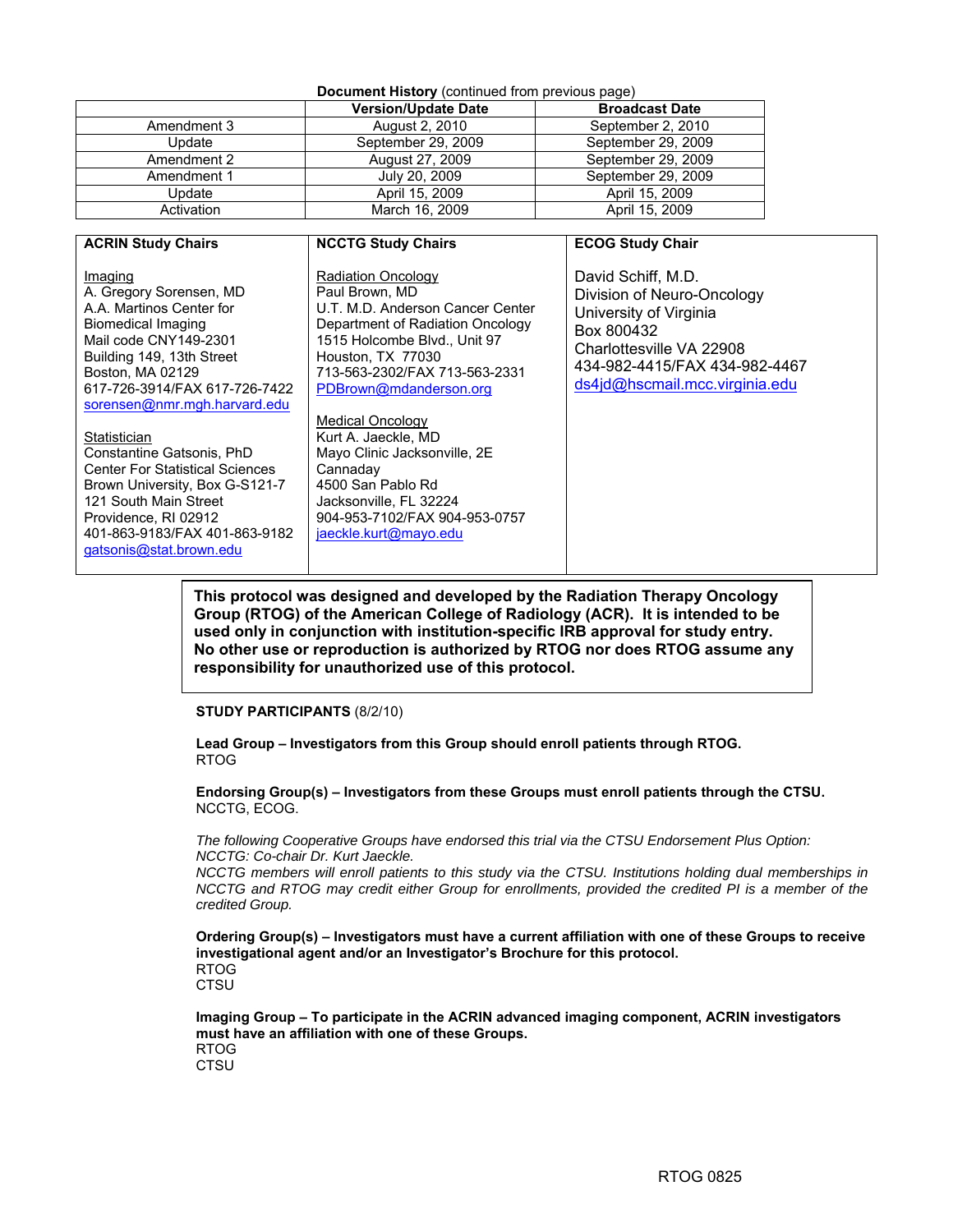**NOTE:** Sites participating through CTSU must apply for an RTOG username and password **immediately after registering**, to enable access to the Neurocognitive Training Procedure Letter on the 0825 forms section of the RTOG website. A user name and password can be obtained by completing the Password Authorization Form at www.rtog.org/members/webreg.html. See the CTSU logistics appendix for details.

| This study is supported by the NCI Cancer Trials Support Unit (CTSU).                                                                                                                                                                                                                                                      |
|----------------------------------------------------------------------------------------------------------------------------------------------------------------------------------------------------------------------------------------------------------------------------------------------------------------------------|
| Institutions not aligned with the RTOG will participate through the CTSU mechanism as outlined below and detailed in the<br>CTSU logistical appendix.                                                                                                                                                                      |
| The study protocol and all related forms and documents must be downloaded from the protocol-specific Web<br>٠<br>page of the CTSU Member Web site located at http://members.ctsu.org                                                                                                                                       |
| Send completed site registration documents to the CTSU Regulatory Office. Refer to the CTSU logistical appendix<br>for specific instructions and documents to be submitted.                                                                                                                                                |
| Patient enrollments will be conducted by the CTSU. Refer to the CTSU logistical appendix for specific instructions<br>$\bullet$<br>and forms to be submitted.                                                                                                                                                              |
| Data management will be performed by the RTOG. Case report forms (with the exception of patient enrollment<br>$\bullet$<br>forms), clinical reports, and transmittals must be sent to RTOG Headquarters unless otherwise directed by the<br>protocol. Do not send study data or case report forms to CTSU Data Operations. |
| Data query and delinquency reports will be sent directly to the enrolling site by the RTOG. Please send query<br>٠<br>responses and delinquent data to the RTOG and do not copy the CTSU Data Operations. Each site should have a                                                                                          |

designated CTSU Administrator and Data Administrator and must keep their CTEP IAM account contact information current. This will ensure timely communication between the clinical site and RTOG Headquarters.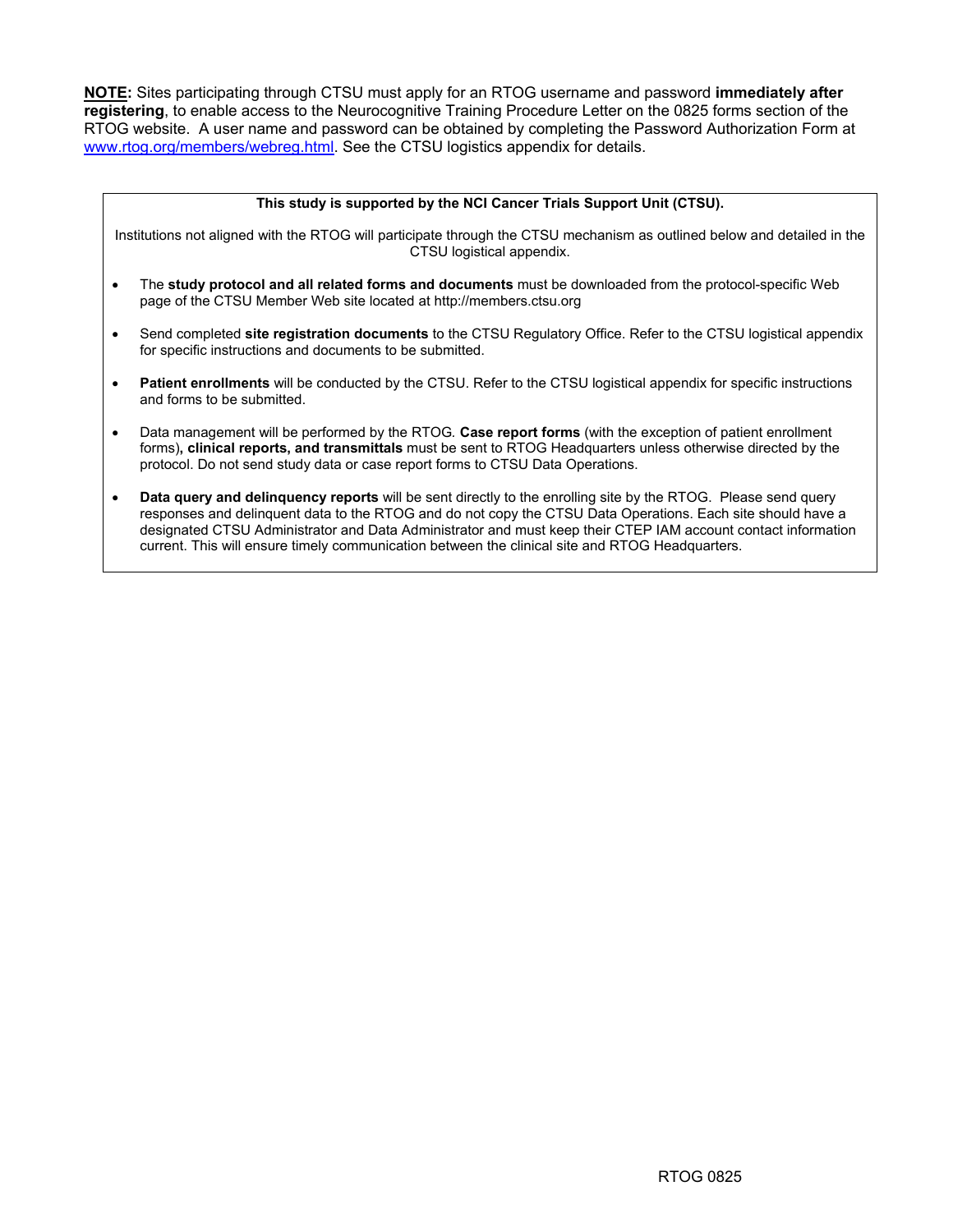Schema

Eligibility Checklist

- 1.0 Introduction
- 2.0 Objectives
- 3.0 Patient Selection
- 4.0 Pretreatment Evaluations/Management
- 5.0 Registration Procedures
- 6.0 Radiation Therapy/Functional Imaging
- 7.0 Drug Therapy
- 8.0 Surgery
- 9.0 Other Therapy
- 10.0 Tissue/Specimen Submission
- 11.0 Patient Assessments
- 12.0 Data Collection
- 13.0 Statistical Considerations

References

| Appendix I    | - Sample Consent Form                                                             |
|---------------|-----------------------------------------------------------------------------------|
| Appendix II   | - Study Parameters                                                                |
| Appendix III  | - Performance Status Scoring                                                      |
| Appendix IV   | - Examples of Adequate and Inadequate Tissue Samples                              |
| Appendix V    | - Certification and Administration Procedures for the Neurocognitive Test Battery |
| Appendix VI   | - Certification Worksheet for Test Administrator                                  |
| Appendix VII  | - Blood/Urine Collection                                                          |
| Appendix VIII | - Diagram for Collecting, Storing, and Shipping Frozen Tissue                     |
| Appendix IX   | - CTSU Logistics                                                                  |
| Appendix X    | - Provisions for Unblinded (Open-Label) Bevacizumab at Disease Progression        |
| Appendix XI   | - Classifier, Cutoffs, and Failure Rates for 9-Gene Predictor Assay               |
| Appendix XII  | - Standard MR Imaging Guidelines                                                  |
| Appendix XIII | - ACRIN 6686 Advanced MRI Technical Acquisition Guidelines                        |
| Appendix XIV  | - ACRIN 6686 Advanced MR Imaging Acquisition and Image Submission                 |
| Appendix XV   | - ACRIN 6686 Advanced Imaging Adverse Event Reporting Instructions                |
|               |                                                                                   |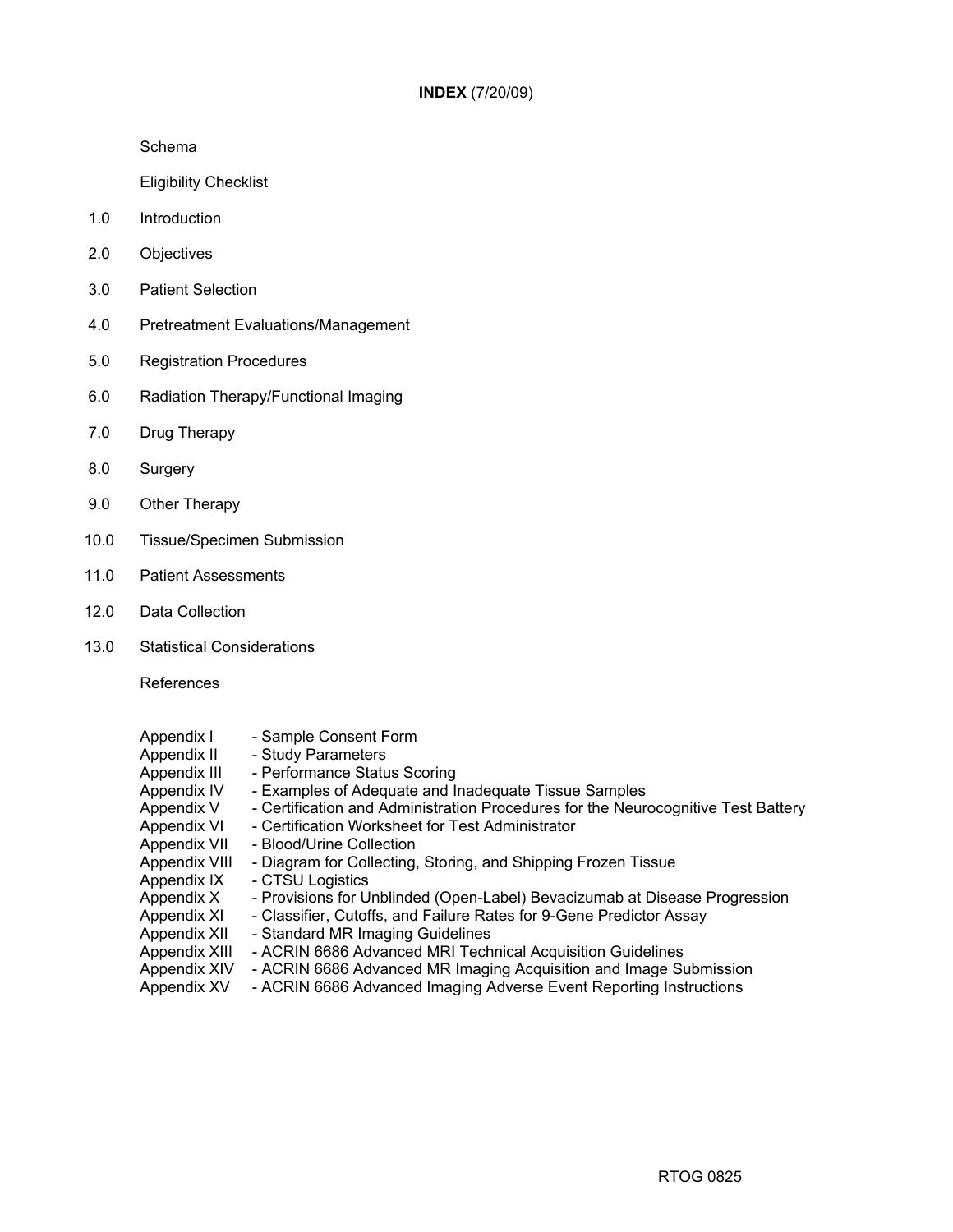#### **RADIATION THERAPY ONCOLOGY GROUP**

#### **RTOG 0825**

#### **PHASE III DOUBLE-BLIND PLACEBO-CONTROLLED TRIAL OF CONVENTIONAL CONCURRENT CHEMORADIATION AND ADJUVANT TEMOZOLOMIDE PLUS BEVACIZUMAB VERSUS CONVENTIONAL CONCURRENT CHEMORADIATION AND ADJUVANT TEMOZOLOMIDE IN PATIENTS WITH NEWLY DIAGNOSED GLIOBLASTOMA**

#### **SCHEMA**

#### **STEP 1 REGISTRATION**

## **↓ Central Pathology Tissue Screening**

**Histology confirmation** 

Confirmation of adequacy of tissue for MGMT analysis and molecular profile

 NOTE: Tumor tissue must be received and central review confirmation completed before STEP 2 registration can occur. **↓**

#### **STEP 2 REGISTRATION**

**↓**

(Initial 3 weeks of chemoradiation treatment)

Radiation (30 Gy in 2 Gy fractions)

Concurrent daily temozolomide (qd X 21 d)\*

Analysis for MGMT methylation and molecular profile **↓**

## **STEP 3 REGISTRATION**

**RANDOMIZATION STEP: Must Occur by Day 10 After the Start of Radiation** 

**↓ STRATIFY MGMT Methylation Status:** Methylated vs. Unmethylated vs. Invalid **Molecular Profile:** Favorable vs. Unfavorable vs. Undetermined

| Arm 1                                                           | Αr                                    |
|-----------------------------------------------------------------|---------------------------------------|
| (Final 3 weeks of chemoradiation)                               | (Final 3 weeks of chemora             |
| Radiation (30 Gy in 2 Gy fx)* + daily TMZ                       | Radiation (30 Gy in 2 Gy fx           |
| $\text{(ad x 21 d)}$ + placebo g 2 wks (continues without stop) | $($ gd x 21 d) + bevacizumab<br>stop) |
|                                                                 |                                       |

4 weeks after completion of chemoradiation: Temozolomide d 1-5 of 28-d cycle + placebo q 2 wks ; 12 cycle maximum\*\*

\* Institution must be pre-credentialed. See Section 5.0. \*\*Bevacizumab at progression at physician discretion. See Section 6.0 for complete radiation therapy details. See Section 7.0 for complete drug therapy details.

**Arm 2** (Final 3 weeks of chemoradiation) Radiation (30 Gy in 2 Gy fx)\* + Daily TMZ (qd x 21 d) + bevacizumab q 2 wks (continues without stop)

4 weeks after completion of chemoradiation: Temozolomide d 1-5 of 28-d cycle + bevacizumab q 2 wks; 12 cycle maximum\*\*

**Patient Population:** (See Section 3.0 for Eligibility)

- Histopathologically confirmed glioblastoma (WHO Grade IV) **confirmed by central pathology tissue screening prior to step 2 registration**
- Tumor tissue that is **determined by central pathology tissue screening prior to step 2 registration** to be of sufficient size for analysis of MGMT status and determination of molecular profile
- The tumor must have a supratentorial component

**Required Sample Size**: 942 patients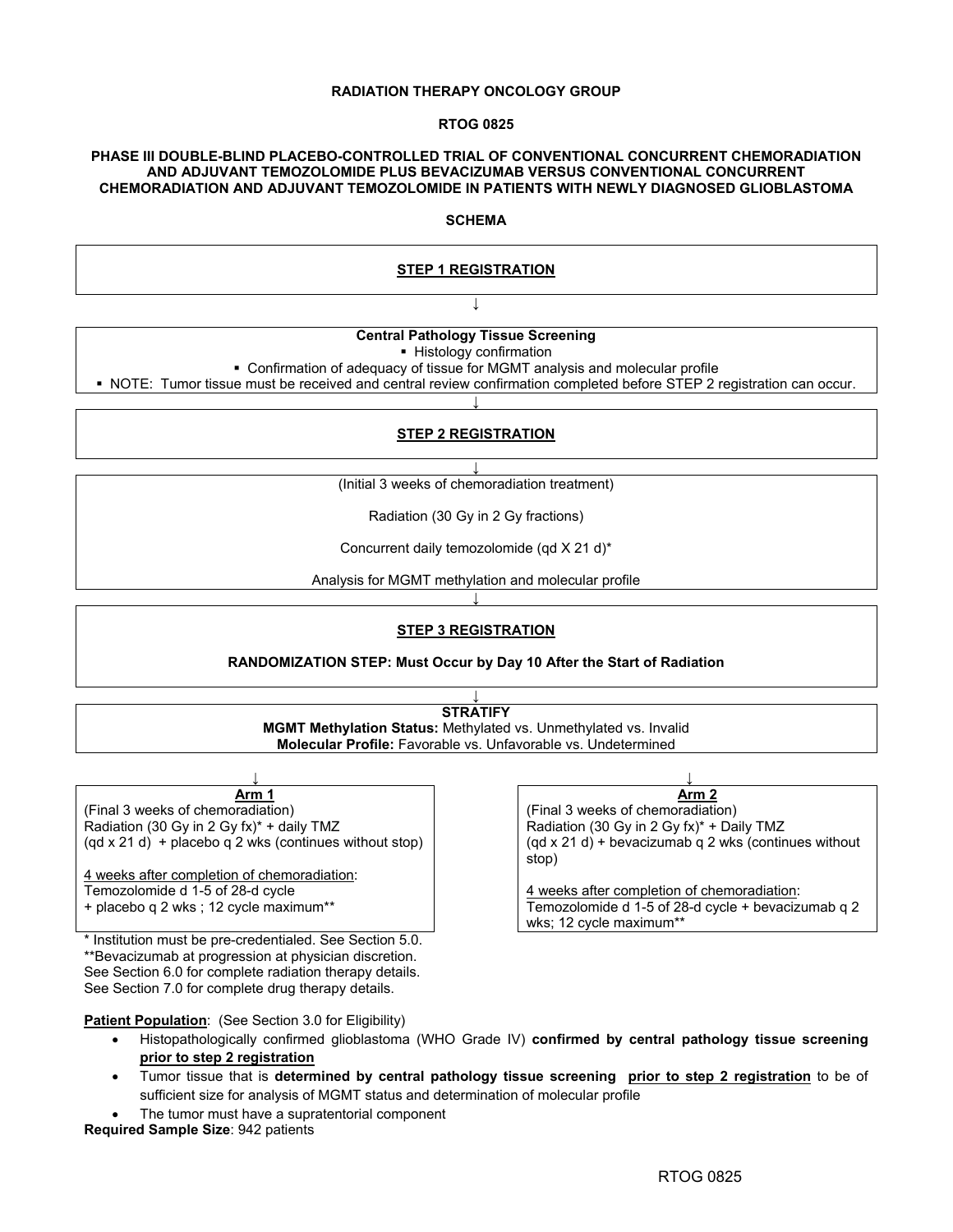## **ACRIN 6686 Advanced Imaging Component for Participating Sites** (7/20/09)

## **SCHEMA\***

| <b>Advanced MR Imaging Time Points Table (Select Sites Only)</b>                                  |                                                                              |                                                                                          |                                                                                                                          |                                                                       |
|---------------------------------------------------------------------------------------------------|------------------------------------------------------------------------------|------------------------------------------------------------------------------------------|--------------------------------------------------------------------------------------------------------------------------|-----------------------------------------------------------------------|
|                                                                                                   | $TO$ --Baseline <sup>†</sup><br>(within 0 to 5<br>Days prior to<br>chemo-RT) | $T1$ —Week 3<br>(within 0 to 3 days<br>prior to placebo or<br>bevacizumab<br>initiation) | $T2$ —Week 3 + 1 Day<br>(must be completed<br>same day or 1 <sup>st</sup> day<br>after placebo or<br>bevacizumab begins) | <b>T3-Week 10</b><br>(post-chemo-<br>RT, during<br>adjuvant<br>phase) |
| Advanced Imaging:<br>DSC-MRI and<br><b>DCE-MRI</b>                                                |                                                                              | х                                                                                        |                                                                                                                          | х                                                                     |
| † Acute intracranial hemorrhage must have been ruled out prior to Baseline advanced imaging scan. |                                                                              |                                                                                          |                                                                                                                          |                                                                       |

**\* See Section 11.3.2 for details and Appendix II: Study Parameter Table for a complete outline of all study procedures and timing.** 

**Site Eligibility:** Pre-qualification of imaging scanners and images is required for advanced imaging component; all eligible potential participants recruited at advanced-imaging sites must be asked to consent to advanced imaging (see Appendix I).

**Required Sample Size for ACRIN Advanced Imaging Component**: 264 participants from the 942 RTOG-study patients.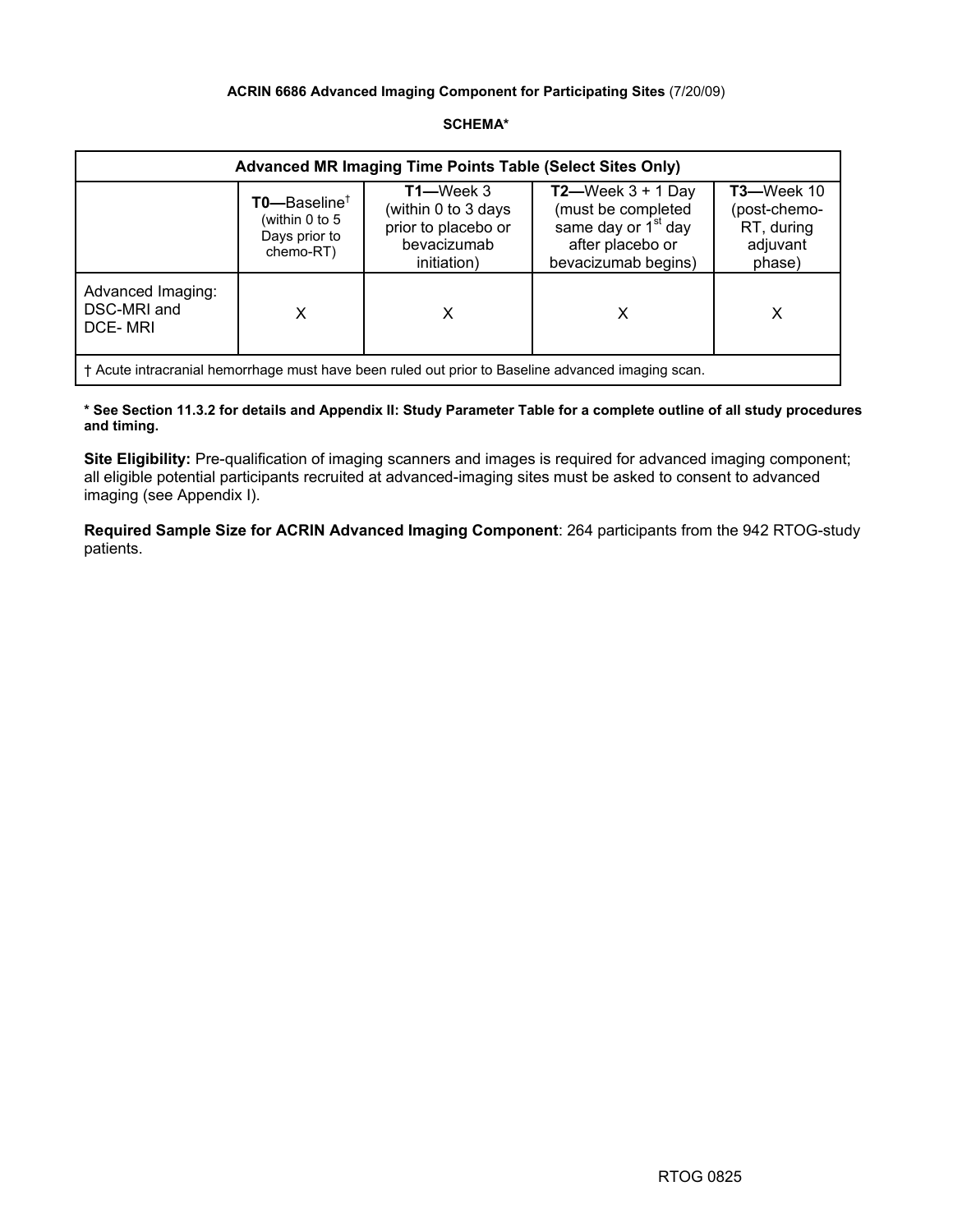# **RTOG Institution #**

## **RTOG 0825 ELIGIBILITY CHECKLIST—STEP 1** (7/27/09) **Case # (page 1 of 1)**

(Y) 1. Is the patient suspected to have glioblastoma or gliosarcoma (WHO Grade IV)?

## **The following questions will be asked at Study Registration for STEP 1 Registration**:

## **IMRT CREDENTIALING IS REQUIRED BEFORE REGISTRATION NEUROCOGNITIVE CERTIFICATION IS REQUIRED BEFORE REGISTRATION ADVANCED MRI SCANNER CERTIFICATION IS REQUIRED BEFORE REGISTRATION FOR ADVANCED-IMAGING SITES**

- 1. Name of institutional person registering this case?
- (Y) 2. Has the Eligibility Checklist (above for step 1) been completed?
- (Y) 3. Will the patient's tissue be submitted for central review?
- **4.** Date the patient provided study-specific consent prior to study entry
- 5. Patient's Initials (First Middle Last)
	- 6. Verifying Physician

Due to the blinded nature of this study, with drug being provided through the Pharmaceutical Management Branch (PMB) of the NCI, extreme accuracy and consistency of physician information are required to achieve accurate and timely drug shipments. The shipping address for each per-patient shipment is automatically retrieved from the physician-specific information provided on the site's most recent Supplemental Investigator Data Form (IDF) on file with the PMB. (Please see Section 7.6.3.2 for detailed instructions related to IDF maintenance.) Please be certain the address of the local verifying physician you select from the drop down menu during registration is consistent with where the drug is expected to be received and that the physician has a valid NCI (CTEP ID) number. Please also be consistent in identifying the same verifying physician at each registration step [A0 (Step 1), A2 (Step 2), and A3 (Step 3)].

- 7. Patient's ID Number
- **Example 2** 8. Date of Birth
- 9. Race
- 10. Ethnic Category (Hispanic or Latino; Not Hispanic or Latino; Unknown)
- 11. Gender
- 12. Patient's Country of Residence
- 13. Zip Code (U.S. Residents)
- **14.** Patient's Insurance Status
- 15. Will any component of the patient's care be given at a military or VA facility?
- 16. Calendar Base Date
- 17. Registration/randomization date: This date will be populated automatically.
- (Y/N) 18. Is the patient going to be treated with IMRT?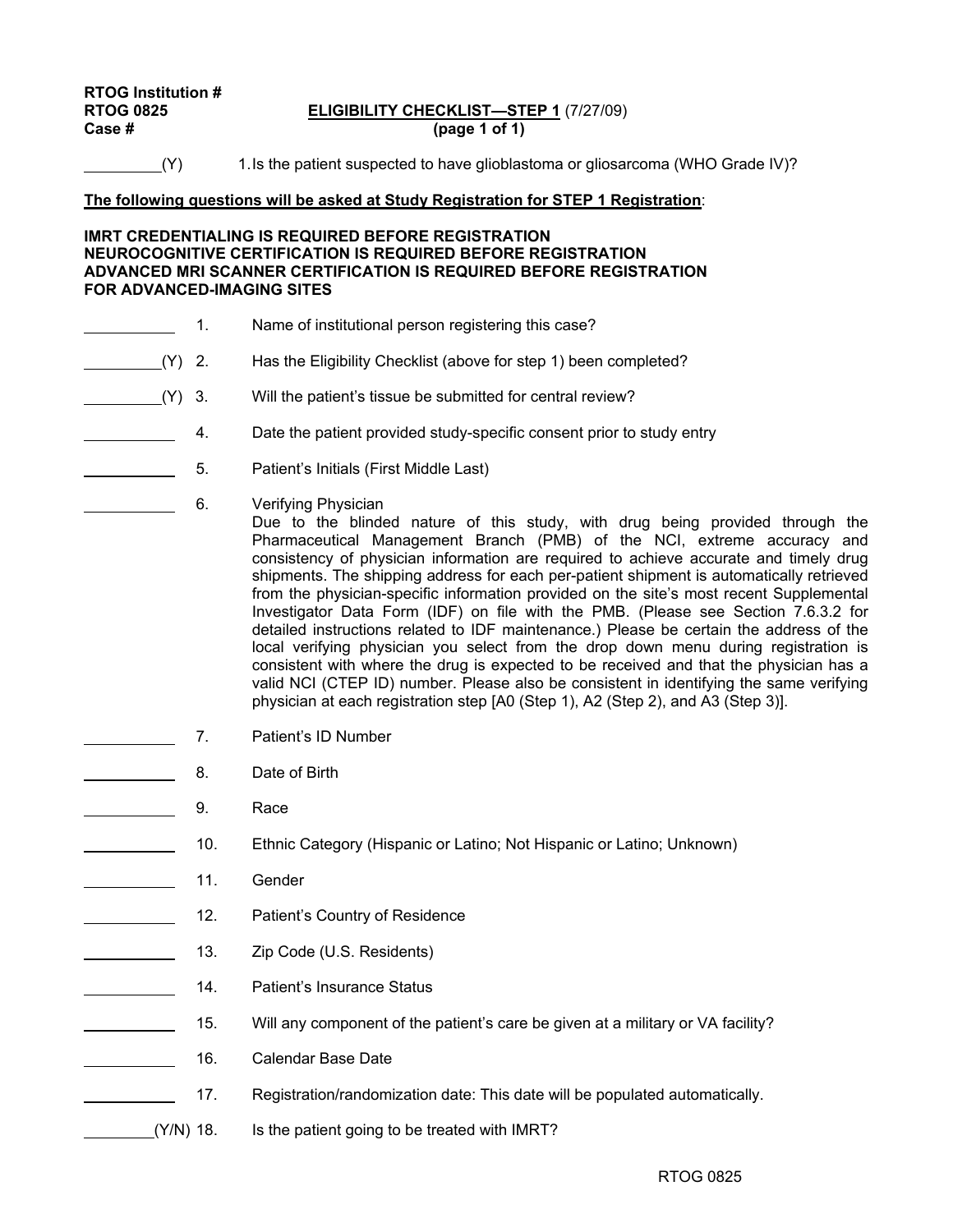**RTOG Institution #**  *(assigned in Step 1)*

## **RTOG 0825 ELIGIBILITY CHECKLIST—STEP 2** (8/2/10)<br>Case # (page 1 of 5) **Case # (page 1 of 5)**

| (Y) | Does the patient have histopathologically confirmed glioblastoma or gliosarcoma<br>1.<br>(WHO Grade IV) confirmed by central pathology tissue screening?                                                                                                                                                                                                                                                                                                       |
|-----|----------------------------------------------------------------------------------------------------------------------------------------------------------------------------------------------------------------------------------------------------------------------------------------------------------------------------------------------------------------------------------------------------------------------------------------------------------------|
| (Y) | 2.<br>Does the patient have tumor tissue that is determined by central pathology<br>tissue screening to be of sufficient size for analysis of MGMT status and determination<br>of molecular profile (as described in Section 10.2 and Appendix IV)?                                                                                                                                                                                                            |
| (Y) | 3.<br>Does the tumor have a supratentorial component?                                                                                                                                                                                                                                                                                                                                                                                                          |
| (Y) | Was a history/physical examination done within 14 days prior to registration?<br>4.                                                                                                                                                                                                                                                                                                                                                                            |
| (Y) | 5.<br>Has the patient recovered from the effects of surgery, postoperative infection,<br>and other complications prior to study registration?                                                                                                                                                                                                                                                                                                                  |
| (Y) | 6.<br>Was a diagnostic contrast-enhanced MRI of the brain performed preoperatively<br>and postoperatively prior to the initiation of radiotherapy?                                                                                                                                                                                                                                                                                                             |
| (Y) | Was the postoperative scan performed within 28 days prior to step 1 registration?<br>7.                                                                                                                                                                                                                                                                                                                                                                        |
| (Y) | 8.<br>Was an MRI or CT scan (potentially in addition to the postoperative scan)<br>obtained within 10 days prior to the start of radiation therapy that did not demonstrate<br>significant postoperative hemorrhage defined as $> 1$ cm diameter of blood? If $> 1$ cm of<br>acute blood is detected, the patient will be ineligible for this trial. The radiation planning MRI<br>or CT scan may be used to determine presence of hemorrhage.<br>DATE OF SCAN |
| (Y) | Is there documentation of steroid doses or absence of ongoing steroid treatment<br>9.<br>within 14 days prior to registration?                                                                                                                                                                                                                                                                                                                                 |
| (Y) | 10.<br>Is the Karnofsky performance status $\geq 70$ ?                                                                                                                                                                                                                                                                                                                                                                                                         |
| (Y) | 11.<br>Is the patient's age $\geq 18$ ?                                                                                                                                                                                                                                                                                                                                                                                                                        |
| (Y) | 12.<br>Was a CBC/differential obtained within 14 days prior to registration on study, with<br>adequate bone marrow function defined as follows:<br>Absolute neutrophil count (ANC) $\geq$ 1,800 cells/mm <sup>3</sup><br>Platelets $\geq 100,000$ cells/mm <sup>3</sup><br>Hemoglobin $\geq$ 10.0 g/dl (Note: The use of transfusion or other intervention to<br>achieve Hgb $\geq$ 10.0 g/dl is acceptable)                                                   |
| (Y) | 13.<br>Is there adequate renal function, as defined below:<br>BUN $\leq$ 30 mg/dl within 14 days prior to study registration<br>$\bullet$<br>Creatinine $\leq 1.7$ mg/dl within 14 days prior to study registration<br>$\bullet$<br>Urine protein screened by urine analysis for urine protein creatinine (UPC) ratio.<br>$\bullet$<br>For UPC ratio $> 0.5$ , 24-hour urine protein should be obtained and the level<br>should be $<$ 1000 mg.                |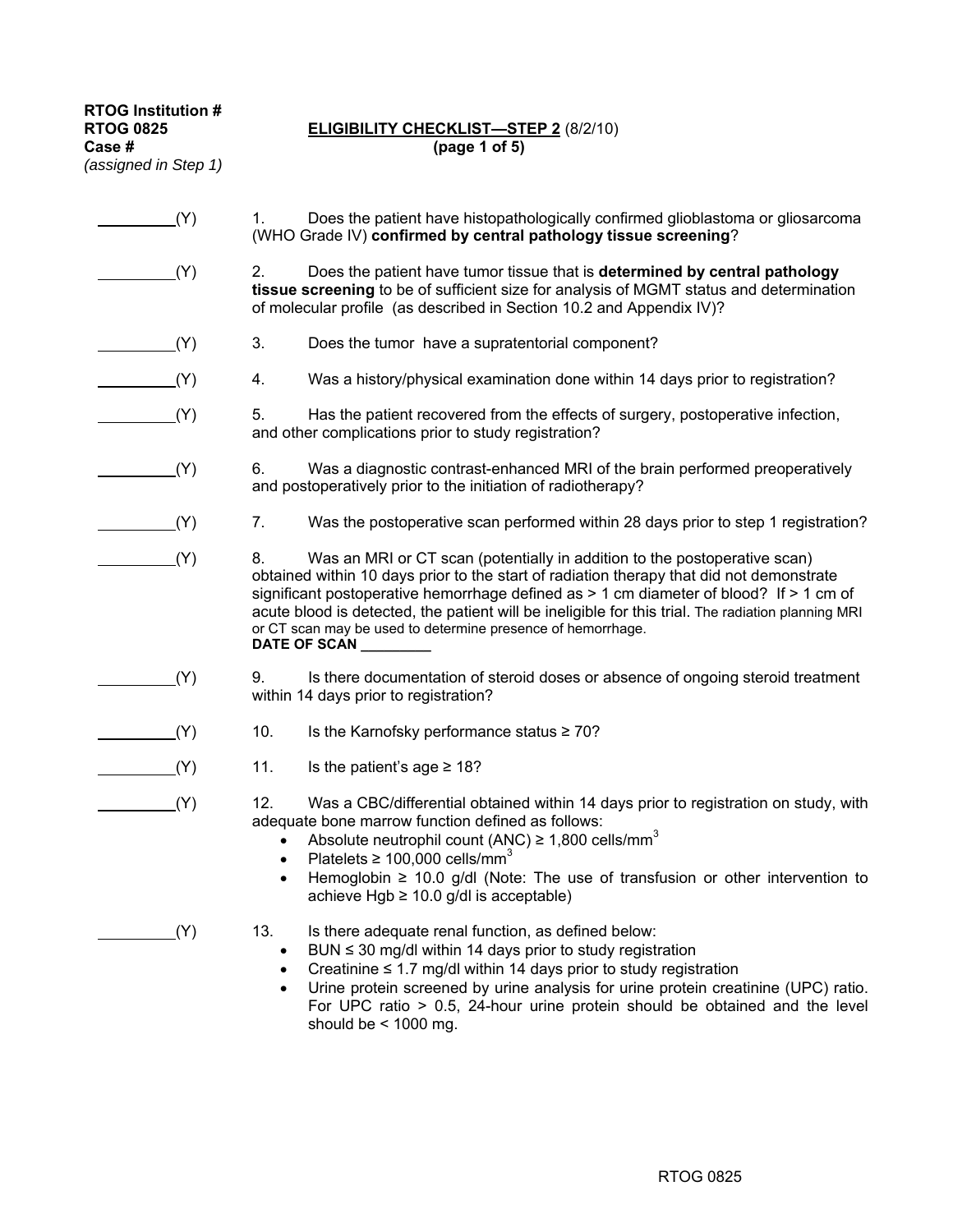**RTOG Institution #** 

*(assigned in Step 1)*

## **RTOG 0825 ELIGIBILITY CHECKLIST—STEP 2** (8/27/09)<br>Case # (page 2 of 5) **Case # (page 2 of 5)**

| (Y)    | 14.<br>Is there adequate hepatic function, as defined below:<br>Bilirubin $\leq$ 2.0 mg/dl within 14 days prior to study registration<br>$\bullet$<br>ALT/AST $\leq$ 3 x normal range within 14 days prior to study registration<br>$\bullet$                                                                                                                                         |
|--------|---------------------------------------------------------------------------------------------------------------------------------------------------------------------------------------------------------------------------------------------------------------------------------------------------------------------------------------------------------------------------------------|
| (Y)    | Is the systolic blood pressure $\leq$ 160 mg Hg or diastolic pressure $\leq$ 90 mg Hg<br>15.<br>within 14 days prior to study registration?                                                                                                                                                                                                                                           |
| (Y)    | 16.<br>Was an electrocardiogram without evidence of acute cardiac ischemia done<br>within 14 days prior study registration?                                                                                                                                                                                                                                                           |
| (Y)    | 17.<br>Was prothrombin time/international normalized ratio (PT INR) $<$ 1.4 for patients<br>not on warfarin confirmed by testing within 14 days prior to study registration?                                                                                                                                                                                                          |
| (Y/N)  | 18.<br>Is the patient on full-dose anticoagulants (e.g., warfarin or low molecular weight<br>heparin)?                                                                                                                                                                                                                                                                                |
| (Y)    | 19.<br>If yes, does the patient meet both of the following criteria:<br>No active bleeding or pathological condition that carries a high risk of bleeding<br>$\bullet$<br>(e.g., tumor involving major vessels or known varices)<br>In-range INR (usually between 2 and 3) on a stable dose of oral anticoagulant or<br>$\bullet$<br>on a stable dose of low molecular weight heparin |
| (Y/N)  | 20.<br>Did the patient provide study-specific informed consent prior to study entry?                                                                                                                                                                                                                                                                                                  |
| (Y/NA) | 21.<br>Is this patient female and of child-bearing potential?<br>If yes, was a negative serum pregnancy test within 14 days prior to<br>(Y)<br>registration?                                                                                                                                                                                                                          |
| (Y/N)  | Has the patient had prior invasive malignancy?<br>22.<br>If yes, has the patient been disease free for >3 years?<br>Y)                                                                                                                                                                                                                                                                |
| (N)    | 23.<br>Is the tumor a recurrent or multifocal malignant glioma?                                                                                                                                                                                                                                                                                                                       |
| (N)    | 24.<br>Is there metastases detected below the tentorium or beyond the cranial vault?                                                                                                                                                                                                                                                                                                  |
| (N)    | 25.<br>Has there been prior use of chemotherapy or radiosensitizers for cancers of the<br>head and neck region? Note that prior chemotherapy for a different cancer is allowable.<br>Prior use of Gliadel wafers or any other intratumoral or intracavitary treatment are not<br>permitted.                                                                                           |
| (N)    | 26.<br>Has there been prior radiotherapy to the head or neck (except for T1 glottic<br>cancer)?                                                                                                                                                                                                                                                                                       |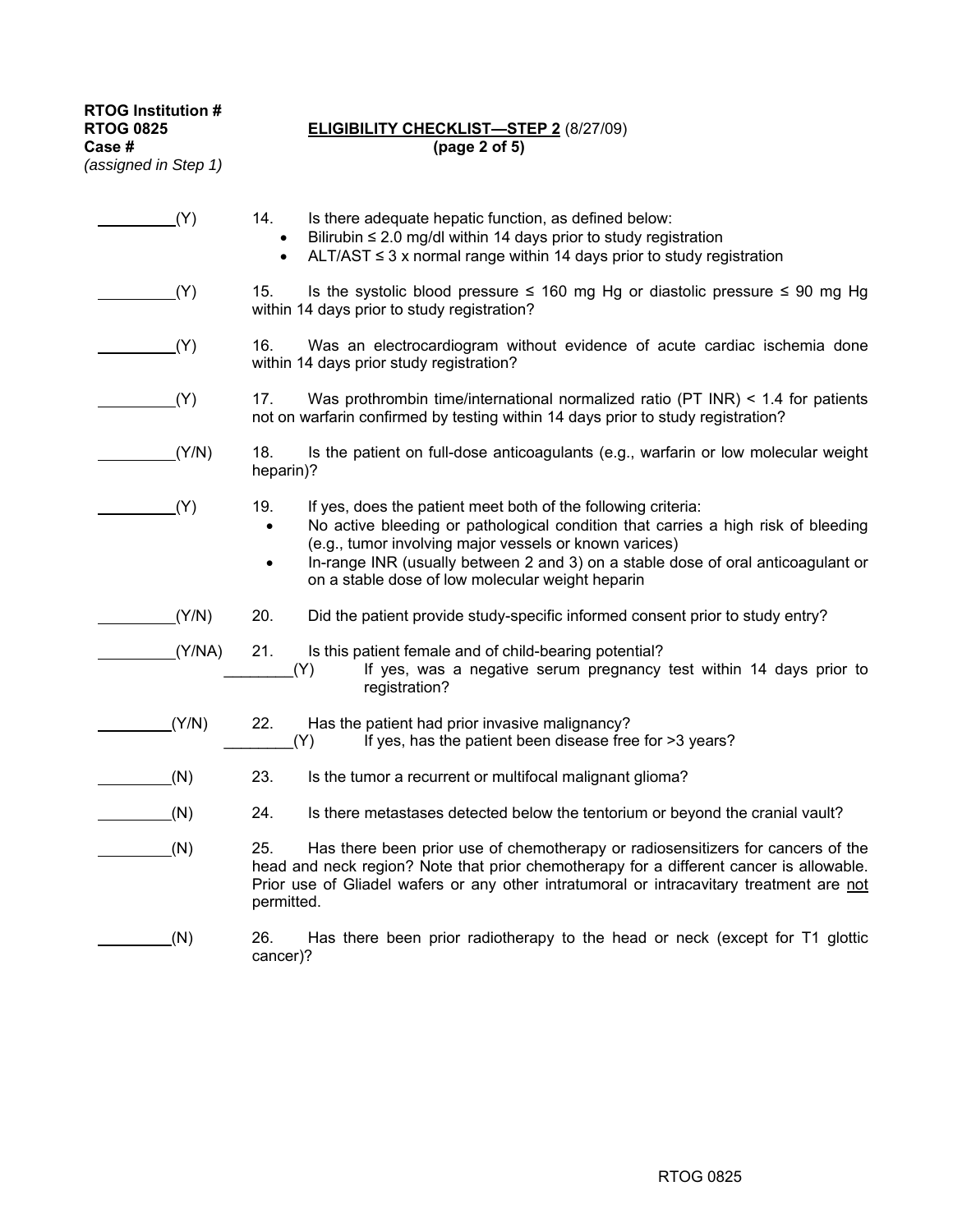## **RTOG 0825 ELIGIBILITY CHECKLIST—STEP 2** (9/29/09) **Case # (page 3 of 5)**

(N) 27. Does the patient have severe, active co-morbidity, as defined below?

- Unstable angina and/or congestive heart failure within the last 6 months
	- Transmural myocardial infarction within the last 6 months
	- Evidence of recent myocardial infarction or ischemia by the findings of S-T elevations of  $\geq 2$  mm using the analysis of an EKG performed within 14 days of registration
	- New York Heart Association grade II or greater congestive heart failure requiring hospitalization within 12 months prior to registration
	- History of stroke, cerebral vascular accident (CVA) or transient ischemic attack within 6 months
	- Serious and inadequately controlled cardiac arrhythmia
	- Significant vascular disease (e.g., aortic aneurysm, history of aortic dissection) or clinically significant peripheral vascular disease
	- Evidence of bleeding diathesis or coagulopathy
	- Serious or non-healing wound, ulcer, or bone fracture or history of abdominal fistula, gastrointestinal perforation, intra-abdominal abscess major surgical procedure, open biopsy, or significant traumatic injury within 28 days prior to registration, with the exception of the craniotomy for tumor resection.
	- Acute bacterial or fungal infection requiring intravenous antibiotics at the time of registration
	- Chronic obstructive pulmonary disease exacerbation or other respiratory illness requiring hospitalization or precluding study therapy at the time of registration
	- Hepatic insufficiency resulting in clinical jaundice and/or coagulation defects; note, however, that laboratory tests for liver function and coagulation parameters are not required for entry into this protocol.
	- Acquired immune deficiency syndrome (AIDS) based upon current CDC definition; note, however, that HIV testing is not required for entry into this protocol. The need to exclude patients with AIDS from this protocol is necessary because the treatments involved in this protocol may be significantly immunosuppressive.
	- Active connective tissue disorders, such as lupus or scleroderma, that in the opinion of the treating physician may put the patient at high risk for radiation toxicity.
	- Any other major medical illnesses or psychiatric impairments that in the investigator's opinion will prevent administration or completion of protocol therapy.
- (N) 28. Has the patient been treated on any other therapeutic clinical protocols within 30 days prior to study entry or during participation in the study?
- (N) 29. Has the patient been treated with temozolomide, bevacizumab, Gliadel wafers or any other intratumoral or intracavitary treatment?
- (Y/N) 30. Is the **SITE** participating in the ACRIN 6686 advanced imaging component
	- \_\_\_\_\_\_\_\_(Y/N) If yes, did the **PATIENT** agree to participate in the ACRIN 6686 advanced imaging component?
		- If YES:
		- $(N)$  Is the patient unable to undergo MRI (e.g., due to safety reasons, such as presence of a pacemaker)?

RTOG 0825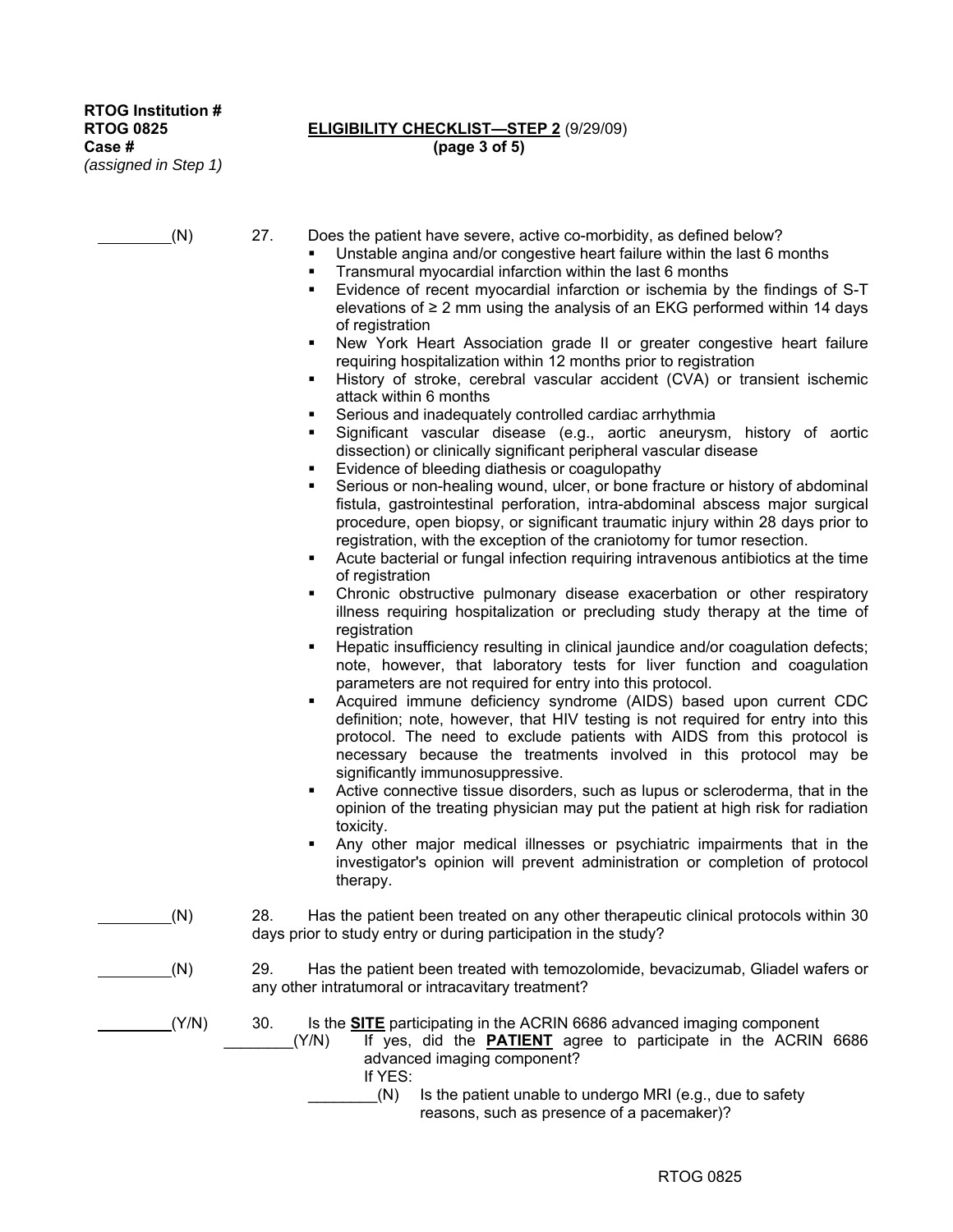**RTOG Institution #**  *(assigned in Step 1)* 

## **RTOG 0825 ELIGIBILITY CHECKLIST—STEP 2** (8/27/09)<br>Case # (page 4 of 5) **Case # (page 4 of 5)**

|       | 1.  | Name of institutional person registering this case                                                                                                                                                                                                                                                                                                                                                                                                                                                                                                                                                                                                                                                                                                                                                                                                                                                                                                                                                               |
|-------|-----|------------------------------------------------------------------------------------------------------------------------------------------------------------------------------------------------------------------------------------------------------------------------------------------------------------------------------------------------------------------------------------------------------------------------------------------------------------------------------------------------------------------------------------------------------------------------------------------------------------------------------------------------------------------------------------------------------------------------------------------------------------------------------------------------------------------------------------------------------------------------------------------------------------------------------------------------------------------------------------------------------------------|
| (Y/N) |     | 2.<br>Is the patient going to receive protocol treatment?<br>If no, provide the reason the patient cannot continue to Step 2:<br>1) progression of disease<br>2) patient refusal<br>3) physician preference<br>4) death<br>5) toxicity<br>6) other complicating disease                                                                                                                                                                                                                                                                                                                                                                                                                                                                                                                                                                                                                                                                                                                                          |
|       | 3.  | Patient's Initials (First Middle Last)                                                                                                                                                                                                                                                                                                                                                                                                                                                                                                                                                                                                                                                                                                                                                                                                                                                                                                                                                                           |
|       | 4.  | Verifying Physician<br>Due to the blinded nature of this study, with drug being provided through the<br>Pharmaceutical Management Branch (PMB) of the NCI, extreme accuracy and<br>consistency of physician information are required to achieve accurate and timely drug<br>shipments. The shipping address for each per-patient shipment is automatically retrieved<br>from the physician-specific information provided on the site's most recent Supplemental<br>Investigator Data Form (IDF) on file with the PMB. (Please see Section 7.6.3.2 for<br>detailed instructions related to IDF maintenance.) Please be certain the address of the<br>local verifying physician you select from the drop down menu during registration is<br>consistent with where the drug is expected to be received and that the physician has a<br>valid NCI (CTEP ID) number. Please also be consistent in identifying the same verifying<br>physician at each registration step [A0 (Step 1), A2 (Step 2), and A3 (Step 3)]. |
|       | 5.  | Patient's ID Number                                                                                                                                                                                                                                                                                                                                                                                                                                                                                                                                                                                                                                                                                                                                                                                                                                                                                                                                                                                              |
|       | 6.  | Calendar Base Date (for Step 2)                                                                                                                                                                                                                                                                                                                                                                                                                                                                                                                                                                                                                                                                                                                                                                                                                                                                                                                                                                                  |
|       | 7.  | Registration/randomization date: This date will be populated automatically (for Step 2)                                                                                                                                                                                                                                                                                                                                                                                                                                                                                                                                                                                                                                                                                                                                                                                                                                                                                                                          |
| (Y)   | 8.  | Has the Eligibility Checklist (in Step 2 above) been completed?                                                                                                                                                                                                                                                                                                                                                                                                                                                                                                                                                                                                                                                                                                                                                                                                                                                                                                                                                  |
|       | 9.  | Medical oncologist                                                                                                                                                                                                                                                                                                                                                                                                                                                                                                                                                                                                                                                                                                                                                                                                                                                                                                                                                                                               |
| (Y/N) | 10. | Tissue/Blood/Urine kept for cancer research?                                                                                                                                                                                                                                                                                                                                                                                                                                                                                                                                                                                                                                                                                                                                                                                                                                                                                                                                                                     |
| (Y/N) | 11. | Tissue/Blood/Urine kept for medical research?                                                                                                                                                                                                                                                                                                                                                                                                                                                                                                                                                                                                                                                                                                                                                                                                                                                                                                                                                                    |
| (Y/N) | 12. | Allow contact for future research?                                                                                                                                                                                                                                                                                                                                                                                                                                                                                                                                                                                                                                                                                                                                                                                                                                                                                                                                                                               |
| (Y/N) | 13. | Did the patient agree to participate in the quality of life component of the study?<br>If no, provide the reason from the following:<br>1) Patient refused due to illness<br>2) Patient refused for other reason: specify ____________<br>3) Not approved by institutional IRB<br>4) Tool not available in patient's language<br>5) Other reason: specify                                                                                                                                                                                                                                                                                                                                                                                                                                                                                                                                                                                                                                                        |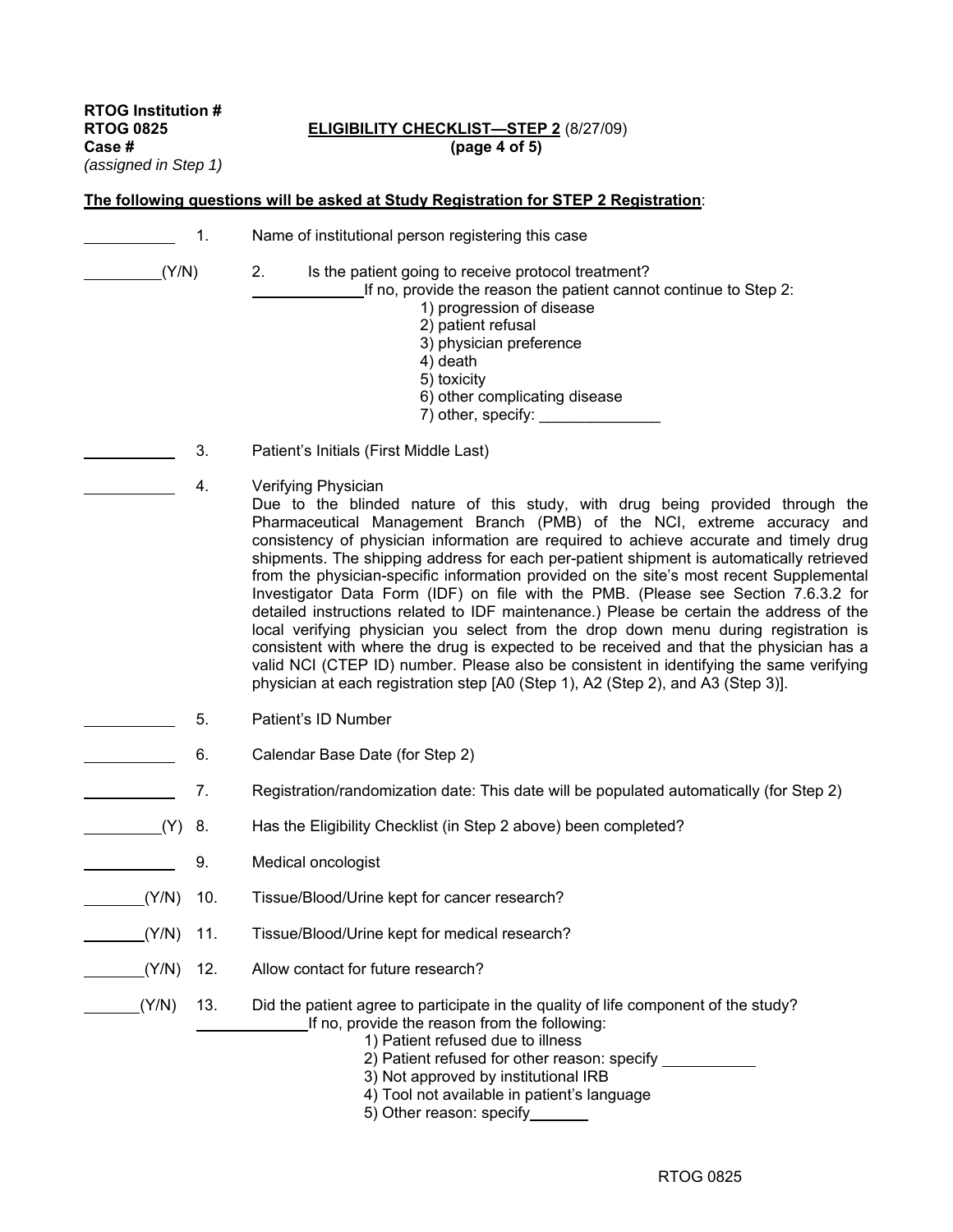| <b>RTOG Institution #</b><br><b>RTOG 0825</b><br>Case #<br>(assigned in Step 1) |     | <b>ELIGIBILITY CHECKLIST—STEP 2 (8/2/10)</b><br>(page 5 of 5)                                                                                                                                                                                                                                                                                                                                                                                                   |
|---------------------------------------------------------------------------------|-----|-----------------------------------------------------------------------------------------------------------------------------------------------------------------------------------------------------------------------------------------------------------------------------------------------------------------------------------------------------------------------------------------------------------------------------------------------------------------|
| (Y)                                                                             | 14. | Was an MRI or CT scan (potentially in addition to the postoperative scan) obtained within<br>10 days prior to the start of radiation therapy that did not demonstrate significant<br>postoperative hemorrhage defined as $> 1$ cm diameter of blood? If $> 1$ cm of acute blood<br>is detected, the patient will be ineligible for this trial. The radiation planning MRI or CT scan<br>may be used to determine presence of hemorrhage.<br><b>DATE OF SCAN</b> |
| (Y/N)                                                                           | 15. | Is the <b>SITE</b> participating in the ACRIN 6686 advanced imaging component?<br>If yes, did the <b>PATIENT</b> agree to participate in the ACRIN 6686<br>(Y/N)<br>advanced imaging component?<br>If YES:                                                                                                                                                                                                                                                      |
| (N)                                                                             | 16. | Is the patient unable to undergo MRI (e.g., due to safety reasons, such as presence of a<br>pacemaker)?                                                                                                                                                                                                                                                                                                                                                         |
|                                                                                 |     | The Eligibility Checklist must be completed in its entirety prior to registration. The completed, signed, and dated                                                                                                                                                                                                                                                                                                                                             |

checklist used at study entry must be retained in the patient's study file and will be evaluated during an institutional NCI/RTOG audit.

| Completed by | Date |  |
|--------------|------|--|
|              |      |  |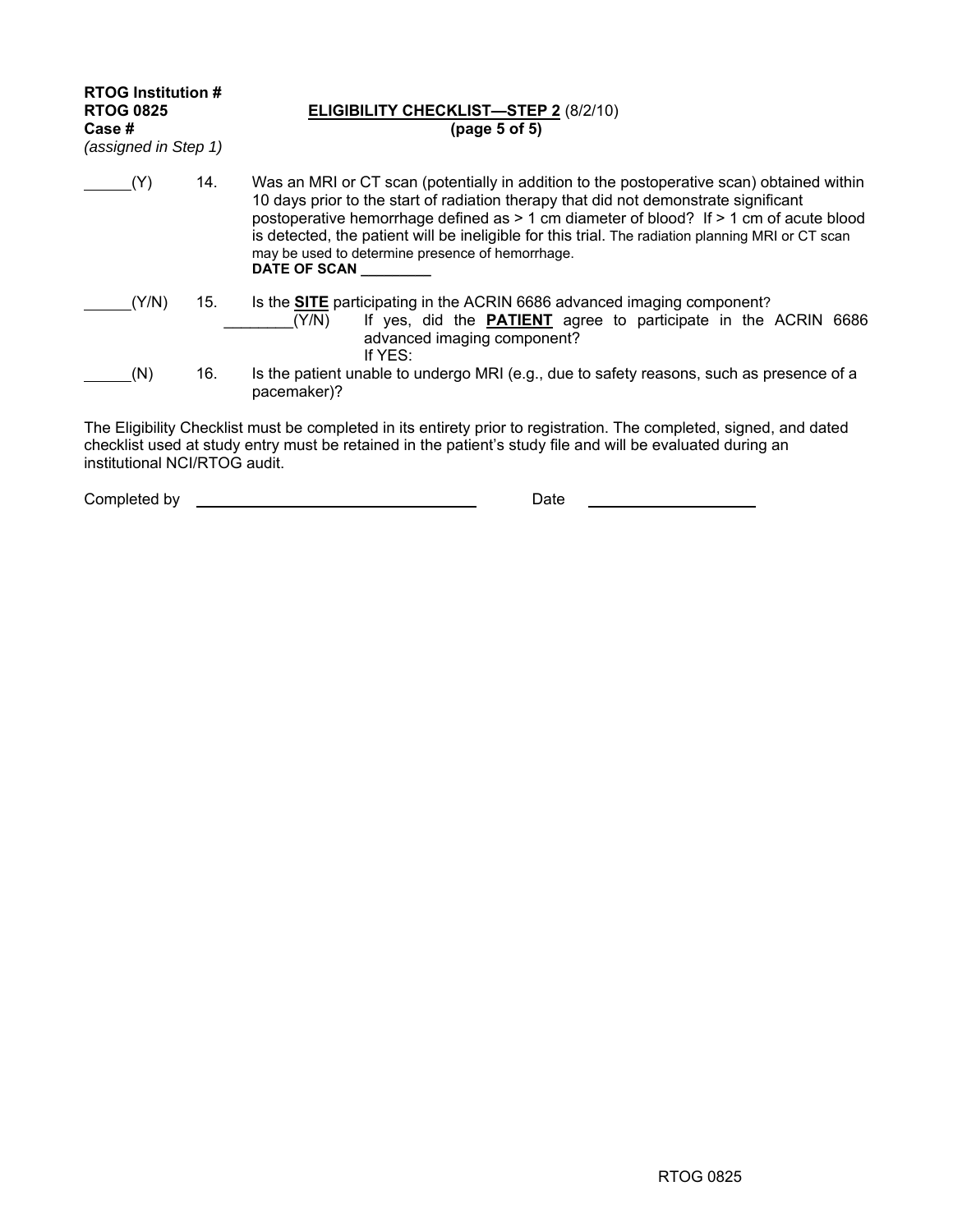**RTOG Institution #**  *(assigned in Step 1)* 

## **RTOG 0825 ELIGIBILITY CHECKLIST-STEP 3 (**8/27/09) **Case # (page 1 of 1)**

**The following questions will be asked at Study Registration for STEP 3 Registration**:

| (Y/N) |    | $\mathbf{1}$ .<br>Name of institutional person registering this case<br>2.<br>Is the patient going to receive protocol treatment?<br>If no, provide the reason the patient cannot continue to Step 3:<br>1) progression of disease<br>2) patient refusal<br>3) physician preference<br>4) death<br>5) toxicity                                                                                                                                                                                                                                                                                                                                                                                                                                                                                                                                                                                                                                                                                                   |  |  |
|-------|----|------------------------------------------------------------------------------------------------------------------------------------------------------------------------------------------------------------------------------------------------------------------------------------------------------------------------------------------------------------------------------------------------------------------------------------------------------------------------------------------------------------------------------------------------------------------------------------------------------------------------------------------------------------------------------------------------------------------------------------------------------------------------------------------------------------------------------------------------------------------------------------------------------------------------------------------------------------------------------------------------------------------|--|--|
|       |    | 6) other complicating disease<br>7) other, specify:                                                                                                                                                                                                                                                                                                                                                                                                                                                                                                                                                                                                                                                                                                                                                                                                                                                                                                                                                              |  |  |
|       | 3. | Patient's Initials (First Middle Last)                                                                                                                                                                                                                                                                                                                                                                                                                                                                                                                                                                                                                                                                                                                                                                                                                                                                                                                                                                           |  |  |
|       | 4. | Verifying Physician<br>Due to the blinded nature of this study, with drug being provided through the<br>Pharmaceutical Management Branch (PMB) of the NCI, extreme accuracy and<br>consistency of physician information are required to achieve accurate and timely drug<br>shipments. The shipping address for each per-patient shipment is automatically retrieved<br>from the physician-specific information provided on the site's most recent Supplemental<br>Investigator Data Form (IDF) on file with the PMB. (Please see Section 7.6.3.2 for<br>detailed instructions related to IDF maintenance.) Please be certain the address of the<br>local verifying physician you select from the drop down menu during registration is<br>consistent with where the drug is expected to be received and that the physician has a<br>valid NCI (CTEP ID) number. Please also be consistent in identifying the same verifying<br>physician at each registration step [A0 (Step 1), A2 (Step 2), and A3 (Step 3)]. |  |  |
|       | 5. | Patient's ID Number                                                                                                                                                                                                                                                                                                                                                                                                                                                                                                                                                                                                                                                                                                                                                                                                                                                                                                                                                                                              |  |  |
|       | 6. | Calendar Base Date (for Step 3)                                                                                                                                                                                                                                                                                                                                                                                                                                                                                                                                                                                                                                                                                                                                                                                                                                                                                                                                                                                  |  |  |
|       | 7. | Registration/randomization date: This date will be populated automatically (for Step 3)                                                                                                                                                                                                                                                                                                                                                                                                                                                                                                                                                                                                                                                                                                                                                                                                                                                                                                                          |  |  |
|       | 8. | Patient's weight in kg                                                                                                                                                                                                                                                                                                                                                                                                                                                                                                                                                                                                                                                                                                                                                                                                                                                                                                                                                                                           |  |  |

**NOTE:** Sites participating through CTSU must apply for an RTOG username and password **immediately after registering**, to enable access to the Neurocognitive Training Procedure Letter on the 0825 forms section of the RTOG website. A user name and password can be obtained by completing the Password Authorization Form at www.rtog.org/members/webreg.html. See the CTSU logistics appendix for details.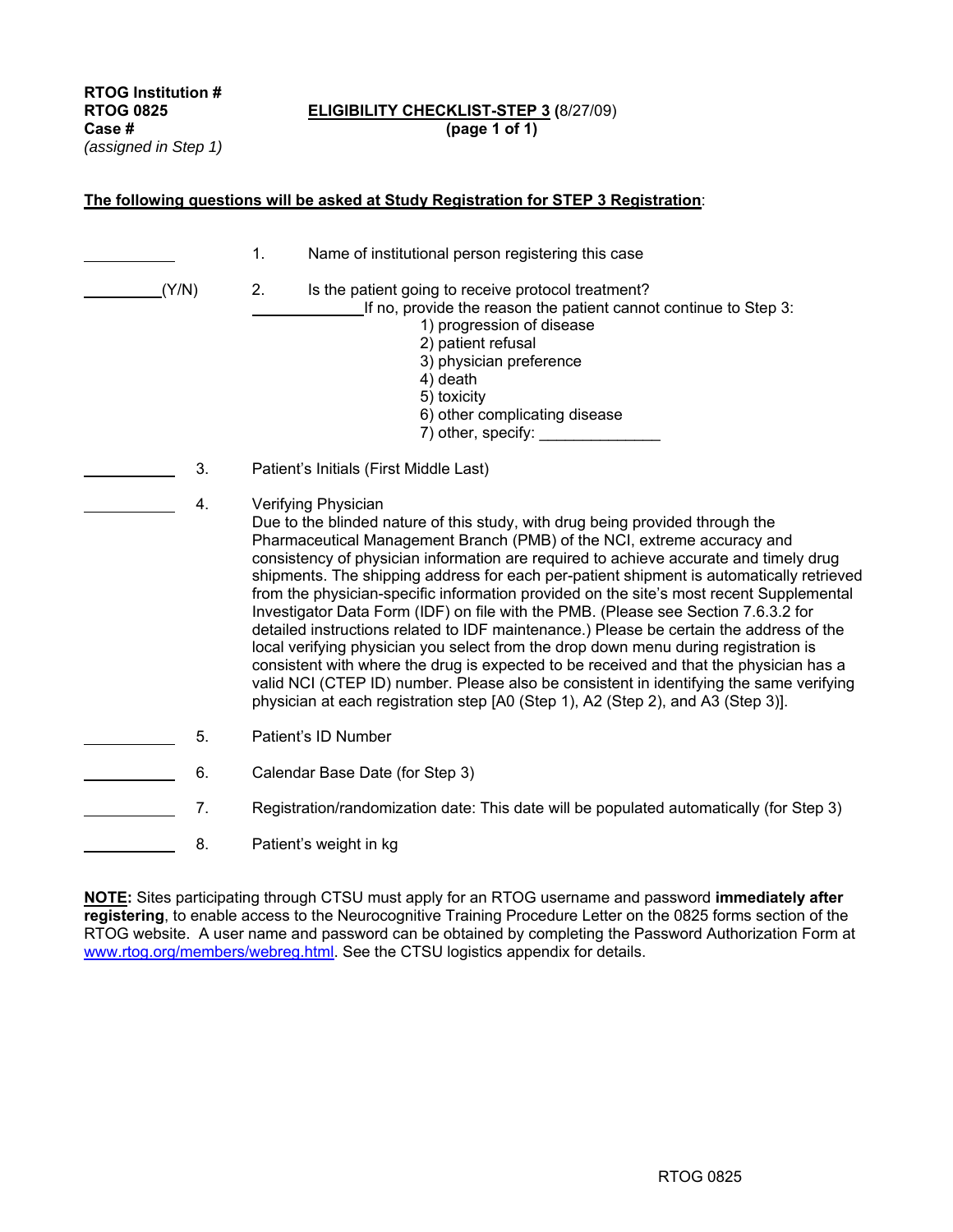## **1.0 INTRODUCTION**

## **1.1 Overview**

The prognosis for patients with glioblastoma remains grim, with most studies reporting a median survival of 10 to 12 months (Grossman and Batara 2004). These statistics have remained nearly unchanged since the seminal studies in the 1970s that confirmed the efficacy of external beam radiation. (Walker, Alexander et al. 1978) In those studies, the addition of chemotherapy (a nitrosourea) did not statistically improve survival compared with patients receiving radiation alone. At 2 years, less than 10% of patients were alive (Walker, Green et al. 1980). Subsequent metaanalyses of randomized trials of radiation versus radiation plus a nitrosourea-containing regimen showed only a modest improvement in 1-year survival in the patients receiving the combination regimen (Fine, Dear et al. 1993; Stewart 2002). However, Stupp and colleagues (Stupp, Dietrich et al. 2002) performed a phase II trial in patients with newly diagnosed glioblastoma, administering a daily lower dose (75 mg/m<sup>2</sup>) of temozolomide every day during the course of radiation therapy, followed by 6 months of adjuvant chemotherapy at the standard single-agent dose of 200 mg/m<sup>2</sup> for days 1 to 5 of a 28-day cycle. These phase II results were promising, demonstrating an overall median survival of 16 months.

These results stimulated interest in a confirmatory phase III trial. This study, performed by the European Organisation for Research and Treatment of Cancer (EORTC) and the National Cancer Institute of Canada (NCIC), randomized patients with newly diagnosed glioblastoma to receive either radiation therapy alone or concurrent radiation and temozolomide followed by 6 months of adjuvant temozolomide. The study demonstrated a statistically significant improvement in median survival for the combination treatment arm (12.1 vs 14.6 months) as well as a significant increase in 2-year survival (10% vs 26%). Eighty-eight percent of the patients received the full course of concurrent temozolomide with radiation. Approximately 40% of patients received the full 6 cycles of temozolomide after the completion of the radiation (adjuvant therapy). Tumor progression was the most prominent cause of treatment cessation. The chemoradiation treatment was well tolerated, with an incidence of grade 3 or 4 hematologic toxicity of < 4%. The results of this trial were first presented at ASCO in June 2004, with the full report published in the *New England Journal of Medicine* (Stupp, Mason et al. 2005). This chemoradiation regimen has been widely accepted as the new standard of care for patients with newly diagnosed glioblastoma. An update from this trial was presented at the 2007 meeting of the American Society for Therapeutic Radiology and Oncology, demonstrating a 10% 5-year survival rate in patients treated with the chemoradiation regimen and providing additional evidence of the efficacy of this therapy.

Additionally, correlative laboratory studies were performed using tumor tissue from patients enrolled on this clinical trial. An analysis of data evaluating the impact of MGMT expression on response and survival has demonstrated a correlation between methylation (inactivation) of the MGMT gene and response as well as overall prognosis (Hegi, Diserens et al. 2005). A statistically significant difference in outcome was found when MGMT gene promoter status was evaluated as an independent factor in the patients on the temozolomide-radiation arm. Patients with tumors demonstrating methylation of the MGMT gene had a significant improvement in median survival as well as in 2-year survival rate (46% vs 14%). These findings, along with the prior laboratory data demonstrating MGMT expression in tumors as a major mechanism of resistance to alkylating agents, strongly support the impact of MGMT expression on response to temozolomide in patients with glioblastoma. Given the potential prognostic importance of MGMT promoter methylation status in glioblastoma, several clinical trials are evaluating this marker as a randomization stratification factor. This evaluation mandates collection of tumor tissue blocks at study entry.

## **1.1.1** Angiogenesis and invasion in glioblastoma

Available treatments have been limited by problems with delivery to the tumor because of widespread tumor infiltration, the blood-brain barrier, and the rapid development of resistance to conventional cytotoxic agents. Therefore, there has been great interest in targeting the angiogenesis that is a prominent feature of the malignant gliomas, particularly the glioblastoma. Prior studies suggest that targeting the endothelial cells involved in tumor angiogenesis is not hampered by the development of resistance (Lund, Spang-Thomsen et al. 1998). Further, some antiangiogenic treatments have been associated with the development of apoptosis within the tumor cells themselves.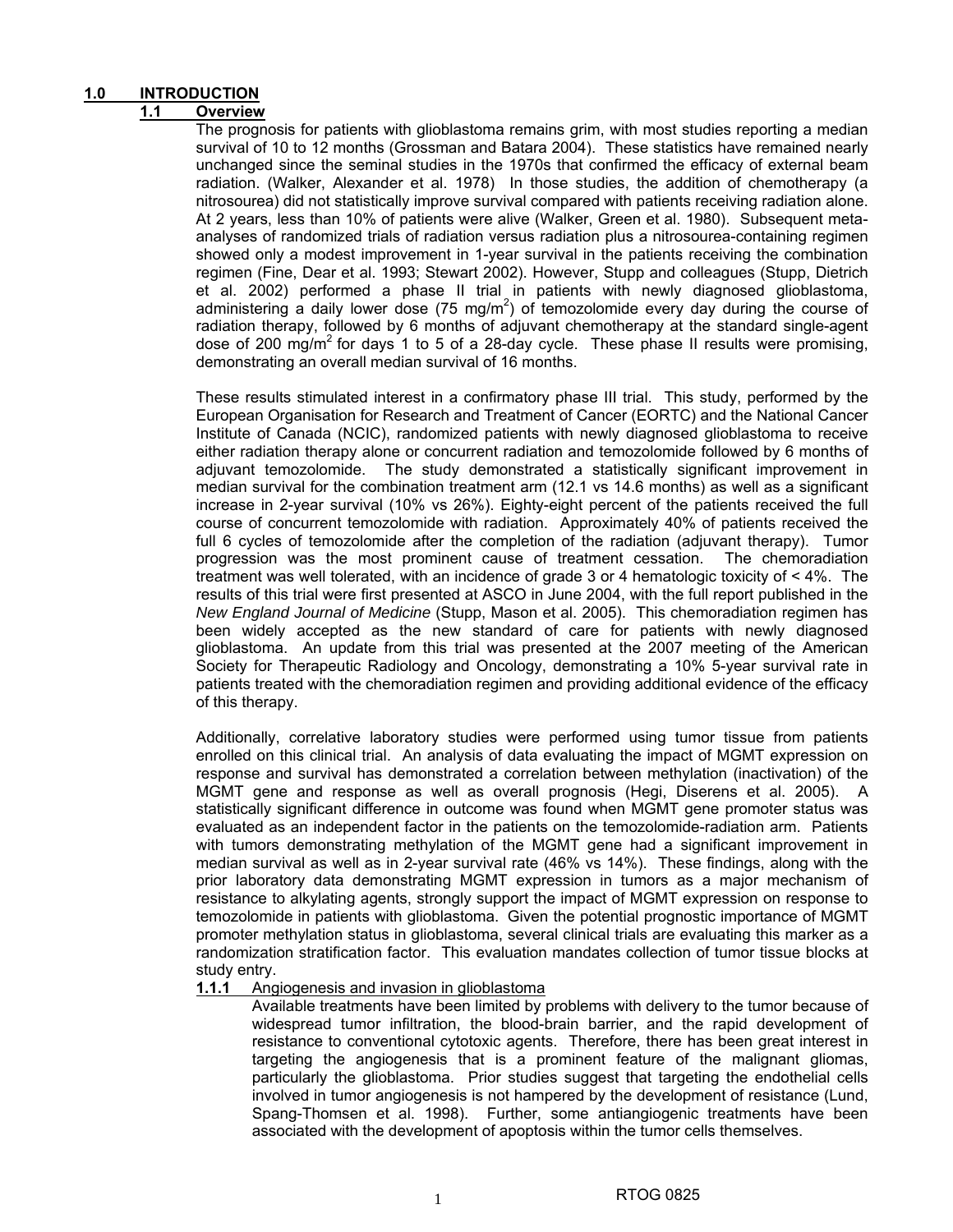The two processes, angiogenesis and tumor cell invasion, are closely associated. In gliomas, vascular endothelial growth factor (VEGF) promotes both angiogenesis and invasion of tumor cells (Machein and Plate 2000). "Invasion" of endothelial cells into the tumor is an important component of the angiogenic process. Early clinical trials attempted to block the VEGF signal transduction pathway, usually by inhibiting the VEGF receptor and/or the downstream pathway. A variety of treatments including monoclonal antibody against the receptor and small molecule receptor tyrosine kinase inhibitors have been used, with only modest success in the treatment of systemic cancers. These approaches have shown even less efficacy in the treatment of glioblastoma, likely due to limited drug delivery to the target receptor at clinically relevant concentrations and target competition with the natural ligand. A treatment that utilizes an intravascular approach would eliminate the concerns regarding drug delivery through the blood-brain or bloodtumor barrier. Bevacizumab is a humanized monoclonal antibody against VEGF (VEGF-A) (Ferrara, Hillan et al. 2005). Intravenous administration of this agent has been shown to rapidly reduce the concentration of VEGF in the circulation. Extensive investigations of bevacizumab clearly demonstrate anticancer activity in a variety of systemic cancers, including renal cell carcinoma, non-small cell lung cancer, and colorectal cancer (Yang, Haworth et al. 2003; Hurwitz, Fehrenbacher et al. 2004; Willett, Boucher et al. 2004; Miller, Chap et al. 2005).

In most studies, bevacizumab was used in combination with traditional cytotoxic agents. Randomized trials suggest that there is benefit in combining bevacizumab with cytotoxic chemotherapy drugs compared with the cytotoxic regimen alone (Gille 2006). Although the mechanism of treatment enhancement is unknown, two main hypotheses have been proposed. The first hypothesis states that there is a synergy of activity with the cytotoxic chemotherapy along with the removal of circulating VEGF leading to endothelial cell apoptosis. The second hypothesis proposes that bevacizumab selectively inhibits angiogenesis and results in the loss of markedly aberrant and tortuous intratumoral neovasculature, causing a paradoxical improvement in perfusion and delivery of the cytotoxic agent to the tumor cells. Available data support both theories, and both mechanisms may be responsible for the proven benefit of bevacizumab in the wide spectrum of cancers tested to date.

There have been small series and anecdotal reports of patients with recurrent malignant glioma, predominantly glioblastoma, who have been treated with the combination of irinotecan and bevacizumab (Stark-Vance 2005; Vredenburgh, Desjardins et al. 2007). A high objective response rate has been noted, and in some cases the responses appear to be durable. For example, a recent phase II study in patients with recurrent glioblastoma combined bevacizumab with irinotecan (Vredenburgh, Desjardins et al. 2007). The investigators reported a 57% objective response rate and a 6-month progression-free survival rate of 46%. The results of both studies compare very favorably with single-agent temozolomide in patients with no prior temozolomide exposure, where objective tumor responses were reported in less than 6% of patients and the 6-month progression-free survival rate was 21% (Yung, Albright et al. 2000). Despite concerns regarding the potential for intratumoral hemorrhages, particularly in light of an early report of bleeding in a brain metastasis in a patient on a clinical trial with bevacizumab, the preliminary reports suggest that this complication is infrequent in gliomas. Similarly, the large trials of bevacizumab in colorectal, lung, and breast cancer suggest an increase in vascular thrombotic events, although the excess numbers appear to be arterial thromboses. Again, this problem has not been identified in the brain tumor population treated with bevacizumab.

A recent phase II study randomized patients with recurrent GBM to treatment with either bevacizumab alone or bevacizumab with CPT-11 (Cloughesy, Prados et al. 2008). A total of 163 patients were enrolled. Treatment was well tolerated; the most common serious adverse events were hypertension (8% in bevacizumab alone arm, 1% in the combination arm), fatigue (5% in bevacizumab alone arm and 6% in the combination arm), deep venous thrombosis (4% in bevacizumab alone and 8% in the combination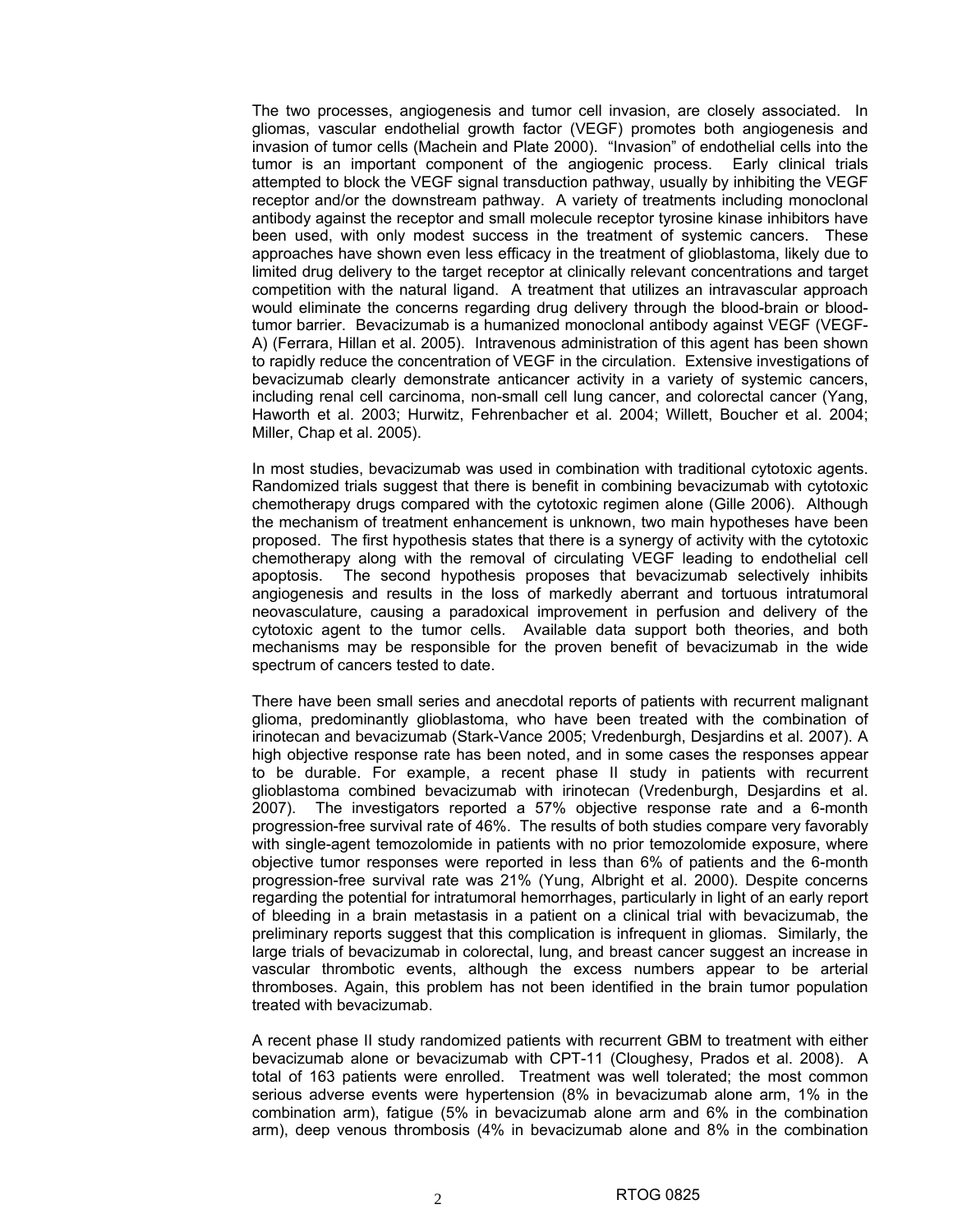arm), and neutropenia (1% in bevacizumab alone and 9% in the combination arm). Overall response rate, as determined by independent radiology review, was 20% in the bevacizumab alone arm and 33% with the combination. The 6-month progression-free survival rate was 35% for bevacizumab alone and 50% for the combination. Although the study was not statistically powered to compare the two arms, these results suggest a response and progression-free rate benefit to the combination of bevacizumab with a cytotoxic agent.

Laboratory and clinical imaging studies also support the potential role of antiangiogenic agents in combination with both radiation therapy and chemotherapy (Batchelor, Sorensen et al. 2007). Contrary to the early concerns that these agents would markedly reduce blood flow and therefore delivery of oxygen (for radiation-induced free radical formation) and delivery of chemotherapy, studies now clearly demonstrate that antiangiogenic agents cause vascular normalization (Jain 2005). Tumors typically demonstrate extensive neovascularization that is characterized by tortuous vessels, poorly formed basement membranes, and often by saccular structures (dead ends) and large gaps between endothelial cells. Antiangiogenic agents have been shown to eliminate many of these poorly formed vascular components, resulting in an overall enhancement of blood supply to the tumor through a process called "vascular normalization."

## **1.2 Bevacizumab**

## **1.2.1** Overview

Bevacizumab is a humanized IgG1 monoclonal antibody (MAb) that binds all biologically active isoforms of human VEGF(or VEGF-A) with high affinity ( $k_d$  = 1.1 nM )(Presta, Chen et al. 1997). The antibody consists of a human IgG1 framework and the antigen-binding complementarity-determining regions from the murine anti-VEGF MAb A.4.6.1(Kim, Li et al. 1993; Presta, Chen et al. 1997; Brochure 2006).

## **1.2.2** Mechanism of Action

VEGF is one of the most potent and specific angiogenic factors, and it has been identified as a crucial regulator of both normal and pathological angiogenesis. VEGF is a secreted, heparin-binding protein that exists in multiple isoforms. Action of VEGF is primarily mediated through binding to the receptor tyrosine kinases VEGFR-1 (Flt-1) and VEGFR-2 (KDR/Flk-1). The biologic effects of VEGF include endothelial cell mitogenesis and migration, increased vascular permeability, induction of proteinases leading to remodeling of the extracellular matrix, and suppression of dendritic cell maturation. Neutralization of VEGF by A.4.6.1 or bevacizumab has been shown to inhibit the VEGF-induced proliferation of human endothelial cells in vitro and to decrease microvessel density and interstitial pressure in tumor xenografts in vivo. Preliminary results from a neoadjuvant trial in patients with rectal cancer demonstrated a decrease in blood perfusion/permeability and interstitial fluid pressure in tumors after one dose of bevacizumab (Willett, Boucher et al. 2004).

## **1.2.3** Preclinical Studies

The murine parent MAb of bevacizumab, A4.6.1, has demonstrated potent growth inhibition in vivo in a variety of human cancer xenograft and metastasis models, including those for SK-LMS-1 leiomyosarcoma, G55 glioblastoma multiforme, A673 rhabdomyosarcoma, Calu-6, and MCF-7 cell lines (Kim, Li et al. 1993; Presta, Chen et al. 1997; Borgstrom, Gold et al. 1999). The antitumor activity was enhanced with the combination of A4.6.1 and chemotherapeutic agents compared to either agent alone. Furthermore, combined blockage of the VEGF pathway and other growth factor pathways (e.g., EGFR or PDGFR) has also demonstrated additive effects in vivo (Shaheen, Ahmad et al. 2001; Bergers, Song et al. 2003). Associated with the antitumor activity of anti-VEGF MAbs were findings of reduced intratumoral endothelial cells and microcapillary counts as well as reduced vascular permeability and interstitial pressure

Nonclinical toxicology studies have examined the effects of bevacizumab on female reproductive function, fetal development, and wound healing. Fertility may be impaired in cynomolgus monkeys administered bevacizumab, which led to reduced uterine weight and endometrial proliferation as well as a decrease in ovarian weight and number of corpora lutea. Bevacizumab is teratogenic in rabbits, with increased frequency of fetal resorption as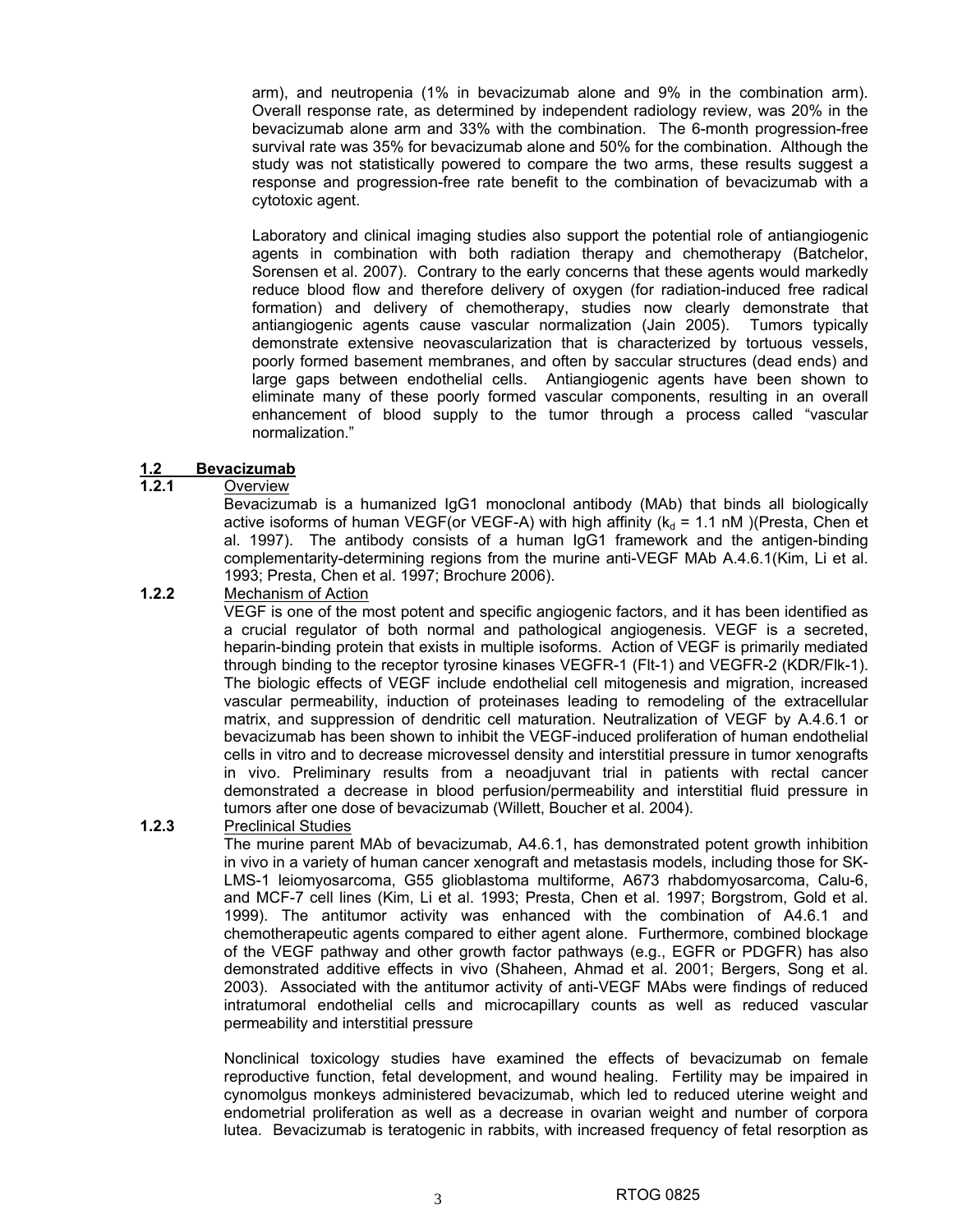well as specific gross and skeletal fetal alterations. In juvenile cynomolgus monkeys with open growth plates, bevacizumab induced physeal dysplasia that was partially reversible upon cessation of therapy. Bevacizumab also delays the rate of wound healing in rabbits, and this effect appeared to be dose dependent and characterized by a reduction of wound tensile strength.

#### **1.2.4** Clinical Studies

To date, over 3000 patients have been treated in clinical trials with bevacizumab as monotherapy or in combination regimens (Brochure 2006). The pharmacokinetics of bevacizumab have been characterized in several phase I and II clinical trials, with doses ranging from 1 to 20 mg/kg administered weekly, every 2 weeks, or every 3 weeks. The estimated half-life of bevacizumab is approximately 21 days (range 11-50 days). The predicted time to reach steady state was 100 days. The volume of distribution is consistent with limited extravascular distribution. The maximum tolerated dose of bevacizumab has not been determined; however, the dose level of 20 mg/kg was associated with severe headaches (Cobleigh, Langmuir et al. 2003). The dose schedule of either 10 mg/kg every 2 weeks or 15 mg/kg every 3 weeks is used in most phase II or III trials with only a few exceptions (e.g., the pivotal phase III trial in colorectal cancer, in which bevacizumab was given at 5 mg/kg every 2 weeks).

Clinical proof of efficacy for anti-VEGF therapy with bevacizumab has been provided by the pivotal phase III trial of bevacizumab (5 mg/kg every 2 weeks) in combination with bolus irinotecan/5-fluorouracil/leucovorin (IFL) in patients with untreated advanced colorectal cancer (Hurwitz, Fehrenbacher et al. 2004). In that study, the addition of bevacizumab to IFL was associated with an increase in objective responses (45% vs. 35%) and significant prolongations of both time to progression (10.6 vs. 6.2 months) and overall survival (20.3 vs. 15.6 months) compared with IFL. However, in the phase III trial in previously treated metastatic breast cancer, the addition of bevacizumab to capecitabine did not show a difference in time to progression despite an increase in the response rate from 9% to 20% (Miller, Chap et al. 2005).

Bevacizumab has also been studied in renal cell cancer. In a 3-arm, double-blind, placebocontrolled phase II trial, patients with previously treated stage IV renal cell cancer were randomized to high-dose bevacizumab (10 mg/kg every 2 weeks), low-dose bevacizumab (3 mg/kg every 2 weeks), or placebo (Yang, Haworth et al. 2003). The study demonstrated a highly significant prolongation of time to progression in the high-dose arm (4.8 months) compared with the placebo (2.6 months) (hazard ratio =  $2.55$ ,  $p = 0.0002$ ); the low-dose arm was associated with a smaller difference in time to progression (3.0 months) of borderline significance. The tumor response rate was 10% in the high-dose arm but was 0% in the lowdose and placebo groups.

Additional clinical trials are ongoing in a variety of solid tumors and hematologic malignancies using bevacizumab as monotherapy or in combination with chemotherapy, radiation, or other targeted/biologic agents. Clinical trials have been reported using bevacizumab in combination with irinotecan to treat patients with recurrent malignant glioma.

Stark-Vance reported the first study in 2004 at the World Federation of Neuro-Oncology. Twenty-one patients were treated and an objective response rate, as determined by changes in cross-sectional area was demonstrated (Stark-Vance 2005). Treatment was reportedly well tolerated, although six patients were removed from the study because of medical issues, two of which were believed related to treatment (thrombosis and intestinal perforation). As described above, Vredenburgh and colleagues presented the results of 2 phase II trials from Duke University (Vredenburgh, Desjardins et al. 2007). The investigators reported a 57% objective response rate and a 6-month progression free survival rate of 46%. They report one intracranial hemorrhage among 35 treated patients and 4 incidents of thromboembolic complications.

In addition to the phase II study described above in patients with recurrent glioma, bevacizumab has been evaluated with concurrent radiation therapy and temozolomide. Preliminary data from the study by Lai and colleagues suggest that this combination is moderately well tolerated, although initiation of this combination regimen within 3 weeks of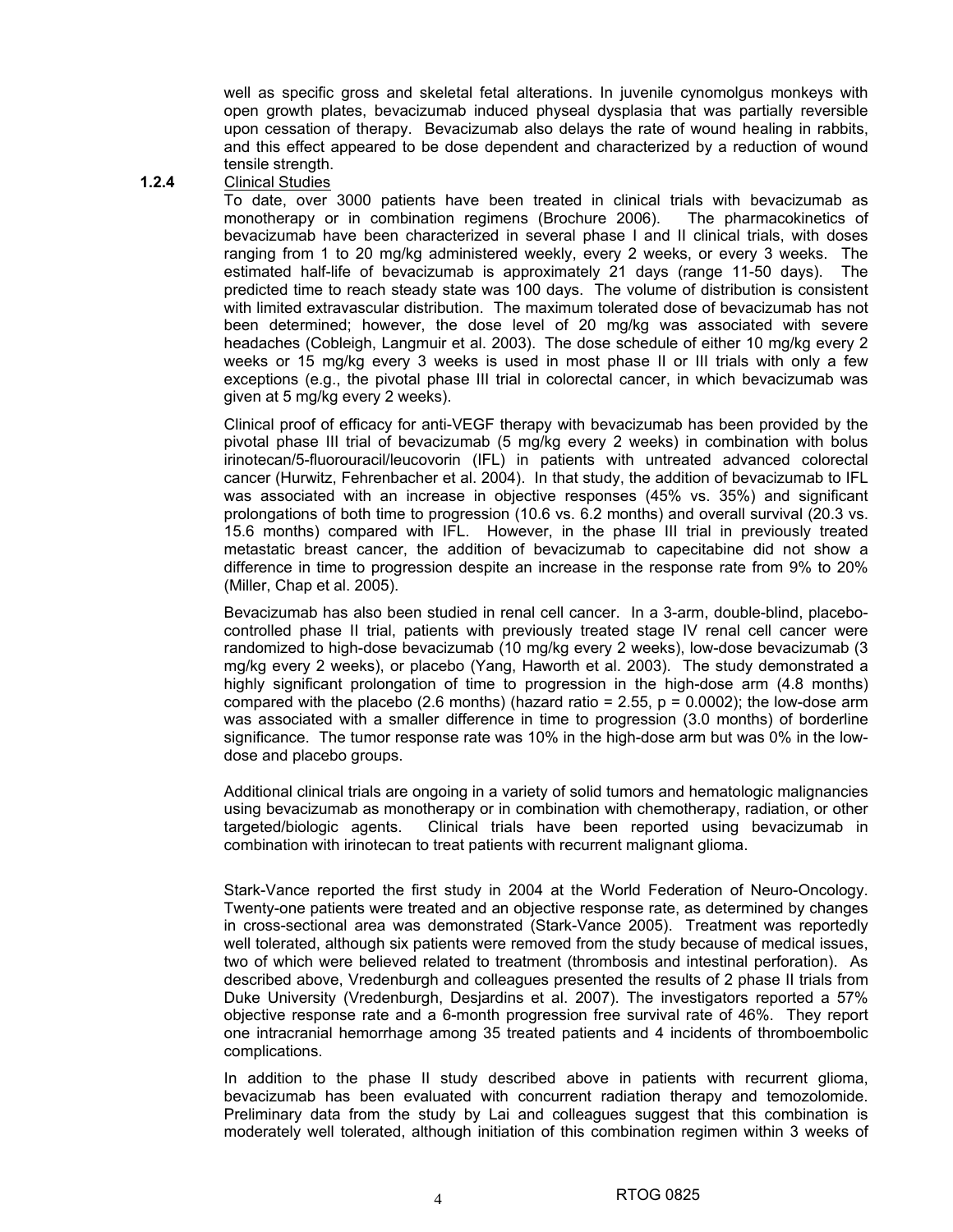craniotomy and tumor resection may be associated with a higher rate of wound healing problems (Lai, Filka et al. 2008). A more recent update of toxicity from the initial 52 patients of the planned 70 on this trial is provided in the table below:

Preliminary Toxicity Profile From the UCLA Clinical Trial

| <b>Toxicity</b>                           | Grade 3 | Grade 4 |
|-------------------------------------------|---------|---------|
| Bowel perforation                         |         | 2       |
| Fatigue                                   |         |         |
| Gastrointestinal bleed                    | 2       |         |
| Renal failure                             |         | 4       |
| Craniotomy wound dehiscence/infection     | 4       |         |
| Pulmonary embolus or deep vein thrombosis |         | 2       |
| Leukopenia                                |         |         |
| Neutropenia                               |         |         |
| Thrombocytopenia                          |         |         |
| Retinal detachment                        |         |         |
| <b>Optic Neuropathy</b>                   |         |         |
| Hypertension                              |         |         |

Number of patients in report 52 (of a planned 70 patient accrual)

## **1.3 Temozolomide Overview**

Temozolomide, an oral alkylating agent with good penetration of the central nervous system, has been evaluated in patients with glial malignancies. Initial studies evaluated the efficacy of temozolomide in patients with recurrent glioblastoma and anaplastic glioma. A large, randomized phase II study by Yung and colleagues treated patients with recurrent glioblastoma with either temozolomide (200 mg/m<sup>2</sup> days 1-5 of a 28-day cycle) or procarbazine (150 mg/m<sup>2</sup> 28 day-on, 28-day off schedule) (Yung, Albright et al. 2000). The study demonstrated only a modest objective response rate for both regimens (approximately 5%), but a superior 6-month progression-free survival rate for temozolomide (21% vs. 9%) was found. In the pre-radiation setting, a phase II study demonstrated a good objective response rate (complete plus partial response = 41%) in patients with glioblastoma during the four monthly cycles of treatment, using 200 mg/m<sup>2</sup> on days 1 to 5 of a 28-day cycle. However, the responses were not durable in many cases and the median progression-free survival rate was 3.8 months. Overall survival for patients on this study was 13.1 months, similar to most reports of treatment in newly diagnosed patients. This suggests that the neoadjuvant temozolomide chemotherapy likely had little overall benefit. However, these results did demonstrate definite activity of temozolomide for glioblastoma (Gilbert, Friedman et al. 2002).

There were no published studies using temozolomide as a post-radiation adjuvant treatment. As described above, Stupp and colleagues (Stupp, Dietrich et al. 2002) performed a phase II trial in patients with newly diagnosed glioblastoma, administering a daily lower dose (75 mg/m<sup>2</sup>) of temozolomide every day during the course of radiation therapy, followed by 6 months of adjuvant chemotherapy at the standard single-agent dose of 200 mg/m<sup>2</sup> for days 1 to 5 of a 28-day cycle. These phase II results were promising, demonstrating an overall median survival of 16 months and stimulating interest in a confirmatory phase III trial. This study, performed by the EORTC and the NCIC, randomized patients with newly diagnosed glioblastoma to receive either radiation therapy alone or concurrent radiation and temozolomide followed by 6 months of adjuvant temozolomide. Treatment was well tolerated and the study demonstrated a statistically significant improvement in median survival, progression free survival, and 2-year survival rate for the combination treatment (Hegi, Diserens et al. 2005). This chemoradiation regimen has been widely accepted as the new standard of care for patients with newly diagnosed glioblastoma.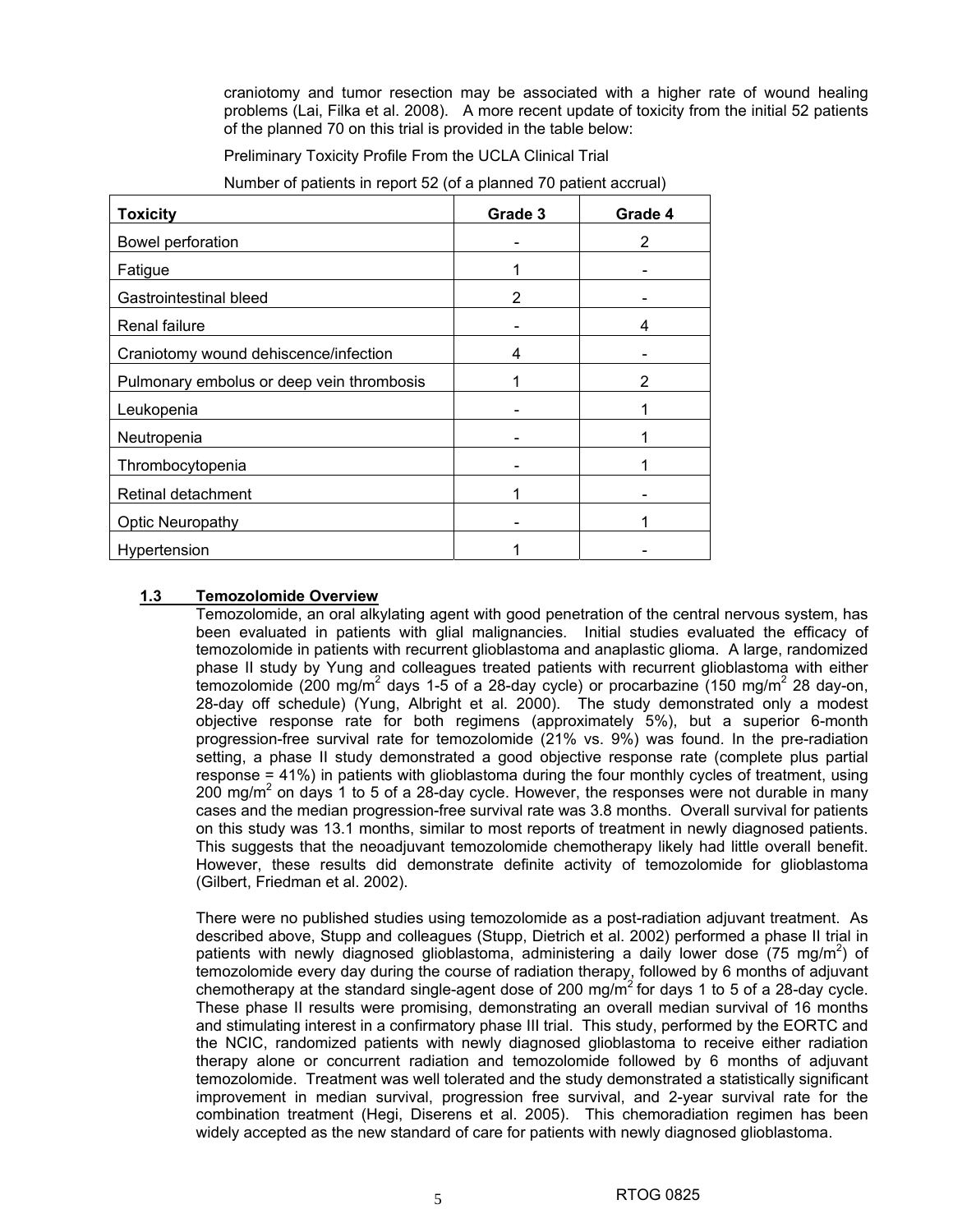## **1.4 Central Storage of Imaging Studies**

Central storage of critical imaging studies is an important component of successfully using a progression-free endpoint. Imaging studies will therefore be collected and stored by the American College of Radiology Imaging Network (ACRIN) in Philadelphia PA, for potential central review.

## **1.5 Health-Related Quality of Life and Neurocognitive Function**

Health-related quality of life, symptom burden, and neurocognitive measures have been validated in the brain tumor population as additional indicators of treatment benefit. The EORTC core Quality of Life Questionnaire (QLQ-C30) and a Brain Cancer Module (BCM20) were developed and validated for use in this patient population (Osaba 1996). Extensive health-related quality of life data were obtained during 1 randomized phase II study comparing temozolomide with procarbazine in patients with recurrent glioblastoma (Yung 2000). This study, which used the EORTC QLC-C30/BCM20, demonstrated an improvement in most domains tested.

In addition to the randomized phase II trial described above, the EORTC QLQ-C30/BCM20 has become the standard and has been used in many large cooperative group trials. Recently there has been some concern that health-related quality of life assessments may reflect patient 'response shift,' as they frequently measure patient preferences and adjustment in terms of their function. Symptom assessment measures such as the M.D. Anderson Symptom Inventory Brain Tumor (MDASI-BT) have been specifically developed in patients with primary brain tumors to capture patient self reports of symptom severity and interference with daily activities. It has demonstrated reliability and validity in the primary brain tumor patient population, including predictive validity for tumor recurrence. This tool represents a modification of the widely used and validated MDASI, with particular attention to symptoms common in patients with brain tumors versus patients with stable disease (Armstrong et al., 2006).

Assessment of neurocognitive function provides unique information about neurologic function that frequently is not captured by self-report measures (Cull 1996). Brain tumors affect brain functioning, and interventions such as chemotherapy and radiation therapy may also impact on brain functions. Therefore, tumor recurrence, survival, and time to progression end points in a clinical trial may not fully describe the outcome of an intervention unless added information regarding neurocognitive function, health-related quality of life, and symptom assessments are also considered as therapeutic outcomes. The arguments for including neurobehavioral measures as an index for determining treatment outcomes for brain tumor patients have been recently reviewed (Weitzner 1997). The importance of these measures is underscored by the FDA indicating that 'improvement in neurocognitive function or delay in neurocognitive progression are acceptable endpoints' in clinical trials. Neurocognitive function has been demonstrated to predict tumor progression (Meyers 2003) and to independently predict survival for patients with central nervous system tumors (Meyers 2000, Meyers 2004, Taphoorn 2004). A brief, sensitive, repeatable, highly standardized battery of cognitive tests has been utilized in numerous brain tumor clinical trials (Groves 1999, Levin 2002). This battery has also been demonstrated to be practical in terms of cost and burden to the patient, with good compliance in multicenter trials (Meyers 2004).

Although recent clinical trials have demonstrated an improvement in survival with novel therapeutic regimens, patients diagnosed with GBM have a poor prognosis. An important endpoint in this study is to evaluate the neurocognitive, symptom and quality of life profile across the disease course. This includes assessments during the early phase when the majority of patients may demonstrate a differential treatment effect of one treatment approach relative to the other and during the late period when the subgroup of long term survivors may experience impact on their neurocognitive function, symptoms and quality of life.

Encephalopathy has been reported as an acute adverse side effect in glioma patients treated with bevacizumab and radiation. In addition, leukoencephalopathy has been reported in patients with systemic cancer treated with this agent. This study will provide an opportunity to collect this important data and have a control group that was not treated with this agent. As the incidence of this acute effect and its reversibility have not been defined, continued assessments in the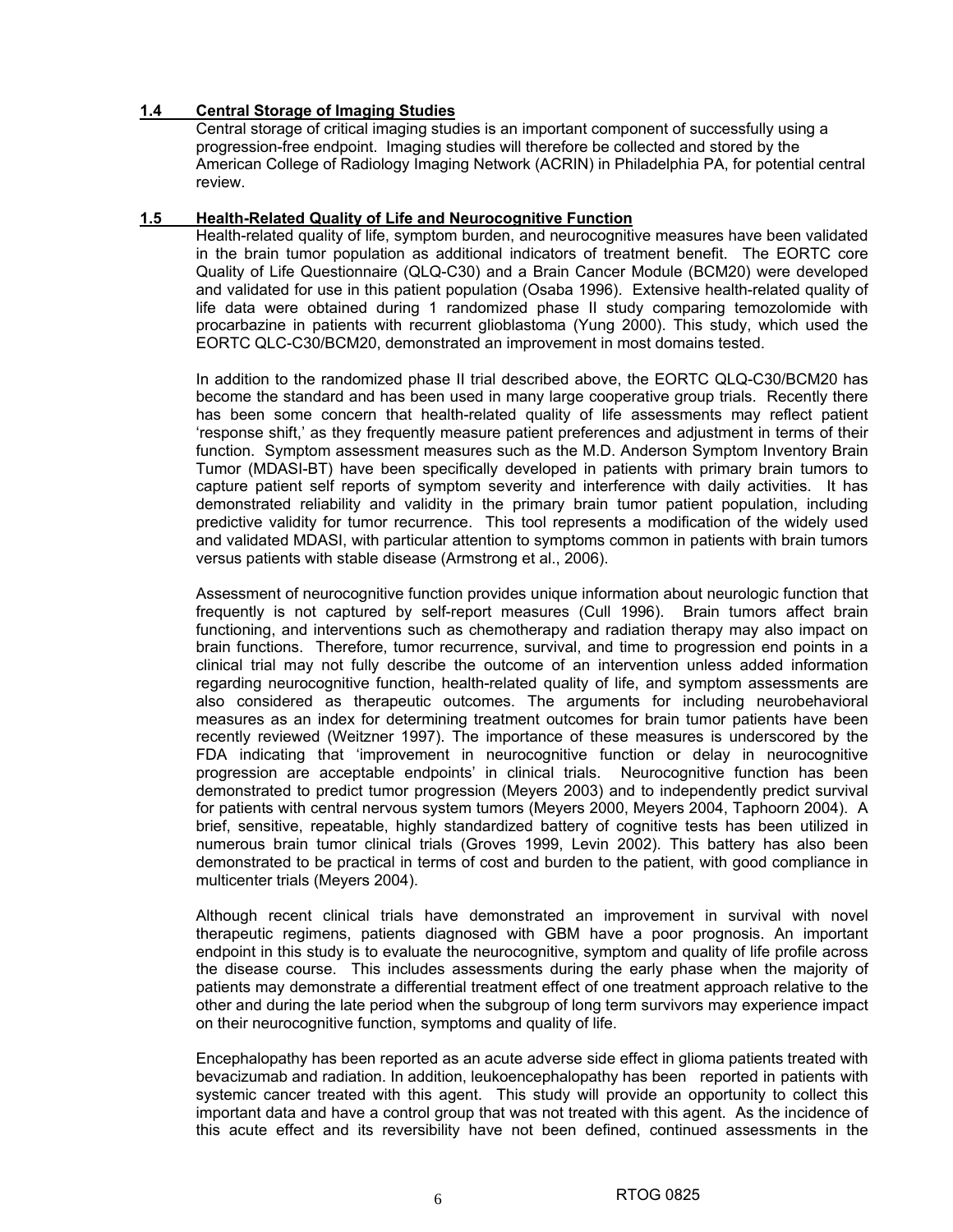adjuvant period are warranted. By marrying these assessments with imaging, we will be able to study the correspondence between imaging and non-imaging biomarkers and distinguish changes that are treatment related from those associated with recurrent tumor.

An additional issue with this treatment is the reported change in the pattern of recurrence, from a localized mass to a more infiltrative pattern. The potential neurocognitive and neurologic symptom impact of this change has not yet been defined. Collecting this information on long-term survivors on this trial will provide an opportunity to document any impact on neurocognitive function, symptoms, and quality of life.

Although recent clinical trials have demonstrated an improvement in survival with novel therapeutic regimens, patients diagnosed with GBM have a poor prognosis. Management of these patients is complex, partly related to the neurologic sequelae of the disease and treatment. Building on the positive results of RTOG 0525, the availability of validated instruments provides an opportunity to prospectively assess the direct impact of treatment, both positive and negative, on patients. The evaluation of symptom burden, health-related quality of life, and neurocognitive function will assist in determining the net clinical benefit of this treatment approach.

## **1.6 Summary**

This study represents a logical successor trial to the ongoing phase III trial, RTOG 0525, which compares conventional adjuvant temozolomide with dose-dense temozolomide (21 of 28 day schedule) in patients with newly diagnosed glioblastoma or gliosarcoma. RTOG 0525 is an international collaborative effort involving the RTOG, EORTC, and the NCCTG. Accrual has been robust, with the current accrual rate of over 60 patients per month. In addition, eligibility requirements mandate that a tumor tissue block be provided at the time of study entry to perform the MGMT gene promoter methylation analysis for stratification. Despite this potentially burdensome mandate, accrual has exceeded expectations.

Since the launching of RTOG 0525, there have been advances in identifying molecular profiles that may predict outcome independently of clinical factors and MGMT methylation status. As described in Section 13 the expression profile of the 9 genes may identify subcategories of tumor, distinguishing a "mesenchymal/angiogenic" profile from a proneural profile. Incorporation of this profile into the stratification design will balance the two treatment arms for this important prognostic factor and may permit prospective determination of optimal therapy based on tumor specific profiles.

## **1.7 ACRIN 6686 Advanced Imaging Component: Magnetic Resonance Perfusion and Dynamic Contrast-Enhanced Magnetic Resonance Imaging Overview** (7/20/09)

Structural magnetic resonance imaging (MRI) remains the standard for assessment of glioblastoma and for assessment of treatment response. Specifically, contrast-enhanced T1 weighted MRI (using a gadolinium chelate as the contrast agent) allows the assessment of the integrity of the blood-brain barrier; enhancement indicates micro-structural disruption. The Macdonald criteria (Macdonald 1990) for response assessment are applied to post-gadolinium T1-weighted MRI in most studies of glioblastoma (primary or recurrent).

While it has become a mainstay for patient assessment, structural MRI typically provides little physiological information, particularly information about tumor angiogenesis. This is of prime interest in this trial given the mechanism of action of bevacizumab. Therefore, a subset of sites will perform baseline advanced imaging, including perfusion magnetic resonance (also called dynamic susceptibility-contrast or DSC-MRI) and dynamic contrast-enhanced MRI (DCE-MRI).

Of particular interest is whether baseline tumor angiogenesis levels, as measured by perfusion MRI, correlate with response to antiangiogenic therapy. Perfusion MRI can provide estimates of cerebral blood volume (CBV), blood flow, and—with certain methods—an estimate of average blood vessel size. Perfusion MRI therefore may be able to identify patient populations particularly likely or unlikely to respond to bevacizumab treatment. Specifically, high CBV (defined as CBV greater than 1.75 times normal brain CBV) at baseline has been shown to correlate with shorter survival independent of tumor grade (Law 2008), and degree of CBV has been shown to correlate with response to radiation therapy (Cao 2006). An imaging biomarker related to CBV would be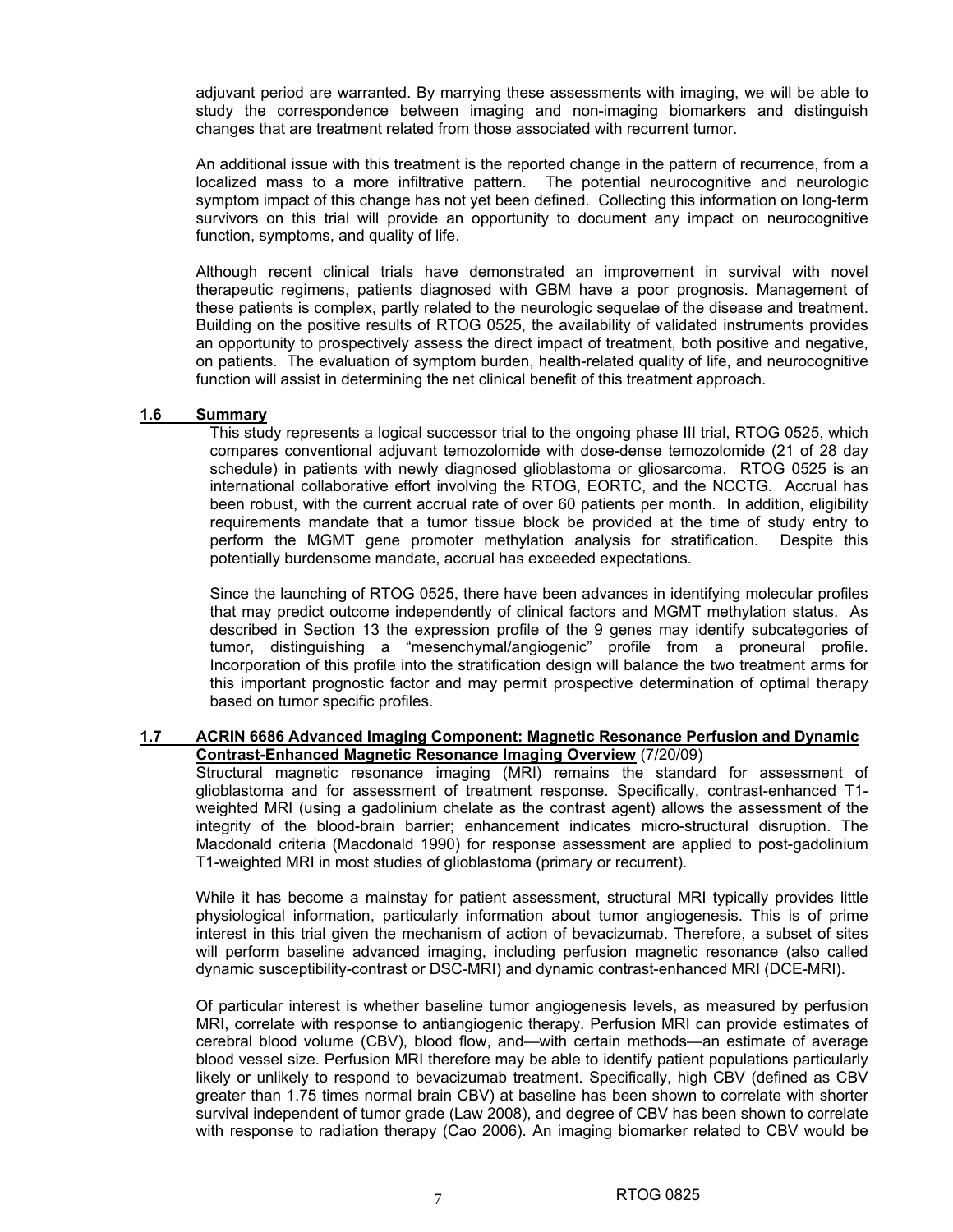extremely valuable for patient selection and/or prognosis. Furthermore, there is some evidence that DCE-MRI, as quantified by the parameter Ktrans, shows early changes after the initiation of anti-VEGF therapy (Batchelor 2007, Sorensen 2009). Early single-center data suggest the possibility of an early biomarker of response—that early changes in  $K<sup>trans</sup>$  correlate with survival.

Further, imaging tools have the potential to:

- Provide additional information about the microenvironment in and around the tumor;
- Identify regression of cancer markers suggestive of functional changes in the tumor;
- Quantify the passage of a contrast agent through the vessel wall of the tumor tissue (DCE-MRI in combination with DSC-MRI);
- Provide estimates of blood flow, blood volume, and (with certain methods) average blood vessel size;
- **Measure vasogenic and cytotoxic edema;**
- In certain settings, identify early changes that suggest cytotoxicity.

## **1.8 Biomarker, Imaging, Quality of Life Study Funding Program:**

## **Exploration of Imaging Response Criteria—A Companion Study to RTOG 0825/ACRIN 6686** (8/2/10)

Clinical trials using traditional cytotoxic therapies generally determine drug efficacy by assessing tumor response based on measures of tumor regression by computed tomography (CT) or MRI radiographic studies. Agents that produce a radiographic response are considered effective, either by a decrease in the size of the mass or stabilization of tumor growth. This assessment for cytotoxic drugs has proven to be adequate, as tumor regression has been correlated with prolonged survival (Eisenhauer et al, 1998). Cytostatic drugs that have specific molecular targets present a different challenge for clinicians. The use of imaging for the assessment of response to both cytotoxic and cytostatic therapies is now undergoing intense investigation and change. Advanced imaging modalities and algorithms are being used as biomarkers and surrogates for response assessment in oncology. With these technological advancements, a more accurate overall assessment of response to treatment is needed to determine the correlation between the size threshold change and survival.

## **1.8.1** Response Assessment: The Macdonald Criteria

In 1990, Macdonald et al recommended imaging-based criteria for response assessment in clinical trials of new therapies for malignant gliomas (Macdonald et, 1990). These criteria were modeled after guidelines used in general oncology, defined response as a measurable change in the size of the tumor, which, for convenience, has been generally assessed as the maximum cross-sectional tumor area. The criteria identified four "response" categories:

- Complete Response (CR): disappearance of all enhancing tumor on consecutive computed tomography or magnetic resonance imaging scans at least 1 month apart, off steroids, and neurologically stable or improved.
- Partial Response (PR): ≥50% reduction in size of enhancing tumor on consecutive CT or MRI scans at least 1 month apart, steroids stable or reduced, and neurologically stable or improved.
- Progressive Disease (PD): ≥25% increase in size of enhancing tumor or any new tumor on CT or MRI scans, or neurologically worse, and steroids stable or increased.
- Stable Disease (SD): all other situations.

Under this paradigm, response categorization is determined on the basis of changes in the crosssectional area of a tumor on neuro-imaging (most typically MRI), coupled with both the clinical assessment of neurological status and corticosteroid utilization. The Macdonald criteria have been a useful guide to response assessment in the context of phase II trials of cytotoxic chemotherapies for recurrent malignant gliomas and facilitated communication in the comparison of clinical results. The criteria also marked the transition from a subjective interpretation of clinical and radiologic changes toward more objective based criteria (i.e., one that is auditable and less susceptible to local inadvertent bias). However, it has become apparent that the Macdonald criteria have certain shortcomings.

**1.8.2** Shortcomings of the Macdonald Criteria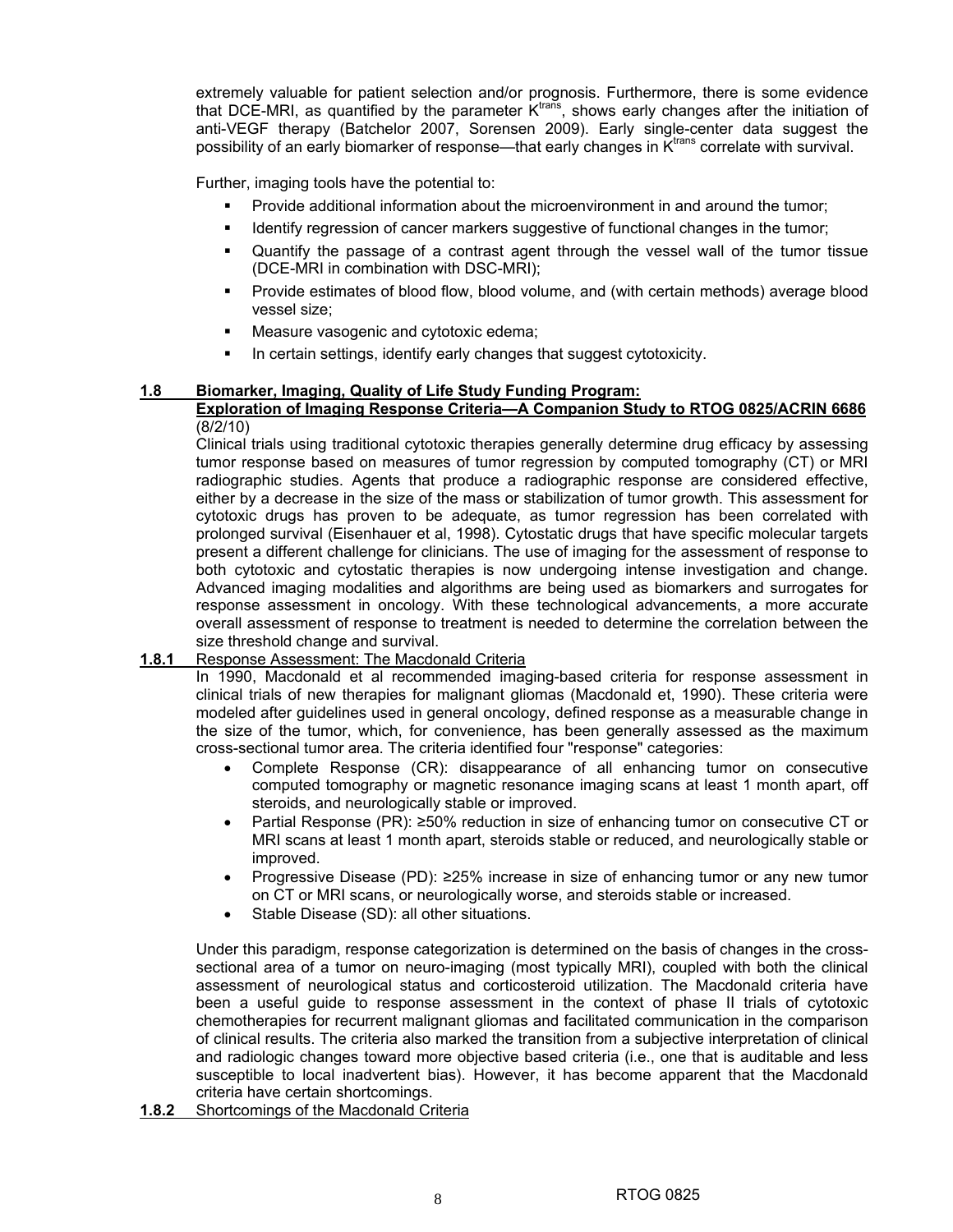The current approach to determine response criteria was based on size changes. Unfortunately, the irregular shape of gliomas, which infiltrate the surrounding tissue and lack a more common spheroid shape found in other solid mass tumors, make measurement difficult. Furthermore, the criteria relied primarily on CT–based two-dimensional WHO response criteria and that two decades ago, found volume measurements were too technically difficult and "not the wisest choice for response assessment" (Macdonald et al, 1990). Technological advances have now established that volumetric assessment is feasible and more accurate than cross-sectional assessment (Chisholm et al, 1989; Sorensen et al, 2008). Additionally, the core of Macdonald's criteria includes changes in enhancement, which can be nonspecific and primarily reflects a disrupted blood-brain barrier. Enhancement can also be influenced by changes in corticosteroid dose and radiologic technique (Sorensen et al, 2008; Prados et al, 2006). A variety of nontumoral processes (e.g., inflammation, seizure activity, postsurgical changes, and radiation necrosis) can also induce enhancement (Batchelor et al, 2007; Stark-Vance et al, 2005; Li et al, 200 ; Chi et al, 2007). As a result, changes in the enhancing area cannot be equated with changes in tumor size or proliferation. Furthermore, the Macdonald criteria assigned arbitrary numbers to the four response categories that have never been correlated to actual overall survival. Recent clinical trials with new targeted agents against gliomas have revealed these significant limitations in the end points used.

Most neuro-oncologists now rely on abnormalities visualized by gadolinium-enhanced MRI to establish response to treatment. Radiographic assessment of response determined by contrast enhancing tumor volume change is problematic with anti-angiogenic therapies (Chamberlain et al, 2009; Kreisl et al, 2009). The normalization of GBM vascularity from bevacizumab therapy results in a decrease of gadolinium contrast enhancement, normalization of tumor blood volume and perfusion, and improvement in peritumoral edema (Desjardins et al, 2008). This effect on edema is not surprising because VEGF is a potent mediator of vascular permeability (Kalbfleisch et al, 2002). Norden et al illustrated that in some cases, failure of antiangiogenic therapy initially appears as an increase in FLAIR signal before re-emergence of contrast enhancement. A recent study in recurrent disease reports an unusually high radiographic response rate (60%) with the combination of bevacizumab and irinotecan (Heagerty et al, 2000; Heagerty et al, 2005). However, it remains unclear whether this increased response rate translates into a true prolongation of survival (Hintze, 2006).

#### **1.8.3** RTOG 0825/ACRIN 6686: Assessing Important Changes to Volumetric Parameters

RTOG 0825 will collect MRI data in 942 patients with newly diagnosed GBM being treated with chemoradiation with or without bevacizumab targeted therapy. The RTOG 0825 will collect contrast-enhanced MRI pre-treatment, during the adjuvant phase, and after the completion of therapy. Out of this participant group, ACRIN 6686 will collect advanced DSC-MRI and DCE- MRI imaging on a subset of 264 participants. These images will be collected at different time points: prior to chemoradiotherapy, during chemoradiotherapy at early and later timepoints, and post chemoradiotherapy. The RTOG 0825/ACRIN 6686 study provides an ideal population to answer the question of what changes in volumetric parameters are important, with or without anti-VEGF treatments. The goal is to explore correlations between changes over time in size (1-D, 2-D and volumetric measurements) and overall survival. This study will utilize centrally stored images at ACRIN containing standard MRI, DSC-MRI, and DCE-MRI images from the RTOG 0825/ACRIN 6686. This correlation between tumor size by MRI analysis and overall survival will identify new potential biomarkers that may act as future prognostic indicators of disease progression and overall survival.

## **2.0 OBJECTIVES**

## **2.1 Primary**

To determine whether the addition of bevacizumab to temozolomide and radiation improves efficacy as measured by progression-free and/or overall survival.

#### **2.2 Secondary**

**2.2.1** To determine whether the tumor molecular profile conferring a mesenchymal/angiogenic phenotype is associated with a selective increase in benefit, as measured by either overall survival or progression-free survival, from the addition of bevacizumab.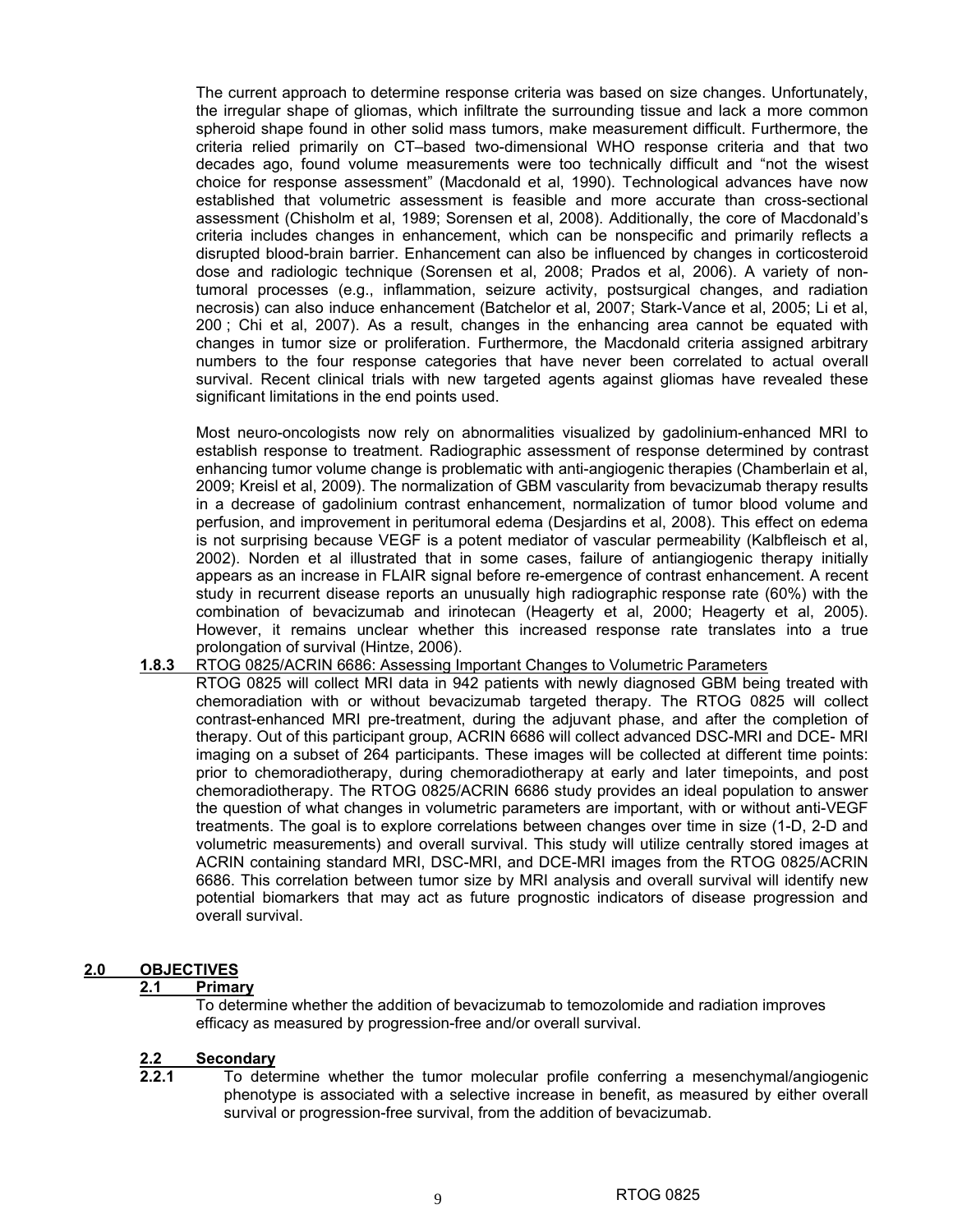**2.2.2** To compare and record the toxicities of the conventional and bevacizumab-containing regimens.

- **2.3 Tertiary 2.3.1** The primary focus is to determine the differential acute effects associated with the addition of bevacizumab to temozolomide and radiation, as compared to the conventional arm, on measures of neurocognitive function, health-related quality of life, and symptoms during radiation and across the longitudinal progression-free interval..
- **2.3.2** To determine the relationship of neurocognitive function, health-related quality of life, and symptoms, with progression-free and overall survival.
- **2.3.3** To determine the association between tumor molecular profile (i.e., mesenchymal/angiogenic phenotype and proneural phenotype) and neurocognitive function, health-related quality of life, and symptoms.
- **2.3.4** To describe the association between health-related quality of life as measured by the EORTC-QL30/BCM20 and mean symptom severity as measured by the MDASI-BT in patients enrolled in this study.
- **2.3.5** To evaluate the relationship between self-reported neurocognitive function and objectively measured tests of NCF.

## **2.4 ACRIN 6686 Imaging Objectives** (8/2/10)

- **2.4.1** Primary Imaging Objectives
- **2.4.1.1** To assess the association between overall survival and K<sup>trans</sup> change from T1 to T2.
- **2.4.1.2** To assess the association between overall survival and spin echo CBV change from T1 to T2.
- **2.4.2** Secondary Imaging Objectives
- **2.4.2.1** To assess the association between progression-free survival and K<sup>trans</sup> change from T1 to T2.
- **2.4.2.2** To assess the association between progression-free survival and spin echo CBV change from T1 to T2.
- **2.4.2.3** To assess the association between values of K<sup>trans</sup> and spin echo CBV measured separately at T0 and at T1, and overall and progression-free survival.
- **2.4.2.4** To assess the association between overall survival and K<sup>trans</sup> changes from T0 to T1 and from T2 to T3.
- **2.4.2.5** To assess the association between overall survival and spin echo CBV changes from T0 to T1 and from T2 to T3.
- **2.4.2.6** To assess the association between overall survival and apparent diffusion coefficient (ADC) change from T0 to T1.
- **2.4.2.7** To assess the association between overall survival and ADC change from T1 to T2.
- **2.4.2.8** To assess the association between progression-free survival and ADC change from T0 to T1.
- **2.4.2.9** To assess the association between progression-free survival and ADC change from T1 to T2.
- **2.4.2.10** To assess the association between T1 values of ADC and overall and progression-free survival.
- **2.4.2.11** To assess the association between change in lesion size between T1 and T3, as measured by advanced MRI, and overall and progression-free survival.
- **2.4.3** Aims for Biomarker, Imaging, Quality of Life Study Funding Program Supplement (8/2/10)<br>**2.4.3.1** To assess the association between measures of change in enhancing tumor size at we
- **2.4.3.1** To assess the association between measures of change in enhancing tumor size at week 22 and overall survival in participants with glioma receiving chemoradiotherapy with and without bevacizumab.
- **2.4.3.2** To assess the association between measures of change in T2-based tumor size at week 22 and overall survival in participants with glioma receiving chemoradiotherapy with and without bevacizumab.
- **2.4.3.3** To assess the association between changes in ADC values and overall survival in participants with glioma receiving chemoradiotherapy with and without bevacizumab.

## **3.0 PATIENT SELECTION**

## **NOTE: PER NCI GUIDELINES, EXCEPTIONS TO ELIGIBILITY ARE NOT PERMITTED**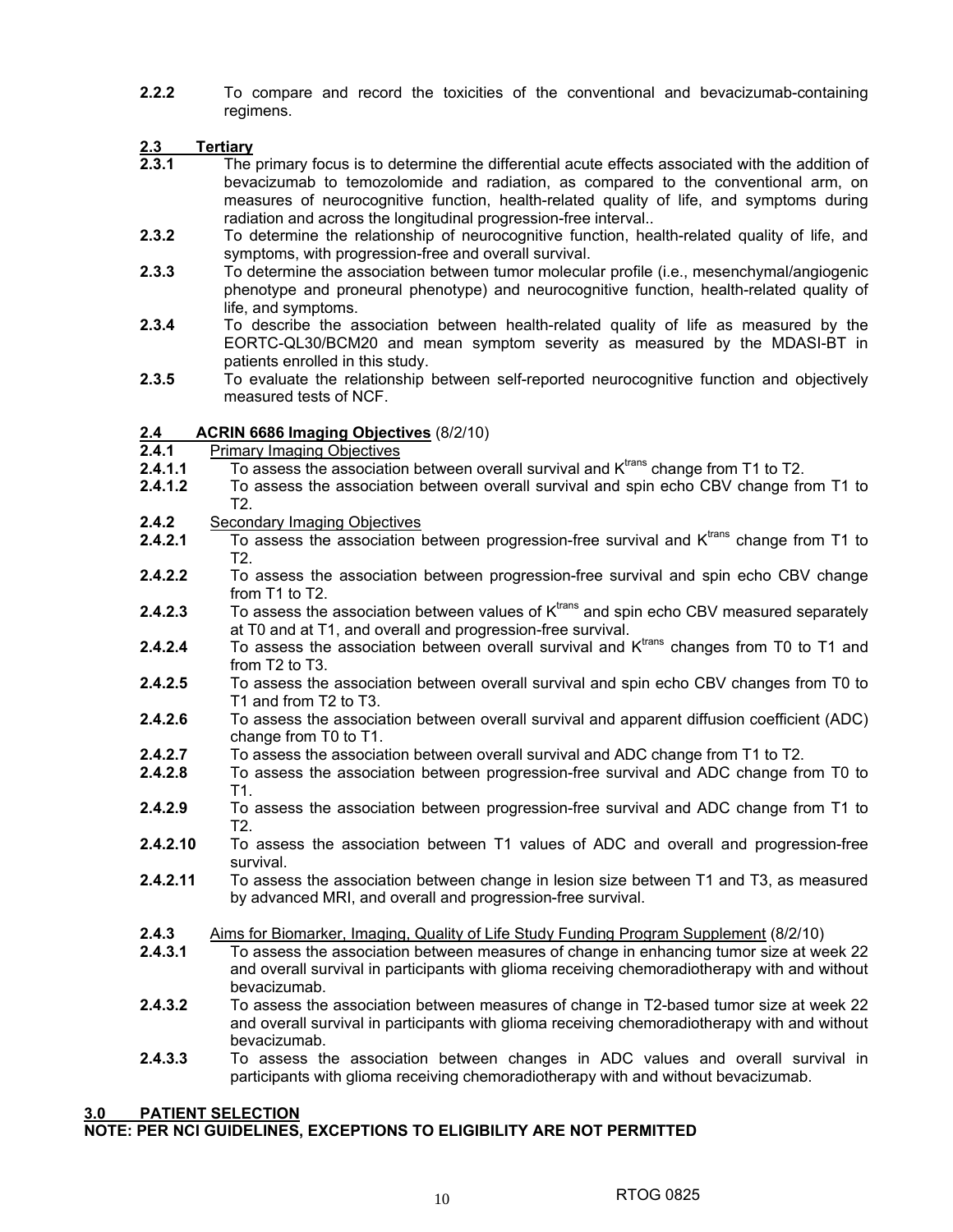Sites participating in the advanced imaging component must offer all advanced imaging–eligible patients the opportunity to enroll in the ACRIN 6686 advanced imaging component of the RTOG 0825 study until the advanced imaging accrual objective is met. (7/20/09)

## **3.1 Conditions for Patient Eligibility** (8/2/10)

- **3.1.1** Histologically proven diagnosis of glioblastoma or gliosarcoma (WHO grade IV) **confirmed by central review prior to step 2 registration**
- **3.1.2** Tumor tissue that is **determined by central pathology review prior to step 2 registration** to be of sufficient size for analysis of MGMT status and determination of molecular profile.
	- Patients must have at least 1 block of tumor tissue; submission of 2 blocks is strongly encouraged to maximize the chances of eligibility. At least 1 cubic centimeter of tissue composed primarily of tumor must be present. (See Section 10.2 and Appendix IV for details.)
	- CUSA (Cavitron ultrasonic aspirator)-derived material is not allowed; fresh frozen tumor tissue acquisition is encouraged.
	- Diagnosis must be made by surgical excision, either partial or complete; stereotactic biopsy is not allowed because it will not provide sufficient tissue for MGMT analysis.
	- The tumor tissue should be sent as soon as possible to maximize the likelihood of eligibility. Tumor tissue should be submitted by 4 weeks after the surgical procedure so that study registration and treatment can commence by the mandatory 5 week postsurgery outer limit as stipulated in Sections 6.0 and 7.0.
	- Per Section 10.2, sites **must** submit tissue directly to Dr. Aldape in order to obtain the MGMT analysis. Patients from sites not following the protocol-specified process for obtaining MGMT results will be made ineligible.
- **3.1.3** The tumor must have a supratentorial component.
- **3.1.4** History/physical examination within 14 days prior to step 2 registration;
- **3.1.5** The patient must have recovered from the effects of surgery, postoperative infection, and other complications before step 2 registration.
- **3.1.6** A diagnostic contrast-enhanced MRI of the brain must be performed preoperatively and postoperatively prior to the initiation of radiotherapy. The postoperative scan must be performed within 28 days prior to step 1 registration.
- **3.1.6.1** An MRI or CT scan (potentially in addition to the postoperative scan) must be obtained within 10 days prior to the start of radiation therapy and must not demonstrate significant postoperative hemorrhage defined as > 1 cm diameter of blood. If > 1 cm of acute blood is detected, the patient will be ineligible for this trial. The radiation planning MRI or CT scan may be used to determine presence of hemorrhage.
- **3.1.6.2** Patients unable to undergo MR imaging because of non-compatible devices can be enrolled, provided pre- and postoperative contrast-enhanced CT scans are obtained and are of sufficient quality. Preoperative and postoperative scans must be the same type. Such patients cannot be enrolled into the advanced imaging component (see Section 3.2.10).
- **3.1.7** Documentation of steroid doses within 14 days prior to step 2 registration.
- **3.1.8** Karnofsky performance status ≥ 70;
- **3.1.9** Age ≥ 18;
- **3.1.10** CBC/differential obtained within 14 days prior to step 2 registration, with adequate bone marrow function defined as follows:
- **3.1.10.1** Absolute neutrophil count  $(ANC) \ge 1,800$  cells/mm<sup>3</sup>;
- **3.1.10.2** Platelets ≥ 100,000 cells/mm<sup>3</sup>;
- **3.1.10.3** Hemoglobin ≥ 10.0 g/dl (Note: The use of transfusion or other intervention to achieve Hgb ≥ 10.0 g/dl is acceptable.);
- **3.1.11** Adequate renal function, as defined below:
- **3.1.11.1** BUN ≤ 30 mg/dl within 14 days prior to step 2 registration.
- **3.1.11.2** Creatinine ≤ 1.7 mg/dl within 14 days prior to step 2 registration.
- **3.1.11.3** Urine protein screened by urine analysis for urine protein creatinine (UPC) ratio. For UPC ratio > 0.5, 24-hour urine protein should be obtained and the level should be < 1000 mg.
- **3.1.11.3.1** UPC is calculated using one of the following formulas:
	- [urine protein]/[urine creatinine] if both protein and creatinine are reported in mg/dL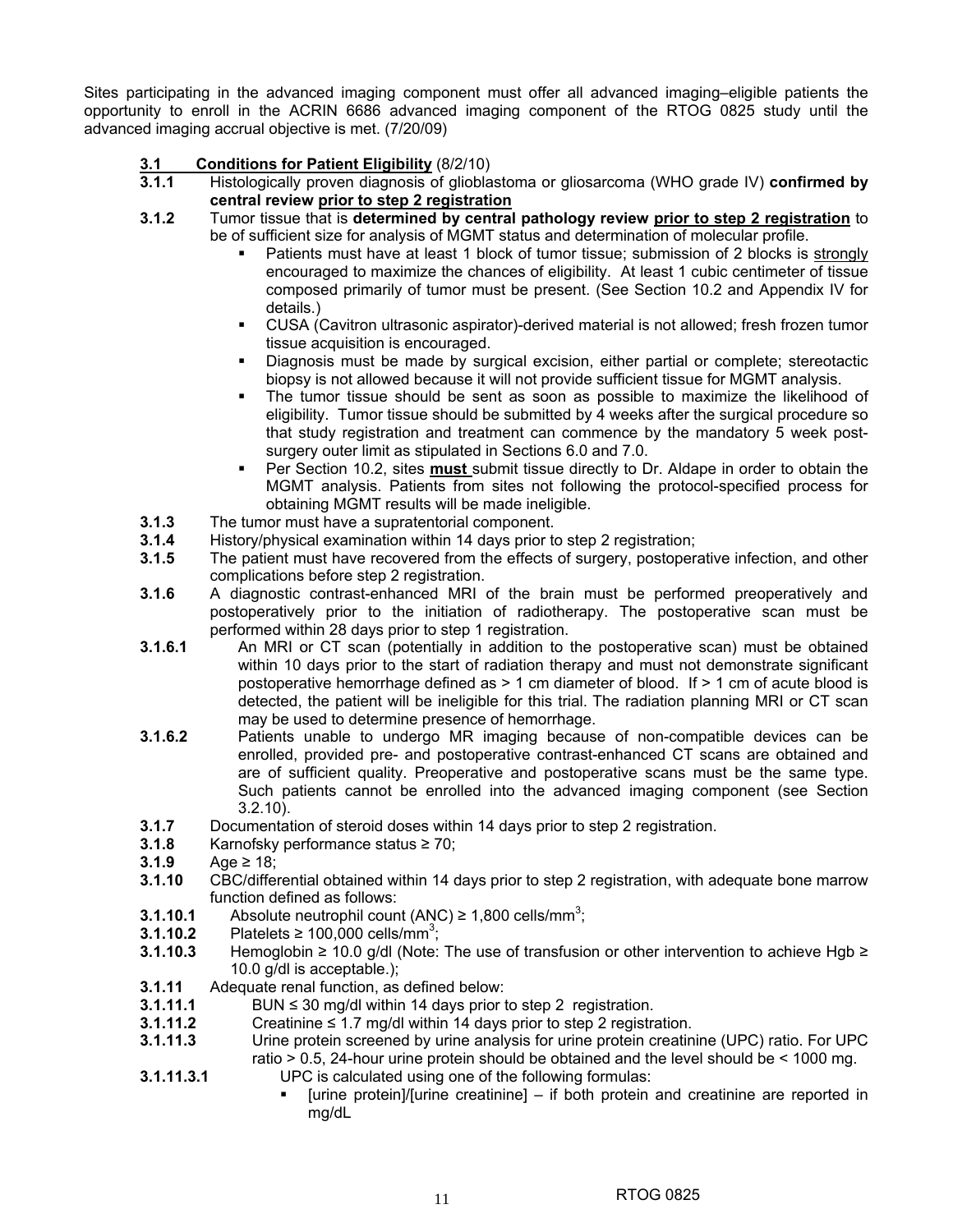- $[$ (urine protein) x0.088]/ $[$ urine creatinine] if urine creatinine is reported in mmol/L
- **3.1.12** Adequate hepatic function, as defined below:<br>**3.1.12.1** Bilirubin ≤ 2.0 mg/dl within 14 days prio
- **3.1.12.1** Bilirubin ≤ 2.0 mg/dl within 14 days prior to step 2 registration
- **3.1.12.2** ALT/AST ≤ 3 x normal range within 14 days prior to step 2 registration
- **3.1.13** Systolic blood pressure ≤ 160 mg Hg or diastolic pressure ≤ 90 mg Hg within 14 days prior to step 2 registration
- **3.1.13.1** Electrocardiogram without evidence of acute cardiac ischemia within 14 days prior to step 2 registration
- **3.1.14** Prothrombin time/international normalized ratio (PT INR) < 1.4 for patients not on warfarin confirmed by testing within 14 days prior to step 2 registration.
- **3.1.14.1** Patients on full-dose anticoagulants (e.g., warfarin or LMW heparin) must meet both of the following criteria:
	- No active bleeding or pathological condition that carries a high risk of bleeding (e.g., tumor involving major vessels or known varices)
	- In-range INR (between 2 and 3) on a stable dose of oral anticoagulant or on a stable dose of low molecular weight heparin
- **3.1.15** Patient must provide study specific informed consent prior to study entry.
- **3.1.16** Women of childbearing potential and male participants must practice adequate contraception.
- **3.1.17** For females of child-bearing potential, negative serum pregnancy test within 14 days prior to step 2 registration

## **3.2 Conditions for Patient Ineligibility** (8/2/10)

- Prior invasive malignancy (except for non-melanomatous skin cancer) unless disease free for ≥ 3 years. (For example, carcinoma in situ of the breast, oral cavity, and cervix are all permissible).
- **3.2.2** Recurrent or multifocal malignant gliomas
- **3.2.3** Metastases detected below the tentorium or beyond the cranial vault.
- **3.2.4** Prior chemotherapy or radiosensitizers for cancers of the head and neck region; note that prior chemotherapy for a different cancer is allowable, except prior temozolomide or bevacizumab. Prior use of Gliadel wafers or any other intratumoral or intracavitary treatment are not permitted. See Section 3.2.1.
- **3.2.5** Prior radiotherapy to the head or neck (except for T1 glottic cancer), resulting in overlap of radiation fields.
- **3.2.6** Severe, active co-morbidity, defined as follows:
- **3.2.6.1** Unstable angina and/or congestive heart failure within the last 6 months
- **3.2.6.2** Transmural myocardial infarction within the last 6 months
- **3.2.6.3** Evidence of recent myocardial infarction or ischemia by the findings of S-T elevations of ≥ 2 mm using the analysis of an EKG performed within 14 days of step 2 registration
- **3.2.6.4** New York Heart Association grade II or greater congestive heart failure requiring hospitalization within 12 months prior to step 2 registration
- **3.2.6.5** History of stroke, cerebral vascular accident (CVA) or transient ischemic attack within 6 months
- **3.2.6.6** Serious and inadequately controlled cardiac arrhythmia<br>**3.2.6.7** Significant vascular disease (e.g., aortic aneurysm, his
- **3.2.6.7** Significant vascular disease (e.g., aortic aneurysm, history of aortic dissection) or clinically significant peripheral vascular disease
- **3.2.6.8** Evidence of bleeding diathesis or coagulopathy
- **3.2.6.9** Serious or non-healing wound, ulcer, or bone fracture or history of abdominal fistula, gastrointestinal perforation, intra-abdominal abscess major surgical procedure, open biopsy, or significant traumatic injury within 28 days prior to step 2 registration, with the exception of the craniotomy for tumor resection.
- **3.2.6.10** Acute bacterial or fungal infection requiring intravenous antibiotics at the time of registration
- **3.2.6.11** Chronic obstructive pulmonary disease exacerbation or other respiratory illness requiring hospitalization or precluding study therapy at the time of step 2 registration
- **3.2.6.12** Hepatic insufficiency resulting in clinical jaundice and/or coagulation defects; note, however, that laboratory tests for liver function and coagulation parameters are not required for entry into this protocol.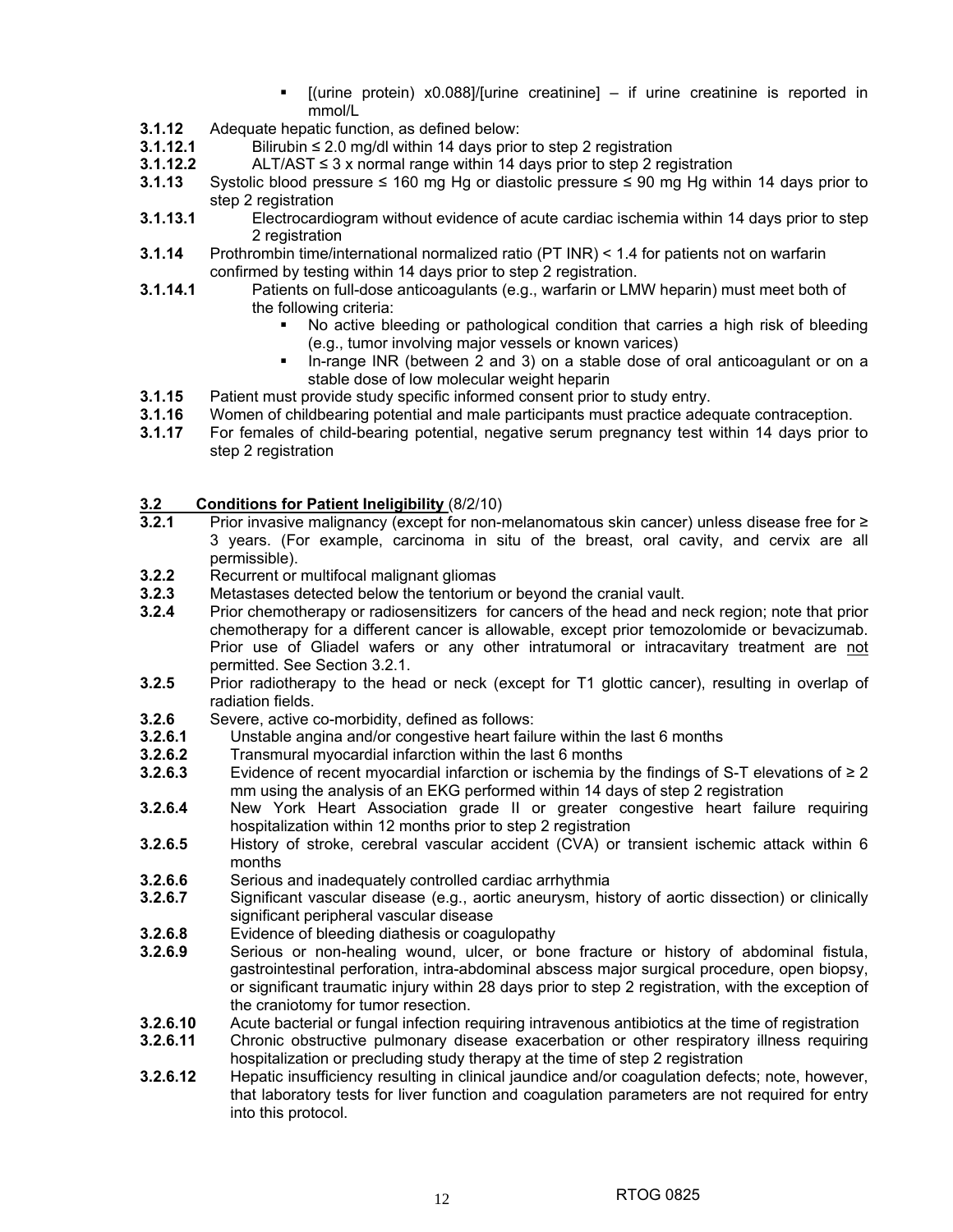- **3.2.6.13** Acquired immune deficiency syndrome (AIDS) based upon current CDC definition; note, however, that HIV testing is not required for entry into this protocol. The need to exclude patients with AIDS from this protocol is necessary because the treatments involved in this protocol may be significantly immunosuppressive.
- **3.2.6.14** Active connective tissue disorders, such as lupus or scleroderma, that in the opinion of the treating physician may put the patient at high risk for radiation toxicity.
- **3.2.6.15** Any other major medical illnesses or psychiatric impairments that in the investigator's opinion will prevent administration or completion of protocol therapy.
- **3.2.7** Pregnancy or women of childbearing potential and men who are sexually active and not willing/able to use medically acceptable forms of contraception; this exclusion is necessary because the treatment involved in this study may be significantly teratogenic.
- **3.2.8** Pregnant or lactating women, due to possible adverse effects on the developing fetus or infant due to study drug.
- **3.2.9** Patients treated on any other therapeutic clinical protocols within 30 days prior to study entry or during participation in the study.
- **3.2.10 For ACRIN 6686 Advanced Imaging:** Inability to undergo MRI (e.g., due to safety reasons, such as presence of a pacemaker).

## **4.0 PRETREATMENT EVALUATIONS/MANAGEMENT**

Not applicable to this study.

## **5.0 REGISTRATION PROCEDURES** (8/27/09)

**NOTE:** Sites participating through CTSU must apply for an RTOG username and password **immediately after registering**, to enable access to the Neurocognitive Training Procedure Letter on the 0825 forms section of the RTOG website. A user name and password can be obtained by completing the Password Authorization Form at www.rtog.org/members/webreg.html. See the CTSU logistics appendix for details.

## **5.1 Pre-Registration Requirements** (7/20/09)

## **5.1.1** *Regulatory Pre-Registration Requirements*

- **5.1.1.1 U.S. and Canadian institutions** must fax copies of the documentation below to the CTSU Regulatory Office (215-569-0206), along with the completed CTSU-IRB/REB Certification Form, http://www.rtog.org/pdf\_file2.html?pdf\_document=CTSU-IRBCertifForm.pdf, prior to registration of the institution's first case:
	- **IRB/REB approval letter;**
	- IRB/REB approved consent (English Version)
	- IRB/REB assurance number
- **5.1.1.2** *Pre-Registration Requirements FOR CANADIAN INSTITUTIONS*
- **5.1.1.2.1** Prior to clinical trial commencement, Canadian institutions must complete and fax to the CTSU Regulatory Office (215-569-0206) Health Canada's Therapeutic Products Directorates' Clinical Trial Site Information Form, Qualified Investigator Undertaking Form, and Research Ethics Board Attestation Form.
- **5.1.1.3** *Pre-Registration Requirements FOR NON-CANADIAN INTERNATIONAL INSTITUTIONS*
- **5.1.1.3.1 For institutions that do not have an approved LOI for this protocol:** International sites must receive written approval of submitted LOI forms from RTOG Headquarters prior to submitting documents to their local ethics committee for approval. See http://www.rtog.org/pdf\_forms.html?members/forms=Intl\_LOI\_Form.doc

## **5.1.1.3.2 For institutions that have an approved LOI for this protocol:** All requirements indicated in your LOI Approval Notification must be fulfilled prior to enrolling patients to this study.

Prior to registration of an institution's first case, international sites must submit a copy of approval from their FDA equivalent to import bevacizumab for this study. Documentation must be faxed to both of the following:

- **•** PMB at fax 301-480-4612
- RTOG Headquarters at fax 215-574-0300.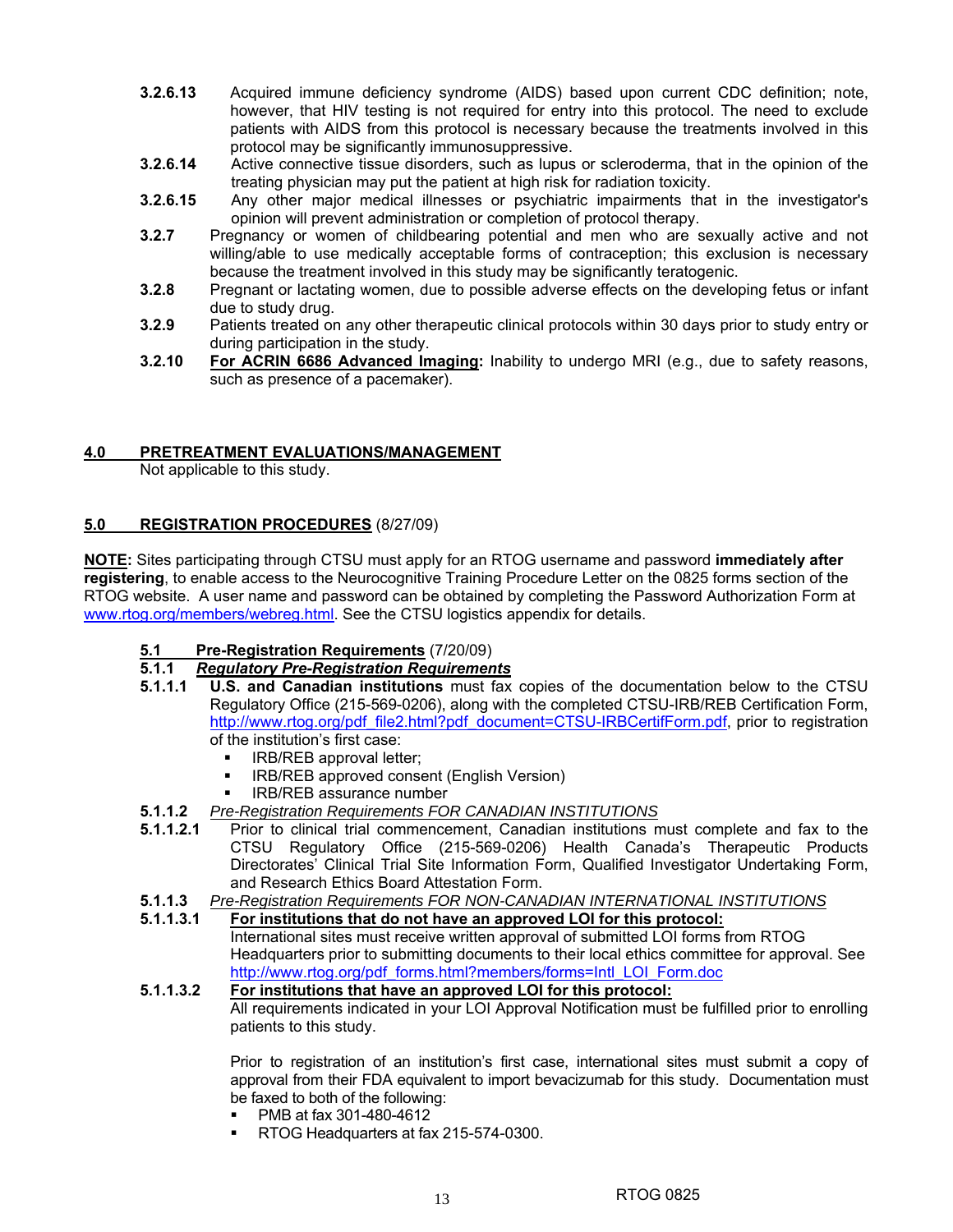## **5.1.2** *Pre-Registration Requirements for IMRT Treatment Approach*

In order to utilize IMRT on this study, the institution must have met specific technology requirements and have provided baseline physics information. Instructions for completing these requirements are available on the Radiological Physics Center (RPC) web site at http://rpc.mdanderson.org/rpc/; select "Credentialing" and "RTOG." To determine if these requirements have already been met, select "Credentialing Status Inquiry."

 An IMRT phantom study with the RPC must be successfully completed (if the institution has not previously met this credentialing requirement on another RTOG IMRT Head and Neck study). Instructions for requesting and irradiating the phantom are available on the RPC web site at http://rpc.mdanderson.org/rpc/; select "Credentialing" and "RTOG". Upon review and successful completion of the phantom irradiation, the RPC will notify both the registering institution and RTOG Headquarters that the institution has completed this requirement. Subsequently, RTOG Headquarters will notify the institution that the site can enroll patients on the study.

**5.1.2.2** The institution or investigator must complete a new IMRT facility questionnaire and set up an SFTP account for digital data submission, both of which are available on the ATC web site at http://atc.wustl.edu. Upon review and successful completion of the "Dry-Run" QA test, the ITC will notify both the registering institution and RTOG Headquarters that the institution has successfully completed this requirement. RTOG Headquarters will notify the institution when all requirements have been met and the institution is eligible to enter patients onto this study.

## **5.1.3** *Pre-Registration Requirements for 3D-CRT Treatment Approach*

- **5.1.3.1** Only institutions that have met the technology requirements and that have provided the baseline physics information that are described in 3D-CRT Quality Assurance Guidelines may enter patients to this study.
- **5.1.3.2** The new Facility Questionnaire (one per institution, available on the ATC website at http://atc.wustl.edu) is to be sent to RTOG for review prior to entering any cases. Upon review and successful completion of a "Dry-Run" QA test, the ITC will notify both the registering institution and RTOG Headquarters that the institution has successfully completed this requirement. RTOG Headquarters will notify the institution when all requirements have been met and the institution is eligible to enter patients onto this study. Institutions that have previously enrolled patients on 3D-CRT trials of this same disease site may enroll patients on this study without further credentialing.

## **5.1.4** *Pre-Registration Requirements for Neurocognitive Function Testing Certification*

## **NOTE: Sites must offer English-speaking participants the opportunity to participate in the neurocognitive function component of this study.**

Institutions with patients participating in the quality of life/neurocognitive function components of this study must meet certification requirements for administering neurocognitive assessments. Upon review and successful completion of the Neurocognitive Certification, Dr. Wefel will notify both the certified examiner and RTOG Headquarters that the examiner has successfully completed this requirement.

See Appendix V for certification requirements.

## **5.1.5 ACRIN 6686 Pre-Registration Requirements for Advanced MRI Certification (only for sites participating in the advanced imaging component**

Each institution must complete an American College of Radiology Imaging Network (ACRIN) 6686 Protocol Specific Application (PSA). The PSA will request each center to identify a radiologist with standard and advanced neuro-MRI experience to oversee implementation of the standard and advanced MRI components of the protocol. In addition, the PSA will also request information on the staff and equipment that will be used to acquire image data for the protocol.

Each advanced-imaging site must be pre-qualified for the trial by demonstrating the ability to perform and electronically transfer MRI scans per protocol specifications. Centers already qualified previously for an RTOG/ACRIN study (e.g., RTOG 0625/ACRIN 6677) do not need to re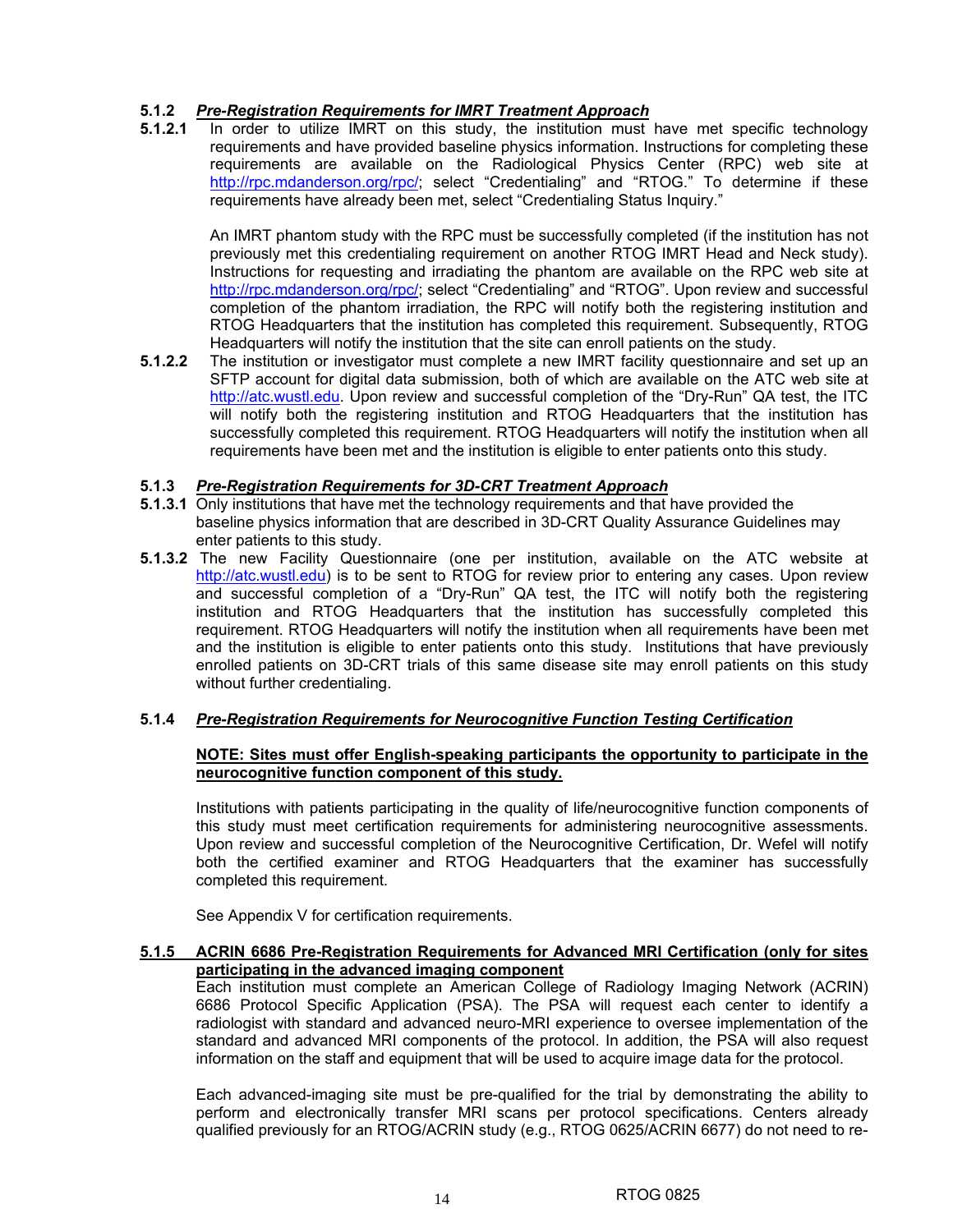qualify to participate in this study. The central repository is located at ACRIN Imaging Management Center in Philadelphia, PA. The qualification process includes submission and approval of at least one (1) standard-of-care MRI of a brain tumor where parameters used match those in Appendix XII, as well as at least one imaging examination performed according to the protocol parameters for advanced imaging referenced in Appendix XII. Institutional reimbursements to offset the costs associated with MR perfusion and DCE-MRI are provided by a grant from NCI/CIP through ACRIN. Detailed technical acquisition parameters are available on the ACRIN web site at http://www.acrin.org/6686\_protocol.aspx.

Payment for participation in the imaging component of the trial is automatic, based upon submission of the key data forms and confirmation of the quality of images submitted to ACRIN. The ACRIN 6686 PSA is available on the ACRIN web site at http://www.acrin.org/6686\_protocol.aspx.

## **5.2 Summary of Registration Procedures**

Once the patient has been determined to meet pre-registration requirements, this study incorporates a 3-step registration process.

**Step 1** of registration entails an initial registration for tissue pathology tissue screening.

- The site will register the patient and will then submit tissue to Dr. Aldape (see Section 10). A pathology screening form (P4), pathology materials, and pathology report must be submitted to Dr. Aldape per Section 10.
- Dr. Aldape will evaluate the tissue to confirm that the histology is GBM and that there is adequate tissue to perform MGMT analysis and molecular profiling.
- If the histology is GBM and there is adequate tissue, the site may proceed to Step 2 registration.
- See Section 5.3 for online registration procedures.

**NOTE:** During this time institutions must verify by MRI or CT that  $\leq 1$  cm of blood is in the tumor cavity. If the treatment planning scan will be used for this, the treatment planning must be completed prior to Step 2 registration. See Section 3.1.6 for details.

**Step 2** of registration entails a second registration for obtaining MGMT status and molecular profiling.

- Upon notification of  $2<sup>nd</sup>$  step patient registration, Dr. Aldape will initiate the processes for tissue analysis for MGMT analysis and molecular profiling.
- RTOG HQ will notify institutions once the MGMT and molecular profiling test results have been received and the 3rd step of registration can be done. (It may take several weeks after the submission of tissue for the MGMT and molecular profiling results to be available.)
- See Section 5.3 for online registration procedures.

**Step 3** of registration entails a third registration, at which time randomization will occur.

- A blinded treatment assignment will then be provided along with a new data submission calendar.
- Should the patient experience significant toxicity from pre-randomization treatment and not proceed to be randomized, step 3 of registration must still be completed.
- See Section 5.3 for online registration procedures.

## **5.3 Online Registration** (8/27/09)

Patients can be registered only after eligibility criteria are met.

 Each individual user must have an RTOG user name and password to register patients on the RTOG web site. To get a user name and password:

 The investigator and research staff must have completed Human Subjects Training and been issued a certificate (Training is available via http://phrp.nihtraining.com/users/login.php).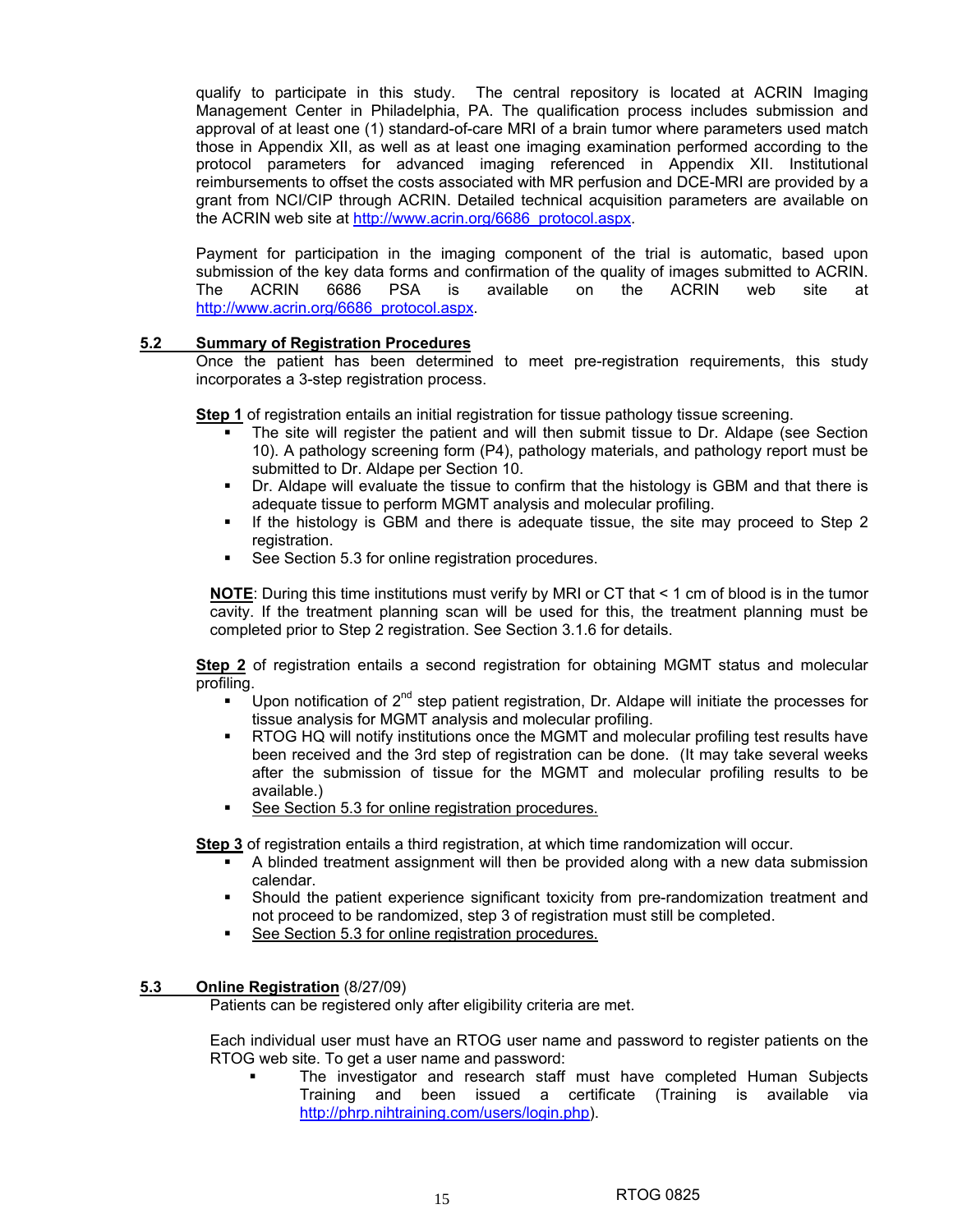A representative from the institution must complete the Password Authorization Form at www.rtog.org/members/webreg.html (bottom right corner of the screen), and fax it to 215-923-1737. RTOG Headquarters requires 3-4 days to process requests and issue user names/passwords to institutions.

 An institution can register the patient by logging onto the RTOG web site (http://www.rtog.org), going to "Data Center Login" and selecting the link for new patient registrations. The system triggers a program to verify that all regulatory requirements (OHRP assurance, IRB approval) have been met by the institution. The registration screens begin by asking for the date on which the eligibility checklist was completed, the identification of the person who completed the checklist, whether the patient was found to be eligible on the basis of the checklist, and the date the study-specific informed consent form was signed.

 Once the system has verified that the patient is eligible and that the institution has met regulatory requirements, it assigns a patient-specific case number. The system then moves to a screen that confirms that the patient has been successfully enrolled. This screen can be printed so that the registering site will have a copy of the registration for the patient's record. Two e-mails are generated and sent to the registering site: the Confirmation of Eligibility and the patient-specific calendar. The system creates a case file in the study's database at the DMC (Data Management Center) and generates a data submission calendar listing all data forms, images, and reports and the dates on which they are due.

 If the patient is ineligible or the institution has not met regulatory requirements, the system switches to a screen that includes a brief explanation for the failure to register the patient. This screen can be printed.

 Institutions can contact RTOG web support for assistance with web registration: websupport@acr-arrs.org or 800-227-5463 ext. 4189 or 215-574-3189

## **6.0 RADIATION THERAPY/FUNCTIONAL IMAGING** (7/20/09)

#### **Note: Intensity Modulated RT (IMRT) Is Allowed Modality chosen at registration must be used for the entire course of treatment.**

## **Treatment must begin > 3 weeks and ≤ 5 weeks after surgery.**

## **6.1 Dose Specifications and Schedule**

For both IMRT and 3D-CRT plans, one treatment of 2 Gy will be given daily 5 days per week for a total of 60 Gy over 6 weeks. All portals shall be treated during each treatment session. Doses are specified such that at least 95% of the PTV shall receive 100% of the prescribed dose; DVHs are necessary to make this selection.

## **6.2 Technical Factors**

Treatment shall be delivered with megavoltage machines of a minimum energy of 6 MV photons. Selection of the appropriate photon energy (ies) should be based on optimizing the radiation dose distribution within the target volume and minimizing dose to non-target normal tissue. Source skin distance for SSD techniques or source axis distance for SAD techniques must be at least 80 cm. Electron, particle, or implant boost is not permissible. IMRT delivery will require megavoltage radiation therapy machines of energy  $\geq 6$  MV.

#### **6.3 Localization, Simulation, and Immobilization**

The patient shall be treated in the supine or other appropriate position for the location of the lesion. A head-holding device to ensure adequate immobilization during therapy and ensure reproducibility is strongly recommended. Simulation may include a dedicated radiotherapy simulator or a virtual simulation using a treatment planning CT. Fusion with MR images is strongly recommended, whenever feasible.

For patients accrued to the protocol, treatment verification and documentation should be carried out, at least for the first treatment fraction, and more frequently, based on institutional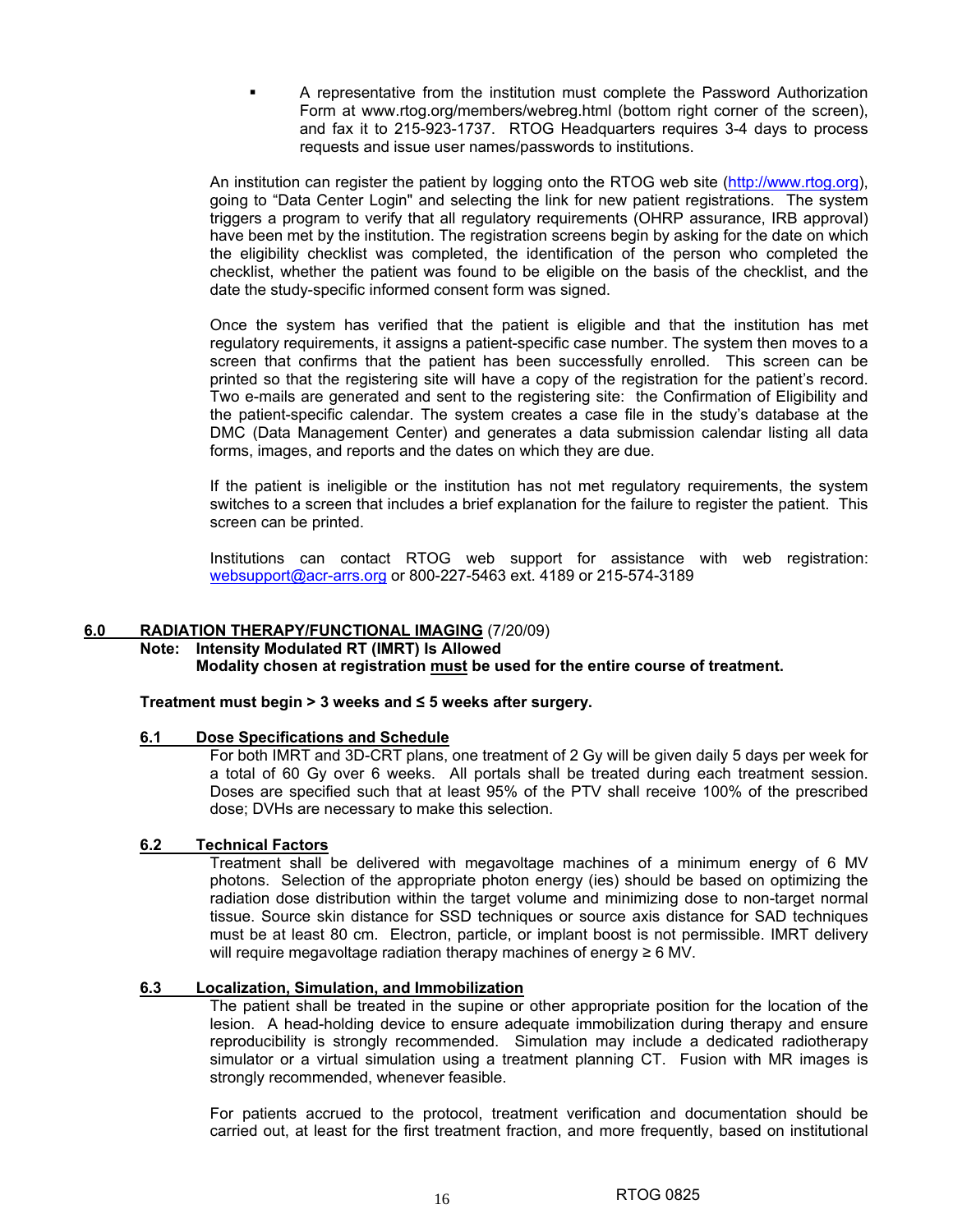policy; weekly verification is common. We suggest orthogonal images for documenting isocenter setup accuracy for the first fraction. These orthogonal images can be obtained with film or EPID. Other imaging techniques are possible, for example, the BrainLab ExacTrac system that uses two orthogonal imaging panels irradiated with KV x-rays. Another example is the volume images obtained with cone-beam CT, or helical tomotherapy or any other CT capability that is integrated with the treatment unit.

## **6.4 Treatment Planning/Target Volumes**

Treatment plans may include opposed lateral fields, a wedge pair of fields, rotation, or multiple field techniques. Intensity-modulated inverse-planned approaches are permitted. Any of the methods of IMRT (including tomotherapy) may be used, subject to protocol localization and dosimetry constraints. CT-based treatment planning is necessary to assure accuracy in the selection of field arrangements. MRI-fusion for accurate target delineation is strongly recommended.

- **6.4.1 Initial Target Volume**: Target volumes will be based upon postoperative-enhanced MRI. Preoperative imaging should be used for correlation and improved identification. Two planning target volumes (PTV) will be defined, as outlined below. The initial gross tumor volume (GTV1) will be defined by either the T2 or the FLAIR abnormality on the postoperative MRI scan. This must also include all postoperative-enhanced MRI enhancement, and the surgical cavity. The initial clinical target volume (CTV1) will be the GTV plus a margin of 2 cm. If no surrounding edema is present, the initial planning target volume (PTV1) should include the contrast-enhancing lesion (and should include the surgical resection cavity) plus a 2.5-cm margin. The CTV1 margin may be reduced to 0.5 cm around natural barriers to tumor growth such as the skull, ventricles, falx, etc, and also to allow sparing of the optic nerve/chiasm, if necessary. The initial planning target volume (PTV1) is an additional margin of 3 to 5 mm, depending upon localization method and reproducibility, at each center. PTV margins account for variations in set-up and reproducibility. Reducing PTV margins to modify organ at risk (OAR) dose(s) is not generally permissible. However, OAR must be defined, along with a planning risk volume (PRV) for each OAR. Each PRV will be its OAR plus 3 mm. In the event that an OAR is in immediate proximity to a PTV such that dose to the OAR cannot be constrained within protocol limits, a second PTV (PTV<sub>overlap</sub>), defined as the overlap between the PTV1 and the particular PRV of concern, may be created. Dose to the PTV<sub>overlap</sub> must be as close as permissible to 46 Gy while not exceeding the OAR dose limit.
- **6.4.2 Boost Target Volume**: The boost gross tumor volume (GTV2) will be defined by the contrast-enhanced T1 abnormality on the post-operative MRI scan. This must also include the surgical cavity margins. The boost clinical target volume (CTV2) will be the GTV plus a margin of 2 cm. The CTV2 margin may be reduced to 0.5 cm around natural barriers to tumor growth such as the skull, ventricles, falx, etc, and also to allow sparing of the optic nerve/chiasm, if necessary. The boost planning target volume (PTV2) is an additional margin of 3 to 5 mm, depending upon localization method and reproducibility, at each center. PTV margins account for variations in set-up and reproducibility. Reducing PTV margins to modify organ at risk (OAR) dose(s) is not generally permissible. However, OAR must be defined , along with a planning risk volume (PRV) for each OAR. Each PRV will be its OAR plus 3 mm. In the event that an OAR is in immediate proximity to a PTV such that dose to the OAR cannot be constrained within protocol limits, a second PTV (PTV<sub>overlap</sub>), defined as the overlap between the PTV2 and the particular PRV of concern, may be created (the overlap is the intersection between the PTV1 and the PRV). Dose to the  $PTV_{\text{overan}}$  must be as close as permissible to 14 Gy while not exceeding the OAR dose limit.
	- **6.4.3 Dose Guidelines**: The initial target volume will be treated to 46 Gy in 23 fractions. After 46 Gy, the conedown or boost volume will be treated to a total of 60 Gy, with seven additional fractions of 2 Gy each (14 Gy boost dose).

Isodose distributions for the initial target volume (PTV1) and the conedown target volume (PTV2) are required on all patients. A composite plan is required showing the respective target volumes. The following composite isodose lines should be included: 66 Gy (when 66 Gy dose regions exist in the tumor), 60 Gy, 57 Gy, 48 Gy, 44 Gy and 40 Gy. The inhomogeneity within the target volume shall be kept to  $\pm$  10% of the prescribed dose.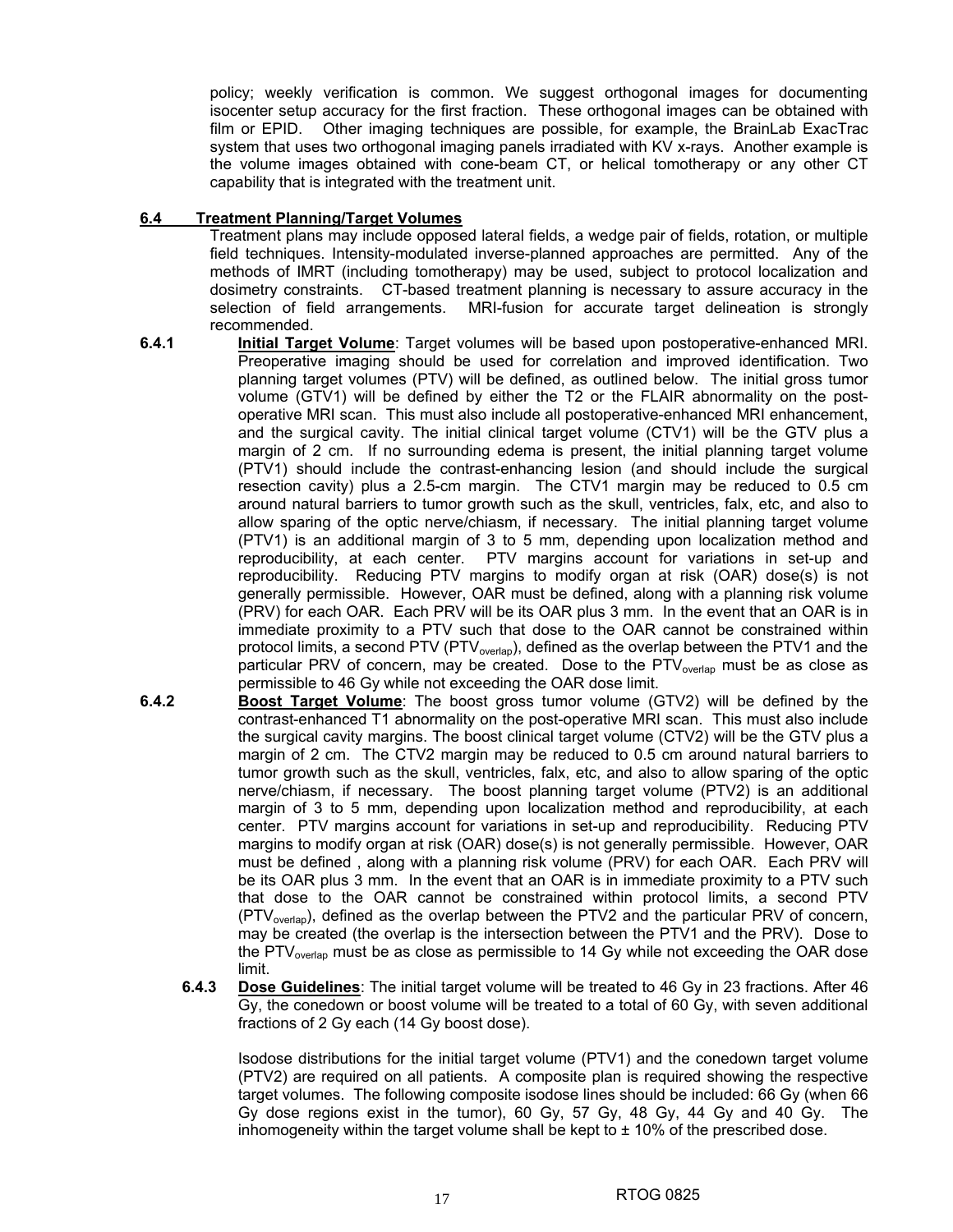The minimum dose to the target volume should be kept within 10% of the dose at the center of the volume. Doses are specified such that at least 95% of the PTV shall receive 100% of the prescribed dose; DVHs are encouraged to make this selection. The use of vertex fields requires either a diagram or a photograph of the treatment position to be submitted to RTOG Headquarters.

## **6.5 Dose Limitation to Critical Structures**

In addition to the above defined GTVs, CTVs and PTVs the lenses of both eyes, both retinae, both optic nerves, the optic chiasm, and the brainstem must be defined. The maximum point (defined as a volume greater than 0.03 cc) doses permissible to the structures are listed in the table below.

| <b>Critical Structure</b> | <b>Maximum Dose</b> |
|---------------------------|---------------------|
| Lenses                    | 7 Gy                |
| Retinae                   | 50 Gy               |
| <b>Optic Nerves</b>       | 55 Gy               |
| Optic Chiasm              | 56 Gy               |
| <b>Brainstem</b>          | 60 Gy               |

## **6.6 Compliance Criteria** (8/2/10)<br>**6.6.1** Per Protocol

- **Per Protocol** 95% of PTV2 is covered by 60 Gy 99% of PTV2 is covered by 54 Gy
- **6.6.2** Variation Acceptable 90% of PTV2 is covered by 60 Gy 97% of PTV2 is covered by 54 Gy
- **6.6.3** Deviation Unacceptable <90% of PTV2 is covered by 60 Gy <97% of PTV2 is covered by 54 Gy
- **6.6.4** Up to 5 days of treatment interruption are permitted for any reason. Interruptions of 6 to 7 treatment days will be considered an acceptable protocol violation. For interruptions of 8 days or greater, an unacceptable deviation will be assigned.

## **6.7 R.T. Quality Assurance Reviews**

The Principle RT Investigator, Minesh Mehta, MD, in concert with other assigned Radiation Oncologist/s will perform an RT Quality Assurance Review. These reviews will be ongoing and performed remotely or at the RTOG semi-annual meetings as well as at RTOG Headquarters. The final cases will be reviewed within 6 months after this study has reached the target accrual.

## **6.8 Radiation Therapy Adverse Events**

**6.8.1** Acute

Expected acute radiation-induced toxicities include hair loss, fatigue, and erythema or soreness of the scalp. Potential acute toxicities include nausea and vomiting as well as temporary aggravation of brain tumor symptoms such as headaches, seizures, and weakness. Reactions in the ear canals and on the ear should be observed and treated symptomatically; these reactions could result in short-term hearing impairment. Dry mouth or altered taste have been occasionally reported.

## **6.8.2** Early Delayed

Possible early delayed radiation effects include lethargy and transient worsening of existing neurological deficits occurring 1-3 months after radiotherapy treatment.

## **6.8.3** Late Delayed

Possible late delayed effects of radiotherapy include radiation necrosis, endocrine dysfunction, and radiation-induced neoplasms. In addition, neurocognitive deficits, which could lead to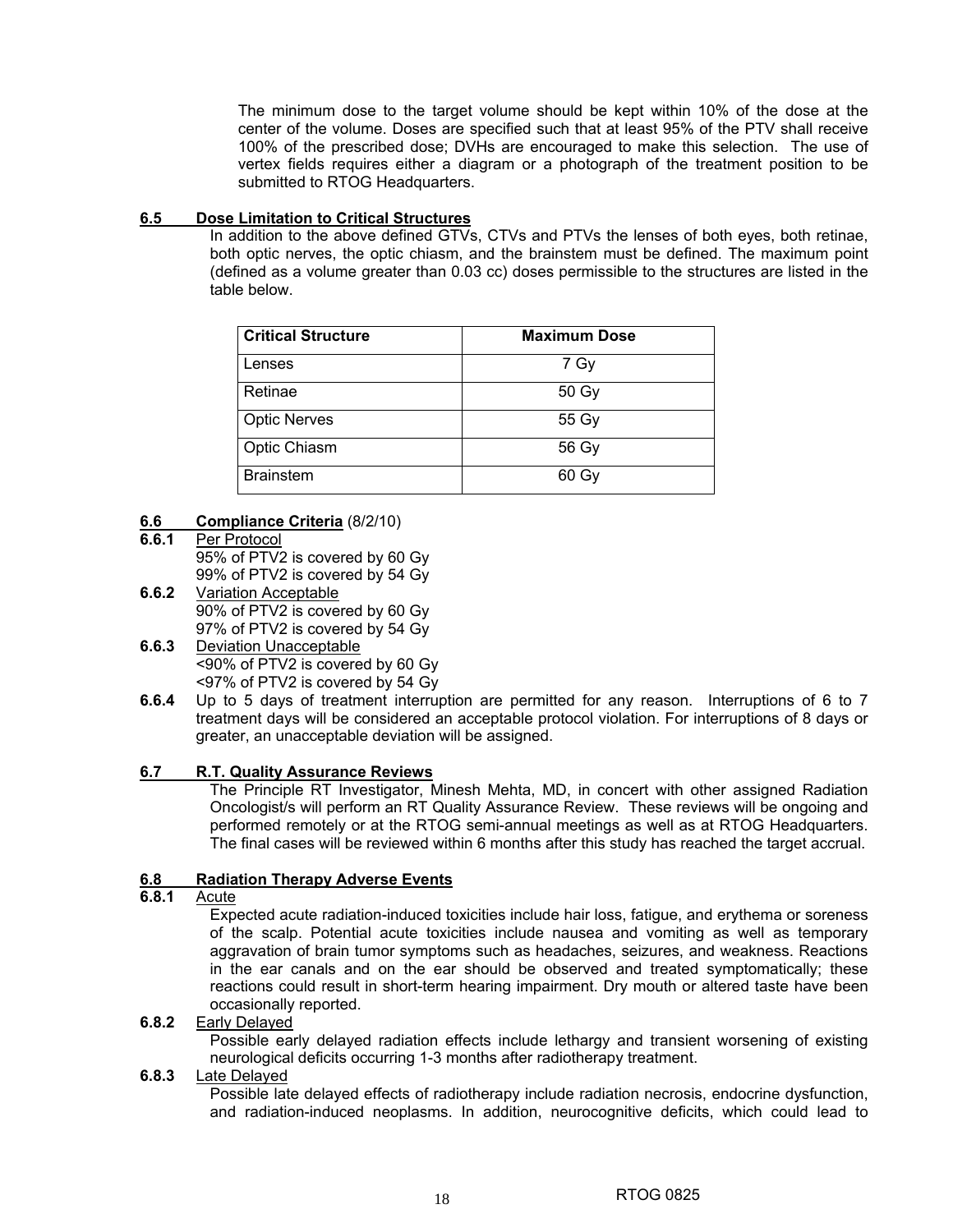mental slowing and behavioral change, are possible. Permanent hearing impairment and visual damage are rare. Cataracts can be encountered.

## **6.9 Radiation Therapy Adverse Event Reporting**

See Section 7.0.

## **6.10 ACRIN 6686 Functional Imaging: Advanced Imaging of Glioblastomas and Timeline** (8/2/10)

- **6.10.1** Study participants will undergo DSC-MRI and DCE-MRI at four time points:
	- T0: Baseline (corresponding to 0–5 days before the initiation of chemoradiation);
	- T1: Week 3 of the study (corresponding to 0–3 days before the commencement of bevacizumab therapy or placebo in the respective arm);
	- T2: after T0 at Week  $3 + 1$  day (corresponding to 1 day after the commencement of bevacizumab therapy or placebo in the respective arm); and
	- T3: at Week 10 of the study (corresponding to 7 weeks after the commencement of bevacizumab therapy or placebo in the respective arm).
- **6.10.2** Because of the expense and challenge of performing such studies, only 264 of the 942 participants will undergo advanced imaging. Sites will be limited to those who pre-qualify their imaging techniques through ACRIN for quality. Once a site is qualified, it is **mandatory** for that site to offer the advanced imaging series to all advanced imaging–eligible participants until 264 patients are enrolled. Once 264 participants are enrolled to the advanced imaging component of the trial, advanced-imaging sites may conduct standard imaging on additional study participants until all 942 participants are enrolled.

## **7.0 DRUG THERAPY**

## **Institutional participation in chemotherapy studies must be in accordance with the Medical Oncology Quality Control guidelines stated in the RTOG Procedures Manual.**

## **Treatment must begin > 3 weeks and ≤ 5 weeks after surgery.**

## **7.1 Code Breaks** (8/2/10)

## **NOTES**

- **The results of the MGMT and 9-gene profile analyses will not be revealed to physicians** or patients.
- The site should have the study case number and initials available when requesting unblinding.
- **7.1.1** In the Event of Evidence of Tumor Progression During or After Protocol Treatment

If the patient has evidence of tumor progression during or after protocol therapy, the code will be broken and the treatment arm will be released to the treating physician so that the appropriate therapy can be instituted. A Code Breaking Form (CX) must be completed (See Section 12.1). The RTOG Code Breaking Officer will respond to your request within 3 business days. [**NOTE**: The Radiology Review Form (SR) reporting progression **must** be completed to trigger the Code Breaking Form (CX).]

## **7.1.2** Emergency Safety Unblinding

Emergency unblinding will only be considered for a life-threatening event or extraordinary clinical circumstance for which knowledge of drug assignment will affect clinical judgment.

During business hours (8:30 AM to 5 PM ET), call RTOG Headquarters at **215-574-3150** and ask to speak to the Study Statistician. For after hours, weekends, and holidays, call **215-459-3576**.

## **7.2 Pre-Randomization Temozolomide During Concomitant Radiation Therapy**

- **7.2.1** Temozolomide will be administered continuously from day 1 of radiotherapy to the last day of radiation at a daily oral dose of 75 mg/m<sup>2</sup> for a maximum of 49 days. The drug will be administered orally 1 hour before each session of radiotherapy during weekdays (Monday through Friday). During weekends without radiotherapy (Saturday and Sunday), the drug will be taken in the morning.
- **7.2.2** The dose will be determined using actual body surface area (BSA) as calculated in square meters at the beginning of the concomitant treatment. The BSA will be calculated from the height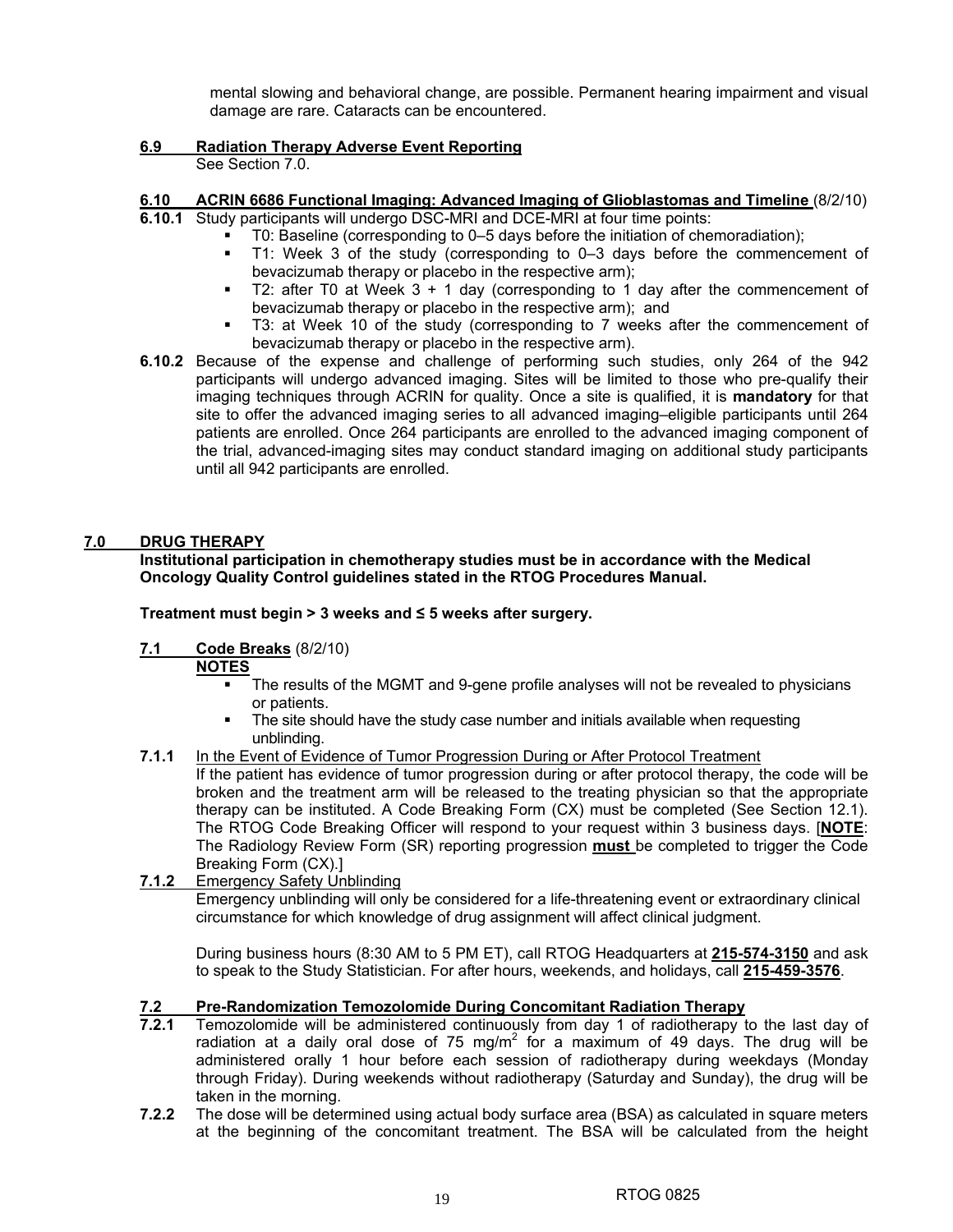obtained at the pretreatment visit and the weight obtained at the visit immediately before the first day of treatment. Capsules of temozolomide are available in 5, 20, 100, 140, 180, and 250 mg. The daily dose will be rounded to the nearest 5 mg.

- **7.2.3** Patients will be instructed to swallow the capsules whole, in rapid succession, without chewing them. If vomiting occurs during the course of treatment, no re-dosing of the patient is allowed before the next scheduled dose. The capsules should be taken on an empty stomach, therefore a minimum of 2 hours after eating and with no food consumption for at least 1 hour after temozolomide administration. Although, nightly administration just before bedtime has been reported to improve tolerance, the low daily dose administered during radiation is very well tolerated and administration in the morning before radiation dosing is required for this protocol. Administration of the higher dosing regimen during the adjuvant phase of the protocol should be performed using the nightly administration.
- **7.2.4** Antiemetic prophylaxis is usually not required for the continuous daily dosing schedule (during radiation). However, prophylaxis with a  $5-HT<sub>3</sub>$  antagonist is recommended prior to administration of the first few temozolomide doses and should be administered orally 30 to 60 minutes before temozolomide treatment. Most patients report optimal nausea control with the use of a  $5-HT<sub>3</sub>$ antagonist. Routine use of antiemetics is recommended during the adjuvant phase of treatment.
- **7.3 Post-Randomization Temozolomide and Bevacizumab/Placebo During Concomitant Radiation Therapy** (7/20/09)
- **7.3.1 Temozolomide treatment will continue uninterrupted using the treatment guidelines provided above in Section 7.2.**
- **7.3.2** Bevacizumab/placebo will be administered intravenously on days 1 and 15 of each 28-day cycle, at the beginning of the 4th week of radiation. Bevacizumab/placebo day 1 will be given with RT fraction 16, 17, or 18 (ie, 32, 34 or 36 Gy). Bevacizumab/placebo day 15 will be given with RT fraction 26, 27, or 28 (ie, 52, 54 or 56 Gy).
- **7.3.3** A dose of bevacizumab/ placebo will be administered at the beginning of the second week after completion of radiation. The next dose of bevacizumab/placebo is to be given concurrently(same day) as the initiation of the first cycle of the post-radiation temozolomide. Any toxicity-related delays in the initiation of temozolomide will also result in a delay in the dosing of the bevacizumab/placebo treatment.
- **7.3.4** The dose will be 10 mg/kg of actual body weight.
- **7.3.4.1** The dose will be determined using body weight determined at the beginning of each treatment cycle. The daily dose will be rounded to the nearest 5 mg. The exact dose administered should be recorded in the CRF.
- **7.3.4.2** The initial dose should be administered over a minimum of 90 minutes. If no adverse reactions occur, the second dose should be administered over a minimum of 60 minutes. If no adverse reactions occur after the second dose, all subsequent doses should be administered over a minimum of 30 minutes. If infusion-related adverse reactions occur, subsequent treatments should include premedication as outlined in Section 7.3.4.3 below and the next infusion should be given over a minimum of 90 minutes. If the second infusion is well tolerated with the use of a premedication regimen, an attempt can be made to reduce the time of the next infusions. The next dose should be administered over a minimum of 60 minutes. If no adverse reactions occur after this dose, an attempt can be made to administer the next dose over a minimum of 30 minutes. All subsequent infusions should be administered over the shortest period that was well tolerated.

To insure complete delivery of bevacizumab/placebo, the IV infusion line must be flushed with 0.9% sodium chloride. The following are two recommended methods for flushing the bevacizumab/placebo IV infusion line:

- 1. When the bevacizumab/placebo infusion is complete, add an additional 50 mL of 0.9% sodium chloride for injection to the bevacizumab/placebo infusion bag. Continue the infusion until a volume equal to that of the volume contained in the tubing has been administered.
- 2. Replace the empty bevacizumab/placebo infusion bag with a 50 mL bag of 0.9% sodium chloride for injection and infuse a volume equal to the volume contained in the tubing.

Please note: the flush is not included in the total recommended infusion times.

**7.3.4.3** *Precautions*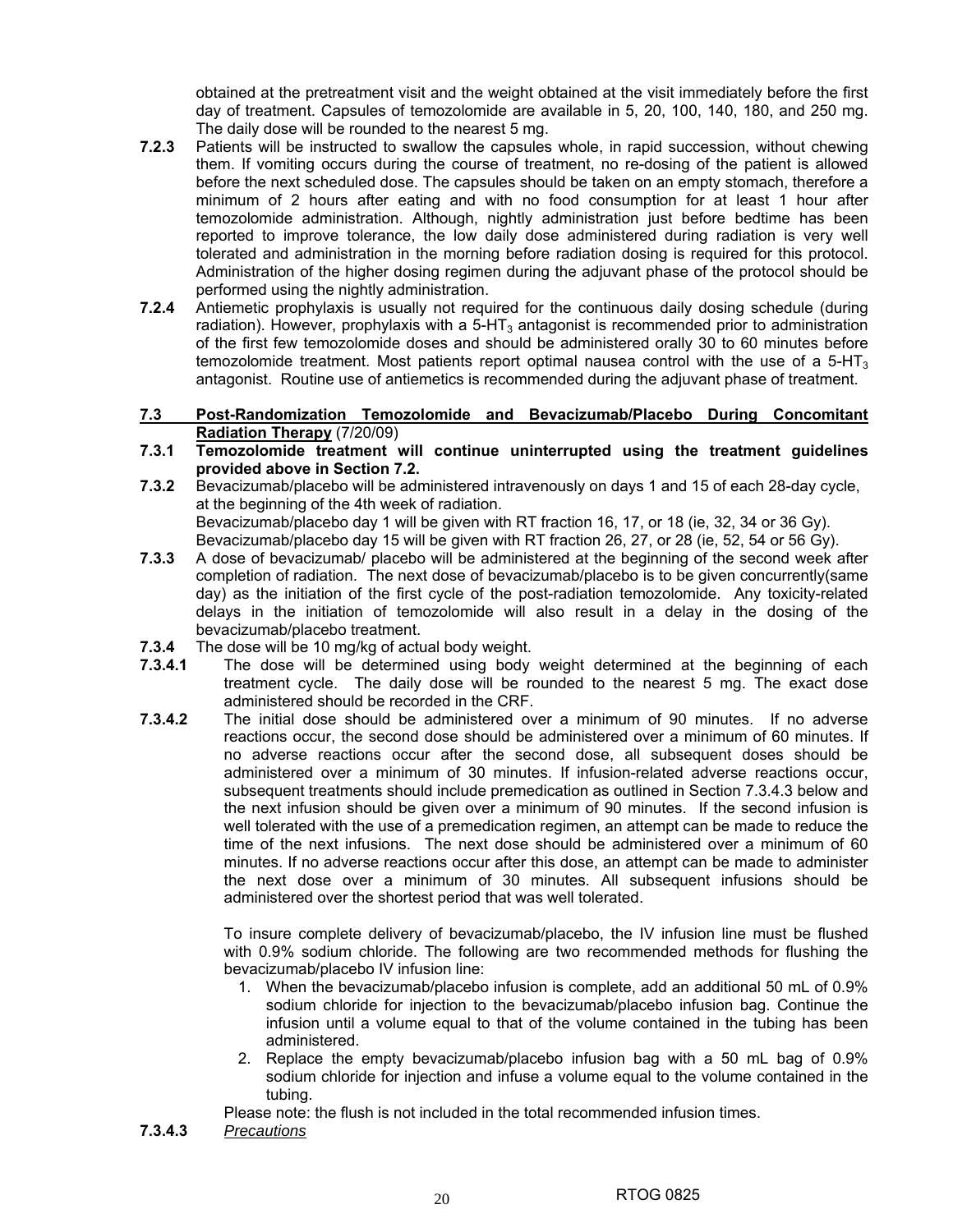- General: Prior to each treatment, the patient should be carefully assessed with special attention to blood pressure, proteinuria, bleeding and cardiovascular events, as well as symptoms or signs of bowel perforation and reversible posterior leukoencephalopathy syndrome (RPLS). Decisions for retreatment or dose modification/interruption should follow the dose modification guidelines in Section 7.8.
- **Infusional reactions: Routine premedication is not required for the first dose of** bevacizumab. If infusional reactions occur, acetaminophen, diphenhydramine, steroids or other medications may be given for symptom control and for premedication as needed. Anaphylactic precautions should be observed during bevacizumab administration.
- **Hypertension:** Patients should have blood pressure monitored prior to each infusion of bevacizumab. Hypertensive medication should be initiated or increased for optimal blood pressure control according to standard public heath guidelines.
- Surgery and wound complication issues and surgery: The appropriate interval from discontinuation of bevacizumab to subsequent elective surgery required to reduce the risk of impaired wound healing has not been determined. Decision on such an interval should take into consideration the half-life of bevacizumab. It is generally recommended that bevacizumab should be discontinued at least 4-8 weeks prior to major elective surgery. In addition, bevacizumab should not be restarted until at least 4 weeks after major surgery provided that the wound has adequately healed; in cases of high risk procedures such as liver resection, thoracotomy or neurosurgery, it is recommended that bevacizumab be resumed no earlier than 8 weeks after surgery.

**Craniotomy site must be adequately healed and free of drainage or cellulitis, and the underlying cranioplasty must appear intact.** 

## *NOTE: If significant toxicity from concomitant treatment persists over 8 weeks from the time of completion of the radiation, the patient should be removed from protocol treatment.*

## **7.4** *Post-Radiation Temozolomide* (8/2/10)

**7.4.1** Temozolomide will be administered orally once per day for 5 consecutive days (days 1-5) of a 28 day cycle. The starting dose for the first cycle will be 150 mg/m<sup>2</sup>/day, with a single dose escalation to 200 mg/m<sup>2</sup>/day in subsequent cycles if no treatment-related adverse events > grade 2 are noted.

The start of the first cycle will be scheduled 28 days  $\pm$  3 days after the last day of radiotherapy. The start of all subsequent cycles  $(2-12)$  will be scheduled every 4 weeks  $(28 \text{ days} \pm 3 \text{ days})$  after the first daily dose of temozolomide of the preceding cycle.

- **7.4.2** The dose will be determined using the BSA calculated at the beginning of each treatment cycle. The BSA will be calculated from the height obtained at the pretreatment visit and from the weight obtained at the visit immediately before each cycle. Capsules of temozolomide are available in 5, 20, 100, 140, 180, and 250 mg. The daily dose will be rounded to the nearest 5 mg. The exact dose administered should be recorded in the CRF. Each daily dose should be given with the least number of capsules.
- **7.4.3** Prior to each treatment cycle with temozolomide a complete blood count (CBC) will be obtained (within 72 hours prior to dosing). Patients will be instructed to fast at least 2 hours before and 1 hour after temozolomide administration. Water is allowed during the fast period. Patients will be instructed to swallow the capsules whole, in rapid succession, without chewing them. Treatment should be given at night.
- **7.4.4** If vomiting occurs during the course of treatment, no re-dosing of the patient is allowed before the next scheduled dose.
- **7.4.5** Antiemetic prophylaxis with a 5-HT<sub>3</sub> antagonist is strongly recommended and should be administered 30 to 60 minutes before temozolomide administration. See Section 9.1.
- **7.4.6** Patients will be treated with post-radiation temozolomide for 6 cycles unless there is evidence of tumor progression (defined in Section 11) or treatment-related toxicity (defined in Section 7.8). Patients demonstrating continued benefit from the adjuvant treatment (temozolomide plus bevacizumab or temozolomide plus placebo) can continue treatment to a maximum of 12 cycles.
- **7.4.7** Pneumocystis carinii prophylaxis is **required** during the radiation phase (see Section 9.1.4).
- **7.4.8** Duration of Treatment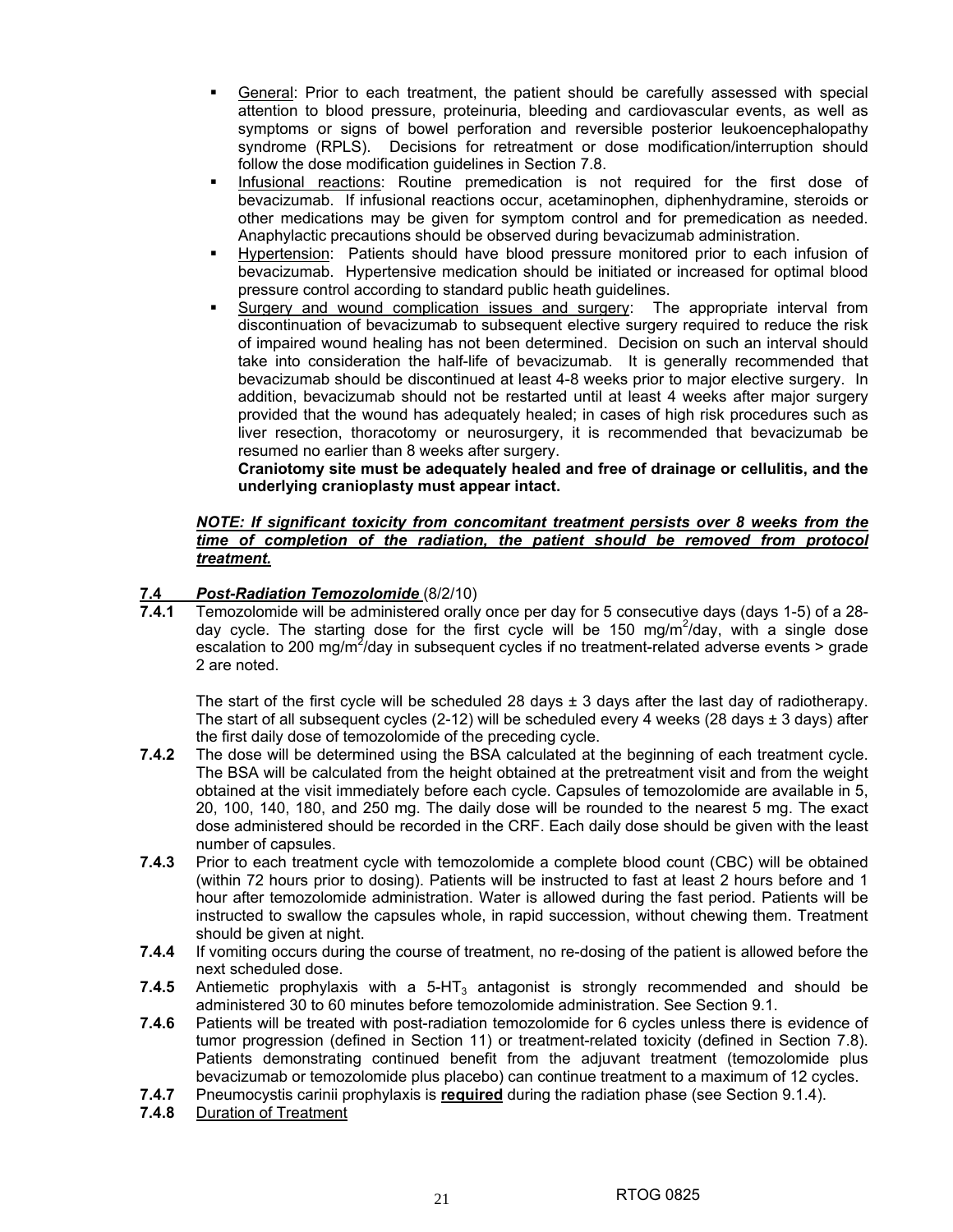Patients will be treated with post-radiation temozolomide and bevacizumab/placebo for 6 cycles unless there is evidence of tumor progression or treatment-related toxicity. At the completion of 6 cycles, patients may receive up to an additional 6 cycles of treatment (therefore, a maximum of 12 cycles) if treatment has been well tolerated and at least one of the following criteria are met:

- Serial MR studies show continued tumor response as evidenced by reduction in tumor size
- **The patient demonstrates progressive improvement in overall performance status**
- The patient demonstrates clinical improvement by improvement in neurologic function
- The patient demonstrates ongoing treatment benefit by a decreasing requirement of corticosteroids

## **7.5 Temozolomide Agent Information** (Temodar, Temodal)

Please refer to the package insert for comprehensive information.

## **7.5.1** *Formulation*

Other Names: - methazolastone; Temozolomide is supplied in white opaque, preservative-free, two-piece, hard gelatin capsules of the following p.o. dosage strengths: 5 mg, 20 mg, 100 mg, 140 mg, 180 mg, and 250 mg. Each capsule contains drug substance in combination with lactose, anhydrous NF, colloidal silicon dioxide NF, sodium starch glycolate NF, tartaric acid NF, and stearic acid NF. The capsule shells contain gelatin NF, titanium dioxide USP, and sodium lautyl sulfate NF.

**7.5.2** *Mode of Action*

Alkylating agent of imidazotetrazinone class.

**7.5.3** *Storage and Stability*

The capsules are packaged in amber glass bottles and should be stored at 25  $^{\circ}$ C. Temperature excursions between 15 and 30 °C are permissible. Refer to the commercially labeled bottles for expiration dating.

## **7.5.4** *Pharmacokinetics*

Temozolomide is rapidly and completely absorbed after oral administration; peak plasma concentrations occur in 1 hour. Food reduces the rate and extent of temozolomide absorption. Mean peak plasma concentration and AUC decreased by 32% and 9%, respectively, and  $T_{\text{max}}$ increased 2-fold (from 1.1 to 2.25 hours) when temozolomide was administered after a modified high-fat breakfast.

Temozolomide is rapidly eliminated with a mean elimination half-life of 1.8 hours and exhibits linear kinetics over the therapeutic dosing range. Temozolomide has a mean apparent volume of distribution of 0.4 L/kg (%CV=13%). It is weakly bound to human plasma proteins; the mean percent bound of drug-related total radioactivity is 15%.

## **7.5.5** *Metabolism and Elimination*

Temozolomide is spontaneously hydrolyzed at physiologic pH to the active species, 3-methyl- (triazen-1-yl)imidazole-4-carboxamide (MTIC) and to temozolomide acid metabolite. MTIC is further hydrolyzed to 5-amino-imidazole-4-carboxamide (AIC), which is known to be an intermediate in purine and nucleic acid biosynthesis and to methylhydrazine, which is believed to be the active alkylating species. Cytochrome P450 enzymes play only a minor role in the metabolism of temozolomide and MTIC. Relative to the AUC of temozolomide, the exposure to MTIC and ACI is 2.4% and 23%, respectively. About 38% of the administered temozolomide total radioactive dose is recovered over 7 days; 37.7% in urine and 0.8% in feces. The majority of the recovery of radioactivity in urine is as unchanged temozolomide (5.6%), AIC (12%), temozolomide acid metabolite (2.3%), and unidentified polar metabolites(s) (17%). Overall clearance of temozolomide is about  $5.5$  L/hr/m<sup>2</sup>.

## **7.5.6** *Special Populations*

- **7.5.6.1** Creatinine Clearance: Population pharmacokinetic analysis indicates that creatinine clearance over the range of 36-130 mL/min/m<sup>2</sup> has no effect on the clearance of temozolomide after oral administration. The pharmacokinetics of temozolomide have not been studied in patients with severely impaired renal function (CLcr < 36 mL/min/m<sup>2</sup>). Caution should be exercised when temozolomide is administered to patients with severe renal impairment. Temozolomide has not been studied in patients on dialysis.
- 7.5.6.2 **Hepatically Impaired Patients:** In a pharmacokinetic study, the pharmacokinetics of temozolomide in patients with mild to moderate hepatic impairment (Child's-Pugh Class I-II) were similar to those observed in patients with normal hepatic function. Caution should be exercised when temozolomide is administered to patients with severe hepatic impairment.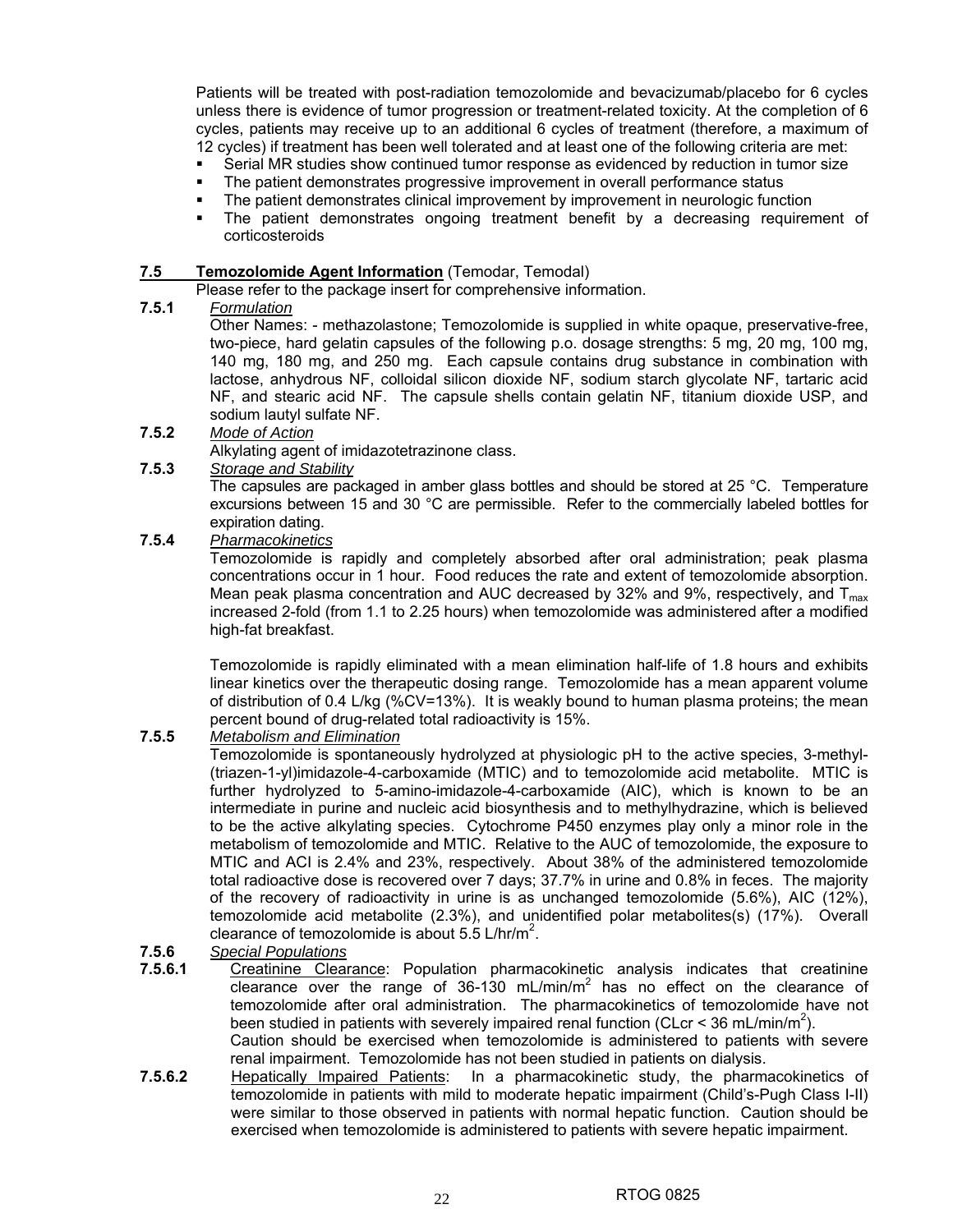- **7.5.6.3** Gender: Population pharmacokinetic analysis indicates that women have an approximately 5% lower clearance (adjusted for body surface area) for temozolomide than men. Women have higher incidences of grade 4 neutropenia and thrombocytopenia in the first cycle of therapy than men.
- **7.5.6.4** Age: Population pharmacokinetic analysis indicates that age (range 19-78 years) has no influence on the pharmacokinetics of temozolomide. In the anaplastic astrocytoma study population, patients 70 years of age or older had a higher incidence of grade 4 neutropenia and grade 4 thrombocytopenia in the first cycle of therapy than patients under 70 years of age. In the entire safety database, however, there did not appear to be a higher incidence in patients 70 years of age or older.

## **7.5.7** *Drug-Drug Interactions*

In a multiple dose study, administration of temozolomide with ranitidine did not change the  $C_{\text{max}}$ or AUC values for temozolomide or MTIC. Population analysis indicates that administration of valproic acid decreases the clearance of temozolomide by about 5%. The clinical implication of this effect is not known. Population analysis failed to demonstrate any influence of coadministered dexamethasone, prochlorperazine, phenytoin, carbamazepine, ondansetron, H<sub>2</sub>receptor antagonists, or phenobarbital on the clearance of orally administered temozolomide.

## **7.5.8** *Adverse Events*

Hematologic: Thrombocytopenia, leukopenia, myelodysplastic syndrome Gastrointestinal: Nausea, vomiting, anorexia Hepatic: Elevated liver enzymes (reversible) Skin: Rash

Neurologic: Convulsions, weakness on one side of the body, abnormal coordination, paralysis Other: Constipation, diarrhea, stomatitis, fatigue, decreased performance status, headache

**7.5.9** Temozolomide is potentially mutagenic and should be handled with appropriate precautions by both staff and patients. Capsules should not be opened. If capsules are accidentally opened or damaged, rigorous precautions should be taken with the capsule contents to avoid inhalation or contact with the skin or mucous membranes. Procedures for proper handling and disposal of anticancer drugs should be considered**.** 

## **7.5.10** *Contraindications* Temozolomide is contraindicated in patients who have a history of a hypersensitivity reaction to any of its components or to DTIC.

## **7.5.11** *Pregnancy Category D*

Temozolomide may cause fetal harm when administered to a pregnant woman. There are no adequate and well-controlled studies in pregnant women. If this drug is used during pregnancy, or if the patient becomes pregnant while taking this drug, the patient should be apprised of the potential hazard to the fetus. **Women of childbearing potential should be advised to avoid becoming pregnant during therapy with temozolomide.** 

Treatment of a man with temozolomide may increase the risk of birth defects if he causes a woman to become pregnant while he is taking temozolomide. Men treated with temozolomide may have difficulty causing a woman to become pregnant after their treatment is completed. Men receiving temozolomide should be directed to use effective contraception while they are being treated. There is insufficient data to know what the risk of subsequent problems with fertility will be. Similarly, women who are treated with temozolomide may have difficulty becoming pregnant in the future and may at be at increased risk of having children with birth defects. There is insufficient evidence to determine what the risk of these complications will be.

## **7.5.12** *Supply*

## Commercially available.

## **7.5.12.1 Non-Canadian International Institutions**

 Please refer to your LOI Approval Notification. Your institution will be responsible for acquiring any drug noted in the protocol as commercially available and not provided for the study.

## **7.6 Bevacizumab Agent Information Bevacizumab (NSC #704865) (IND #7921)/Placebo** (8/2/10)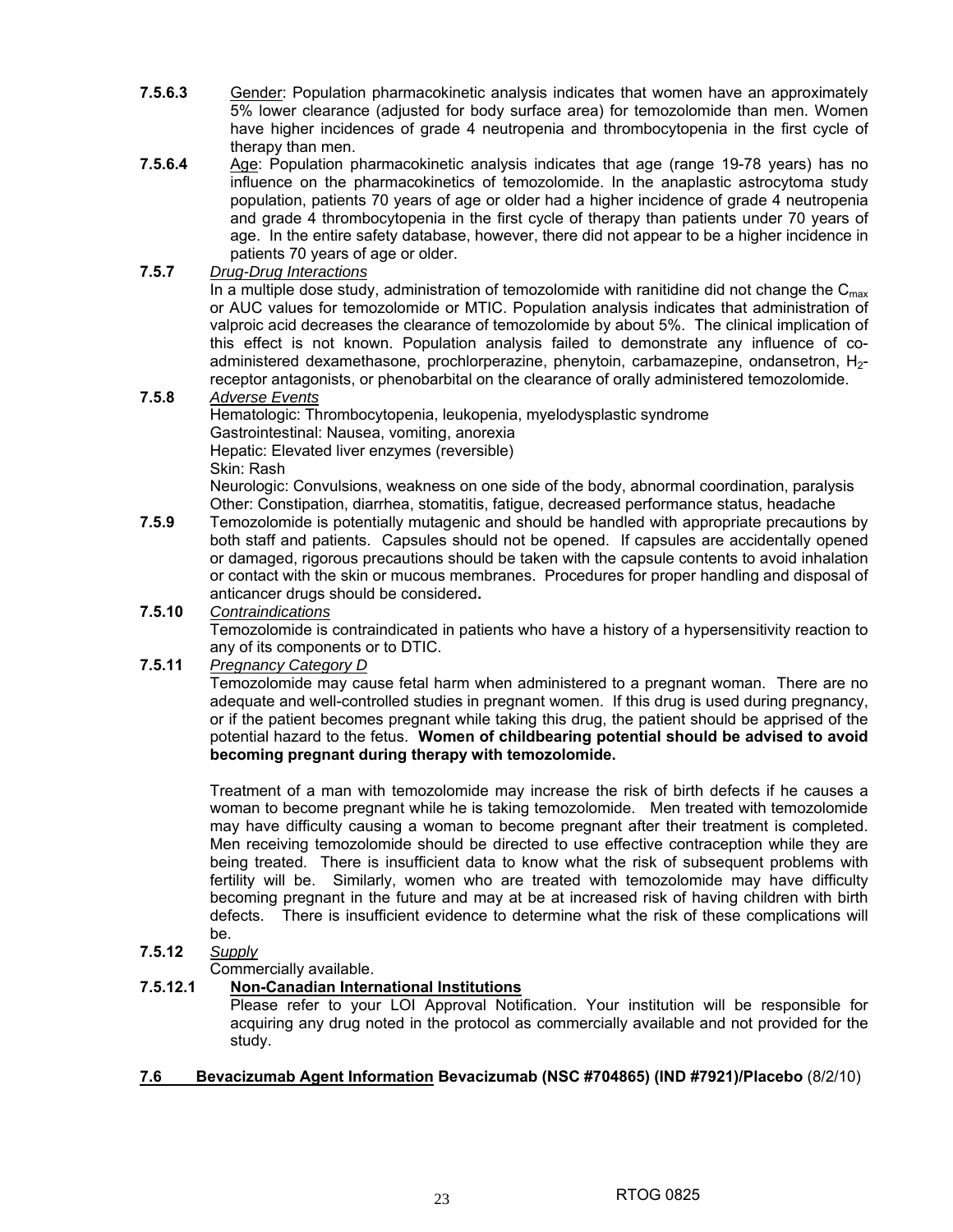**Questions about drug orders, transfers, returns, or accountability should be addressed to the PMB by calling (301) 496-5725 Monday through Friday between 8:30 am and 4:30 pm Eastern Time. You may also contact PMB via e-mail at PMBAfterHours@mail.nih.gov.** 

#### **7.6.1** *Investigator Brochure*

All investigators who receive a copy of the protocol should also obtain a copy of the Investigator's Brochure (IB). IB's are available from the Pharmaceutical Management Branch, CTEP, DCTD, NCI and may be obtained by emailing the IB Coordinator (ibcoordinator@mail.nih.gov) or by calling the IB Coordinator at 301-496-5725.

**7.6.2** *Clinical Supplies*

Bevacizumab (NSC 704865) and matching placebo will be provided free of charge by Genentech and distributed by the Pharmaceutical Management Branch (PMB), Cancer Therapy Evaluation Program (CTEP), Division of Cancer Treatment and Diagnosis (DCTD), National Cancer Institute (NCI).

Bevacizumab and matching placebo will be supplied in 4 mL fill glass vials each containing 100 mg (Bevacizumab) or 0 mg (Placebo for Bevacizumab) of bevacizumab. In the future, only 400 mg vials of bevacizumab or placebo for 400 mg bevacizumab will be available. At that time, bevacizumab and matching placebo will be supplied in 16 mL fill glass vials each containing 400 mg (Bevacizumab) or 0 mg (Placebo for Bevacizumab) of bevacizumab. The blinded, patientspecific vials will be sealed in a cardboard box with a tamper-evident seal.

For **BLINDED (bevacizumab or placebo) THERAPY**, each box of bevacizumab / placebo will be labeled with …

- the protocol number (i.e., "RTOG-0825")
- the box number (e.g., "Box 1 of 2" and "Box 2 of 2")
- the number of vials (e.g., "45 vials")
- the study case number assigned by RTOG at the time of patient registration
- the patient initials (i.e., **F**irst initial, **M**iddle initial, **L**ast initial [e.g., "FML"])
- the agent identification (i.e., "Bevacizumab 100 mg or Placebo" or "Bevacizumab 400 mg or Placebo")
- a blank line for the pharmacist to enter the patient's name
- storage instructions (i.e., "Store in refrigerator  $[2 8^{\circ}C]$ . Do not freeze. Do not shake.")
- emergency contact instructions
- a Julian date

For **OPEN-LABEL bevacizumab THERAPY**, each box of open-label bevacizumab will be labeled with …

- the protocol number (i.e., "RTOG-0825")
- the box number (e.g., "Box 1 of 2" and "Box 2 of 2")
- the number of vials (e.g., "45 vials")
- the study case number assigned by RTOG at the time of patient registration
- the patient initials (i.e., **F**irst initial, **M**iddle initial, **L**ast initial [e.g., "FML"])
- the agent identification (i.e., "Bevacizumab 100 mg" or Bevacizumab 400 mg")
- a blank line for the pharmacist to enter the patient's name
- storage instructions (i.e., "Store in refrigerator  $[2 8^{\circ}C]$ . Do not freeze. Do not shake.")
- emergency contact instructions
- a Julian date

The Julian date indicates the day the box was labeled and shipped and is composed of the last two digits of the calendar year (e.g., 2006 = 06, 2007 = 07) and a day count (e.g., January 1 = 001, December 31 = 365). For example, a box labeled and shipped on January 1, 2006 would have a Julian date of '06001' and a box labeled and shipped on December 31, 2007 would have a Julian date of '07365'. The Julian date will be used by PMB for recalls. When a lot expires, PMB will determine the last date the expired lot was shipped and will recall all vials (i.e., both Bevacizumab and Placebo) shipped on or before that date thus eliminating any chance of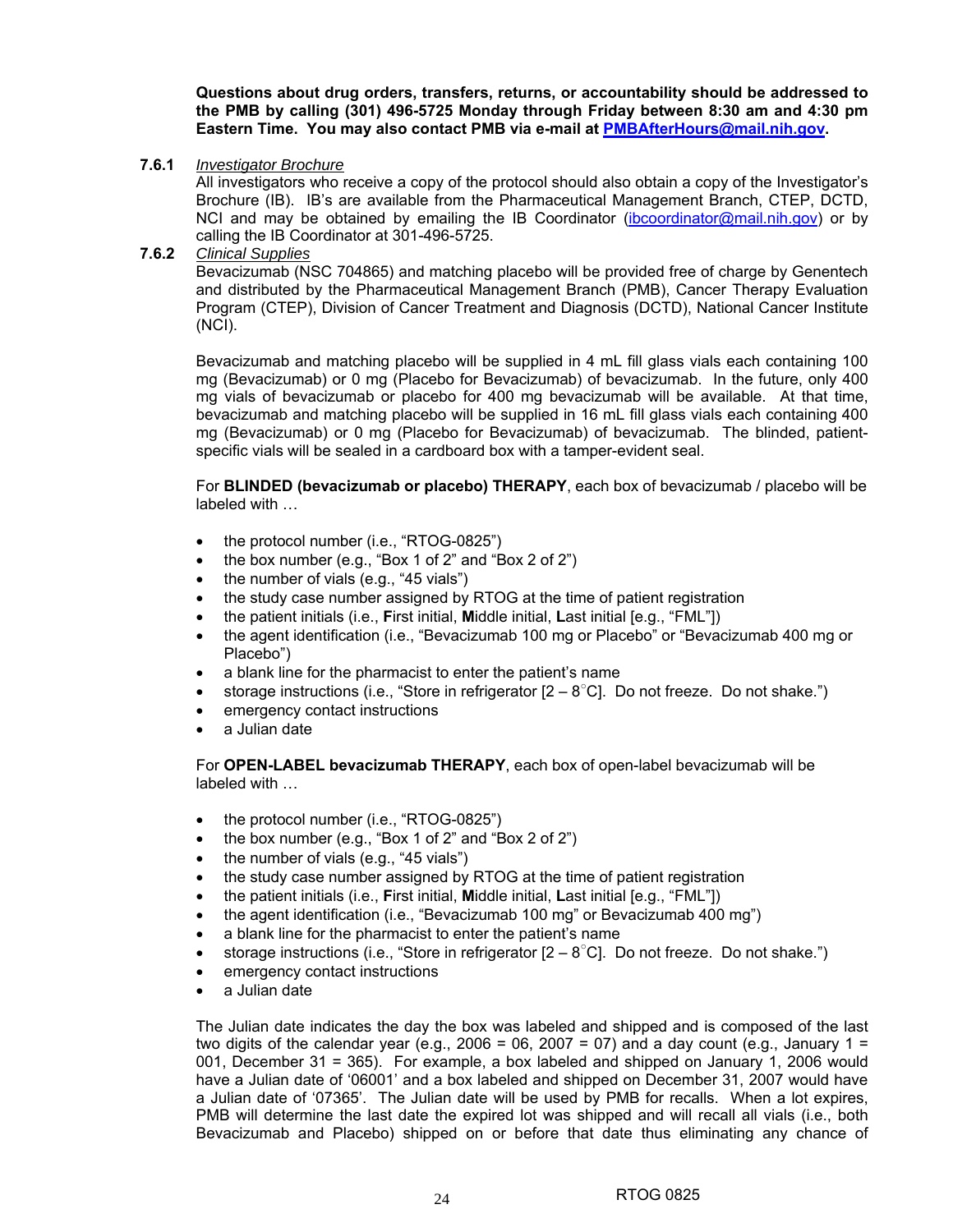breaking the blind. The Julian date can be documented in the "Lot Number" field on the Investigational Agent Accountability Record.

**7.6.3** *Drug Ordering*

Due to the blinded nature of this study, with drug being provided through the Pharmaceutical Management Branch (PMB) of the NCI, extreme accuracy and consistency of physician information are required to achieve accurate and timely drug shipments. The shipping address for each per-patient shipment is automatically retrieved from the physician-specific information provided on the site's most recent Supplemental Investigator Data Form (IDF])on file with the PMB. (Please see Section 7.6.3.2 for detailed instructions related to IDF maintenance.) Please be certain the address of the local verifying physician you select from the drop down menu during registration is consistent with where the drug is expected to be received and that the physician has a valid NCI (CTEP ID) number. Please also be consistent in identifying the same verifying physician at each registration step [A0 (Step 1), A2 (Step 2), and A3 (Step 3)].

## **BLINDED (bevacizumab or placebo) THERAPY (Active and Placebo Arms)**

**No blinded starter supplies will be available for this phase.** Blinded, patient-specific clinical supplies will be sent to the registering investigator at the time of randomization. This randomization will be performed electronically during registration (see Section 5). The study case number electronically assigned during registration must be recorded by the registering institution for proper study medication dispersion. Once a patient has been electronically registered an auto-generated email message will transmit a clinical drug request for that patient to the PMB. This request will be processed by the PMB the next business day and shipped the following business day. All shipments will be sent on blue ice by FedEx (generally one to two day delivery). Thus, if a patient is registered on Monday, RTOG would enter a clinical drug request for that patient on Monday and PMB would process the request on Tuesday and ship the drug on Wednesday. Both United States and Canadian sites could expect to receive their order either Thursday or Friday. All other international sites should allow for a *minimum* of four (4) days for the shipment to arrive from the day that PMB receives the order. Note that PMB will only send blue ice shipments on Monday through Thursday for delivery on Tuesday through Friday. Thus, if a patient is registered on Wednesday, the order will be processed on Thursday and shipped the following Monday for delivery on Tuesday or Wednesday. The initial request will be for a sufficient number of vials to **complete the final 3 weeks of concurrent radiation, temozolomide and bevacizumab or placebo** (i.e., **a 6 week supply at 10mg/kg IV every two weeks**) **and the one dose of bevacizumab or placebo between the end of radiation treatment and beginning of adjuvant temozolomide plus bevacizumab or placebo treatment** based on the patient's weight in "kg" provided by RTOG at the time of patient registration. When the third dose is administered (i.e., four weeks before the adjuvant temozolomide and bevacizumab or placebo are needed), sites may reorder an additional **2 cycles** (i.e., **an 8 week supply at 10mg/kg IV every two weeks**) by completing an NCI Clinical Drug Request form and faxing it to the PMB at 301-480-4612. The NCI Clinical Drug Request form is available on the CTEP home page (http://ctep.cancer.gov) or by calling the PMB at 301-496-5725. The protocol number (i.e., RTOG-0825), the assigned study case number, the patient initials (e.g., "FML"), the number of vials remaining from the previous shipment, and the patient's weight (in "kg") should be entered on each order. All drug orders will be shipped directly to the physician registering the patient.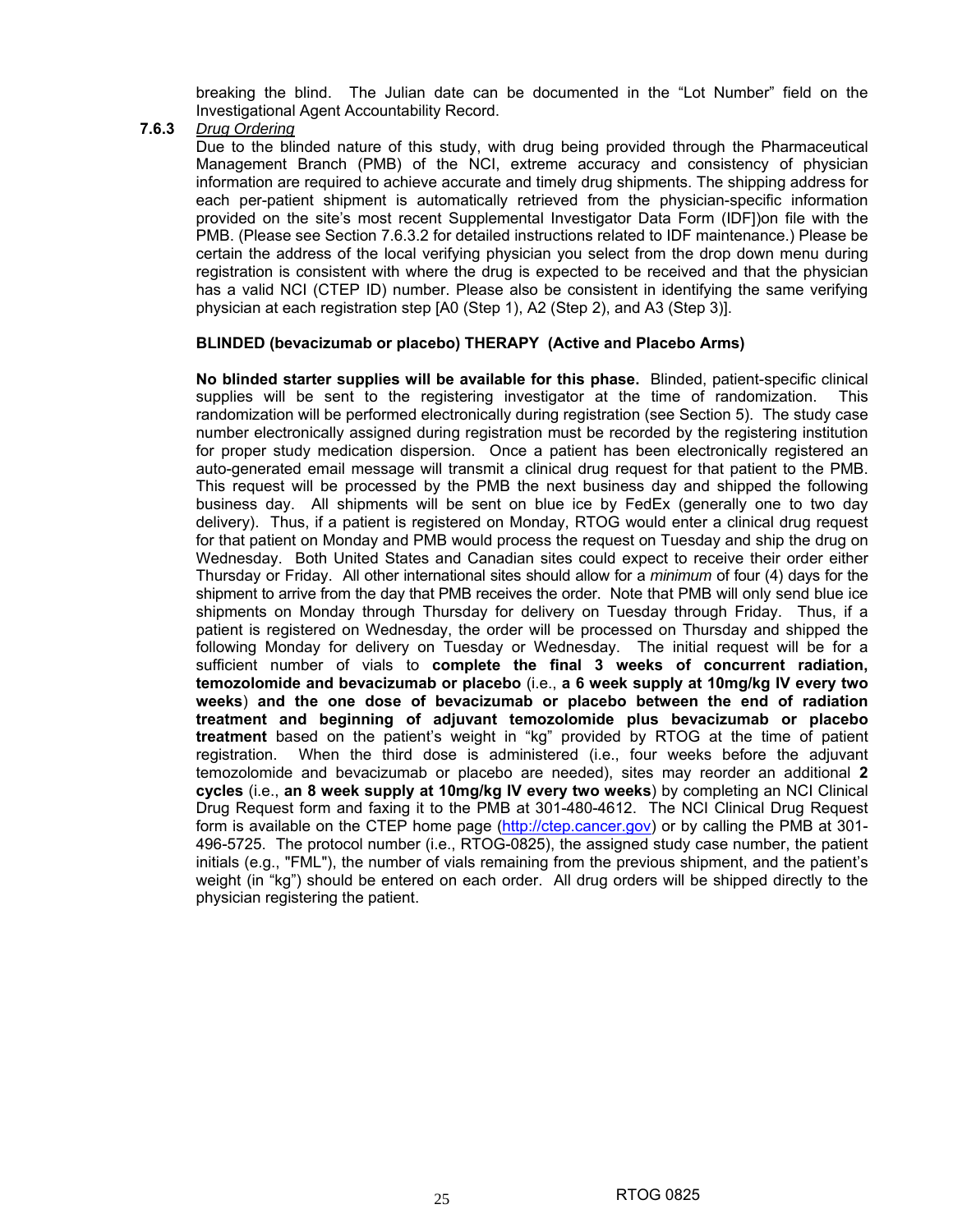#### **RTOG-0825 Shipment Schedule**

| <b>Patient</b><br>Randomized<br><b>With RTOG</b> | <b>Initial e-Order</b><br><b>Transmitted by</b><br><b>RTOG</b> | <b>Initial e-Order</b><br><b>Received and</b><br><b>Approved by PMB</b> | <b>Initial Order</b><br><b>Shipped By</b><br><b>PMB</b> | <b>Initial Order</b><br><b>Received at</b><br>Site * |
|--------------------------------------------------|----------------------------------------------------------------|-------------------------------------------------------------------------|---------------------------------------------------------|------------------------------------------------------|
| Monday                                           | Monday                                                         | Tuesday                                                                 | Wednesday                                               | Thursday                                             |
| Tuesday                                          | Tuesday                                                        | Wednesday                                                               | Thursday                                                | Friday                                               |
| Wednesday                                        | Wednesday                                                      | Thursday                                                                | Monday                                                  | Tuesday                                              |
| Thursday                                         | Thursday                                                       | Friday                                                                  | Monday                                                  | Tuesday                                              |
| Friday                                           | Friday                                                         | Monday                                                                  | Tuesdav                                                 | Wednesday                                            |

**\* arrival time approximate and will be longer for international sites/shipments sent by Federal Express.** 

**NOTE: At the time of disease progression, ALL remaining clinical supplies of blinded bevacizumab / placebo should be returned to PMB (see "Drug Returns" below).** 

#### **OPEN LABEL bevacizumab treatment**

**In order to obtain open – label clinical supplies, patients must be unblinded with the RTOG Data Management Center (see section 11.6.1) at the time of disease progression.** 

**No open label starter supplies will be available.** Open-label, patient-specific clinical supplies will be sent to the registering investigator at the time the patient is unblinded. This unblinding will be performed by RTOG Headquarters. **The study case number will NOT change.** Once the patient has been unblinded, the treating institution will electronically submit a Salvage Treatment Guideline Questionnaire **(SX)** (see Section 12.1); submission of the SX will trigger an autogenerated email message transmitting a clinical drug request to the PMB. This request will be processed by the PMB the next business day and shipped the following business day. All shipments will be sent on blue ice by FedEx (generally one to two day delivery). Thus, if the SX form is completed on Monday, the clinical drug request for that patient would be transmitted on Monday evening and PMB would process the request on Tuesday and ship the drug on Wednesday. Both United States and Canadian sites could expect to receive their order either Thursday or Friday. Note that PMB will only send blue ice shipments on Monday through Thursday for delivery on Tuesday through Friday. Thus, if an SX form is completed on Wednesday, the order will be processed on Thursday and shipped the following Monday for delivery on Tuesday or Wednesday. The initial request will be for a sufficient number of vials to complete **2 cycles** (i.e., **an 8 week supply at 10mg/kg IV every two weeks**) based on the patient's weight in "kg" provided by RTOG at the time the patient is unblinded. When the fourth dose is administered (i.e., two weeks before the next cycle is needed), sites may reorder an additional **2 cycles** (i.e., **an 8 week supply at 10mg/kg IV every two weeks**) by completing an NCI Clinical Drug Request form and faxing it to the PMB at 301-480-4612. The NCI Clinical Drug Request form is available on the CTEP home page (http://ctep.cancer.gov) or by calling the PMB at 301-496-5725. The protocol number (i.e., RTOG-0825), the assigned study case number, the patient initials (e.g., "FML"), the number of vials remaining from the previous shipment, and the patient's weight (in "kg") should be entered on each order. All drug orders will be shipped directly to the physician registering the patient.

## **NOTE: At the time of disease progression, ALL remaining clinical supplies of open-label bevacizumab should be returned to PMB (see "Drug Returns" below).**

## **7.6.3.1 Non-Canadian International Institutions**

Please refer to your LOI Approval Notification. Your institution will be responsible for acquiring any drug noted in the protocol as commercially available and not provided for the study. Before drug can be provided your institution must comply with all pre-registration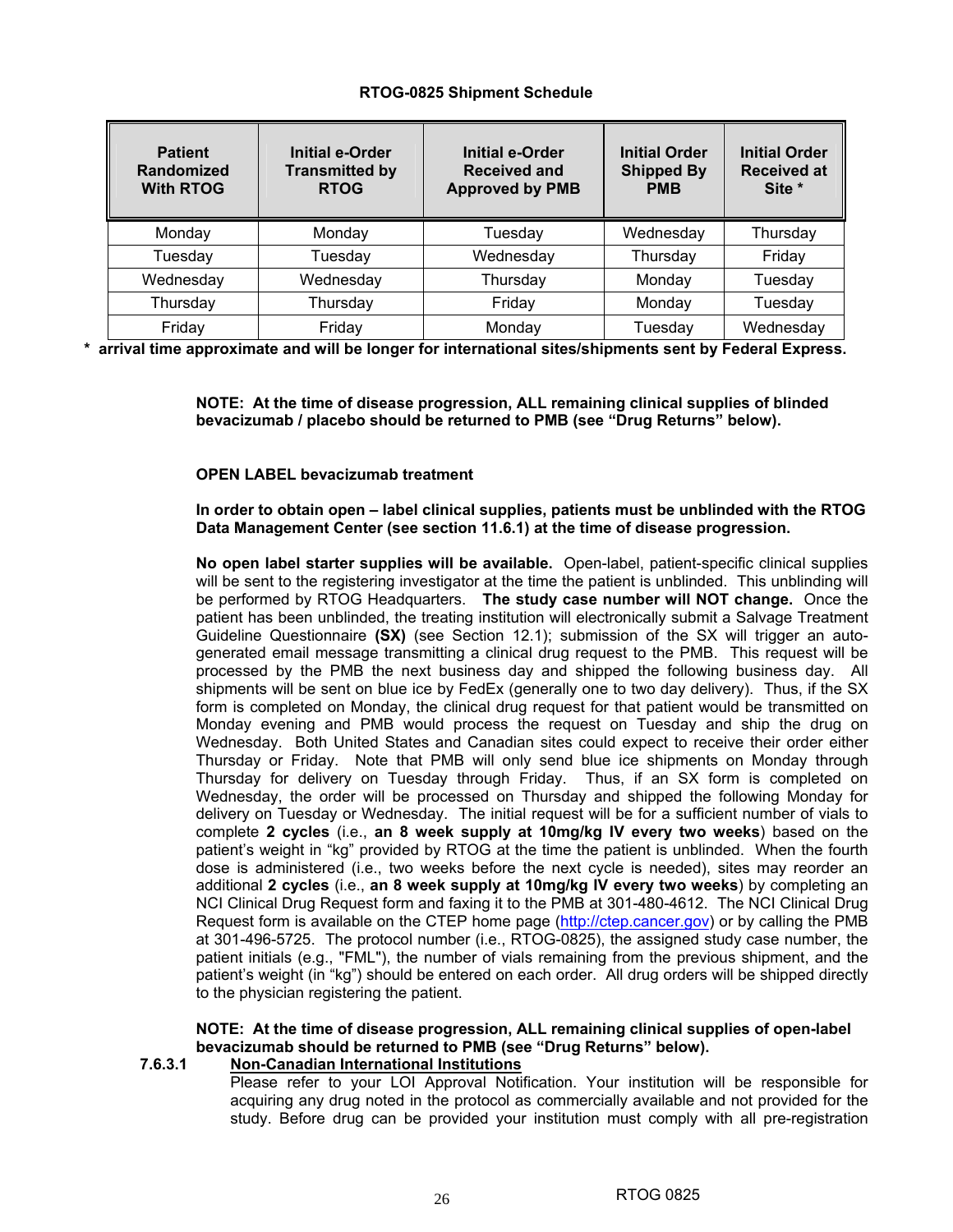requirements and certifications and provide all necessary documentation listed in your LOI Approval Notification document.

## **7.6.3.2 Detailed Instructions Related to Investigator Data Form (IDF) Maintenance**

The Principal Investigator (or authorized designee listed by the Investigator on the site's most recent Supplemental Investigator Data Form [IDF] on file with the PMB) at each participating institution will be the recipient of the bevacizumab from NCI's Pharmaceutical Management Branch (PMB) for this study. The updated version (11/10/03) of each institution's Drug Authorization Review and Tracking System (DARTS) will require selecting a designee from the individuals listed on the IDF. The information on the IDF is linked to the Investigator during the annual Investigator registration process, which maintains the validity of the Investigator NCI (CTEP ID) number. This process must be current or completed before a drug order can be triggered for that investigator. Any changes to this information will require updating the first two pages of the IDF, having the Investigator sign the revised IDF, and returning it to the PMB via fax at 301-402-4870. Questions about the process should be directed to the PMB at 301-496-5725 Monday through Friday from 8:30 – 4:30 Eastern Time. For a blinded study such as this, PMB policy requires the drug be shipped directly to the address on file on the IDF for the selected verifying physician. This is an automatic process and can not be altered after the fact. If the physician's NCI (CTEP ID) number is invalid or inaccurate the shipment will be rejected.

## **7.6.4** *Drug Transfers*

Vials **MAY NOT** be transferred from one patient to another patient or from one protocol to another protocol. All other transfers (e.g., a patient moves from one participating clinical site to another participating clinical site, the responsible investigator at a given clinical site changes) must be approved **in advance** by the PMB. To obtain an approval for transfer, investigators should complete and submit to the PMB (fax number 301-402-0429) a Transfer Investigational Agent Form available on the CTEP home page (http://ctep.cancer.gov) or by calling the PMB at 301- 496-5725. The study case number and the patient initials (e.g., "FML") should be entered in the "Received on NCI Protocol No." and the "Transferred to NCI Protocol No." fields in addition to the protocol number (i.e., "RTOG-0825").

## **7.6.5** *Drug Returns*

**Only unopened clinical supplies should be returned to the PMB.** When it is necessary to return study drug (e.g., sealed vials remaining when a patient completes blinded therapy, sealed vials remaining when a patient completes open-label therapy, sealed vials remaining when a patient permanently discontinues protocol treatment, expired vials recalled by the PMB), investigators should return the study drug to the PMB using the NCI Return Drug List available on the CTEP home page (http://ctep.cancer.gov) or by calling the PMB at 301-496-5725. The study case number, the patient initials (e.g., "FML"), and the Julian date should be entered in the "Lot Number" field. A separate line item is required for each study case and for each agent (e.g., blinded "bevacizumab / placebo", open label "bevacizumab") being returned.

#### **7.6.6** *Drug Accountability*

The investigator, or a responsible party designated by the investigator, must maintain a careful record of the receipt, disposition, and return of all drugs received from the PMB using the NCI Investigational Agent Accountability Record available on the CTEP home page (http://ctep.cancer.gov) or by calling the PMB at 301-496-5725. A separate NCI Investigational Agent Accountability Record must be maintained for each study case number on this protocol. Sites should start a separate study case-specific accountability record for the open-label portion of treatment.

- **7.6.7** *Description*: Bevacizumab is a recombinant humanized anti-VEGF monoclonal antibody, consisting of 93% human and 7% murine amino acid sequences. The agent is composed of human IgG framework and murine antigen-binding complementarity-determining regions. Bevacizumab blocks the binding of vascular endothelial growth factor (VEGF) to its receptors resulting in inhibition of angiogenesis.
- **7.6.8** *How Supplied:* "Bevacizumab" and "Placebo" are supplied as a clear to slightly opalescent, sterile liquid ready for parenteral administration. For "Bevacizumab", each 100mg (25mg/mL – 4mL fill) and 400 mg (25 mg/mL – 16 mL) glass vial contains bevacizumab with phosphate, trehalose, polysorbate 20, and Sterile Water for Injection, USP. For "Placebo", each 0mg (0mg/mL – 4mL fill or 16 mL fill) glass vial contains phosphate, trehalose, polysorbate 20, and Sterile Water for Injection, USP.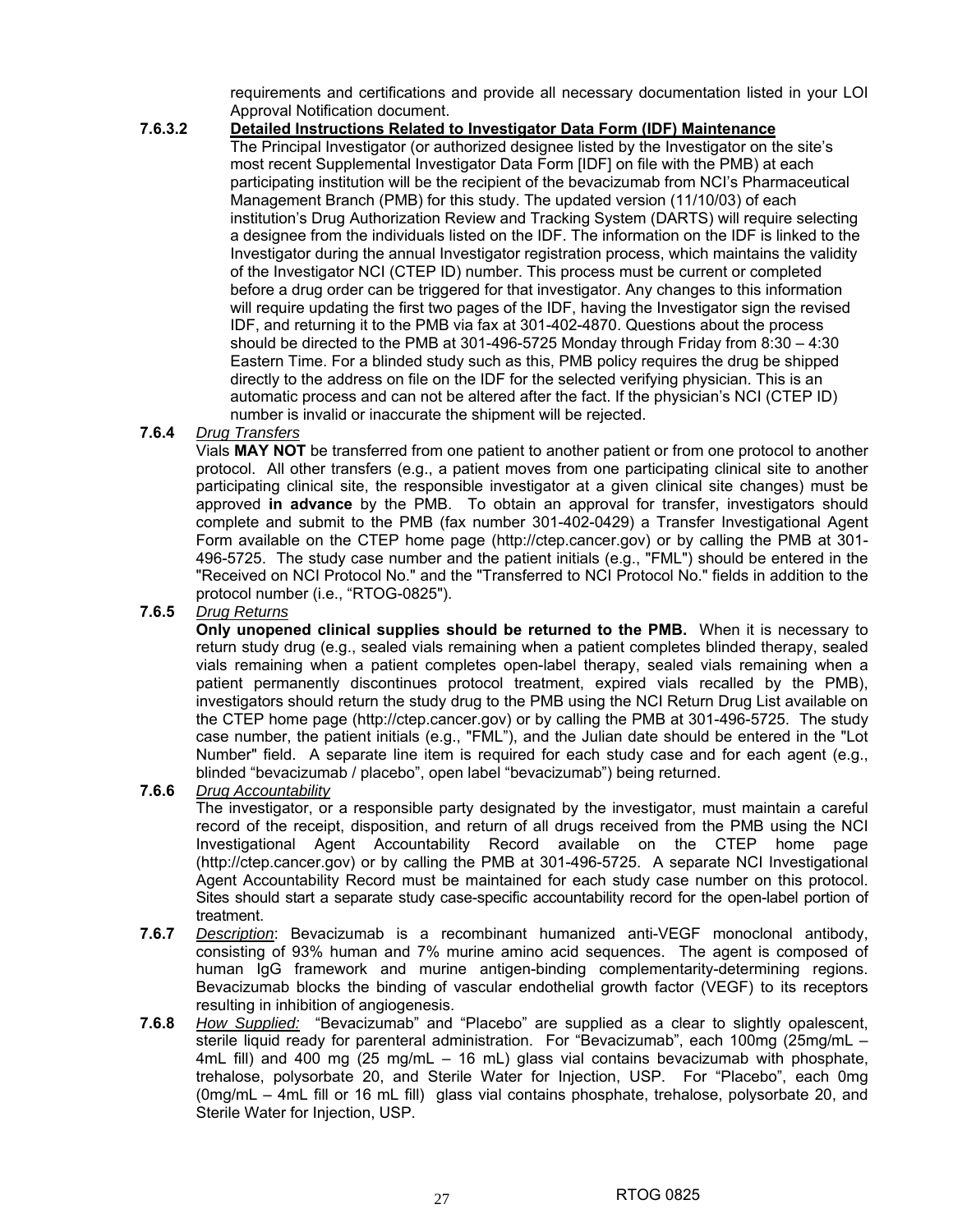- **7.6.9** *Storage and Stability*: Bevacizumab and placebo for bevacizumab are shipped on blue ice for next day delivery. On receipt, bevacizumab and placebo for bevacizumab should be stored in the refrigerator ( $2^{\circ}$  to  $8^{\circ}$ C) and should remain refrigerated until just prior to use. Do not freeze. Do not shake. Shelf-life studies of bevacizumab are continuing. Investigators will be notified when lots have expired. The sterile single use vials contain no antibacterial preservatives; therefore, vials should be discarded eight hours after initial entry.
- **7.6.10** *Preparation*: Vials contain no preservative and are intended for single use only. The calculated dose should be placed in a 100 mL of 0.9% Sodium Chloride for Injection.Once diluted in 0.9% Sodium Chloride for Injection, the bevacizumab solution must be administered within 8 hours. **NOTE: Each vial of bevacizumab/placebo will be labeled with the intended study case number. Please verify that all of the study case labels match the study case for which the dose is being prepared.**
- **7.6.11** *Administration*: Bevacizumab/placebo is administered intravenously as a continuous infusion. The initial dose should be administered over a minimum of 90 minutes. If no adverse reactions occur after the initial dose, the second dose should be administered over a minimum of 60 minutes. If no adverse reactions occur after the second dose, all subsequent doses should be administered over a minimum of 30 minutes. If infusion-related adverse reactions occur, all subsequent infusions should be administered over the shortest period that was well tolerated.

To ensure complete delivery of bevacizumab/placebo, the IV infusion line must be flushed with 0.9% Sodium Chloride for Injection. Please note that this flush is not included in the infusion times. The following are two recommended methods for flushing the bevacizumab/placebo IV infusion line:

- When the bevacizumab/placebo infusion is complete, add an additional 50mL of 0.9% Sodium Chloride for Injection to the bevacizumab/placebo infusion bag. Continue the infusion until a volume equal to that of the volume contained in the tubing has been administered.
- Replace the empty bevacizumab/placebo infusion bag with a 50mL bag of 0.9% Sodium Chloride for Injection and infuse a volume equal to the volume contained in the tubing.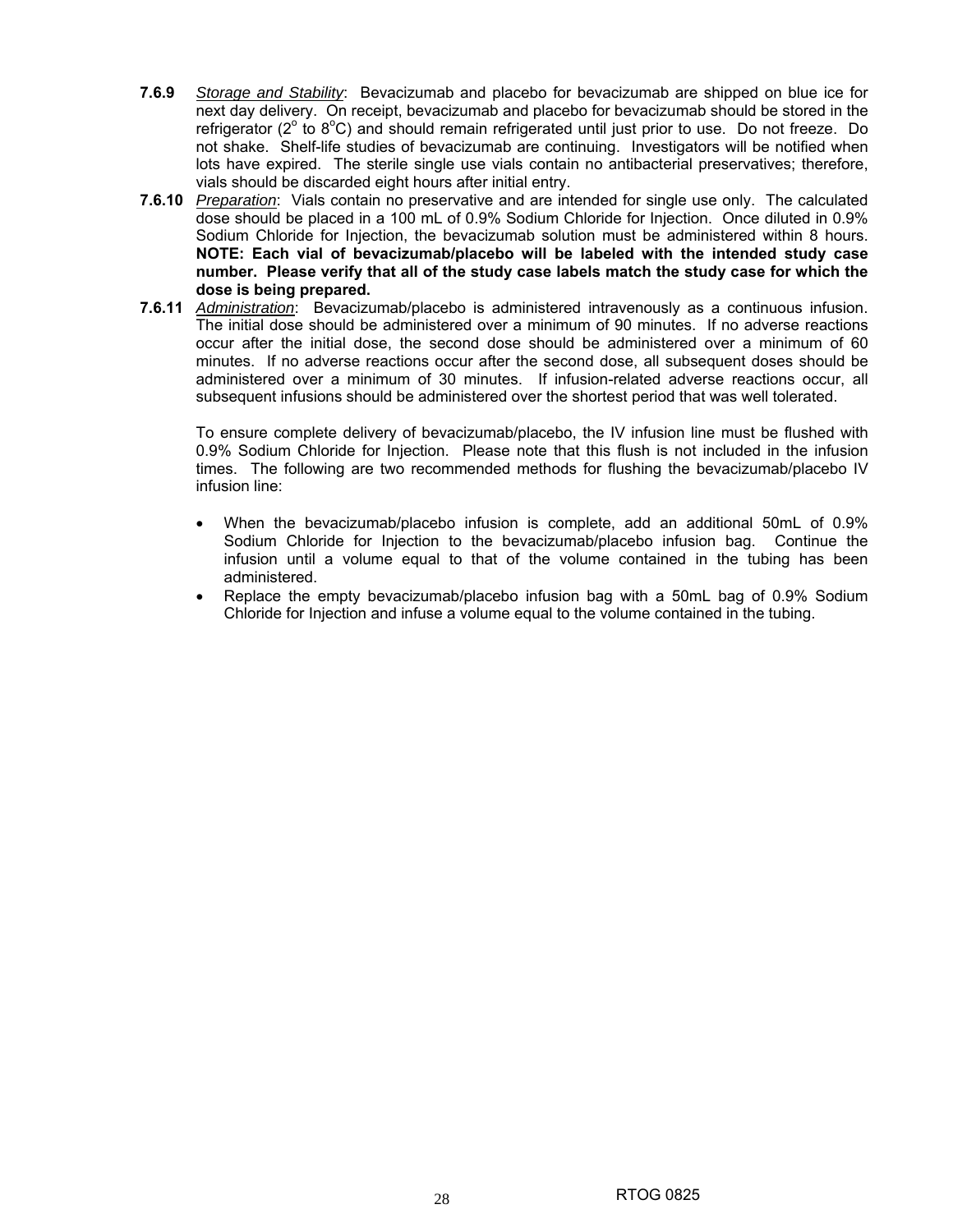## **7.6.12** *Adverse Events*

#### **Comprehensive Adverse Events and Potential Risks list (CAEPR) for Bevacizumab (rhuMAb VEGF, NSC 704865)**

The Comprehensive Adverse Event and Potential Risks list (CAEPR) provides a single list of reported and/or potential adverse events (AE) associated with an agent using a uniform presentation of events by body system. In addition to the comprehensive list, a subset, the Agent Specific Adverse Event List (ASAEL), appears in a separate column and is identified with *bold* and *italicized* text. This subset of AEs (ASAEL) contains events that are considered 'expected' for expedited reporting purposes only. Refer to the 'CTEP, NCI Guidelines: Adverse Event Reporting Requirements' http://ctep.info.nih.gov/protocolDevelopment/default.htm#adverse\_events\_adeers for further clarification. Below is the CAEPR for bevacizumab (rhuMAb VEGF).

**Version 2.1, May 4, 2010<sup>1</sup>**

| <b>Adverse Events with Possible</b><br><b>Relationship to Bevacizumab (rhuMAb VEGF)</b><br>(CTCAE 4.0 Term) |                                                      |                                                                                       | <b>EXPECTED AES FOR</b><br><b>ADEERS REPORTING</b><br><b>Agent Specific Adverse</b><br><b>Event List</b><br>(ASAEL) |  |
|-------------------------------------------------------------------------------------------------------------|------------------------------------------------------|---------------------------------------------------------------------------------------|---------------------------------------------------------------------------------------------------------------------|--|
| <b>Likely (&gt;20%)</b>                                                                                     | Less Likely (<=20%)                                  | <b>Rare but Serious (&lt;3%)</b>                                                      | <b>Expected</b>                                                                                                     |  |
|                                                                                                             | <b>BLOOD AND LYMPHATIC SYSTEM DISORDERS</b>          |                                                                                       |                                                                                                                     |  |
|                                                                                                             | Anemia                                               |                                                                                       | Anemia                                                                                                              |  |
|                                                                                                             |                                                      | Blood and lymphatic system<br>disorders - Other (renal<br>thrombotic microangiopathy) |                                                                                                                     |  |
| <b>CARDIAC DISORDERS</b>                                                                                    |                                                      |                                                                                       |                                                                                                                     |  |
|                                                                                                             |                                                      | Acute coronary syndrome                                                               |                                                                                                                     |  |
|                                                                                                             |                                                      | Heart failure                                                                         |                                                                                                                     |  |
|                                                                                                             |                                                      | Left ventricular systolic<br>dysfunction                                              |                                                                                                                     |  |
|                                                                                                             |                                                      | Myocardial infarction                                                                 | <b>Myocardial infarction</b>                                                                                        |  |
|                                                                                                             | Supraventricular tachycardia                         |                                                                                       | Supraventricular tachycardia                                                                                        |  |
|                                                                                                             |                                                      | Ventricular arrhythmia                                                                |                                                                                                                     |  |
|                                                                                                             |                                                      | Ventricular fibrillation                                                              |                                                                                                                     |  |
|                                                                                                             | <b>EAR AND LABYRINTH DISORDERS</b>                   |                                                                                       |                                                                                                                     |  |
|                                                                                                             | Vertigo                                              |                                                                                       |                                                                                                                     |  |
| <b>GASTROINTESTINAL DISORDERS</b>                                                                           |                                                      |                                                                                       |                                                                                                                     |  |
|                                                                                                             | Abdominal pain                                       |                                                                                       | <b>Abdominal pain</b>                                                                                               |  |
|                                                                                                             | Colitis                                              |                                                                                       |                                                                                                                     |  |
|                                                                                                             | Constipation                                         |                                                                                       | Constipation                                                                                                        |  |
| Diarrhea                                                                                                    |                                                      |                                                                                       | <b>Diarrhea</b>                                                                                                     |  |
|                                                                                                             | Dyspepsia                                            |                                                                                       | <b>Dyspepsia</b>                                                                                                    |  |
|                                                                                                             |                                                      | Gastrointestinal fistula <sup>2</sup>                                                 |                                                                                                                     |  |
|                                                                                                             | Gastrointestinal hemorrhage <sup>3</sup>             |                                                                                       | Gastrointestinal hemorrhage <sup>3</sup>                                                                            |  |
|                                                                                                             |                                                      | Gastrointestinal perforation <sup>4</sup>                                             |                                                                                                                     |  |
|                                                                                                             |                                                      | Gastrointestinal ulcer <sup>5</sup>                                                   |                                                                                                                     |  |
|                                                                                                             | <b>Ileus</b>                                         |                                                                                       |                                                                                                                     |  |
|                                                                                                             | Mucositis oral                                       |                                                                                       | <b>Mucositis oral</b>                                                                                               |  |
| Nausea                                                                                                      |                                                      |                                                                                       | <b>Nausea</b>                                                                                                       |  |
| Vomiting                                                                                                    |                                                      |                                                                                       | <b>Vomiting</b>                                                                                                     |  |
|                                                                                                             | GENERAL DISORDERS AND ADMINISTRATION SITE CONDITIONS |                                                                                       |                                                                                                                     |  |
| Fatigue                                                                                                     |                                                      |                                                                                       | <b>Fatigue</b>                                                                                                      |  |
|                                                                                                             | Infusion related reaction                            |                                                                                       | Infusion related reaction                                                                                           |  |
|                                                                                                             | Non-cardiac chest pain                               |                                                                                       | <b>Non-cardiac chest pain</b>                                                                                       |  |
|                                                                                                             | Pain                                                 |                                                                                       | Pain                                                                                                                |  |
| <b>IMMUNE SYSTEM DISORDERS</b>                                                                              |                                                      |                                                                                       |                                                                                                                     |  |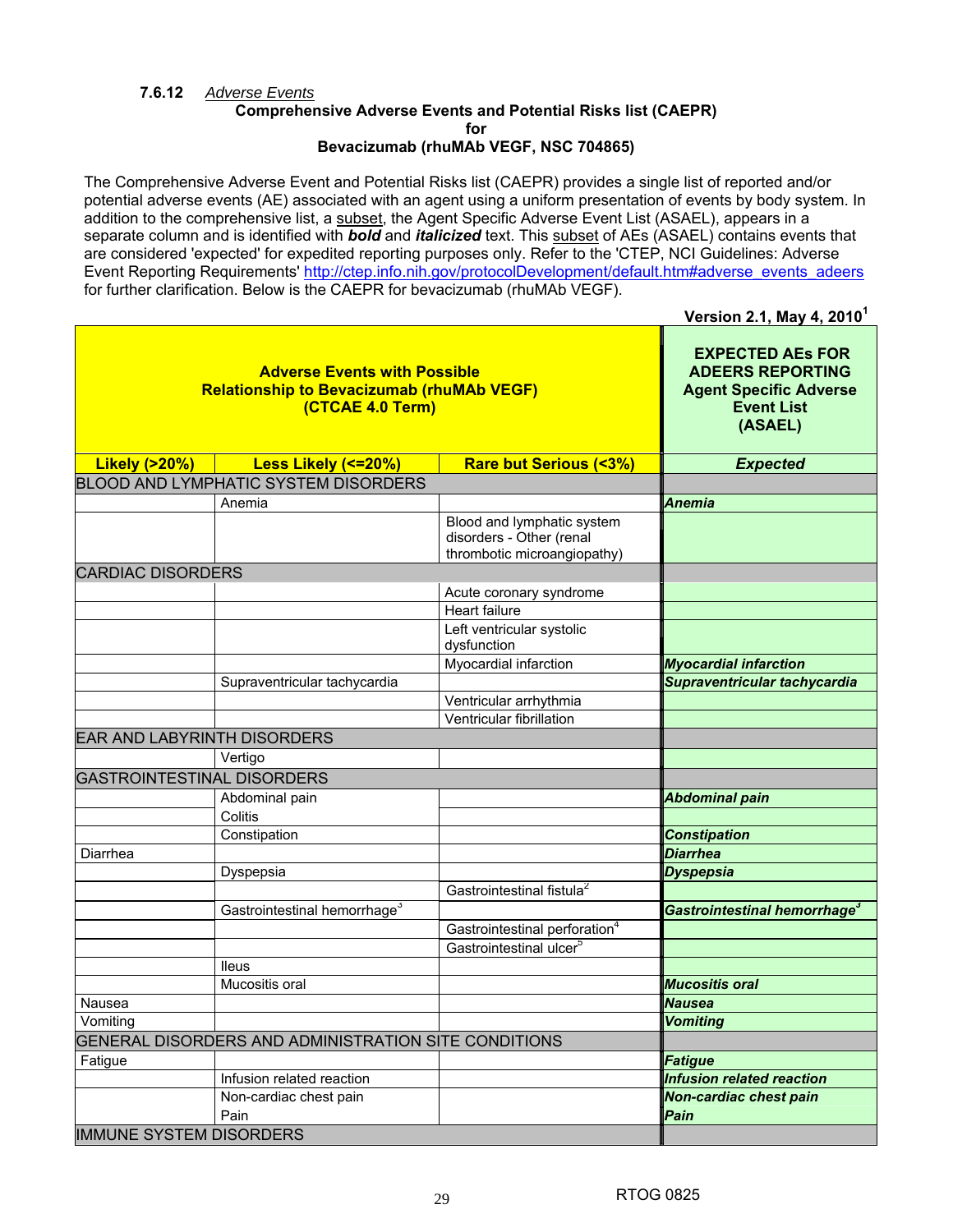|                                    | Allergic reaction                                                                                    |                                                             | <b>Allergic reaction</b>                               |
|------------------------------------|------------------------------------------------------------------------------------------------------|-------------------------------------------------------------|--------------------------------------------------------|
|                                    |                                                                                                      | Anaphylaxis                                                 |                                                        |
| <b>INFECTIONS AND INFESTATIONS</b> |                                                                                                      |                                                             |                                                        |
|                                    | Infection <sup>6</sup>                                                                               |                                                             | Infection <sup>6</sup>                                 |
|                                    | Infections and infestations - Other                                                                  |                                                             |                                                        |
|                                    | (peri-rectal abscess)                                                                                |                                                             |                                                        |
|                                    | INJURY, POISONING AND PROCEDURAL COMPLICATIONS                                                       |                                                             |                                                        |
|                                    |                                                                                                      | Gastrointestinal anastomotic leak                           |                                                        |
|                                    | Wound dehiscence                                                                                     |                                                             | <b>Wound dehiscence</b>                                |
| <b>INVESTIGATIONS</b>              |                                                                                                      |                                                             |                                                        |
|                                    | Alanine aminotransferase                                                                             |                                                             | <b>Alanine aminotransferase</b>                        |
|                                    | increased                                                                                            |                                                             | <i><b>increased</b></i>                                |
|                                    | Alkaline phosphatase increased                                                                       |                                                             | <b>Alkaline phosphatase</b><br><i><b>increased</b></i> |
|                                    | Aspartate aminotransferase<br>increased                                                              |                                                             | Aspartate aminotransferase<br>increased                |
|                                    | Blood bilirubin increased                                                                            |                                                             | <b>Blood bilirubin increased</b>                       |
|                                    | Cardiac troponin I increased                                                                         |                                                             |                                                        |
|                                    | Neutrophil count decreased                                                                           |                                                             | <b>Neutrophil count decreased</b>                      |
|                                    | Weight loss                                                                                          |                                                             | <b>Weight loss</b>                                     |
|                                    | White blood cell decreased                                                                           |                                                             | White blood cell decreased                             |
|                                    | <b>METABOLISM AND NUTRITION DISORDERS</b>                                                            |                                                             |                                                        |
|                                    | Anorexia                                                                                             |                                                             | <b>Anorexia</b>                                        |
|                                    | MUSCULOSKELETAL AND CONNECTIVE TISSUE DISORDERS                                                      |                                                             |                                                        |
|                                    | Arthralgia                                                                                           |                                                             | <b>Arthralgia</b>                                      |
|                                    | Musculoskeletal and connective<br>tissue disorder - Other (bone<br>metaphyseal dysplasia)<br>Myalgia |                                                             |                                                        |
| <b>NERVOUS SYSTEM DISORDERS</b>    |                                                                                                      |                                                             |                                                        |
|                                    | <b>Dizziness</b>                                                                                     |                                                             | <b>Dizziness</b>                                       |
| Headache                           |                                                                                                      |                                                             | <b>Headache</b>                                        |
|                                    |                                                                                                      | Intracranial hemorrhage                                     | <b>Intracranial hemorrhage</b>                         |
|                                    |                                                                                                      | Ischemia cerebrovascular                                    | Ischemia cerebrovascular                               |
|                                    | Syncope                                                                                              | Reversible posterior<br>leukoencephalopathy syndrome        |                                                        |
| RENAL AND URINARY DISORDERS        |                                                                                                      |                                                             |                                                        |
|                                    | Acute kidney injury                                                                                  |                                                             |                                                        |
|                                    | Hematuria                                                                                            |                                                             | <b>Hematuria</b>                                       |
|                                    | Proteinuria                                                                                          |                                                             | <b>Proteinuria</b>                                     |
|                                    |                                                                                                      | Renal and urinary disorders -<br>Other (Nephrotic Syndrome) |                                                        |
|                                    |                                                                                                      | Renal and urinary disorders -<br>Other (renal failure)      |                                                        |
|                                    |                                                                                                      | Urinary fistula                                             |                                                        |
|                                    | REPRODUCTIVE SYSTEM AND BREAST DISORDERS                                                             |                                                             |                                                        |
|                                    |                                                                                                      | Vaginal fistula                                             |                                                        |
|                                    | Vaginal hemorrhage                                                                                   |                                                             | <b>Vaginal hemorrhage</b>                              |
|                                    | RESPIRATORY, THORACIC AND MEDIASTINAL DISORDERS                                                      |                                                             |                                                        |
|                                    |                                                                                                      | Bronchopleural fistula                                      |                                                        |
|                                    |                                                                                                      | Bronchopulmonary hemorrhage                                 |                                                        |
|                                    | Cough                                                                                                |                                                             | Cough                                                  |
|                                    | Dyspnea                                                                                              |                                                             | <b>Dyspnea</b>                                         |
|                                    | Epistaxis                                                                                            |                                                             | <b>Epistaxis</b>                                       |
|                                    | Hoarseness                                                                                           |                                                             | <b>Hoarseness</b>                                      |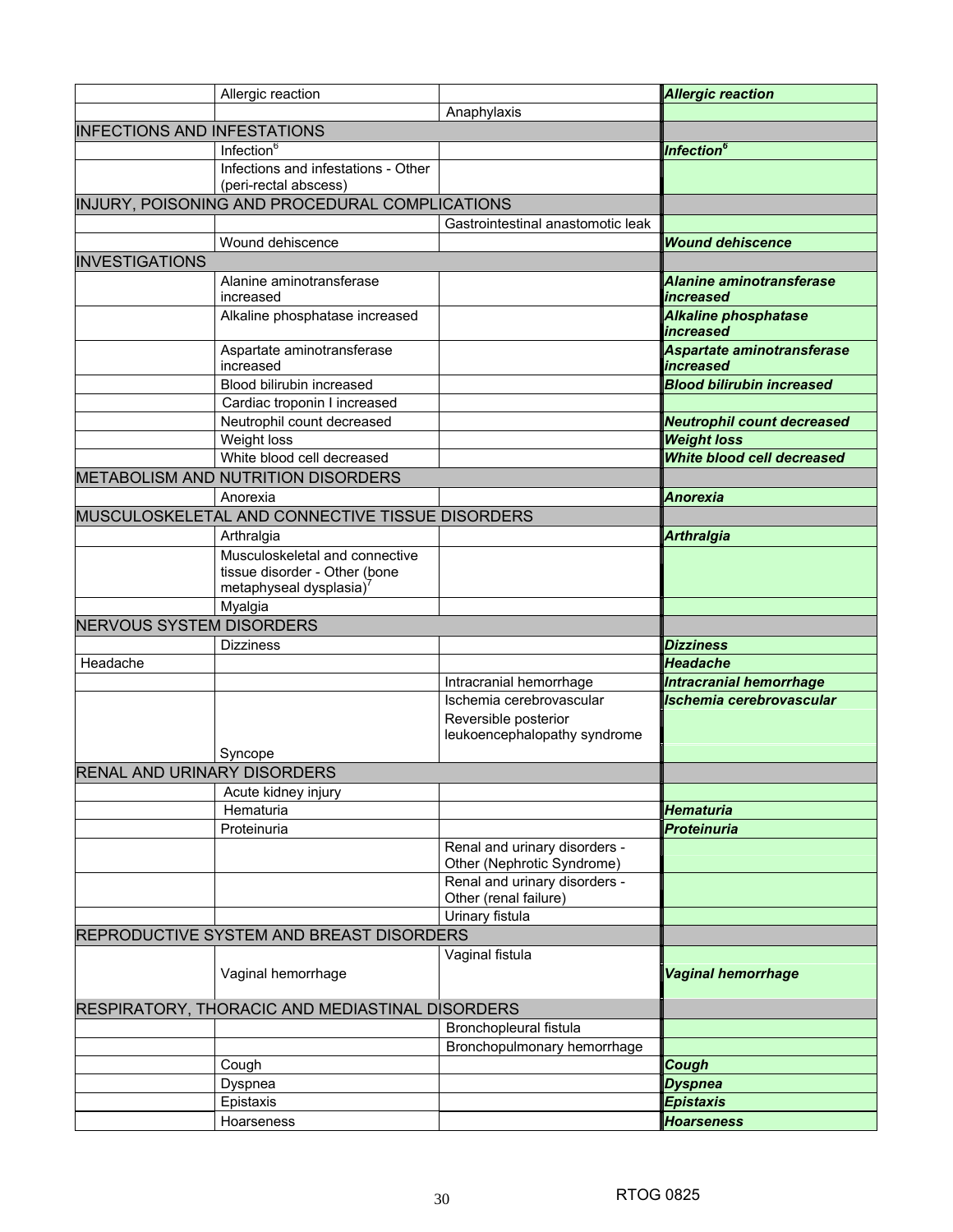|                           |                                                                           | Respiratory, thoracic and<br>mediastinal disorders - Other<br>(nasal-septal perforation)   |                                                                                  |
|---------------------------|---------------------------------------------------------------------------|--------------------------------------------------------------------------------------------|----------------------------------------------------------------------------------|
|                           | Respiratory, thoracic, and<br>mediastinal disorders - Other<br>(rhinitis) |                                                                                            | <b>Respiratory, thoracic, and</b><br>mediastinal disorders - Other<br>(rhinitis) |
|                           |                                                                           | Respiratory, thoracic and<br>mediastinal disorders - Other<br>(tracheo-esophageal fistula) |                                                                                  |
|                           | SKIN AND SUBCUTANEOUS TISSUE DISORDERS                                    |                                                                                            |                                                                                  |
|                           | Pruritus                                                                  |                                                                                            | <b>Pruritus</b>                                                                  |
|                           | Skin and subcutaneous tissue<br>disorders - Other (rash)                  |                                                                                            | <b>Skin and subcutaneous tissue</b><br>disorders - Other (rash)                  |
|                           | Urticaria                                                                 |                                                                                            | <b>Urticaria</b>                                                                 |
| <b>VASCULAR DISORDERS</b> |                                                                           |                                                                                            |                                                                                  |
| Hypertension              |                                                                           |                                                                                            | <b>Hypertension</b>                                                              |
|                           | Thromboembolic event                                                      |                                                                                            | <b>Thromboembolic event</b>                                                      |
|                           |                                                                           | Vascular disorders - Other<br>(arterial thromboembolic event)°                             |                                                                                  |

<sup>1</sup>This table will be updated as the toxicity profile of the agent is revised. Updates will be distributed to all Principal Investigators at the time of revision. The current version can be obtained by contacting PIO@CTEP.NCI.NIH.GOV. Your name, the name of the investigator, the protocol and the agent should be included in the e-mail.

 ${}^{2}$ Gastrointestinal fistula includes: Anal fistula, Colonic fistula, Duodenal fistula, Esophageal fistula, Gastric fistula, Gastrointestinal fistula, Rectal fistula, and other sites under the GASTROINTESTINAL DISORDERS SOC.

 ${}^{3}$ Gastrointestinal hemorrhage includes: Colonic hemorrhage, Duodenal hemorrhage, Esophageal hemorrhage, Esophageal varices hemorrhage, Gastric hemorrhage, Hemorrhoidal hemorrhage, Intra-abdominal hemorrhage, Oral hemorrhage, Rectal hemorrhage, and other sites under the GASTROINTESTINAL DISORDERS SOC.

4 Gastrointestinal perforation includes: Colonic perforation, Duodenal perforation, Esophageal perforation, Gastric perforation, Jejunal perforation, Rectal perforation, Small intestinal perforation, and other sites under the GASTROINTESTINAL DISORDERS SOC.

<sup>5</sup>Gastrointestinal ulcer includes: Duodenal ulcer, Esophageal ulcer, Gastric ulcer and other sites under the GASTROINTESTINAL DISORDERS SOC.

<sup>6</sup>Infection includes all 75 infection sites under the INFECTIONS AND INFESTATIONS SOC.

<sup>7</sup>Metaphyseal dysplasia was observed in **yo***ung patients who still have active epiphyseal growth plates.* 

<sup>8</sup>Arterial thromboembolic event includes visceral arterial ischemia, peripheral arterial ischemia, heart attack, and stroke.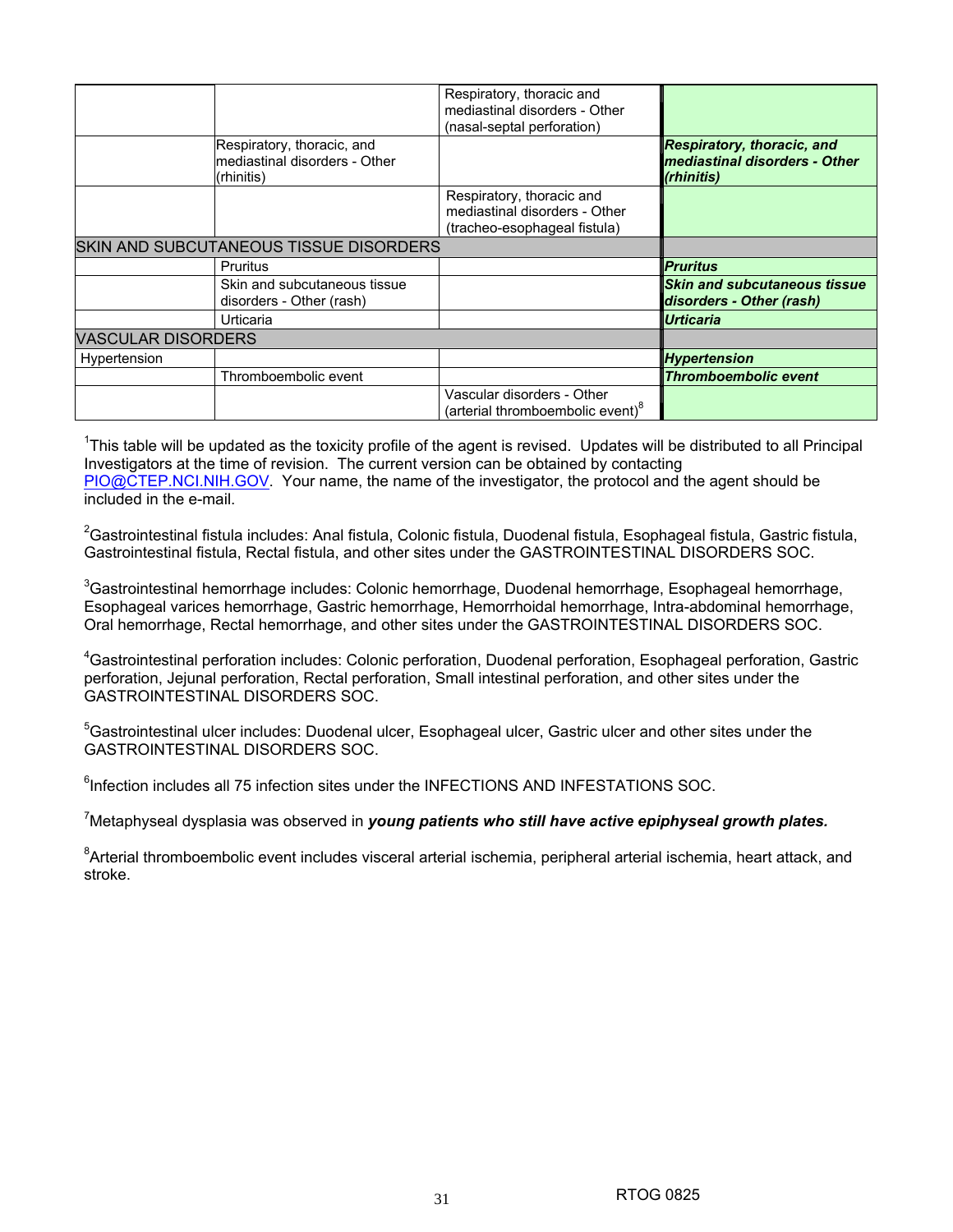**Also reported on Bevacizumab (rhuMAb VEGF) trials but with the relationship to Bevacizumab (rhuMAb VEGF) still undetermined:** 

**BLOOD AND LYMPHATIC SYSTEM DISORDERS** - Blood and lymphatic system disorders - Other (idiopathic thrombocytopenia purpura); Disseminated intravascular coagulation

**CARDIAC DISORDERS** - Pericardial effusion

**GASTROINTESTINAL DISORDERS** - Small intestinal obstruction

**GENERAL DISORDERS AND ADMINISTRATION SITE CONDITIONS** - Gait disturbance; Sudden death NOS **HEPATOBILIARY DISORDERS** - Hepatic failure

**INFECTIONS AND INFESTATIONS -** Infections and infestations - Other (aseptic meningitis)

**METABOLISM AND NUTRITION DISORDERS** - Hyponatremia

**MUSCULOSKELETAL AND CONNECTIVE TISSUE DISORDERS** - Musculoskeletal and connective tissue disorder - Other (aseptic necrotic bone); Musculoskeletal and connective tissue disorder - Other (myasthenia gravis); Osteonecrosis of jaw

**NERVOUS SYSTEM DISORDERS** - Dysgeusia; Peripheral motor neuropathy; Peripheral sensory neuropathy; Seizure

**PSYCHIATRIC DISORDERS** - Confusion

**RESPIRATORY, THORACIC AND MEDIASTINAL DISORDERS** - Adult respiratory distress syndrome; Pneumonitis; Pneumothorax; Pulmonary hypertension

**SKIN AND SUBCUTANEOUS TISSUE DISORDERS - Skin ulceration** 

**Note**: Bevacizumab (rhuMAb VEGF) in combination with other agents could cause an exacerbation of any adverse event currently known to be caused by the other agent, or the combination may result in events never previously associated with either agent.

## **7.7 Accountability**

 Drug accountability records must be maintained at all sites according to good clinical practices and NCI guidelines. Please see Section 7.6.6 for additional considerations related to bevacizumab/placebo accountability.

# **7.8 Dose Modifications** (8/2/10)

**7.8.1** *Bevacizumab*

- **7.8.1.1** First dose: The dose of bevacizumab or placebo will be 10 mg/kg delivered intravenously. There will be no dose reduction for bevacizumab (or placebo). Treatment should be interrupted or discontinued for certain adverse events, as described below. If bevacizumab or placebo is interrupted for ANY reason for  $> 8$  weeks, the patient should discontinue bevacizumab or placebo therapy on protocol.
- **7.8.1.2** Concomitant bevacizumab (or placebo), if radiotherapy is interrupted:

If radiotherapy has to be temporarily interrupted for medical reasons unrelated to the bevacizumab (or placebo) administration, then treatment with every 2 week bevacizumab (or placebo) should be stopped until recovery  $(\leq$  grade 2 toxicity by CTC version 3). If radiotherapy has to be temporarily interrupted for technical reasons unrelated to bevacizumab (or placebo) administration, then treatment with every- 2=-week bevacizumab (or placebo) should continue.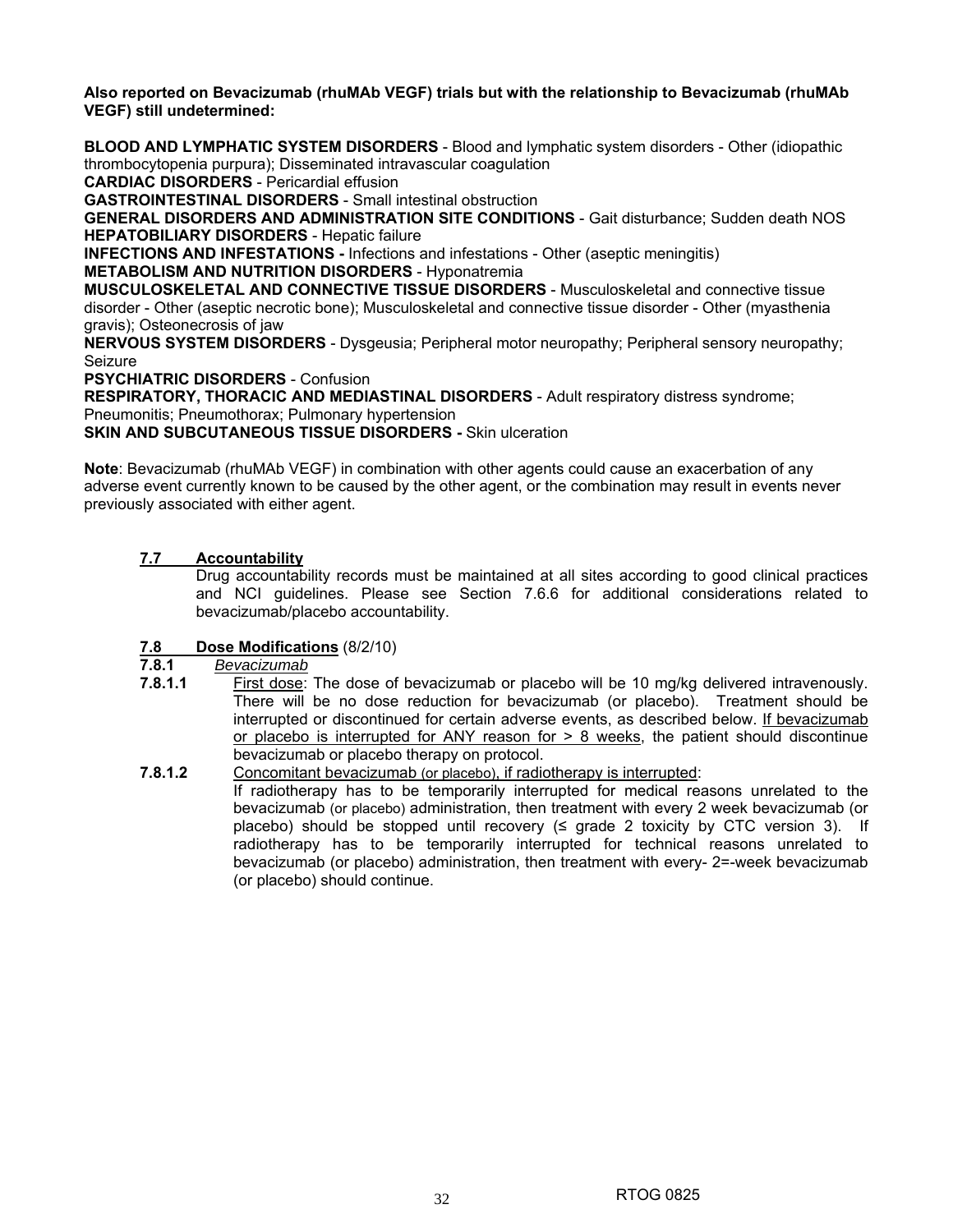| Event                                                                                                 | <b>CTCAE.v3.0 Grade</b>                                      | <b>Action To Be Taken</b>                                                                                                                                                                                                                                                                                                                                                                                                                                                                                                                                                                                                                                                                                                                                                                 |
|-------------------------------------------------------------------------------------------------------|--------------------------------------------------------------|-------------------------------------------------------------------------------------------------------------------------------------------------------------------------------------------------------------------------------------------------------------------------------------------------------------------------------------------------------------------------------------------------------------------------------------------------------------------------------------------------------------------------------------------------------------------------------------------------------------------------------------------------------------------------------------------------------------------------------------------------------------------------------------------|
| <b>Allergic reactions</b><br>or<br><b>Acute infusional</b><br>reactions/ cytokine<br>release syndrome | Grade 1-3<br>Grade 4                                         | If infusion-related or allergic reactions occur,<br>premedications should be given with the next dose and<br>infusion time may not be reduced for the subsequent<br>infusion. Follow the guidelines in Section 7.3 for<br>bevacizumab (or placebo) administration.<br>For patients with grade 3 reactions, bevacizumab (or<br>placebo) infusion should be stopped and not restarted on<br>the same day. At the physicians' discretion, bevacizumab<br>may be permanently discontinued or re-instituted with<br>premedications and at a rate of $90+15$ min. If<br>bevacizumab (or placebo) is re-instituted, the patient<br>should be closely monitored for a duration<br>comparable to or longer than the duration of the<br>previous reactions.<br>Discontinue bevacizumab (or placebo) |
| <b>Arterial Thrombosis</b><br>- Cardiac ischemia/<br>infraction<br>- CNS ischemia (TIA,<br>CVA)       | Grade 2 (if new or<br>worsened since<br>bevacizumab therapy) | Discontinue bevacizumab (or placebo)                                                                                                                                                                                                                                                                                                                                                                                                                                                                                                                                                                                                                                                                                                                                                      |
| - any peripheral or<br>visceral arterial<br>ischemia/thrombosis                                       | Grade 3-4                                                    | Discontinue bevacizumab (or placebo)                                                                                                                                                                                                                                                                                                                                                                                                                                                                                                                                                                                                                                                                                                                                                      |
| <b>Venous Thrombosis</b>                                                                              |                                                              |                                                                                                                                                                                                                                                                                                                                                                                                                                                                                                                                                                                                                                                                                                                                                                                           |
|                                                                                                       | Grade 3<br><b>OR</b><br>asymptomatic grade 4                 | • Hold bevacizumab (or placebo) treatment. If the<br>planned duration of full-dose anticoagulation is < 2<br>weeks, bevacizumab (or placebo) should be held until<br>the full-dose anticoagulation period is over.                                                                                                                                                                                                                                                                                                                                                                                                                                                                                                                                                                        |
|                                                                                                       |                                                              | • If the planned duration of full-dose anticoagulation is >2<br>weeks, bevacizumab (or placebo) may be resumed<br>during the period of full-dose anticoagulation IF all of<br>the criteria below are met:                                                                                                                                                                                                                                                                                                                                                                                                                                                                                                                                                                                 |
|                                                                                                       |                                                              | - The subject must have an in-range INR (usually 2-3)<br>on a stable dose of warfarin or be on a stable dose of<br>heparin prior to restarting bevacizumab (or placebo)<br>- The subject must not have pathological conditions<br>that carry high risk of bleeding (eg, tumor involving<br>major vessels or other conditions)<br>- The subject must not have had hemorrhagic events<br>while on study                                                                                                                                                                                                                                                                                                                                                                                     |
|                                                                                                       |                                                              | If thromboemboli worsen/recur upon resumption of<br>study therapy, discontinue bevacizumab (or placebo)                                                                                                                                                                                                                                                                                                                                                                                                                                                                                                                                                                                                                                                                                   |
|                                                                                                       | Grade 4 (symptomatic)                                        | Discontinue bevacizumab (or placebo)                                                                                                                                                                                                                                                                                                                                                                                                                                                                                                                                                                                                                                                                                                                                                      |
| Hypertension*                                                                                         | be consistent with general medical practice]                 | [Treat with antihypertensive medication as needed. The goal of BP control should                                                                                                                                                                                                                                                                                                                                                                                                                                                                                                                                                                                                                                                                                                          |
|                                                                                                       | Grade 1                                                      | Consider increased BP monitoring                                                                                                                                                                                                                                                                                                                                                                                                                                                                                                                                                                                                                                                                                                                                                          |
|                                                                                                       | Grade 2 asymptomatic<br>but diastolic BP < 100<br>mmHg       | Begin anti-hypertensive therapy and continue<br>bevacizumab                                                                                                                                                                                                                                                                                                                                                                                                                                                                                                                                                                                                                                                                                                                               |
|                                                                                                       | -Grade 2-3<br>Symptomatic OR<br>-Diastolic BP > 100<br>mmHg  | • Hold bevacizumab (or placebo) until symptoms resolve<br>AND BP < 160/90mmHg*                                                                                                                                                                                                                                                                                                                                                                                                                                                                                                                                                                                                                                                                                                            |
|                                                                                                       | Grade 4                                                      | Discontinue bevacizumab (or placebo)                                                                                                                                                                                                                                                                                                                                                                                                                                                                                                                                                                                                                                                                                                                                                      |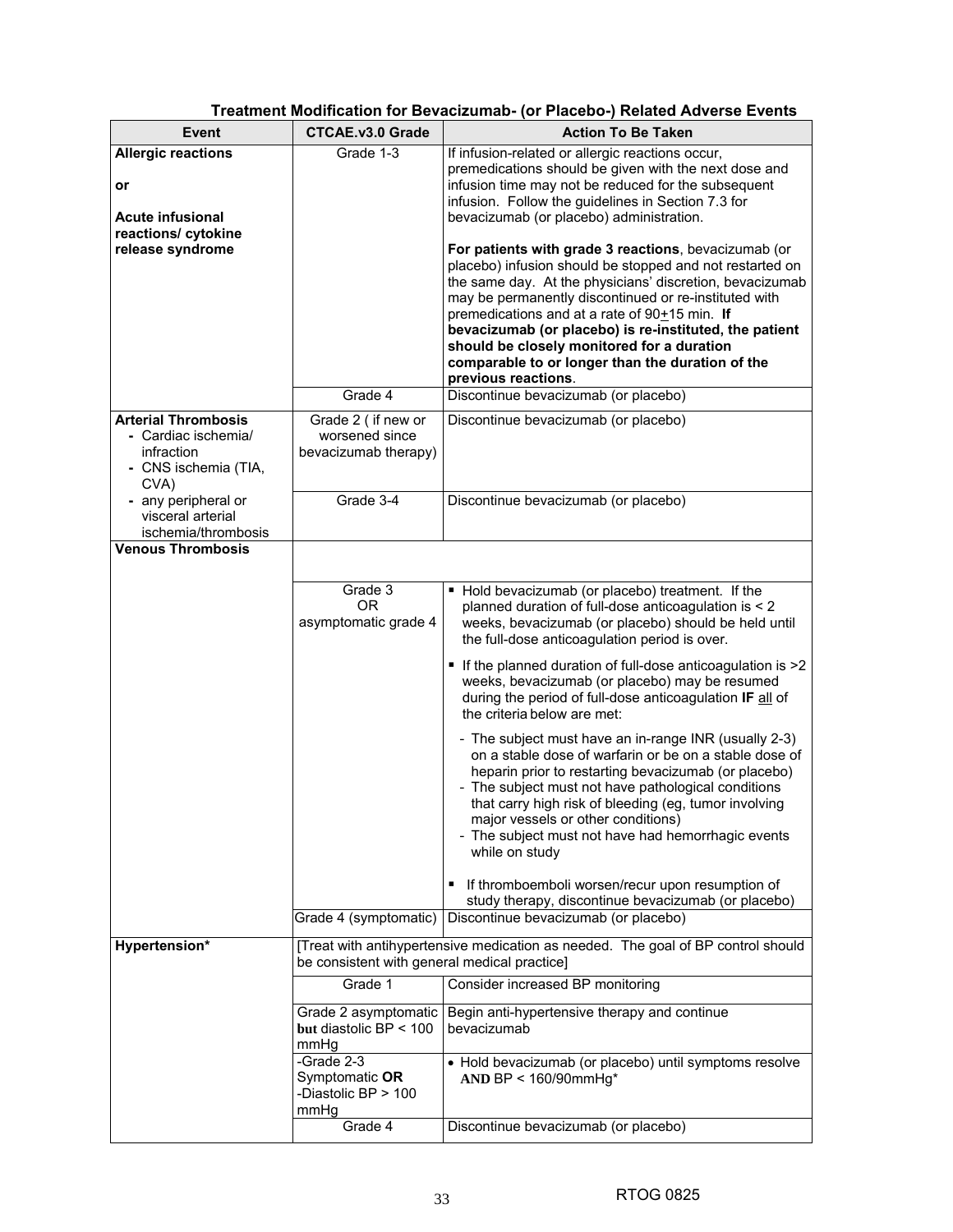| <b>Event</b>                                                                                                         | <b>CTCAE.v3.0 Grade</b>                   | <b>Action To Be Taken</b>                                                                                                                                                                                                                                                                                                                                                                                                                                                                                                                                            |
|----------------------------------------------------------------------------------------------------------------------|-------------------------------------------|----------------------------------------------------------------------------------------------------------------------------------------------------------------------------------------------------------------------------------------------------------------------------------------------------------------------------------------------------------------------------------------------------------------------------------------------------------------------------------------------------------------------------------------------------------------------|
| <b>Congestive Heart Failure</b>                                                                                      | Grade 3                                   | • Discontinue bevacizumab (or placebo)                                                                                                                                                                                                                                                                                                                                                                                                                                                                                                                               |
|                                                                                                                      | Grade 4                                   | Discontinue bevacizumab                                                                                                                                                                                                                                                                                                                                                                                                                                                                                                                                              |
| Proteinuria                                                                                                          |                                           | [Proteinuria should be monitored by urine analysis for urine protein creatinine<br>(UPC) ratio prior to every other dose of bevacizumab(or placebo) ]                                                                                                                                                                                                                                                                                                                                                                                                                |
|                                                                                                                      | <b>UPC</b> ratio<br>< 3.5                 | Continue bevacizumab (or placebo)                                                                                                                                                                                                                                                                                                                                                                                                                                                                                                                                    |
|                                                                                                                      | <b>UPC</b> ratio<br>$\geq 3.5$            | Hold bevacizumab (or placebo) until UPC recovers to <<br>3.5                                                                                                                                                                                                                                                                                                                                                                                                                                                                                                         |
|                                                                                                                      | Grade 4 or nephrotic<br>syndrome          | Discontinue bevacizumab (or placebo)                                                                                                                                                                                                                                                                                                                                                                                                                                                                                                                                 |
| Hemorrhage (CNS or<br>pulmonary)                                                                                     | Grade 2-4                                 | • Discontinue bevacizumab (or placebo)                                                                                                                                                                                                                                                                                                                                                                                                                                                                                                                               |
| Hemorrhage (non-CNS;<br>non-pulmonary)                                                                               | Grade 3                                   | • Patients receiving full-dose anticoagulation should<br>discontinue bevacizumab (or placebo)<br>For patients not on full-dose anticoagulation, hold<br>bevacizumab(or placebo) until ALL of the following<br>criteria are met:<br>the bleeding has resolved and Hb is stable<br>there is no bleeding diathesis that would increase<br>the risk of therapy<br>there is no anatomic or pathologic condition that<br>could increase the risk of hemorrhage recurrence.<br>Patients who experience recurrence of grade 3<br>hemorrhage should discontinue study therapy |
|                                                                                                                      | Grade 4                                   | Discontinue bevacizumab (or placebo)                                                                                                                                                                                                                                                                                                                                                                                                                                                                                                                                 |
| RPLS (reversible posterior leukoencephalopathy<br>syndrome or PRES (posterior reversible<br>encephalopathy syndrome) |                                           | • Hold bevacizumab (or placebo) in patients with<br>symptoms/signs suggestive of RPLS; subsequent<br>management should include MRI scans and control<br>of HTN<br>• Discontinue bevacizumab (or placebo) upon<br>diagnosis of RPLS                                                                                                                                                                                                                                                                                                                                   |
| Wound dehiscence requiring medical or surgical<br>intervention                                                       |                                           | •Discontinue bevacizumab(or placebo)                                                                                                                                                                                                                                                                                                                                                                                                                                                                                                                                 |
| GI perforation, GI leak or fistula                                                                                   |                                           | Discontinue bevacizumab (or placebo)                                                                                                                                                                                                                                                                                                                                                                                                                                                                                                                                 |
| <b>Bowel obstruction</b>                                                                                             | Grade 2 requiring<br>medical intervention | Hold bevacizumab (or placebo) until complete<br>resolution, with a minimum of 4 weeks after surgery.                                                                                                                                                                                                                                                                                                                                                                                                                                                                 |
|                                                                                                                      | Grade 3-4                                 | Hold bevacizumab (or placebo)until complete<br>$\bullet$<br>resolution<br>• If surgery is required, patient may restart bevacizumab<br>after full recovery from surgery, and at investigator's<br>discretion                                                                                                                                                                                                                                                                                                                                                         |
| Other unspecified<br>bevacizumab-related AEs                                                                         | Grade 3                                   | Hold bevacizumab (or placebo) until symptoms resolve to<br>$\leq$ grade 1                                                                                                                                                                                                                                                                                                                                                                                                                                                                                            |
| (except controlled<br>nausea/vomiting).                                                                              | Grade 4                                   | Discontinue bevacizumab(or placebo)<br>$\bullet$<br>Upon consultation with the study chair, resumption<br>$\bullet$<br>of bevacizumab (or placebo) may be considered if a<br>patient is benefiting from therapy and the grade 4<br>toxicity is transient, has recovered to $\leq$ grade 1 and<br>unlikely to recur with retreatment                                                                                                                                                                                                                                  |

## **\*Current CTCAE definitions used by CTEP:**

- Grade 1: asymptomatic, transient (< 24 hours) increase by > 20 mmHg (diastolic) or to >150/100 if previously WNL; intervention not indicated
- Grade 2: recurrent or persistent (> 24 hours) or symptomatic increase by > 20 mmHg (diastolic) or to > 150/100 if previously WNL; monotherapy may be indicated
- **Grade 3: requiring more than one drug or more intensive therapy than previously**
- **Grade 4: life threatening (eg, hypertensive crisis)**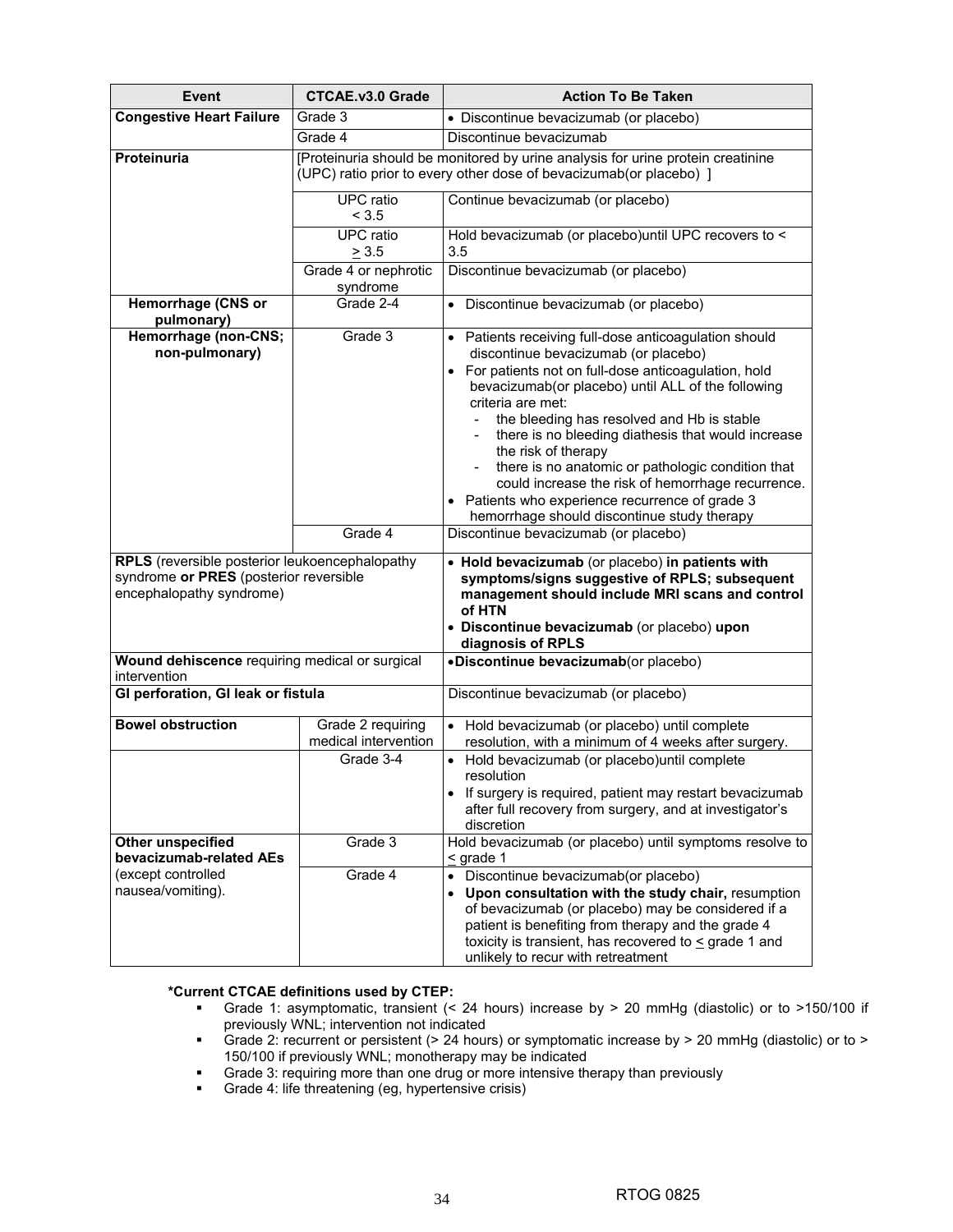## **7.8.2** *Temozolomide*

#### **7.8.2.1** Temozolomide During Concomitant Radiation Therapy:

No dose reduction will be made, but delay or discontinuation of temozolomide administration will be decided weekly according to hematologic and non-hematologic adverse events (AEs), as specified below.

If the administration of temozolomide has to be interrupted, the radiotherapy will proceed normally. Missed doses of temozolomide will not be made up at the end of radiotherapy. The total number of days and total dose of temozolomide will be recorded on the Treatment Summary Form (TF).

If one or more of the following are observed:

- ANC <  $1.0 \times 10^9$ / L
- Platelet count <  $75 \times 10^9$ /L
- Grade 3 non-hematologic AE (except alopecia, nausea and vomiting while on maximal antiemetic therapy, and fatigue)

then treatment with concomitant temozolomide will be withheld until all of the following conditions are met:

- ANC ≥ 1.0 x 10<sup>9</sup>/L
- Platelet count  $\geq 75 \times 10^9$ /L
- Grade ≤ 1 non-hematologic AE (except alopecia, nausea and vomiting, and fatigue)

In case of hematologic AE as defined above, a complete blood count (CBC) should be performed at least twice weekly. In case of non-hematologic AE, the patient should be assessed at least weekly with relevant laboratory test(s). As soon as all of the above conditions are met, the administration of temozolomide will resume at the same dose as used initially.

If one or more of the following are observed:

- ANC <  $0.5 \times 10^9$ /L (Grade 4)
- Platelet count <  $25 \times 10^9$ /L (Grade 4)
- Grade 4 non-hematologic AE (except alopecia, nausea and vomiting unless the patient has failed maximal antiemetic therapy, and fatigue)

then treatment with concomitant temozolomide should be **stopped**.

If the duration of radiotherapy exceeds 7 weeks, then concomitant treatment with temozolomide should be stopped after 49 days of temozolomide treatment.

#### *Summary of Temozolomide Delay or Discontinuation During Concomitant Radiation Therapy*

| <b>AE</b>                                                                                        | Value                              | Grade | <b>Action</b>                                               |
|--------------------------------------------------------------------------------------------------|------------------------------------|-------|-------------------------------------------------------------|
| <b>ANC</b>                                                                                       | ≥ 0.5 and < $1.0 \times 10^9$ /L   | 2, 3  | Delay temozolomide until:                                   |
| Platelet count                                                                                   | ≥ 50 and < 75 x $\frac{10^{9}}{L}$ | 2, 3  | $-AMC > 1.0 \times 10^9$ /L                                 |
| Non-hematologic (except<br>alopecia, nausea/vomiting<br>unless on maximal<br>antiemetic therapy) | ΝA                                 | 3     | ---Platelet > $75 \times 10^9$ /L<br>---Non-hem $AE \leq 1$ |
| <b>ANC</b>                                                                                       | $< 0.5 \times 10^9$ /L             |       |                                                             |
| Platelet count                                                                                   | $< 25 \times 10^{9}$ /L            | 4     | <b>Stop</b> concomitant                                     |
| Non-hematologic (except                                                                          |                                    |       | temozolomide                                                |
| alopecia,                                                                                        | ΝA                                 | 4     |                                                             |
| nausea/vomiting)                                                                                 |                                    |       |                                                             |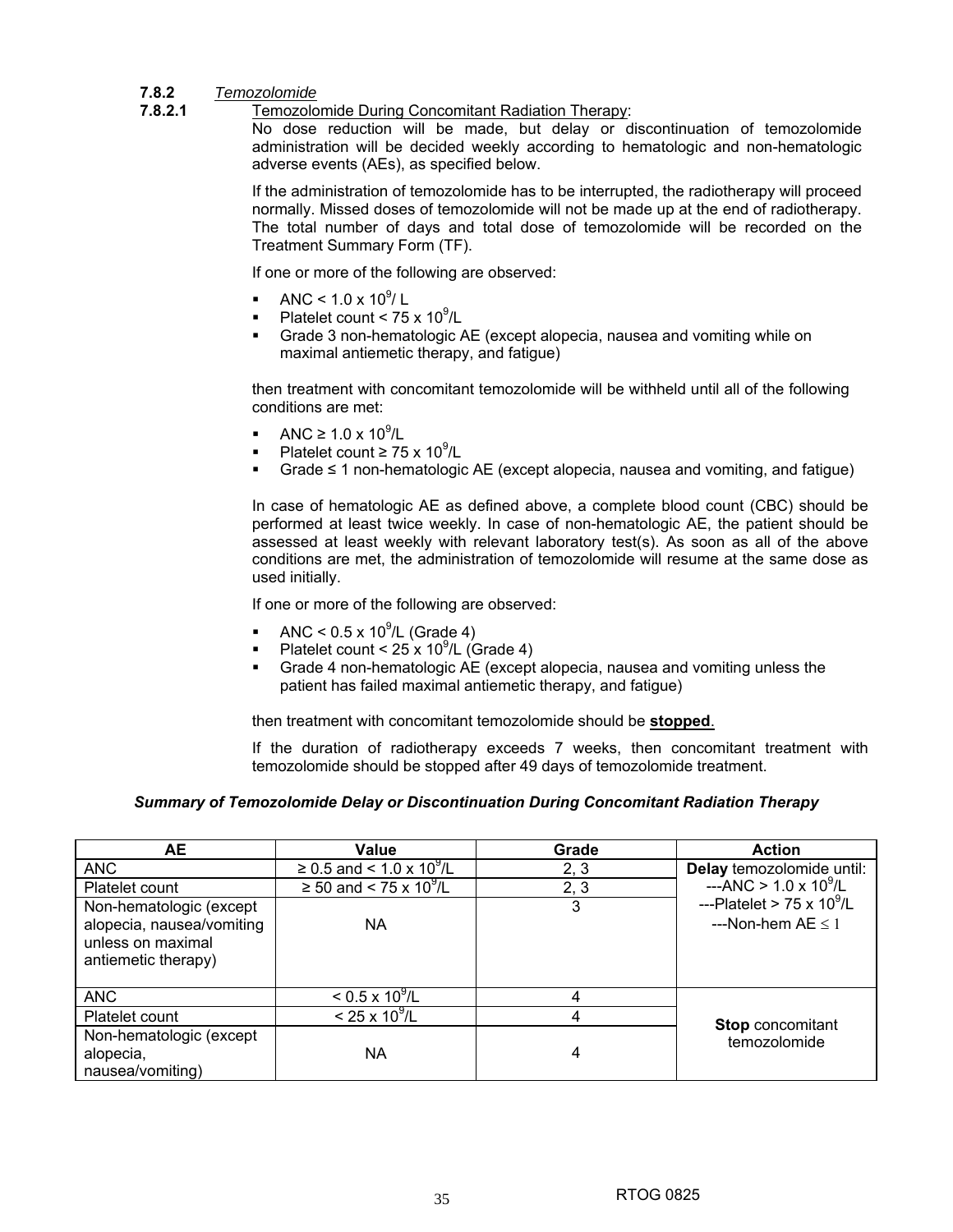## **7.8.2.1.1** *Concomitant temozolomide, if radiotherapy is interrupted*

If radiotherapy has to be temporarily interrupted for technical or medical reasons unrelated to the temozolomide administration, then treatment with daily temozolomide should continue. If radiotherapy has to be permanently interrupted then treatment with daily temozolomide should stop. Temozolomide can resume with the initiation of the adjuvant phase of treatment.

## **7.8.2.2** Post-Radiation (Adjuvant) Temozolomide

Dosing is based on adverse events (AEs) during the prior treatment cycle. If multiple AEs are seen, the dose administered should be based on the dose reduction required for the most severe grade of any single AE.

| Dose Level        | <b>Temozolomide Dose,</b><br>$mg/m^2$ /day | <b>Remarks</b>                                                 |
|-------------------|--------------------------------------------|----------------------------------------------------------------|
| $-2$              | 100                                        | Reduction if prior AE                                          |
| -1                | 125                                        | Reduction if prior AE                                          |
|                   | 150                                        | Starting dose cycle 1 (adjuvant)                               |
| $^{\mathrm {+1}}$ | 200                                        | Escalated dose at cycle 2, for cycles<br>2-12 in absence of AE |

## **Delay**

On day 1 of each cycle (within the prior 72 hours), ANC ≥ 1.5 x 10<sup>9</sup>/L, platelet count ≥ 100 x 10<sup>9</sup>/L and all treatment-related grade 3 or 4 non-hematologic AEs (except alopecia, nausea, and vomiting) must have resolved (to grade  $\leq$  1).

If AEs persists, treatment should be delayed by 2 weeks for up to 4 consecutive weeks, so that the temozolomide dosing can coincide with the administration of the bevacizumab or placebo. If, after 4 weeks of delay, all AEs have still not resolved: then any further adjuvant treatment with temozolomide should be stopped.

#### **Dose escalation**

If, during the first cycle, all non-hematologic AEs observed were grade ≤ 2 (except alopecia, nausea and vomiting) and with platelets ≥ 100 x 10<sup>9</sup>/L and ANC ≥ 1.5 x10<sup>9</sup>/L: then the temozolomide dose should be escalated to dose level 1 and this dose should be used as the starting dose for subsequent cycles. If treatment after cycle 1 has to be delayed because of ongoing non-hematologic AEs of grade ≥ 2, then no escalation is possible. If the dose was not escalated at cycle 2, then the dose should not be escalated in further cycles (3-12).

#### **Dose reductions**

If any non-hematologic AE observed was grade > 2 (except alopecia, nausea and vomiting) and/or if platelets < 50 x 10<sup>9</sup>/L and/or ANC < 1 x 10<sup>9</sup>/L, then the dose should be reduced by one dose level. For patients who would require dose reductions to a dose level < 100 mg/m<sup>2</sup>/day, temozolomide will be stopped. Also, if any of the same non-hematologic grade 3 AE recurs (except alopecia, nausea and vomiting) after reduction for that AE, then temozolomide will be stopped.

If any treatment-related non-hematologic AE observed was grade 4 (except alopecia, nausea and vomiting) then adjuvant temozolomide treatment should be stopped.

*Subsequent cycles (3-12):* Any dose reductions of temozolomide will be determined according to (1) non-hematologic AE during the preceding treatment cycle, as well as (2) (2) the nadir (lowest/worst) ANC and platelet counts observed. No dose escalation should be attempted. The same dose reductions as for the second cycle should be applied.

*Important:* If the dose was reduced or delayed for adverse events, there will be no dose escalation.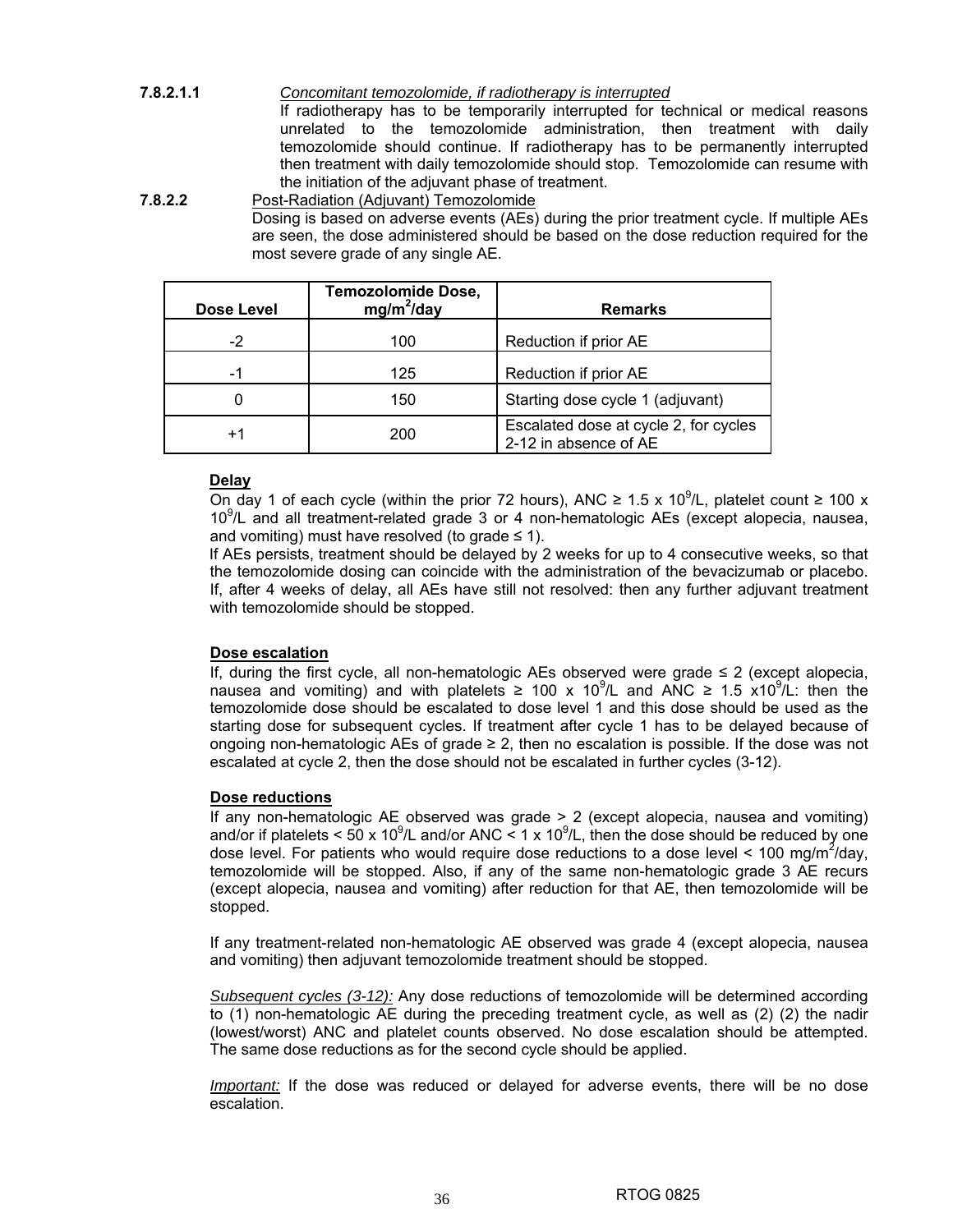The reason(s) for dose reduction and/or delay must be documented in the CRF.

#### Г **Worst Non-Hematologic AE (except alopecia, nausea and vomiting) During the Previous Cycles**

*Summary of Dose Modification or Discontinuation During Post-Radiation Temozolomide* 

| <b>During the Previous Cycles</b> |                                                                                                                                                                                                                                                                                                                                                  |  |  |
|-----------------------------------|--------------------------------------------------------------------------------------------------------------------------------------------------------------------------------------------------------------------------------------------------------------------------------------------------------------------------------------------------|--|--|
| Grade                             | <b>Dose Modification</b>                                                                                                                                                                                                                                                                                                                         |  |  |
| $0-2$                             | No dose modifications for non-hematologic AEs. Dose escalations (only for cycle<br>2) or reductions based on ANC and platelet counts are applicable.                                                                                                                                                                                             |  |  |
| 3                                 | Reduce by one dose level (except alopecia, nausea and vomiting). Dose<br>modifications (escalations or reductions) based on ANC and platelet counts are not<br>applicable. No further escalation is possible. If the same non-hematologic grade 3<br>AE recurs (except alopecia, nausea and vomiting) after reduction for that AE, then<br>stop. |  |  |
| 4                                 | Stop (except alopecia, nausea and vomiting). Dose modifications (escalations or<br>reductions) based on ANC and platelet counts are not applicable.                                                                                                                                                                                              |  |  |

| <b>Nadir Values</b> |                                | <b>Platelets</b>                     |                          |                           |  |
|---------------------|--------------------------------|--------------------------------------|--------------------------|---------------------------|--|
|                     |                                | $≥100 \times 10^9$ /L                | $50 - 99 \times 10^9$ /L | $< 50 \times 10^9$ /L     |  |
|                     | $≥ 1.5 \times 10^9$ /L         | Escalation to DL 1<br>(cycle 2 only) | Dose unchanged           | Reduce by 1 dose<br>level |  |
| <b>ANC</b>          | ≥1 & <1.5 x 10 <sup>9</sup> /L | Dose unchanged                       | Dose unchanged           | Reduce by 1 dose<br>level |  |
|                     | $< 1 \times 10^9$ /L           | Reduce by 1 dose level               | Reduce by 1 dose level   | Reduce by 1 dose<br>level |  |

**Note:** A complete blood count must be performed 21 days ( $\pm$  48 hours) after the first daily dose of each adjuvant treatment cycle.

| Hematologic AE on Day 1 of Each Cycle (within 72 hours before)            |                                                                                                                                                                                                                                                    |  |
|---------------------------------------------------------------------------|----------------------------------------------------------------------------------------------------------------------------------------------------------------------------------------------------------------------------------------------------|--|
| <b>AE</b><br>Delay                                                        |                                                                                                                                                                                                                                                    |  |
| ANC< $1.5 \times 10^9$ /L and/or Platelet<br>count < $100 \times 10^9$ /L | Delay up to 4 weeks until all resolved. If unresolved<br>after 4 weeks then stop. If resolved, dose<br>delay/reductions based on non-hematologic AEs are<br>applicable. If treatment has to be delayed for AEs,<br>then no escalation is possible. |  |

| Non-Hematological AE (except for alopecia, nausea and vomiting)<br>on Day 1 of Each Cycle (within 72 hours before) |                                                                                                                                                                                                                                                                    |  |  |  |  |  |  |
|--------------------------------------------------------------------------------------------------------------------|--------------------------------------------------------------------------------------------------------------------------------------------------------------------------------------------------------------------------------------------------------------------|--|--|--|--|--|--|
| Grade                                                                                                              | Delay                                                                                                                                                                                                                                                              |  |  |  |  |  |  |
| $2 - 3$                                                                                                            | Delay up to 4 weeks until all resolved (to grade $\leq$ 1). If unresolved after 4<br>weeks, then stop. If resolved, dose delay/reductions based on ANC and<br>platelets are applicable. If treatment has to be delayed for AEs, then no<br>escalation is possible. |  |  |  |  |  |  |

## **7.9 Modality Review**

This study will undergo a full review. After 50 patients have been accrued on the study and at least 8 months have passed since the last patient of this cohort has been enrolled, the Medical Oncology Co-Chair, Mark Gilbert, M.D., will perform a Chemotherapy Assurance Review of all patients who receive or are to receive chemotherapy in this trial. The goal of the review is to evaluate protocol compliance. The review process is contingent on timely submission of chemotherapy treatment data as specified in Section 12.1. The scoring mechanism is: **per**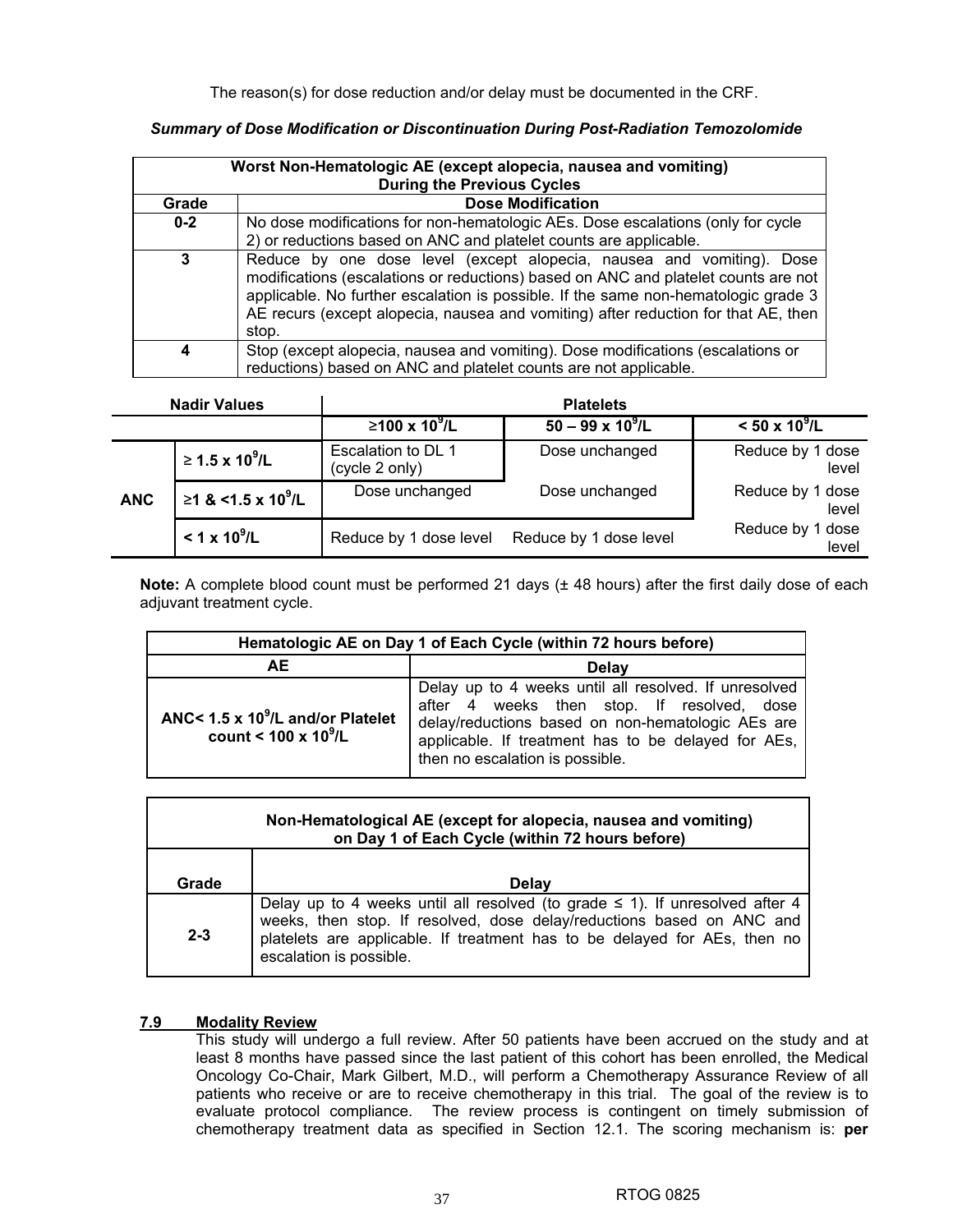**protocol**; **variation, acceptable**; **deviation unacceptable**; **not evaluable for chemotherapy review**; or, **incomplete chemotherapy**. A report is sent to each institution once per year to notify the institution about compliance for each case reviewed in that year. Similar reviews will occur for each of the next 50 patient cohorts with the same timing until the initial 200 patients have been evaluated for compliance and eligibility issues.

## **7.10 Adverse Events** (11/29/10)

**NOTE: For information regarding adverse events and reporting for the ACRIN 6686 advanced imaging component of the protocol, see Appendix XV.** 

**Beginning December 31, 2010,** this study will utilize the Common Terminology Criteria for Adverse Events (CTCAE) version 4.0 for AdEERS reporting of adverse events. A copy of the CTCAE v4.0 can be downloaded from the CTEP home page (http://ctep.cancer.gov). The CTEP home page also can be accessed from the RTOG web page at http://www.rtog.org/regulatory/regs.html. All appropriate treatment areas should have access to a copy of the CTCAE v4.0. **All AE reporting on the study case report forms will continue to use CTCAE version 3.0.** 

 All adverse events (AEs) as defined in the tables below will be reported via the AdEERS (Adverse Event Expedited Reporting System) application accessed via the CTEP web site (https://webapps.ctep.nci.nih.gov/openapps/plsql/gadeers\_main\$.startup).

In the rare occurrence when Internet connectivity is lost, an AE report may be submitted using CTEP's Adverse Event Expedited Report-Single Agent or Multiple Agent paper template (available at http://ctep.cancer.gov) and faxed to 301-230-0159. A 24-hour notification is to be made to CTEP by telephone at 301-897-7497, only when Internet connectivity is disrupted. Once Internet connectivity is restored, an AE report submitted on a paper template or a 24-hour notification phoned in must be entered electronically into AdEERS by the original submitter at the site

Serious adverse events (SAEs) as defined in the tables below will be reported via AdEERS. Sites also can access the RTOG web site (http://www.rtog.org/members/toxicity/main.html) for this information.

**In order to ensure consistent data capture, serious adverse events reported on AdEERS reports also must be reported on an RTOG case report form (CRF).** In addition, sites must submit CRFs in a timely manner after AdEERS submissions.

#### **7.10.1 Adverse Events (AEs)**

**Definition of an AE:** Any unfavorable and unintended sign (including an abnormal laboratory finding), symptom, or disease temporally associated with the use of a medical treatment or procedure regardless of whether it is considered related to the medical treatment or procedure (attribution of unrelated, unlikely, possible, probable, or definite). [CTEP, NCI Guidelines: Expedited Adverse Event Reporting Requirements. December 2004.]

 The following guidelines for reporting adverse events (AEs) apply to **all** NCI/RTOG research protocols. AEs, as defined above, experienced by patients accrued to this protocol should be reported on the AE section of the appropriate case report form (see Section 12.1). **Note: AEs indicated in the AdEERS Expedited Reporting Requirements in text and/or table in Section 7.10 also must be reported via AdEERS.** 

**NOTE: If the event is a Serious Adverse Event (SAE) [see next section], further reporting will be required. Reporting AEs only fulfills Data Management reporting requirements.** 

**7.10.2 Serious Adverse Events (SAEs)** — **All SAEs that fit any one of the criteria in the SAE definition below must be reported via AdEERS. Contact the AdEERS Help Desk if assistance is required.** 

Certain SAEs as outlined below will require the use of the 24 Hour AdEERS Notification:

• **Phase III Studies: All unexpected potentially related SAEs**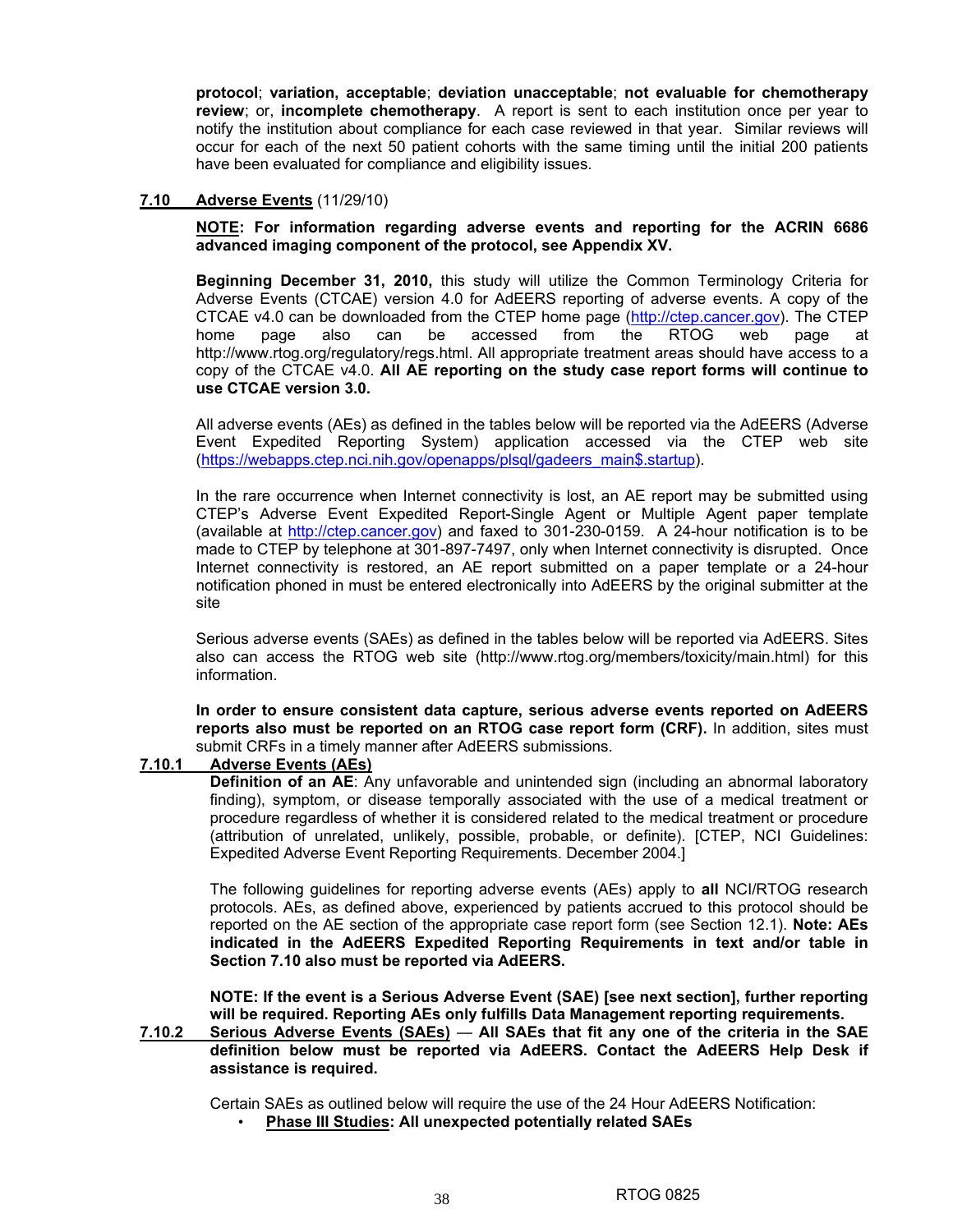**Definition of an SAE**: Any adverse experience occurring during any part of protocol treatment and 30 days after that results in any of the following outcomes:

- Death;
- A life-threatening adverse drug experience;
- **Inpatient hospitalization or prolongation of existing hospitalization;**
- A persistent or significant disability/incapacity;
- A congenital anomaly/birth defect.

 Important medical events that may not result in death, be life threatening, or require hospitalization may be considered an SAE, when, based upon medical judgment, they may jeopardize the patient and may require medical or surgical intervention to prevent one of the outcomes listed in the definition.

Pharmaceutically supported studies will require additional reporting over and above that which is required by CTEP.

 SAEs (more than 30 days after last treatment) attributed to the protocol treatment (possible, probable, or definite) should be reported via AdEERS.

**All supporting source documentation indicated as being provided in the Additional Information Section of the AdEERS Report, must be properly labeled with the study/case numbers and the date of the event and must be faxed to both the NCI at 301-230-0159 and the RTOG dedicated SAE FAX, 215-717-0990, before the five or ten-calendar-day deadline to allow RTOG to comply with the reporting requirements of the pharmaceutical company/companies supporting the RTOG trial. The RTOG Case Number without any leading zeros should be used as the Patient ID when reporting via AdEERS.** Non-RTOG intergroup study and case numbers must also be included, when applicable. Submitted AdEERS Reports are forwarded to RTOG electronically via the AdEERS system. Use the patient's case number as the patient ID when reporting via AdEERS.

 **SAE reporting is safety related and separate and in addition to the Data Management reporting requirements** as outlined in the previous AE reporting section. **Any event that meets the above outlined criteria for an SAE but is assessed by the AdEERS System as "expedited reporting NOT required" must still be reported for safety reasons and to fulfill the obligations of RTOG to the pharmaceutical company/companies supporting the RTOG trial. Sites must bypass the "NOT Required" assessment and complete and submit the report. The AdEERS System allows submission of all reports regardless of the results of the assessment. Note:** Sites must select the option in AdEERS to send a copy of the report to the FDA or print the AdEERS report and fax it to the FDA, FAX 1-800-332-0178.

**7.10.3 Acute myeloid leukemia (AML) or myelodysplastic syndrome (MDS)**

 AML or MDS that is diagnosed during or subsequent to treatment in patients on NCI/CTEPsponsored clinical trials must be reported using the NCI/CTEP Secondary AML/MDS Report Form available at http://ctep.cancer.gov/forms/index.html. The report must include the time from original diagnosis to development of AML/MDS, characterization such as FAB subtype, cytogenetics, etc., and protocol identification (RTOG study/case numbers). This form will take the place of a report via the AdEERS system and must be faxed to the Investigational Drug Branch, FAX 301-230-0159, and mailed to RTOG Headquarters (address below) within 30 days of AML/MDS diagnosis.

RTOG Headquarters AML/MDS Report 1818 Market Street, Suite 1600 Philadelphia, PA 19103

#### **7.11 AdEERS Expedited Reporting Requirements** (7/20/09)

**NOTE: For information regarding adverse events and reporting for the ACRIN 6686 advanced imaging component of the protocol, see Appendix XV.**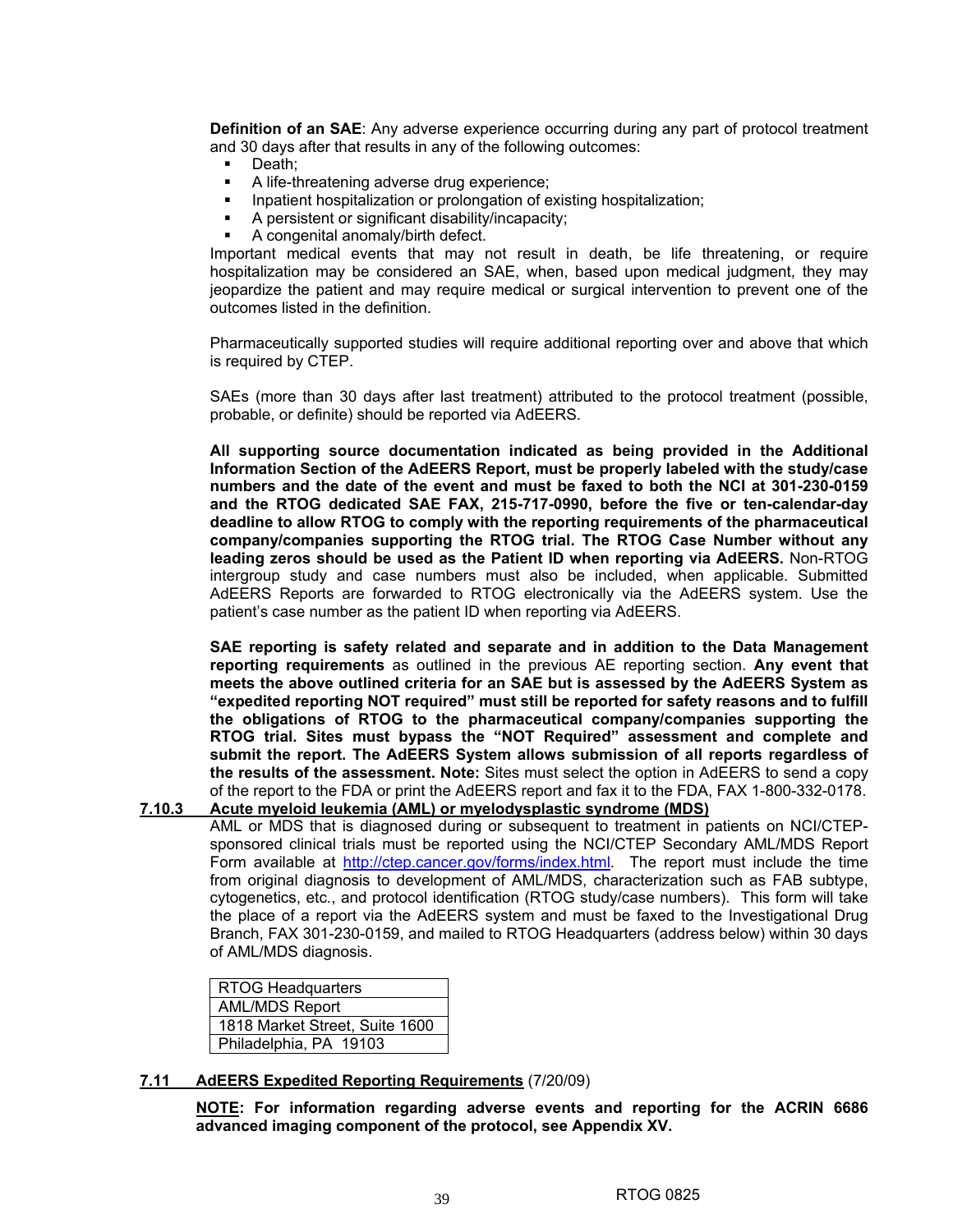CTEP defines expedited AE reporting requirements for phase 3 trials as described in the table below. **Important:** All AEs reported via AdEERS also must be reported on the AE section of the appropriate case report form (see Section 12.1).

**Phase 3 Trials Utilizing an Agent Under a CTEP IND: AdEERS Expedited Reporting Requirements for Adverse Events that Occur within 30 Days<sup>1</sup> of the Last Dose of the Investigational Agent (Bevacizumab/Placebo) in this Study** 

|                                                | Grade 1                | Grade 2             | Grade 2                | Grade 3                      |                                 | Grade 3                      |                                 | Grades<br>4 & $5^2$            | Grades<br>4 & $5^2$    |
|------------------------------------------------|------------------------|---------------------|------------------------|------------------------------|---------------------------------|------------------------------|---------------------------------|--------------------------------|------------------------|
|                                                | Unexpected             | <b>Unexpected</b>   |                        | <b>Unexpected</b>            |                                 | <b>Expected</b>              |                                 | Unex-                          |                        |
|                                                | and<br><b>Expected</b> |                     | <b>Expected</b>        | with<br>Hospitali-<br>zation | without<br>Hospitali-<br>zation | with<br>Hospitali-<br>zation | without<br>Hospitali-<br>zation | pected                         | <b>Expected</b>        |
| <b>Unrelated</b><br><b>Unlikely</b>            | <b>Not</b><br>Required | Not<br>Required     | Not<br>Required        | 10 Calendar<br>Days          | Not<br>Required                 | 10<br>Calendar<br>Days       | Not<br>Required                 | 10<br>Calendar<br>Days         | 10<br>Calendar<br>Days |
| <b>Possible</b><br>Probable<br><b>Definite</b> | <b>Not</b><br>Required | 10 Calendar<br>Days | <b>Not</b><br>Required | 10 Calendar<br>Days          | 10<br>Calendar<br>Days          | 10<br>Calendar<br>Davs       | Not<br>Required                 | 24-Hour:<br>5 Calendar<br>Days | 10<br>Calendar<br>Days |

**1 Adverse events with attribution of possible, probable, or definite that occur greater than 30 days after the last dose of treatment with an agent under a CTEP IND require reporting as follows:** 

AdEERS 24-hour notification followed by complete report within 5 calendar days for:

• Grade 4 and Grade 5 unexpected events

AdEERS 10 calendar day report:

- Grade 3 unexpected events with hospitalization or prolongation of hospitalization
- Grade 5 expected events

2 Although an AdEERS 24-hour notification is not required for death clearly related to progressive disease, a full report is required as outlined in the table.

**Please see exceptions below under section entitled "Additional Instructions or Exceptions."** 

March 2005

**Note: All deaths on study require both routine and expedited reporting regardless of causality. Attribution to treatment or other cause must be provided. "On study" is defined as during or within 30 days of completing protocol treatment.** 

- Expedited AE reporting timelines defined:
	- $\ge$  "24 hours; 5 calendar days" The investigator must initially report the AE via AdEERS within 24 hours of learning of the event followed by a complete AdEERS report within 5 calendar days of the initial 24-hour report.
	- $\triangleright$  "10 calendar days" A complete AdEERS report on the AE must be submitted within 10 calendar days of the investigator learning of the event.
- Any medical event equivalent to CTCAE grade 3, 4, or 5 that precipitates hospitalization (or prolongation of existing hospitalization) must be reported regardless of attribution and designation as expected or unexpected with the exception of any events identified as protocol-specific expedited adverse event reporting exclusions.
- Any event that results in persistent or significant disabilities/incapacities, congenital anomalies, or birth defects must be reported via AdEERS if the event occurs following treatment with an agent under a CTEP IND.
- Use the NCI protocol number and the protocol-specific patient ID assigned during trial registration on all reports.

#### **Additional Instructions or Exceptions to AdEERS Expedited Reporting Requirements for Phase 3 Trials Utilizing an Agent under a CTEP IND:**

Grade 3-4 (with or without hospitalization) myelosuppression (platelets, neutrophils, leukocytes, hemoglobin) do NOT require expedited AdEERS reporting.

## **7.12 Clinical Trials Agreement**

The agent(s) supplied by CTEP, DCTD, NCI used in this protocol is/are provided to the NCI under a Collaborative Agreement (CRADA, CTA, CSA) between the Pharmaceutical Company(ies)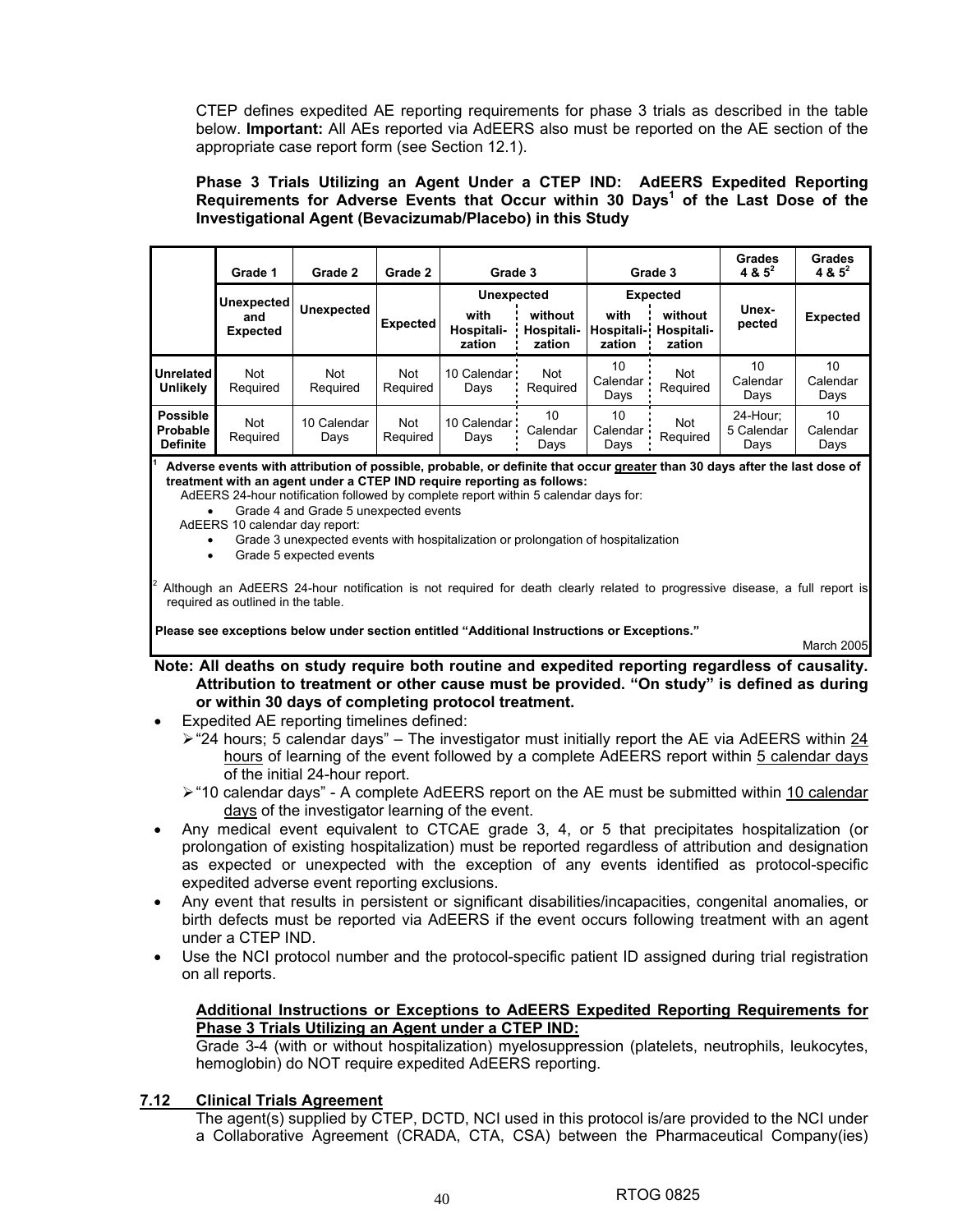(hereinafter referred to as "Collaborator(s)") and the NCI Division of Cancer Treatment and Diagnosis. Therefore, the following obligations/guidelines, in addition to the provisions in the "Intellectual Property Option to Collaborator" (http:// ctep.cancer.gov/industry) contained within the terms of award, apply to the use of the Agent(s) in this study:

 1. Agent(s) may not be used for any purpose outside the scope of this protocol, nor can Agent(s) be transferred or licensed to any party not participating in the clinical study. Collaborator(s) data for Agent(s) are confidential and proprietary to Collaborator(s) and shall be maintained as such by the investigators. The protocol documents for studies utilizing investigational Agents contain confidential information and should not be shared or distributed without the permission of the NCI. If a copy of this protocol is requested by a patient or patient's family member participating on the study, the individual should sign a confidentiality agreement. A suitable model agreement can be downloaded from: http://ctep.cancer.gov.

 2. For a clinical protocol where there is an investigational Agent used in combination with (an)other investigational Agent(s), each the subject of different collaborative agreements, the access to and use of data by each Collaborator shall be as follows (data pertaining to such combination use shall hereinafter be referred to as "Multi-Party Data".):

 a. NCI will provide all Collaborators with prior written notice regarding the existence and nature of any agreements governing their collaboration with NIH, the design of the proposed combination protocol, and the existence of any obligations that would tend to restrict NCI's participation in the proposed combination protocol.

 b. Each Collaborator shall agree to permit use of the Multi-Party Data from the clinical trial by any other Collaborator solely to the extent necessary to allow said other Collaborator to develop, obtain regulatory approval or commercialize its own investigational Agent.

 c. Any Collaborator having the right to use the Multi-Party Data from these trials must agree in writing prior to the commencement of the trials that it will use the Multi-Party Data solely for development, regulatory approval, and commercialization of its own investigational Agent.

- 3. Clinical Trial Data and Results and Raw Data developed under a Collaborative Agreement will be made available exclusively to Collaborator(s), the NCI, and the FDA, as appropriate and unless additional disclosure is required by law or court order.. Additionally, all Clinical Data and Results and Raw Data will be collected, used and disclosed consistent with all applicable federal statutes and regulations for the protection of human subjects, including, if applicable, the *Standards for Privacy of Individually Identifiable Health Information* set forth in 45 C.F.R. Part 164.
- 4. When a Collaborator wishes to initiate a data request, the request should first be sent to the NCI, who will then notify the appropriate investigators (Group Chair for Cooperative Group studies, or PI for other studies) of Collaborator's wish to contact them.
- 5. Any data provided to Collaborator(s) for Phase 3 studies must be in accordance with the guidelines and policies of the responsible Data Monitoring Committee (DMC), if there is a DMC for this clinical trial.
- 6. Any manuscripts reporting the results of this clinical trial must be provided to CTEP by the Group office for Cooperative Group studies or by the principal investigator for non-Cooperative Group studies for immediate delivery to Collaborator(s) for advisory review and comment prior to submission for publication. Collaborator(s) will have 30 days from the date of receipt for review. Collaborator shall have the right to request that publication be delayed for up to an additional 30 days in order to ensure that Collaborator's confidential and proprietary data, in addition to Collaborator(s)'s intellectual property rights, are protected. Copies of abstracts must be provided to CTEP for forwarding to Collaborator(s) for courtesy review as soon as possible and preferably at least three (3) days prior to submission, but in any case, prior to presentation at the meeting or publication in the proceedings. Press releases and other media presentations must also be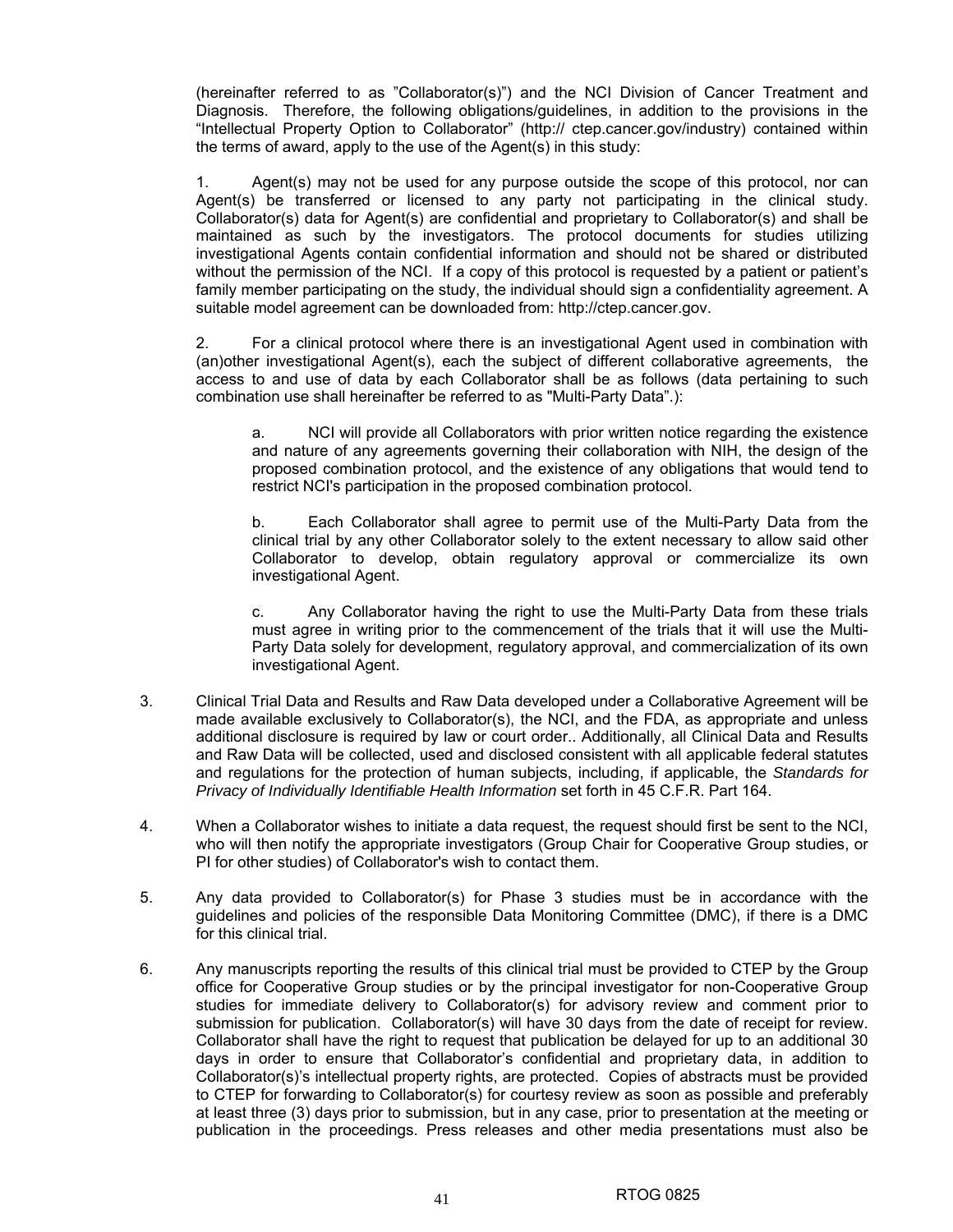forwarded to CTEP prior to release. Copies of any manuscript, abstract and/or press release/ media presentation should be sent to:

> Regulatory Affairs Branch, CTEP, DCTD, NCI Executive Plaza North, Suite 7111 Bethesda, Maryland 20892 FAX 301-402-1584 Email: anshers@mail.nih.gov

The Regulatory Affairs Branch will then distribute them to Collaborator(s). No publication, manuscript or other form of public disclosure shall contain any of Collaborator's confidential/ proprietary information.

## **8.0 SURGERY**

Not applicable to this study.

## **9.0 OTHER THERAPY**

## **9.1 Permitted Supportive Therapy**

All supportive therapy for optimal medical care will be given during the study period at the discretion of the attending physician(s) within the parameters of the protocol and documented on each site's source documents as concomitant medication.

**9.1.1** Anticonvulsants: Anticonvulsants may be used as clinically indicated. Doses at study entry and at specific time points of the treatment must be recorded.

**NOTE**: The use of hepatic cytochrome p450 enzyme inducing anticonvulsants (EIAEDs) as outlined in Appendix XA will alter dosing of irinotecan if used as a component of treatment for patient participating in the unblinded component of treatment (see Section 11.6.1 and Appendix X). EIAED use does NOT change dosing of temozolomide, bevacizumab or placebo.

- **9.1.2** Corticosteroids: Corticosteroids may be administered at the treating physician's discretion. Doses at study entry and at specific time points of the treatment must be recorded.
- **9.1.3** Antiemetics: Prophylactic antiemetics may be administered at the treating physician's discretion. Guidelines for antiemetic prophylaxis with a  $5-HT<sub>3</sub>$  antagonist are specified in Sections 7.2 and 7.3.
- **9.1.4** Pneumocystis Carinii Prophylaxis:

Both corticosteroid therapy and continuous temozolomide therapy induce lymphocytopenia. Patients receiving any of these drugs or both concomitantly are at an increased risk for opportunistic infections. Therefore, a prophylaxis against *P. carinii* pneumonia is required for all patients receiving temozolomide during radiotherapy: trimethoprim-sulfamethoxazole (Bactrim forte®, Bactrim DS®) 1 tablet 3 times per week or monthly pentamidine inhalations (300 mg via aerosol monthly) or dapsone 100 mg po each day (except in patients with G6-PD deficiency). Prophylaxis is recommended to continue for the duration of radiotherapy, regardless of the lymphocyte count. After completion of the chemoradiation, patients with a lymphocyte count < 500/mm<sup>3</sup> should have CD4 quantification. If the CD4 is < 200, then prophylaxis is recommended to continue and the CD4 should be quantified on a monthly basis. If the lymphocyte count is ≥ 500 or the CD4 is > 200, then prophylaxis can be stopped.

## **9.2 Non-Permitted Supportive Therapy**

- **9.2.1** Growth factors are not permitted to induce elevations in neutrophil count for the purposes of: (1) administration of temozolomide on the scheduled dosing interval; (2) allowing treatment with temozolomide at a higher dose; or (3) avoiding interruption of the treatment during concomitant radiotherapy.
- **9.2.2** No other investigational drugs will be allowed during the "blinded phase" of the study. Patients participating on the unblinded component may be allowed to use other investigational drugs after discussion with one of the study principal or co-principal investigators.
- **9.2.3** Surgical procedures for tumor debulking, other types of chemotherapy, and immunotherapy or biologic therapy must not be used. Further, additional stereotactic boost radiotherapy is not allowed. If any of these treatments are required, the patient will not receive further therapy with temozolomide and bevacizumab or placebo according to this protocol. All further therapy is at the treating physicians discretion, but should be recorded in the CRF.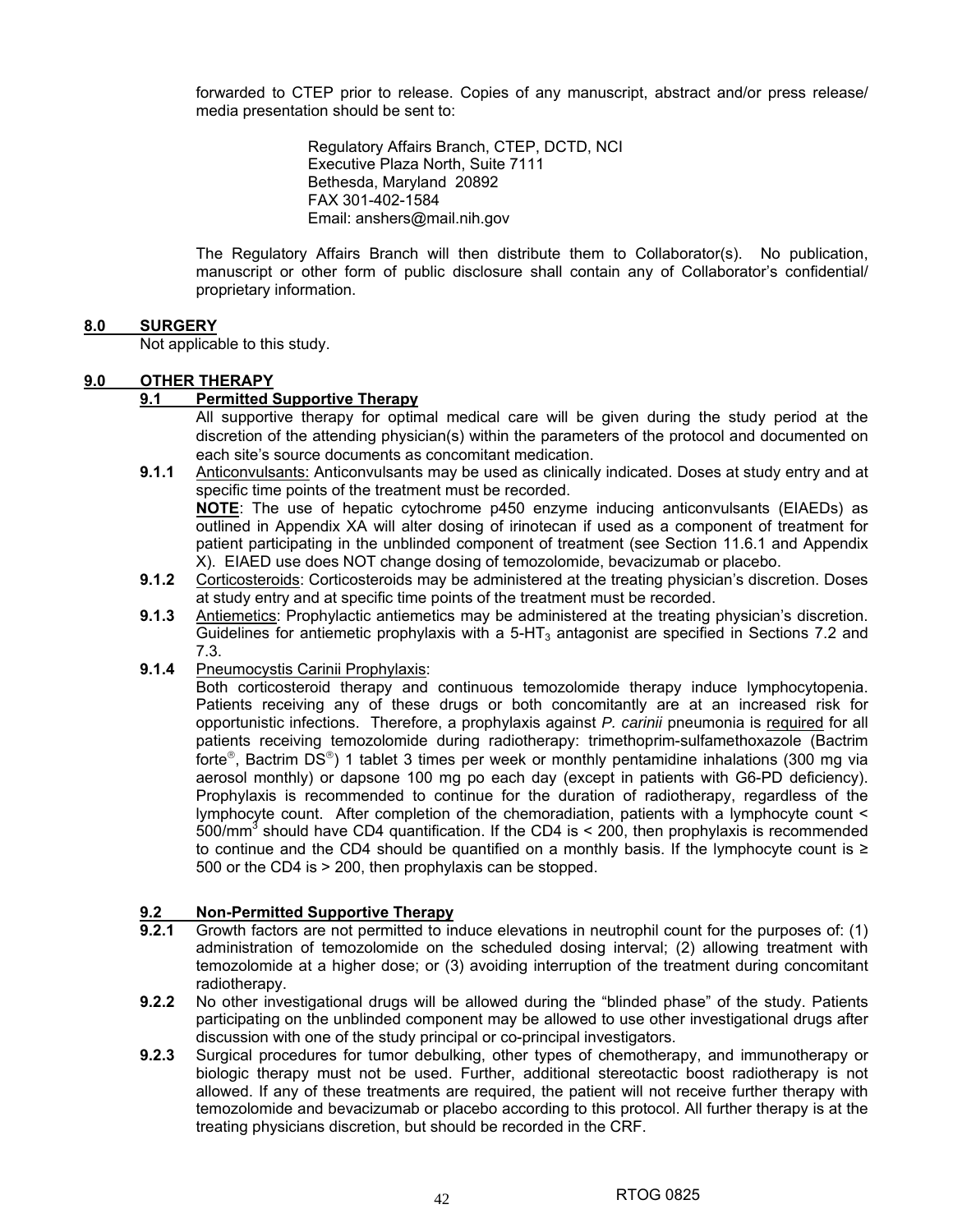**9.2.4** Erythropoietin may not be administered because of possible synergistic toxicity with bevacizumab.

#### **10.0 TISSUE/SPECIMEN SUBMISSION**

## **10.1 General Information**

 This study requires mandatory central pathology review prior to registration (See Section 10.2). In addition, tissue of consenting patients will be stored at the RTOG Biospecimen Resource at the University of California San Francisco for tissue banking and translational research (strongly encouraged but not mandatory) (See Section 10.3).

The RTOG Biospecimen Resource acquires and maintains high-quality specimens from RTOG trials. Tissue from each block is preserved through careful block storage and processing. The RTOG encourages participants in protocol studies to consent to the banking of their tissue. The RTOG Biospecimen Resource provides tissue specimens to investigators for translational research studies. Translational research studies integrate the newest research findings into current protocols to investigate important biologic questions.

#### **10.2 Specimen Collection for Central Pathology Tissue Screening for Eligibility (Step-1 Registration)**

Central pathology tissue screening is **mandatory** for this study and must occur in conjunction with Step 1 Registration. Dr. Ken Aldape will perform a pathology review for every case. The pathology review will consist of: (1) confirmation that the histologic features meet the WHO criteria for GBM; and (2) confirmation that the tissue is of sufficient size for analysis of MGMT status and determination of molecular profile.

Tissue specimens should be taken from pre-study diagnostic open biopsy or surgical resection. The following materials are required:

**10.2.1** Representative tissue blocks that contain diagnostic viable tumor.

As a guide, at least 1 cubic centimeter of tissue composed primarily of tumor must be present. Note that the tissue blocks composed primarily of either normal tissue or necrotic tissue are inadequate for molecular analysis, as it depends on the presence of viable tumor tissue. In cases where a single block has insufficient tumor, tissue for multiple blocks can be combined to ensure specimen adequacy. If Dr. Aldape determines that the block that was sent is insufficient, he will contact the site in an attempt to obtain additional tissue which could render the patient eligible, *provided there is sufficient time prior to randomization*. Given the narrow time frame for patient evaluation, *submission of at least 2 blocks is highly encouraged to maximize the chances of eligibility*. One or both blocks will be returned upon request. Examples of adequate and inadequate samples are shown in Appendix IV.

- **10.2.2** A Pathology Report documenting that the submitted material contains tumor; the report must include the RTOG protocol number and the patient's initials. The patient's name and/or other identifying information should be removed from the report. The surgical pathology numbers and information must NOT be removed from the report.
- **10.2.3** A Specimen Transmittal Form listing pathology materials being submitted for Central Tissue Evaluation and a Pre-Randomization Pathology Submission Form (P4) completed by the local pathologist must be included in the pathology submission. These forms must include the RTOG protocol number and the patient's initials.
- **10.2.4** An accompanying H&E is encouraged for rapid diagnosis but is not required. If an H&E is included, Dr. Aldape will use this for the review. If it is not included, Dr. Aldape will cut a section from the paraffin block, stain this with H&E, and use that slide for the review.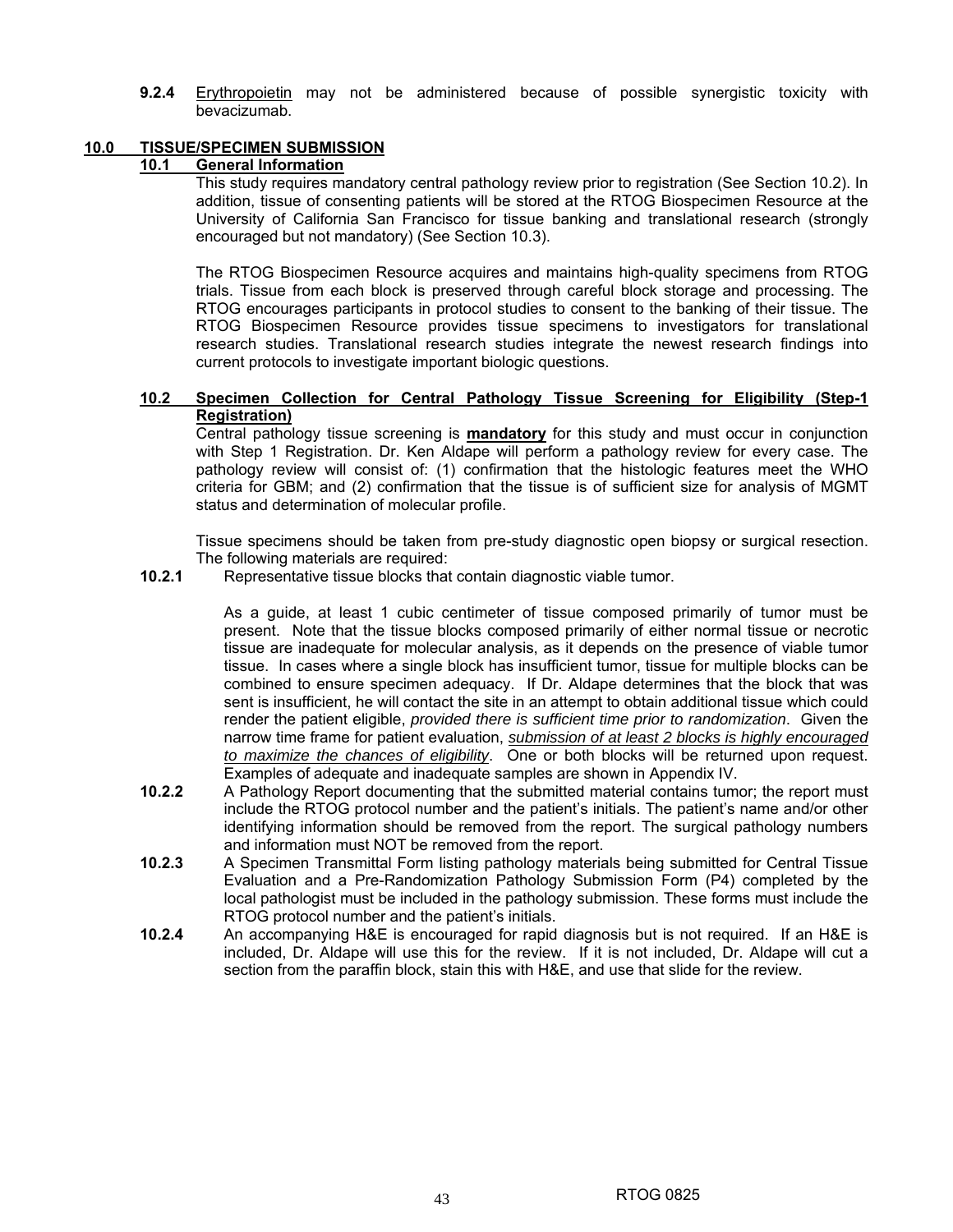**Ken Aldape, M.D. Department of Pathology, Box 85, Room G1.3563 UT MD Anderson Cancer Center 1515 Holcombe Blvd. Houston, TX 77030 (713) 792-0634 FAX (713) 792-4049 kaldape@mdanderson.org rtogpath@gmail.com** 

- Include on the P4 form the name, telephone number, and fax number of the person to notify with the results of the tissue evaluation.
- Shipments must be made Monday through Thursday.
- Notify Dr. Aldape by email (please use both email addresses) on or before the day of submission: (1) that a case is being submitted for review; (2) the name of the contact person; (3) when to expect the sample; and (4) the overnight shipping carrier and tracking number.
- Dr. Aldape will email the appropriate contact person from the submitting institution with the results and will fax a copy of the completed form to the institution and to RTOG Headquarters. **If Dr. Aldape is given the proper email notification, review is guaranteed within 3 business days of receipt of the tumor block.**
- Since there is a narrow time window within which the review must be completed, submission of tumor blocks should be done as soon as possible to ensure sufficient time for review. *Dr. Aldape must receive the tumor block within 4 weeks of surgery to allow time for review and molecular testing. Samples received after this time will not be accepted in most cases*.
- If the patient does not meet eligibility requirements, *all* tissue and forms will be returned to the participating submitting institution.
- **10.2.6** After confirming histopathologic diagnosis and adequacy of tissue for MGMT methylation analysis and molecular profiling, Dr. Aldape will inform the site that the patient can register to the trial.
- **10.2.7** Upon patient registration, Dr. Aldape will cut sections for DNA/RNA isolation, send material for MGMT methylation analysis and perform the molecular profile test.
- **10.2.8** When Dr. Aldape has completed the molecular profile and has been notified that the MGMT methylation test has been completed and was successful, he will: (1) send remaining materials to the RTOG Biospecimen Resource for consenting patients (see next section); or (2) return remaining materials to the submitting institution for non-consenting patients.

## **10.3 Specimen Collection for Tissue Banking (Strongly Encouraged)** (8/2/10) *[For patients who have consented to participated in this component of the study (See Tissue Consent of Appendix I)]*

**NOTE: Patients must be offered the opportunity to participate in the banking components of the study.** If the patient consents to participate in the tissue/specimen component of the study, the site is required to submit the patient's specimens for banking as detailed below.

## **Sites are not permitted to delete the banking component from the protocol or from the sample consent.**

**10.3.1** Submission of frozen tissue is strongly encouraged to maximize the information gained from this trial. When available, frozen tissue should be sent on dry ice to the RTOG Biospecimen Resource as indicated in Section 10.3.3 and Appendix VIII. The RTOG Biospecimen Resource will supply kits for frozen tissue. To request a kit, contact the Biospecimen Resource at RTOG@UCSF.EDU or by phone at 415-476-7864.

## **10.3.2** Tissue Blocks (collected and shipped per Section 10.2) Dr. Aldape will send remaining tissue of consenting patients to the RTOG Biospecimen Resource. The Biospecimen Resource will punch tissue for banking. If desired, the remaining tissue will be sent back to the submitting institution.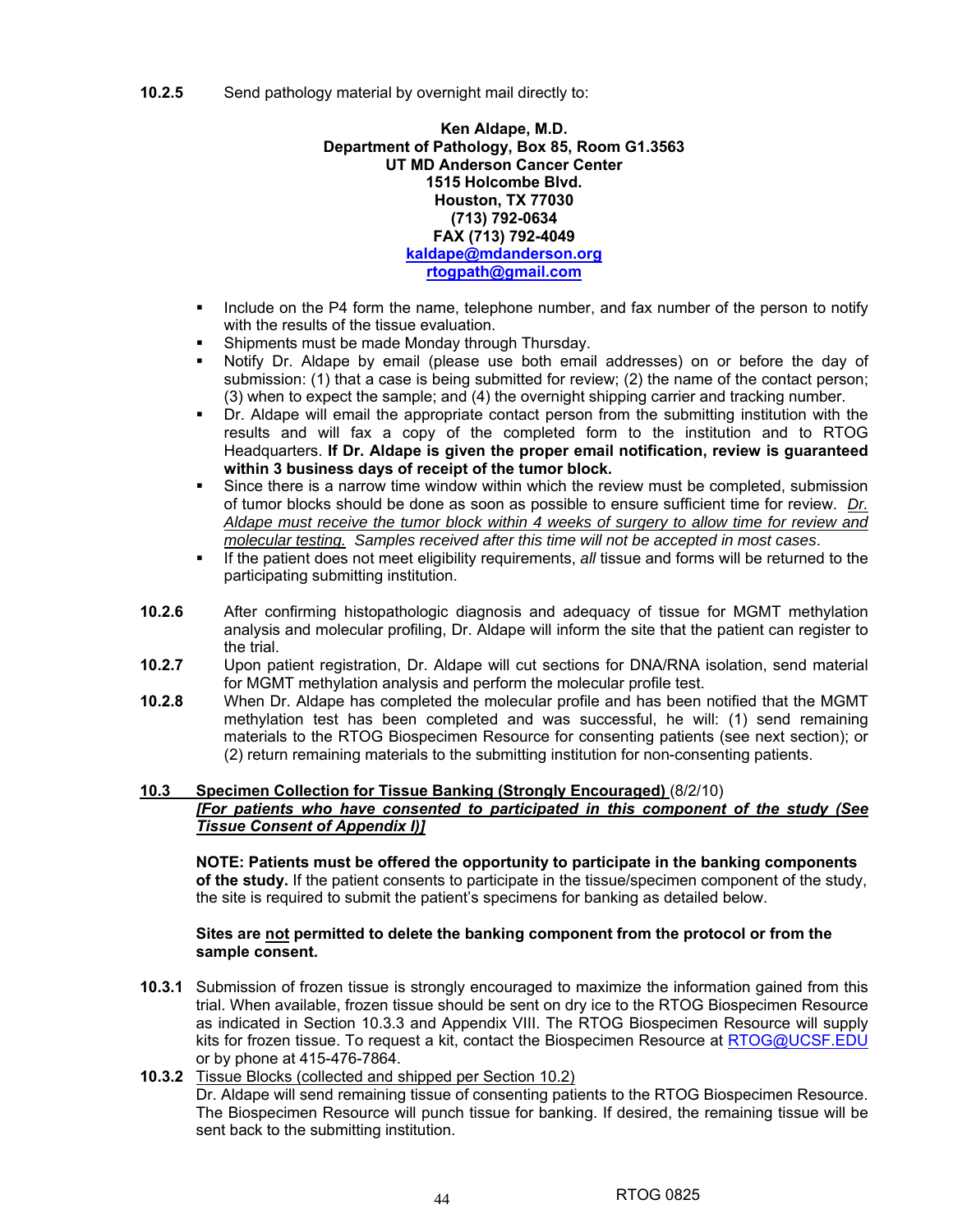#### **10.3.3** Serum, Plasma, Whole Blood, and Urine

- *Serum/plasma/whole blood* should be collected within 28 days prior to treatment. If a site misses this collection, the site can collect the whole blood aliquots at any time the patient is being seen for treatment or follow-up.
- *Urine* should be collected: (1) within 28 days prior to treatment; (2) 1-month following start of radiation therapy; and (3) on day 28 of the first post-radiation chemotherapy cycle.
- The following must be provided in order for the case to be evaluable for the Biospecimen Resource: A Specimen Transmittal Form documenting the date of collection of the serum, plasma, whole blood, and/or urine; the RTOG protocol number, the patient's case number, and method of storage, for example, stored at -80° C, must be included.
- See Appendix VII for detailed collection instructions, including information pertaining to collection kits. **Note:** Kits include a label for shipping.
- Submit materials to:

**U.S. Postal Service Mailing Address: For Non-frozen Specimens Only RTOG Biospecimen Resource University of California San Francisco Campus Box 1800 1657 Scott Street, Room 223 San Francisco, CA 94143-1800** 

**Courier Address (FedEx, UPS, etc.): For Frozen Specimens RTOG Biospecimen Resource University of California San Francisco 1657 Scott Street, Room 223 San Francisco, CA 94115**

#### **Questions: RTOG@ucsf.edu, 415-476-RTOG (7864)/FAX 415-476-5271;**

#### **10.4 Storage Conditions** (9/29/09)

Store frozen biospecimens at -80° C (-70°C to -90°C) until ready to ship on dry ice. If a -80°C freezer is not available:

 Samples can be stored short term in a -20° C freezer (non-frost-free preferred) for up to 1 week (please ship out Monday-Wednesday only).

**- OR:** 

 Samples can be stored in dry ice for up to 1 week, replenishing daily (please ship out on Monday-Wednesday only).

**- OR:** 

 Samples can be stored in liquid nitrogen vapor phase (ship out Monday-Wednesday only).

Please indicate on Specimen Transmittal Form the storage conditions used and time stored.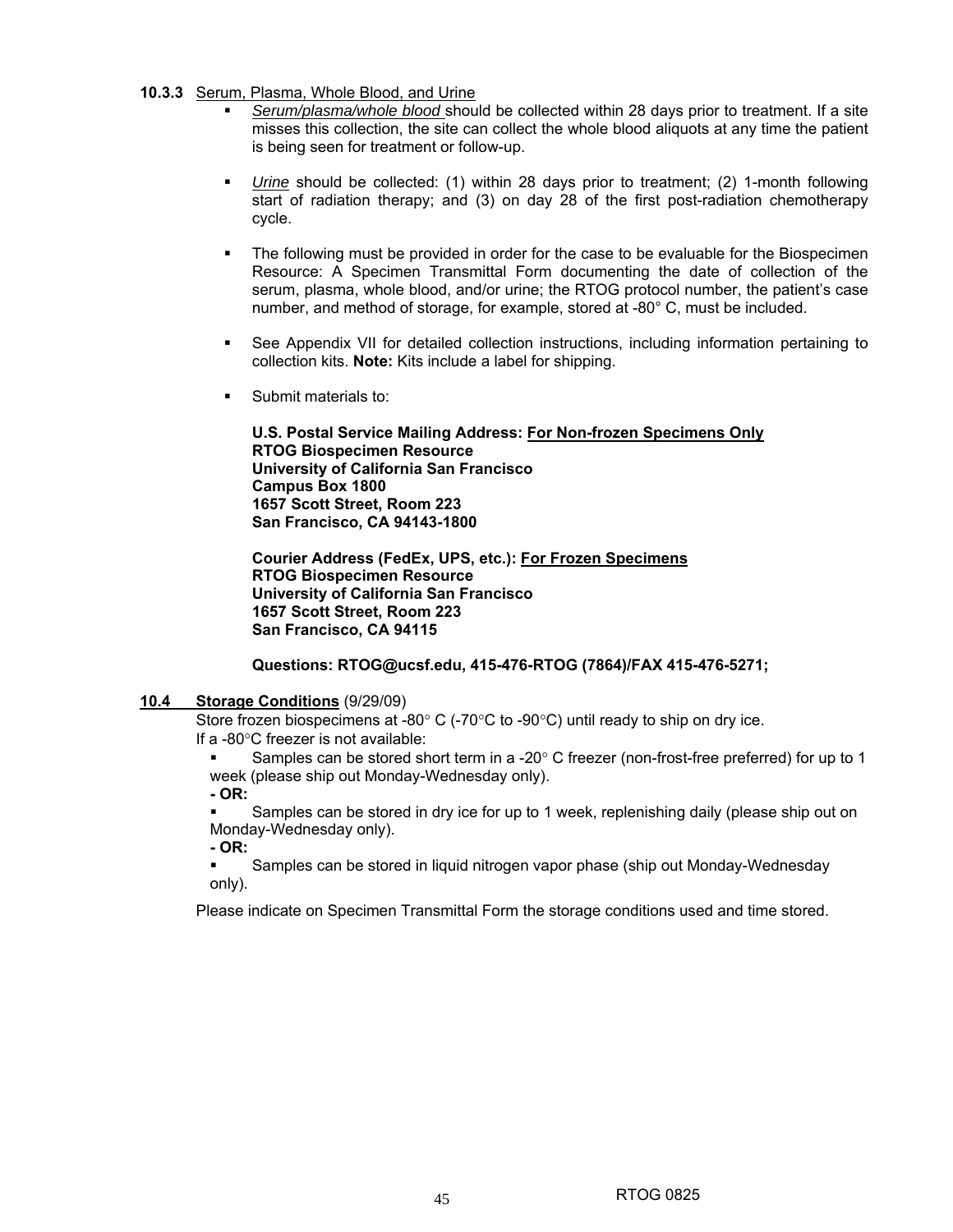| <b>Summary of Specimen Submission (8/2/10)</b><br>10.5 |  |
|--------------------------------------------------------|--|
|--------------------------------------------------------|--|

| <b>Specimen</b>                                                                                                | <b>Collected When</b>                                                                                                                                                                    | <b>Submitted As</b>                                                                                             | <b>Shipped How</b>                                                                                                                                                  |  |  |  |  |  |
|----------------------------------------------------------------------------------------------------------------|------------------------------------------------------------------------------------------------------------------------------------------------------------------------------------------|-----------------------------------------------------------------------------------------------------------------|---------------------------------------------------------------------------------------------------------------------------------------------------------------------|--|--|--|--|--|
| <b>REQUIRED for Central Pathology Review</b>                                                                   |                                                                                                                                                                                          |                                                                                                                 |                                                                                                                                                                     |  |  |  |  |  |
| 1 block                                                                                                        | From pre-study open<br>biopsy or surgical<br>resection                                                                                                                                   | Paraffin-embedded<br>block                                                                                      | Overnight mail to Dr.<br>Aldape<br>prior<br>to<br>registration                                                                                                      |  |  |  |  |  |
|                                                                                                                |                                                                                                                                                                                          | <b>STRONGLY ENCOURAGED for Central Pathology Review</b>                                                         |                                                                                                                                                                     |  |  |  |  |  |
| 1 or more additional<br>blocks                                                                                 | From pre-study open<br>biopsy or surgical<br>resection                                                                                                                                   | Paraffin-embedded<br>block                                                                                      | Overnight mail to Dr.<br>Aldape<br>prior<br>to<br>registration                                                                                                      |  |  |  |  |  |
| Slide                                                                                                          | From pre-study open<br>biopsy or surgical<br>resection                                                                                                                                   | H&E stained slide                                                                                               | Overnight mail to Dr.<br>Aldape<br>Prior<br>to<br>registration                                                                                                      |  |  |  |  |  |
|                                                                                                                |                                                                                                                                                                                          | <b>STRONGLY ENCOURAGED for Tissue Banking</b>                                                                   |                                                                                                                                                                     |  |  |  |  |  |
| Tissue block; frozen<br>tissue                                                                                 | From pre-study open<br>biopsy or surgical<br>resection                                                                                                                                   | Frozen tissue                                                                                                   | Overnight mail on dry<br>ice to RTOG<br>Biospecimen<br>Resource at any time<br>with notification;<br>request collection kit<br>from RTOG<br>Biospecimen<br>Resource |  |  |  |  |  |
| SERUM: 5-10 mL of<br>whole blood in each of<br>2 red-top tubes and<br>centrifuge                               | Pre-treatment                                                                                                                                                                            | Frozen serum samples<br>containing a minimum<br>of 0.5 mL per aliquot in<br>1 mL cryovials                      | Frozen on dry ice to<br>RTOG Biospecimen<br>Resource via overnight<br>carrier                                                                                       |  |  |  |  |  |
| PLASMA: 5-10 mL of<br>anticoagulated whole<br>blood in EDTA tube #1<br>(purple/lavender top)<br>and centrifuge | Pre-treatment                                                                                                                                                                            | Frozen<br>plasma<br>samples containing a<br>minimum of 0.5 mL per<br>aliquot<br>1<br>in.<br>mL<br>cryovials     | Frozen on dry ice to<br>RTOG Biospecimen<br>Resource via overnight<br>carrier                                                                                       |  |  |  |  |  |
| DNA: 5-10 mL of<br>anticoagulated whole<br>blood in EDTA tube #2<br>(purple/lavender top),<br>mix and aliguot  | Pre-treatment. If pre-<br>treatment time point is<br>missed<br>then<br>this<br>specimen<br>be<br>can<br>collected at any time<br>the patient comes in<br>for treatment or follow-<br>up. | Frozen whole<br>blood<br>samples containing a<br>minimum of 0.5 mL per<br>aliquot<br>in<br>1<br>mL<br>cryovials | Frozen on dry ice to<br>RTOG Biospecimen<br>Resource via overnight<br>carrier                                                                                       |  |  |  |  |  |
| 5-15 mL clean-catch<br>urine                                                                                   | Baseline,<br>during<br>radiation therapy, and<br>1-month<br>following<br>radiation therapy                                                                                               | Minimum<br>of 5<br>mL<br>unpreserved<br>urine<br>aliquotted into one-two<br>15 mL polypropylene<br>tubes        | Frozen on dry ice to<br>RTOG Biospecimen<br>Resource via overnight<br>carrier                                                                                       |  |  |  |  |  |

## **10.6 Reimbursement (for Tissue Banking)** (8/2/10)

RTOG will reimburse institutions for submission of protocol-specified biospecimen materials sent to the RTOG Biospecimen Resource at the University of California San Francisco and other protocol-specified collection repositories/laboratories. After confirmation from the RTOG Biospecimen Resource or other designated repository/laboratory that appropriate materials have been received, RTOG Clinical Trials Administration will authorize payment according to the schedule posted with the Reimbursement & Case Credit Schedule found on the RTOG Web site (http://www.rtog.org/pdf\_document/RTOG\_STUDY\_LIST.pdf). Biospecimen payments will be processed quarterly and will appear on the institution's summary report with the institution's regular case reimbursement.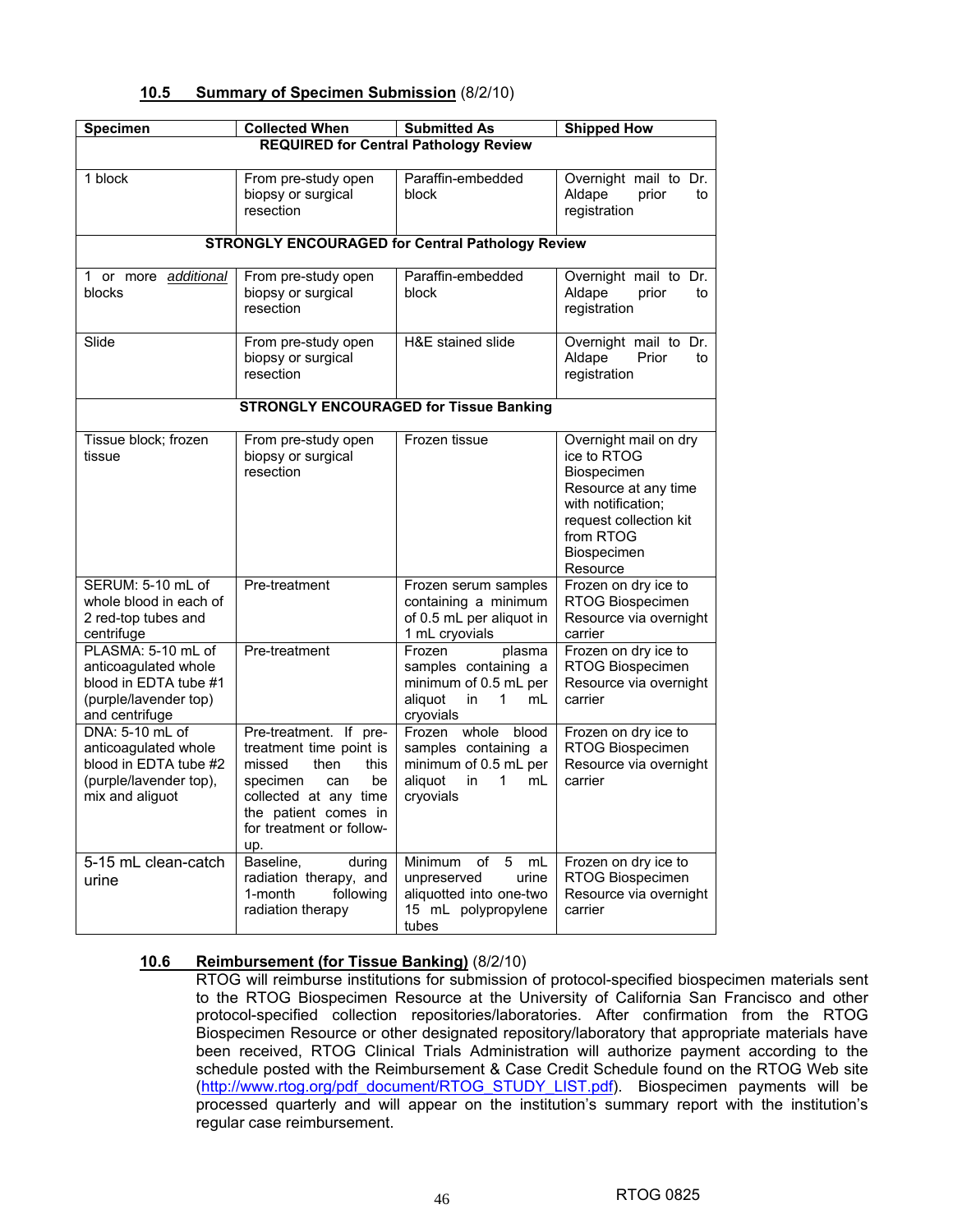## **10.7 Confidentiality/Storage**

 (See the RTOG Patient Tissue Consent Frequently Asked Questions, http://www.rtog.org/tissuebank/tissuefaq.html for further details.)

- **10.7.1** Upon receipt, the specimen is labeled with the RTOG protocol number and the patient's case number only. The RTOG Biospecimen Resource database only includes the following information: the number of specimens received, the date the specimens were received, documentation of material sent to a qualified investigator, type of material sent, and the date the specimens were sent to the investigator. No clinical information is kept in the database.
- **10.7.2** Specimens for tissue banking will be stored for an indefinite period of time. Specimens required for central review will be retained until the study is terminated. Specimens for the translational research component of this protocol will be retained until the study is terminated, unless the patient has consented to storage for future studies. If at any time the patient withdraws consent to store and use specimens, the material will be returned to the institution that submitted it.

#### **10.8 Planned Correlative Studies**

Using banked frozen and formalin-fixed paraffin-embedded blocks, serum, and urine, efforts will be made to investigate possible predictive and prognostic biomarkers using high-throughput genetic, epigenetic (global methylation), and molecular analysis on the signal transduction, angiogenic, DNA Repair, and metabolic levels, respectively. These findings could ultimately shed additional insights into the underlying mechanisms of therapeutic resistance of GBMs and future strategies to overcome these putative resistance mechanisms.

## **11.0 PATIENT ASSESSMENTS: See Appendix II for a Summary of Assessments and Time Frames**

#### **11.1 Quality of Life Assessments (English Translations Not Available for This Protocol; enrollment restricted to English-speaking participants)**

**NOTE: Sites must offer English-speaking participants the opportunity to participate in the quality of life component of this study.** 

**11.1.1** EORTC Quality of Life Questionnaire-Core 30/Brain Cancer Module-20 (EORTCQLQ30/BCM20)

The EORTC QLQ-C30/BCM20 were developed and validated for use in this patient population. The QLQ-C30 is a 30-item self-report questionnaire that has patients rate the items on a 4-point scale, with 1 "not at all" to 4 "very much." The instrument measures several domains, including physical functioning, role functioning, emotional functioning, cognitive functioning, social functioning, fatigue, pain, nausea and vomiting, and several single items (dyspnea, insomnia, anorexia, constipation, diarrhea, and financial impact). The BCM20 consists of 4 scales comprised multiple items (future uncertainty, visual disorder, motor dysfunction, communication deficit) and 7 single items (headache, seizures, drowsiness, hair loss, itching, difficulty with bladder control, and weakness of both legs). The combined instrument takes an average of 8 minutes to complete by patients with primary brain tumors (Osaba 1996).

- **11.1.2** M. D. Anderson Symptom Inventory Brain Tumor Module (MDASI-BT)
	- The MDASI-BT was developed and validated for use in this patient population. It consists of 23 symptoms rated on an 11-point scale (0 to 10) to indicate the presence and severity of the symptom, with 0 being "not present" and 10 being "as bad as you can imagine." Each symptom is rated at its worst in the last 24 hours. Symptoms included on the instrument include those commonly associated with cancer therapies, those associated with increased intracranial pressure, and those related to focal deficits. The MDASI-BT also includes ratings of how symptoms interfered with different aspects of a patient's life in the last 24 hours. These interference items include: general activity, mood, work (includes both work outside the home and housework), relations with other people, walking, and enjoyment of life. The interference items are also measured on 0-10 scales. The average time to complete the MDASI-BT by patients with primary brain tumors is 5 minutes (Armstrong in press).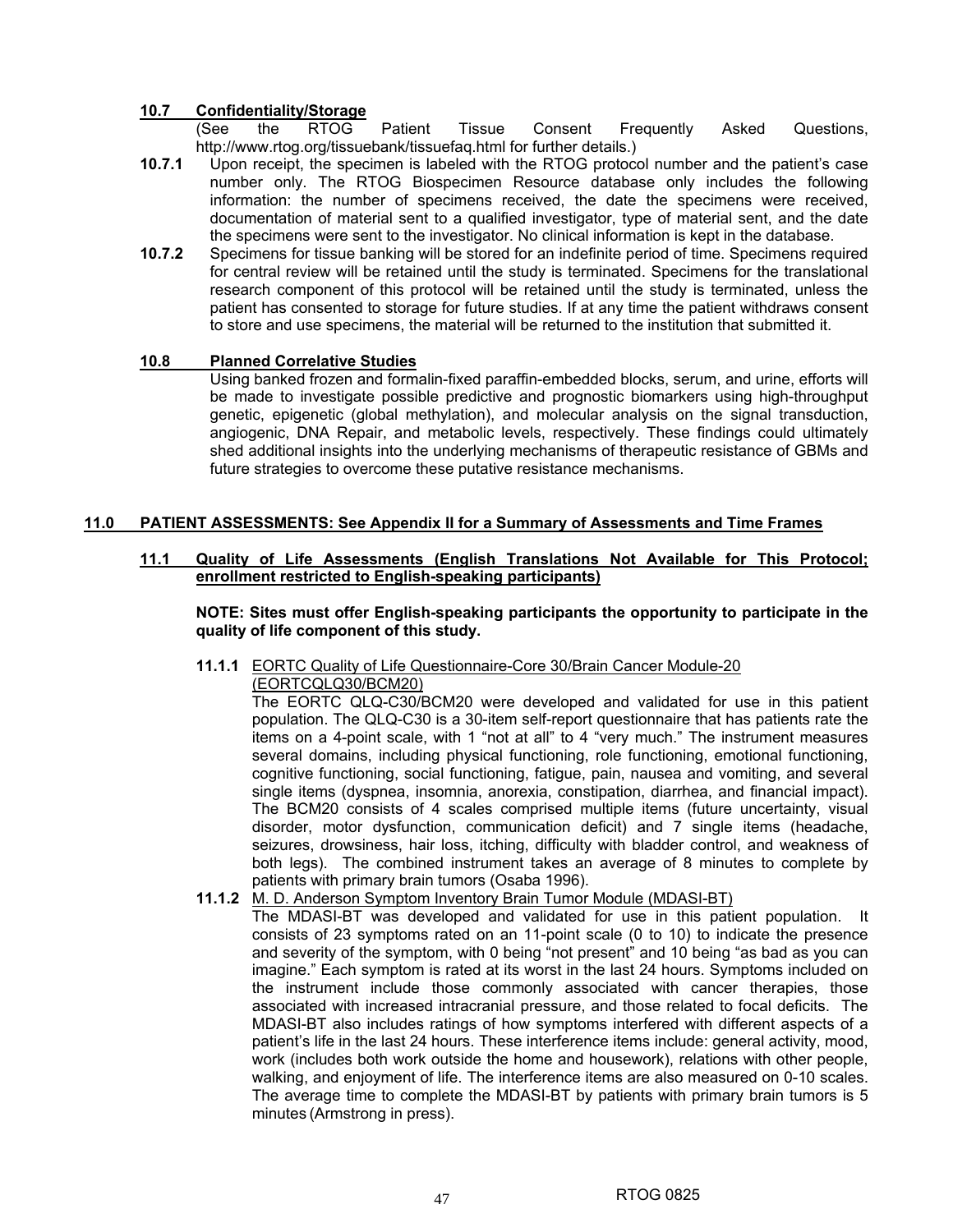## **11.2 Neurocognitive Function Assessments (English Translations Not Available for This Protocol; enrollment restricted to English-speaking participants)**

## **NOTE: Sites must offer English-speaking participants the opportunity to participate in the neurocognitive function component of this study.**

The healthcare professional (e.g., nurse, psychologist) who is responsible for test administration in this study must be pre-certified by Dr. Wefel. See Section 5.1.4 and Appendix V for details.

The tests in the neurocognitive test battery were selected because they are widely used standardized psychometric instruments that have been shown to be sensitive to the impact of cancer and the neurotoxic effects of cancer treatment in other clinical trials (Meyers 2004). The tests have published normative data that takes into account age, and where appropriate, education and gender.

 The tests are given by certified site administrators, and the total time for the cognitive assessment is approximately 20 minutes, as follows:

| <b>Cognitive Domain</b>   | Test                                          | <b>Administration</b><br><b>Time</b> (minutes) |
|---------------------------|-----------------------------------------------|------------------------------------------------|
| Memory                    | Hopkins Verbal Learning Test-Revised (HVLT-R) |                                                |
| Cognitive Processing      | Trail Making Test, Part A                     |                                                |
| Speed                     |                                               |                                                |
| <b>Executive Function</b> | Trail Making Test, Part B                     |                                                |
| Verbal fluency            | Controlled Oral Word Association Test (COWAT) |                                                |

#### **11.2.1** Hopkins Verbal Learning Test-Revised (HVLT-R)

The patient is asked to recall a list of 12 words over three trials. After a delay of 20 minutes, the patient is asked to spontaneously recall the words. The patient is then asked to identify the list words from distractors. There are six alternate forms of this test to minimize practice effects. The test measures learning memory retrieval, and memory consolidation processes. This measure has been widely used in clinical trials (Benedict 1998).

**11.2.2** Trail Making Test, Part A

This is a test of visual-motor cognitive processing speed, requiring the patient to connect dots in numerical order from 1 to 25 as fast as possible (Reitan 1992).

**11.2.3** Trail Making Test, Part B

This test is similar to Trail Making Test Part A, with the additional requirement of shifting mental set (an executive function). The patient connects dots alternating numbers and letters as fast as possible (Reitan 1992).

**11.2.4** Controlled Oral Word Association Test (COWAT) This is a test of phonemic verbal fluency. The patient is asked to produce as many words as possible in 60 seconds beginning with a specified letter. There are two alternate forms of this test (Benton 1989).

#### **11.3 CT/MRI Review** (7/20/09)

#### **11.3.1** For Standard Imaging

The serial CT/MRI will be examined at the institution by an independent reviewer (i.e., a neuroradiologist who is not a co-investigator on this study and who is not involved in the patient's care). The evaluation of the scans will be compared to and correlated with the patient's clinical course. (**NOTE**: CT option ONLY for patients unable to undergo MR imaging because of non-compatible devices, provided that preoperative and postoperative scans are the same type.)

**11.3.2** For ACRIN 6686 Advanced Imaging MRI (for sites participating in the advanced imaging component)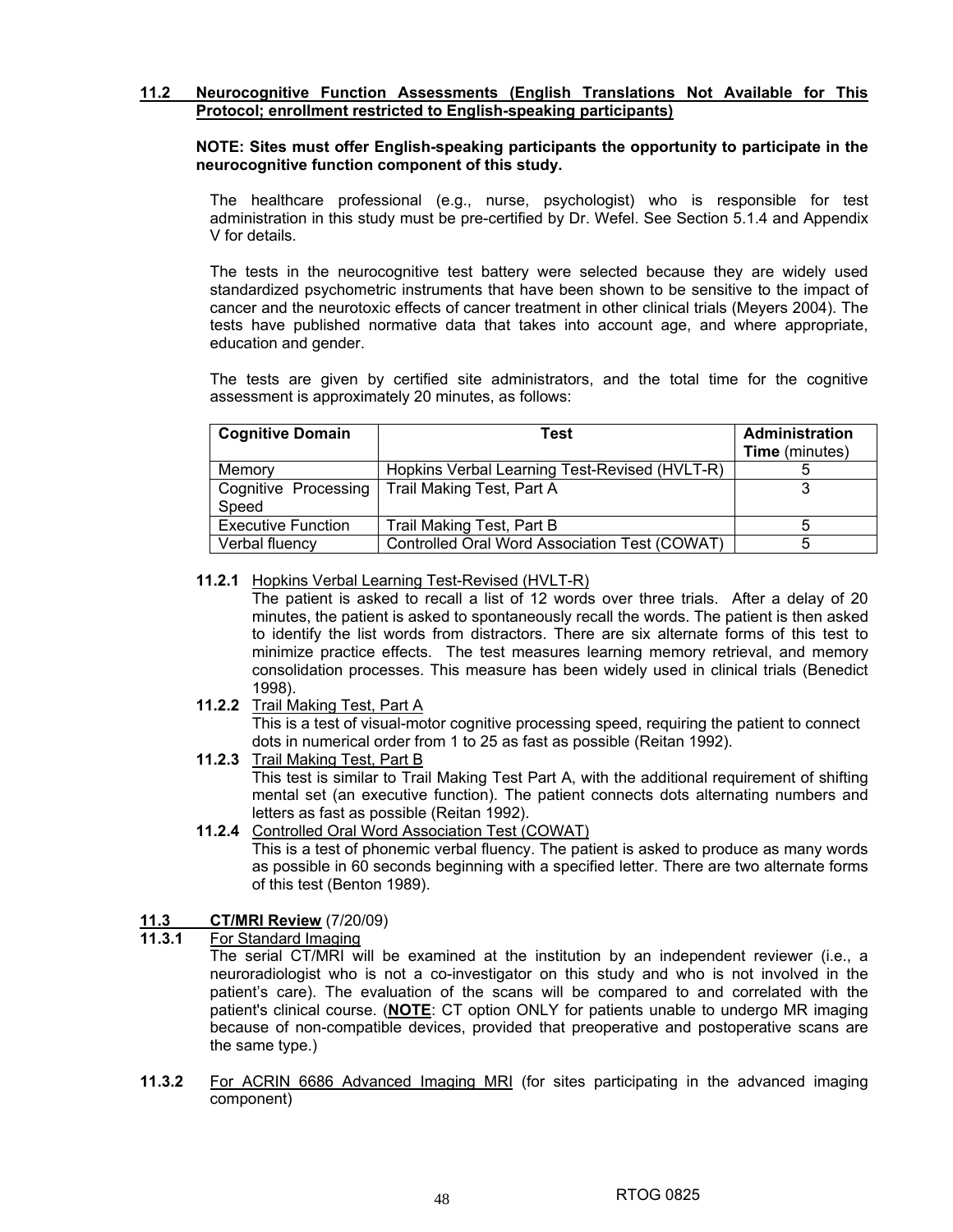**Note**: Use of MultiHance or Vasovist is not permitted in the advanced MRI (due to albumin binding).

A sub-set of sites will be pre-qualified to conduct advanced MRI sequences at 1.5 Tesla or 3 Tesla (preferred) for their participant patient population. For this Advanced Imaging, each visit MRI will also include the additional standard MRI sequences: T2-weighted images, FLAIR images, diffusion-weighted (or diffusion tensor) images, and 3D T1 volumetric imaging. Contrast agent application will be performed before the T1-weighted post contrast scan. Contrast is administered at the standard dose of 0.1 mmol/kg of standard Gd agent, intravenous injection for the DCE-MRI, and also 0.1 mmol/kg for the DSC-MRI. For the advanced MRI component of the trial, examinations will include perfusion MRI, including DCE and DSC sequences.

In the Advanced Imaging sub-study, DCE- and DSC-MRI will be performed at four time points:

- **T0:** At Baseline, within 0 to 5 days prior to initiation of chemoradiation;
- **T1:** At Week 3, within 0 to 3 days before the initiation of bevacizumab or placebo;
- **T2:** At same day of or 1 day after the first dose of bevacizumab or placebo (Week 3 + 1 Day or "Day 22"); and
- **T3:** At Week 10 of the study, 4 weeks after ending chemoradiation, during the adjuvant phase of the study.

Per protocol, each patient will also receive standard-of-care MRI scans every 2 months and one additional MRI scan after study exit to confirm progression.

**11.3.2.1** Advanced MRI Site Imaging Quality Assurance Review Sites involved in Advanced Imaging must be pre-qualified for image quality per guidelines in Section 5.1.5 of the protocol. Information regarding the MRI quality assurance review process for Advanced Imaging can be found at http://www.acrin.org/6686\_protocol.aspx, in Appendix XIV (Section 2.4), in the Protocol Specific Application (PSA), and in Section

5.1.5 of the protocol. Advanced MRI exam sequences will be collected and archived at ACRIN Headquarters for a post-trial centralized reader study.

*Central Advanced MRI QA Review and Assessment:* Advanced images will be assessed locally for quality and for disease progression. Patient-specific information will be removed from the image prior to submission. Advanced images will be transmitted electronically to ACRIN Headquarters. (Refer to Section 2 in Appendix XIV for image submission instructions.) This will allow early quality assurance (adherence to protocol, adequacy of image quality). Ongoing quality assessment in the ACRIN Core Lab will facilitate any revisions needed for this Advanced Imaging. It will also facilitate later central review of all images in a manner to minimize bias.

#### **11.4 Measurement of Response [NOTE: A Radiology Review Form (SR) must be signed by the MD and submitted per Section 12.1]** (8/2/10)

The primary measure of response will be by serial measures of the product of the two largest cross-sectional diameters. Response will also be evaluated in this study using the international criteria proposed by the Response Evaluation Criteria in Solid Tumors (RECIST) Committee [JNCI 92(3): 205-216, 2000]. See http://ctep.cancer.gov/guidelines/recist.html for further details.

- **11.4.1** *Complete Response (CR)*: Circumstance when the enhancing tumor is no longer seen by neuroimaging, with the patient off all steroids or on adrenal maintenance only; CR will be coded only if confirmed by a second CT/MR scan performed a minimum of 4 weeks after the initial scan coding a response.
- **11.4.2** *Partial Response (PR)*: Decrease of > 50% in the product of two diameters. **Patients should be receiving stable or decreasing doses of steroids.** PR will be coded only if confirmed by a second CT/MR scan performed a minimum of 4 weeks after the initial scan.
- **11.4.3** *Minor Response (MR)*: Decrease in diameter products of < 50%. **Patients should be receiving stable or decreasing doses of steroids.** This will not need a confirmatory scan.
- **11.4.4** *Stable Disease (SD)*: Circumstance when the scan shows no change. Patients should be receiving stable or decreasing doses of steroids. This will not need a confirmatory scan.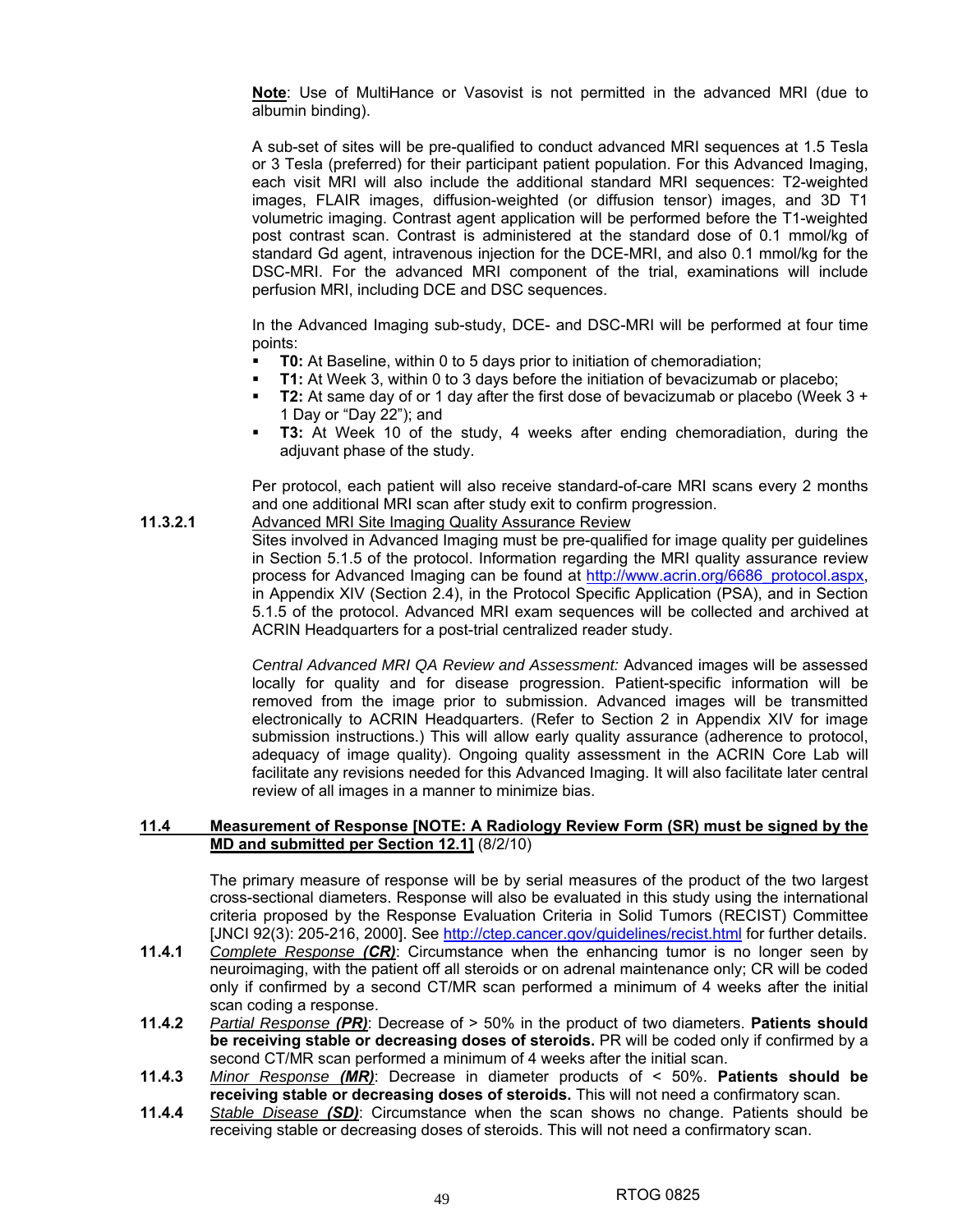- **11.4.5** *Progression (P)*: A > 25% increase in tumor area (two diameters) provided that the patient has not had his/her dose of steroids decreased since the last evaluation period. This will not need a confirmatory scan. A concomitant decrease in steroid dose will rule out a progression designation during the first 2 months after completion of XRT.
- **11.4.6** *Pseudo-progression*: Recent studies have demonstrated that imaging studies performed soon (1 to 3 months) after the completion of the concurrent chemoradiation may demonstrate an increase in the enhancing abnormality after administration of intravenous contrast that is the result of an increase of blood-brain barrier permeability leading to an increase in contrast leakage. This is NOT tumor progression, as these effects will resolve over several months and the term "pseudo-progression" has been used to describe this phenomenon. Therefore, in the absence of neurologic worsening OR a new distant area of tumor, the initial postchemoradiation scan should NOT be used to declare progression. Progressive worsening on subsequent imaging studies usually distinguishes true progression from pseudo-progression.
- **11.4.6.1** If true progression is determined by subsequent imaging, then the date of progression returns to the earlier date with increasing mass.

## **11.5 Criteria for Evaluation of Therapy Effectiveness** (7/20/09)

- Tumor response and regrowth can frequently be difficult to measure directly. Serial neurological exams and CT/MRI scans may provide a guide to the actual course. Time interval to progression will be measured from registration until deterioration is documented by the individual investigator using these guides. The patient should consistently be followed with the same diagnostic imaging study (CT or MRI). (**NOTE**: CT option ONLY for patients unable to undergo MR imaging because of non-compatible devices.)
- **11.5.2** Overall survival will be measured from registration until death. Progression-free survival will be measured from registration until the first occurrence of progression or death.
- **11.5.3** The quality of survival will be measured by neurological functional classification and performance status.
- **11.5.4** Toxicities will be measured using the CTCAE criteria, version 3.0.

## **11.6 Criteria for Discontinuation of Protocol Treatment**

- Progression of disease during the "blinded component" of the protocol; (note that patients would potentially be eligible for unblinded bevacizumab and approved combination regimens with bevacizumab – see 11.6.1 and following sections)
- Unacceptable toxicity to the patient (at the discretion of the treating physician) Reasons for removal must be clearly documented on the appropriate case report form/flowsheet, and RTOG Headquarters data management must be notified;
- A delay in drug therapy  $> 4$  weeks for temozolomide or  $> 8$  weeks for bevacizumab (or placebo) as described in Section 7.8.
- The patient may withdraw from the study at any time for any reason. The institution must notify RTOG Headquarters Data Management about this in writing and follow the guidelines set forth in the RTOG procedure manual.

 If protocol treatment is discontinued, follow-up and data collection will continue as specified in the protocol.

#### **11.6.1** *Administration of Unblinded (Open-Label) Bevacizumab at Disease Progression*

 Patients with progressive disease either during or after protocol treatment may receive bevacizumab as a single agent or in a combination regimen. See Appendix X for details.

#### **11.7 Reader Study Design for Biomarker, Imaging, Quality of Life Study Funding Program** (8/2/10)

**11.7.1** All available imaging time-points from the 942 cases enrolled into the study will be interpreted centrally, including both the conventional imaging arm cases from RTOG 0825 and advanced imaging arm cases from ACRIN 6686. The methods for analyzing these images will be standardized and are more fully described in the next paragraph. This will include initial visual assessments, but the manual quantitative measurements and semi-automated analyses of regions of interest will provide the majority of work and address the specific aims of the study (see Section 2.4.3).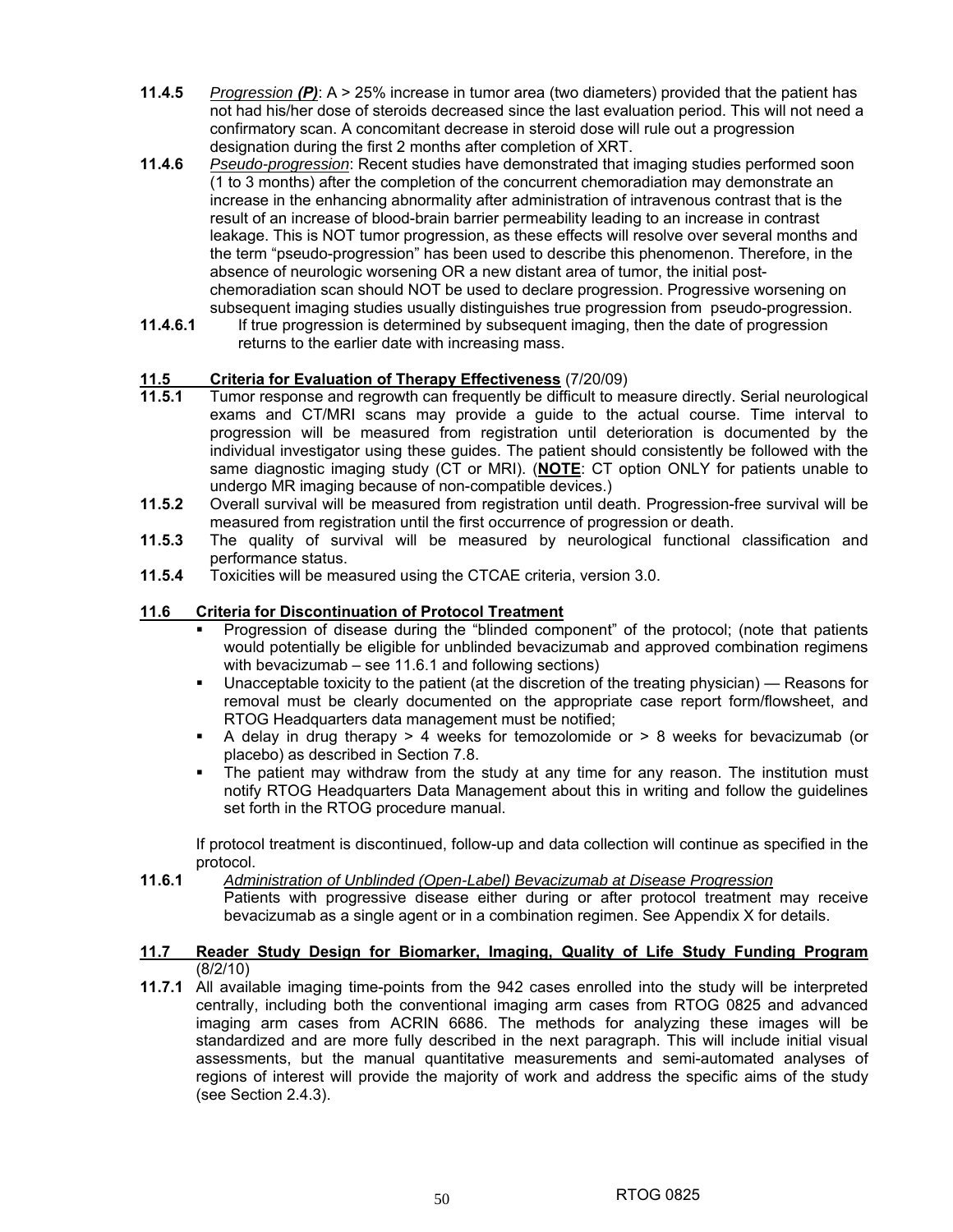All cases will be reviewed by board-certified radiologists with fellowship training and experience in neuro-radiology. A pair of radiologists will individually interpret the standard imaging cases from the master RTOG study and will provide the one dimensional (1-D), two dimensional (2-D), and volumetric (3-D) measurements using the facilities of the ACRIN Core Laboratory. Two neuroradiologists will perform readings at different reading sessions to ensure that the interpretations will remain independent and the readers will perform each analysis in the case set. If readings are discordant, a third radiologist will adjudicate and determine the measurement category for the dataset. The cases will be randomly selected and a technologist will assist the reader by preparing the MRI studies for presentation and by recording the measurements. The readers will be blinded to the order of the scans but will interpret the data from all time points available. This approach will ensure that images are appropriately compared and will limit the confusion from differences in boundaries. Reader bias will be decreased by alternating temporal sequence, blinding any previous interreader results, and suppressing survival outcomes. No intrareader variability has been designed for this analysis. Some RTOG 0825 participants will participate in the advanced imaging from the ACRIN 6686 sub-study, and the central review of those data also will use two neuro-radiologists to determine the 1-D, 2-D, and 3-D measurements of those scans (possibly even the same two neuro-radiologists). Therefore, we will use ACRIN 6686 interpretations when possible to avoid duplicating effort, and both data sets will be combined and used in the statistical analysis.

- **11.7.2** Data collected during the central sessions include: image quality, 2-D measurements of tumor area using the MacDonald criteria based on the 2-D T1 post-contrast sand T2 FLAIR series, 3-D measurement of tumor volume based on the 3-D T1 post-contrast series, 3-D measurement of tumor volume based on the T2 FLAIR series, and response assessments based on 2-D T1 measurements, 3-D T1 measurements, and 3-D T2 measurements. In addition, we plan to incorporate the Vasari common data elements for the baseline scan for each case.
- **11.7.3** Tumor contours (3-D post-gadolinium volumetric contouring and 2-D FLAIR volumetric contouring) will be performed *a priori* by two sets of two ACRIN technologists, again using the procedures in place at the ACRIN Core Lab currently. Each set of two technologists will be paired with one of the central readers, and technologists will perform their contours blinded to the imaging time-point.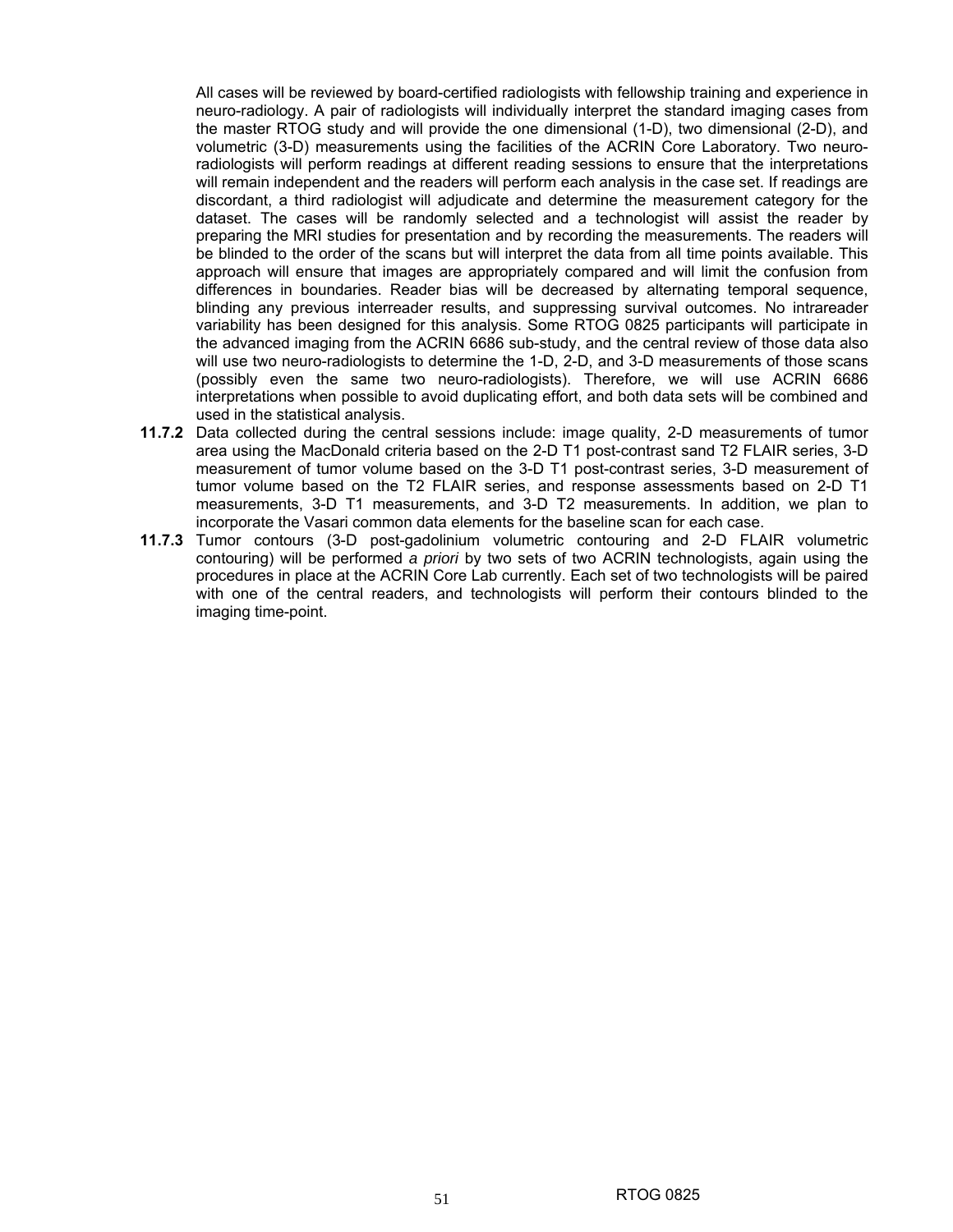## **12.0 DATA COLLECTION** (8/2/10)

**Data should be submitted to:** 

#### **RTOG Headquarters\* 1818 Market Street, Suite 1600 Philadelphia, PA 19103**

#### **\*If a data form is available for web entry, it must be submitted electronically.**

Patients will be identified by initials only (first middle last); if there is no middle initial, a hyphen will be used (first-last). Last names with apostrophes will be identified by the first letter of the last name.

## **12.1 Summary of Data Submission**

| <b>Summary of Data Submission FOR PROTOCOL TREATMENT</b>                                                                                                            |                                                                                                                                                                                                                                           |  |  |  |  |  |  |
|---------------------------------------------------------------------------------------------------------------------------------------------------------------------|-------------------------------------------------------------------------------------------------------------------------------------------------------------------------------------------------------------------------------------------|--|--|--|--|--|--|
| Item                                                                                                                                                                | <b>Due</b>                                                                                                                                                                                                                                |  |  |  |  |  |  |
| Pre-Registration Pathology Submission Form (P4)<br>Demographic Form (A5)<br>Pathology Report (P1)<br>Specimen Transmittal Form (ST)<br>Initial Evaluation Form (I1) | Within 4 weeks after surgery<br>Within 2 weeks of registration<br>Within 2 weeks of registration<br>Within 2 weeks of registration<br>Within 2 weeks of registration                                                                      |  |  |  |  |  |  |
| <b>Quality of Life Assessments</b><br>EORTC QLQ30/BCM20<br>٠<br><b>MDASI-BT</b><br>$\blacksquare$                                                                   | At registration, Wk 6, Wk 10, Wk 22,<br>Wk 34, Wk 46, and Wk 62 (with Wks<br>22, 34, 46, and 62 coinciding with<br>MRI evaluation during treatment).<br>Thereafter, in conjunction with MRI at<br>follow-up.                              |  |  |  |  |  |  |
| NCF Assessments (See Appendix V)<br>HVLT-R<br>٠<br><b>Trail Making Test Part A</b><br>٠<br>Trail Making Test Part B<br>٠<br><b>COWAT</b><br>٠                       | At registration, Wk 6, Wk 10, Wk 22,<br>Wk 34, Wk 46, and Wk 62 (with Wks<br>22, 34, 46, and 62 coinciding with<br>MRI evaluation during treatment).<br>Thereafter, in conjunction with MRI at<br>follow-up.                              |  |  |  |  |  |  |
| Treatment Summary Form (TF)                                                                                                                                         | At the end of the first 3 weeks of RT;<br>after completion of the remaining 3<br>(3 <sup>rd</sup><br>weeks<br>of<br>RT.<br>of<br>dose<br>bevacizumab/placebo<br>must<br>be<br>included); and at the end of each<br>post-RT adjuvant cycle |  |  |  |  |  |  |
| Follow-Up Form (F1)*                                                                                                                                                | At the conclusion of protocol therapy,<br>then $q$ 3 months $X$ 1 year, $q$ 4 months<br>X 1 year; then q 6 months. Also at the<br>time of progression/relapse and<br>death.                                                               |  |  |  |  |  |  |
| Radiology Review Form (SR)*                                                                                                                                         | Protocol treatment: Within 1 week of<br>the start of cycles 1, 4, 7, & 10 & 1<br>month after final cycle; at progression                                                                                                                  |  |  |  |  |  |  |
| Operative Reports (S2), Surgical Reports (S5) (for<br>subsequent surgery)                                                                                           | As applicable                                                                                                                                                                                                                             |  |  |  |  |  |  |
| Autopsy Report (D3)                                                                                                                                                 | As applicable                                                                                                                                                                                                                             |  |  |  |  |  |  |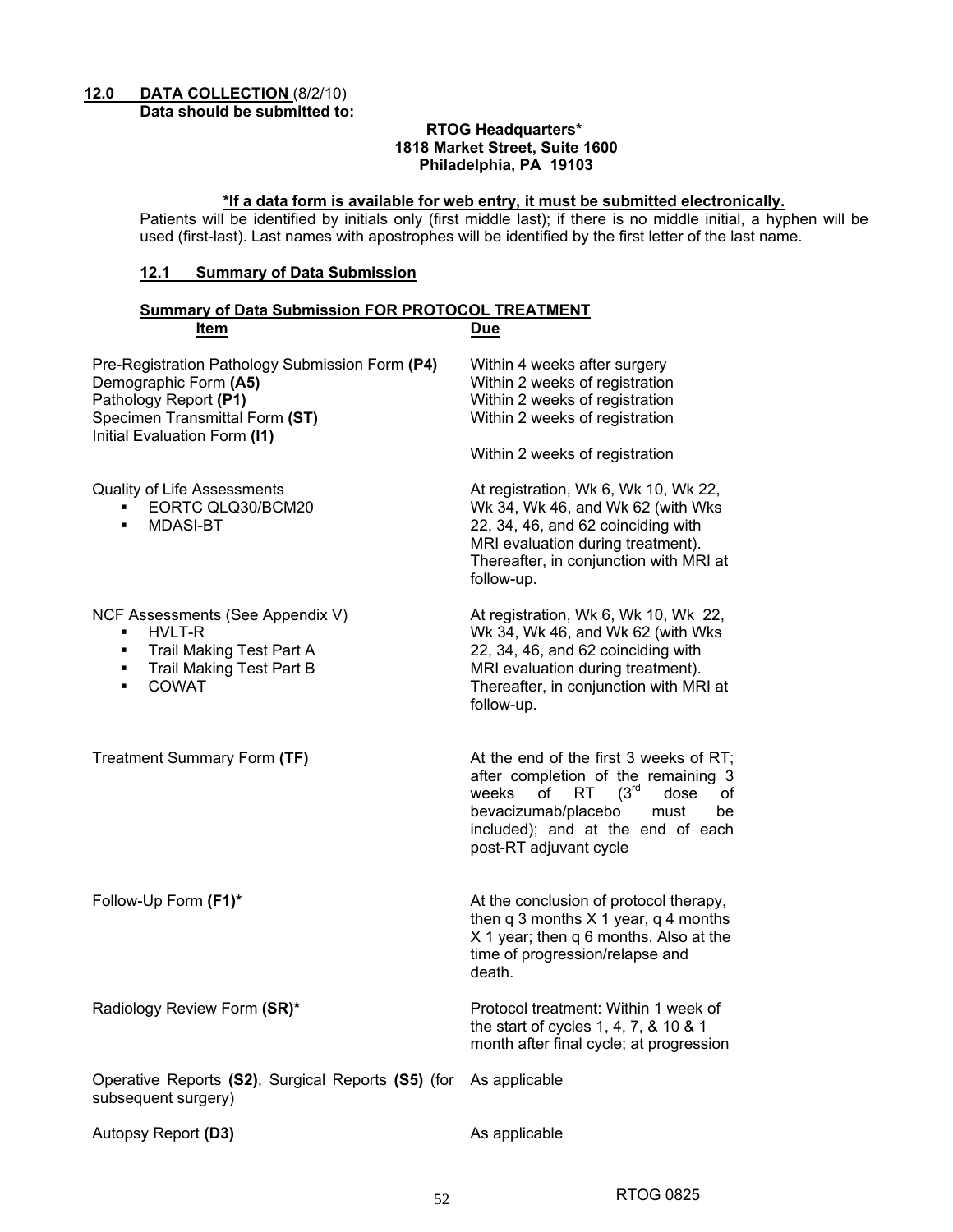#### **Summary of Data Submission FOR SALVAGE TREATMENT Item Due Due**

| Radiology Review Form (SR)*         |                                                                                                                                                                                                                                                                                                            |                                                                                                                                                                                                                                                        | month after final cycle   |            | At $2^{nd}$ progression, then within 1 week<br>of the start of cycles 1, 4, 7, 10 & 1 |                  |
|-------------------------------------|------------------------------------------------------------------------------------------------------------------------------------------------------------------------------------------------------------------------------------------------------------------------------------------------------------|--------------------------------------------------------------------------------------------------------------------------------------------------------------------------------------------------------------------------------------------------------|---------------------------|------------|---------------------------------------------------------------------------------------|------------------|
|                                     |                                                                                                                                                                                                                                                                                                            |                                                                                                                                                                                                                                                        |                           |            | <b>NOTE:</b> The SR reporting progression<br>must be completed to trigger the CX      |                  |
|                                     | Salvage Treatment Guideline Questionnaire (SX)                                                                                                                                                                                                                                                             |                                                                                                                                                                                                                                                        | receive salvage treatment |            | As soon as the treatment code is<br>received and the decision is made to              |                  |
| Code Breaking Form (CX)             |                                                                                                                                                                                                                                                                                                            |                                                                                                                                                                                                                                                        |                           |            | As soon as progression is confirmed                                                   |                  |
| Salvage Treatment Summary Form (SF) |                                                                                                                                                                                                                                                                                                            |                                                                                                                                                                                                                                                        | each cycle                |            | Monthly during salvage treatment for                                                  |                  |
| 12.2<br>Summary                     | оf<br><b>Dosimetry</b><br>(Submit to ITC; see Section 12.2.1) (9/29/09)                                                                                                                                                                                                                                    | <b>Digital</b><br>Data                                                                                                                                                                                                                                 | <b>Submission</b>         | <b>FOR</b> | <b>PROTOCOL</b>                                                                       | <b>TREATMENT</b> |
|                                     | Item                                                                                                                                                                                                                                                                                                       |                                                                                                                                                                                                                                                        |                           | <u>Due</u> |                                                                                       |                  |
|                                     | <b>Preliminary Dosimetry Information (DD)</b><br>†Digital Data Submission - Treatment Plan submitted<br>to ITC via SFTP account exported from treatment<br>planning machine by Physicist<br>Digital data submission includes the following:<br>CTV, and PTV contours<br>beam sets<br>treated beams<br>plan | CT data, critical normal structures, all GTV,<br>Digital beam geometry for initial and boost<br>Doses for initial and boost sets of concurrently<br>Digital DVH data for all required critical normal<br>structures, GTV, CTV, and PTVs for total dose |                           |            | Within 1 week of RT start                                                             |                  |
|                                     | Digital Data Submission Information Form (DDSI) -<br>Submitted online (Form located on ATC web site,<br>http://atc.wustl.edu/forms/DDSI/ddsi.html)                                                                                                                                                         |                                                                                                                                                                                                                                                        |                           |            |                                                                                       |                  |
|                                     | Hard copy isodose distributions for total dose plan as<br>described in QA guidelines†                                                                                                                                                                                                                      |                                                                                                                                                                                                                                                        |                           |            |                                                                                       |                  |
|                                     | <b>NOTE:</b><br>(itc@castor.wustl.edu)<br>submitted. The e-mail must include study and<br>case numbers or, if the data is phantom, "dry run"<br>or "benchmark".                                                                                                                                            | Sites must notify ITC via e-mail<br>after<br>digital                                                                                                                                                                                                   | data<br>is                |            |                                                                                       |                  |
|                                     | <b>Final Dosimetry Information</b><br>Radiotherapy Form (T1)<br>Daily Treatment Record (T5) [copy to HQ and ITC]<br>Modified digital patient data as required through<br>consultation with Image-Guided Therapy QA Center                                                                                  |                                                                                                                                                                                                                                                        |                           |            | Within 1 week of RT end                                                               |                  |
|                                     | †Available on the ATC web site, http://atc.wustl.edu/                                                                                                                                                                                                                                                      |                                                                                                                                                                                                                                                        |                           |            |                                                                                       |                  |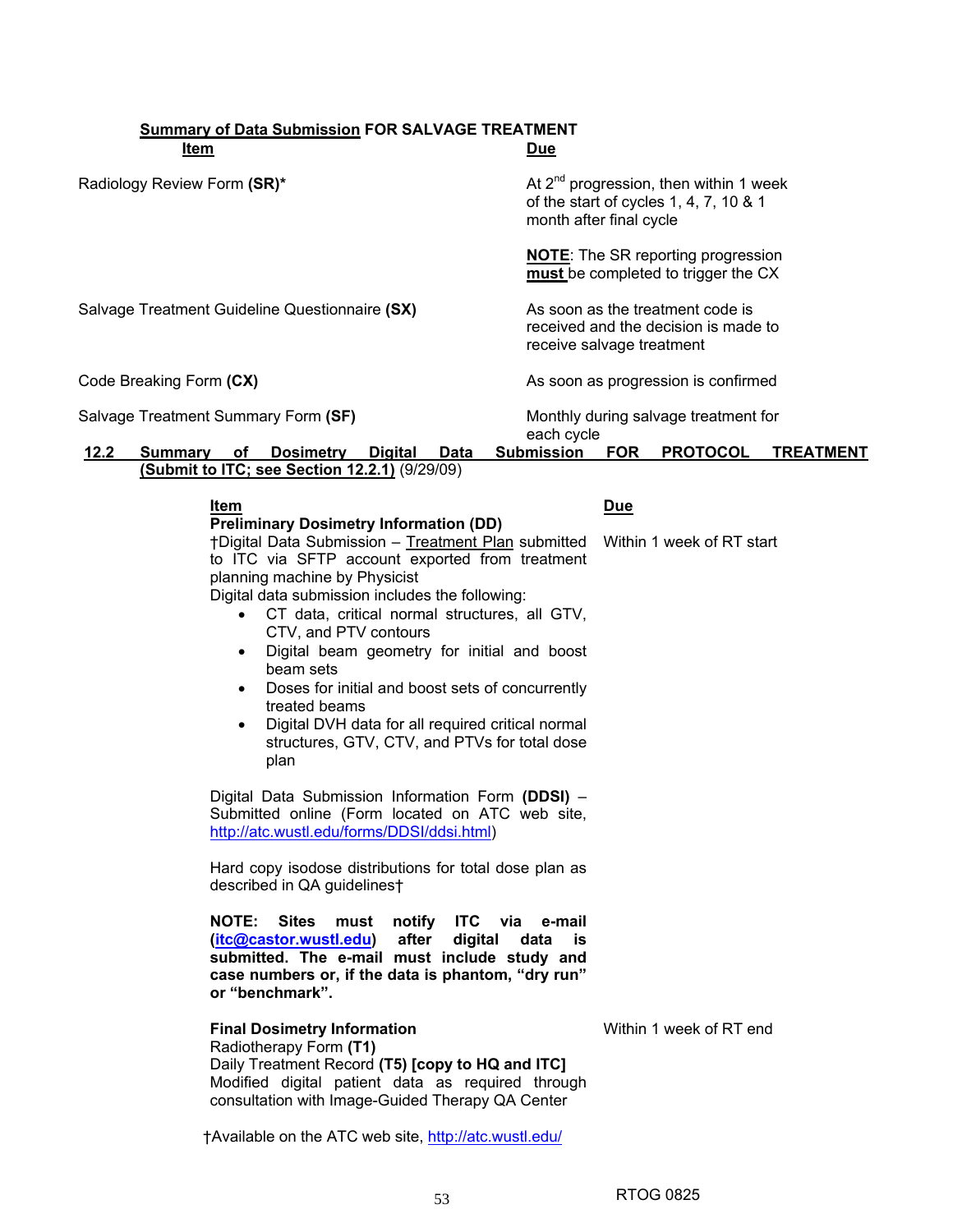## **12.2.1** *Digital Data Submission to ITC*

Digital data submission may be accomplished using media or the Internet. For network submission: The SFTP account assigned to the submitting institution by the ITC shall be used, and e-mail identifying the data set(s) being submitted shall be sent to: **itc@castor.wustl.edu**

For media submission: Please contact the ITC about acceptable media types and formats. Hardcopies accompanying digital data should be sent by mail or Federal Express and should be addressed to:

**Image-Guided Therapy Center (ITC) ATTN: Roxana Haynes 4511 Forest Park, Suite 200 St. Louis, MO 63108 314-747-5415 FAX 314-747-5423** 

## **12.3 Image Scan Submission to ACRIN (for ALL cases)** (8/2/10)

**ATTENTION:** Sites are to submit **all cases** to ACRIN for image archiving. This is **not** be confused with the ACRIN 6686 Advance Imaging Component.

## **NOTE: Sites with patients participating in the ACRIN 6686 advanced imaging component should also refer to Appendix XIV for advanced image scan submission.**

Imaging examinations must be submitted to the ACRIN-Image Management Center (IMC) immediately after each time point in accordance with the chart below.

A completed, signed Image Transmittal Worksheet (ITW) MUST accompany all imaging exams submitted to ACRIN IMC for each time-point. The Image Transmittal worksheet can be found on the ACRIN web site for this study under Protocol Summary Table at http://www.acrin.org/6686\_protocol.aspx.

For exams submitted via electronic transmission, complete this worksheet and fax to (215) 923- 1737. For exams submitted via media, complete this worksheet and include with the media shipment. Please affix a label to the jacket of the media to include: study name, site name, NCI inst., code, case no., date of exam, time point, and type of imaging. Do not affix labels directly to the disk.

Images on CD or DVD-ROM, should be shipped to:

**ACRIN Image Archive American College of Radiology**  1818 Market Street, Suite 1600 Philadelphia, PA 19103 Attn: RTOG 0825

ACRIN can provide software (TRIAD) for installation on a PC at your site that collects, anonymizes and submits image sets from your MRI system or from your PACS. The images are "DICOM pushed" either from the MRI system or from the PACS to the PC on which the software is installed. This software anonymizes and encrypts images as they are transferred via FTP to the ACRIN image archive. For more information, see **https://triad.acr.org.**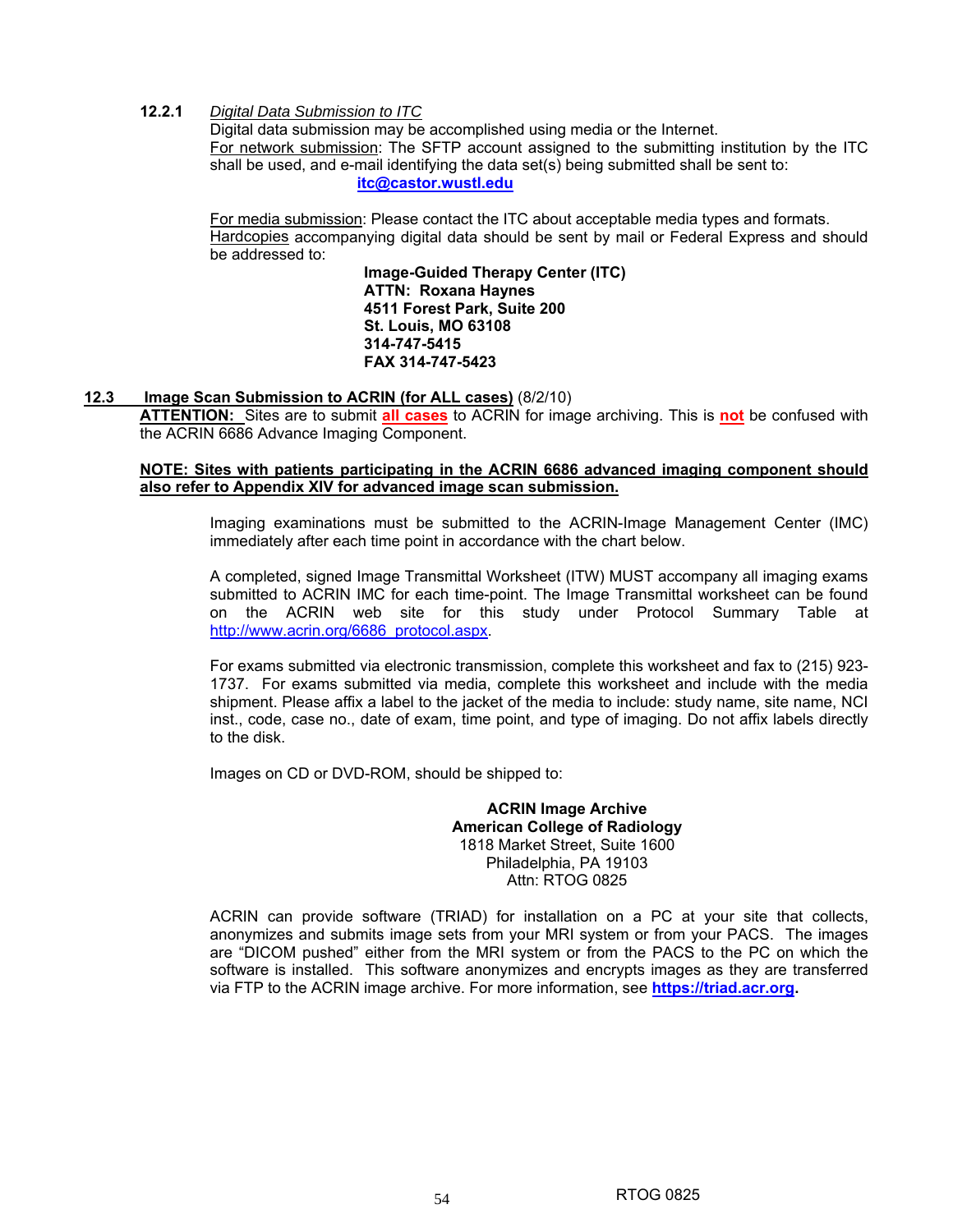TRIAD Image Submission software PC requirements:

- 1. Network capability to transmit data from a scanner to a linked workstation, PC, or PACS
- 2. A Windows XP PC available to transmit data (patient data, MR and PET image data) to ACRIN:
	- a. Operating System Windows XP Pro
	- b. Access to the Internet: Internet Explorer
	- c. Minimum of 50 GB available hard drive
	- d. At least 1 GB RAM
	- e. Ability to view PDF documents
- 3. Software utilities required:
	- a. Windows Installer 3.1
	- b. Microsoft .NET framework 2.0
	- c. MDAC Type 2.8
	- d. MS SQL 2005 Express

**Please contact the TRIAD help desk (Triad-Support@ acr-arrs.org) or 215-940-8820 regarding installation requirements and to arrange the installation of TRIAD software prior to first accrual.** 

**For questions regarding site qualification, image acquisition or image submission,**  contact Jim Gimpel RT(R)(MR), lead technologist for this trial at: *imagearchive@ acr***arrs.org or 215-574-3238.**

|                 | Item<br>Pre-operative and post-operative scans (MR)<br>Each scan must be accompanied by an ITW MRI<br>submission form                                                                                                                                                                                        | <b>Due</b><br>Within 1 week of RT start |
|-----------------|--------------------------------------------------------------------------------------------------------------------------------------------------------------------------------------------------------------------------------------------------------------------------------------------------------------|-----------------------------------------|
|                 | Post-operative scan for detection of hemorrhage<br>(if applicable) (MR)<br>Each scan must be accompanied by an ITW MRI<br>submission form                                                                                                                                                                    | Within 1 week of RT start               |
|                 | Scans obtained during adjuvant treatment phase Within 1 week of obtaining scan<br>[Before initiation of cycle 1, 4, 7 (if administered), 10 (if<br>administered) within 72 hrs prior to $d$ 1 & 1 mo after final<br>cycle completion] (MR)<br>Each scan must be accompanied by an ITW MRI<br>submission form |                                         |
|                 | Progression scan (MR)<br>Each scan must be accompanied by an ITW MRI<br>submission form                                                                                                                                                                                                                      | Within 1 week of obtaining scan         |
| 12.4<br>images. | ACRIN 6686 Summary of Data Submission for Sites with Patients Participating in the Advanced<br>Imaging Component (7/20/09)<br>NOTE: ALL sites should also refer to Section 12.3 for submission instructions for standard MR                                                                                  |                                         |

#### **Refer to Appendices XIII and XIV for detailed instructions for advanced MR image submissions.**

**12.4.1 General Imaging Data** All imaging data forms will be entered through ACRIN's Data Center. The web address is **www.acrin.org**.

**12.4.2 Clinical Data Submission**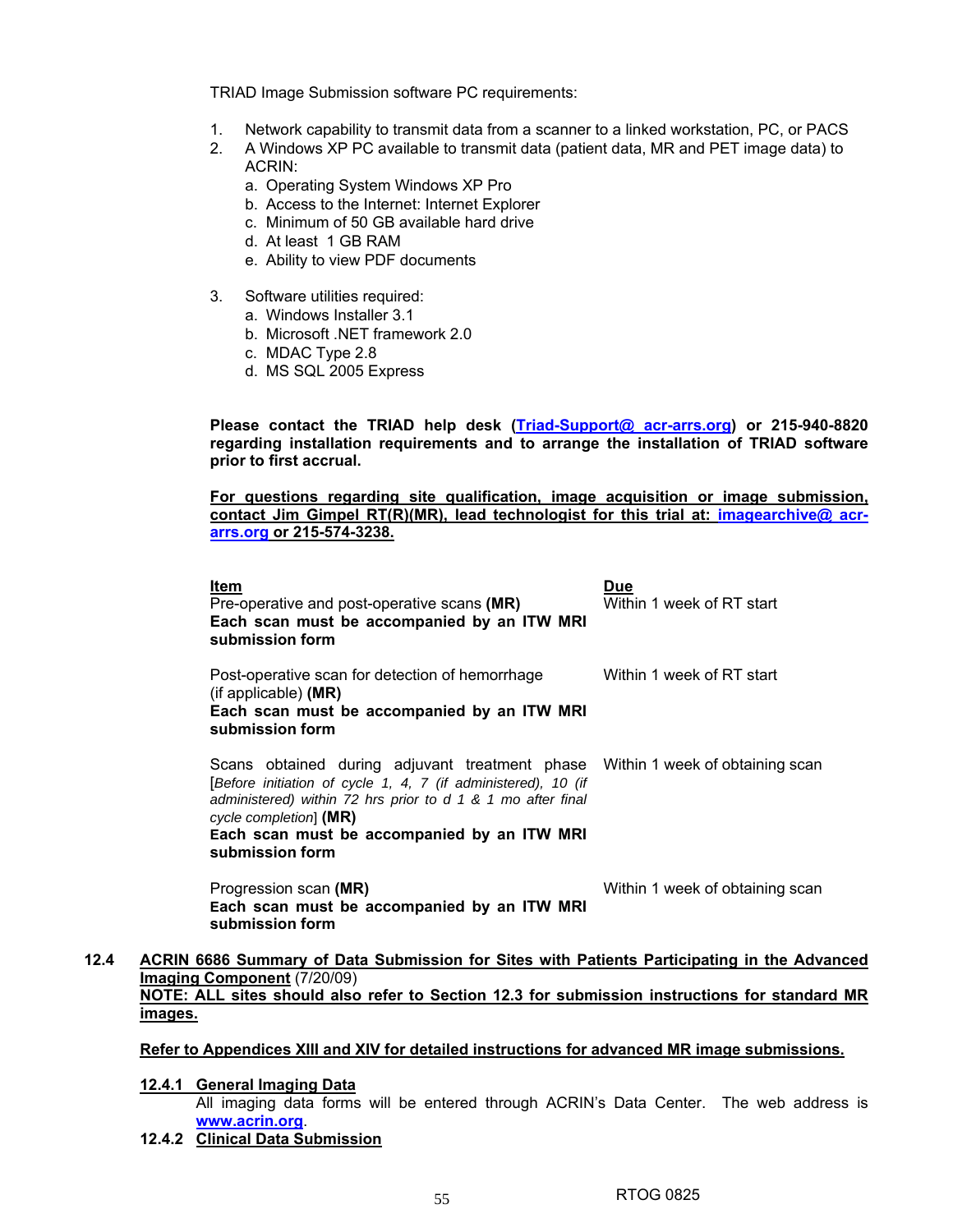- **12.4.2.1** Upon successful registration to RTOG of participants consented to the advanced MRI option, an ACRIN case-specific calendar will be generated. This calendar lists all forms and designated reports required by protocol along with form due dates at ACRIN's Data Management Center (DMC). The calendars are available 24 hours a day on the ACRIN website and will be updated as the study proceeds to reflect data that have been received, due dates for queries about unclear data, deadlines for follow-up reports of adverse events, or changes in the protocol that change the data being collected or the timeframe. The research associate may use the calendar as a case management tool for data submission and follow-up scheduling. The investigative site is required to submit data according to protocol as detailed on each participant's ACRIN calendar.
- **12.4.2.2** To submit data via the ACRIN web site, the appropriate investigator-designated research staff will log in to the Data Center through the ACRIN web site with the pre-assigned user name and password. Case report forms will be available on the web site at http://www.acrin.org/6686 protocol.aspx. Each web form is separated into modules; each module must be completed sequentially in order for the internal programming to be accurate. The user selects the link to the appropriate form and enters data directly into the web-based form. As information is entered into the web form application, various logic checks will be performed. These logic checks look for data that are missing, out of range, or in the wrong format (e.g. character data in a field requiring numeric responses). Such errors will be detected as soon as the user attempts to either submit the form or move to the next data element. The user will not be able to finalize form transmission to the DMC until all data entered pass these logic checks. Forms that are not completed in one sitting can still be submitted and completed at a later date. The form will remain available on the web until the "Complete Form" button is depressed.
- **12.4.2.3** Once data entry of a form is complete, and the summary form is reviewed for completeness and accuracy, the investigator or the research staff presses the "Complete Form" button on the form summary screen and the data is transferred into the clinical database. No further direct revision of the submitted data is allowed after this point. E-mail confirmation of web data entry is automatically generated and sent to the site investigator or research associate listing all of the data generated and just submitted. Should a problem occur during transmission and the email confirmation of data submission is not received, the investigator or research associate should contact the DMC for resolution of the submission.
- **12.4.2.4** If technical problems prevent access to the Data Center website, sites will be unable to enter data. The site RA or investigator should notify the DMC if a problem with the Data Center is encountered. All sites will be notified through an ACRIN broadcast message when access to the web data entry is unavailable and the estimated time when access will be restored. The investigative site should wait until access is restored to submit data.

#### **12.4.3 Data Security**

The registration and data collection system has a built-in security feature that encrypts all data for transmission in both directions, preventing unauthorized access to confidential participant information. Access to the system is controlled by a sequence of identification codes and passwords.

## **12.4.4 Electronic Data Management**

- **12.4.4.1** Data received from the web-based forms are electronically stamped with the date and time of receipt by the ACRIN server; the data are then entered into the database. A protocol-specific validation program is used to perform more extensive data checks for accuracy and completeness. Complementary validation programs are initiated at the Biostatistics and Data Management Center (BDMC) that are more comprehensive than those built into the web-based data entry screens. The BDMC will run thorough cross-form validations, frequency distributions to look for unexpected patterns in data, and other summaries needed for study monitoring. The validation program generates a log of errors which is managed by the DMC Data Manager (DM). The program is frequently updated to incorporate exceptions to rules so that subsequent validity checks minimize the time DMC spends resolving problems. All communication with the participating sites is handled by the DMC.
- **12.4.4.2** If missing or problematic data is detected, the DM sends an Additional Information Request (Z1 query letter) to the site RA or investigator specifying the problem and requesting clarification. The DM updates the participant's data submission calendar with the Z1 due date to notify the site RA or investigator of when a response is expected. The calendar will be updated upon receipt of the query response.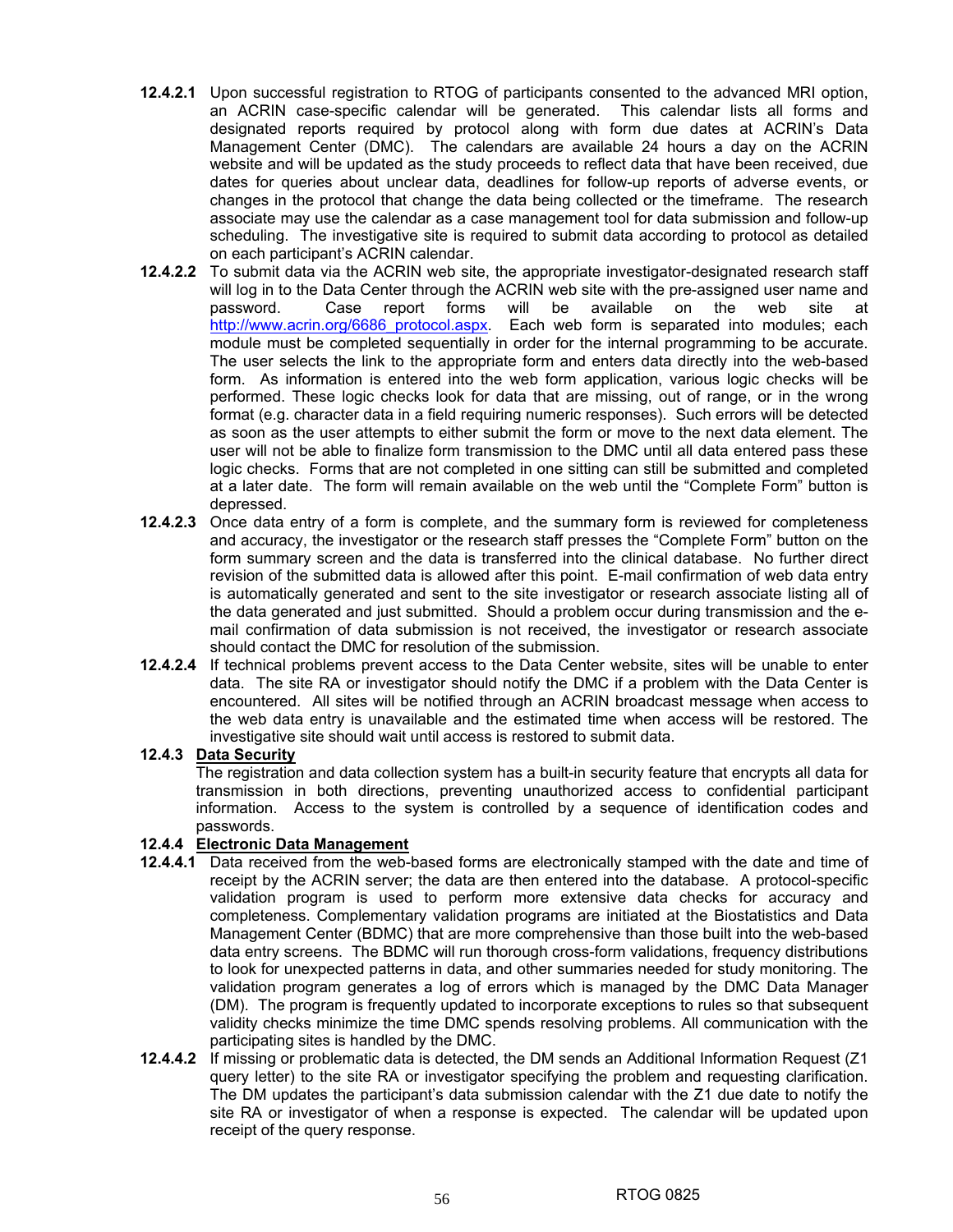## **12.4.5 Missing and Delinquent Data Submission**

In addition to providing the investigator a data collection calendar for each case, the DMC periodically prompts institutions for timely submission of data through the use of a Forms Due Report. This report lists data items (e.g. forms, reports, and images) that are delinquent. It is distributed at regular intervals via the electronic mail system to both the RA and the investigator at each site. In addition to prompting clinicians to submit overdue data, the Forms Due Report helps to reconcile the DMC's case file with that of the RA and/or investigator. Future Forms Due Reports may be sent on an as-needed basis in addition to past due reports. The site investigator or RA may use the Forms Due and Future Due Reports as a case management tool. At any time, sites may run their own Forms Due Reports using the Site Operations Tool on the ACRIN website.

## **12.4.6 Data Quality Assurance**

- **12.4.6.1** The Biostatistics Center (BC) at Brown University will maintain a study database at its site for monitoring data quality and for performing analyses. These data are drawn directly from the permanent database at the DMC. The transfer of data between the DMC and the BC have been validated through a series of checks consisting of roundtrip data verification in which data are sent back and forth to verify that the sent data are equivalent to the received data. These checks are repeated at random intervals during the course of a given study. Any discrepancies and other data quality issues will be referred to the DMC for resolution, since only the DMC can correct the data file. No changes to the data will be made at the BC.
- **12.4.6.2** Data will be monitored to assess compliance with the protocol and to look for unforeseen trends that may be indicative of procedural differences among clinical sites. If patterns are discovered in the data that appear to arise from causes specific to an institution, the DMC will contact the site to resolve the problem. The ACRIN Protocol Development and Regulatory Compliance (PDRC) Department will be involved in this process as needed. If the BDMC and PDRC cannot reconcile the problem with the site, it will be brought to the ACRIN Quality Assurance (QA) Committee for further discussion and resolution.

## **13.0 STATISTICAL CONSIDERATIONS** (7/20/09)

## **NOTE: See Section 13.7 for Statistical Considerations for ACRIN 6686 Advanced Imaging Component**

#### **13.1 Study Endpoints**

- **13.1.1** Composite Primary Endpoint
- **13.1.1.1** Overall survival, defined as the interval from randomization to death due to any cause.
- **13.1.1.2** Progression-free survival, defined as the interval from randomization to progression or death, whichever occurs first
- **13.1.2** Secondary Endpoint
- **13.1.2.1** Treatment-related toxicity.
- **13.1.3** Tertiary Endpoints (Exploratory)
- **13.1.3.1** Quality of life measured by the M.D. Anderson symptom inventory brain tumor module (MDASI-BT tool) and EORTC Quality of Life Questionnaire-Core/Brain Cancer Module( QLQ-C30/BCM20)
- **13.1.3.2** Neurocognitive function measured by the Hopkins Verbal Learning Test-Revised(HVLT-R), Trail Making Test Part A, Trail Making Test Part B, Controlled Oral Word Association Test (COWAT)
- **13.1.3.3** *Rationale for the designation of tertiary endpoints*

RTOG 0525 successfully achieved large scale incorporation of multidimensional patient outcome assessments with excellent accrual and retention, based on early review of submitted data, of malignant glioma patients. However, patient outcome data (i.e., neurocognitive function, symptom and health-related quality of life measures) from this trial are not yet available. Limited published data exist concerning the effects of bevacizumab with and without temozolomide on these endpoints as well. Despite the lack of empirical data, anecdotal clinical evidence is emerging suggesting that there is reason to believe that the addition of bevacizumab may result in measurable effects on patient well-being that is not captured by MRI imaging changes alone.

 Performance status is inadequate as a proxy for formal measurement of neurocognitive function, symptoms and health-related quality of life. Thus, we plan to incorporate the same multidimensional set of measures into RTOG 0825 that were utilized in RTOG 0525. This multidimensional set includes measurement of neurocognitive function, symptoms, and health-related quality of life to establish the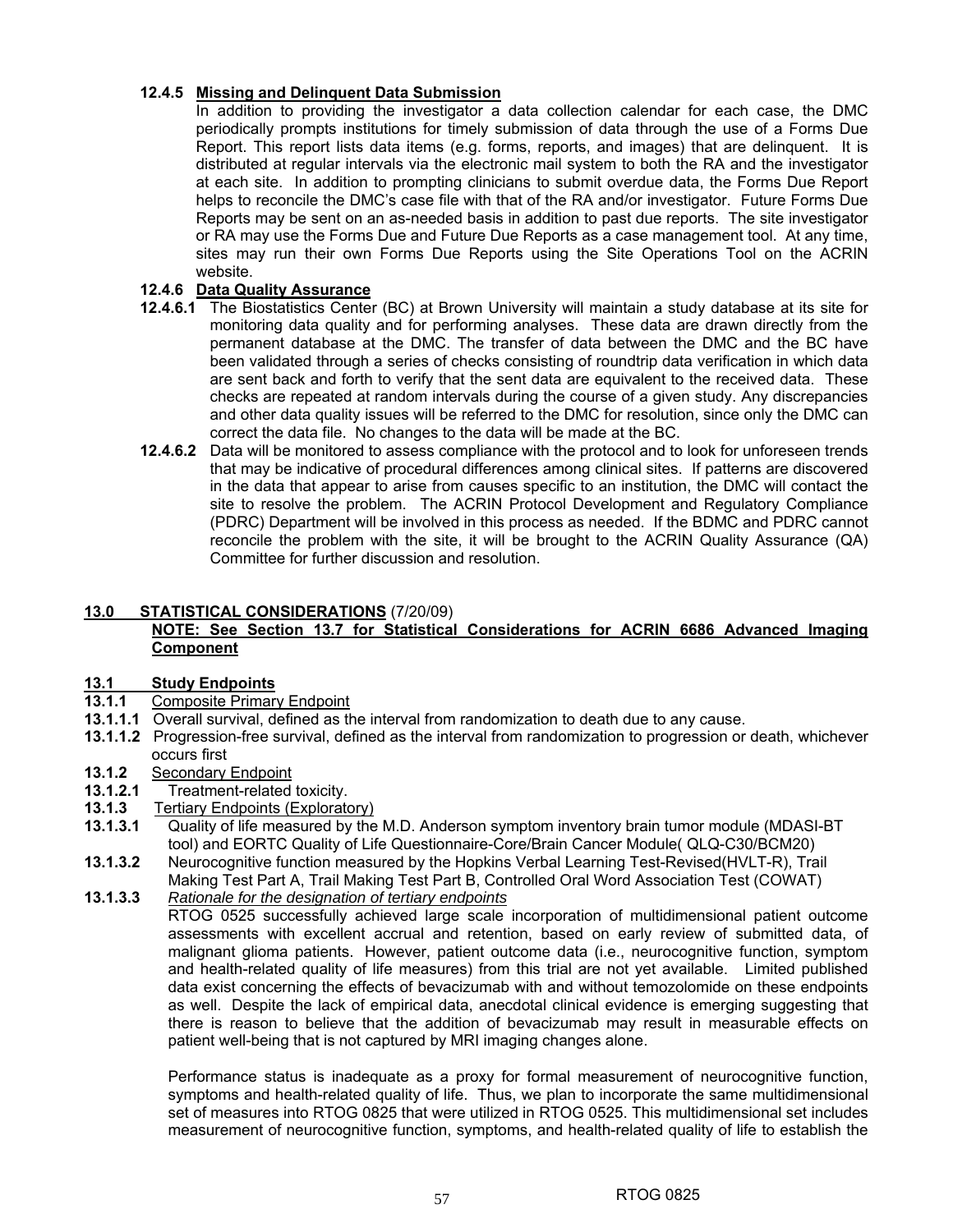nature and extent of differences associated with the addition of bevacizumab therapy to standard concurrent chemoradiation with temozolomide followed by adjuvant temozolomide in these endpoints. Patient participation in this component of the trial will be optional, as it was in RTOG 0525, and thus these endpoints will be considered exploratory to generate future hypotheses to be tested.

## **13.2 Sample Size** (8/2/10)<br>**13.2.1** Treatment Compa

#### **13.2.1** Treatment Comparison: Sample Size Derivation and Power Justification

Concurrent chemoradiation and standard temozolomide dose maintenance, serving as the control arm in an ongoing phase III study RTOG 0525, will continue to serve as the control arm in this proposed design. The composite primary endpoint of RTOG 0825 tests overall survival for the hypothesized hazard ratios of **0.75** and progression-free survival for the hypothesized hazard ratios of 0.70. The hazard ratios compare the bevacizumab-containing regimen to the control arm. The sample size calculation will address whether the addition of bevacizumab to concurrent chemoradiation and standard temozolomide will improve overall and/or progression-free survival in patients with glioblastoma. The statistical power is set as 0.8 and the significance levels for overall and progression-free survival are 0.023 and 0.002 (both one-sided), respectively, to maintain the overall significance level of 0.05 at the time of final overall survival analysis. The null hypothesis for overall survival is that both arms will have a median survival time of 14 months. The alternative hypothesis for overall survival is that patients receiving the experimental regimen will have a median survival time of at least 18.7 months, corresponding to a 25% relative hazard reduction. Using a onesided test with alpha of 0.023 and four planned analyses (three interim analyses when 25%, 50% and 75% cumulative information for overall survival is available and one final analysis when complete information for overall survival is available), a total of **390** deaths are required to detect the hypothesized survival difference with 80% power. Assuming median time for progression-free survival of 6.7 and 9.6 months for the control and experimental arms, respectively, in order to maintain the overall type I error of 0.025 (one-sided) for this study the progression-free survival difference will be tested at the one-sided significance level of 0.002. The trial will be declared positive if either the overall or progression-free survival comparison of the treatments is statistically significant favoring the bevacizumab-containing arm at 0.023 and 0.002, respectively. A total of **612** analyzable patients are required. Guarding against up to a 5% ineligibility rate and another 10% non-randomization rate due to progression, death, or refusal the final targeted accrual for this study will be **720** cases. Based upon the analysis of the first 360 patients entered, the rate of patients not being randomized due to ineligibility, insufficient tissue, progression, patient refusal, or other reasons was very much underestimated (35% vs. originally projected 15%). So a slightly higher nonrandomized rate of 35% was adopted to recalculate the targeted sample size for the study. With that rate **942** patients would have to be entered in order to have 612 patients randomized.

If the RTOG 0525 results determine that intensified temozolomide maintenance is better than standard temozolomide maintenance, both arms of RTOG 0825 will be modified through a protocol amendment to include intensified temozolomide maintenance. However, the primary hypothesized hazard ratios for overall and progression-free survival will remain same.

**13.2.2** Molecular Profile: Power Justifications

Endpoints for the molecular correlative studies will be overall survival and progression-free survival. Endpoints will be measured within each treatment arm, as well as the study as a whole. For planning purposes, it is assumed that patient accrual will not be discontinued before the trial reaches its final analysis. Molecular profile is a stratification variable in this study; therefore, it is projected that all randomized patients will be available for molecular profile evaluation. It is expected that >90% patients will be classified as having either favorable or unfavorable molecular profile and less than 10% will be indeterminate; therefore, a total of 550 patients (275 per treatment arm) will be available for the molecular profile analysis focusing on the favorable and unfavorable groups. Patients with indeterminate molecular profile will be analyzed separately.

The hypothesis to be tested is the prognostic value of molecular profile for overall survival in patients within and across the different treatment regimens. Patients will be divided into two groups: one with mesenchymal-angiogenic phenotype (unfavorable) and the other with proneural phenotype (favorable). It is expected that **70% to 80%** of patients will be in the mesenchymal-angiogenic group (unfavorable) based upon previous studies (submitted to NEJM; See Appendix XI).

The equation described by Schoenfeld was used to calculate statistical power for univariate analyses: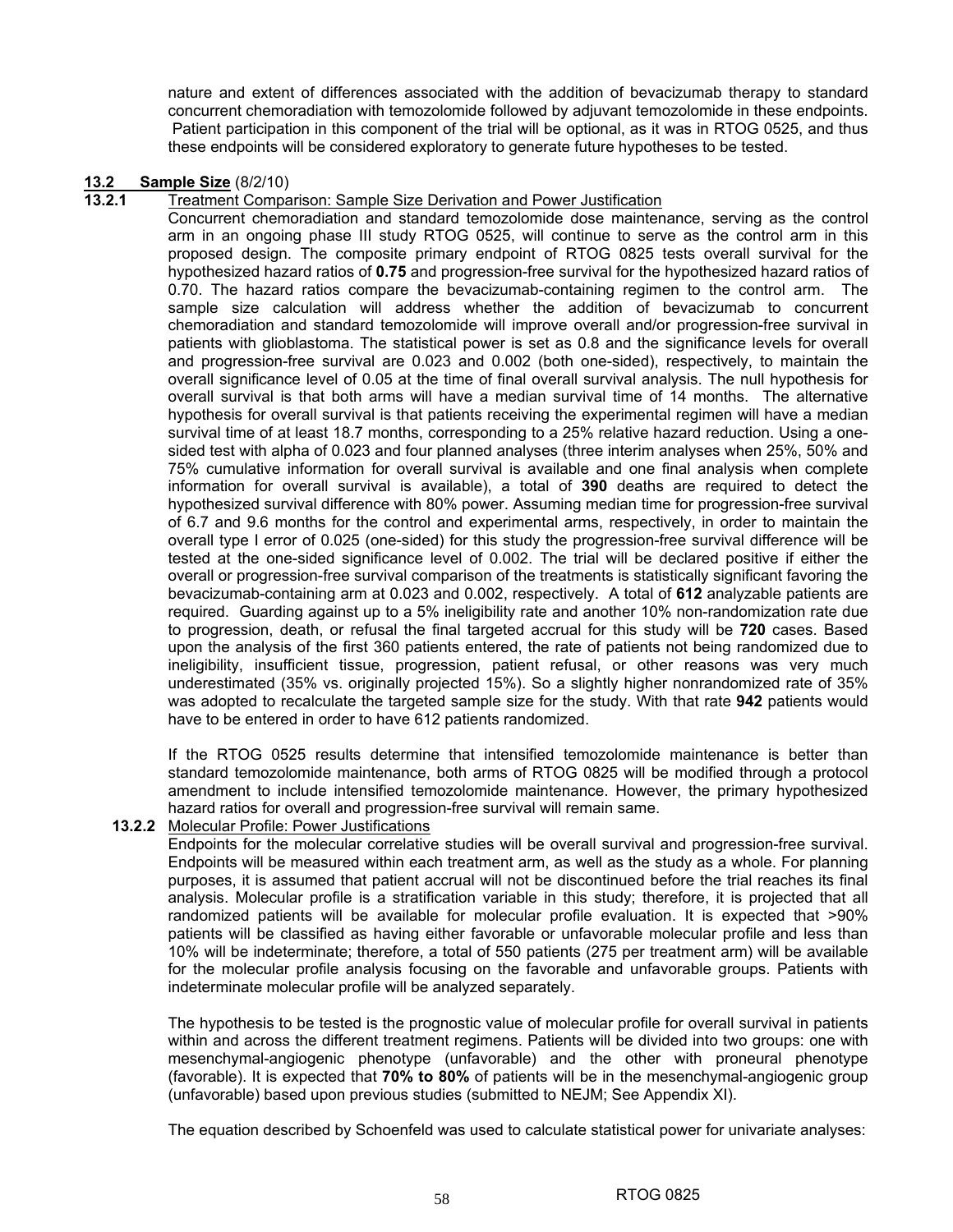Number of failures =  $(z_{1-\alpha/2} + z_{1-\beta})^2 / (ln HR)^2$  w (1 – w), where:

 $Z_{1-\alpha/2}$  = normal deviate for the significance level  $Z_{1-R}$  = normal deviate for the statistical power  $HR =$  hazard ratio comparing unfavorable risk group (mesenchymal-angiogenic group) to favorable risk group (proneural phenotype) w = prevalence rate of unfavorable risk group

Table 13.1 shows statistical powers to detect hazard ratios for survival of 2.0, 2.25, and 2.5, as well as hazard ratio detections with 80% and 90% power for prevalence rates of 70%, 75%, and 80%. When the proposed analysis is performed, we expect approximately **179 and 211** deaths on the bevacizumab-containing arm and the control arm, respectively, among a total of **390** deaths on both arms if the study results show a positive treatment. After excluding patients with indeterminate molecular profile, we expect approximately **161, 190, and 351** deaths with molecular profile determination on the bevacizumab-containing arm, the control arm, and combined arms, respectively. The significance level is set at 0.05. As seen in below, in each comparison there will be greater than 95% statistical power to detect a hazard ratio of 2 or bigger, as reported for molecular profile by Aldape et al (submitted to NEJM). Statistical power is calculated at a significance level of 0.05 (twosided) for the experimental arm, the standard arm, and whole study if the overall survival for this study is positive.

|  |        | Table 13.1: Statistical power and hazard ratio detection between two molecular profile groups under various<br>scenarios of prevalence within and across treatment regimens |                     |  |  |
|--|--------|-----------------------------------------------------------------------------------------------------------------------------------------------------------------------------|---------------------|--|--|
|  | Number | Prevalence   Hazard Ratio                                                                                                                                                   | 80% power 90% power |  |  |

|              | <b>Number</b> | Prevalence | <b>Hazard Ratio</b> |      | 80%<br>power | 90% power |           |
|--------------|---------------|------------|---------------------|------|--------------|-----------|-----------|
|              | of events     |            | 2.0                 | 2.25 | 2.5          | HR.       | HR.       |
|              |               |            |                     |      |              | detection | detection |
| Experimental | 161           |            |                     |      |              |           |           |
| arm          |               |            |                     |      |              |           |           |
|              |               | 70%        | 0.98                | 0.99 | 0.99         | 1.62      | 1.75      |
|              |               | 75%        | 0.96                | 0.99 | 0.99         | 1.67      | 1.80      |
|              |               | 80%        | 0.94                | 0.98 | 0.99         | 1.74      | 1.89      |
| Standard arm | 190           |            |                     |      |              |           |           |
|              |               | 70%        | 0.99                | 0.99 | 0.99         | 1.56      | 1.67      |
|              |               | 75%        | 0.98                | 0.99 | 0.99         | 1.60      | 1.72      |
|              |               | 80%        | 0.96                | 0.99 | 0.99         | 1.66      | 1.80      |
| Whole study  | 351           |            |                     |      |              |           |           |
|              |               | 70%        | 0.99                | 0.99 | 0.99         | 1.39      | 1.46      |
|              |               | 75%        | 0.99                | 0.99 | 0.99         | 1.41      | 1.49      |
|              |               | 80%        | 0.99                | 0.99 | 0.99         | 1.45      | 1.54      |

This study will also determine whether the addition of bevacizumab to temozolomide and radiation enhances treatment efficacy (overall and progression-free survival) compared with conventional temozolomide and radiation in patients with favorable and unfavorable molecular profiles. Table 13.2 demonstrates statistical power to detect the hazard ratios between the two treatment regimens for survival of 0.75, 0.67, and 0.5, as well as hazard ratio detections with 80% power for prevalence rates of 30%, 25%, and 20% for the favorable group (70%, 75%, and 80% for the unfavorable group). The hazard ratios here still compare the bevacizumab-containing regimen to the standard temozolomide and radiation arm. Assuming that the hazard ratio of 2.0 for overall survival between the unfavorable and favorable profile groups, observed from Dr. Aldape's laboratory, still holds true in this study, when the proposed final analysis for overall survival is performed (390 deaths/351 deaths with molecular profile determination), we expect approximately 76, 63, and 49 deaths in the favorable group (275, 288, 302 deaths in the unfavorable group) with prevalence rates for unfavorable molecular profile of approximately 70%, 75%, and 80%. The significance level is set as 0.05 (two-sided). As seen in Table 13.2, within the unfavorable group, there will be greater than 90% power to detect a hazard ratio of 0.67 or less and modest power (> 60% power) to detect a hazard ratio of 0.75 or bigger; conversely, there will be modest power to detect a hazard ratio of 0.5 or less and inadequate power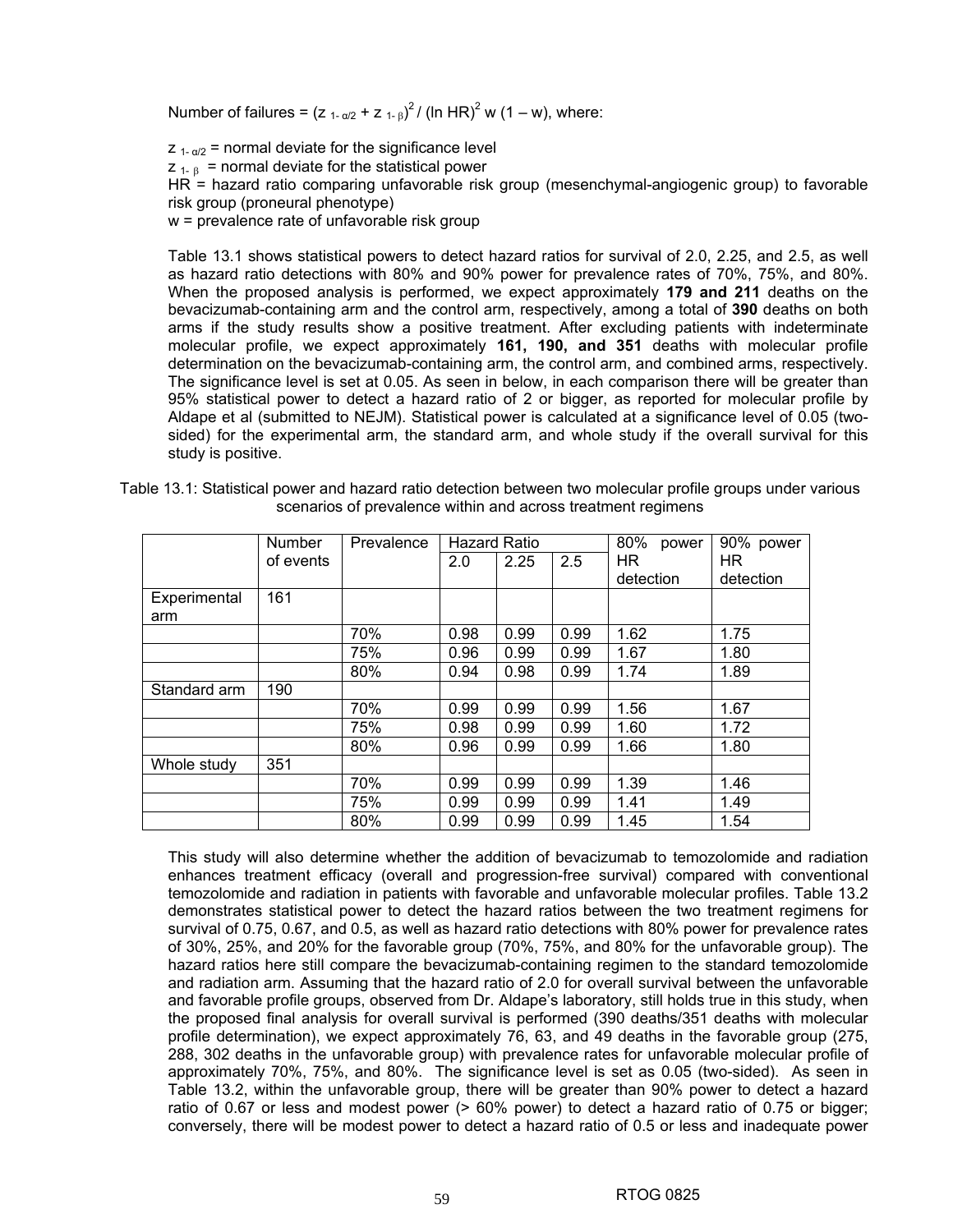to detect a hazard ratio of 0.67 or bigger within the favorable group.

|                                              | Prevalence | Number    | <b>Hazard Ratio</b> |      | 80%<br>power |              |
|----------------------------------------------|------------|-----------|---------------------|------|--------------|--------------|
|                                              |            | of events | 0.75                | 0.67 | 0.5          | HR detection |
| Favorable<br>molecule                        |            |           |                     |      |              |              |
| profile group                                |            |           |                     |      |              |              |
|                                              | 30%        | 76        | 0.23                | 0.42 | 0.85         | 0.53         |
|                                              | 25%        | 63        | 0.20                | 0.36 | 0.78         | 0.49         |
|                                              | 20%        | 49        | 0.16                | 0.29 | 0.67         | 0.45         |
| Unfavorable<br>profile<br>molecular<br>group |            |           |                     |      |              |              |
|                                              | 70%        | 275       | 0.65                | 0.91 | 0.99         | 0.71         |
|                                              | 75%        | 288       | 0.67                | 0.93 | 0.99         | 0.72         |
|                                              | 80%        | 302       | 0.69                | 0.94 | 0.99         | 0.72         |

Table 13.2: Statistical power and hazard ratio detection between two treatment groups under various scenarios of prevalence within two molecular profile groups

### **13.2.3** MDASI-BT/EORTQLQ30/BCM20 and Neurocognitive Function Evaluation: Statistical Power **Considerations**

The meaningful effect size for quality of life tools is still in debate. Cohen's widely used rules of thumb for interpreting the magnitude of difference define 0.8 standard deviation (SD) as a "large" effect size, 0.5 SD as a "median" effect size, and 0.2 SD as a " small" effect size (Cohen 1988). Consensus from the literature seems to indicate that 0.5 SD is a conservative estimate of an effect size that is likely to be clinically meaningful. In the absence of other information, the 0.5 SD is a reasonable and scientifically supportable estimate of a meaningful effect. Effect size below 0.5 SD, supported by data regarding the specific characteristics of a particular quality of life assessment or application, may also be meaningful (Sloan 2005). This discussion is also very applicable to the MDASI-BT/EORTQLQ30/BCM20 and the neurocognitive function tools. For planning purposes, we will assume 35% of enrolled patients will not be randomized to either the experimental or standard arm; therefore among the 942 enrolled patients there will be 612 patients potentially eligible for the quality of life and neurocognitive function components.

Because patient participation in any of these components is not mandatory, we expect that 30% to 50% of patients will participate in the quality of life/neurocognitive component for this study, with baseline and 6 week data submission, given the experience of the quality of life/neurocognitive function endpoints in the ongoing RTOG 0525. Briefly, with a sample size of 92, 123, and 153 per treatment arm, we will have 92%, 97%, and 99% power to detect an effect size difference of 0.5 between the two treatment groups at the significance level of 0.05 (two-sided) in the selected scores/subscales of the MDASI-BT, EORTQLQ30/BCM20QLQ, and neurocognitive function tools, respectively. Table 13.3 shows the power for the treatment comparison under various effect sizes and proportions of patients with data submission for MDASI-BT, EORTQLQ30/BCM20QLQ, and neurocognitive function tools.

The treatment comparison with regard to MDASI-BT, EORTQLQ30/BCM20QLQ, and neurocognitive function tools between baseline and 10 weeks is also of interest. Assuming that 10% of patients with baseline and 6 week data submission will not be available with information at 10 weeks due to disease progression, death, or other reasons, there will be 82, 110, and 137 patients per arm with baseline and 10 week data for the MDASI-BT, EORTQLQ30/BCM20QLQ, and neurocognitive function tools, respectively, with the previous assumed rates of participation in this component of the study. Table 13.4 shows the statistical power for the treatment comparison in terms of the MDASI-BT, EORTQLQ30/BCM20, and neurocognitive function tools, between baseline and 10 weeks. These treatment comparisons will be considered exploratory in nature, and no effort will be made to control for the overall significance level.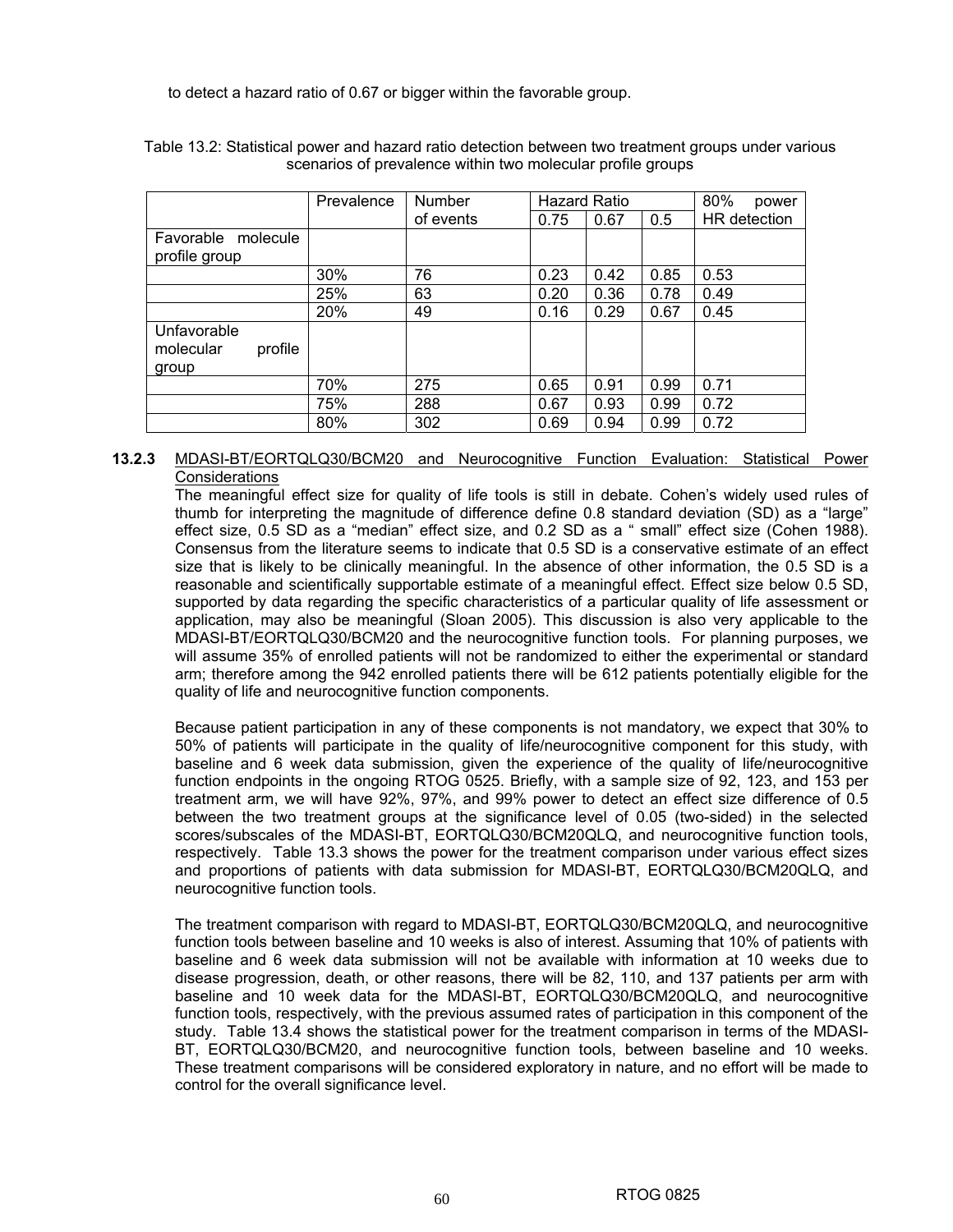Table 13.3: Power of the treatment comparison at alpha = 0.05 (two-sided) between baseline and 6 week data

| Effect size  | Proportion of randomized patients with MDASI-BT, EORTQLQ30/BCM20, |                                                      |      |  |  |
|--------------|-------------------------------------------------------------------|------------------------------------------------------|------|--|--|
| detection in |                                                                   | neurocognitive function data                         |      |  |  |
| standard     |                                                                   | (corresponding number of patients per treatment arm) |      |  |  |
| deviation    | 30% (92)                                                          | 40%(123)<br>50%(153)                                 |      |  |  |
| 0.80         | 0.99                                                              | 0.99                                                 | 0.99 |  |  |
| 0.50         | 0.92                                                              | 0.97<br>0.99                                         |      |  |  |
| 0.40         | 0.76                                                              | 0.87                                                 | 0.93 |  |  |
| 0.33         | 0.60                                                              | 0.73                                                 | 0.80 |  |  |

Table 13.4: Power of the treatment comparison at alpha = 0.05 (two-sided) between baseline and 10 week data

| Effect size  | Proportion of randomized patients with MDASI-BT, EORTQLQ30/BCM20, |                                                      |      |  |  |  |
|--------------|-------------------------------------------------------------------|------------------------------------------------------|------|--|--|--|
| detection in |                                                                   | neurocognitive function data                         |      |  |  |  |
| standard     |                                                                   | (corresponding number of patients per treatment arm) |      |  |  |  |
| deviation    | 30% (82)                                                          | 40%(110)<br>50%(137)                                 |      |  |  |  |
| 0.80         | 0.99                                                              | 0.99                                                 | 0.99 |  |  |  |
| 0.50         | 0.95<br>0.88<br>0.98                                              |                                                      |      |  |  |  |
| 0.40         | 0.72                                                              | 0.83                                                 | 0.90 |  |  |  |
| 0.33         | 0.55                                                              | 0.68                                                 | በ 77 |  |  |  |

### **13.3 Patient Accrual** (8/2/10)

The average monthly accrual rate to RTOG 0525 for the same patient population was 50 cases and approximately 80% were from RTOG and NCCTG institutions. In light of these rates, the projected accrual rate for this study will be 40 cases per month (480 per year). During the first 6 months following activation, little accrual is anticipated while the trial is being approved by institutional IRBs; therefore we expect that the study should meet its targeted sample size in 24 months. If the total accrual during months 13 through 18 of the study is ≤ 20% of the targeted accrual (≤ 8 cases per month), the protocol will be discontinued per NCI-CTEP accrual guidelines for phase III studies. If the total accrual is between 21% and 49%, the protocol will continue to accrue subject to approval of the RTOG Data Monitoring Committee (DMC) and NCI-CTEP. If continued, the study must accrue at least 50% of targeted accrual (> 20 cases per month) during months 22 through 24 to remain open beyond 2 years.

Given the planned analyses of patients within the unfavorable and favorable molecular profile subgroups, the proportion of patients who will not be able to be assessed for molecular profile (indeterminate) will need to be closely monitored, and this will be reported at regular intervals (see Section 13.5.6). Likewise, the proportion of patients who are deemed retrospectively ineligible or not randomized will also be regularly monitored. After the first 360 patients have been entered, these two rates will be formally evaluated to assure that enough patients with determined molecular profile will be accrued. If the rate with undetermined molecular profile is greater than 15% or if the rate of ineligibility or failure to be randomized is greater than 20%, an amendment increasing the study sample size will be proposed to the RTOG Brain Steering Committee.

The analysis for June 2010 RTOG semi-annual meeting showed that, based on the first 360 enrolled patients, the percentage of patients not being randomized due to a variety of reasons was higher than what we projected (35% vs. 15%). Thus, a greater of number of patients must be initially enrolled in order to achieve the originally targeted sample size of 612 patients for randomized comparison between these two treatment arms. This is not a protocol-stipulated interim efficacy or futility analysis. In order to achieve the targeted sample size for randomized comparison after adjusting for the higher nonrandomized rate of 35%, 942 patients will have to be initially enrolled in the study. The study should meet its targeted sample size within 26 months after initial study activation based on the current observed monthly accrual of 40~50 cases.

### **13.4 Patient Randomization** (8/27/09)

The randomization to bevacizumab or placebo will occur by Wednesday (cycle 1, day 10) of week 2 of radiation. Patients will be stratified by MGMT methylation status (methylated vs. unmethylated vs. invalid) and by tumor molecular profile (metagene score: favorable vs. unfavorable vs. undetermined). This results in 9 strata, and randomization will be conducted within each stratum. The treatment allocation scheme described by Zelen (Zelen 1974) will be used because it balances patient factors other than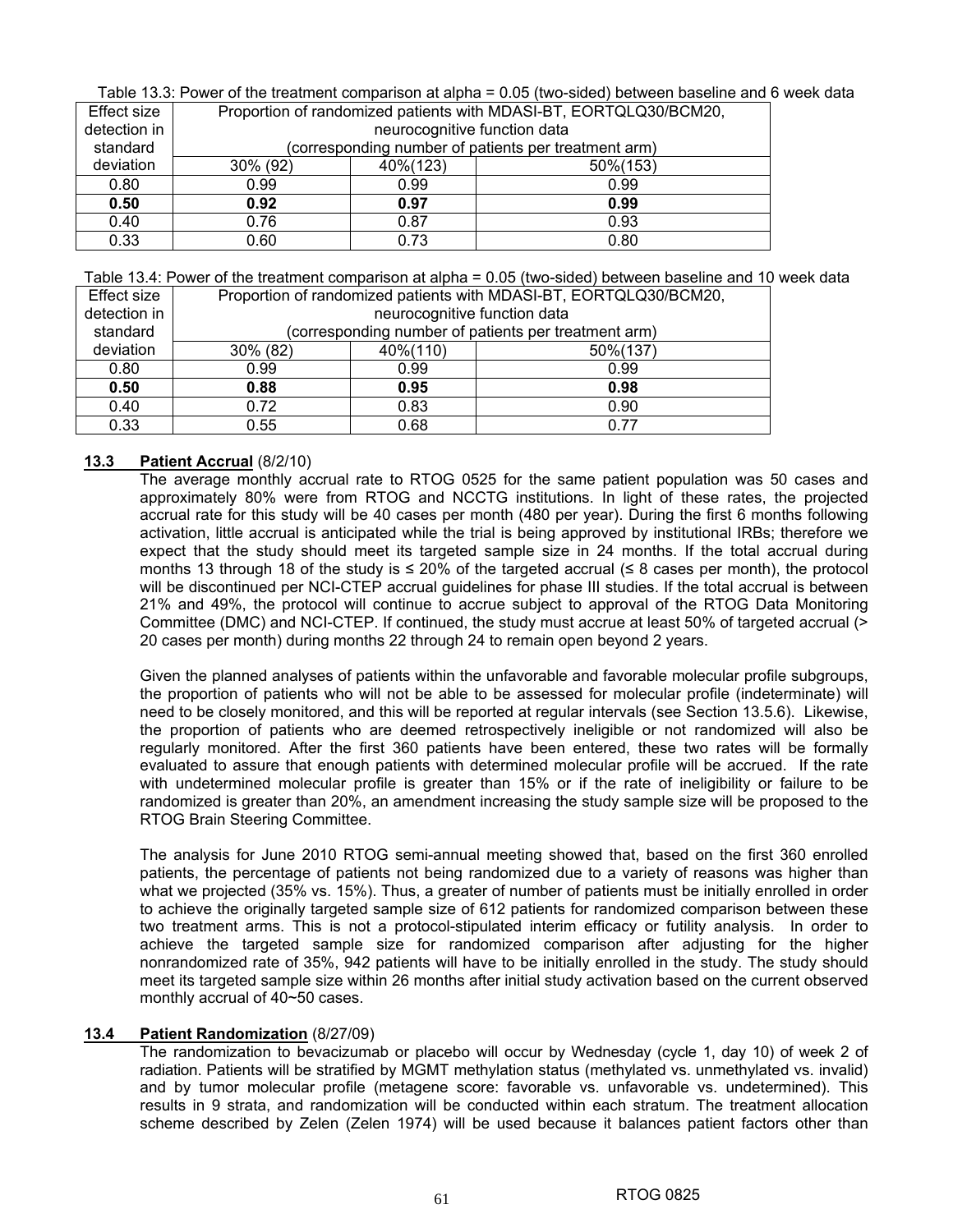institution. For the first 60 patients, two of every three patients in each stratum will be randomized to the experimental arm to minimize the number of patients assigned to that arm if the addition of bevacizumab to chemoradiation proves to be too toxic. For the next 60 patients, one of every three patients in each stratum will be randomized to the experimental arm to balance out the treatment assignments between the two arms. After that, patients will be assigned with equal probability to each arm in each stratum, resulting in equal allocation for the trial overall.

#### **13.5 Analysis Plan** (8/27/09)

### **13.5.1** Statistical Methods

Overall and progression-free survival rates will be estimated using the Kaplan-Meier method (Kaplan 1958), and differences between treatment arms will be tested in the log rank test (Mantel 1966). Overall survival will be measured from the date of randomization to the date of death or, otherwise, the last follow-up date on which the patient was reported alive. Progression-free survival will be measured from the date of randomization to the date of first progression or death or, otherwise, the last follow-up date on which the patient was reported alive. Differences in observed severities of toxicities (grade 3+) between groups will be tested using a chi square test.

Multivariate analyses with the Cox proportional hazard model (Cox 1972) for overall and progression-free survival will be performed with the stratification variables as fixed variables to assess the treatment effect adjusting patient-specific risk factors. Proportional hazard assumptions will be checked using different graphical or time-varying coefficients testing methods. If the data clearly do not follow proportional hazards, other statistical models will be used to fit the data instead. Possible alternatives are to use the stratified Cox proportional hazard model, accelerated failure model, or partition the time axis into sections where proportional hazard assumption holds.

Statistical analysis will also be performed to identify the effect of molecular profile on overall and progression-free. In univariate analysis, the log-rank test will be used to test for overall and progressionfree survival differences between the favorable and unfavorable risk groups. Multivariate analysis will be performed using the Cox proportional hazard model for both outcomes to determine if molecular profile is an independent prognostic factor and possibly a predictive factor for the use of bevacizumab. The covariates evaluated for the multivariate models are: assigned protocol treatment; MGMT methylation status; molecular profile; RTOG RPA risk class; and the interactions of treatment with methylation status, molecular profile, and RPA class.

In addition, there will be two subset analyses comparing the two treatments: one subset of patients with both MGMT unmethylated status and an unfavorable molecular profile (~35% of patients), and a second subset of patients with both MGMT methylated status and a favorable molecular profile (~10% of patients). In the first subset, it is hypothesized that the biggest positive effect on outcome for the bevacizumab arm will be seen. The rationale for this hypothesis is that we find the most aggressive tumors (those with the most unfavorable metagene scores) are also the most angiogenic (Phillips, Kharbanda et al. 2006.) In the second subset, it is hypothesized that there will be little positive, or possibly a negative, effect on outcome for the bevacizumab arm. The rationale for these hypotheses is that patients with favorable metagene scores will show a good response to standard therapy, a response that will not be appreciably improved by the addition of bevacizumab. Therefore, it is also necessary to consider the power justifications for the interactions between received treatment, MGMT status, and molecular profile. There are two levels for treatment: standard temozolomide and bevacizumabcontaining regiment. There are four levels for the different combinations of MGMT status and molecular profile. Therefore, the 2\*4 factorial design was used to test this interaction in Table 13.5.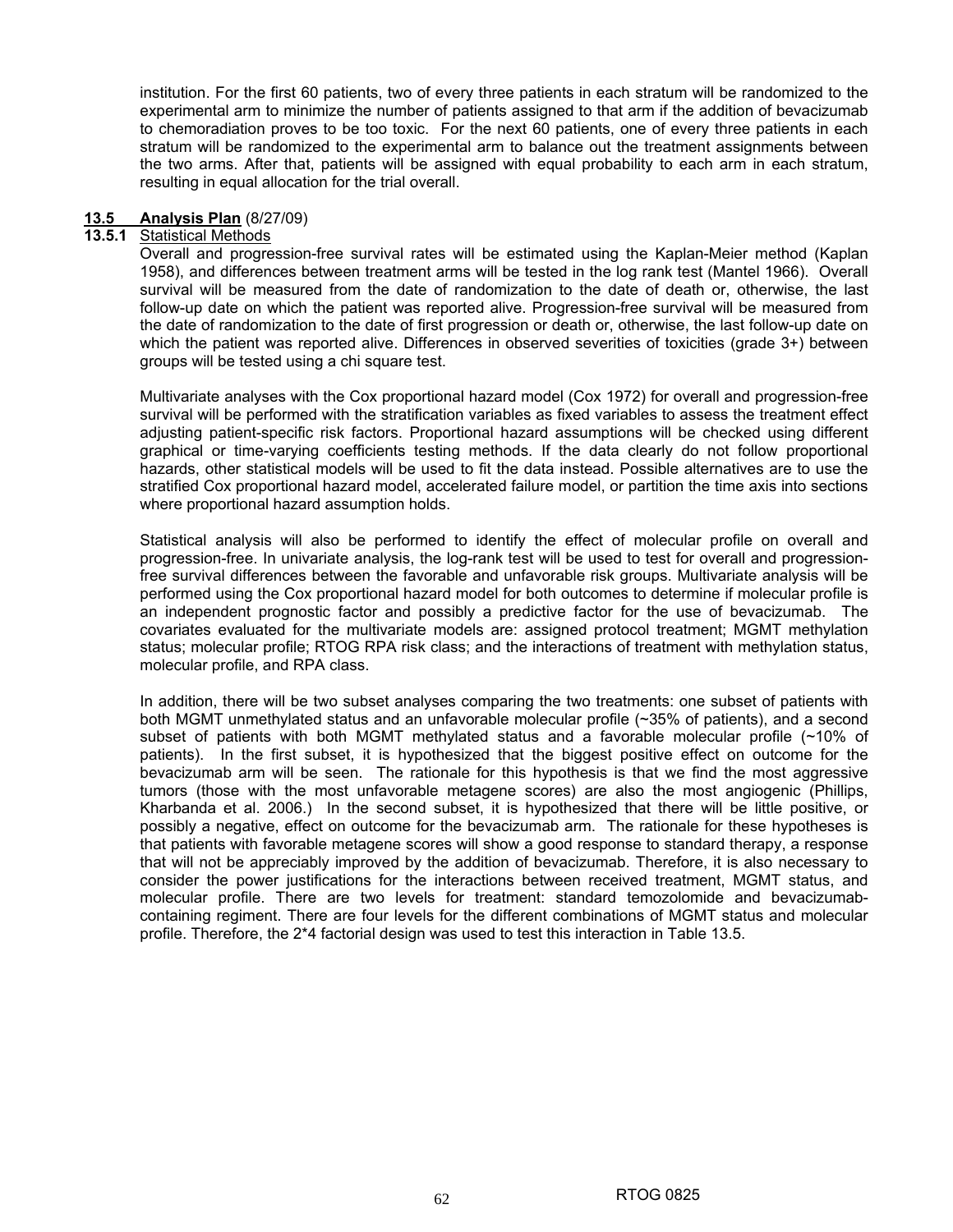Table 13.5: Hypothesized hazard rates, hazard ratios, and expected death numbers at each different combination of MGMT methylation status and molecular profile

|                                  | <b>MGMT Methylated</b> |              |              | MGMT unmethylated |
|----------------------------------|------------------------|--------------|--------------|-------------------|
|                                  | Favorable              | Unfavorable  | Favorable    | Unfavorable       |
|                                  | molecular              | molecular    | molecular    | molecular profile |
|                                  | profile                | profile      | profile      |                   |
| Hypothesized hazard rate (median |                        |              |              |                   |
| survival time in months):        |                        |              |              |                   |
| Standard TMZ                     | 0.0134(51.9)           | 0.0401(17.3) | 0.0286(24.2) | 0.0924(7.5)       |
| Bevacizumab-containing           | 0.012(57.7)            | 0.0286(24.2) | 0.0241(28.8) | 0.0573(12.1)      |
| Hypothesized hazard ratio        | 1.12                   | 1.40         | 1.19         | 1.61              |
| (standard vs. bevacizumab-       |                        |              |              |                   |
| containing)                      |                        |              |              |                   |
| Prevalence of each subgroup      | 10%                    | 15%          | 10%          | 35%               |
| Expected death number with 18    |                        |              |              |                   |
| month accrual and 16 additional  |                        |              |              |                   |
| follow-up                        |                        |              |              |                   |
| Standard TMZ                     | 9                      | 28           | 15           | 92                |
| Bevacizumab-containing           | 8                      | 23           | 13           | 78                |

The monthly accrual rate of 40 patients (34 analyzable patients) for 18 months with an additional 16 months of follow-up will result in 390 deaths, the required death number for the final analysis for overall survival. Given the prevalence of the 4 subgroups in this study population, the hypothesized hazard rates and median survival times for each cell in the combinations of treatments and subgroups in Table 13.5, at the time of final analysis for overall survival the expected death numbers in each cell are listed in rows 8-9. According to Peterson and George's method for sample size and power justification for testing the interaction for time-to-failure outcome (Peterson B. and George SL, 1993), there is **19%** power to detect the interactions based on the hypothesized hazard ratios among the 4 subsets at the time of protocol-specified analysis. In addition, according to the expected deaths number in each cell, for the subset of patients with both MGMT unmethylated status and an unfavorable molecular profile (~35% of patients), there is **86%** power to detect the survival hazard ratio of **1.6** or greater at the final analysis time.

### **13.5.2** Statistical Methods for Symptoms, Quality of Life, and Neurocognitive Function

### **13.5.2.1** *Neurocognitive, Symptom and HRQOL Change*

The mean scores from different tools will be calculated at baseline, 6 weeks, and 10 weeks after registration; the arms with and without bevacizumab will be compared using the two-sample t-test. If the parametric assumptions are not met, then the Mann-Whitney test will be used.

Longitudinal data analysis will also be performed to change trend of scores over time across the two treatment arms using hierarchical formulation of the linear mixed model. The model will include initial performance status, age, and type of surgery.

### **13.5.2.2** *Time to Neurocognitive, Symptom and HRQOL Progression*

Neurocognitive failure is defined as the first cognitive failure on any of the following tests: the HVLT-R for Free Recall, Delayed Recall and Delayed Recognition; the COWAT; and the Trail Making Test Part A or B. Cognitive failure for each test is defined as a change in a score that meets or exceeds the Reliable Change Index (RCI) value for each test indicating a performance that is worse than the patient's personal baseline score. For the MDASI-BT, a change in symptom severity of 1 point will be classified as the minimum clinically meaningful change. Mean symptom severity and mean symptom interference will also be calculated and assessed for significance in relation to treatment. For the EORTC QLQ30/BN20, differences of at least 10 points will be classified as the minimum clinically meaningful change in a HRQOL measure. For example, an increase of 10 points or more on a functional scale would mean a moderate improvement, whereas a decrease of 10 points or more would be interpreted as moderate worsening. Furthermore, a rise in a symptom score means deterioration. Changes of less than 10 points will be regarded as no change or as clinically irrelevant, and changes of more than 20 points will be considered large effects.

The cumulative incidence approach will be used to estimate the median time to neurocognitive failure to account for the competing risks of disease progression and death. Similar approaches will be used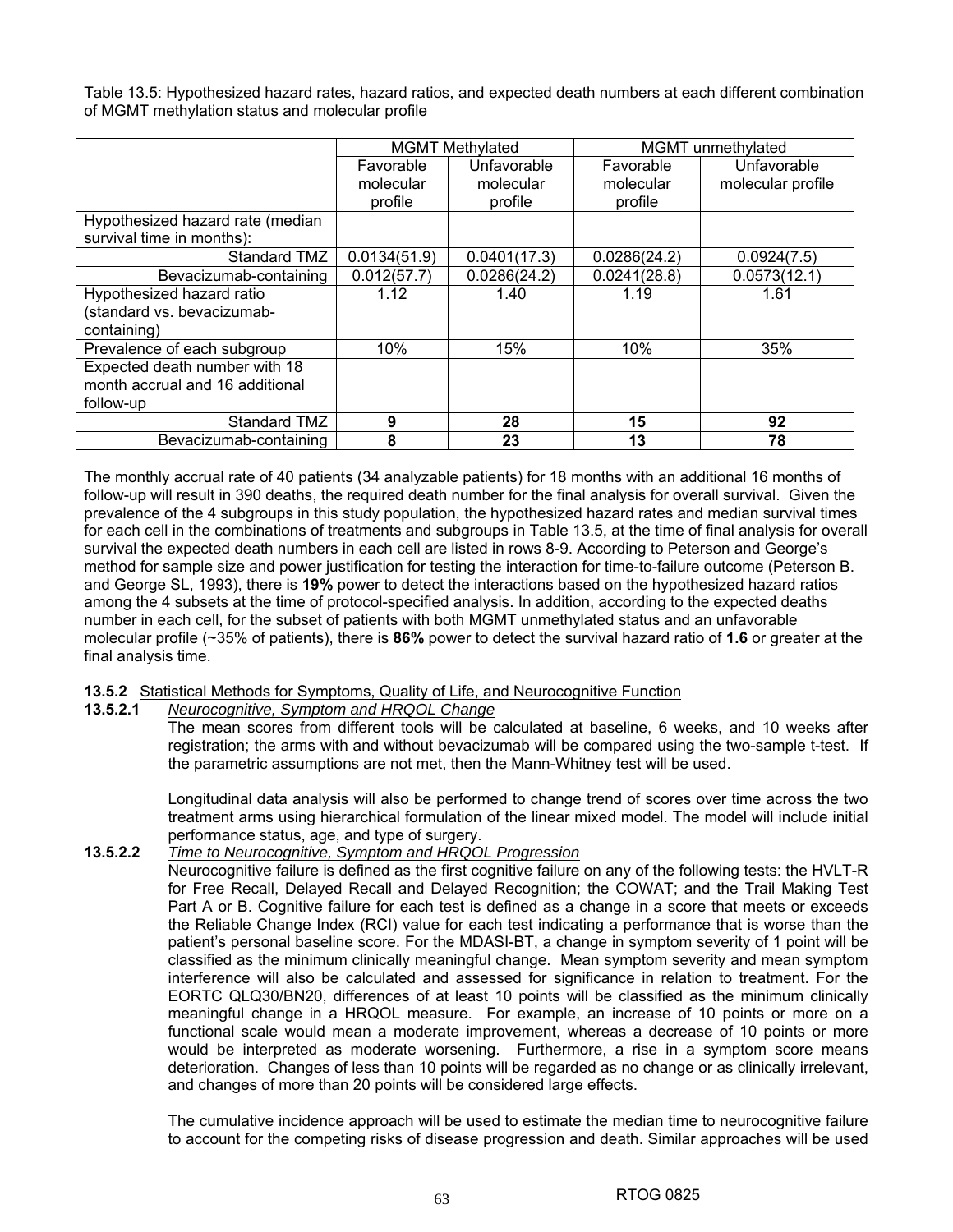for symptom and HRQOL data. Gray's test will be used to test for a statistically significant difference in the distribution of neurocognitive failure times at the alpha=0.05 level (Gray RJ. 1988). The null and alternative hypotheses are:

 $H_0: S_1(t) = S_2(t)$  vs.  $H_A: S_1(t) \neq S_2(t)$ 

where  $S_{\frac{1}{2}}(t)$  is the distribution of time to neurocognitive failure for patients in arm i

In addition, the Cox proportional hazards regression model will be used to determine hazard ratios and 95% confidence intervals for the treatment difference. Unadjusted ratios and ratios adjusted for stratification variables and other covariates of interest will be computed.

#### **13.5.2.3** *Prediction of Overall Survival and Progression-Free Survival*

The multivariate Cox proportional hazards model will be used to determine if one or more baseline scores from the MDASI-BT, the EORTC QLQ-C30/BCM20, and the neurocognitive function tools have prognostic impact on overall and progression-free survival after accounting for tumor-related and sociodemographic variables and protocol treatment.

### **13.5.2.4** *Molecular Correlative Translational Research*

Multivariate regression models will be utilized to model the association between tumor molecular profile (i.e., mesenchymal/angiogenic phenotype and proneural phenotype) and neurocognitive, symptom, and HRQOL outcomes.

### **13.5.2.5** *Missing Data*

Participation in the quality of life/neurocognitive function component is not mandatory in this study. However, if patients agree to participate in this component, adherence to the component assessment schedule will be encouraged through reminders from participating institutions. Completion of all scheduled assessment is part of the routine delinquency assessment for participating institutions. The Statistics and Data Management Center staff will monitor proportions of missing quality of life/neurocognitive function information in each treatment arm at different assessment points. In spite of these efforts, missing data is to a certain extent expected. If data on half of the patients who remain eligible during the long-term follow-up portion of the study is not able to be collected, data collection will be suspended. The information from patients with missing data will be reviewed in to determine whether the data analyses will be biased. Patients with missing data will be reviewed for the distributions of treatment arms and patient characteristics. Mean scores on the primary items will be compared for patients with and without missing data at different assessment points to identify whether missing data was preceded by a significant decline in the scores. Mean scores by assessment time for cohorts stratified by baseline score quartile will also be compared to investigate if the missingness is consistent with an ignorable missing data process (missing at random). If no missing data mechanism can be detected, the data will be analyzed assuming missing data is at random and the appropriate imputation for missing values will be conducted. The imputation methods may include: the missing value can be imputed from the variable mean of the completed cases, or it can be imputed from the mean conditional on observed values of other variables, or multiple imputation. If the missing data mechanism appears to be present, we will use appropriate analytic strategies to control for the potential bias and, if possible, to impute the missing data. The possible strategies for imputation and analyses will depend on the severity of the missing data problem and missing pattern. The imputation methods may include: worse-case scenario, use of mean response for individuals who withdraw from the trial from either all or similar (matched) patients remaining in the trial, last observation carry forward, or multiple imputation. The data can also are analyzed using pattern mixture models to estimate separate estimates for the outcome within strata based on the missing data pattern, and then combining estimates in a specialized way to yield appropriate an overall effect estimate( Little R and Rubin D. 2002). Sensitivity analyses based on the varying assumptions about the missing data mechanisms will also be conducted.

#### **13.5.3** Special Interim Toxicity Analysis

Since there is limited experience with bevacizumab added to concurrent radiation therapy with temozolomide for the treatment of patients with GBM, a special interim analysis will be performed to assure that this new regimen is safe. There is particular concern with a possibly unacceptable increase in the incidence of the following grade 3+ adverse events (regardless of attribution to protocol treatment) because of the addition of bevacizumab:

1) Hemorrhage [CTCAE v3.0 category *Hemorrhage/Bleeding*, any term]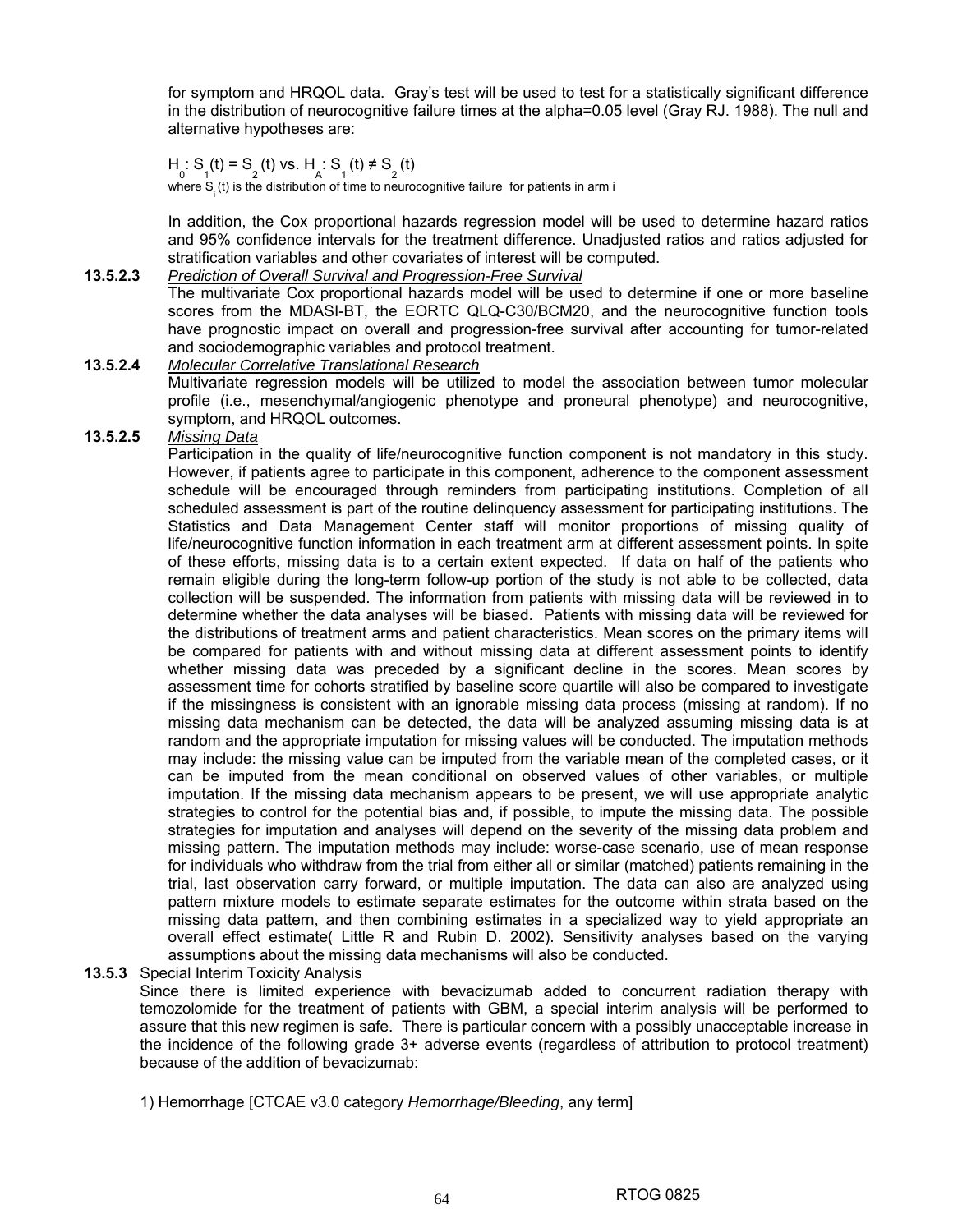2) Wound dehiscence [CTCAE v3.0 term *Wound complication, non-infectious*]

3) Encephalitis [CTCAE v3.0 terms *Leukoencephalopathy (radiographic findings)* and *Encephalopathy*]

4) Pulmonary emboli and/or deep venous thrombosis [CTCAE v3.0 terms *Thrombosis/thrombus/embolism* and *Thrombosis/embolism (vascular access-related)*]

5) Myelosuppression (grade 4-5 neutrophils or platelets) [CTCAE v3.0 terms Neutrophils/granulocytes (ANC/AGC), Platelets]

In addition, the dosage reduction of temozolomide (< 80% of protocol-defined dose) when given with radiation will also be evaluated as an indirect measure of toxicity, and patient tolerance will be considered as an adverse event for this analysis. Hemorrhage, wound dehiscence, and encephalitis will be considered local complications while pulmonary emboli and/or deep venous thrombosis, myelosuppression, and dose reduction will be considered non-local complications.

This special interim analysis will be performed twice: once after 20 patients are entered on the experimental arm and once after 40 patients are entered on the experimental arm. Initially, two of every three patients will be randomized to the experimental arm to minimize the number of patients assigned to that arm if the addition of bevacizumab to chemoradiation proves to be too toxic. The data for the first and the second special interim analyses would be available 8.5 and 9.5 months, respectively, after study activation. These time points would allow sufficient time for the induction chemoradiation to be completed, the assessment of adverse events to be done at 4 weeks post-treatment as specified in the protocol prior to start of maintenance therapy, the data to be processed, and the slow accrual in the first six months during which institutions obtain IRB approvals.

The baseline rates for these 6 adverse events, regardless of attribution in this study, are based upon the interim analysis of the ongoing phase IIl trial, RTOG 0525, for the June 2008 RTOG semiannual meeting. At the time of the analysis, for the 487 eligible patients enrolled before June 1, 2007, 472 patients had information regarding adverse events following chemoradiation prior to the start of maintenance therapy. With respect to local complications, only two patients (<1%) had encephalitis, three patients (1%) had hemorrhage, and no patients had wound complication. With respect to the non-local complications, 35 patients (7%) had pulmonary emboli and/or deep venous thrombosis, 40 patients (8%) had grade 4 or 5 myelosuppression, and 78 patients (18%) had (>20%) dose reduction. It should be noted that there was no specific question on the data collection form for any of these six events. This may have resulted in some underreporting of these adverse events, but the degree of underreporting is felt to be minimal.

For evaluation of the three local complications, incidence of 1% for encephalitis and wound complication, incidence of 2% for hemorrhage, and an incidence of 5% for occurrence of any of them are used as control. If the incidence of patients with each of the three local adverse events is 10% higher (e.g., 1% to 11%), on the bevacizumab arm or if the incidence of patients with at least one of the individual 3 adverse events increases from 5% to 15% on the bevacizumab arm then all pertinent local adverse events will be reviewed by the study chairs, the RTOG DMC, and the study statistician.

For evaluation of the three non-local adverse events, an incidence of 20% will be used for (>20%) dose reduction, an incidence of 10% will be used for (grade 4+) myelosuppression, and an incidence of 9% will be used for pulmonary emboli and/or deep venous thrombosis. If the incidence of patients with each of the three non-local adverse events is 10% higher (e.g., 9% to 19%) on the bevacizumab arm, then all pertinent non-local adverse events will be reviewed by the study chairs, the RTOG DMC, and the study statistician.

Following each special interim analysis of local and/or non-local adverse events, the study chairs, RTOG DMC, and study statistician will make a recommendation to the RTOG Brain Steering Committee, RTOG Research Strategy Committee, and CTEP for their consideration. These Committees jointly will decide the future course of action for the study (such as deleting the bevacizumab entirely from the chemoradiation as outlined in the modified schema below). With 20 patients treated on the experimental arm at the time of first analysis, it should be noted that if the true adverse event rates are 5% or less [(1% or less), (2% or less), (9% or less), (10% or less), (20% or less)] there is less than a 2% chance [0.2% chance, 1%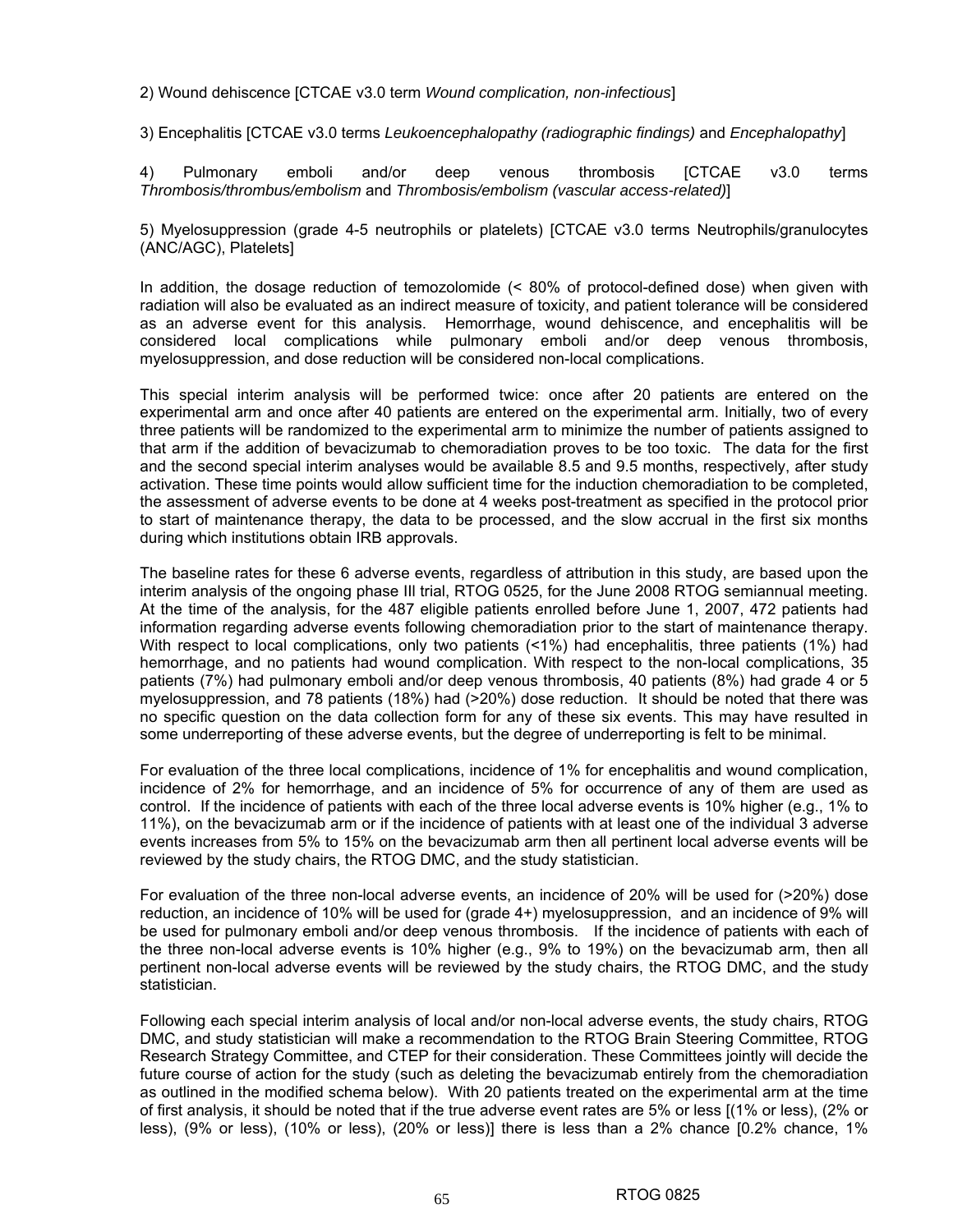chance, 10% chance, 5% and 9% chance] that the chemoradiation regimen with bevacizumab added will be identified as unacceptable, assuming a binomial distribution with a one-sided test. With 40 patients at the time of the second analysis, it should be noted that if the true adverse event rates are 5% or less [(1% or less), (2% or less), (9% or less), (10% or less), (20% or less)] there is less than a 1% chance [0.1 % chance, 1% chance, 3% chance, 2% and 5% chance] that the chemoradiation regimen with bevacizumab added will be identified as unacceptable. If the concurrent radiation plus temozolomide plus bevacizumab regimen is judged to have an unacceptable toxicity profile, the bevacizumab will simply be dropped from the chemoradiation treatment component.

#### **13.5.4** Significance Testing for Early Termination and Reporting

Interim treatment comparisons will be performed when we observe 25% (98 deaths), 50% (195 deaths), and 75% (293 deaths) of the 390 required maximum number of deaths. The three analyses will be done on an intent-to-treat basis, with all eligible cases being included in the treatment arm to which they were randomized regardless of what treatment the patients actually received. The primary endpoint of overall survival will be tested in each interim analysis. The efficacy will be tested using a Haybittle-Peto method for early rejection of the null hypothesis to stop for superiority. Critical values used in the sequential analyses will preserve an overall alpha level of 0.025 (one-sided) for the study, with 0.023 for overall survival and 0.002 for progression-free survival. Futility will be tested using the lower boundary based on testing the alternative hypothesis at one-sided 0.005 alpha level, as recommended by Freidlin and Korn (Freidlin B and Korn EL 2002). The Z-score futility boundaries will be evaluated as  $-2.576 + \log(1.33) * sqrt(d/4)$ , where  $-2.576$  corresponds to  $Z_{(0.005)}$ , 1.33 corresponds to the hazard ratio of control arm to the experimental arm, d is the total observed number of deaths. The significance levels, superiority boundary and Z-score futility boundary for early stopping are as follows in Table 13.6.

If the true hazard ratio of control arm to experimental arm is 1.33 (0.75 for experimental to control arm), then the probability of stopping by first, second, and third interim analysis to reject the null hypothesis is 0.048, 0.108 and 0.142, respectively. The superiority boundaries were chosen to preserve an overall onesided type I error of 0.023, ignoring the futility boundary. The stopping for futility does not inflate the type I error probability and the futility boundary also does not result in any significant loss of power.

| Interim<br><b>Test</b><br>number | <b>Percent</b><br><b>Information</b> | <b>Number</b><br>οf<br><b>Events</b> | p-value for<br><b>Efficacy</b> | <b>Superiority</b><br><b>Boundary</b> | p-value<br>for<br><b>Futility</b> | <b>Futility</b><br>boundary |
|----------------------------------|--------------------------------------|--------------------------------------|--------------------------------|---------------------------------------|-----------------------------------|-----------------------------|
|                                  | 25%                                  | 98                                   | < 0.001                        | 3.09                                  | < 0.005                           | $-1.16$                     |
|                                  | 50%                                  | 195                                  | < 0.001                        | 3.09                                  | < 0.005                           | $-0.58$                     |
|                                  | 75%                                  | 293                                  | < 0.001                        | 3.09                                  | < 0.005                           | $-0.14$                     |

Table 13.6: Interim analysis for overall survival

The progression-free survival endpoint will be tested only once, either when the test statistics from overall survival comparisons cross the pre-specified boundaries in the interim analysis or at the final OS analysis, whichever occurs first. If the interim superiority bound for the overall survival comparison is crossed, indicating the superiority for the experimental arm, the responsible statistician may recommend early reporting of the results and/or stopping accrual (if applicable). At the same time, progression-free survival outcomes will be examined to provide additional treatment information. If the interim futility boundary for the overall survival comparison is crossed, indicating that the overall survival is less likely to prove superior for the experimental arm, the progression-free survival outcome will be examined for efficacy and futility. The futility boundary for progression-free survival is based on testing the alternative hypothesis for progression-free survival at the one-sided 0.005 level. The Z-score futility boundaries will be evaluated as − 2.576 + log(1.43) \* *sqrt*( *pfse* / 4), where − 2.576 corresponds to  $Z_{(0.005)}$ , 1.43 corresponds to the hazard ratio of control arm to the experimental arm in terms of progression-free survival, and pfse is the total observed number of progression-free survival events. If both overall and progression-free survival futility boundaries are crossed, we will recommend terminating the trial; otherwise, we will recommend continuing the trial due to the consideration of progression-free survival outcomes.

At each protocol-planned interim analysis, the results from the test assessing the treatment efficacy and futility will be reported to the RTOG DMC. The responsible statistician may recommend early reporting of the results and/or stopping accrual (if applicable) of the trial if the p-value is less than the nominal value specified in a sequential design for either efficacy or futility. The accrual rate, treatment compliance,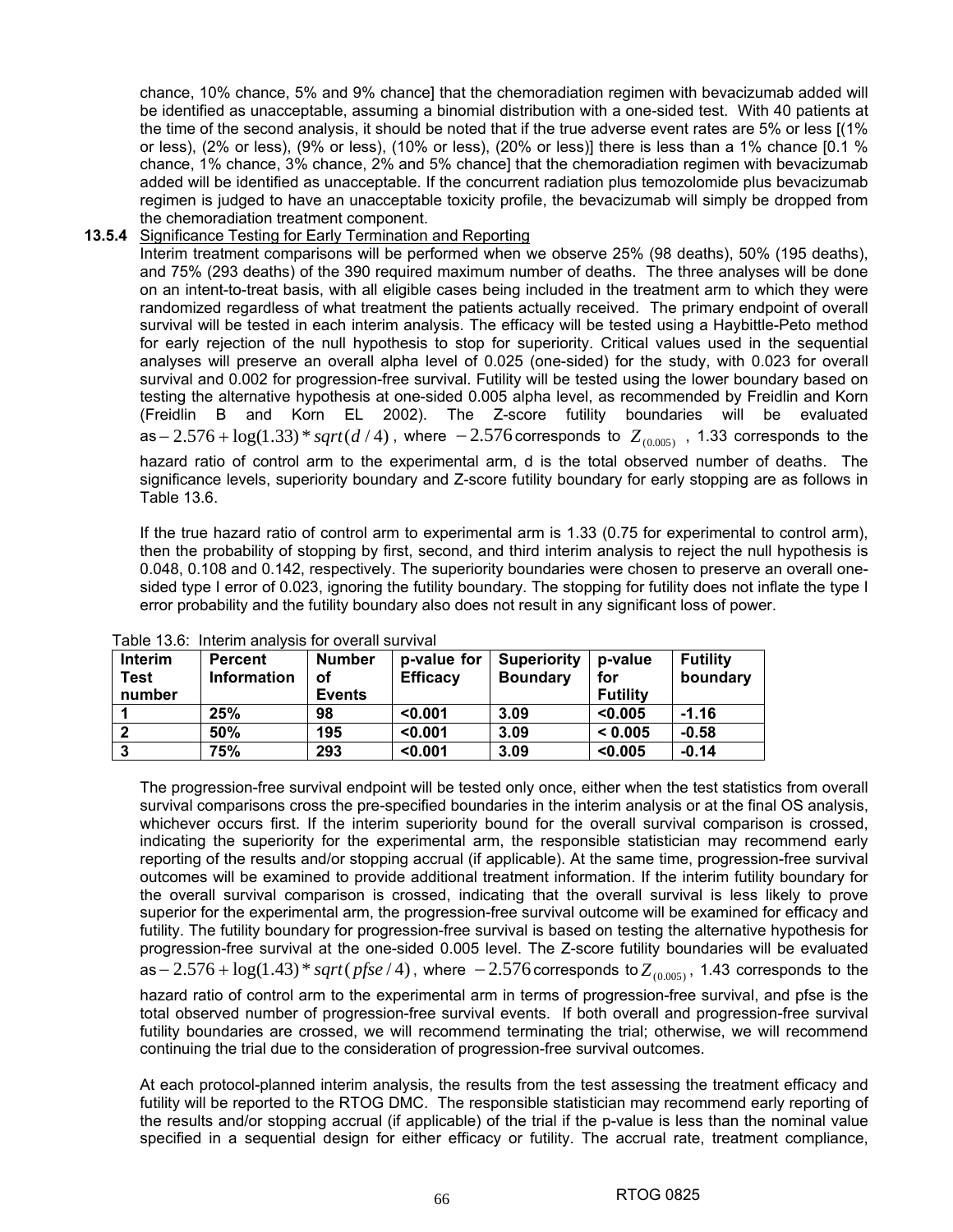safety of the treatments, and the importance of the study are also considered in making such a recommendation. The results will be reported to the RTOG DMC with the treatment blinded. The DMC will then make a recommendation about the trial to the RTOG Group Chair.

### **13.5.5** Significance Testing for Final Analysis

 The final analysis will be done on an intent-to-treat basis, such that all eligible cases on the study will be included in the arm to which they were randomized regardless of what treatment the patients actually received. The final analysis will occur at the next RTOG meeting after there have been at least 390 deaths reported. If the observed p-value (one-sided) at the time of the final analysis is ≤ 0.0221, we will reject the null hypothesis that the two treatments have a common survival. If the progression-free survival endpoint has not been tested before, the progression-free survival analysis will also be conducted; if the observed p-value (one-sided) is less than 0.002, we will reject the null hypothesis that the two treatments have the same progression-free survival. According to the projected number of progression-free survival events (512) at the time of final analysis for overall survival, there will be 87% power to detect the hypothesized hazard ratio of 0.70 for progression-free survival. A sensitivity analysis will be performed to study the impact on the progression-free survival analysis due to censoring. Two extreme scenarios about censored cases will be considered. One is that censored cases experience events immediately after they are censored. This corresponds to the hypothesis that censored cases are those that tend to be at high risk of a progression-free survival event. The opposite one is that censored cases have longer times to events than anyone else in the sample. This corresponds to the hypothesis that censored cases are those tend to be at low risk of a progression-free survival event.

### **13.5.6** Interim Analysis to Monitor the Study Progress

 Interim reports with statistical analyses will be prepared twice per year until the initial paper reporting the treatment results has been submitted. In general, the interim reports will contain information about the patient accrual rate with a projected completion date for the accrual phase; rates of patient exclusion rates due to ineligibility and failure to be randomized following registration; compliance rate of treatment delivery with the distributions of important prognostic baseline variables including MGMT methylation status and molecular profile; the frequencies and severity of treatment-related adverse events by treatment arm; the assay performance with regard to turn-around time (defined as the time between the dates of tissue collection and randomization) and failure rate (defined as the percentage of assays that fall in the undetermined category). The assay performance with regard to reproducibility over time will be performed on the first 100 samples; therefore, the results will also be included in interim reports when available. The interim reports will not contain the results from the treatment comparisons with respect to the efficacy endpoints (overall survival, progression-free survival, treatment response). The RTOG DMC will review the accrual to the study and the rate of adverse events on the study at least twice per year until the initial results of the study have been presented to the scientific community.

**13.5.7** Interim Analysis of Efficacy Results

 As mentioned in Section 13.5.4, the efficacy results of this study will be reviewed by the RTOG DMC three times. At such times, the DMC will be presented with a report as in Section 13.5.6 with the addition of a blinded comparison of overall survival. The study statistician will also make a recommendation to the Committee based upon the observed results at the time of the analysis. If the boundary for rejecting the null hypothesis is crossed while the study is still open to patient accrual, the statistician will recommend immediately closing the study to accrual.

- **13.5.8** Statistical Analysis Plan for the Post-Progression Component The statistical analysis for the post-progression component will be exploratory in nature, aiming to asses the rates of progression-free survival, overall survival, and adverse events (grade 3+) in patients receiving different treatment options on the unblinded (post-progression) component of the study. Progression-free survival will be measured from the start of post-progression treatment to the date of first progression or death or, otherwise, the last follow-up date on which the patient was reported alive. Overall survival will be measured from the start of post-progression treatment to the date of death or, otherwise, the last follow-up date on which the patient was reported alive.
- **13.5.9** This study will be monitored by the Clinical Data Update System (CDUS) version 3.0. Cumulative CDUS data will be submitted quarterly by electronic means. Reports are due January 31, April 30, July 31, and October 31.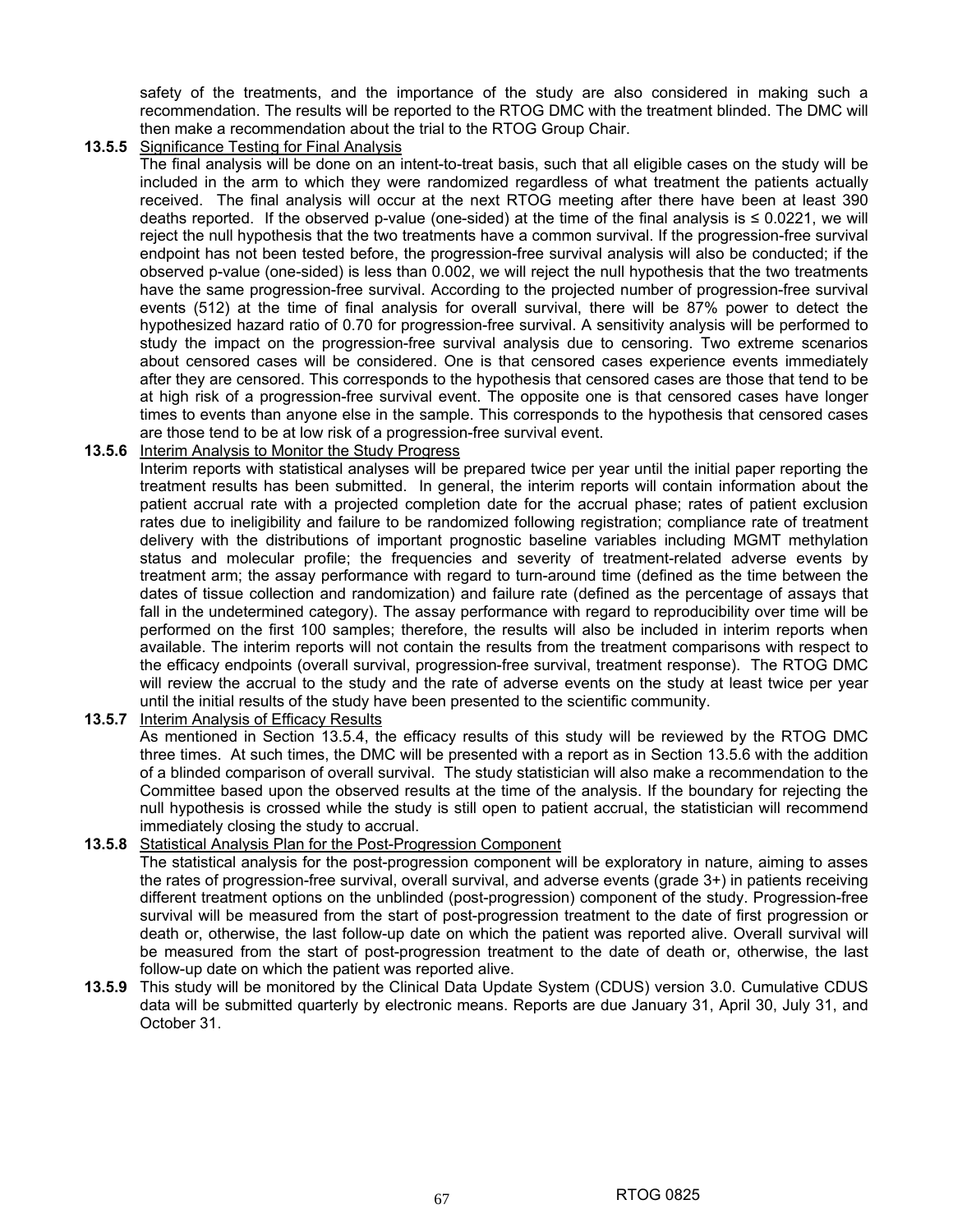#### **13.6 Gender and Minorities** (8/2/10)

In conformance with the national Institutes of Health (NIH) Revitalization Act of 1993 with regard to inclusion of women and minorities in clinical research, we address this issue here, as we will also analyze treatment differences by gender, race, and ethnicity. Table 13.7 lists the projected accrual for each racial and ethnic group based upon a previous RTOG GBM trial (patients enrolled from RTOG and NCCTG institutions for RTOG 0525).

|                                               |                | Gender       |              |  |
|-----------------------------------------------|----------------|--------------|--------------|--|
| <b>Ethnic Category</b>                        | <b>Females</b> | <b>Males</b> | <b>Total</b> |  |
| Hispanic or Latino                            | 14             | 26           | 40           |  |
| Not Hispanic or Latino                        | 364            | 469          | 833          |  |
| Unknown                                       | 32             | 37           | 69           |  |
| <b>Ethnic Category: Total of all subjects</b> | 410            | 532          | 942          |  |
| <b>Racial Category</b>                        |                |              |              |  |
| American Indian or Alaskan Native             | 2              | 1            | 3            |  |
| Asian                                         | 9              | 6            | 15           |  |
| <b>Black or African American</b>              |                | 12           | 19           |  |
| White                                         | 385            | 503          | 888          |  |
| More than one race                            | 2              |              | 3            |  |
| Unknown                                       | 5              | 9            | 14           |  |
| Racial Category: Total of all subjects        | 410            | 532          | 942          |  |

# **Table 13.7: Projected Distribution of Gender and Minorities**

### **13.7 Statistical Considerations for ACRIN 6686 Advanced Imaging Component** (8/2/10)

### **13.7.1 Sample Size**

A total of 264 participants will be enrolled in the Advanced Imaging sub-study. In each of the sites participating in ACRIN 6686, consecutive cases will be recruited without reference to their randomization status. Accrual to the study will continue until the overall projected sample size of 264 is reached. After these 264 participants are enrolled in the trial, advanced-imaging sites will conduct standard imaging on any additional study participants until all 942 trial participants are enrolled. Assuming 5% attrition of the original sample, we expect that the analysis set will include 250 participants.

Results from Cox regression analyses of data from a series of patients undergoing anti-VEGF therapy (with cediranib) for glioblastoma were used to guide the sample size considerations for this imaging sub-study (Batchelor 2007). In particular, in separate univariate models the coefficient of change in  $K<sup>trans</sup>$  (in logarithmic scale) was 0.57 (HR = 1.76) and the coefficient of change (ratio) in spin echo CBV was  $-2.59$  (HR = 0.075). The standard deviations of the two predictors in this cohort were 0.94 and 0.15, respectively.

The sample size for the Advanced MRI sub-study was computed to permit adequate power to detect a hazard ratio in a neighborhood of the projected values, within each arm. The following table presents computations of statistical power to detect a coefficient for  $K<sup>trans</sup>$  change of the indicated magnitude, using a two-sided test at level 0.05. The hazard ratios corresponding to the values of the coefficient considered in the table range from 1.50 to 1.76. The standard deviation of the predictor was conservatively assumed to vary from 0.9 to 0.94, based on the preliminary data. In line with the main study, the overall event rate was assumed to vary from 0.6 to 0.65. Computations were carried out using PASS (Hinze J. [2008] PASS 2008, NCSS, LLC, Kaysville, Utah).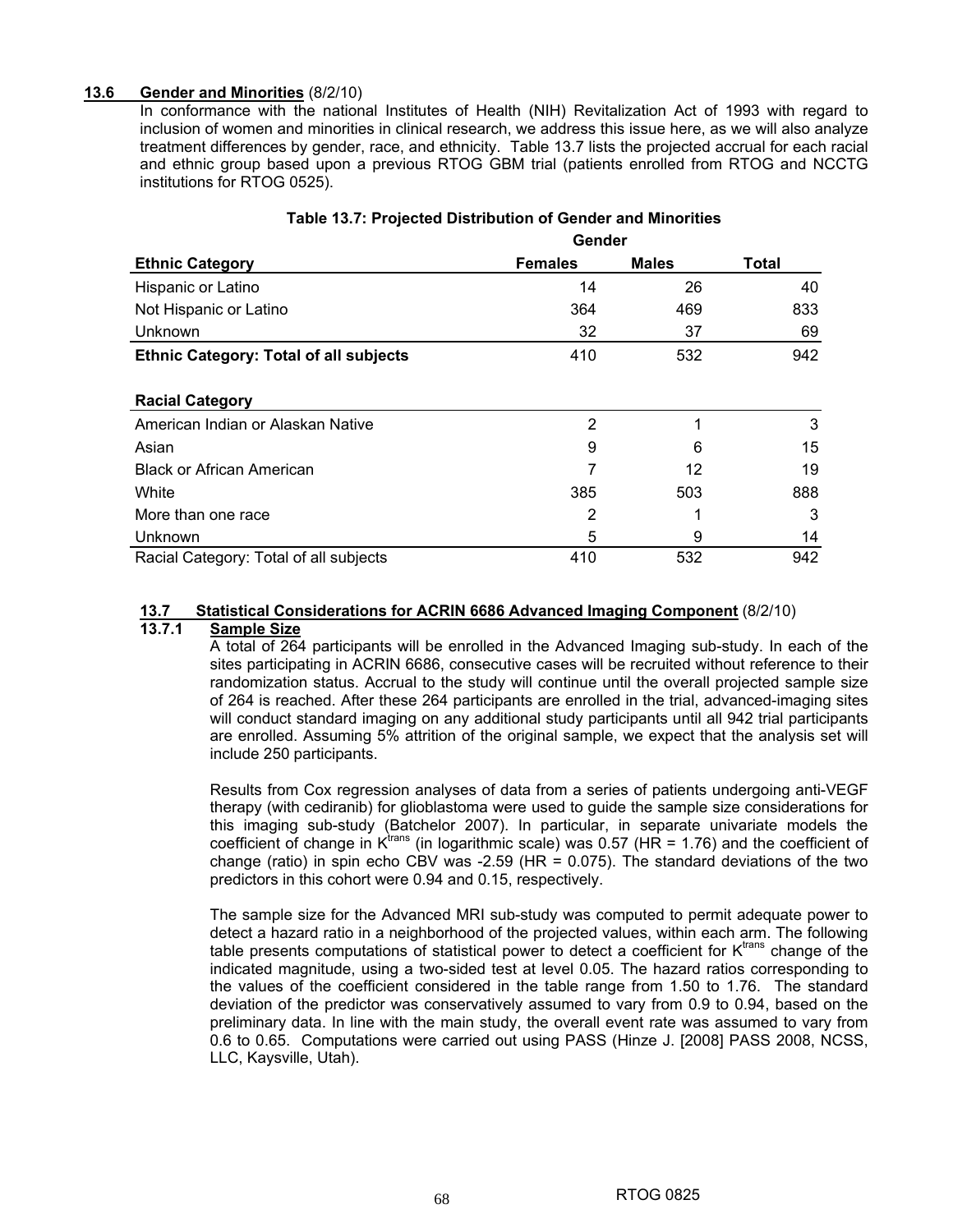| <b>Power</b> | <b>Sample</b><br>Size | Coefficientl | Stand, Dev.<br>of Predictor | Event<br>Rate |
|--------------|-----------------------|--------------|-----------------------------|---------------|
| 0.89171      | 125                   | 0.410        | 0.900                       | 0.600         |
| 0.91585      | 125                   | 0.410        | 0.940                       | 0.600         |
| 0.94796      | 125                   | 0.460        | 0.900                       | 0.600         |
| 0.96285      | 125                   | 0.460        | 0.940                       | 0.600         |
| 0.97805      | 125                   | 0.510        | 0.900                       | 0.600         |
| 0.98580      | 125                   | 0.510        | 0.940                       | 0.600         |
| 0.99191      | 125                   | 0.560        | 0.900                       | 0.600         |
| 0.99532      | 125                   | 0.560        | 0.940                       | 0.600         |
| 0.91406      | 125                   | 0.410        | 0.900                       | 0.650         |
| 0.93499      | 125                   | 0.410        | 0.940                       | 0.650         |
| 0.96178      | 125                   | 0.460        | 0.900                       | 0.650         |
| 0.97367      | 125                   | 0.460        | 0.940                       | 0.650         |
| 0.98527      | 125                   | 0.510        | 0.900                       | 0.650         |
| 0.99089      | 125                   | 0.510        | 0.940                       | 0.650         |
| 0.99510      | 125                   | 0.560        | 0.900                       | 0.650         |
| 0.99732      | 125                   | 0.560        | 0.940                       | 0.650         |

The following table presents computations of statistical power to detect a coefficient of change in spin echo CBV of the indicated magnitude, using a two-sided test at level 0.05. The hazard ratios corresponding to the values of the coefficient considered in the table range from 0.075 to 0.1. The standard deviation of the predictor was conservatively assumed to vary from 0.12 to 0.15, based on the preliminary data.

| <b>Power</b> | <b>Sample</b><br>Size | Coefficient | Stand, Dev.<br>οf | Overall<br><b>Event</b> |
|--------------|-----------------------|-------------|-------------------|-------------------------|
|              |                       |             | <b>Predictor</b>  | Rate                    |
| 0.77097      | 125                   | $-2.600$    | 0.120             | 0.600                   |
| 0.83328      | 125                   | $-2.600$    | 0.130             | 0.600                   |
| 0.88344      | 125                   | $-2.600$    | 0.140             | 0.600                   |
| 0.92184      | 125                   | $-2.600$    | 0.150             | 0.600                   |
| 0.70339      | 125                   | $-2.400$    | 0.120             | 0.600                   |
| 0.77097      | 125                   | $-2.400$    | 0.130             | 0.600                   |
| 0.82891      | 125                   | $-2.400$    | 0.140             | 0.600                   |
| 0.87651      | 125                   | $-2.400$    | 0.150             | 0.600                   |
| 0.80299      | 125                   | -2.600      | 0.120             | 0.650                   |
| 0.86142      | 125                   | -2.600      | 0.130             | 0.650                   |
| 0.90676      | 125                   | -2.600      | 0.140             | 0.650                   |
| 0.94008      | 125                   | $-2.600$    | 0.150             | 0.650                   |
| 0.73762      | 125                   | $-2.400$    | 0.120             | 0.650                   |
| 0.80299      | 125                   | $-2.400$    | 0.130             | 0.650                   |
| 0.85740      | 125                   | $-2.400$    | 0.140             | 0.650                   |
| 0.90061      | 125                   | $-2.400$    | 0.150             | 0.650                   |

#### **13.7.2 Statistical Analysis Methods**

Study participants in both arms will undergo DCE-MRI and DSC-MRI at four time points during the study, corresponding to Baseline (T0), Week 3 (T1), Week 3 + 1 Day or "Day 22" (T2), and Week 10 (T3) as described in Section 11.3.2. Section 1.7 describes the background significance of DCE-MRI and DSC-MRI in evaluating treatment response. K<sup>trans</sup> will be used as the primary metric from the DCE-MRI scan and spin echo CBV will be used as the primary metric from the perfusion MRI scan to assess progression-free and overall survival as described in Section 2.4 and below.

- **13.7.2.1 Analysis Plan**<br>**13.7.2.1.1** *Primary Ail*
- **13.7.2.1.1** *Primary Aims*

**13.7.2.1.1.1** To assess the association between overall survival and K<sup>trans</sup> change from T1 to T2.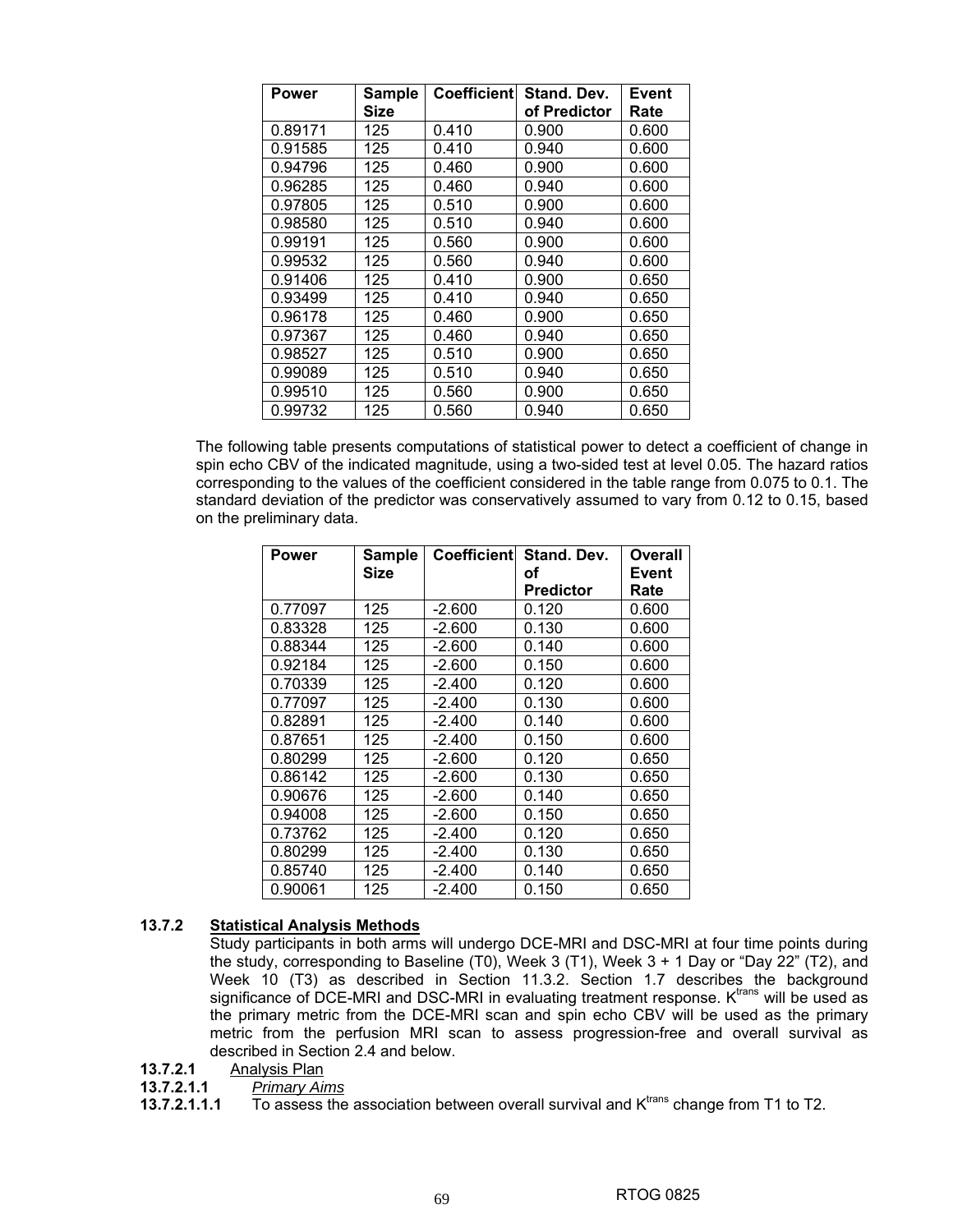**13.7.2.1.1.2** To assess the association between overall survival and spin echo CBV change from T1 to T2.

> Overall survival will be estimated for the entire Advanced Imaging cohort of this sub-study and separately for the two arms using Kaplan Meir curves. The main analysis for each of the two primary aims will be based on Cox regression models, in which the response will be overall survival and the predictors will be change in  $K<sup>trans</sup>$  or spin echo CBV as a continuous variable, treatment arm as a binary indicator, and the interaction between treatment and MRI predictor. In a secondary analysis, each MRI predictor will be assessed using time-dependent ROC curves for the prediction of survival at pre-specified time points (Heagerty 2000).

- **13.7.2.1.2** *Secondary Aims*
- **13.7.2.1.2.1** To assess the association between progression-free survival and Ktrans change from T1 to T2.
- **13.7.2.1.2.2** To assess the association between progression-free survival and spin echo CBV change from T1 to T2.
- **13.7.2.1.2.3** To assess the association between T1 values of K<sup>trans</sup> and spin echo CBV measured separately at T0 and T1, and overall and progression-free survival.
- **13.7.2.1.2.4** To assess the association between overall survival and K<sup>trans</sup> changes from T0 to T1 and from T2 to T3.
- **13.7.2.1.2.5** To assess the association between overall survival and spin echo CBV changes from T0 and T1 and from T2 to T3.
- **13.7.2.1.2.6** To assess the association between overall survival and apparent diffusion coefficient (ADC) change from T0 to T1.
- **13.7.2.1.2.7** To assess the association between overall survival and ADC change from T1 to T2.
- **13.7.2.1.2.8** To assess the association between progression-free survival and ADC change from T0 to T1.
- **13.7.2.1.2.9** To assess the association between progression-free survival and ADC change from T1 to T2.
- **13.7.2.1.2.10** To assess the association between T1 values of ADC with overall and progression-free survival.
- **13.7.2.1.2.11** To assess the association between change in lesion size between T1 and T3, as measured by advanced MRI, and overall and progression-free survival.

The analysis for each of the secondary aims will be carried out similarly to the analysis of the primary aims. For example for secondary aims 1 and 2, Cox regression models will be used with the same predictors as in the primary aims but with progression-free survival as the response.

#### **13.7.2.3 Aims for Biomarker, Imaging, Quality of Life Study Funding Program Supplement** (8/2/10)

Aims 1 and 2 (see below) will assess the ability of several imaging based markers to predict overall survival within each of the arms of the study. These markers will represent the change between baseline and 22 weeks in measurements derived by imaging. The marker of primary interest will be the volumetric (3-D) tumor measurement on post gadolinium T1 weighted imaging for Aim 1 and the corresponding 3-D tumor measurement on T2-weighted imaging for Aim 2.

The primary analytic approach will be based on Cox regression models in which the marker change between baseline and 22 weeks will be the independent variable of interest, with other covariates as indicated in the application. We will also pursue analyses using timedependent ROC methods.

**13.7.2.3.1** *Aim 1*: To assess the association between measures of change in enhancing tumor size at week 22 and overall survival in participants with glioma receiving chemoradiotherapy with and without bevacizumab.

> Two general approaches will be used in the analysis for this aim. First, Cox regression modeling will be used in which the response variable will be overall survival and the predictors will be measures of tumor size, including 1-D measurements, 2-D measurements, and volumetric (3-D) measurements on post-gadolinium T1 weighted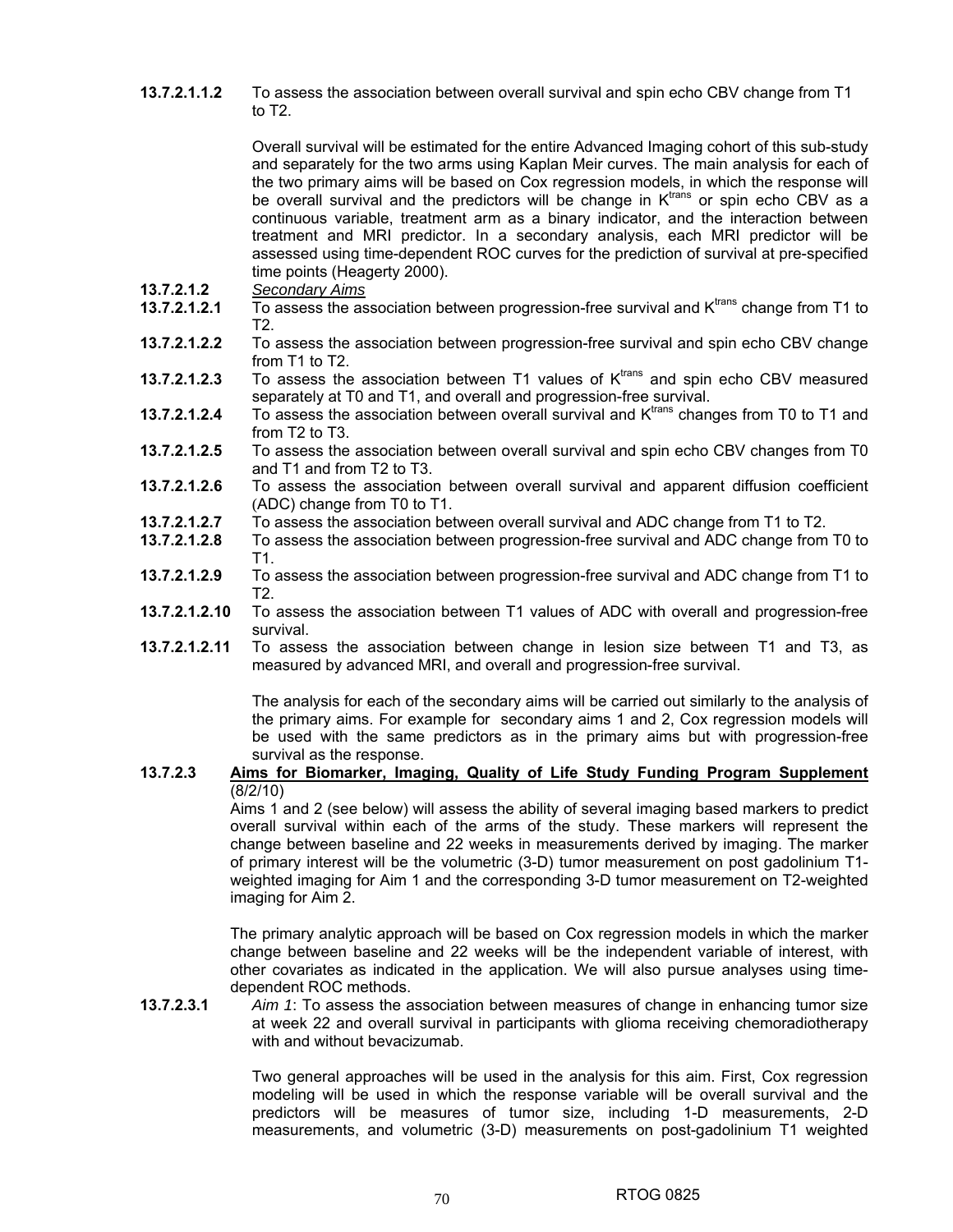imaging (Kalbfleisch et al, 2008). Models will be fitted separately for each randomization arm. For each of these measures, the change between baseline and 22 weeks is of primary interest as predictor of overall survival. However other time points (e.g., 3 months) will also be considered. Models will be fitted for each marker separately as well as for combinations of markers. Covariates identified in the RTOG 0825 protocol will be assessed and include the assigned protocol treatment, MGMT methylation status, molecular profile, RTOG RPA risk class, and the interactions of treatment with methylation status, molecular profile, and RPA class. Relevant patient characteristics (age, initial Karnofsky performance index, tumor MGMT status, etc.) will be included. The c-statistic will be used to assess model fit and cross-validation will be employed.

Second, time dependent ROC analysis will be used to assess the ability of each marker to predict survival at fixed time points (1, 2, and 3 years) In this analysis, ROC curves for each marker will be estimated at each time point (Heagerty et al, 2000; Heagerty et al, 2005). In addition to providing an overall assessment of the predictive performance of the marker, the estimated ROC curves will be used to determine marker threshold values for optimal prediction of survival at the designated timepoints. Comparison of markers will be made using the area under the respective ROC curves (Hintze, 2006).

**13.7.2.1.3.2** *Aim 2*: To assess the association between measures of change in T2-based tumor size at week 22 and overall survival in participants with glioma receiving chemoradiotherapy with and without bevacizumab.

> The research questions for this Aim are similar to those in Aim 1 but will use T2-based measurements, again with 1-D, 2-D, and volumetric 3-D measurements. The analytic strategy will be similar to Aim 1.

**13.7.2.1.3.3** *Aim 3*: To assess the association between changes in ADC values and overall survival.

In this analysis, the markers of interest will be measures of the change in ADC values from baseline to specific timepoints during the study. The analytic strategy will be similar to Aim 1.

#### **13.7.2.3.4** *Power Calculations*

In order to perform power calculations for these aims, we utilized the assumptions made in the protocol on survival and expected events for each arm. However, we do not have information from previous studies on the predictive performance of the markers we plan to explore. Thus, we computed the statistical power to detect a difference in post–week 22 (5.08 months) survival between groups defined by a dichotomized marker.

Following the study protocol, we assumed that 612 cases with analyzable data will be available. We also assumed a median survival of 14 months for the control arm and 18.7 for the experimental arm. According to the protocol, approximately 211 deaths are expected in the control arm and 179 in the experimental arm. Assuming now an exponential survival distribution, we calculate that approximately 78% of cases in the control arm and 83% of cases in the experimental arm will survive past 22 weeks. Using the protocol projection of 612 analyzable cases and assuming they will be equally distributed between the arms, we project that about 238 analyzable cases will have survived past 22 weeks on the control arm and about 254 in the experimental arm. The expected number of deaths after the 22 weeks time point would then be 143 in the control arm and 127 in the experimental arm.

Using these assumptions we performed power computations for the ability of markers to predict overall survival for participants who survived past 22 weeks. The computations were done separately within each arm. Because we do not have access to any information from previous studies, we performed power computations for two group comparisons, defined by a threshold in the values of the marker. We assumed that the dichotomizing of the marker will generate a "high risk" and a "low risk" group, with the prevalence of the high risk group ranging from 50% (median split on the values of the marker) to 80%. Power was then computed for a level 0.05 logrank test, separately within each of the two arms of the study.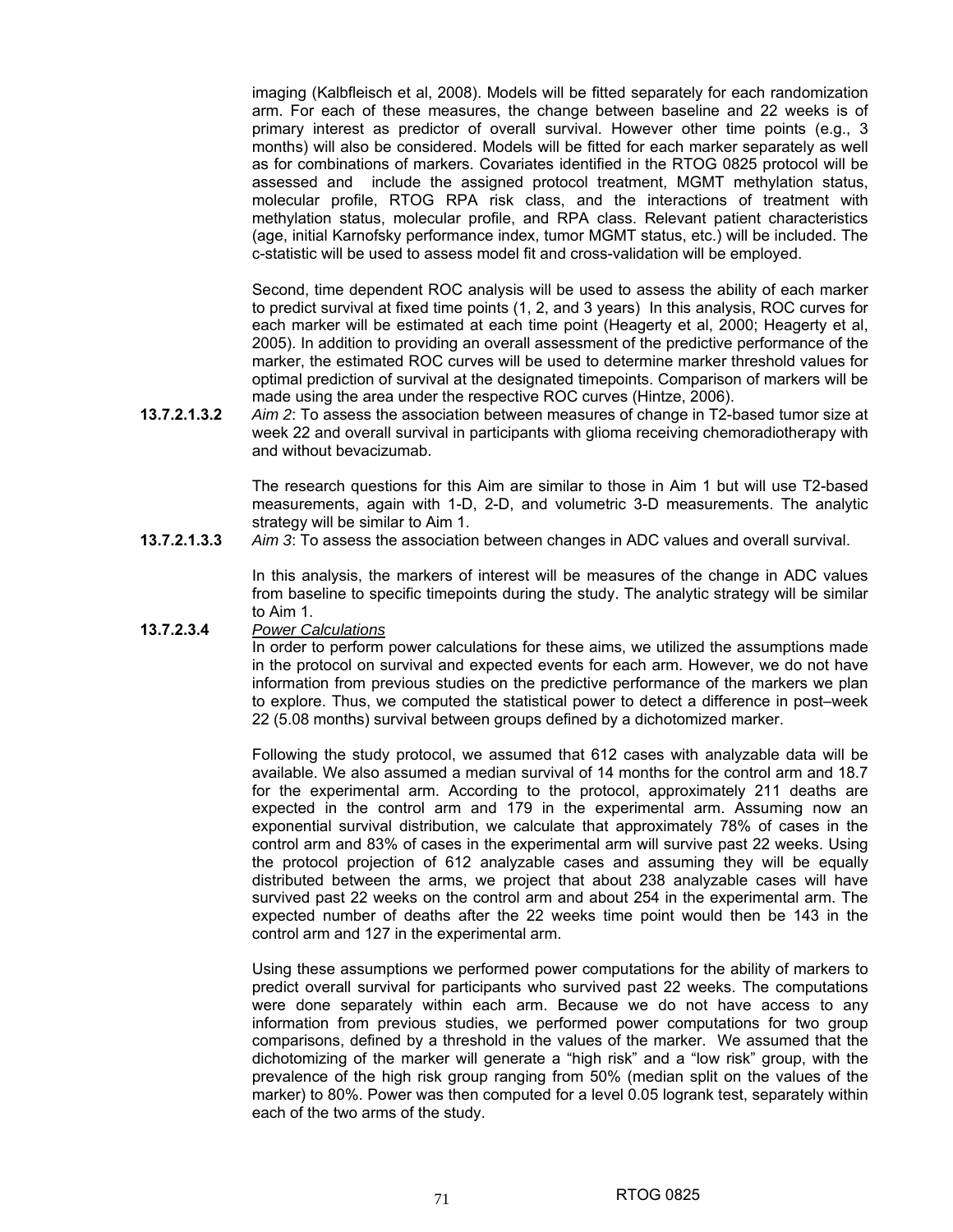The following table presents the computed power by arm, for a range of values of the hazard ratio and the prevalence of the high risk group. As shown in the table, the available sample size within each arm provides adequate power to detect hazard ratios of 1.75 or more under most of the prevalence configurations we considered. Hazard ratios around 2 are considered reasonable for biomarker studies, and so these power calculations suggest our proposal is adequately powered.

| <b>Power</b>       | <b>Power</b>  | <b>Hazard</b>  | <b>Prevalence</b> |
|--------------------|---------------|----------------|-------------------|
| <b>Control Arm</b> | Treatment Arm | Ratio          |                   |
| 0.76178            | 0.71222       | 1.75           | 0.8               |
| 0.86422            | 0.82258       | 1.75           | 0.7               |
| 0.90545            | 0.87010       | 1.75           | 0.6               |
| 0.91621            | 0.88295       | 1.75           | 0.5               |
| 0.91190            | 0.87777       | 2              | 0.8               |
| 0.96659            | 0.94705       | 2              | 0.7               |
| 0.98204            | 0.96903       | 2              | 0.6               |
| 0.98540            | 0.97411       | $\overline{2}$ | 0.5               |
| 0.99221            | 0.98496       | 2.5            | 0.8               |
| 0.99887            | 0.99718       | 2.5            | 0.7               |
| 0.99967            | 0.99903       | 2.5            | 0.6               |
| 0.99978            | 0.99932       | 2.5            | 0.5               |
| 0.99950            | 0.99862       | 3              | 0.8               |
| 0.99997            | 0.99990       | 3              | 0.7               |
| 1.00000            | 0.99998       | 3              | 0.6               |
| 1.00000            | 0.99999       | 3              | 0.5               |

The propensity of GBM to invade brain tissue makes surgical resection a formidable challenge for neurosurgeons seeking to minimize neurologic morbidity. The occurrence of brain shift after the dura is opened, such as the egress of cerebrospinal fluid, gravity, brain edema, and change in positions of intracranial structures, further complicates optimal surgery (Nabavi et al, 2001). Historically, complete resections have been reported in approximately 20% of cases in surgical series with postoperative imaging (Albert et al, 1994; Barker et al, 1996; Kowalczuk et al, 1997; Simpson et al, 1993; and Vecht et al, 1990). Therefore, the Study Team anticipates that, in the large majority of participants (80% or more), there will be residual disease post surgery that may be measured radiographically.

Aims 1 and 2 will examine the ability of the change from baseline to 22 weeks to predict overall survival. When the change is measured as a fraction of the baseline value of the marker, the analysis can be done only with participants that have non-zero values of the marker at baseline. This setting is the primary interest to the proposed study, and so only participants with measurable tumor will be in the main analysis. We present here a second power calculation if there were to be a 20% reduction in our sample size due to this inclusion. These power calculations suggest that even with a 20% reduction in sample size there is adequate power to detect a hazard ratio of at least 2.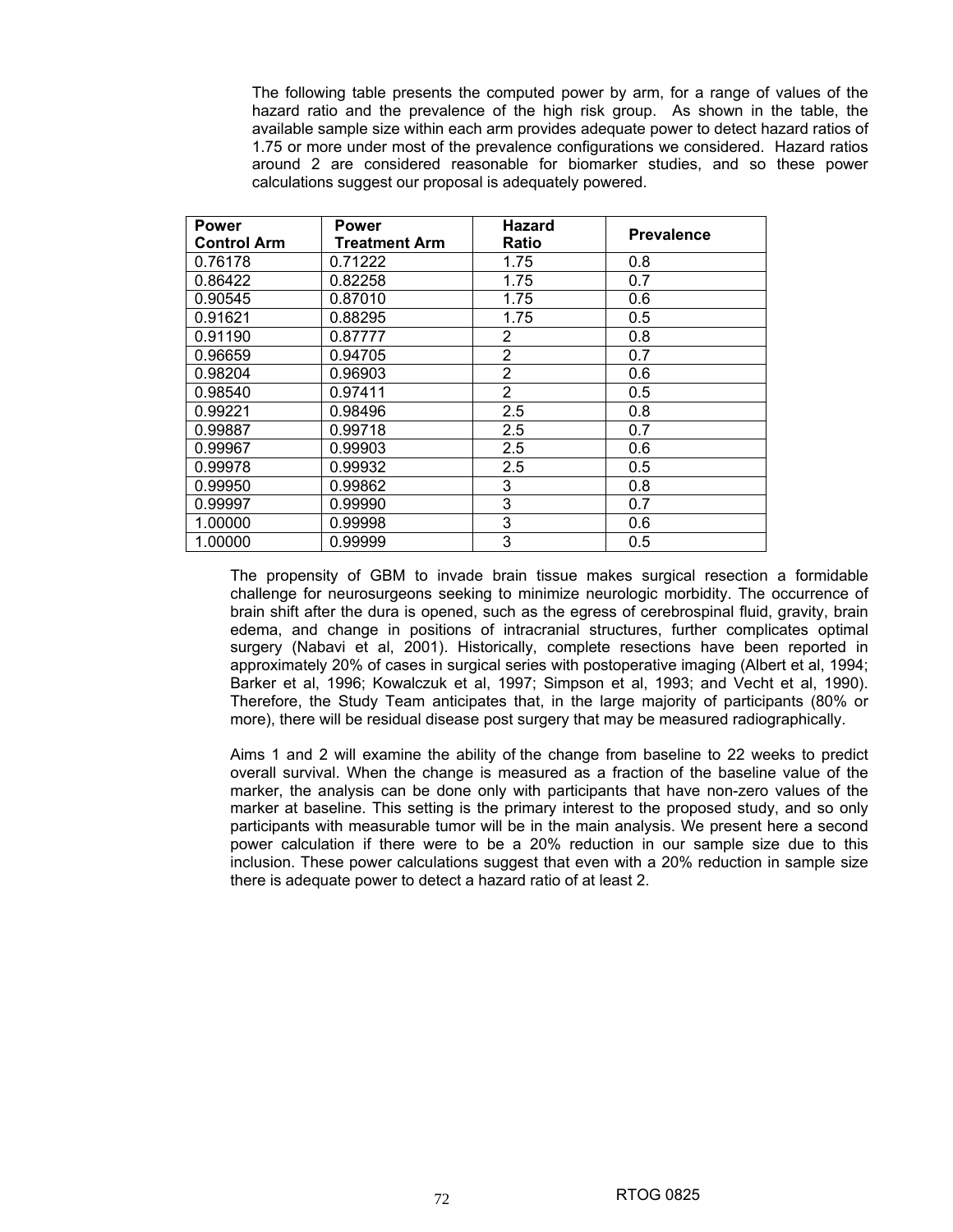| Power              | <b>Power</b>  | Hazard         | <b>Prevalence</b> |
|--------------------|---------------|----------------|-------------------|
| <b>Control Arm</b> | Treatment Arm | Ratio          |                   |
| 0.66547            | 0.61514       | 1.75           | 0.8               |
| 0.78042            | 0.73217       | 1.75           | 0.7               |
| 0.83263            | 0.78803       | 1.75           | 0.6               |
| 0.84715            | 0.80398       | 1.75           | 0.5               |
| 0.84128            | 0.79751       | 2              | 0.8               |
| 0.92348            | 0.89208       | 2              | 0.7               |
| 0.95211            | 0.92801       | 2              | 0.6               |
| 0.95904            | 0.93711       | $\overline{2}$ | 0.5               |
| 0.97454            | 0.95831       | 2.5            | 0.8               |
| 0.99412            | 0.98829       | 2.5            | 0.7               |
| 0.99769            | 0.99480       | 2.5            | 0.6               |
| 0.99831            | 0.99603       | 2.5            | 0.5               |
| 0.99687            | 0.99322       | 3              | 0.8               |
| 0.99968            | 0.99907       | 3              | 0.7               |
| 0.99992            | 0.99974       | 3              | 0.6               |
| 0.99995            | 0.99983       | 3              | 0.5               |

Importantly, we note that the majority of participants will still have measurable disease on T2 imaging, as surgeons resect the T1 post-gadolinium abnormality but not the T2 abnormality. Therefore, the power analysis for Aim 2 presented above remains valid, as Aim 2 will not need to drop participants due to lack of measurable disease. We also note that our planned exploratory analyses may be able to overcome the lack of measurable disease at baseline. For example, when the change is measured by the difference in values between baseline and week 22, the analysis can include all participants.

Published data support that gross total resection leads to a better survival result than a lesser resection of simple debulking (Lacroix et al, 2001). Stummer et al (2008) addressed several factors which may influence the degree of resection and concurrently influence survival, such as "resectability" and the prognostic factors that may influence surgical decisions. These factors may concurrently influence survival, and so we agree that resection status should be given consideration as an independent, prognostic variable for survival in any study on newly diagnosed GBM and we will perform this as a secondary, exploratory analysis. We note that even with the potential reduction in sample size for Aim 1, this study will have a larger study population than any other GBM study in the literature and the clinical relevance of this work will be very high.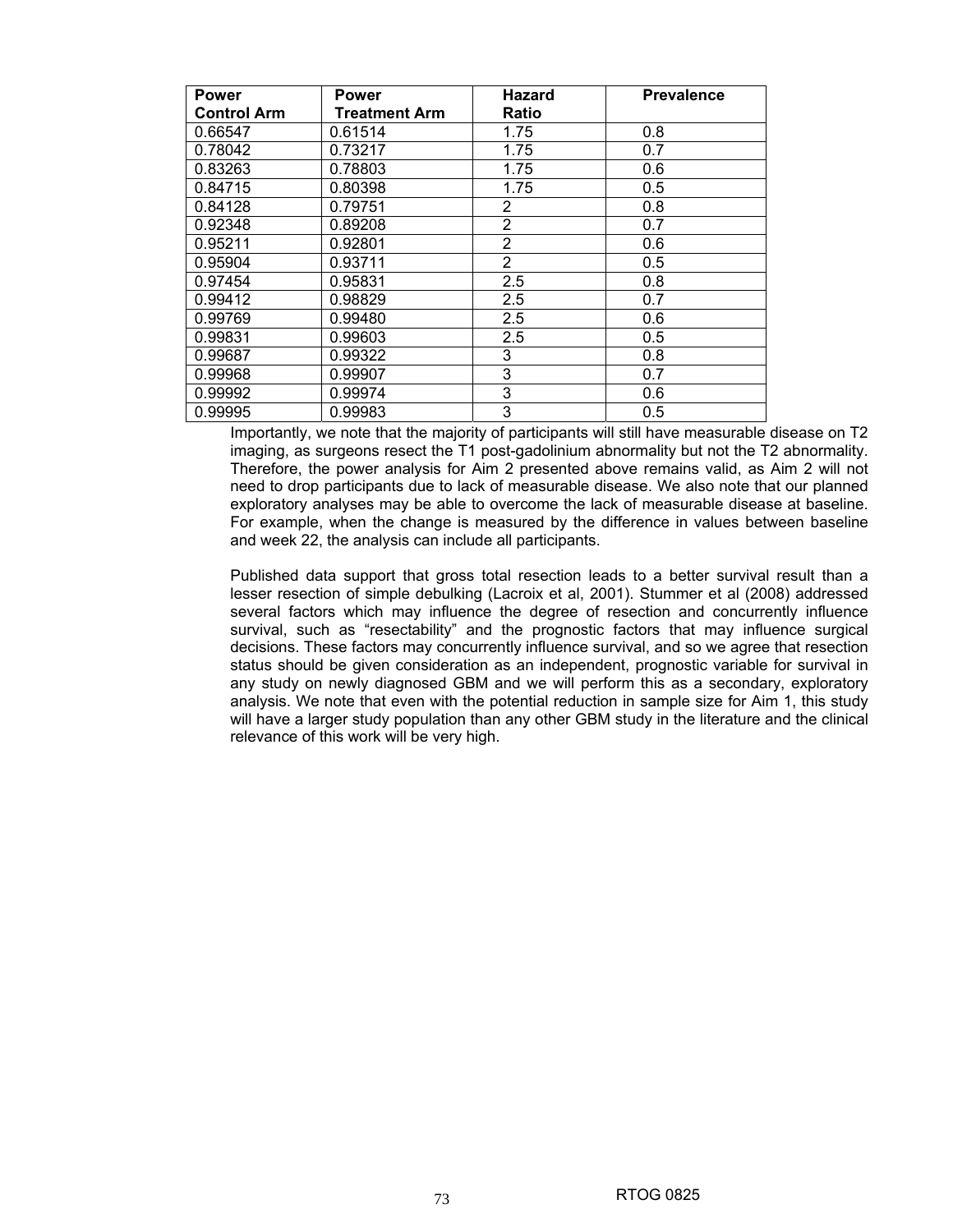#### **REFERENCES** (8/2/10)

Albert FK, Forsting M, Sartor K, Adams HP, Kunze S: Early postoperative magnetic resonance imaging after resection of malignant glioma: Objective evaluation of residual tumor and its influence on regrowth and prognosis. Neurosurgery 34:45–60, 1994.

Armstrong TS, Mendoza R, Gring I, et al. Validation of the M. D. Anderson Symptom Inventory Brain Tumor Module (MDASI-BT). J Neuro-Oncology 80:27-35, 2006

Avastin (bevacizumab) Investigator's Brochure, 2006.

Barker FG 2nd, Prados MD, Chang SM, Gutin PH, Lamborn KR, Larson DA, Malec MK, McDermott MW, Sneed PK, Wara WM, Wilson CB: Radiation response and survival time in patients with glioblastoma multiforme. J Neurosurg 84:442–448, 1996.

Batchelor T, Sorensen A, Ancukiewicz M, et al. A phase II trial of AZD2171 (cediranib), an oral pan-VEGF receptor tyrosine kinase inhibitor, in patients with recurrent glioblastoma. J Clin Oncol 25(suppl 18):abstr 2001, 2007.

Batchelor TT, Sorensen AG, diTomaso E, et al.AZD2171, a pan-VEGF receptor tyrosine kinase inhibitor, normalizes tumor vasculature and alleviates edema in glioblastoma patients. Cancer Cell 2007;11:83–95.

Benedict RHB, Schretlen D, Groninger L, Brandt J: Hopkins Verbal Learning Test - Revised: Normative data and analysis of inter-form and test-retest reliability. Clin Neuropsychologist. 12:43-55,1998.

Benton AL, Hamsher KdeS. Multilingual Aphasia Examination. Iowa City, IA: AJA Associates; 1989.

Bergers GS, Song S, Meyer-Morse N, et al. Benefits of targeting both pericytes and endothelial cells in the tumor vasculature with kinase inhibitors. J Clin Invest 111:1287-95, 2003.

Borgstrom P, Gold DP, Hillan KJ, et al. Importance of VEGF for breast cancer angiogenesis in vivo: implications from intravital microscopy of combination treatments with an anti-VEGF neutralizing monoclonal antibody and doxorubicin. Anticancer Res 19(5B):4203-14, 1999.

Cao Y, Tsien CI, Nagesh V, et al. Survival prediction in high-grade gliomas by MRI perfusion before and during early stage of RT. Int J Radiat Oncol Biol Phys 64:876-85, 2006.

Carmichael JU, Fink RC, Russell, et al. Phase II study of gemcitabine in patients with advanced pancreatic cancer. Br J Cancer 73:101-5, 1996.

Chamberlain MC, Mrugala MM, Norden AD, et al. Bevacizumab for recurrent malignant gliomas: efficacy, toxicity, and patterns of recurrence, Neurology 72:772-4, 2009.

Chi A, Norden AD, Wen PY. Inhibition of angiogenesis and invasion in malignant gliomas. Exp Rev Anticancer Ther 7:1537-60, 2007.

Chisholm RA, Stenning S, Hawkins TD. The accuracy of volumetric measurement of high-grade gliomas. Clin Radiol 40:17-21, 1989.

Cloughesy TF, Prados, MD, Wen PY, et al. A phase II, randomized, non-comparative clinical trial of the effect of bevacizumab (BV) alone or in combination with irinotecan (CPT) on 6-month progression free survival (PFS6) in recurrent, treatment-refractory glioblastoma (GBM). J Clin Oncol 26(May 20 suppl):abstr 2010b, 2008.

Cobleigh MA, Langmuir VK, Sledge GW, et al. A phase I/II dose-escalation trial of bevacizumab in previously treated metastatic breast cancer. Semin Oncol 30(5 Suppl 16):117-24, 2003.

Cohen J. Statistical power analysis for the behavioral sciences. Lawrence Erlbaum Associates, Hillsdale, New Jersey, 1988.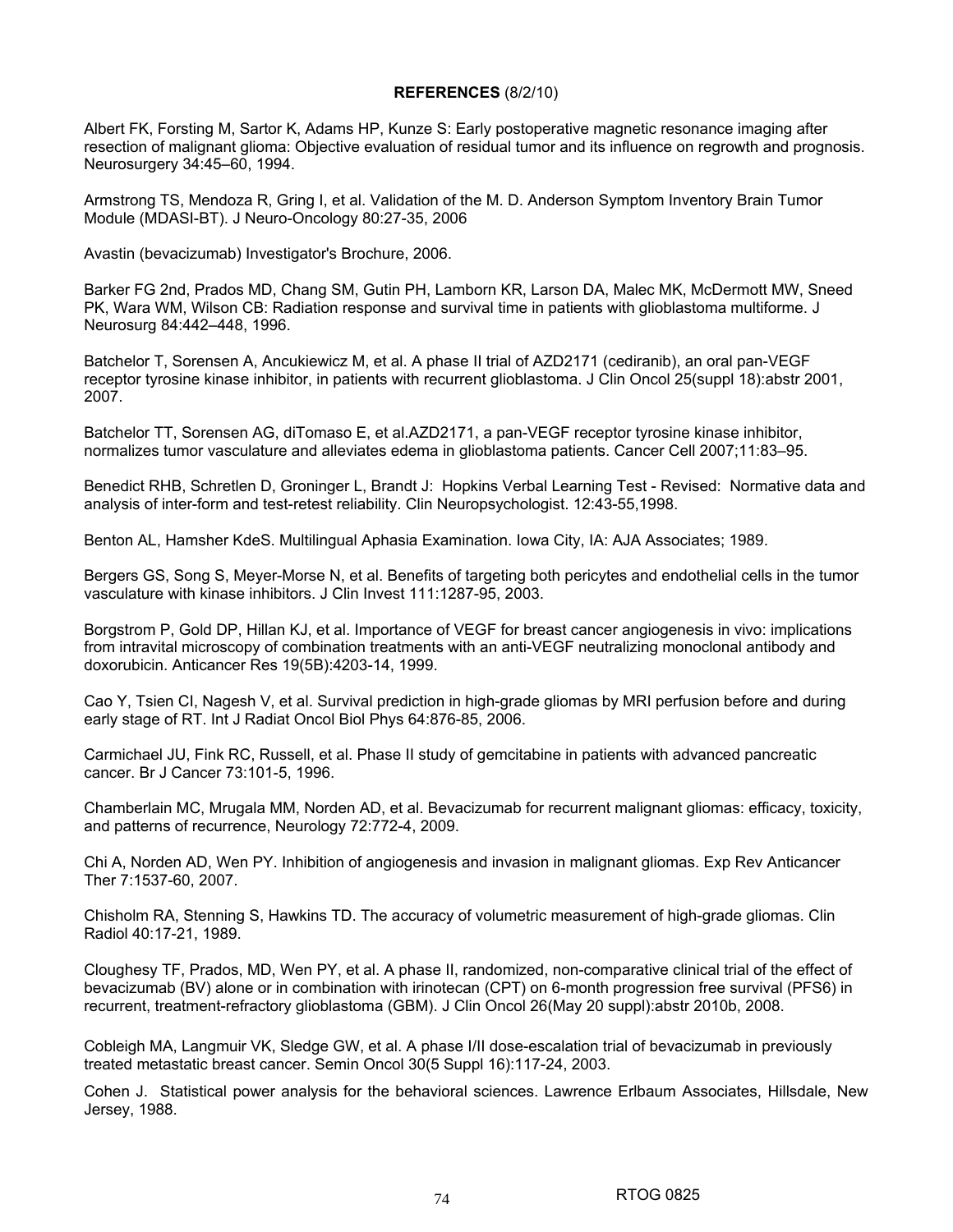Cox DR. Regression models and life-tables. J Royal Statistical Society. 34:187-202, 1972, Series B

Cull A, Hay C, Love SB, et al. What do cancer patients mean when they complain of concentration and memory problems? Br J Cancer. 74:1674-9, 1996.

Desjardins A, Reardon DA, Herndon JE 2nd, et al. Bevacizumab plus irinotecan in recurrent WHO grade 3 malignant gliomas. Clin Cancer Res 14, 7068-73, 2008.

Eisenhauer EA. Phase I and II trials of novel anti-cancer agents: endpoints, efficacy and existentialism. The Michel Clavel Lecture, held at the 10th NCI-EORTC Conference on New Drugs in Cancer Therapy, Amsterdam, 16-19 June 1998. Ann Oncol 9, 1047-52, 1998.

Ferrara N, Hillan KJ, Novotny W, et al. Bevacizumab (Avastin), a humanized anti-VEGF monoclonal antibody for cancer therapy. Biochem Biophys Res Commun 333:328-35, 2005.

Fine HA, Dear KB, Loeffler JS, et al. Meta-analysis of radiation therapy with and without adjuvant chemotherapy for malignant gliomas in adults. Cancer 71:2585-97, 1993.

Freidlin B, Korn EL. A comment on futility monitoring. Controlled Clinical Trials 23:355-66, 2002.

Gilbert MR, Friedman HS, Kuttesch JF, et al. A phase II study of temozolomide in patients with newly diagnosed supratentorial malignant glioma before radiation therapy. Neuro-oncol 4:261-7, 2002.

Gille J. Antiangiogenic cancer therapies get their act together: current developments and future prospects of growth factor- and growth factor receptor-targeted approaches. Exp Dermatol 15:175-86, 2006.

Grossman SA, Batara JF. Current management of glioblastoma multiforme. Semin Oncol 3: 635-44, 2004.

Groves MD, Maor MH, Meyers C, et al. A phase II trial of high-dose bromodeoxyuridine with accelerated fractionation radiotherapy followed by procarbazine, lomustine, and vincristine for glioblastoma multiforme. Int J Radiat Oncol Biol Phys 45:127-35, 1999.

Heagerty PJ, Zheng Y. Survival model predictive accuracy and ROC curves. Biometrics 61:92-105, 2005.

Heagerty PJ, Lumley T, Pepe MS. Time-dependent ROC curves for censored survival data and a diagnostic marker. Biometrics 56:337-44, 2000.

Hegi ME, Diserens AC, Gorlia T, et al. MGMT gene silencing and benefit from temozolomide in glioblastoma. N Engl J Med 352:997-1003, 2005.

Hicklin DJ, Ellis LM. Role of the vascular endothelial growth factor pathway in tumor growth and angiogenesis. J Clin Oncol 23:1011-27, 2005.

Hinze J. PASS 2008, NCSS, LLC, Kaysville, Utah, 2008.

Hurwitz H, Fehrenbacher L, Novotny W, et al. Bevacizumab plus irinotecan, fluorouracil, and leucovorin for metastatic colorectal cancer. N Engl J Med 350:2335-42, 2004

Jain RK. Antiangiogenic therapy for cancer: current and emerging concepts. Oncology (Williston Park) 19(4 Suppl 3):7-16, 2005.

Kalbfleisch J, Prentice R. The Statistical Analysis of Failure Time Data. 2nd ed. New York: Wiley-Interscience: Hoboken, 2002; 31-51.

Kaplan EL, Meier P. Nonparametric estimation from incomplete observations. J Am Stat Assoc 53:457-81, 1958.

Kim KJ, Li B, Winer J, et al. Inhibition of vascular endothelial growth factor-induced angiogenesis suppresses tumour growth in vivo. Nature 362:841-4, 1993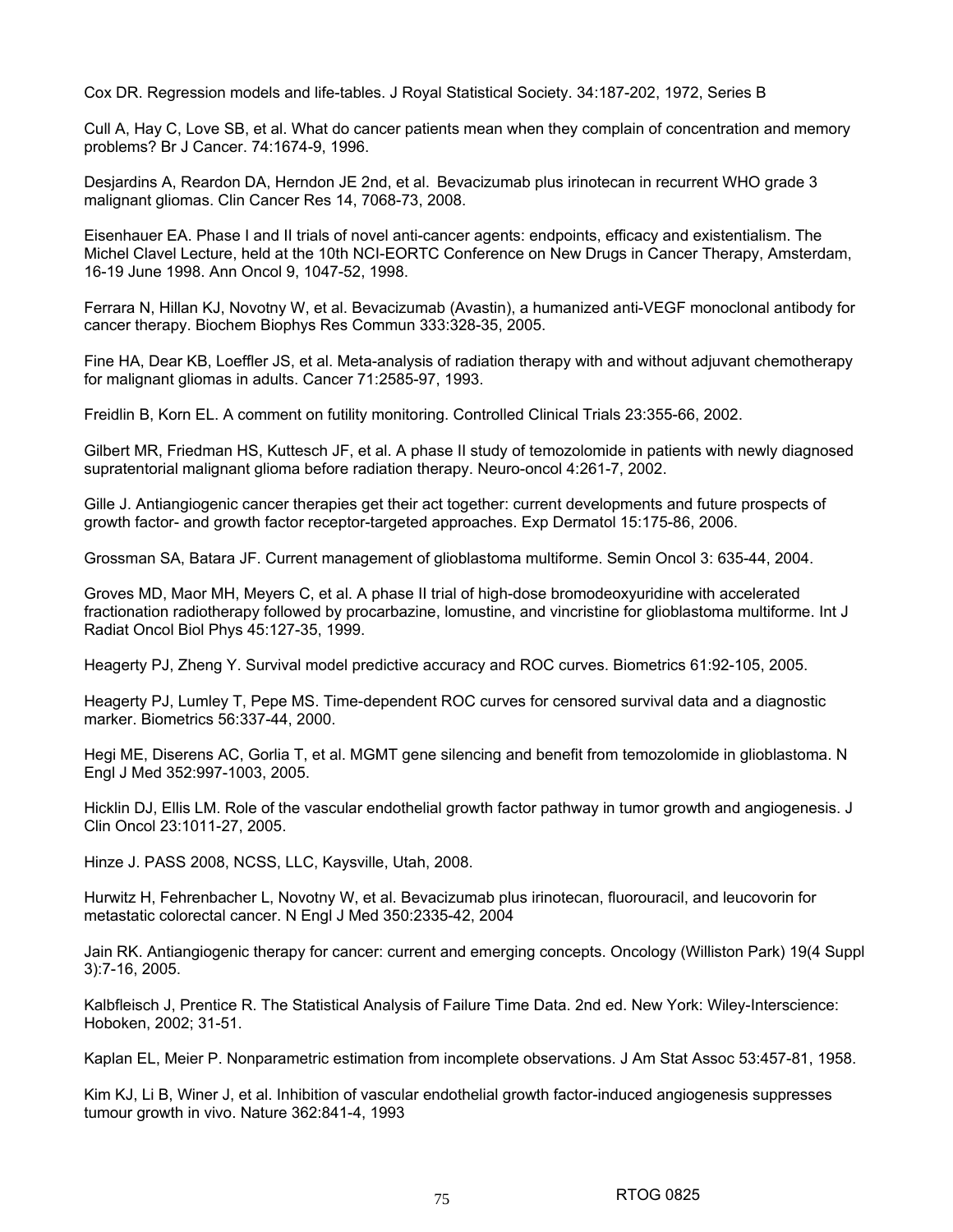Kowalczuk A, Macdonald RL, Amidei C, et al. Quantitative imaging study of extent of surgical resection and prognosis of malignant astrocytomas. Neurosurgery 41:1028-36, 1997.

Lacroix M, Abi-Said D, Fourney DR, et al. A multivariate analysis of 416 patients with glioblastoma multiforme: prognosis, extent of resection, and survival. J Neurosurg 95:190-8, 2001.

Lai A, Filka E, McGibbon B, et al. Phase II pilot study of bevacizumab in combination with temozolomide and regional radiation therapy for up-front treatment of patients with newly diagnosed glioblastoma multiforme: interim analysis of safety and tolerability. Int J Radiation Oncology Biol Phys: In press.

Law M, Young RJ, Babb JS, et al. Gliomas: predicting time to progression or survival with cerebral blood volume measurements at dynamic susceptibility-weighted contrast-enhanced perfusion MR imaging. Radiology 247:490- 8, 2008.

Levin VA, Yung WK, Bruner J, et al. Phase II study of accelerated fractionation radiation therapy with carboplatin followed by PCV chemotherapy for the treatment of anaplastic gliomas. Int J Radiat Oncol Biol Phys. 53:58-66, 2002.

Li JL, Sainson RC, Shi W, et al. Delta-like 4 Notch ligand regulates tumor angiogenesis, improves tumor vascular function, and promotes tumor growth in vivo. Cancer Res 67:11244-53, 2007.

Little R, Rubin D. Statistical analysis with missing data. Second edition. John Wiley & Sons, Inc. 2002.

Lund EL., Spang-Thomsen M, Skovgaard-Poulsen, H, et al. Tumor angiogenesis--a new therapeutic target in gliomas. Acta Neurol Scand 97: 52-62, 1998.

Macdonald DR, Cascino TL, Schold SC Jr, Cairncross JG. Response criteria for phase II studies of supratentorial malignant glioma. J Clin Oncol 8:1277-80, 1990.

Machein MR, Plate KH. VEGF in brain tumors. J Neurooncol 50:109-20, 2000.

Mantel N. Evaluation of survival data and two new rank order statistics arising in its consideration. Cancer Chem Rep 5:163-70, 1966.

Meyers CA, Hess KR, Yung WK, et al. Cognitive function as a predictor of survival in patients with recurrent malignant glioma. J Clin Oncol 18:646-50, 2000.

Meyers CA, Hess HR. Multifaceted end points in brain tumor clinical trials: cognitive deterioration precedes MRI progression. Neuro-oncol 5:89-95, 2003.

Meyers CA, Smith JA, Bezjak A, et al. Neurocognitive function and progression in patients with brain metastases treated with whole-brain radiation and motexafin gadolinium: results of a randomized phase III trial. J Clin Oncol. 22:157-65, 2004.

Miller KD, Chap LI, Holmes FA, et al. Randomized phase III trial of capecitabine compared with bevacizumab plus capecitabine in patients with previously treated metastatic breast cancer. J Clin Oncol 23:792-9, 2005.

Norden AD, Young GS, Setayesh K, et al. Bevacizumab for recurrent malignant gliomas: efficacy, toxicity, and patterns of recurrence. Neurology 70:779-87, 2008.

Osoba D, Aaronson NK, Muller M, et al. The development and psychometric validation of a brain cancer qualityof-life questionnaire for use in combination with general cancer-specific questionnaires. Qual Life Res 5:139-50, 1996.

Peterson B, George SL. Sample size requirements and length of study for testing interaction in a 2 x k factorial design when time-to-failure is the outcome. Controlled Clinical Trials 511-22, 1993.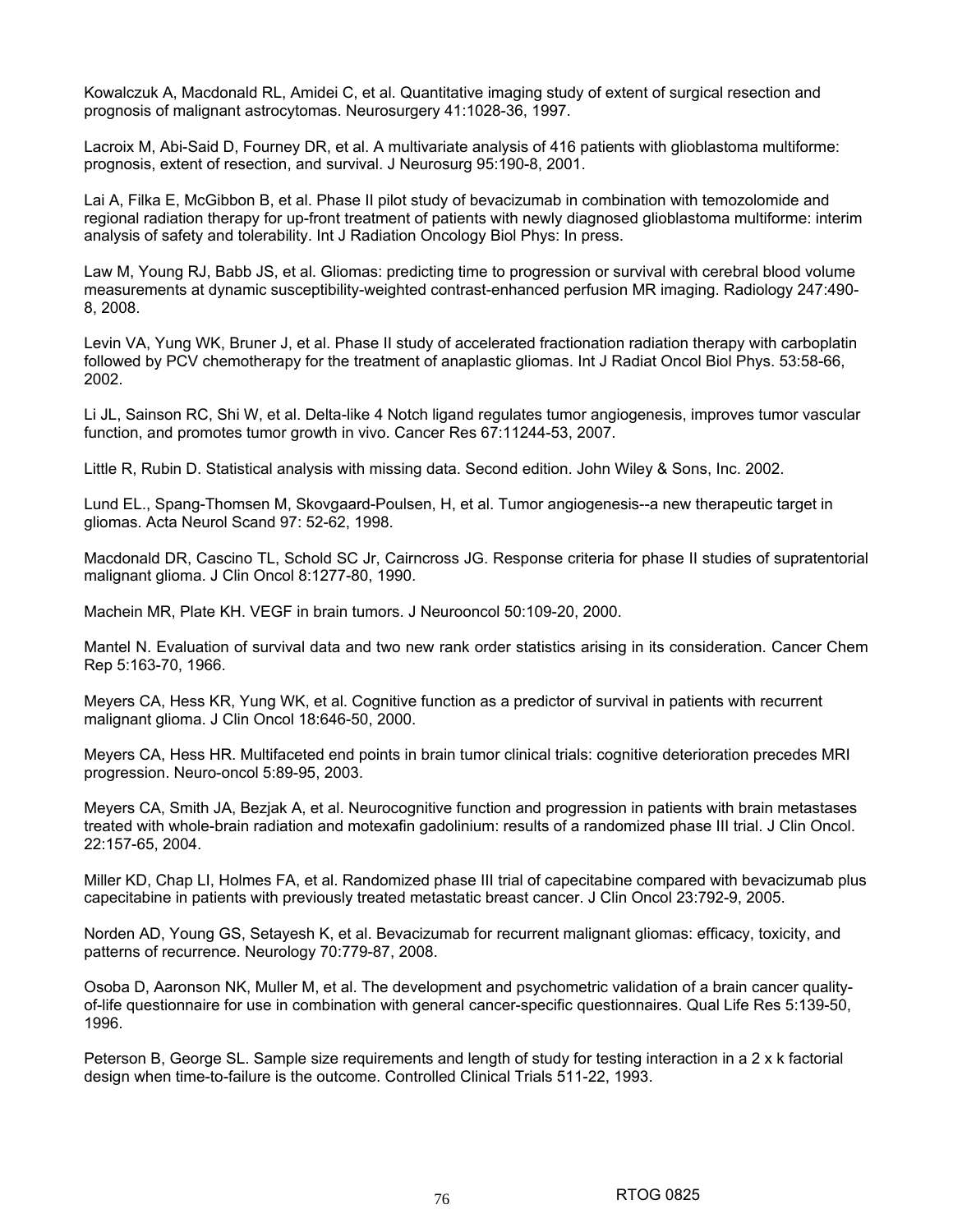Pope WB, Lai A, Nghiemphu P, et al. MRI in patients with high-grade gliomas treated with bevacizumab and chemotherapy. Neurology 66:1258-60, 2006.

Prados MD, Lamborn K, Yung WKA, et al. A phase 2 trail of irinotecan (CPT-11) in patients with recurrent malignant glioma: a NABTC study. Neuro-Oncology 8:189-93, 2006.

Presta LG, Chen H, O'Connor SJ, et al. Humanization of an anti-vascular endothelial growth factor monoclonal antibody for the therapy of solid tumors and other disorders. Cancer Res 57:4593-9, 1997.

Reitan RM. Trail Making Test. Manual for Administration and Scoring. Reitan Neuropsychology Laboratory; Tucson, Arizona, 1992

Shaheen RM, Ahmad SA, Liu W, et al. Inhibited growth of colon cancer carcinomatosis by antibodies to vascular endothelial and epidermal growth factor receptors. Br J Cancer 85: 584-9, 2001.

Simpson JR, Horton J, Scott C, et al. Influence of location and extent of surgical resection on survival of patients with glioblastoma multiforme: Results of three consecutive Radiation Therapy Oncology Group (RTOG) clinical trials. Int J Radiat Oncol Biol Phys 26:239-44, 1993.

Sloan J, Cella D, Hays R. Clinical significance of patient-reported questionnaire data: another step toward consensus. J Clin Epidemiol 58:1217-9, 2005.

Sorensen AG, Batchelor TT, Zhang W-T, et al. A "Vascular Normalization Index" as potential mechanistic biomarker to predict survival after a single dose of cediranib in recurrent glioblastoma patients. Cancer Res 69(13):5296–5300, 2009 [published first online doi:10.1158/0008-5472.CAN-09-0814].

Sorensen AG, Batchelor TT, Wen PY, et al. Response criteria for gliomas. Nat Clin Pract Oncol 11:634-44, 2008.

Stark-Vance V. Bevacizumab and CPT-11 in the treatment of relapsed malignant glioma. Proc World Federation of Neuro-oncology: Abstr 342, 2005.

Stewart LA. Chemotherapy in adult high-grade glioma: a systematic review and meta-analysis of individual patient data from 12 randomised trials. Lancet 359:1011-8, 2002.

Stummer W, Reulen HJ, Meinel T, et al. ALA-Glioma Study Group. Extent of resection and survival in glioblastoma multiforme: identification of and adjustment for bias. Neurosurgery 62:564-76, 2008.

Stupp R, Dietrich PY, Ostermann Kraljevic S, et al. Promising survival for patients with newly diagnosed glioblastoma multiforme treated with concomitant radiation plus temozolomide followed by adjuvant temozolomide. J Clin Oncol 20: 1375-82, 2002.

Stupp R, Mason WP, van den Bent MJ, et al. Radiotherapy plus concomitant and adjuvant temozolomide for glioblastoma. N Engl J Med 352:987-96, 2005.

Taphoorn MJ, Klein M. Cognitive deficits in adult patients with brain tumours. Lancet Neurol 3:159-68, 2004.

Vecht CJ, Avezaat CJ, van Putten WL, et al. The influence of the extent of surgery on the neurological function and survival in malignant glioma. A retrospective analysis in 243 patients. J Neurol Neurosurg Psychiatry 53:466- 71, 1990.

Vredenburgh JJ, Desjardins A, Herndon JE 2nd, et al. Phase II trial of bevacizumab and irinotecan in recurrent malignant glioma. Clin Cancer Res 13:1253-9, 2007.

Vredenburgh JJ, Desjardins A, Herndon JE 2nd, et al. Bevacizumab plus irinotecan in recurrent glioblastoma multiforme. J Clin Oncol 25:4722-9, 2007.

Walker MD, Alexander E Jr, Hunt WE, et al. Evaluation of BCNU and/or radiotherapy in the treatment of anaplastic gliomas. A cooperative clinical trial. J Neurosurg 49: 333-43, 1978.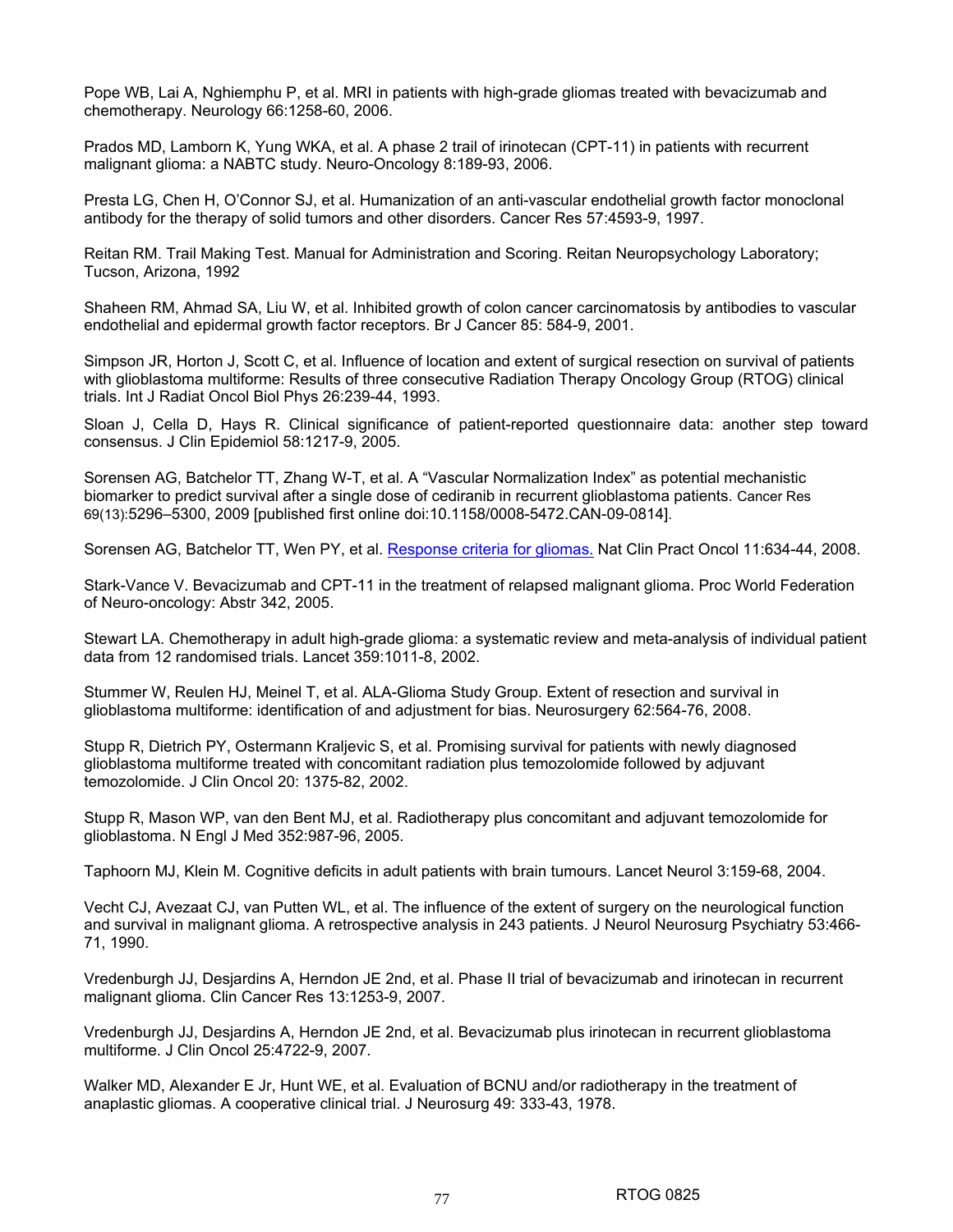Walker MD, Green SB, Byar DP, et al. Randomized comparisons of radiotherapy and nitrosoureas for the treatment of malignant glioma after surgery. N Engl J Med 303:1323-9, 1980.

Weitzner MA, Meyers CA. Cognitive functioning and quality of life in malignant glioma patients: a review of the literature. Psychooncology 6:169-77, 1997.

Willett C, Boucher GY, di Tomaso E, et al. Direct evidence that the VEGF-specific antibody bevacizumab has antivascular effects in human rectal cancer. Nat Med 10:145-7, 2004.

Yang JC, Haworth L, Sherry RM, et al. A randomized trial of bevacizumab, an anti-vascular endothelial growth factor antibody, for metastatic renal cancer. N Engl J Med 349:427-34, 2003.

Yung WK, Albright RE, Olson J, et al. A phase II study of temozolomide vs. procarbazine in patients with glioblastoma multiforme at first relapse. Br J Cancer 83:588-93, 2000.

Zelen M. The randomization and stratification of patients to clinical trials. J Chron Dis 27:365-75, 1974.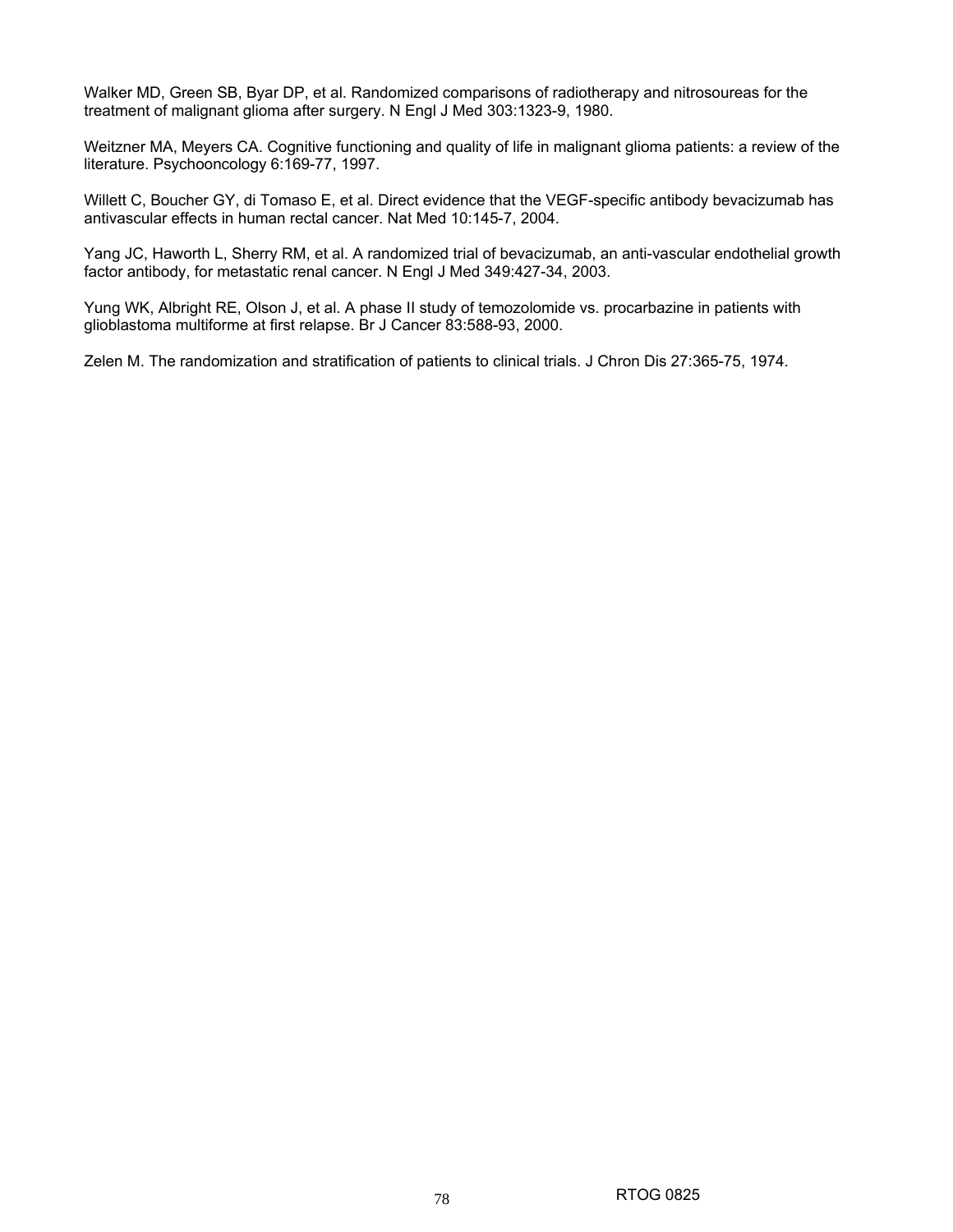### **APPENDIX I**

### **RTOG 0825**

### **PHASE III DOUBLE-BLIND PLACEBO-CONTROLLED TRIAL OF CONVENTIONAL CONCURRENT CHEMORADIATION AND ADJUVANT TEMOZOLOMIDE PLUS BEVACIZUMAB VERSUS CONVENTIONAL CONCURRENT CHEMORADIATION AND ADJUVANT TEMOZOLOMIDE IN PATIENTS WITH NEWLY DIAGNOSED GLIOBLASTOMA**

This is a clinical trial, a type of research study. Your study doctor will explain the clinical trial to you. Clinical trials include only people who choose to take part. We recognize that this study is very complex; please take your time to make your decision with your friends and family. You can also discuss it with your health care team. If you have any questions, you can ask your study doctor for more explanation.

You are being asked to take part in this study because you have a brain tumor that is a glioblastoma.

### **Why is this study being done?**

A recent study demonstrated that combining a drug called temozolomide with radiation treatment and following this treatment with temozolomide treatment improved tumor control compared with radiation alone. Therefore, the combination of temozolomide with radiation followed by temozolomide alone has become the standard of care for patients with glioblastoma. Bevacizumab is an antiangiogenic agent, which means that it can interrupt the body's ability to grow new blood vessels, causing tumors to shrink. There is also information that demonstrates that bevacizumab may eliminate poorly formed blood vessels in tumors, resulting in improved blood flow. This improved blood flow may result in better delivery of chemotherapy agents. There are preliminary studies that suggest that combining chemotherapy drugs with bevacizumab may be better than either the chemotherapy agent alone or bevacizumab alone for treating some types of tumors. The study doctors want to see whether this will be true for glioblastoma.

The purpose of this study is to determine whether the addition of bevacizumab to the standard chemoradiation will further improve the outcome. This study will find out what effects, good and/or bad, this change in treatment has on you and on your tumor compared with standard treatment. Bevacizumab has not been approved by the US Food and Drug Administration for the treatment of glioblastoma.

In addition, this study will try to determine whether the response to the bevacizumab and the overall outcome depend on a genetic pattern (molecular profile) in the tumor. After you register for the study, a sample of your tumor tissue will be submitted to a central laboratory to confirm that your tumor is a glioblastoma and to determine the molecular profile (genetic analysis) of the tumor tissue. The molecular profile will look at whether your tumor has certain combinations of the following genes that have been found to be important in determining response to glioblastoma treatment: MGMT, AQP1, CHI3L1, EMP3, GPNMB, IGFBP2, LGALS3, OLIG2, PDPN, RTN1. This information will be used to place you in one of the study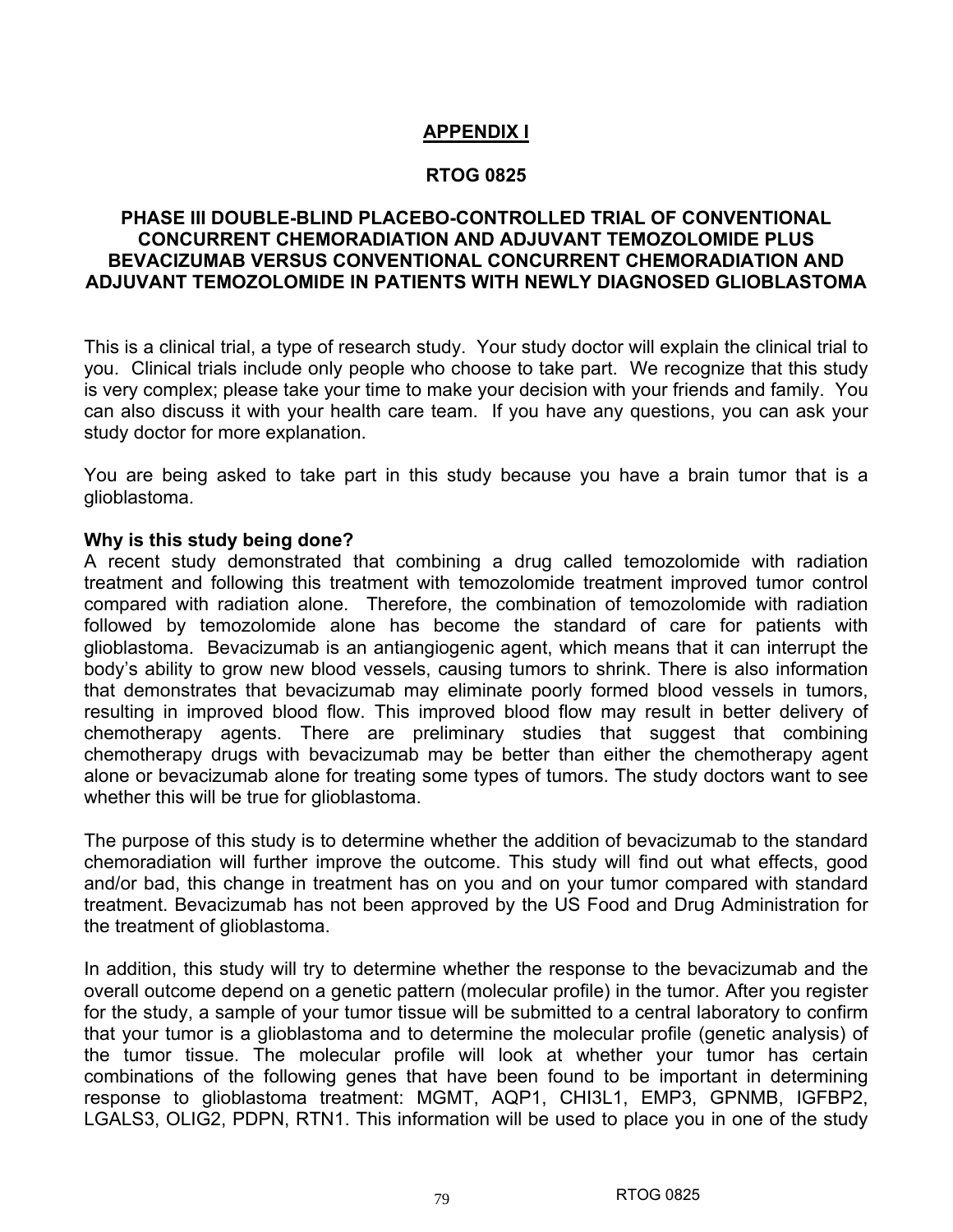arms in a way that makes sure that the number of patients with these gene combinations is balanced in each group (stratification). The molecular profile results will be used for research purposes only and will not be given to you or your study doctor.

### **How many people will take part in the study?** (8/2/10)

About 942 people will take part in this study.

### **What will happen if I take part in this research study?**

### *Before you begin the study…*

You will need to have the following exams, tests, and procedures to find out if you can be in the study. These exams, tests, and procedures are part of regular cancer care and may be done even if you do not join the study. If you have had some of them recently, they may not need to be repeated. This will be up to your study doctor.

- **Blood work for blood counts and biochemistry**
- MRI scan of your brain (an image of your brain produced by magnetic rays) [NOTE: If unavailable, a CT scan, which takes computerized images of your brain, may be done instead]
- **Pregnancy test if indicated**

### *During the study…* (8/27/09)

If the exams, tests, and procedures show that you can be in the study, and you choose to take part, then you will need the following exams, tests, and procedures. They are part of regular cancer care.

- MRI (or CT) scan of your brain
- Blood work for blood counts as well as kidney and liver function
- Documentation of any side effects you are experiencing from treatment

MRI/CT scans, blood work, and documentation of side effects will be repeated throughout the study so that your study doctor can monitor you. Your study doctor will send your MRI/CT scans to a central agency. Radiologists may look at those scans to evaluate your response to the treatment. Your name and other information that may identify you by name will be removed from the scans.

You will also be asked to complete a medication diary while you are receiving treatment; this will help document when you take your medication and any side effects you experience.

When you enter the study, your study doctor will need to send the block of tumor tissue obtained at the time of your brain tumor surgery to a central pathology site. There, a pathologist will confirm that the tumor is a glioblastoma and will also determine whether there is adequate tumor tissue to perform the analysis for genetic (molecular) profile. If the tumor is not a glioblastoma and/or if the tissue is not adequate for performing the molecular analyses, you will not be able to continue on the study.

You will begin the study treatment by taking temozolomide at the same time that you receive radiation therapy. You will take temozolomide capsules orally every morning (7 days a week) for a maximum of 7 weeks. You may need to take several temozolomide capsules for each dose, since the exact dose you receive depends on your body weight. You will take each dose with an 8-ounce glass of water on an empty stomach at least 1 hour before eating. You should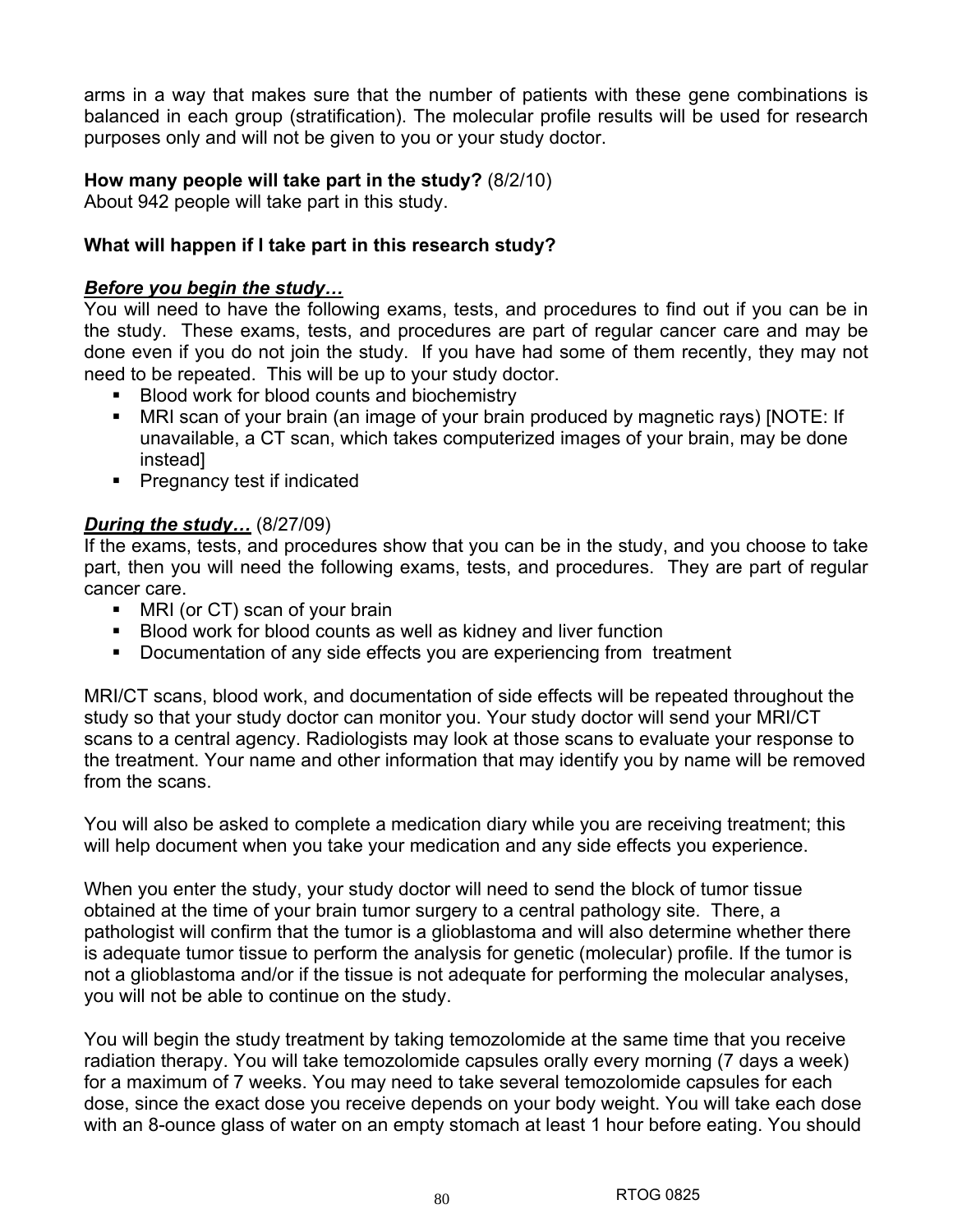not open or split the capsules, and you should swallow them whole and never chew them. You should store the temozolomide at room temperature, away from excessive heat, moisture and light and away from children and pets.

You will receive radiation therapy Monday through Friday for a total of 30 radiation treatments.

By day 3 of week 2 during your radiation treatment, you will be "randomized" into one of the study groups described below. Randomization means that you are put into a group by chance. A computer program will place you in one of the study groups. During initial accrual to the study (for the first 60 patients randomized), you will have a 2 in 3 (67%) chance of being placed in the group that includes bevacizumab and a 1 in 3 (33%) chance of being placed in the group that includes placebo. Subsequently (after 60 patients have been randomized), you will have a 1 in 3 (33%) chance of being placed in the group that includes bevacizumab and a 2 in 3 (67%) chance of being placed in the group that includes placebo. After enrollment between the two treatment arms is balanced (after 120 patients have been randomized to either the bevacizumab or placebo group), you will have an equal chance of being placed in either group. You will begin the randomized part of your treatment with the  $4<sup>th</sup>$  week of radiation therapy.

You will receive an intravenous treatment of either bevacizumab or placebo every 2 weeks beginning during week 4 of radiation and continuing until the end of the temozolomide treatment. This includes during radiation treatment, for the 4 week rest between radiation and the restart of temozolomide until the completion of the adjuvant (after radiation) temozolomide treatment. You will take temozolomide every evening on day 1 through day 5 every 28 days for up to 12 cycles  $(48 \text{ weeks}; 1 \text{ cycle} = 4 \text{ weeks}).$ 

*See next page for Study Plan chart.*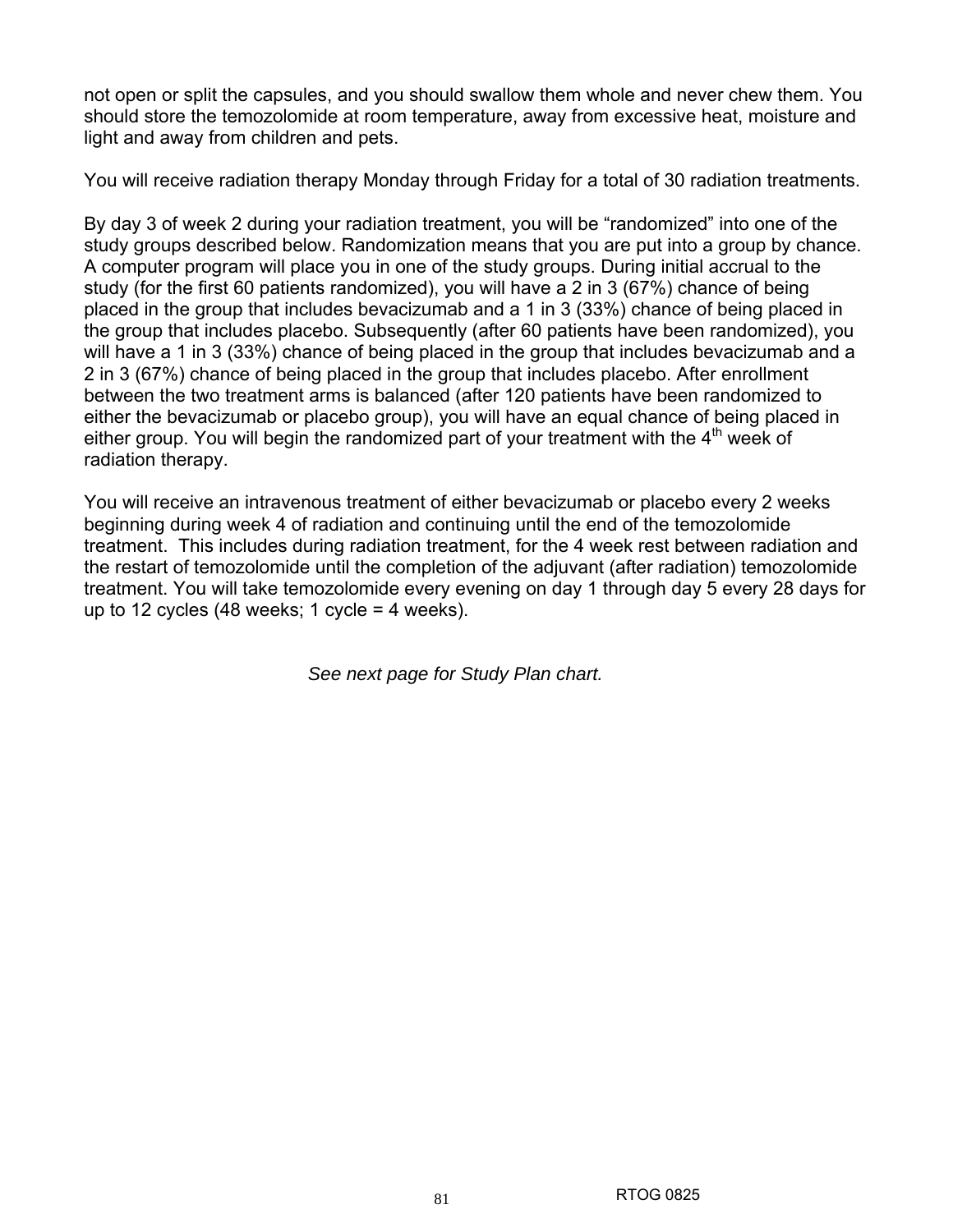# **Study Plan**

Another way to find out what will happen to you during the study is to read the chart below. Start reading at the top and read down the list, following the lines and arrows.



\**If your disease gets worse while you are receiving protocol treatment or afterwards, you will be offered the possibility of receiving bevacizumab, either alone or in combination with temozolomide or irinotecan. Your study doctor will discuss these options with you.*

### **When I am finished taking the study treatment…**

You will be followed at regular check-ups, including MRI or CT scans, every 3 months after completing treatment for the first year, then every 4 months for the second year, and then every 6 months for the rest of your life.

### **How long will I be in the study?**

You will receive radiation plus temozolomide for a maximum of 7 weeks. The intravenous treatment will start at the beginning of the fourth week of radiation. You will then be asked to take temozolomide and the intravenous treatment for up to 12 months following completion of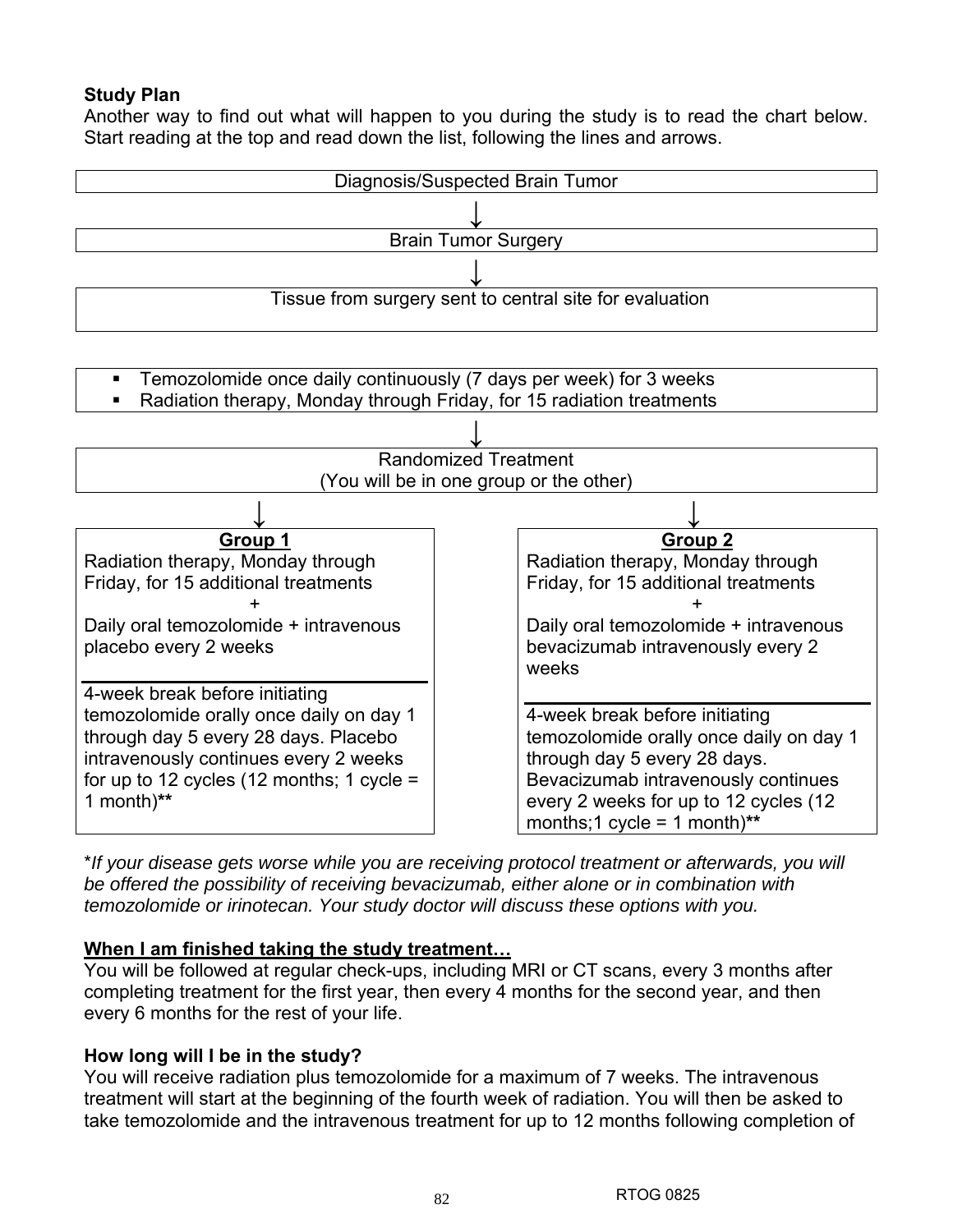radiation. The exact amount of time you take the post-radiation temozolomide and intravenous treatment will depend on your response to the drug.

After you are finished taking the temozolomide, the study doctor will ask you to visit the office or clinic for follow-up exams every 3 months after completing treatment for the first year, then every 4 months for the second year, and then every 6 months for the rest of your life.

### **Can I stop being in the study?**

Yes. You can decide to stop at any time. Tell your study doctor if you are thinking about stopping or decide to stop. He or she will tell you how to stop safely.

It is important to tell your study doctor if you are thinking about stopping, so he or she can evaluate any risks from the temozolomide and radiation. Another reason to tell your study doctor that you are thinking about stopping is to discuss what follow-up care and testing could be most helpful for you.

Your study doctor may stop you from taking part in this study at any time if he/she believes it is in your best interest; if you do not follow the study rules; or if the study is stopped.

### **Will I find out which treatment I received?**

If your disease gets worse either while you are receiving protocol treatment or afterwards, you and your study doctor will be able to find out whether you were assigned to the placebo or bevacizumab arm. You will then be offered the possibility of receiving unblinded bevacizumab, regardless of the arm you were assigned to. Your study doctor will discuss with the possible treatments you can receive with unblinded bevacizumab. They are:

- Bevacizumab alone
- **Bevacizumab with temozolomide**
- Bevacizumab with irinotecan

### **What side effects or risks can I expect from being in the study?**

You may have side effects while on the study. Everyone taking part in the study will be watched carefully for any side effects. However, doctors don't know all the side effects that may happen. Side effects may be mild or very serious. Your health care team may give you medicines to help lessen side effects. Many side effects go away soon after you stop taking the drugs. In some cases, side effects can be serious, long lasting, or may never go away. A severe side effect rarely may be life threatening. Although the risk of death is low, you should tell your study doctor immediately if you experience any of these side effects.

All side effects will be treated in the best way possible and this may involve anti-nausea medications, hospitalization for antibiotics, platelet transfusions, stool softeners or laxatives, and steroids or antihistamines for allergic reactions. There are guidelines for reducing the doses of chemotherapy drugs or eliminating them altogether should you experience serious or intolerable side effects. To avoid potential drug interactions, you should consult your physician or pharmacist before taking any new medications, including over the counter (non-prescription) medications.

You should talk to your study doctor about any side effects that you have while taking part in the study.

### **Risks and side effects related to the radiation include those that are:**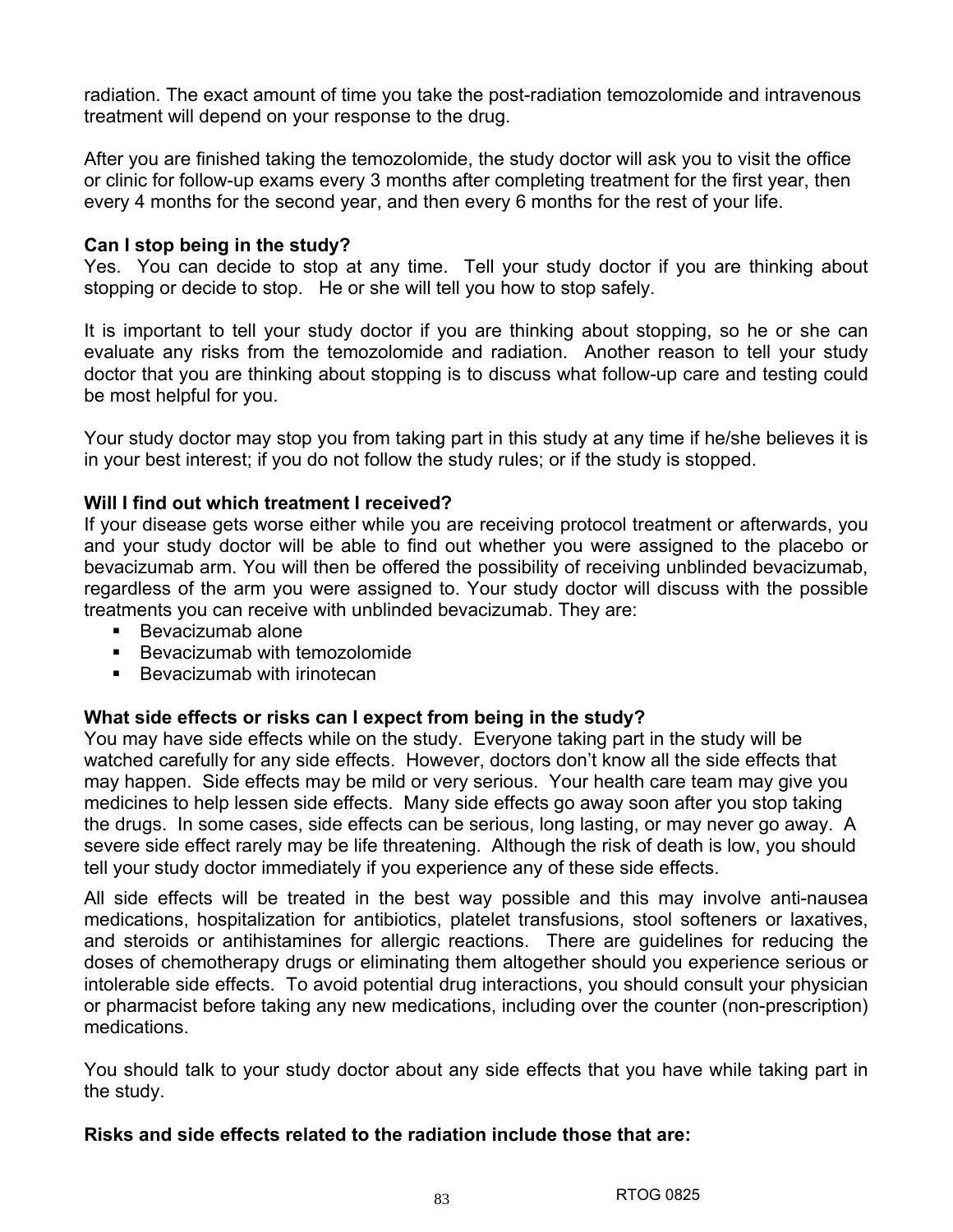# **Likely**

- Scalp redness or soreness
- Hair loss, which may be temporary or permanent
- Ear/ear canal reactions, possibly resulting in a short-term hearing loss
- **Fatigue**
- **Lethargy**
- Temporary aggravation of brain tumor symptoms such as headaches, seizures, or weakness

# **Less Likely**

- Mental slowing
- **Permanent hearing loss**
- Cataracts
- **Behavioral change**
- Nausea
- **•** Vomiting
- Temporary worsening of existing neurological deficits, such as decreased vision, drowsiness, and weakness of your arms and legs
- **Endocrine problems causing abnormalities in the level of some hormones related to** changes to the pituitary gland
- **Dry mouth or altered taste**

# **Rare but Serious**

- Severe local damage to normal brain tissue, a condition called necrosis (tissue deterioration). Radiation necrosis can mimic recurrent brain tumor and may require surgery for diagnosis and treatment.
- $\blacksquare$  Injury to the eyes with the possibility of blindness
- Development of other tumors (either benign or malignant)

### **Risks and side effects related to temozolomide include those that are:** (7/20/09) **Likely**

- **Nausea and/or vomiting**
- **Decreased appetite**
- Headache
- Constipation
- **•** Drowsiness/Fatigue
- **Inability to sleep**
- **Hair loss**

# **Less Likely**

- **•** Decrease in blood counts that may cause infection, bleeding, and bruising
- Diarrhea
- $\blacksquare$  Fever
- Sores in your mouth
- Rash
- **Elevated liver enzymes (reversible)**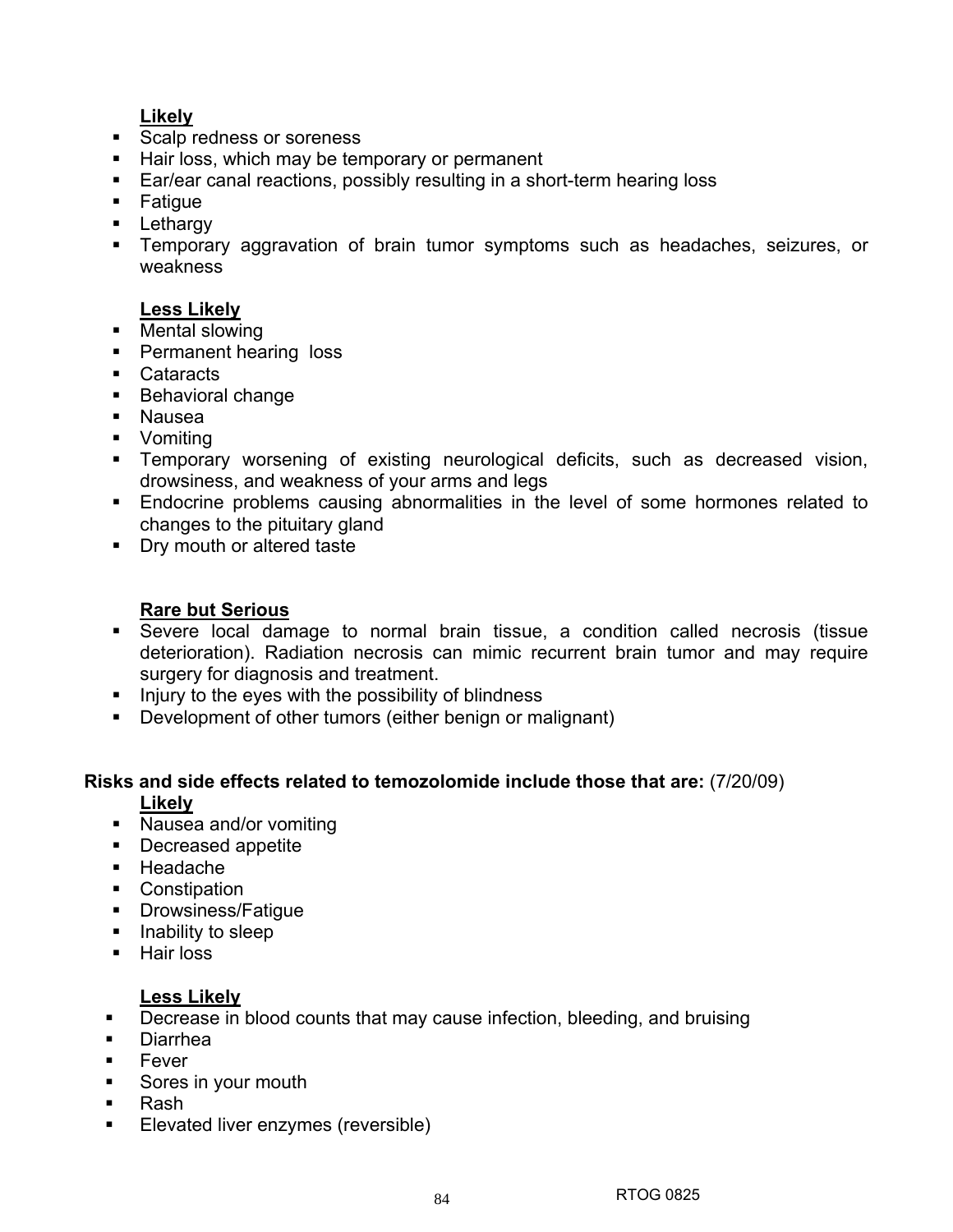- Swelling in your arms and legs
- **Memory loss**
- **Confusion**
- **u** Itchiness
- Increased need to urinate
- **Weakness**
- Back pain
- **Dizziness**
- **Tingling/burning in your arms and legs**
- **Anxiety**
- **Depression**
- Stomach pain
- **Blurred vision**

# **Rare but Serious**

- **Decreased ability to carry out daily activities**
- **Convulsions**
- Weakness on one side of your body
- Abnormal coordination
- **Paralysis**
- Myelodysplastic syndrome (problem with the bone marrow that causes decreased production of red cells, white cells, or platelets that can sometimes turn into blood cancer)

### **Risks and side effects related to bevacizumab include those that are** (8/2/10)**:**

### **Likely**

- Diarrhea
- **Nausea or the urge to vomit**
- **•** Vomiting
- **Fatique or tiredness**
- Headache or head pain
- **High blood pressure**

# **Less Likely**

- **Lack of enough red blood cells (anemia)**
- **Fast heartbeat usually originating in an area located above the ventricles**
- **Feeling of spinning or whirling**
- **Belly pain**
- Inflammation (swelling and redness) of the large bowel (colon)
- **Constipation**
- **Heartburn**
- Bleeding in some organ(s) of the digestive tract
- Partial or complete blockage of the small and/or large bowel. Ileus is a functional rather than actual blockage of the bowel.
- **IFF** Irritation or sores in the lining of the mouth
- Reaction that can occur during or following infusion of the drug. The reaction may include fever, chills, rash, low blood pressure, and difficulty breathing.
- Chest pain not heart-related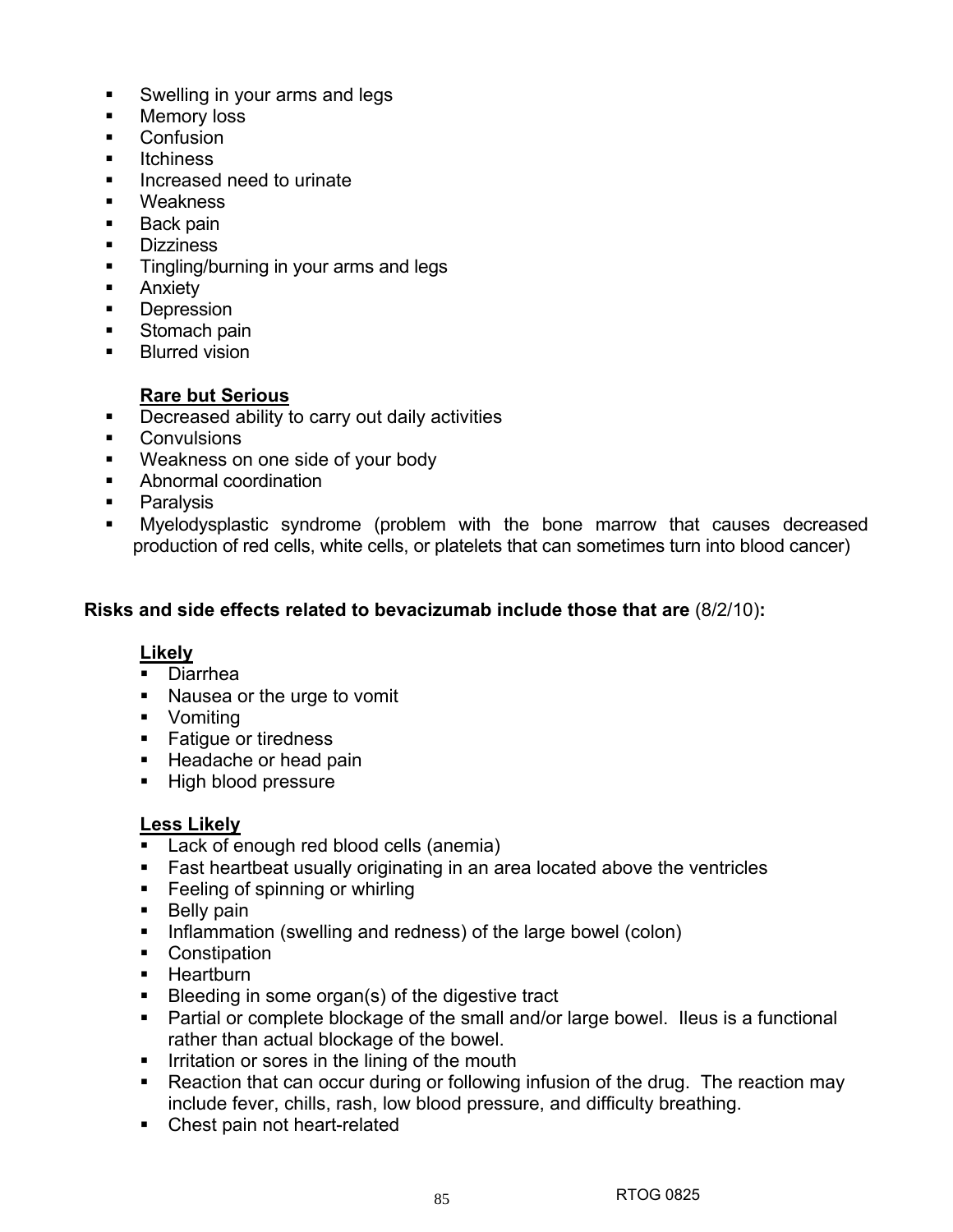- Pain
- Allergic reaction by your body to the drug product that can occur immediately or may be delayed. The reaction may include hives, low blood pressure, wheezing, swelling of the throat, and difficulty breathing.
- **Infection**
- $\blacksquare$  Infection (collection of pus) around the rectum
- **Premature opening of a wound along surgical stitches after surgery**
- **Increased blood level of a liver enzyme (ALT/SGPT)**
- Increased blood level of a liver or bone enzyme (alkaline phosphatase)
- **Increased blood level of a liver enzyme (AST/SGOT)**
- **Increased blood level of a liver pigment (bilirubin) often a sign of liver problems**
- Increased blood level of a heart muscle protein (troponin I) indicating damage to the heart muscle
- Decreased number of a type of white blood cell (neutrophil/granulocyte)
- **•** Weight loss
- **Decrease in the total number of white blood cells (leukocytes)**
- **Loss of appetite**
- **Joint pain**
- Abnormal changes in the growth plate that may affect the growth of long bones in very young children. This side effect appeared to be reversible after the treatment was stopped but has not been assessed with long-term use of the bevacizumab drug.
- Muscle pain
- Dizziness (or sensation of lightheadedness, unsteadiness, or giddiness)
- **Fainting**
- **Sudden decrease of kidney function**
- **Blood in the urine**
- More protein leaking into the urine than usual, often a sign of kidney disease
- **Bleeding in the vagina**
- Cough
- **Shortness of breath**
- **Nose bleed**
- **Hoarseness**
- **Stuffy nose**
- $\blacksquare$ Itching
- Skin rash
- **Hives**
- **Formation of a blood clot that plugs the blood vessel; blood clots may break loose** and travel to another place, such as the lung

### **Rare But Serious**

- Damage of or clots in small blood vessels in the kidney that can cause complications, some of which are serious including abnormal destruction of red blood cells (hemolysis) or platelets (that help to clot blood) and kidney failure
- Collection of signs and symptoms that indicate sudden heart disease in which the heart does not get enough oxygen. Sudden symptoms such as chest pain, shortness of breath, or fainting could indicate heart disease and should be reported right away. Signs such as abnormal EKG and blood tests can confirm damage to the heart.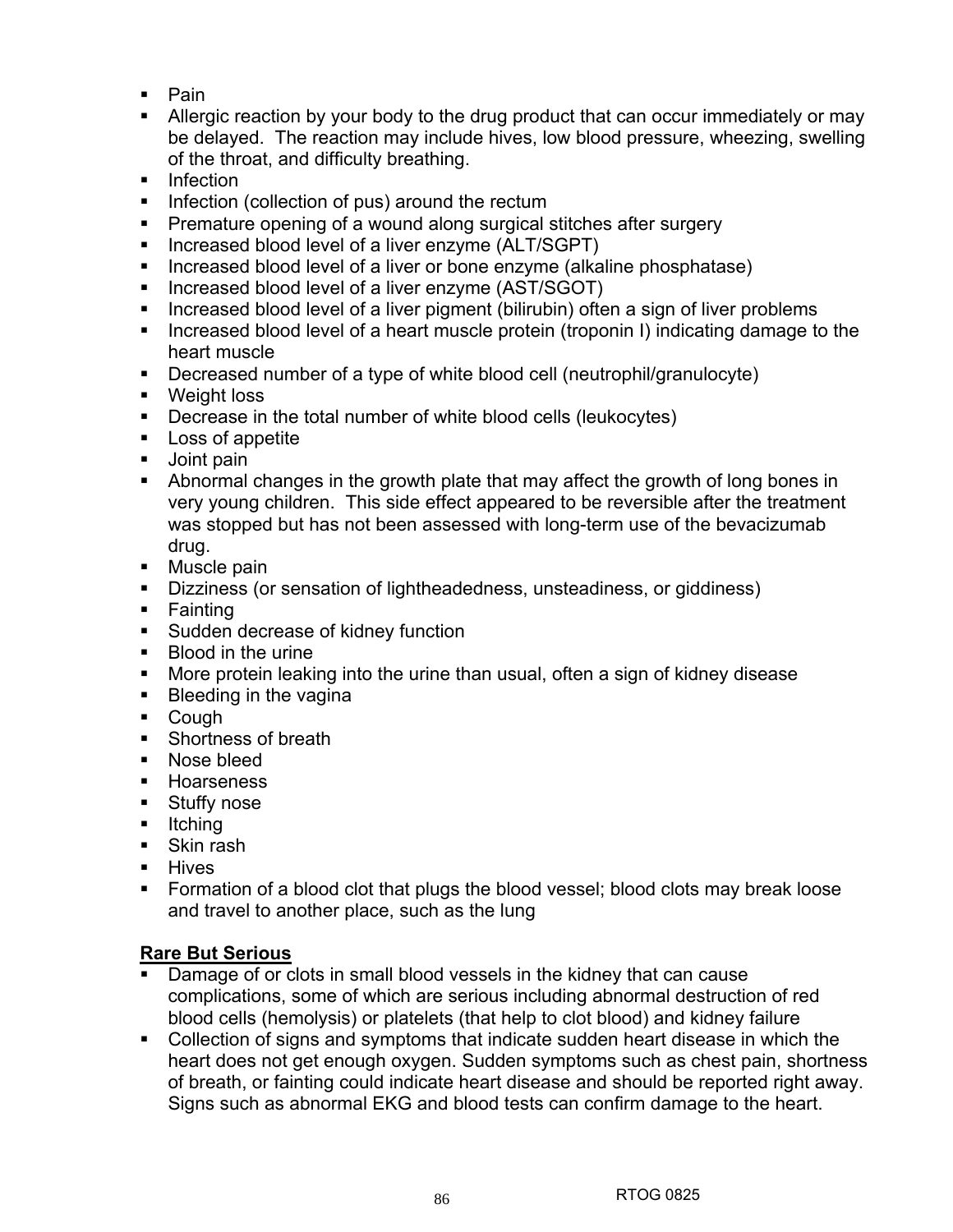- Heart failure: inability of the heart to adequately pump blood to supply oxygen to the body
- Decrease in heart's ability to pump blood during the "active" phase of the heartbeat (systole)
- Heart attack caused by a blockage or decreased blood supply to the heart
- **IFFE** Irregular heartbeat resulting from an abnormality in the one of the lower chambers of the heart (ventricle)
- Ventricular fibrillation: irregular heartbeat that involves the lower chambers of the heart (ventricles) that results in uncoordinated contraction of the heart; life threatening and potentially fatal, needing immediate attention
- Gastrointestinal fistula: Abnormal hole between an organ of the digestive tract and another organ or tissue
- Gastrointestinal perforation : A tear or hole in the stomach or gut that can lead to serious complications and may require surgery to repair
- Sore (ulcer) somewhere in the digestive tract
- Serious, life-threatening allergic reaction requiring immediate medical treatment by your doctor. The reaction may include extremely low blood pressure, swelling of the throat, difficulty breathing, and loss of consciousness.
- Leakage from stomach due to breakdown of an anastomosis (surgical connection of two separate body structures)
- **Bleeding in the brain**
- **Stroke caused by decreased blood flow to the brain**
- Abnormal changes in the brain that can cause a collection of symptoms including headache, confusion, seizures, and vision loss associated with MRI imaging findings (RPLS)
- A condition in which the kidneys leak a large amount of protein into the urine that can cause complications including swelling and kidney failure
- Kidney failure
- Abnormal hole between part of the urinary system and another organ or tissue
- Abnormal hole between the vagina and another organ or tissue
- Abnormal hole between the lower breathing tube and the body cavity that surrounds the lungs
- **Bleeding from the lungs**
- Hole in the wall that separates the nostrils of the nose
- Abnormal hole between the breathing tube (windpipe) and the tube that goes from mouth to stomach through which food passes (esophagus). This is life-threatening and potentially fatal.
- Blockage or narrowing of a blood vessel (artery) that can cause damage or loss of function including a heart attack or stroke

# *(NOTE: For patients with worsening disease after initial protocol treatment who opt to receive bevacizumab in combination with irinotecan)*

**Risks and side effects related to irinotecan include those that are:** 

# **Likely**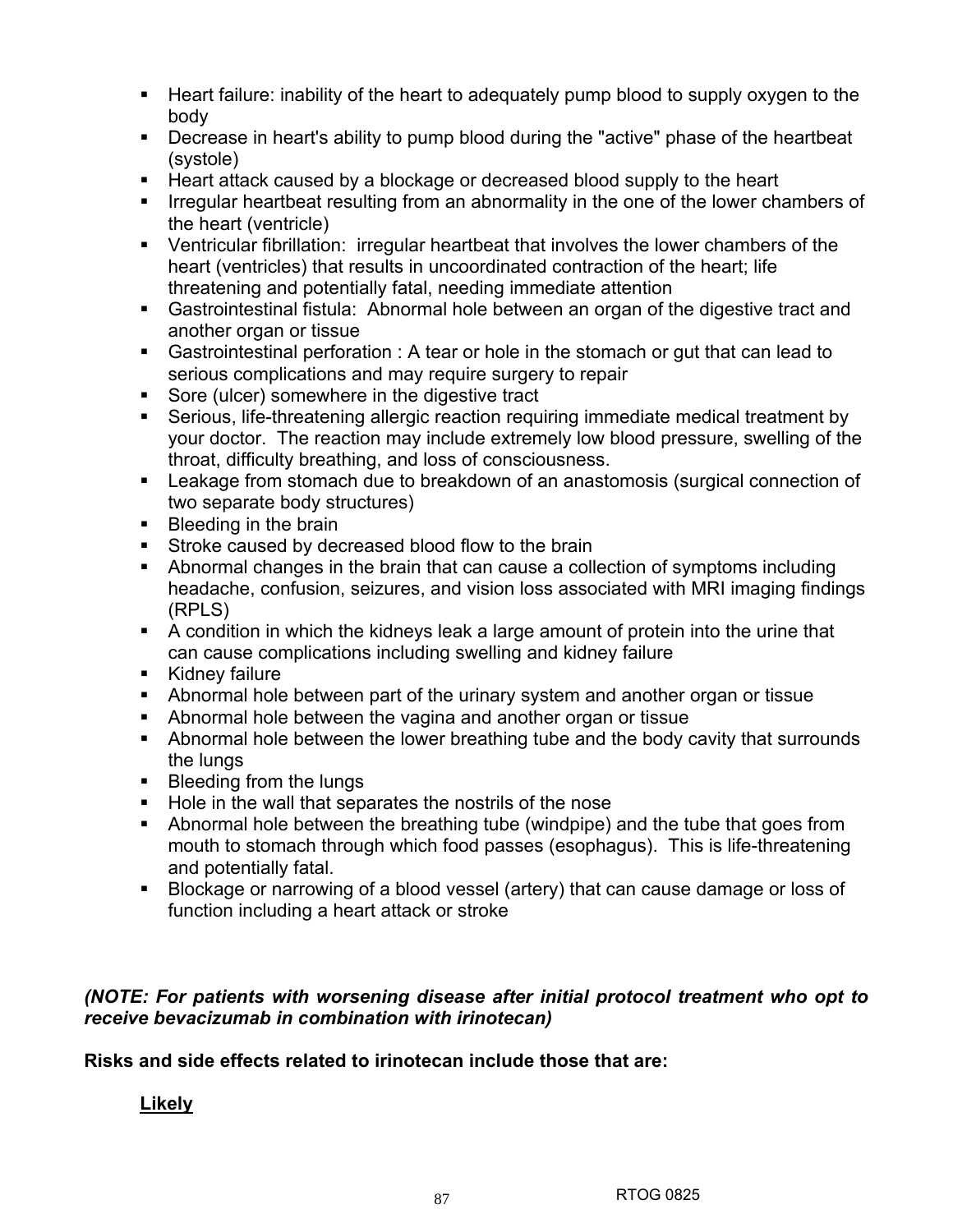- Delayed diarrhea (occurring within hours of receiving study drug and lasting up to 5-7 days)
- Abdominal cramping, including delayed abdominal cramping (stomach pain that can last for 5-7 days)
- **Nausea and vomiting**
- **Lack of appetite**
- **Sweating**
- Flushing
- Runny nose
- **Teary eyes**
- **Hair loss**
- Weakness
- Decrease in blood cells (due to the drug preventing your body from making and keeping new blood cells)
- **Sudden urge to have a bowel movement occurring shortly after the irinotecan** infusion. *Note:* Dehydration has occurred as a consequence of diarrhea, particularly when associated with severe vomiting. Diarrhea that occurs at a time when the white blood cell count is low can be especially dangerous, which can make you more susceptible to severe infections that could be life-threatening. Should you experience a fever or other sign of infection when your white blood cell count is very low, you may need to be admitted to the hospital for precautionary measures and receive intravenous antibiotics until your blood cell counts rise to safe levels.

Diarrhea has been the most frequent *severe* side effect associated with receiving irinotecan. When severe diarrhea has occurred, some patients have had to be admitted to the hospital to receive intravenous fluids until the diarrhea resolved (usually in 5-7 days). With early recognition and proper treatment, the likelihood of severe diarrhea may be decreased. In order to minimize the severity of the diarrhea, you are advised to follow these directions:

- 1. Be aware of your bowel movements. If they become softer than usual or if you have any increase in the number of bowel movements over what is normal for you, begin taking loperamide tablets right away.
- 2. Take two loperamide (Imodium) tablets immediately after the onset of diarrhea or increased frequency of bowel movements, and then take one tablet every two hours until you have been without a bowel movement for 12 hours straight. At night, you may take two tablets every four hours so that you won't have to wake up so often. Make sure that you drink plenty of fluids (soups, juices, etc.) to replace the fluids lost in the bowel movements. If your soft bowel movements or diarrhea do not stop within 36 hours, call your study doctor. Should you become weak, lightheaded, or feel faint, call your study doctor immediately. Don't take loperamide tablets unless you have loose or frequent stools or diarrhea.

# **Less Likely**

- Mouth sores
- Frequent bowel movements (sometimes with blood noted in your bowel movements)
- **Redness or irritation of your skin at infusion sites**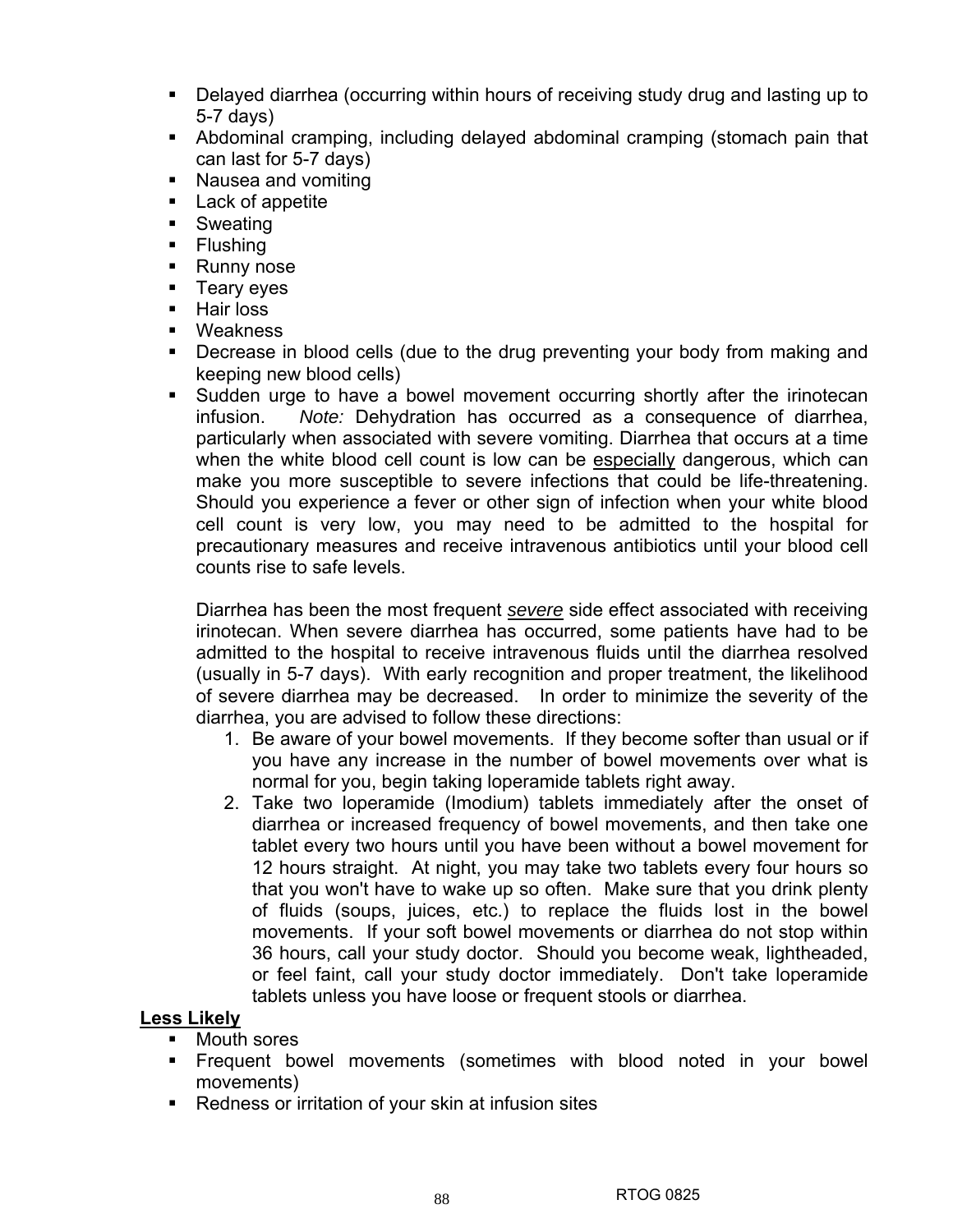# **Rare but Serious**

- Lung problems with symptoms shortness of breath, nonproductive (dry) cough, and abnormal chest x-ray
- Abnormal blood, kidney and liver lab results, which could indicate serious blood, kidney, or liver problems

*Note*: If you are on a blood thinner (warfarin), you will need to be monitored for any interaction between irinotecan and warfarin. If you have any bleeding or bruising, you should let your physician know.

**Patients undergoing treatment with radiation and temozolomide are at increased risk of developing a specific type of pneumonia (lung infection) called Pneumocystis. There are specific antibiotic treatments that are given during the radiation and temozolomide treatments to reduce the chance of developing this pneumonia. Risks and side effects related to each antibiotic treatment (either trimethoprim-sulfamethoxazole or pentamidine or dapsone) to prevent Pneumocystis pneumonia include the following (7/20/09)** 

### *Trimethoprim-sulfamethoxazole*

**Likely**

- $\blacksquare$ Itching
- Rash

# **Less Likely**

- **Decreased hemoglobin level (anemia)**
- **Feeling of general discomfort or uneasiness**
- **Fever**
- Nausea
- **v** Vomiting

# **Rare but Serious**

- Low white blood cell count, which may cause problems with infection
- Low blood platelet count, which may cause problems with bruising, bleeding, and blood clotting
- **Temporary abnormalities in liver function tests, which may cause fatigue and skin** discoloration
- Aplastic anemia (a form of anemia in which the bone marrow dramatically decreases or stops blood cell production)
- Other abnormalities in blood tests
- **EXEC** Liver irritation resembling hepatitis
- **Problems with kidney function, which may lead to increased urination and kidney** failure
- Pseudomembranous colitis (a diarrheal disease that can occur in patients taking antibiotics and can cause watery diarrhea, fever, and abdominal cramping)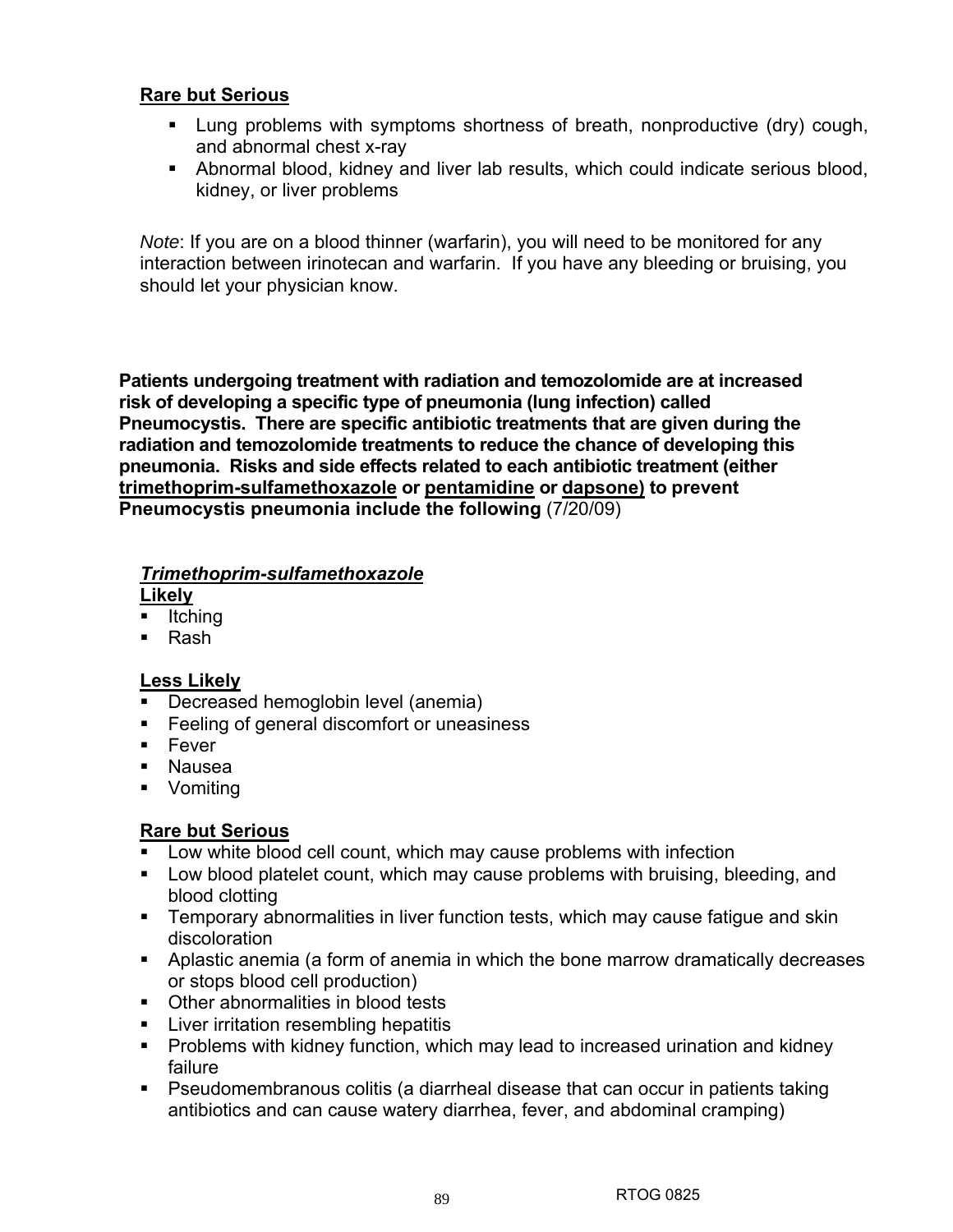Stevens-Johnson syndrome (a severe skin reaction similar to a bad burn that can involve the lining of the mouth and eye)

### *Pentamidine*

# **Likely**

- Bronchospasm (difficulty breathing due to the squeezing of breathing passages in the lungs)
- Cough
- Shortness of breath
- **Chills**
- Rash
- Chest pain
- **-** Headache
- **Increased potassium levels in your blood**

### **Less Likely**

Metallic taste, which may lead to decreased appetite

### **Rare but Serious**

- **Dizziness**
- **Abnormal heart rhythms**
- **Low blood pressure**
- Low white blood cell count, which may cause problems with infection
- Low blood platelet count, which may cause problems with bruising, bleeding, and blood clotting
- **Low red blood cell count, which may cause fatigue**
- **Low blood sugar**
- High blood sugar
- Pancreatitis (inflammation of the pancreas that is severe enough to cause symptoms like belly pain, vomiting, nausea)
- **Kidney damage**
- **EXEC** Liver irritation resembling hepatitis
- **•** Vomiting
- $Fever$
- **Fatigue**
- **Severe allergic reactions**
- Collapsed lung

# *Dapsone*

### **Less Likely**

- **Abdominal pain**
- Nausea
- **v** Vomiting
- **Kidney injury**
- Vertigo (spinning sensation)
- **Blurred vision**
- **Tinnitus (noises or buzzing in the ears)**
- $Fever$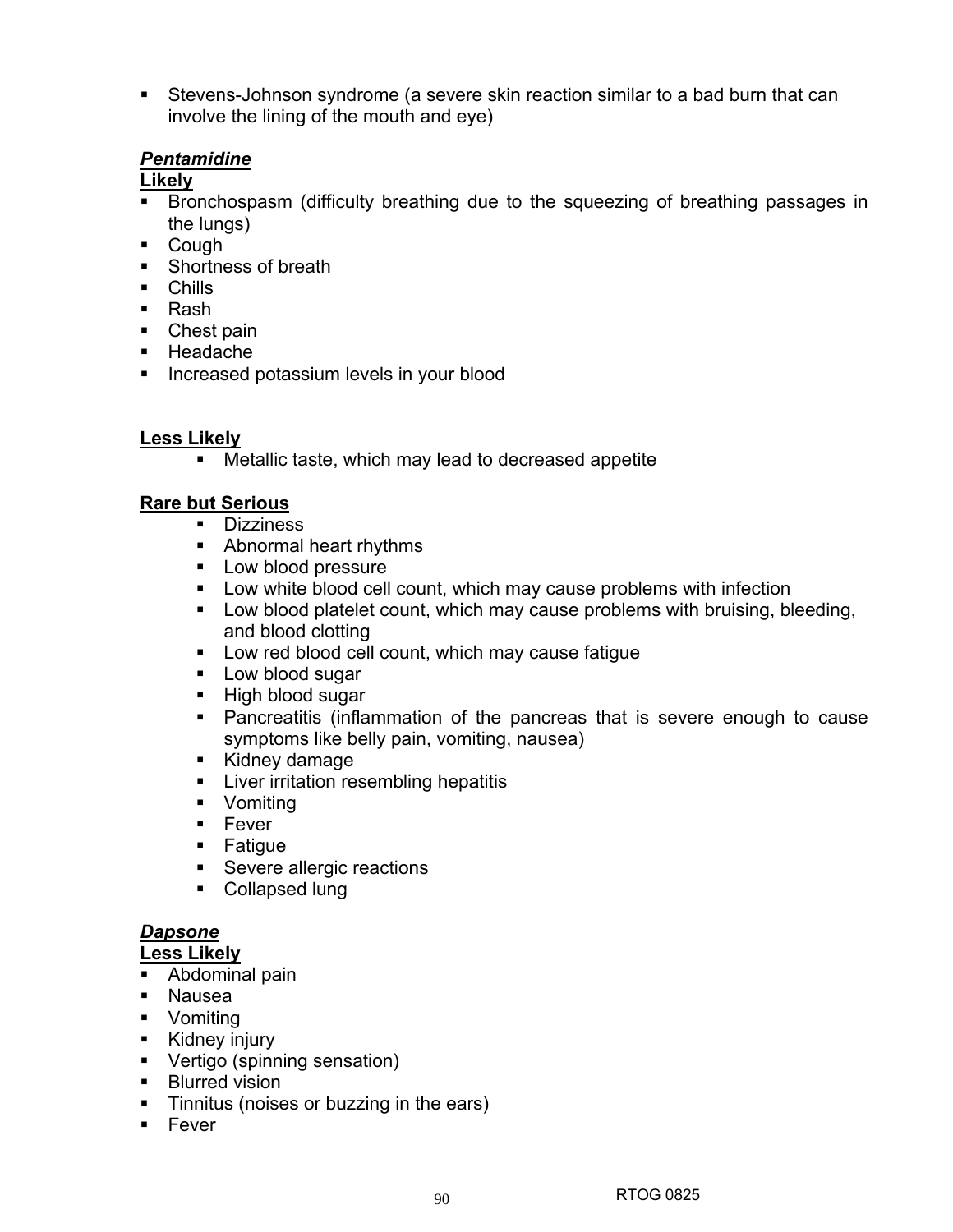- Headache
- Lupus-like syndrome (might include joint pain, aching, rashes, fever, sores in the mouth, kidney injury), which usually resolves when drug is stopped
- Numbness, pins and needles, and loss of strength and coordination in the hands and feet due to injury to nerves in the arms and legs. Usually this improves if the dapsone is stopped.
- Low red blood cell count, caused by speeding up the break down of red cells. If you develop this problem dapsone will be stopped.

# **Rare but Serious**

- Retinal and optic nerve damage, which may cause permanent visual loss or blindness
- Pancreatitis (inflammation of the pancreas that is severe enough to cause symptoms like belly pain, vomiting, nausea)

# Reproductive risks:

You should not become pregnant or father a baby while on this study because the drugs in this study can affect an unborn baby. Women should not breast feed a baby while on this study. Also, because bevacizumab remains in your body for weeks to months, you should continue to use adequate contraceptive measures and avoid nursing a baby for at least 6 months after your last dose of bevacizumab or placebo, although the optimal or the maximal time required for drug clearance cannot be precisely predicted. It is important you understand that you need to use birth control while on this study. Check with your study doctor about what kind of birth control methods to use and how long to use them. Some methods might not be approved for use in this study. If you are a woman of childbearing age, and have not been surgically sterilized (tubal ligation or hysterectomy), you must have a pregnancy test before enrolling in this study.

Temozolomide may make it harder for a woman to become pregnant or for a man to cause a woman to become pregnant even after the chemotherapy has been completed. There is not enough information about temozolomide in men and women of childbearing age who subsequently try to have children to know how likely problems will be.

For more information about risks and side effects, ask your study doctor.

# **Are there benefits to taking part in the study?**

Taking part in this study may or may not make your health better. While researchers hope the addition of bevacizumab to the established treatment will be more useful against your brain tumor compared to the usual treatment, there is no proof of this yet. We do know that the information from this study will help researchers learn more about bevacizumab as a treatment for brain tumors. This information could help future cancer patients.

# **What other choices do I have if I do not take part in this study?**

Your other choices may include:

- Getting treatment or care for your brain tumor without being in a study; this could include the standard therapy arm of this trial (radiation plus temozolomide followed by temozolomide)
- Taking part in another studv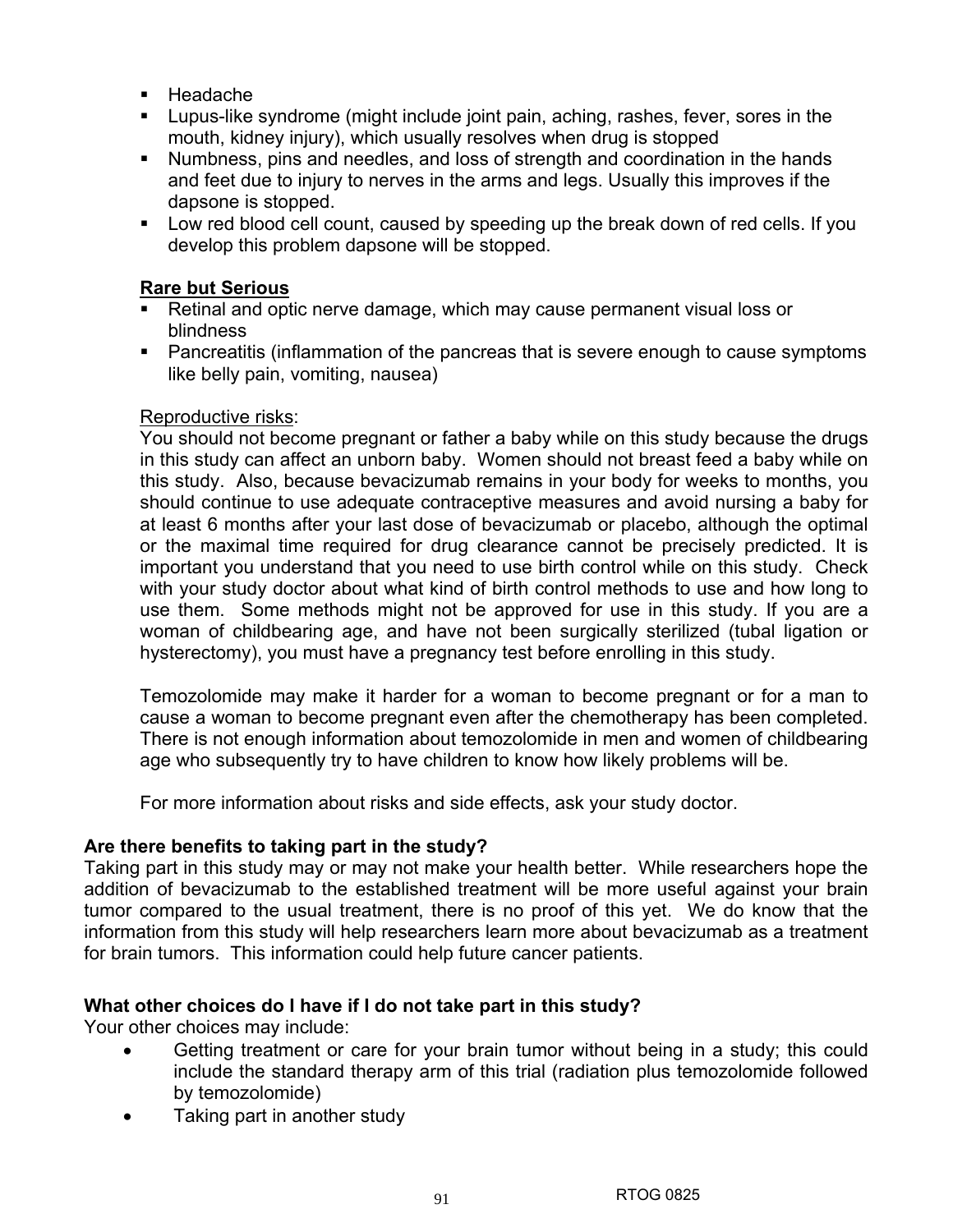- Getting no treatment other than close observation and follow-up
- Surgery alone or surgery in combination with radiation treatment and/or other chemotherapy drugs

Talk to your study doctor about your choices before you decide if you will take part in this study.

# **Will my medical information be kept private?**

Data will be housed at the Radiation Therapy Oncology Group (RTOG) Headquarters in a password-protected database. If your study doctor is a member of the North Central Cancer Treatment Group (NCCTG), your data will also be kept in a confidential file at NCCTG as applicable. We will do our best to make sure that the personal information in your medical records will be kept private. However, we cannot guarantee total privacy. Your personal information may be given out if required by law. If information from this study is published or presented at scientific meetings, your name and other personal information will not be used. Organizations that may look at and/or copy your medical records for research, quality assurance, and data analysis include:

- RTOG
- Qualified representatives of Genentech, the company that makes bevacizumab
- **Local institutional research boards**
- The National Cancer Institute (NCI) and other government agencies, like the Food and Drug Administration (FDA), involved in keeping research safe for people
- The American College of Radiology Imaging Network (ACRIN) [the central agency that is storing your MRI/CT scans so that radiologists can evaluate your response to the treatment]
- The central institutional review board (CIRB)

# **What are the costs of taking part in this study?**

You and/or your health plan/insurance company will need to pay for some or all of the costs of treating your cancer in this study. Some health plans will not pay these costs for people taking part in studies. Check with your health plan or insurance company to find out what they will pay for. Taking part in this study may or may not cost your insurance company more than the cost of getting regular cancer treatment. The study agent, bevacizumab or placebo, will be provided free of charge while you are participating in this study. However, if you should need to take the study agent much longer than is usual, it is possible that the supply of free study agent that has been supplied to the NCI could run out. If this happens, your study doctor will discuss with you how to obtain additional drug from the manufacturer and you may be asked to pay for it. Your health plan may need to pay for costs of the supplies and personnel who give you the bevacizumab or placebo.

You will not receive payment for taking part in this study. For more information on clinical trials and insurance coverage, you can visit the National Cancer Institute's Web site at http://cancer.gov/clinicaltrials/understanding/insurance-coverage

You can print a copy of the "Clinical Trials and Insurance Coverage" information from this Web site.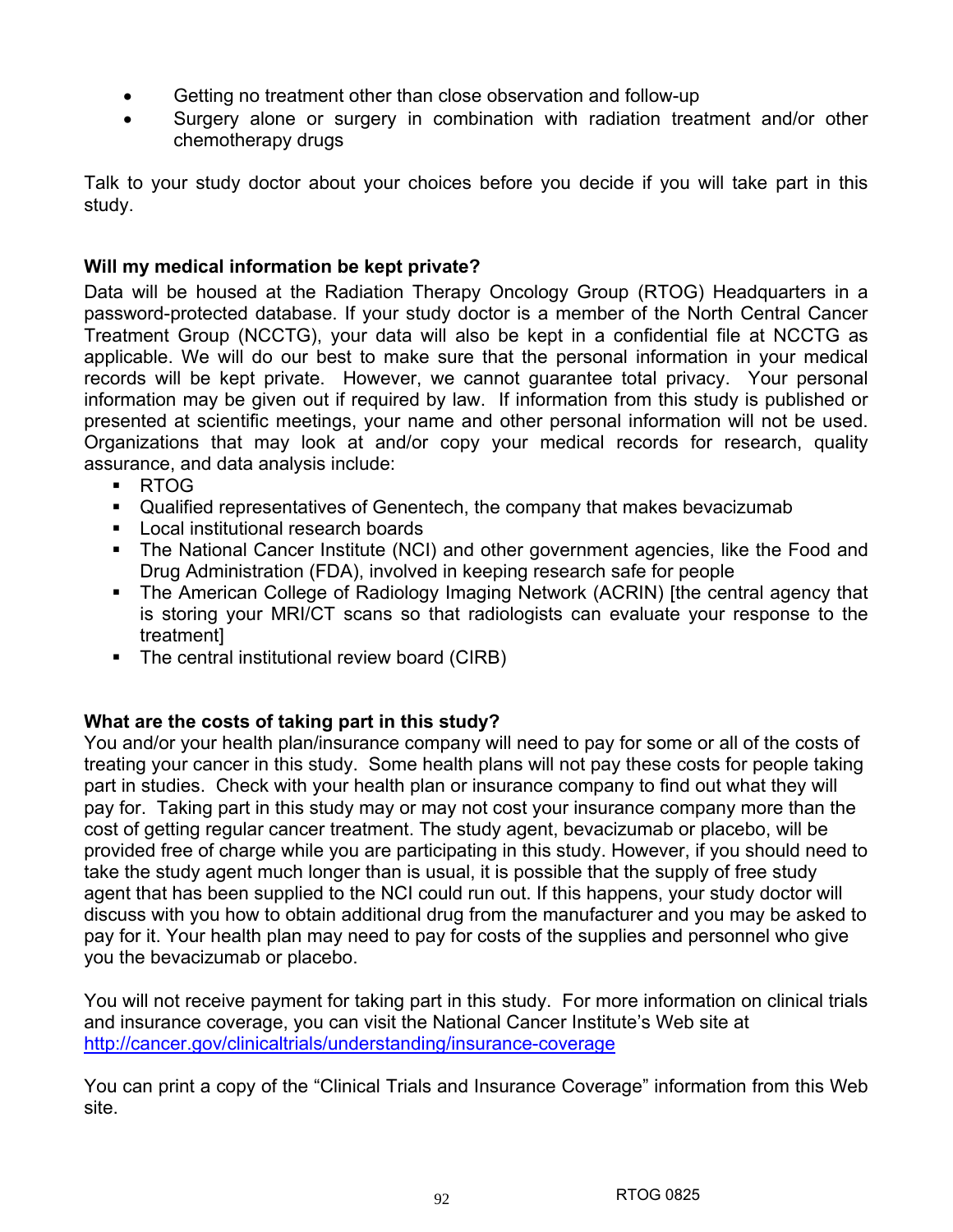Another way to get the information is to call 1-800-4-CANCER (1-800-422-6237) and ask them to send you a free copy.

### **What happens if I am injured because I took part in this study?**

It is important that you tell your study doctor\_\_\_\_\_\_\_\_\_\_*[investigators/ name(s)],* if you feel that you have been injured because of taking part in this study. You can tell your study doctor in person or call him/her at \_\_\_\_\_\_\_\_\_\_ *[telephone number]*.

You will get medical treatment if you are injured as a result of taking part in this study. You and/or your health plan will be charged for this treatment. The study will not pay for medical treatment.

### **What are my rights if I take part in this study?**

Taking part in this study is your choice. You may choose either to take part or not to take part in the study. If you decide to take part in this study, you may leave the study at any time. No matter what decision you make, there will be no penalty to you and you will not lose any of your regular benefits. Leaving the study will not affect your medical care. You can still get your medical care from our institution.

We will tell you about new information or changes in the study that may affect your health or your willingness to continue in the study.

In case of injury resulting from this study, you do not lose any of your legal rights to seek payment by signing this form.

A Data Safety Monitoring Board will be regularly meeting to monitor safety and other data related to this study. The Board members may receive confidential patient information, but they will not receive your name or other information that would allow them to identify you by name.

### **Who can answer my questions about the study?**

You can talk to your study doctor about any questions or concerns you have about this study. Contact your study doctor\_\_\_\_\_\_\_\_\_\_ *[name(s)]* at\_\_\_\_\_\_\_\_\_\_ *[telephone number].*

For questions about your rights while taking part in this study, call the\_\_\_\_\_\_\_\_\_\_ *[name of center]* Institutional Review Board (a group of people who review the research to protect your rights) at \_\_\_\_\_\_\_\_\_\_ *[telephone number].* 

### **Where can I get more information?**

You may call the National Cancer Institute's Cancer Information Service at: 1-800-4-CANCER (1-800-422-6237) or TTY: 1-800-332-8615

You may also visit the NCI Web site at http://cancer.gov/

- For NCI's clinical trials information, go to: http://cancer.gov/clinicaltrials/
- For NCI's general information about cancer, go to http://cancer.gov.cancerinfo/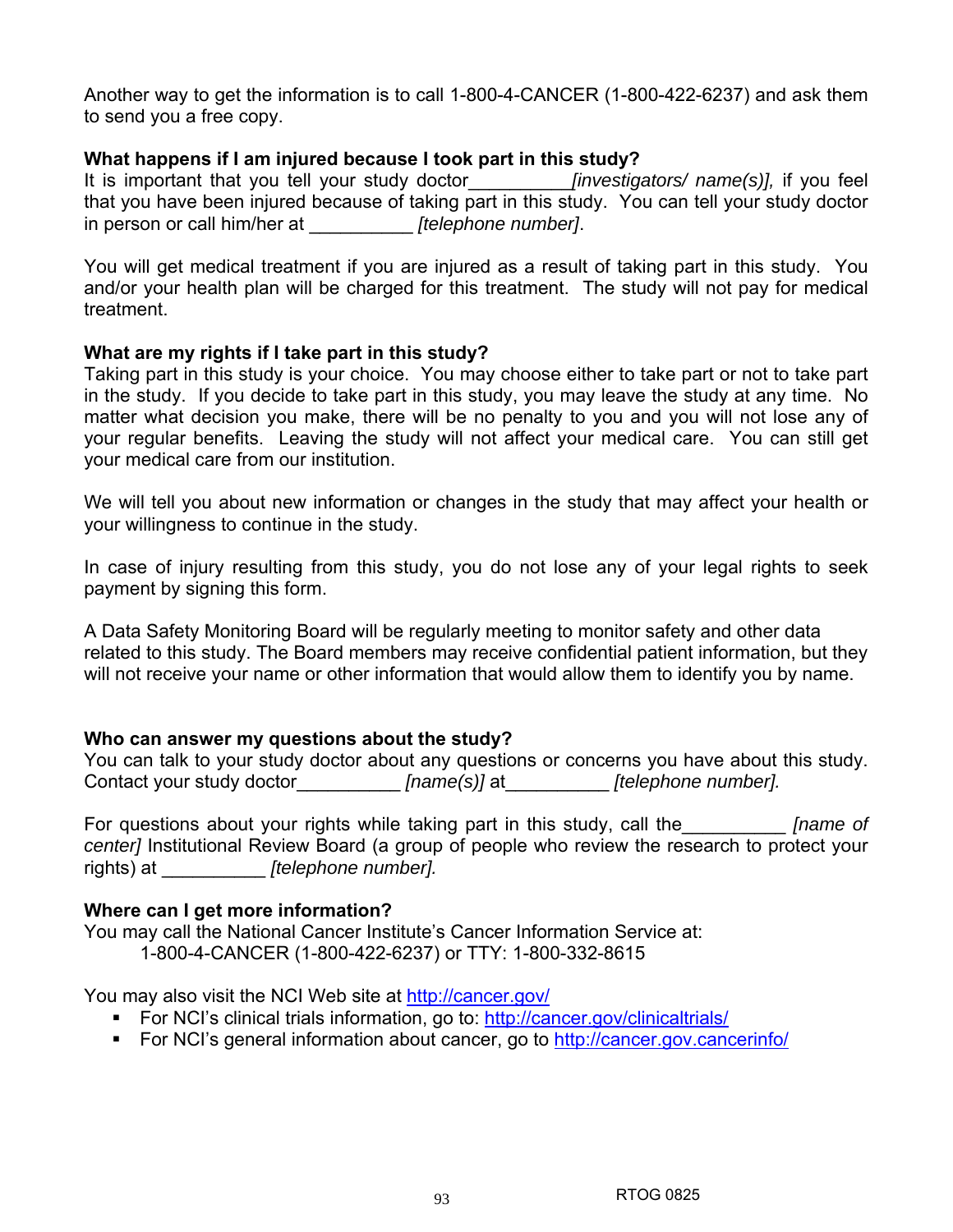**Please note: This section of the informed consent form is about additional research that is being done with people who are taking part in the main study. You may take part in this additional research if you want to. You can still be a part of the main study even if you say "no" to taking part in this additional research. You can say "yes" or "no" to each of the following studies.** 

### Quality of Life/Neurocognitive Function Study

We want to know your view of how your life has been affected by cancer and its treatment. This "quality of life/neurocognitive function" sub-study looks at how you are feeling physically and emotionally during your cancer treatment. It also looks at how you are able to carry out your day-to-day activities. Patients participating in the main part of the study will be asked to participate by having their symptoms, quality of life, and neurocognitive function evaluated.

This information will help doctors better understand how patients feel during treatments and what effects the medicines are having. In the future, this information may help patients and doctors as they decide which medicines to use to treat cancer.

If you agree to participate in this part of the study, you will be asked to complete a neurocognitive assessment and two quality of life questionnaires at the following times throughout the main part of the study:

- **When you register for the study;**
- At weeks 6, 10, 22, 34, 46, and 62 of your study treatment; and
- Thereafter, at the same time that you receive your follow-up MRI (or CT) scan (every 3 months after completing treatment for the first year, then every 4 months the second year, and then every 6 months).

The quality of life questionnaires and the symptom assessment will take approximately 30 minutes to complete. If any questions make you feel uncomfortable, you may skip those questions and not give an answer.

If you decide to take part in this sub-study, the only thing you will be asked to do is fill out the questionnaires and undergo the assessment. You may change your mind about completing the questionnaires and undergoing the assessment at any time. You may stop participating in this part of the study at any time without affecting your care or your participation in the main part of the study.

Just like in the main study, we will do our best to make sure that your personal information will be kept private.

Please circle your answer.

I choose to take part in the Quality of Life/Neurocognitive Function Study. I agree to fill out the Quality of Life/Neurocognitive Function Questionnaires.

YES NO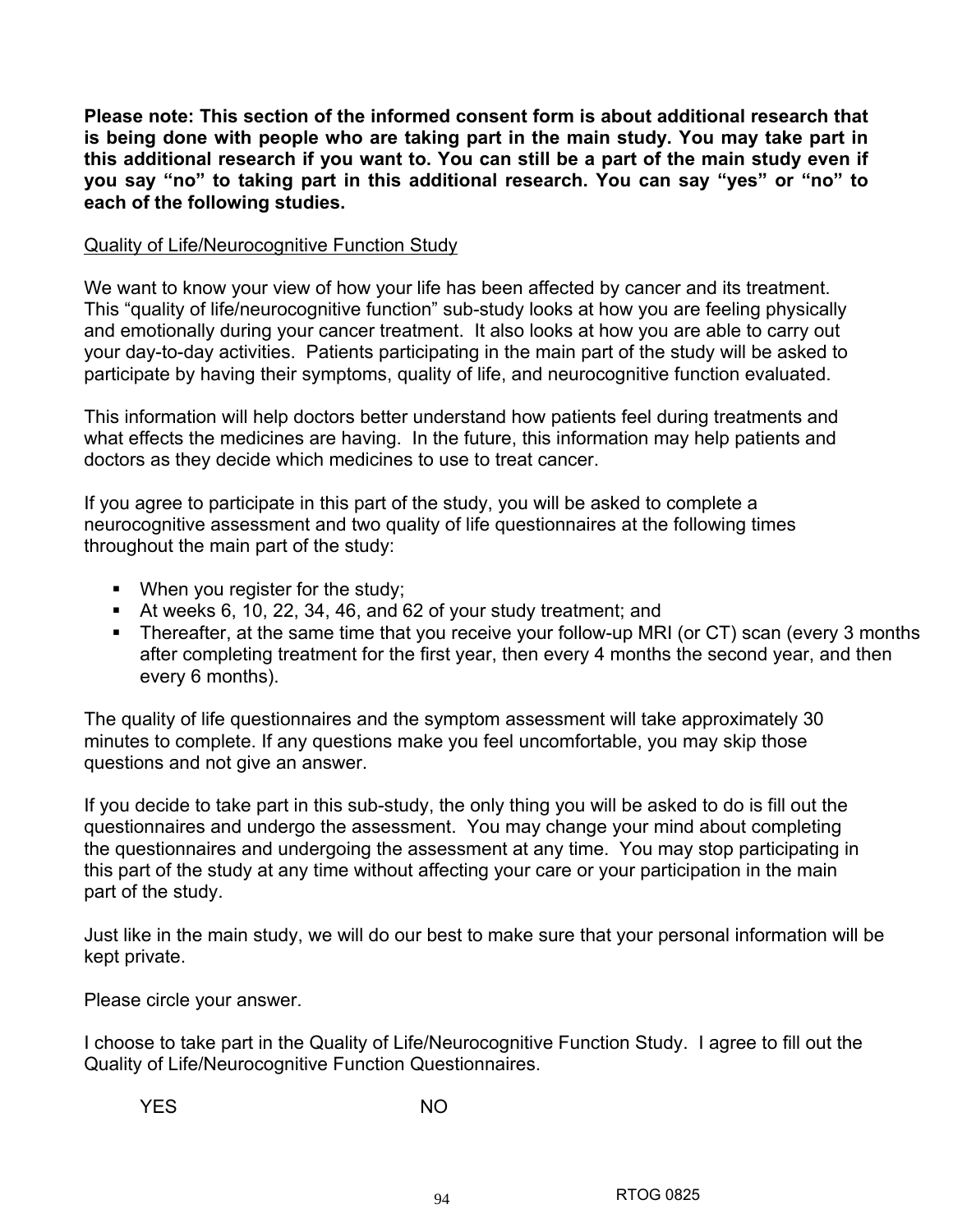### Consent Form for Use of Tissue, Blood, and Urine for Research

### **About Using Tissue, Blood, and Urine for Research** (8/2/10)

You have had surgery to see if you have cancer. Your doctor has removed some tissue to do some tests. The results of these tests will be given to you by your doctor and will be used to plan your care. We plan to examine the block of tumor tissue to confirm that the tumor is a glioblastoma and to use the tissue to evaluate the genetic (molecular) profile. These studies are essential components of the clinical trial and therefore permission to use the tissue block for this purpose is mandatory.

We would like to keep some of the tissue that is left over for future research. If you agree, this tissue will be kept and may be used in research to learn more about brain tumors. Please read the information sheet called "How is Tissue Used for Research" to learn more about tissue research. This information sheet is available to all at the following web site: http://www.rtog.org/tissue%20for%20research\_patient.pdf

As a result of your participation in the trial, you also will have blood tests performed before you start treatment. We would like to keep for future research about three tablespoons of the blood taken at that time. If you agree, this blood will be kept and may be used in research to learn more about cancer and other diseases.

In addition, we would like to keep some of your urine for future research. We would collect your urine at the following times: before you start treatment, 1 month after you start treatment with radiation and temozolomide, and 1 month after you start the randomized part of the trial. We would keep about five tablespoons of urine at each of these times. If you agree, the urine will be kept and may be used in research to learn more about cancer and other diseases.

The research that may be done with your tissue, blood, and urine is not designed specifically to help you. It might help people who have brain tumors and other diseases in the future. Reports about research done with your tissue, blood, and urine will not be given to you or your doctor. These reports will not be put in your health record. This research will not have an effect on your care.

### **Things to Think About**

The choice to let us keep the left over tissue, blood, and urine for future research is up to you. No matter what you decide to do, it will not affect your care.

If you decide now that your tissue, blood, and urine can be kept for research, you can change your mind at any time. Just contact us and let us know that you do not want us to use your tissue, blood, and urine. Then any tissue that remains will be returned to the institution that submitted it.

In the future, people who do research may need to know more about your health. While the Radiation Therapy Oncology Group may give them reports about your health, it will not give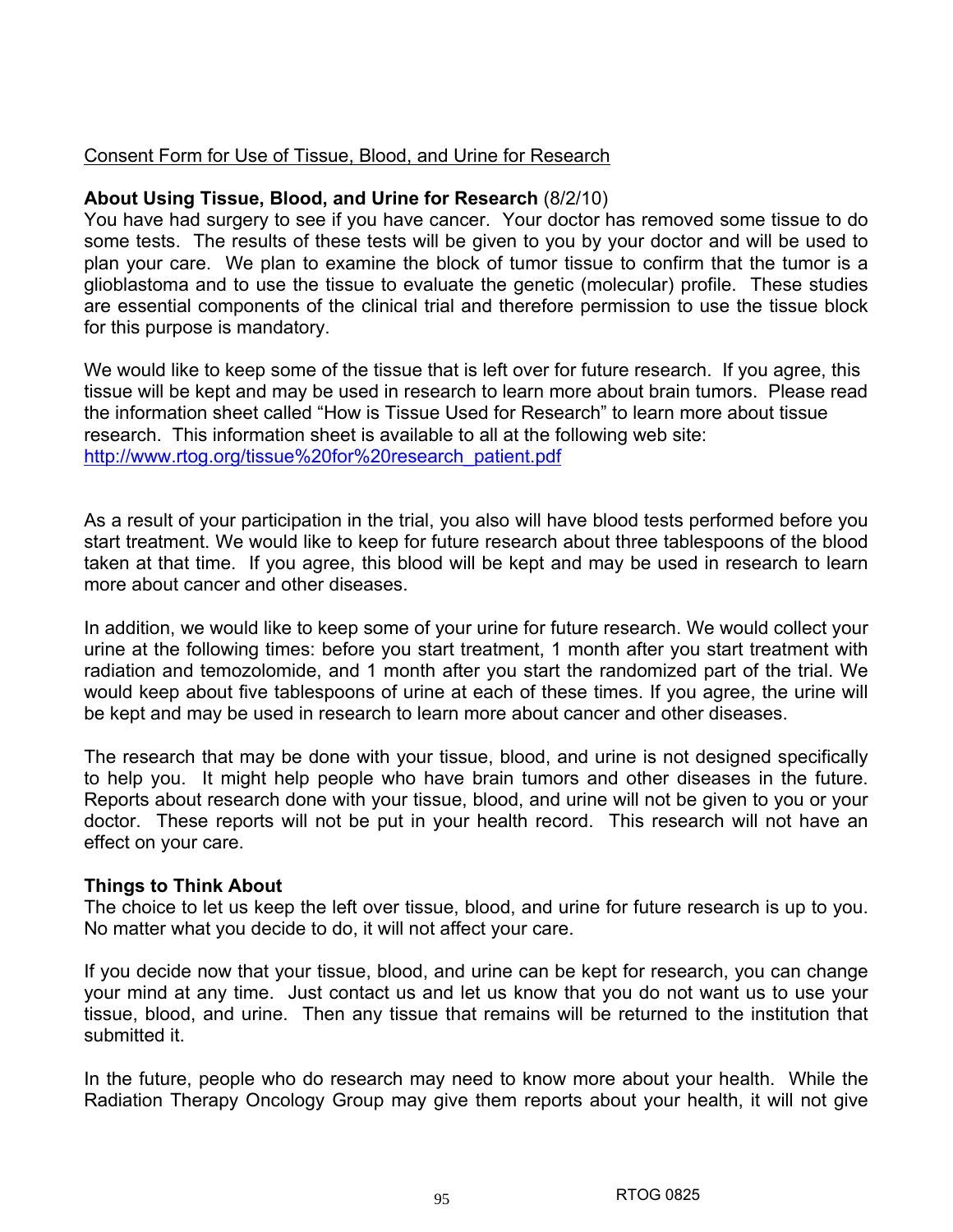them your name, address, phone number, or any other information that will let the researchers know who you are.

Sometimes tissue, blood, and urine are used for genetic research. Even if your tissue, blood, and urine are used for this kind of research, the results will not be put in your health records.

Your tissue, blood, and urine will be used only for research and will not be sold. The research done with your tissue, blood, and urine may help to develop new products in the future.

## **Benefits**

The benefits of research using tissue, blood, and urine include learning more about what causes brain tumors and other diseases, how to prevent them and how to treat them.

# **Risks**

The greatest risk to you is the release of information from your health record. We will do our best to make sure that your personal information will be kept private. The chance that this information will be given to someone else is very small.

# **Making Your Choice**

Please read each sentence below and think about your choice. After reading each sentence circle "Yes" or "No". If you have any questions, please talk to your study doctor or nurse, or call our research review board at [IRB's phone number]

No matter what you decide to do, it will not affect your care. If you agree that your tissue, blood, and urine may be used for research, you can change your mind at any time if you give a written request to your study doctor.

1. My tissue, blood, and urine may be kept for use in research to learn about, prevent, or treat brain tumors.

where the North States of the North States of the North States of the North States of the North States of the No

2. My tissue, blood, and urine may be kept for use in research to learn about, prevent or treat other health problems (for example: diabetes, Alzheimer's disease, or heart disease).

where the North States of the North States of the North States of the North States of the North States of the No

3. Someone may contact me in the future to ask me to take part in more research.

where the North States of the North States of the North States of the North States of the North States of the No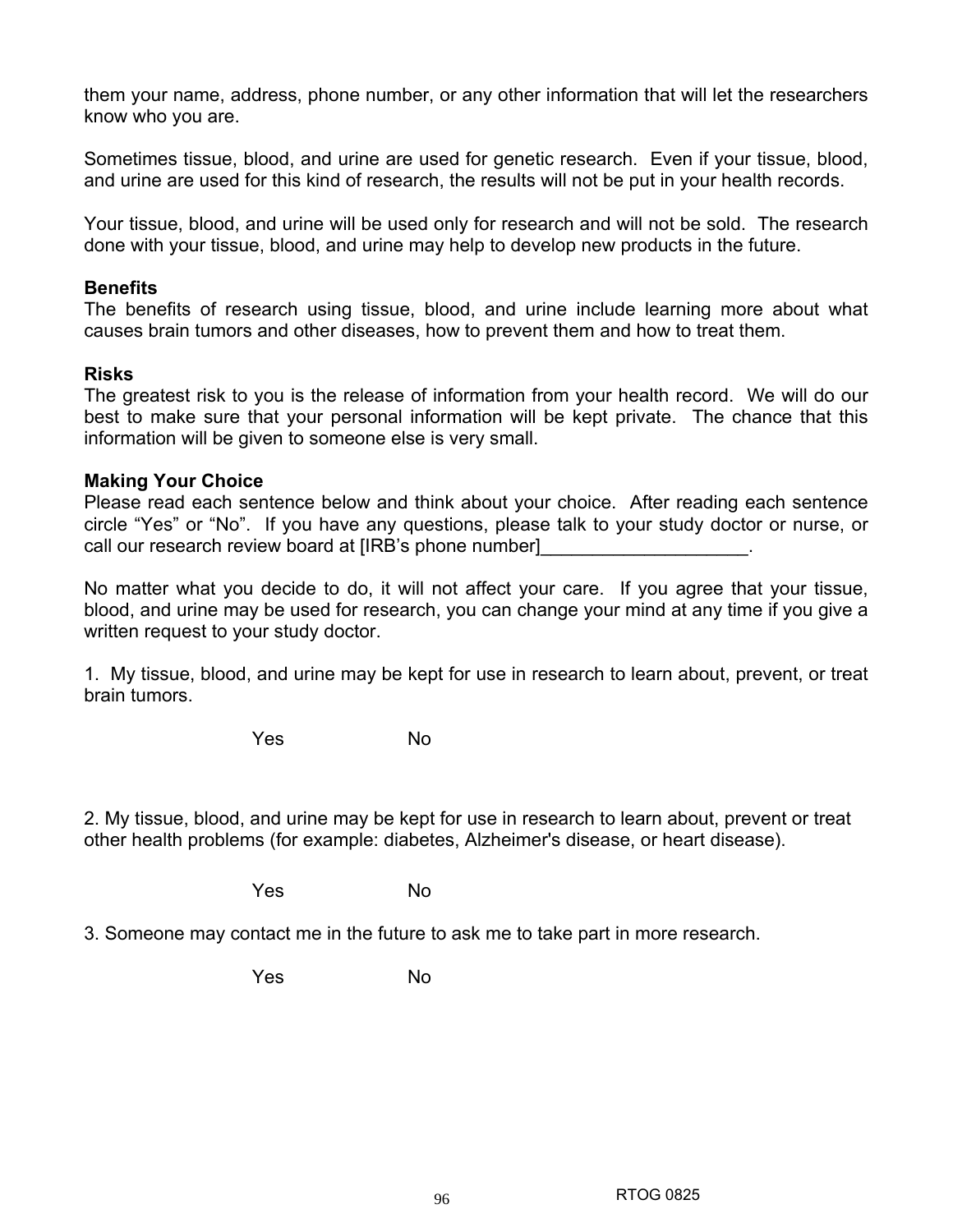# **Consent Form for ACRIN 6686: Advanced Imaging Sub-Study**

*[LIMITED INSTITUTIONS: Potential participants at advanced imaging–qualified institutions must be asked to consider the Advanced MR component and, if amenable, consent to the advanced imaging sequence]* 

# **About Advanced Imaging in the Study** (8/2/10)

In addition to the standard imaging you are being asked to undergo in the RTOG 0825 study, you are being asked to participate in an advanced MRI study. A total of 264 patients will be included in the advanced imaging portion of the study.

Researchers hope that the advanced MRI will help them learn more about how blood is supplied to the cancer and the tumor's response to the investigational treatment. The advanced MRI will take more time to complete (each examination takes between 45 and 60 minutes) than the regular MRI examinations.



MRI examinations require that you lie flat in the MR scanner while imaging is performed. During this time, you will receive an intravenous (through a tube placed in a vein in your arm) medication, called gadolinium that helps doctors see areas of blood flow to tumors.

# **Risks** (8/2/10)

*MRI.* For most patients, there are no specific risks associated with MRI scanning, but some may experience anxiety, stress, claustrophobia, or discomfort. You will not be allowed to have an MRI scan if you have certain types of metallic or electrical devices (such as a pacemaker or certain aneurysm clips) placed in your body. If you had previous surgery to your heart or brain, doctors will determine whether the MRI is safe for you. You will not be allowed to have an MRI if you have any metal pieces in your brain, spinal cord, or eyes. If your job has ever placed you at risk for exposure to metallic fragments (such as metal working or welding), doctors will perform an x-ray of your eyes prior to the study to determine that MRI is safe for you.

*Gadolinium Contrast Agent.* The gadolinium used during the MRI is an FDA-approved MRI contrast agent with very few side effects. The dose used in the advanced MRI tests is "double dose," which is injected rapidly. Some but not all MRI contrast agents have been FDAapproved for double dose, but double dose of all of these agents has been used in many hospitals around the world without evidence of negative effects from the increased dose. Approximately 2 percent of participants experience some side effects with the use of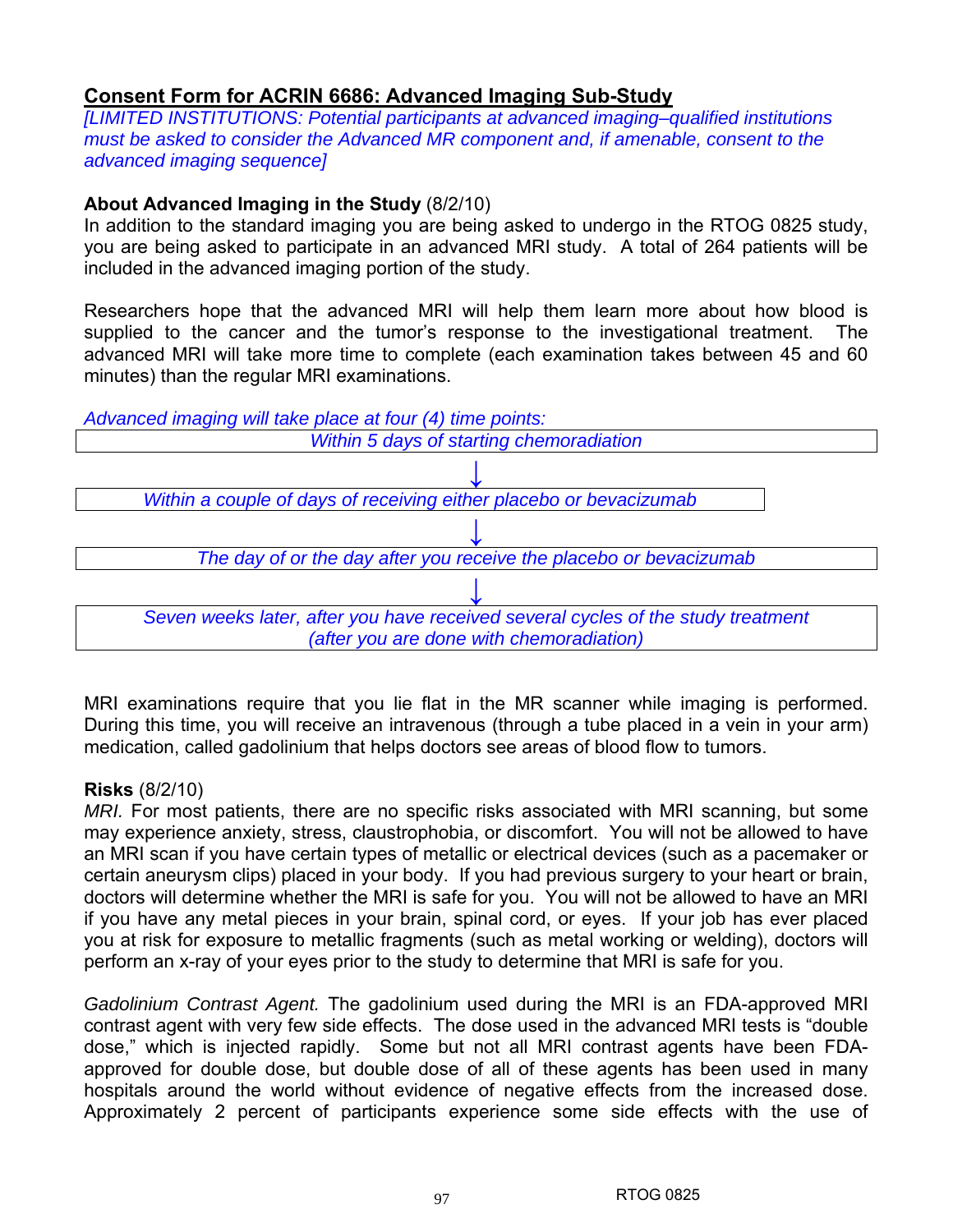gadolinium; however, they are mostly mild (nausea, headache, hives, temporary low blood pressure).

Serious side effects are very rare. In very rare cases a condition called nephrogenic systemic fibrosis (NSF)/nephrogenic fibrosing dermopathy (NFD) has been reported. NSF and NFD are conditions associated with the gadolinium contrast agent that affects people who have severe kidney disease. Symptoms include tightening or scarring of the skin and organ failure. In some cases, NSF and NFD can be deadly. These conditions have not been seen in patients with normal working kidneys or mild problems in kidney function. Prior to study entry and throughout the study and your treatment, we will determine if your kidneys are working properly in order to make sure the gadolinium contrast agent is safe for you. You will receive prompt medical attention for any reactions to the contrast agent.

# **Benefits**

You will not directly benefit from the results of the advanced imaging study, but we hope that the results will help other people with brain cancer in the future. The results of the advanced MRI central reviews will not be sent to you or your doctor and will not be used to determine your treatment. You or your insurance company will not be charged for these MRI scans.

# **Making Your Choice**

If you decide to participate in the study, these advanced images will be part of the study. We will do our best to make sure that the personal information in your medical record will be kept private. However, we cannot guarantee total privacy. Your personal information may be given out if required by law. If information from this study is published or presented at scientific meetings, your name and other personal information will not be used.

Records of your progress while on the study will be kept in a confidential form at this institution and in a computer file at the headquarters of the American College of Radiology Imaging Network (ACRIN) in Philadelphia, PA. Copies of your MR images will be permanently kept on file at ACRIN. This information will be used for research purposes only. All identifying information will be taken off of the films to maintain confidentiality. Future research studies may be conducted on other aspects of the data collected during the study. At this time it is not known what type of studies may be conducted. Some possibilities may be issues affecting patient care or future studies of a medical or non-medical nature.

# **Where Can I Get More Information?**

For more information about MRI scans you can go to ACRIN's Web site at http://www.acrin.org/files/mri\_description.doc. You or your doctor can print a description of MRI scans from this Web site.

You may call the National Cancer Institute's Cancer Information Service at: 1-800-4-CANCER (1-800-422-6237) or TTY: 1-800-332-8615

You may also visit the NCI Web site at http://cancer.gov/

- For NCI's clinical trials information, go to http://cancer.gov/clinicaltrials/
- For NCI's general information about cancer, go to http://cancer.gov/cancerinfo/

# **Please circle your answer.**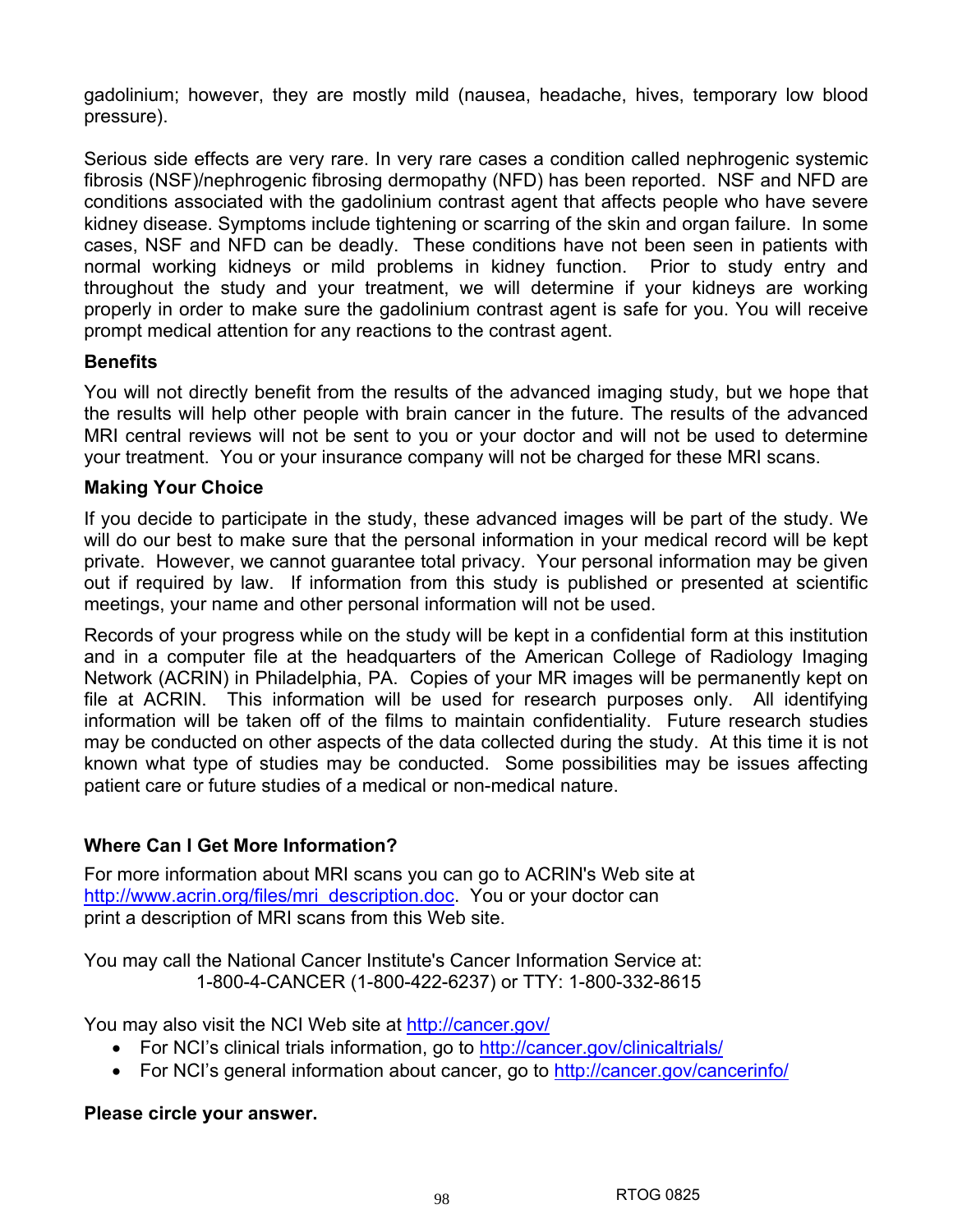If I qualify, I choose to take part in the ACRIN 6686 advanced MRI study that is being done for research as a part of the RTOG 0825 treatment study.

 **Yes No**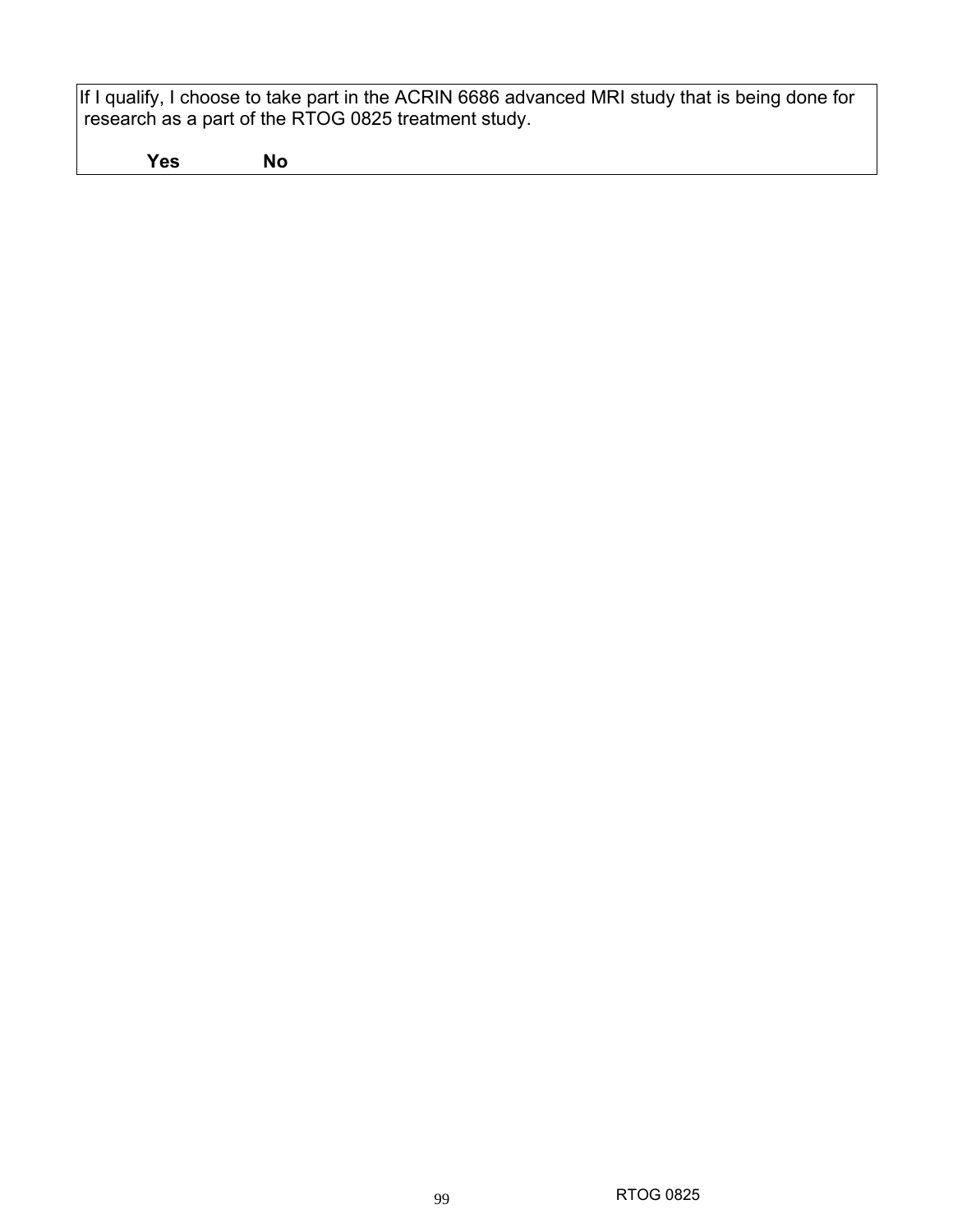You will get a copy of this form. If you want more information about this study, ask your study doctor.

I have been given a copy of all\_\_*[insert total of number of pages]* pages of this form. I have read it or it has been read to me. I understand the information and have had my questions answered. I agree to take part in this study.

Participant

Date

 $\overline{a}$ 

 $\overline{a}$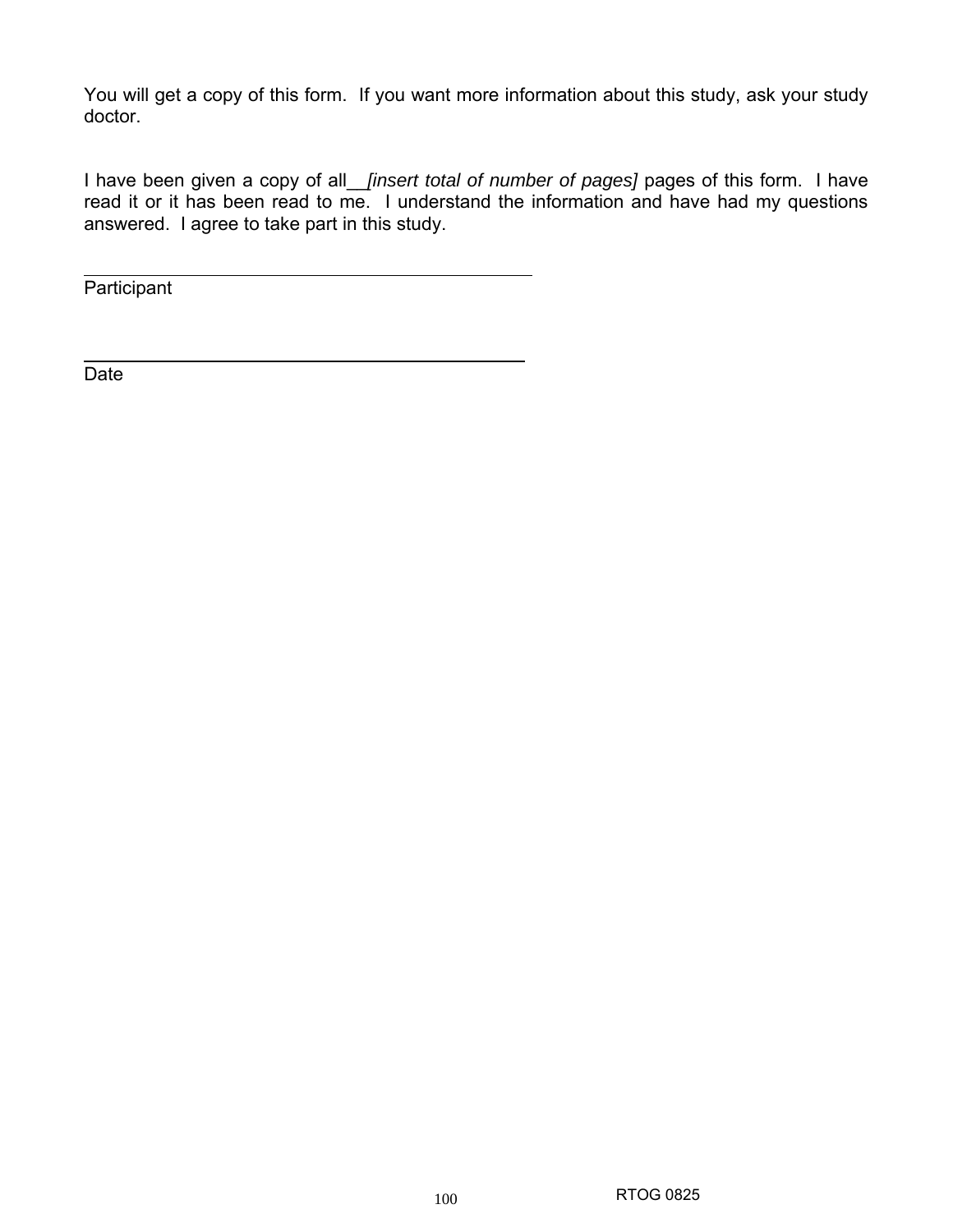## **APPENDIX II: STUDY PARAMETER TABLE (8/2/10)**

|                                                                                        | <b>Pre-Treatment</b>                          |                                                        |                                                        | <b>During Chemo-RT</b>                               |                                             |                                                            |        | <b>Adjuvant Phase</b> |                                                                                                                                                                | <b>After</b><br><b>Therapy</b><br>Completion        |                                                                   |
|----------------------------------------------------------------------------------------|-----------------------------------------------|--------------------------------------------------------|--------------------------------------------------------|------------------------------------------------------|---------------------------------------------|------------------------------------------------------------|--------|-----------------------|----------------------------------------------------------------------------------------------------------------------------------------------------------------|-----------------------------------------------------|-------------------------------------------------------------------|
|                                                                                        | As soon<br>as<br>possible<br>after<br>surgery | $\leq$ 28 d<br>prior to<br>step 2<br>registr-<br>ation | $\leq$ 14 d<br>prior to<br>step 2<br>registr-<br>ation | $\leq$ 1 wk prior to<br>registration                 | Wkly                                        | q 2 wks                                                    | Mnthly | Wk<br>6               | Before initiation of<br>cycle 1, 4, 7 (if<br>administered), 10<br>(if administered)<br>within 72 hrs prior<br>to d 1 & 1 mo after<br>final cycle<br>completion | $d 28 (\pm 3 d)$<br>of each<br>cycle                | q 3 mos for<br>1 yr, then q<br>4 mos for 1<br>yr, then q 6<br>mos |
| Tissue eval for<br>histology & sample<br>adequacy                                      | $\overline{X}$                                |                                                        |                                                        |                                                      |                                             |                                                            |        |                       |                                                                                                                                                                |                                                     |                                                                   |
| History/physical                                                                       |                                               |                                                        | $\overline{\mathsf{x}}$                                |                                                      |                                             |                                                            |        |                       | X                                                                                                                                                              |                                                     | $\overline{\mathsf{X}}$                                           |
| Standard Imaging:<br>Contrast-<br>enhanced MRI**                                       |                                               | $\overline{\mathsf{x}}$                                |                                                        |                                                      |                                             |                                                            |        |                       | $\overline{\mathsf{x}}$                                                                                                                                        |                                                     | $\overline{\mathsf{x}}$                                           |
| Advanced<br>Imaging: DSC-<br>and DCE- MRI (for<br>consenting pts at<br>advanced sites) |                                               |                                                        |                                                        | 1 scan within<br>5 days of<br>chemo-RT<br>initiation | 2 scans<br>at week<br>$3$ only <sup>t</sup> |                                                            |        |                       | Week 10 onlyt                                                                                                                                                  |                                                     |                                                                   |
| MRI/CT (blood<br>detection)                                                            |                                               |                                                        |                                                        | $X^{\ast\ast}$                                       |                                             |                                                            |        |                       |                                                                                                                                                                |                                                     |                                                                   |
| Steroid dose<br>documentation                                                          |                                               |                                                        | $\overline{\mathsf{x}}$                                |                                                      |                                             |                                                            |        |                       |                                                                                                                                                                | $\overline{X}$                                      |                                                                   |
| Performance<br>status                                                                  |                                               |                                                        | $\overline{X}$                                         |                                                      |                                             |                                                            |        |                       |                                                                                                                                                                | $\overline{X}$                                      |                                                                   |
| CBC w/ diff, ANC,<br>platelets, Hgb                                                    |                                               |                                                        | $\overline{X}$                                         |                                                      |                                             | $\overline{X}$                                             |        |                       | $X***$                                                                                                                                                         | And at d 21<br>$(\pm 48h)$ of<br>each cycle         |                                                                   |
| <b>BUN</b>                                                                             |                                               |                                                        | $\pmb{\times}$                                         |                                                      |                                             | $\overline{\mathsf{x}}$                                    |        |                       | $X***$                                                                                                                                                         | X                                                   |                                                                   |
| Creatinine                                                                             |                                               |                                                        | $\overline{X}$                                         |                                                      |                                             | $\overline{\mathsf{X}}$                                    |        |                       | $X***$                                                                                                                                                         | $\overline{\mathsf{X}}$                             |                                                                   |
| Urine protein UPC<br>ratio                                                             |                                               |                                                        | $\overline{\mathsf{x}}$                                |                                                      |                                             | $\overline{\mathsf{x}}$                                    |        |                       | $X***$                                                                                                                                                         | $\overline{X}$                                      |                                                                   |
| Bilirubin                                                                              |                                               |                                                        | $\overline{X}$                                         |                                                      |                                             | $\overline{X}$                                             |        |                       | $X***$                                                                                                                                                         | $\overline{X}$                                      |                                                                   |
| ALT/AST                                                                                |                                               |                                                        | $\overline{\mathsf{x}}$                                |                                                      |                                             | $\overline{X}$                                             |        |                       | $X***$                                                                                                                                                         | $\overline{\mathsf{x}}$                             |                                                                   |
| CD4 count                                                                              |                                               |                                                        |                                                        |                                                      |                                             | If<br>lympho-<br>cyte<br>count<br>$500$<br>mm <sup>3</sup> |        |                       | If lymphocyte count<br><500 mm <sup>3***</sup>                                                                                                                 | If lympho-<br>cyte count<br>$<$ 500 mm <sup>3</sup> |                                                                   |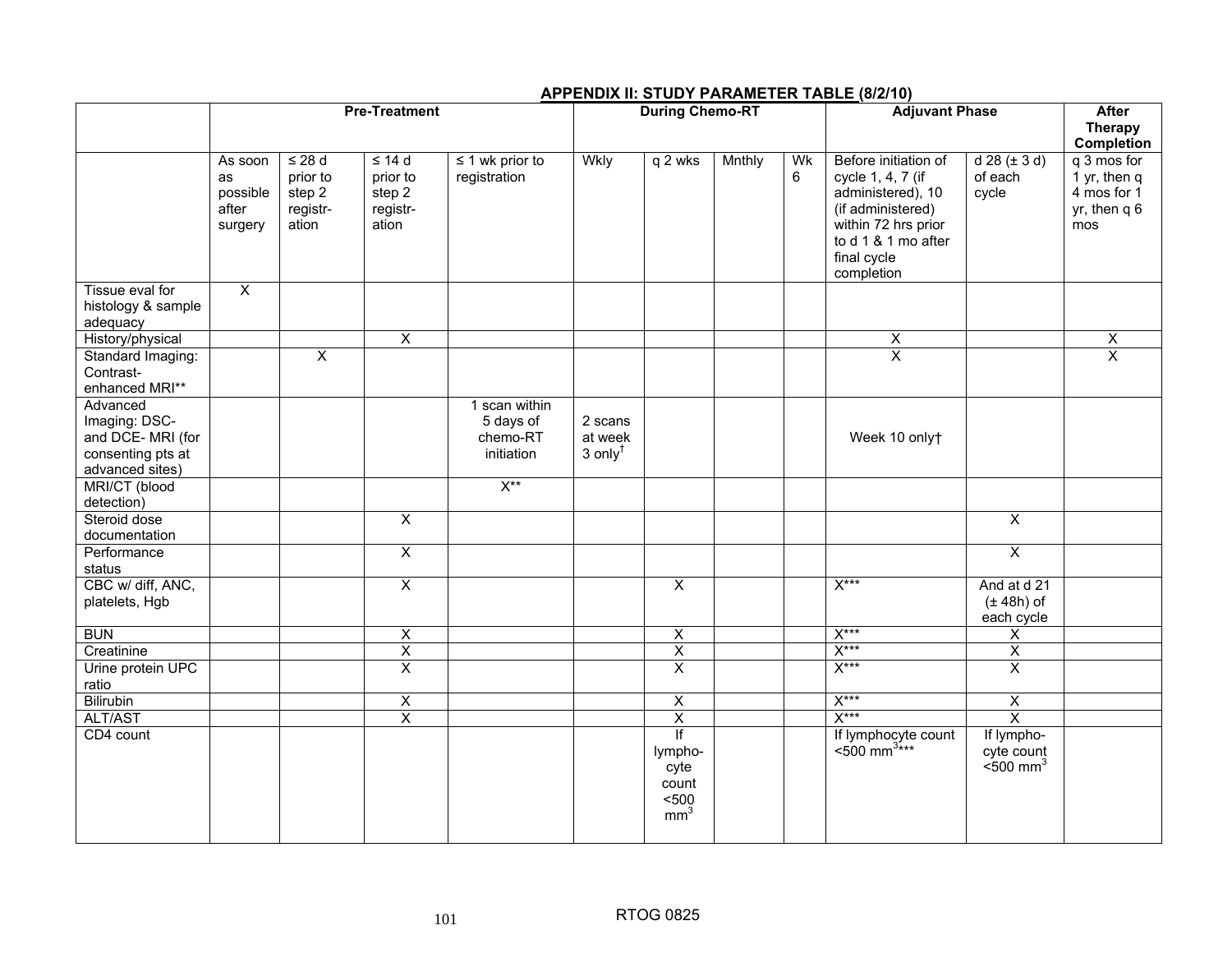|                                                                                                                         | <b>Pre-Treatment</b>                          |                                                        |                                                        | <b>During Chemo-RT</b>                |                |                         |                 | <b>Adjuvant Phase</b>   |                                                                                                                                                                | <b>After</b><br><b>Therapy</b><br>Completion |                                                                     |
|-------------------------------------------------------------------------------------------------------------------------|-----------------------------------------------|--------------------------------------------------------|--------------------------------------------------------|---------------------------------------|----------------|-------------------------|-----------------|-------------------------|----------------------------------------------------------------------------------------------------------------------------------------------------------------|----------------------------------------------|---------------------------------------------------------------------|
|                                                                                                                         | As soon<br>as<br>possible<br>after<br>surgery | $\leq$ 28 d<br>prior to<br>step 2<br>registr-<br>ation | $\leq 14$ d<br>prior to<br>step 2<br>registr-<br>ation | $\leq$ 1 wk prior to<br>registr-ation | Wkly           | $\sqrt{q}$ 2 wks        | Mnthly          | Wk<br>6                 | Before initiation of<br>cycle 1, 4, 7 (if<br>administered), 10<br>(if administered)<br>within 72 hrs prior<br>to d 1 & 1 mo after<br>final cycle<br>completion | $d 28 (\pm 3 d)$<br>of each<br>cycle         | q 3 mos for<br>$1$ yr, then q<br>4 mos for 1<br>yr, then q 6<br>mos |
| Systolic/diastolic<br>blood pressure                                                                                    |                                               |                                                        |                                                        |                                       |                | $\overline{\mathsf{x}}$ |                 |                         | $X***$                                                                                                                                                         | $\overline{\mathsf{x}}$                      |                                                                     |
| PT INR (pts not on<br>warfarin)                                                                                         |                                               |                                                        | $\overline{X}$                                         |                                       |                |                         |                 |                         |                                                                                                                                                                |                                              |                                                                     |
| PT INR (pts on<br>full-dose<br>anticoagulants)                                                                          |                                               |                                                        | $\overline{X}$                                         |                                       |                |                         | $\overline{X}$  |                         | $X***$                                                                                                                                                         | $\overline{X}$                               |                                                                     |
| <b>EKG</b>                                                                                                              |                                               |                                                        | $\overline{\mathsf{x}}$                                |                                       |                |                         |                 |                         |                                                                                                                                                                |                                              |                                                                     |
| Serum pregnancy<br>test (if applicable)                                                                                 |                                               |                                                        | $\overline{X}$                                         |                                       |                |                         |                 |                         |                                                                                                                                                                |                                              |                                                                     |
| Informed consent                                                                                                        |                                               | $\overline{\mathsf{x}}$                                |                                                        |                                       |                |                         |                 |                         |                                                                                                                                                                |                                              |                                                                     |
| Tumor response<br>eval                                                                                                  |                                               |                                                        |                                                        |                                       |                |                         |                 |                         | $\overline{\mathsf{x}}$                                                                                                                                        |                                              |                                                                     |
| Adverse event<br>eval                                                                                                   |                                               |                                                        |                                                        |                                       | $\overline{X}$ |                         |                 |                         |                                                                                                                                                                | $\overline{X}$                               |                                                                     |
| Tissue for banking<br>(for consenting<br>pts)                                                                           | $\overline{X}$                                |                                                        |                                                        |                                       |                |                         |                 |                         |                                                                                                                                                                |                                              |                                                                     |
| Blood for banking<br>(for consenting<br>pts)                                                                            |                                               | 28d<br>prior to<br>treatment                           |                                                        |                                       |                |                         |                 |                         |                                                                                                                                                                |                                              |                                                                     |
| Urine for banking<br>(for consenting<br>pts)                                                                            |                                               | 28d<br>prior to<br>treatment                           |                                                        |                                       |                |                         | At 1 mo<br>only |                         |                                                                                                                                                                | 1 <sup>st</sup> cycle only                   |                                                                     |
| Quality of Life (for<br>consenting pts)*<br>· EORTCQLQ30/<br>BCM20<br>• MDASI-BT                                        |                                               |                                                        |                                                        | $\overline{\mathsf{x}}$               |                |                         |                 | $\overline{X}$          | $\overline{X}$                                                                                                                                                 |                                              | $\overline{X}$                                                      |
| Neurocognitive<br>Function (for<br>consenting pts)*<br>• HVLT-R<br>• Trail Making A<br>- Trail Making B<br><b>COWAT</b> |                                               |                                                        |                                                        | X                                     |                |                         |                 | $\overline{\mathsf{x}}$ | $\overline{\mathsf{x}}$                                                                                                                                        |                                              | $\overline{\mathsf{x}}$                                             |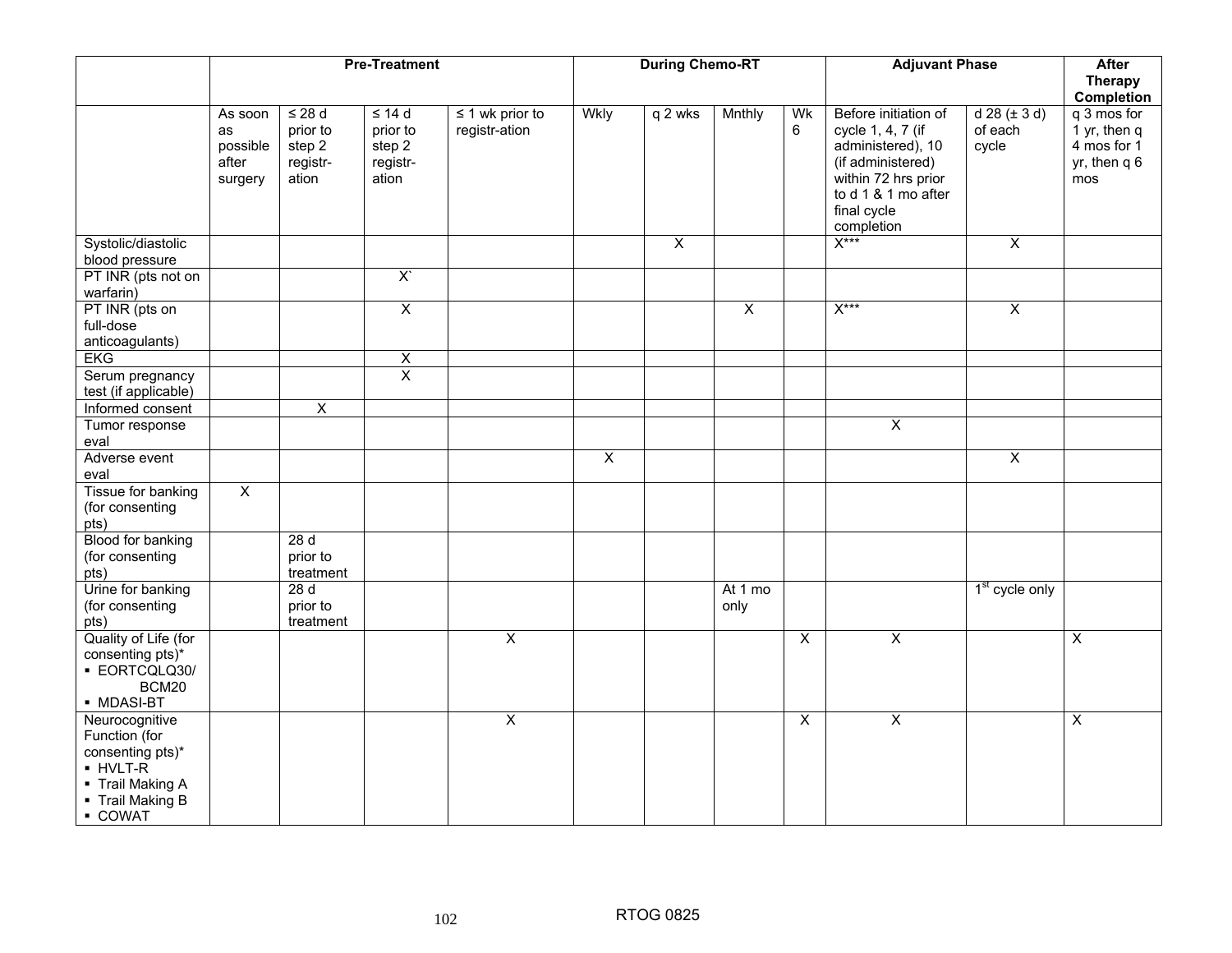\* See NC/QOL Endpoint Diagram at the end of Appendix V for details.

\*\* See Section 3.1.6 for details.

\*\*\* Prior to cycle 1 of adjuvant (pre-adjuvant treatment assessment)

† See Section 11.3.2 for details.

| ACRIN 6686 Advanced MR Imaging Time Table <sup>†</sup> (Select Sites Only) |                 |        |                  |         |  |  |  |
|----------------------------------------------------------------------------|-----------------|--------|------------------|---------|--|--|--|
|                                                                            | <b>Baseline</b> | Week 3 | Week $3 + 1$ Day | Week 10 |  |  |  |
| Advanced Imaging:<br>DSC-MRI and<br>DCE-MRI                                | X               | х      | х                |         |  |  |  |
| + See Section 11.3.2 for details.                                          |                 |        |                  |         |  |  |  |

103

For clarification purposes of ACRIN 6686 Advanced Imaging time points: (7/20/09)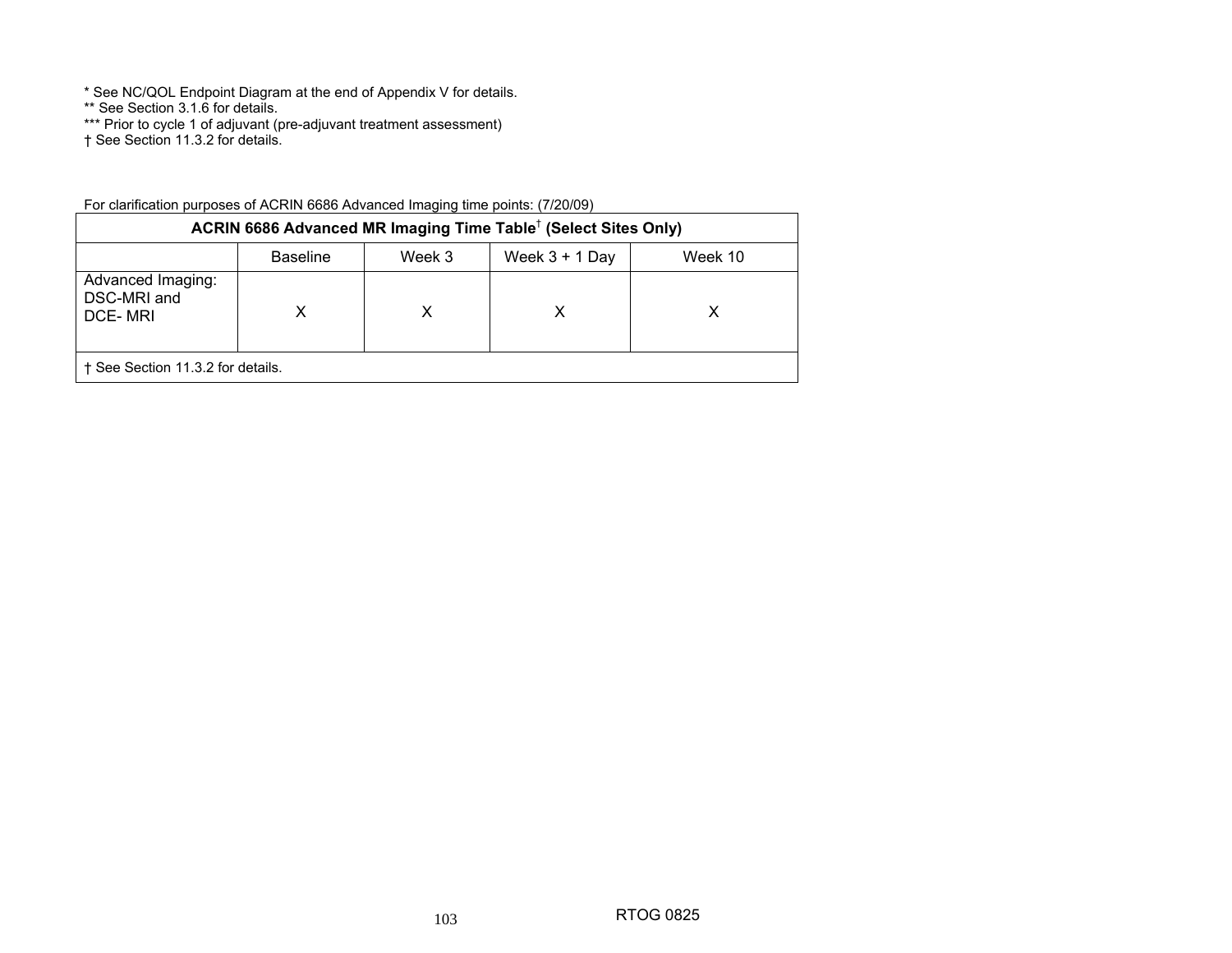# **APPENDIX III**

## **KARNOFSKY PERFORMANCE SCALE**

| 100 | Normal; no complaints; no evidence of disease                                   |
|-----|---------------------------------------------------------------------------------|
| 90  | Able to carry on normal activity; minor signs or symptoms of disease            |
| 80  | Normal activity with effort; some sign or symptoms of disease                   |
| 70  | Cares for self; unable to carry on normal activity or do active work            |
| 60  | Requires occasional assistance, but is able to care for most personal<br>needs  |
| 50  | Requires considerable assistance and frequent medical care                      |
| 40  | Disabled; requires special care and assistance                                  |
| 30  | Severely disabled; hospitalization is indicated, although death not<br>imminent |
| 20  | Very sick; hospitalization necessary; active support treatment is necessary     |
| 10  | Moribund; fatal processes progressing rapidly                                   |
| 0   | <b>Dead</b>                                                                     |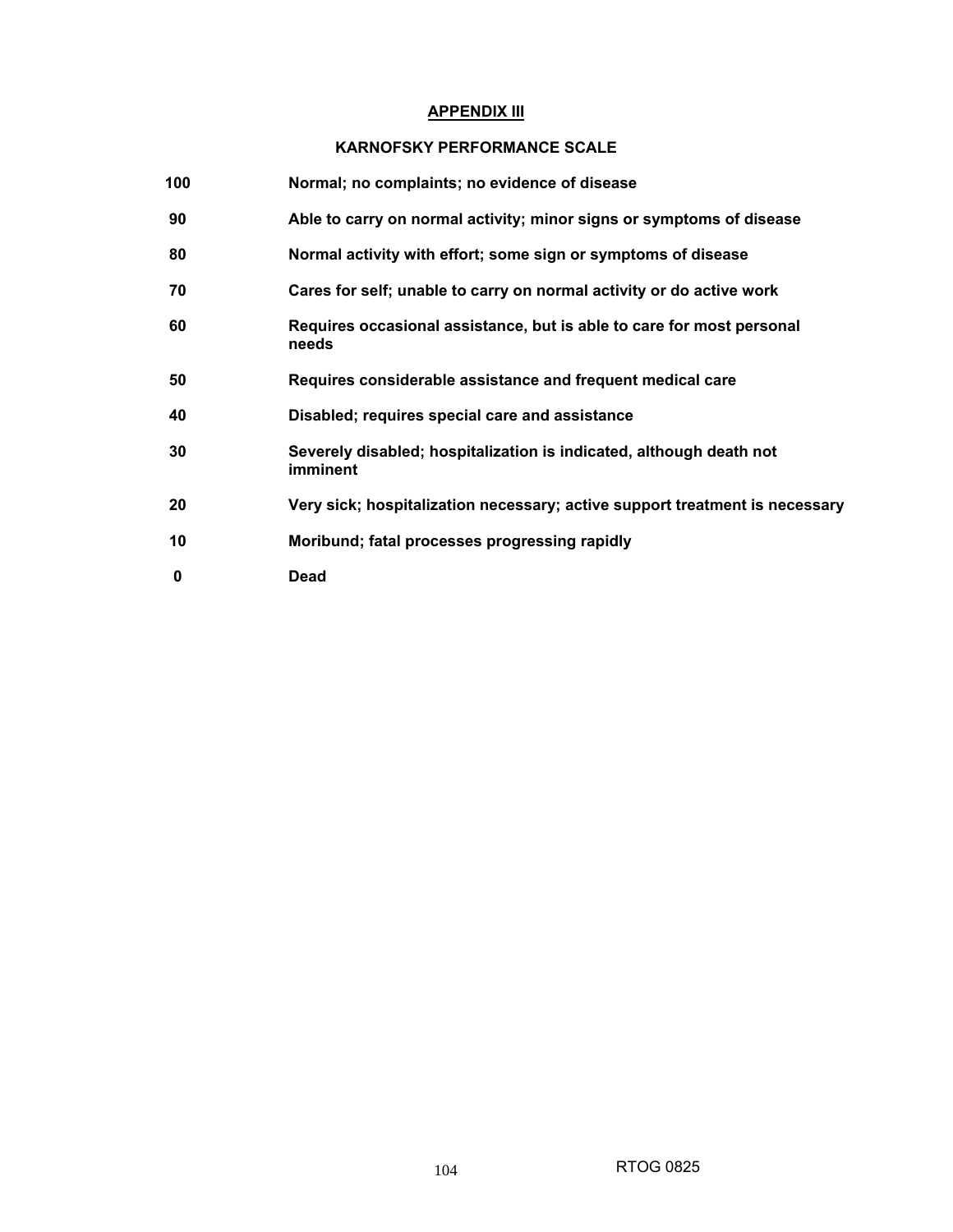## **APPENDIX IV**

## **EXAMPLES OF ADEQUATE AND INADEQUATE TISSUE SAMPLES**

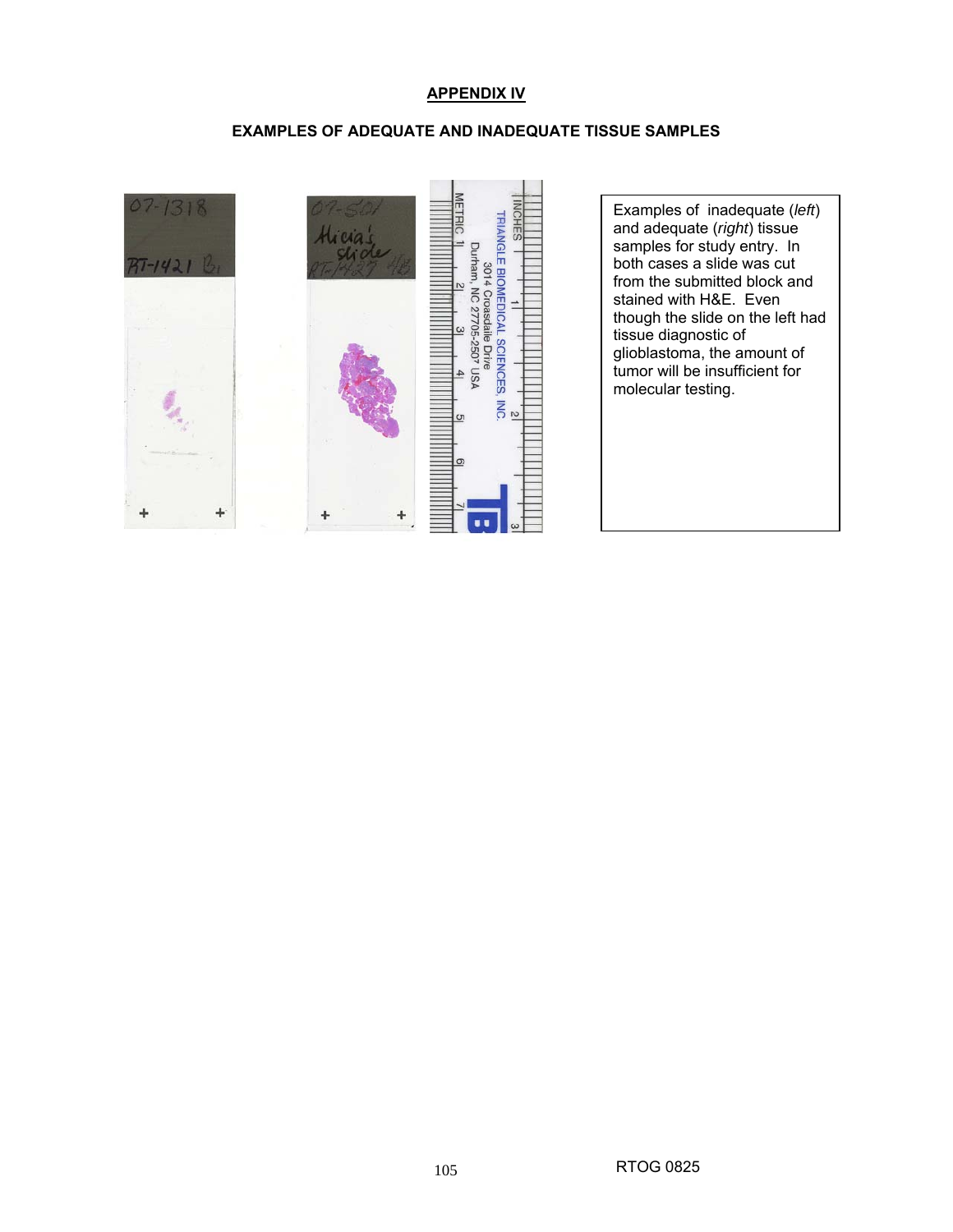#### **APPENDIX V** (9/29/09)

## **CERTIFICATION AND ADMINISTRATION PROCEDURES FOR THE NEUROCOGNITIVE TEST BATTERY**

## **STEP 1** – **EXAMINER CERTIFICATION FOR RTOG 0825**

Institutions with patients participating in the quality of life/neurocognitive function components of this study must meet certification requirements for administering neurocognitive assessments. The healthcare professional (e.g., nurse, psychologist) who is responsible for test administration in this study must be pre-certified by Dr. Wefel (See Section 5.1.4). Examiners who have completed the full certification procedure to perform these tests for RTOG 0525, 0534 or 0614 during the past 6 months do not need to complete the full certification procedure again, but the certification worksheet for 0825 must be faxed to Dr. Wefel for documentation purposes with information regarding the examiners prior certification (protocol number, date of certification). If these criteria are met, each examiner and RTOG will be notified of the examiner's recertification status for 0825. Examiners who have not completed the full certification procedure for RTOG 0525, 0534 or 0614 within the past 6 months must complete the full certification procedure to be recertified to ensure continued familiarity with study procedures.

Prior to registering and/or testing a patient, potential examiners must:

- (1) Read Section 11.2 of the protocol
- (2) Read Appendix V (Certification and Administration Procedures for the Neurocognitive Test Battery)

(3) Go to the RTOG web site and use your username and password to access the link entitled, "Neurocognitive Training Procedure Letter" on the 0825 forms section of the RTOG website. This letter will provide you with the web address for the training video.

- (4) Obtain copies of the HVLT-R, TMT and COWA from the RTOG website
- (5) Watch the training video
- (6) Complete the training video post test
- (7) Complete a "practice" assessment
- (8) Complete the Certification Worksheet (Appendix VI)
- (9) All materials (i.e., post test, completed practice assessment and scoring forms, certification worksheet) must be faxed to Dr. Wefel, who will review it and correct any procedural errors with the trainee.
- (10) If the trainee demonstrates competency, he/she will be notified of the certification approval to administer the tests to study subjects as part of RTOG 0825. A certification approval notice will be sent to RTOG for the registration process and to ensure that only RTOG 0825-approved examiners are testing subjects on protocol RTOG 0825.

#### (11) **After you are certified, please fax all neurocognitive test and summary forms for the first study patient you test on RTOG 0825 to Dr. Wefel (713-794-4999) for centralized review.**

## **STEP 2** – **ALTERNATE TEST FORMS/VERSIONS**

Two of the tests to be administered have alternate forms or versions in order to reduce the effects of practice. See the table below for the versions to be administered at each session. The forms should continue to be alternated in this order for the duration of the study. The forms packet will contain alternate versions of these neuropsychological tests.

| <b>TEST</b>  | $\leq$ 1 week prior<br>to registration | Week 6<br>оf<br>RT/TMZ | Prior to<br>cycle 1 | Prior to<br>cycle 4 | Prior to<br>cycle 7 | Prior to<br>cycle 10 | 1 month<br>after<br>completion<br>of final<br>cycle | Post-<br>treatment<br>follow-up<br>phase |
|--------------|----------------------------------------|------------------------|---------------------|---------------------|---------------------|----------------------|-----------------------------------------------------|------------------------------------------|
| HVLT-R       | Form 1                                 | Form 2                 | Form 3              | Form 4              | Form 5              | Form 6               | Form 1                                              | Continue to<br>alternate in<br>order     |
| <b>COWAT</b> | $C-F-L'$                               | $'P-R-W'$              | $'C$ -F-L'          | $'P-R-W'$           | $C-F-L'$            | $'P-R-W'$            | $'C$ -F-L'                                          | Continue to<br>alternate<br>form         |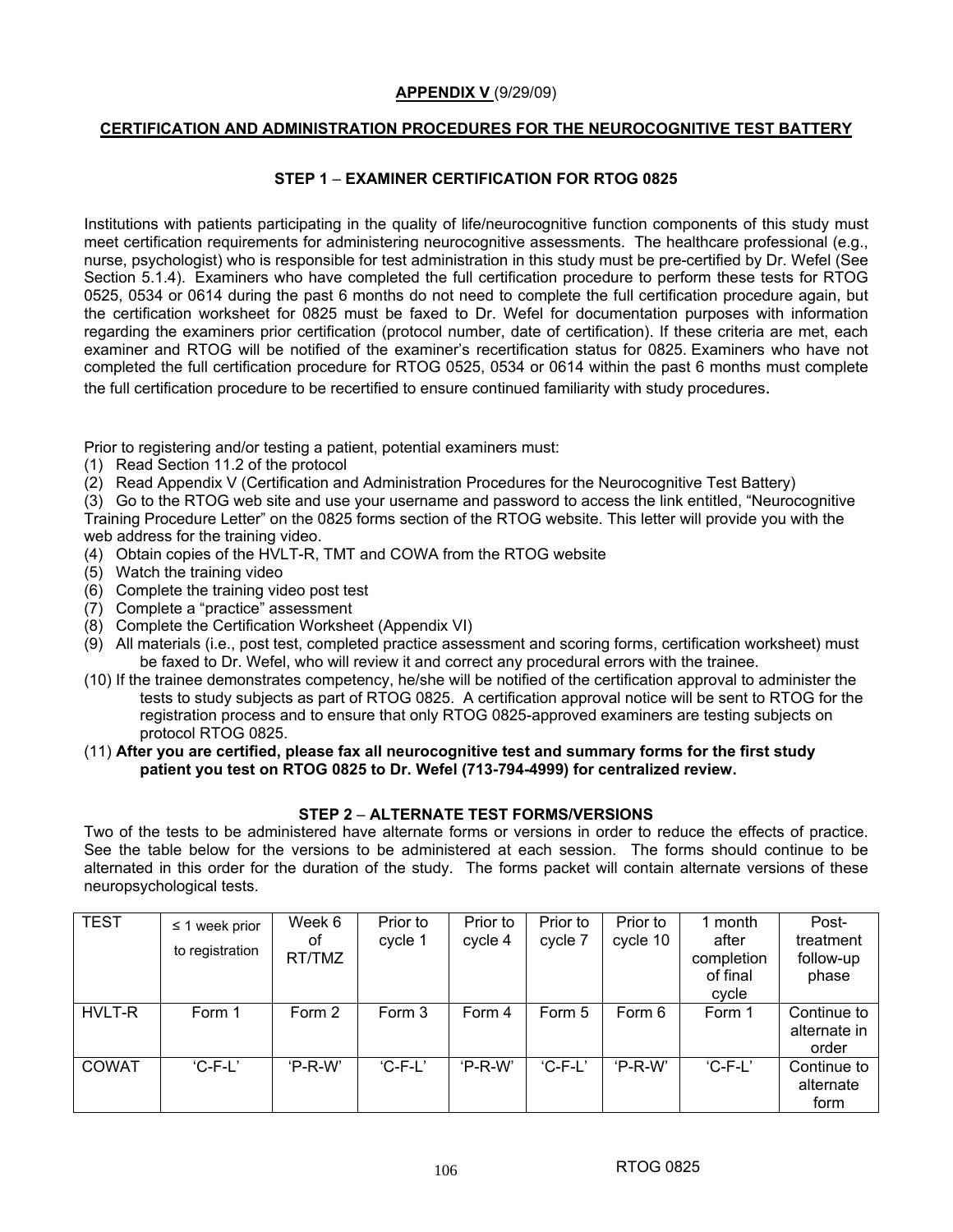# **STEP 3 — TEST INSTRUCTIONS AND ADMINISTRATION PROCEDURES**

## **Additional comments:**

- 1. Testing must be completed in one session. Test instructions must be followed verbatim with every patient at every study visit. All tests should be completed in black pen.
- 2. Tests should be administered in the following order to every patient and at every study visit: HVLT-R Part A (Learning Trials); Trail Making Test Part A; Trail Making Test Part B; COWAT; HVLT-R Part B (Delayed Recall); and the HVLT-R Part C (Delayed Recognition).
- 3. You may fill the delay interval between COWAT and HVLT-R Part B (Delayed Recall) with HRQOL and Symptom questionnaires.
- 4. Follow the instructions on the Forms Packet Index before submission of forms to RTOG.
- 5. Please keep all original test forms. In the event of questions, contact Dr. Wefel*.* Copies of the test forms and summary sheets for the first case from each certified examiner must be faxed for review to Dr. Wefel (713- 794-4999). Additional test forms are not submitted to Dr. Wefel nor to RTOG Headquarters. Results remain on file at the institution as source documentation pending request for submission by RTOG or a study chair.
- 6. All test results are recorded on the Neurocognitive Evaluation Summary Form (CS), which is found in the Forms Packet. Study/case-specific labels must be applied to all forms.
- 7. Patients should not be given copies of their tests to avoid learning the material between test administrations.
- 8. Before dismissing the patient, thank the patient for his/her cooperation.
- 9. In the event that a patient cannot complete a given test, please write the reason(s) on the test form AND the Neurocognitive Evaluation Summary Form (CS).

## **1. HOPKINS VERBAL LEARNING TEST - REVISED (HVLT-R)**

This test has three parts and six alternate forms:

**Part A - Free Recall:** Complete the three learning trials first

**Part B - Delayed Recall:** Complete after a 20 minute delay that includes administration of Trail Making Tests and COWAT as well as HRQOL and symptom self-report measures if appropriate **Part C - Delayed Recognition:** Complete immediately after Delayed Recall

## **Part A – Free Recall: Trial 1**

**Examiner***: "I am going to read a list of words to you. Listen carefully, because when I am through, I'd like you to tell me as many of the words as you can remember. You can tell them to me in any order. Are you ready?"*

Read the words at the rate of one word every 2 seconds.

## *Examiner: "OK. Now tell me as many of those words as you can remember***."**

- Check off the words the patient recalls on the form.
- If a word is said that is not in the list (*for example, "intrusion"*), do not write that word on the form and say nothing to the patient about the word not being on the list.
- There is no time limit for each recall trial. However, if the patient does not produce any words for 10-15 seconds, ask the patient if he/she can remember any more words.
- If not, move on to trial 2. Later, you can record the number of words that were correctly repeated on the summary form.

## **Part A – Free Recall: Trial 2**

## **Examiner***: "Now we are going to try it again. I am going to read the same list of words to you. Listen carefully, and tell me as many of the words as you can remember, in any order, including the words you told me the first time."*

- Read the words at the rate of one word every 2 seconds.
- Check off the words the patient recalls on the form.
- If a word is said that is not in the list (*for example, "intrusion"*), do not write that word on the form and say nothing to the patient about the word not being on the list.
- There is no time limit for each recall trial. However, if the patient does not produce any words for 10-15 seconds, ask the patient if he/she can remember any more words.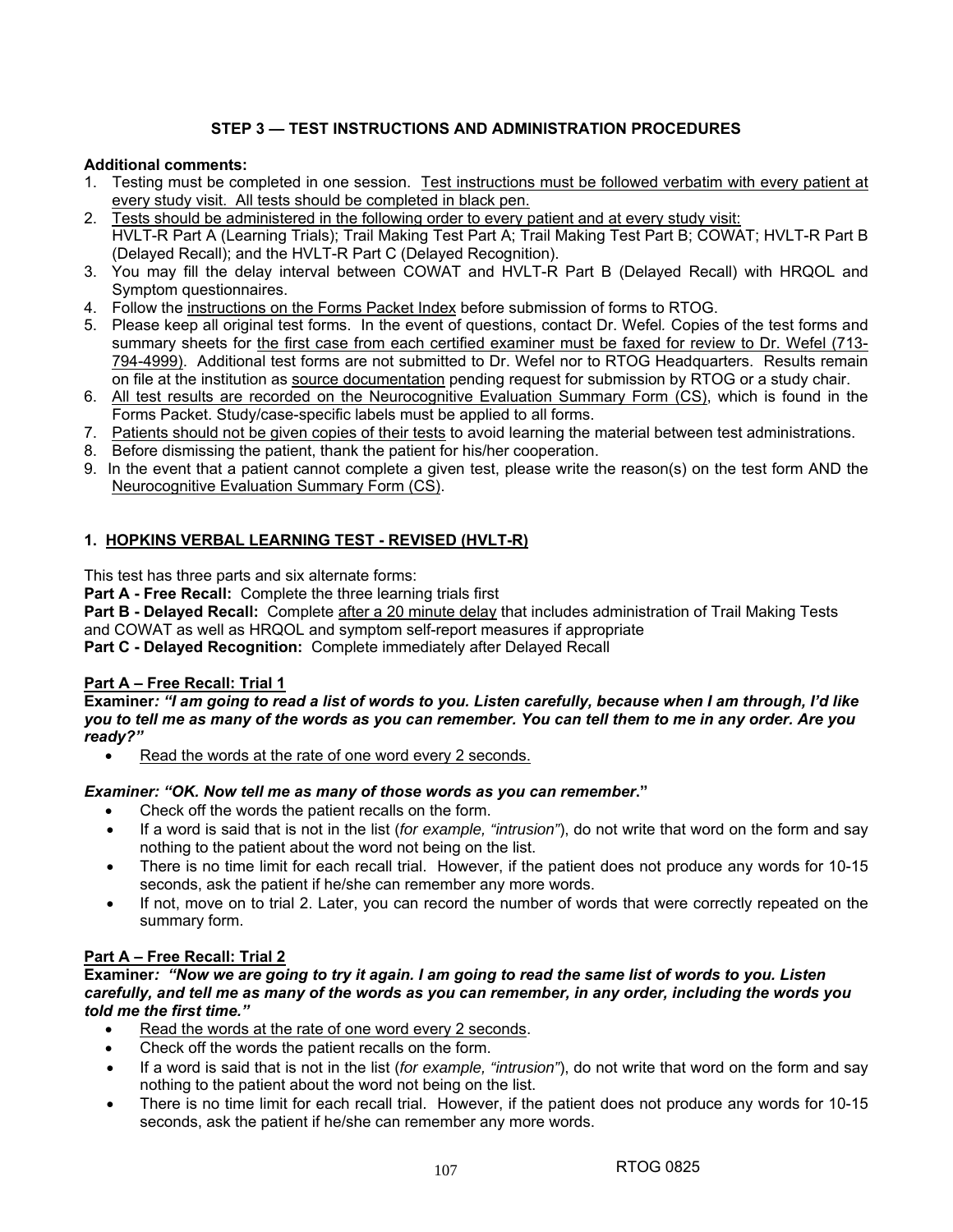• If not, move on to trial 3. Later, you can record the number of words that were correctly repeated on the summary form.

## **Part A – Free Recall: Trial 3**

**Examiner***: "I am going to read the list one more time. As before, I'd like you to tell me as many of the words as you can remember, in any order, including all the words you've already told me."*

- Read the words at the rate of one word every 2 seconds.
- Check off the words the patient recalls on the form.
- If a word is said that is not in the list (*for example, "intrusion"*), do not write that word on the form and say nothing to the patient about the word not being on the list.
- There is no time limit for each recall trial. However, if the patient does not produce any words for 10-15 seconds, ask the patient if he/she can remember any more words.
- Do not tell the respondent that recall of the words will be tested later.
- Record the time on the clock that you *complete* 'Part A Free Recall' (for example, 10:00 am) on the designated space on the HVLT-R form.

# **2. TRAIL MAKING TEST [Timed Test]**

**Part A – Sample:** The Sample for Part A must be completed/attempted by each patient and every assessment. Place the Sample A worksheet flat on the table, directly in front of the patient *(the bottom of the worksheet should be approximately six inches from the edge of the table).* Give the patient a black pen and say:

#### **Examiner***: "On this page* **(point)** *are some numbers. Begin at number 1* **(point to 1)** *and draw a line from 1 to 2* **(point to 2),** *2 to 3* **(point to 3)***, 3 to 4* **(point to 4),** *and so on, in order, until you reach the end* **(point to the circle marked END).** *Draw the lines as fast as you can. Ready, begin."*

If the patient completes Sample A correctly and in a manner demonstrating that s/he understands what to do, proceed immediately to Test A. If the patient makes a mistake on Sample A, point out the error and explain it. The following explanations of mistakes serve as illustrations:

- *"This is where you start (point to number 1)"*
- *"You skipped this circle (point to the circle omitted)"*
- *"You should go from number 1 to 2, 2 to 3, and so on, until you reach the circle marked END"*

If it is clear that the patient intended to touch a circle but missed it, do not count it as an omission. Remind the patient, however, to be sure to touch the circles. If the patient still cannot complete Sample A, take his/her hand and guide him/her through the trail using the opposite end of the pen, lightly touching the worksheet to avoid making marks on he copy. Then say:

**Examiner***: "Remember, begin at number 1 (***point to 1***) and draw a line from 1 to 2 (***point to 2***), 2 to 3 (***point to 3***), 3 to 4 (***point to 4***) and so on, in order, until you reach the circle marked END (***point***). Do not skip around, but go from one number to the next in proper order. Remember to work as fast as you can. Ready, begin."*

If the patient does not succeed, or it becomes evident that s/he cannot do the task, DISCONTINUE testing and indicate the corresponding reason on the Trail Making Data Sheet. If the patient completes Sample A correctly and appears to understand what to do, proceed immediately to Part A.

**Part A – Test:** After the patient has completed Sample A, place the Part A test worksheet directly in front of the patient and say:

**Examiner***: "Good! Let's try the next one. On this page are numbers from 1 to 25. Do this the same way. Begin at number 1 (***point***) and draw a line from 1 to 2 (***point to 2***), 2 to 3 (***point to 3***), 3 to 4 (***point to 4***) and so on, in order, until you reach the circle marked END (***point***). Do not skip around, but go from one number to the next in proper order. Remember to work as fast as you can. Ready, begin."* 

- Start timing as soon as the instruction is given to "begin"
- Watch closely in order to catch any errors as soon as they are made. If the patient makes an error, call it to his/her attention immediately and have him/her proceed from the point the mistake occurred
- The patient must complete the test in 3 minutes or less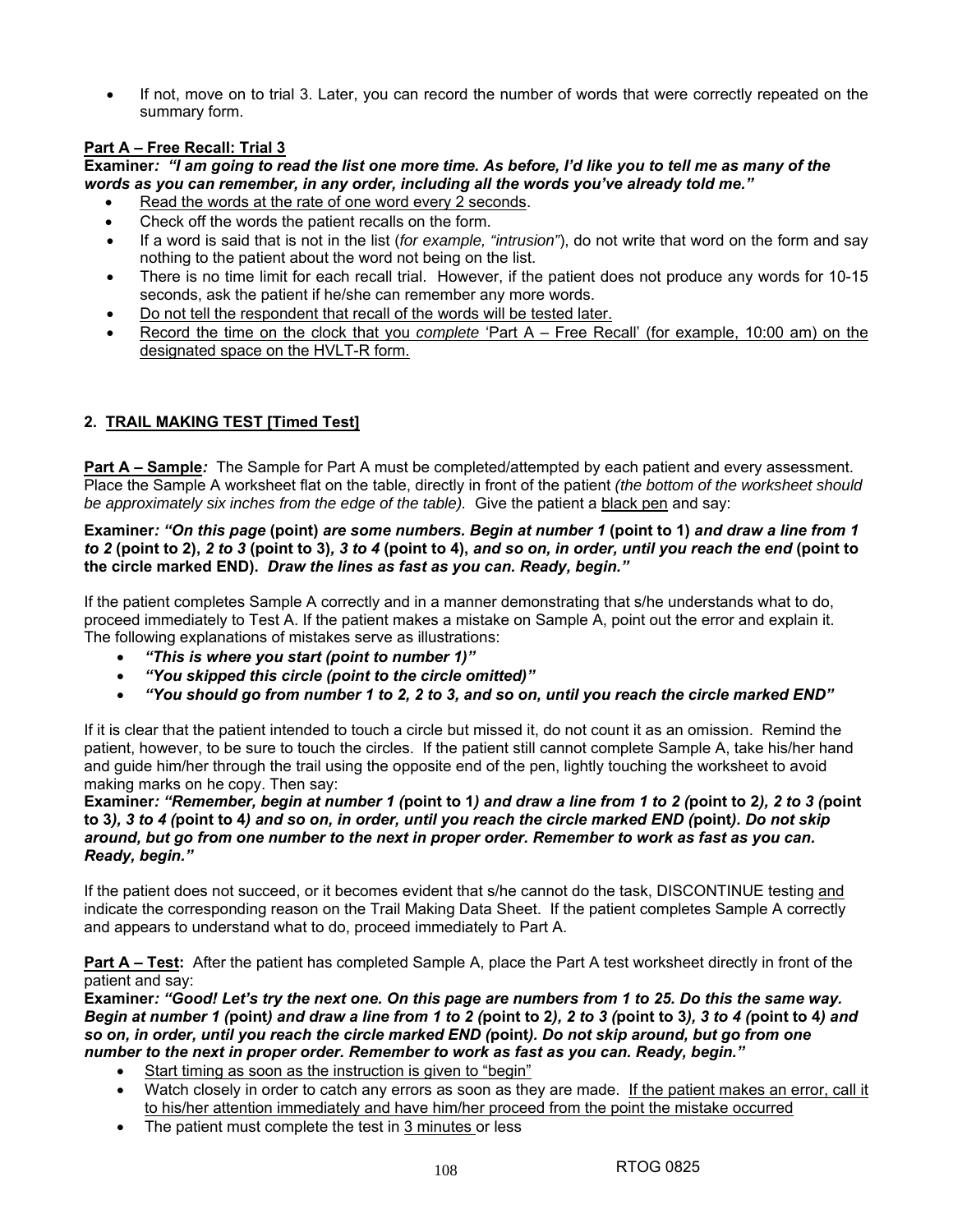- DO NOT STOP TIMING UNTIL HE/SHE REACHES THE CIRCLE MARKED "END"
- If the patient does not complete the test within 3 minutes terminate the testing. The test can also be discontinued if the patient is extremely confused and is unable to perform the task. Collect the worksheet and complete the Trail Making Data Sheet indicating the reason the test was terminated and the last correct number reached on the test.
- If the patient successfully completes the test collect the worksheet and record the time to completion on the Trail Making Data Sheet in minutes and seconds. Then say, **"***That's fine. Now we'll try another one."*

**Part B – Sample:** The Sample for Part B must be completed/attempted by each patient and every assessment. Place the Sample B worksheet flat on the table, directly in front of the patient (the bottom of the worksheet should be approximately six inches from the edge of the table) and say:

**Examiner***: "On this page (***point***) are some numbers and letters. Begin at number 1 (***point to 1***) and draw a line from 1 to A (***point***), A to 2 (***point to 2***), 2 to B (***point to B***), B to 3 (***point to 3***), 3 to C (***point to C***) and so on, in order, until you reach the end (***point to the circle marked END***). Remember, first you have a number (***point to 1***), then a letter (***point to A***), then a number (***point to 2***), then a letter (point to B), and so on. Draw the lines as fast as you can. Ready, begin."* 

If the patient completes Sample B correctly, and in a manner demonstrating that s/he understands what to do, proceed immediately to Part B. If the patient makes a mistake on Sample B, point out the error and explain it. The following explanations of mistakes serve as illustrations:

- *"You started with the wrong circle. This is where you start (point to number 1)"*
- *"You skipped this circle (point to the circle omitted)"*
- *"You should go from number 1 (***point***) to A (***point***), A to 2 (***point to 2***), 2 to B (***point to B***), B to 3 (***point to 3***) and so on, until you reach the circle marked END (***point***)"*

If it is clear the patient intended to touch a circle but missed it, do not count it as an omission. Remind the patient, however, to be sure to touch the circles. If the patient still cannot complete Sample B, take their hand and guide them through the trail using the opposite end of the pen, lightly touching the worksheet to avoid making marks on the copy. Then say:

#### **Examiner***: "Now you try it. Remember, begin at number 1 (***point to 1***) and draw a line from 1 to A (***point to A***), A to 2 (***point to 2***), 2 to B (***point to B***), B to 3 (***point to 3***) and so on, in order, until you reach the circle marked END (***point***). Ready, begin."*

If the patient does not succeed or it becomes evident that s/he cannot do the task, DISCONTINUE testing and indicate the corresponding reason on the Trail Making Test Data Sheet. If the patient completes Sample A correctly and appears to understand what to do, proceed immediately to Part A.

## **Part B – Test:**

After the patient has completed Sample B, place the Part B Worksheet directly in front of the patient and say: **Examiner***: " Good! Let's try the next one. On this page are both numbers and letters. Do this the same way. Begin at number 1 (***point***) and draw a line from 1 to A (***point to A***), A to 2 (***point to 2***), 2 to B (***point to B***), B to 3 (***point to 3***), 3 to C (***point to C***) and so on, in order, until you reach the circle marked END (***point***). Remember, first you have a number (***point to 1***), then a letter (***point to A***), then a number (***point to 2***), then a letter (***point to B***), and so on. Do not skip around, but go from one circle to the next in the proper order. Draw the lines as fast as you can. Ready, begin."* 

- Start timing as soon as the instruction is given to "begin"
- Watch closely in order to catch any errors as soon as they are made. If the patient makes an error, call it to his/her attention immediately and have him/her proceed from the point the mistake occurred - do NOT start from the beginning
- The patient must complete the test in 5 minutes or less
- DO NOT STOP TIMING UNTIL HE/SHE REACHES THE CIRCLE MARKED "END"
- Collect the worksheet and record the time to completion on the Trail Making Test Data Sheet in minutes and seconds
- If the patient does not complete the test within 5 minutes terminate the testing. The test can also be discontinued if the patient is extremely confused and is unable to perform the task. Collect the worksheet and complete the Trail Making Test Data Sheet indicating the reason the test was terminated and the last correct number or letter reached on the test.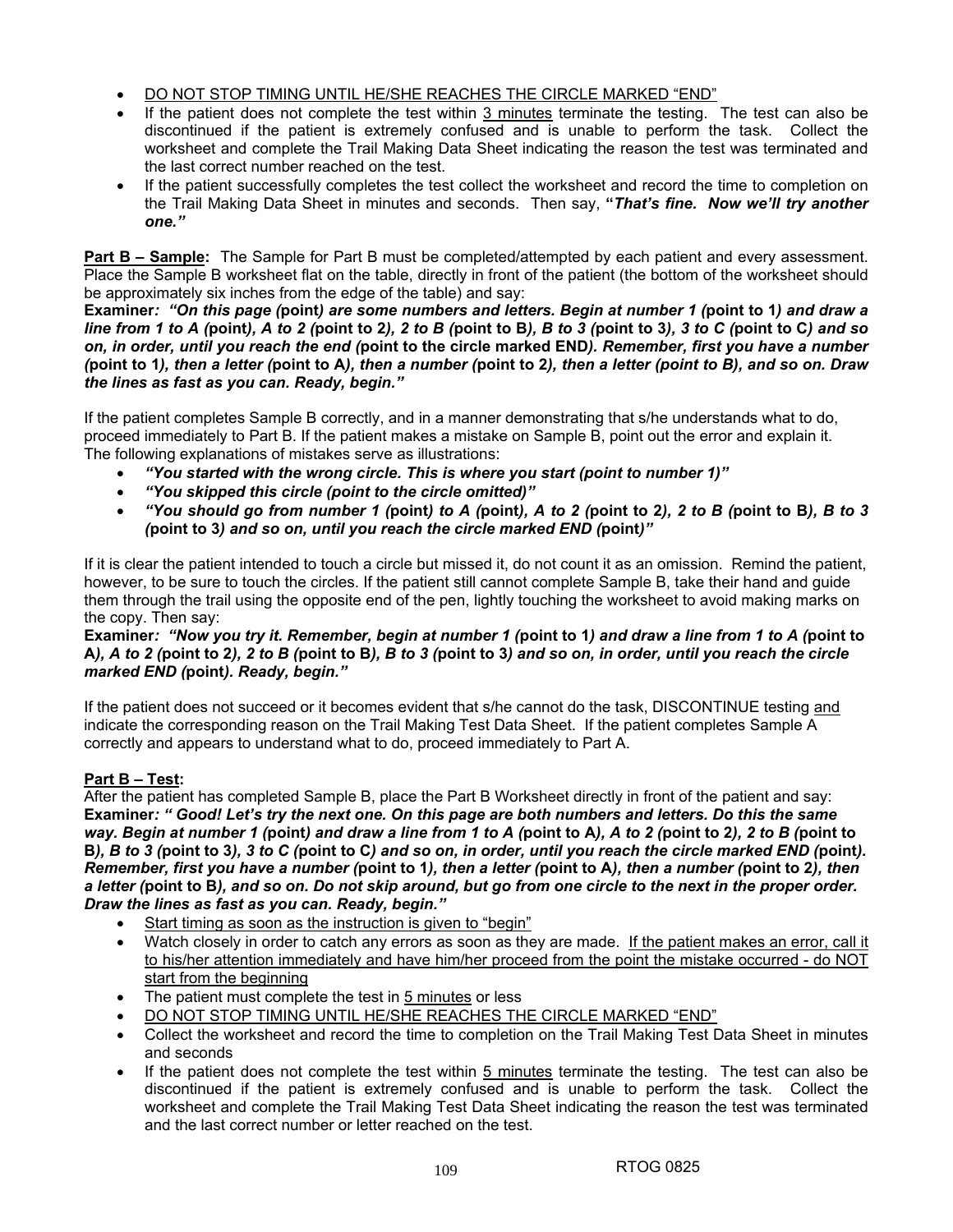• At the top of both Sample forms and both Test forms please write: patient initials, RTOG case number, date of evaluation, institution name, name of certified tester, and the certified tester's phone number.

## **3. CONTROLLED ORAL WORD ASSOCIATION TEST (COWAT) [Timed Test]**

This test has three parts (letters) and two alternate forms.

**Examiner***: "I am going to say a letter of the alphabet, and I want you to say as quickly as you can all of the words that you can think of that begin with that letter. You may say any words at all, except proper names such as the names of people or places. So you would not say 'Rochester' or 'Robert'. Also, do not use the same word again with a different ending, such as 'Eat,' and 'Eating.'*

*"For example, if I say 's,' you could say 'son', 'sit,' 'shoe,' or 'slow.' Can you think of other words beginning with the letter 's'?"* 

Wait for the patient to give a word. If it is a correct response, say *"good"*, and ask for another word beginning with the letter "s". If a second appropriate word is given, proceed to the test itself.

If the patient gives an inappropriate word on either occasion, correct the patient, and repeat the instructions. If the patient then succeeds, proceed to the test.

If the patient fails to respond, repeat the instructions. If it becomes clear that the patient does not understand the instructions or cannot associate, stop the procedure, and indicate the reason(s) on the scoring sheet and the Neurocognitive Evaluation Summary Form (CS).

If the patient has succeeded in giving two appropriate words beginning with the demonstration letter, say:

**Examiner***: "That is fine. Now I am going to give you another letter and again you say all of the words beginning with that letter that you can think of. Remember, no names of people or places, just ordinary words. Also, if you should draw a blank, I want you to keep on trying until the time limit is up and I say STOP."* 

*"You will have a minute for each letter. The first letter is '\_\_\_'"* (see scoring sheet).

\*\*Allow exactly one minute for each letter\*\*

- If the patient discontinues before the end of the time period, encourage him/her to try to think of more words.
- If he/she is silent for 15 seconds, repeat the basic instruction and the letter (e.g., **"Tell me all the words you can think of that begin with a "c"**).
- No extension on the time limit is made in the event that instructions are repeated.
- Continue the evaluation with the remaining two letters, allowing one minute for each.

Recording and Scoring:

- The record sheet provides lines on which the patient's responses can be entered *(e.g., write in the word that is said by the patient)*. Record all patient responses verbatim. If his/her speed of word production is too fast to permit verbatim recording, a "+" should be entered to indicate a correct response.
- Incorrect responses should be struck through with a line and then initial and date in the margin next to the error.
- If the patient provides more responses than there are lines on the record sheet, place check marks in the boxes to indicate correct responses only.
- Count all the correct responses. The number of correct words should be indicated below each column on the recording sheet and on the Neurocognitive Evaluation Summary Form (CS) that is sent to the RTOG.

Comments on scoring:

Note: It can be helpful for the first several patients and for patients known to be fast with their word production to tape record the session for transcription at a later time.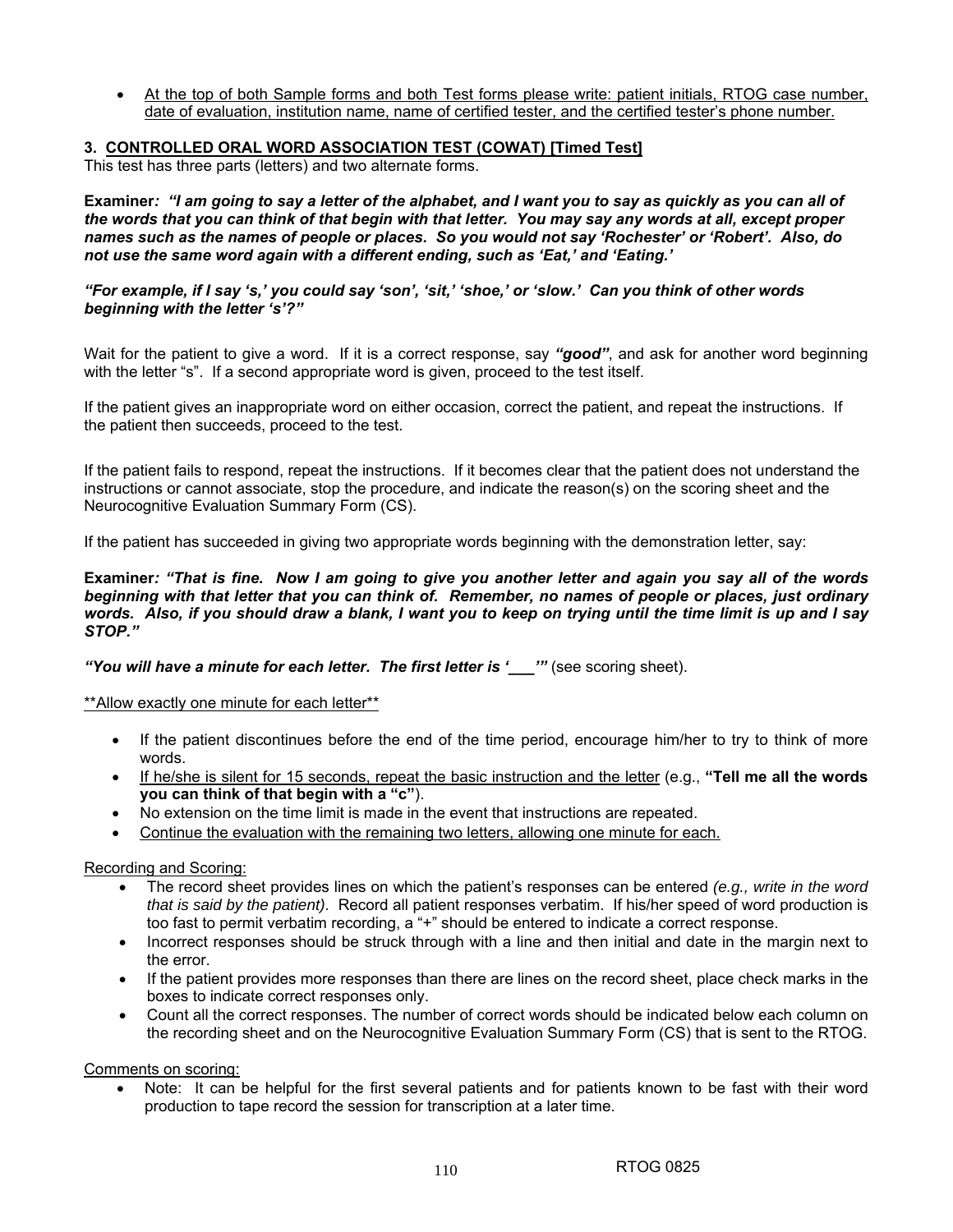- The instructions include a specific prohibition against giving proper names or different forms of the same word. Therefore, inflections of the same word *(e.g., eat-eating; mouse-mice; loose-loosely; ran-run-runs)* are not considered correct responses.
- Patients often give both a verb and a word derived from the verb or adjective *(e.g., fun-funny; sadsadness)*. These are not considered correct responses. On the other hand, if the word refers to a specific object *(e.g., foot-footstool; hang-hanger),* it would be counted as a correct answer.
- Many words have two or more meanings *(e.g., foot; can; catch; hand)*. A repetition of the word is acceptable IF the patient definitely indicates the alternative meaning to you.
- Slang terms are OK if they are in general use.
- Foreign words *(for example, pasta; passé; lasagna)* can be counted as correct if they can be considered part of the lexicon of the relevant language, the criterion being their listing in a standard dictionary of that language. All incorrect and repeated responses MUST be crossed out with one single line, initialed and dated. Additionally, all duplicate entries that have been verified to have different meanings must be marked "ok", initialed and dated. Refer to the descriptions above for guidelines for acceptability. Add the total number of correct responses in each column and input the totals where indicated on the COWAT worksheet.
- If the test is discontinued or omitted, please mark this on the bottom of the test form and indicate the reason on the Neurocognitive Evaluation Summary Form (CS)

## **4. HOPKINS VERBAL LEARNING TEST - REVISED (HVLT-R)**

## **Part B – Delayed Recall**

- *DO NOT READ THE WORD LIST AGAIN***.**
- Record the time on the clock that you *start* 'Part B Delayed Recall' (for example, 10:20 am) on the designated space on the HVLT-R form.
- Administer 'Part B Delayed Recall' after completing all Trail Making Tests and the COWAT. There should be at least 20 minutes between 'Part A' and 'Part B' of the HVLT-R. If the time is too short, allow the patients to complete a questionnaire.

### **Examiner: "***Do you remember that list of words you tried to learn before? Tell me as many of those words as you can remember."*

- Check the box on the corresponding line of the HVLT-R worksheet for each word the patient accurately recalls.
- If a word is said that is not in the list (*for example, "intrusion"*), do not write that word on the form and say nothing to the patient about the word not being on the list.
- There is no time limit for each recall trial. However, if the patient does not produce any words for 10-15 seconds, ask the patient if he/she can remember any more words.
- If not, record the number of words that were correctly recalled on the summary form.

## **Part C – Delayed Recognition**

**Examiner***: "Now I'm going to read a longer list of words to you. Some of them are words from the original list, and some are not. After I read each word, I'd like you to say "Yes" if it was on the original list or "No" if it was not. Was [word] on the list?"* 

- Read the words from the top of the columns down.
- Check either the "**Y"** (Yes) or "**N"** (No) box next to each word to indicate the patient's response.
- Guessing is allowed.
- If the test is discontinued or omitted, please mark this on the bottom of the test form and indicate the reason on the Neurocognitive Evaluation Summary Form (CS).
- The score for this portion of the HVLT-R is the number of list words (i.e., words that in CAPS) correctly identified ("yes" response) minus the number of non-list words (i.e., words in lower case) incorrectly identified ("yes" response). Therefore, the actual score can range from –12 *(no list words identified and all non-list words identified)* to +12 *(all list words identified and no non-list words identified)*.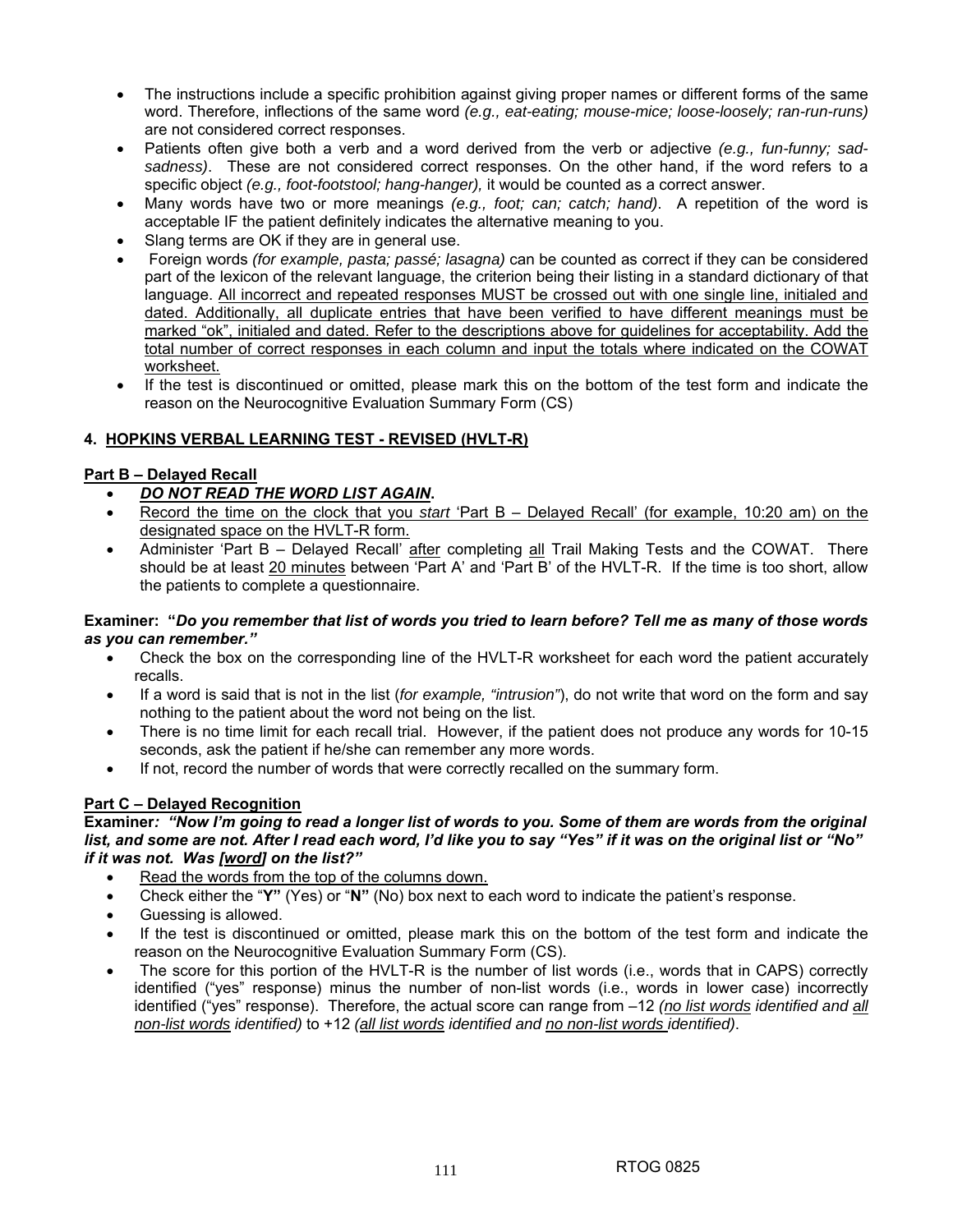|  | <b>NC/QOL ENDPOINT FLOW DIAGRAM</b> |  |
|--|-------------------------------------|--|
|--|-------------------------------------|--|

| <b>Surgery</b>                      |                      | Registration     |                      | Wk4                 |                          | Wk6                          |          | <b>Wk10</b>                | <b>Wk12</b> | <b>Wk14</b>                   | <b>Wk16</b> | <b>Wk18</b>                  | <b>Wk20</b>         | <b>Wk22</b>                   | <b>Wk24</b>         |
|-------------------------------------|----------------------|------------------|----------------------|---------------------|--------------------------|------------------------------|----------|----------------------------|-------------|-------------------------------|-------------|------------------------------|---------------------|-------------------------------|---------------------|
|                                     |                      |                  | Start<br>XRT<br>TMZd | Placebo             | Randomize<br>Bevacizumab | Finish<br>XRT<br>TMZd        |          | Start<br>TMZ <sub>C1</sub> | B/P         | B/P<br>TMZ<br>C <sub>2</sub>  | B/P         | B/P<br>TMZ<br>C <sub>3</sub> | B/P                 | B/P<br>TMZ C4                 | B/P                 |
|                                     | <b>MRI</b>           | NC/QOL           |                      |                     |                          | NC/QOL                       |          | NC/QOL<br><b>MRI</b>       |             |                               |             |                              |                     | NC/QOL<br><b>MRI</b>          |                     |
| Wk2<br>6                            | Wk <sub>2</sub><br>8 | Wk3<br>0         | Wk3<br>2             | <b>Wk34</b>         | Wk3<br>6                 | Wk3<br>8                     | Wk4<br>0 | Wk4<br>$\mathbf{2}$        | Wk4<br>4    | <b>Wk46</b>                   | Wk4<br>8    | Wk5<br>0                     | Wk5<br>$\mathbf{2}$ | Wk5<br>4                      | <b>Wk62</b>         |
| B/P<br><b>TMZ</b><br>C <sub>5</sub> | B/P                  | B/P<br>TMZ<br>C6 | B/P                  | B/P<br>TMZ<br>C7    | B/P                      | B/P<br>TMZ<br>C <sub>8</sub> | B/P      | B/P<br>TMZ<br>C9           | B/P         | B/P<br>TMZ<br>C <sub>10</sub> | B/P         | B/P<br><b>TMZ</b><br>C11     | B/P                 | B/P<br>TMZ<br>C <sub>12</sub> |                     |
|                                     |                      |                  |                      | NC/QO<br><b>MRI</b> |                          |                              |          |                            |             | NC/QO<br><b>MRI</b>           |             |                              |                     |                               | NC/QO<br><b>MRI</b> |

# **After Therapy Completion Follow-Up Schedule**

| Post Tx    | Post Tx | Post Tx | Post Tx    | Post Tx    | Post Tx    | Post Tx    | Post Tx    | Post Tx    |
|------------|---------|---------|------------|------------|------------|------------|------------|------------|
| Year 1     | Year 1  | Year 1  | Year 1     | Year 2     | Year 2     | Year 2     | Year 3     | Year 3     |
| Month 3    | Month 6 | Month 9 | Month 12   | Month 4    | Month 8    | Month 12   | Month 6    | Month 12   |
|            |         |         |            |            |            |            |            |            |
| NC/QOL     | NC/QOL  | NC/QOL  | NC/QOL     | NC/QOL     | NC/QOL     | NC/QOL     | NC/QOL     | NC/QOL     |
| <b>MRI</b> | MRI     | MRI     | <b>MRI</b> | <b>MRI</b> | <b>MRI</b> | <b>MRI</b> | <b>MRI</b> | <b>MRI</b> |

**TMZd** = temozolomide daily during radiation; **TMZ** = 5/28 adjuvant temozolomide **B/P**= bevacizumab or placebo

**NC/QOL**= neurocognitive and quality of life battery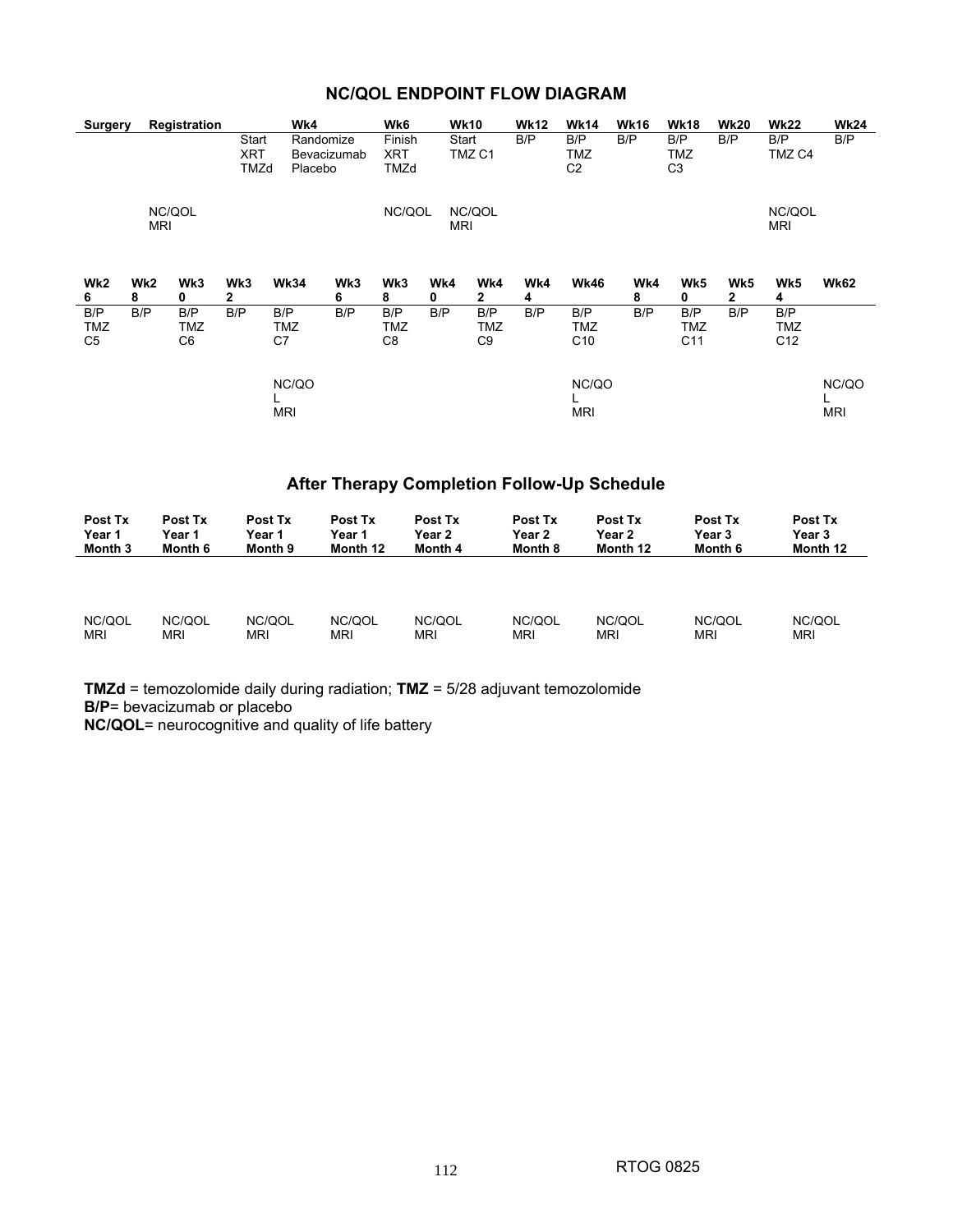# **APPENDIX VI** (8/27/09)

## **CERTIFICATION WORKSHEET FOR TEST ADMINISTRATOR**

This appendix is available on the RTOG web site, www.rtog.org, next to the protocol.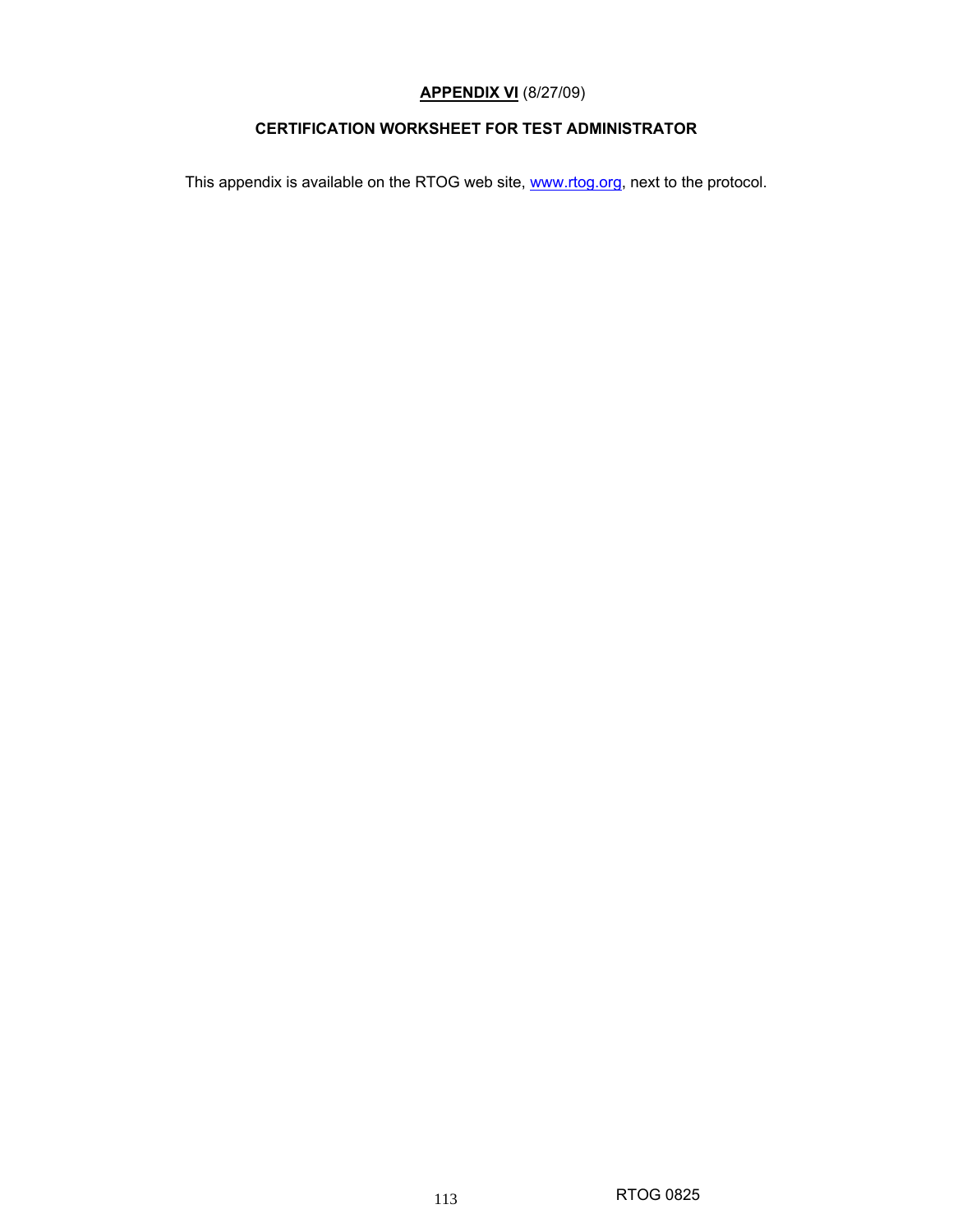## **APPENDIX VII** (8/2/10)**: BLOOD/URINE COLLECTION**

## **RTOG BLOOD COLLECTION KIT INSTRUCTIONS**

**This Kit is for collection, processing, storage, and shipping of serum, plasma, or blood** (as specified by protocol):

Kit contents:

- One Red Top tube for serum
- One Purple Top EDTA tube for plasma
- One Purple Top EDTA tube for Whole Blood
- Twenty (20) 1 ml cryovials
- Biohazard bags (3)
- Absorbent shipping material (3)
- Styrofoam container (inner)
- Cardboard shipping (outer) box
- Pre-paid shipping label(s)
- UN1845 DRY Ice and UN3373 Biological Substance Category B Stickers
- Specimen Transmittal Form
- **Kit Instructions**

### **Serum (if requested): Red Top Tube**

 Label as many 1ml cryovials (up to 10) as serum collected. Label them with the RTOG study and case number, collection date and time, and clearly mark cryovials "serum".

#### Process:

- 1. Allow one red top tube to clot for 30 minutes at room temperature.
- 2. Spin in a standard clinical centrifuge at ~2500 RPM for 10 minutes at 4°C (preferred). If sites are unable to process samples at 4°C then spinning at room temperature is acceptable if done within 2 hours of draw but must be noted on the STF.
- 3. Aliquot 0.5 ml serum into as many cryovials as serum collected (up to 10) labeled with RTOG study and case numbers, collection date/time, protocol time-point collected (e.g. pretreatment, post-treatment), and clearly mark specimen as "serum".
- 4. Place cryovials into biohazard bag and immediately freeze at -70 to -90° C, and store frozen until ready to ship. See below for storage conditions.
- 5. Store serum at -70 to -90° C until ready to ship on dry ice. See below for storage conditions.

## **PLEASE MAKE SURE THAT EVERY SPECIMEN IS LABELED.**

#### **Plasma (If requested): Purple Top EDTA tube #1**

 Using four (4) or more 1 ml cryovials, label them with the RTOG study and case number, collection date and time, and clearly mark cryovials "plasma".

#### Process:

- 1. After collection, invert tube(s) multiple times to ensure adequate mixing of EDTA.
- 2. Centrifuge specimen(s) within one hour of collection in a standard clinical centrifuge at ~2500 RPM for 10 minutes at  $4^{\circ}$ C (preferred). If sites are unable to process samples at  $4^{\circ}$ C then spinning at room temperature is acceptable if done within 2 hours of draw but must be noted on the STF.
- 3. If the interval between specimen collection and processing is anticipated to be greater than one hour, keep specimen on ice until centrifuging is performed.
- 4. Carefully pipette and aliquot 0.5 ml plasma into each cryovial labeled with RTOG study and case numbers, collection date/time, time point collected and clearly mark specimen as "plasma".
- 5. Place cryovials into biohazard bag and immediately freeze at -70 to -90°C
- 6. Store frozen plasma until ready to ship on dry ice.
- 7. See below for storage conditions.

## **PLEASE MAKE SURE THAT EVERY SPECIMEN IS LABELED.**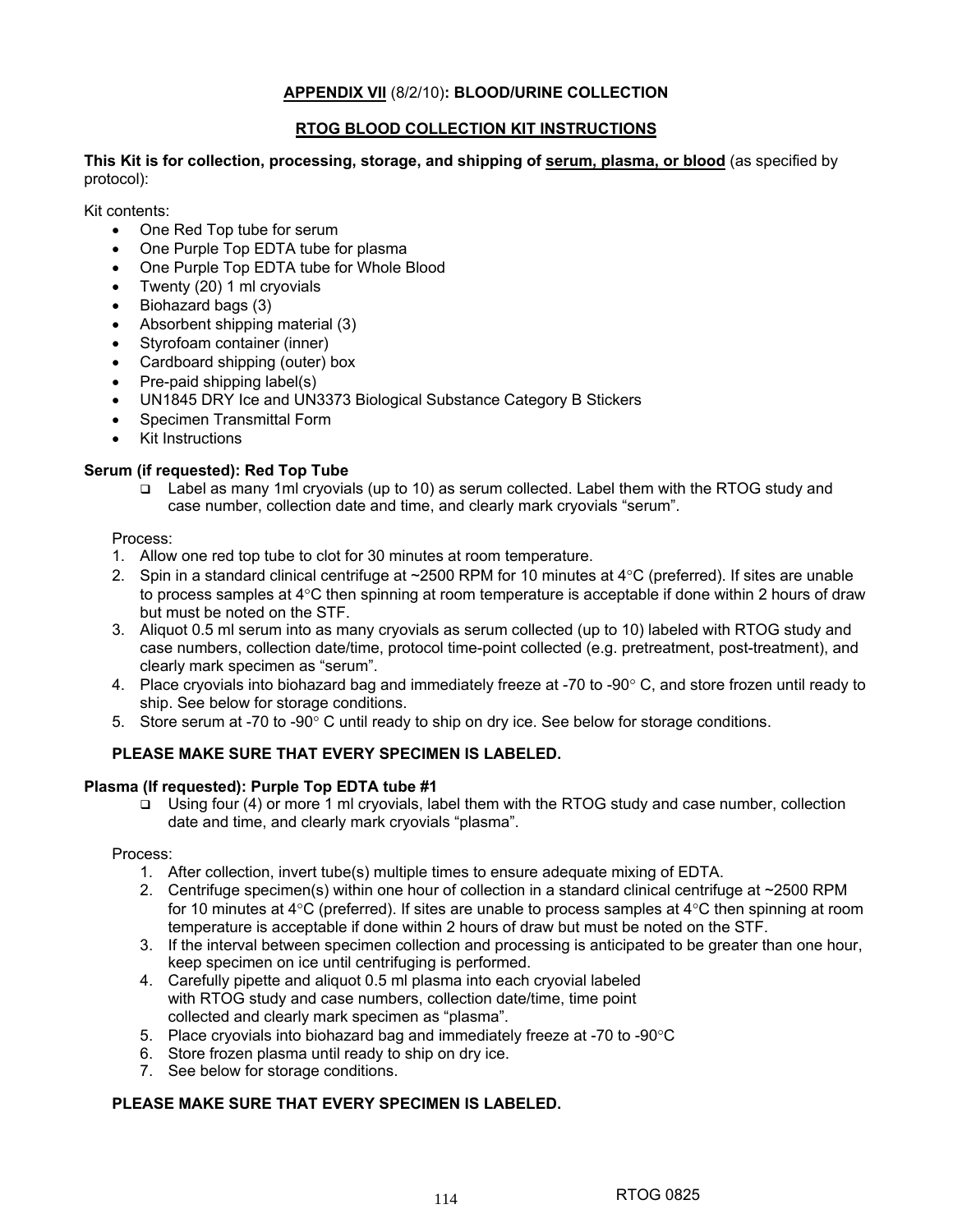

## **Whole Blood For DNA (if requested): Purple Top EDTA tube #2**

 Using four (4) or more 1 ml cryovials, label them with the RTOG study and case number, collection date and time, and clearly mark cryovial(s) "blood".

## Process:

- 1. After collection, invert tube(s) multiple times to ensure adequate mixing of EDTA. Blood can also be mixed for 5 minutes on a mixer at room temperature.
- 2. Carefully pipette and aliquot 1.0 ml blood into as many cryovials labeled "blood" as possible, Clearly mark the tubes with date/time of collection and time point collected.
- 3. Place cryovials into biohazard bag and freeze immediately at  $-70$  to  $-80^\circ$  Celsius.
- 4. Store blood samples frozen until ready to ship on dry ice. See below for storage conditions.

# **PLEASE MAKE SURE THAT EVERY SPECIMEN IS LABELED.**

## **Freezing**

 $\Box$  Freeze Blood samples in a -80C Freezer or on Dry Ice or snap freeze in liquid nitrogen.

## **Storage**

- Store at  $-80^{\circ}$ C (-70 $^{\circ}$ C to -90 $^{\circ}$ C) until ready to ship.
	- If a -80°C Freezer is not available,
		- Samples can be stored short term in a -20 $^{\circ}$  C Freezer (non-frost free preferred) for up to one week (please ship out Monday-Wednesday only- Canada Mon-Tues).
		- $OR:$
		- Samples can be stored in plenty of Dry Ice for up to one week, replenishing daily (please ship out on Monday-Wednesday only- Canada Mon-Tues).
		- OR:
		- Samples can be stored in liquid nitrogen vapor phase (ship out Monday-Wednesday only-Canada Mon-Tues).
- Please indicate on Specimen Transmittal Form the storage conditions used and time stored.

## **Shipping/Mailing:**

- Ship specimens on Dry Ice overnight **Monday-Wednesday (Monday-Tuesday from Canada)** to prevent thawing due to delivery delays. Saturday and holiday deliveries cannot be accepted.
- Include all RTOG paperwork in a sealed plastic and tape to the outside top of the Styrofoam box.
- □ Wrap frozen specimens of same type (i.e., all serum together, plasma together and whole bloods together) in absorbent shipping material and place each specimen type in a separate biohazard bag. Place specimen bags into the Styrofoam cooler and fill with plenty of dry ice (7-10 lbs/3.5kg minimum). *Add padding to avoid the dry ice from breaking the tubes.*
- Place Styrofoam coolers into outer cardboard box, and attach shipping label and UN3373 and UN1895 stickers to outer cardboard box.
- *Multiple cases may be shipped in the same cooler, but make sure each one is in a separate bag and that there is enough room for plenty of dry ice. Add padding to avoid the dry ice from breaking the tubes.*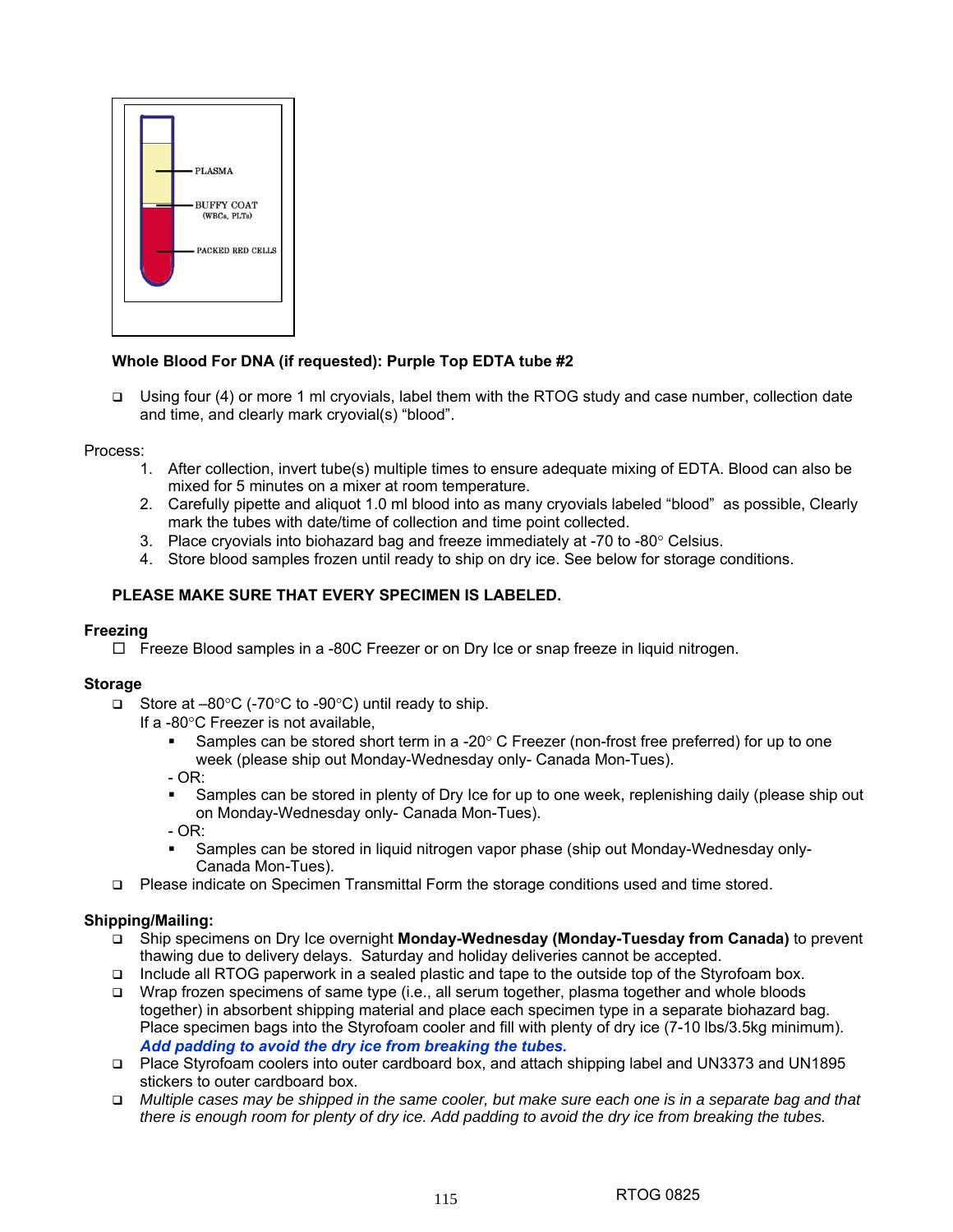For questions regarding collection, shipping or to order a Blood Collection Kit, please Email RTOG@ucsf.edu or call (415)476-7864

## **Shipping Address :**

**FedEx/UPS/Courier address** (all courier packages & frozen samples) RTOG Biospecimen Resource UCSF 1657 Scott Street, Room 223 San Francisco, CA 94115 Contact # 415.476.7864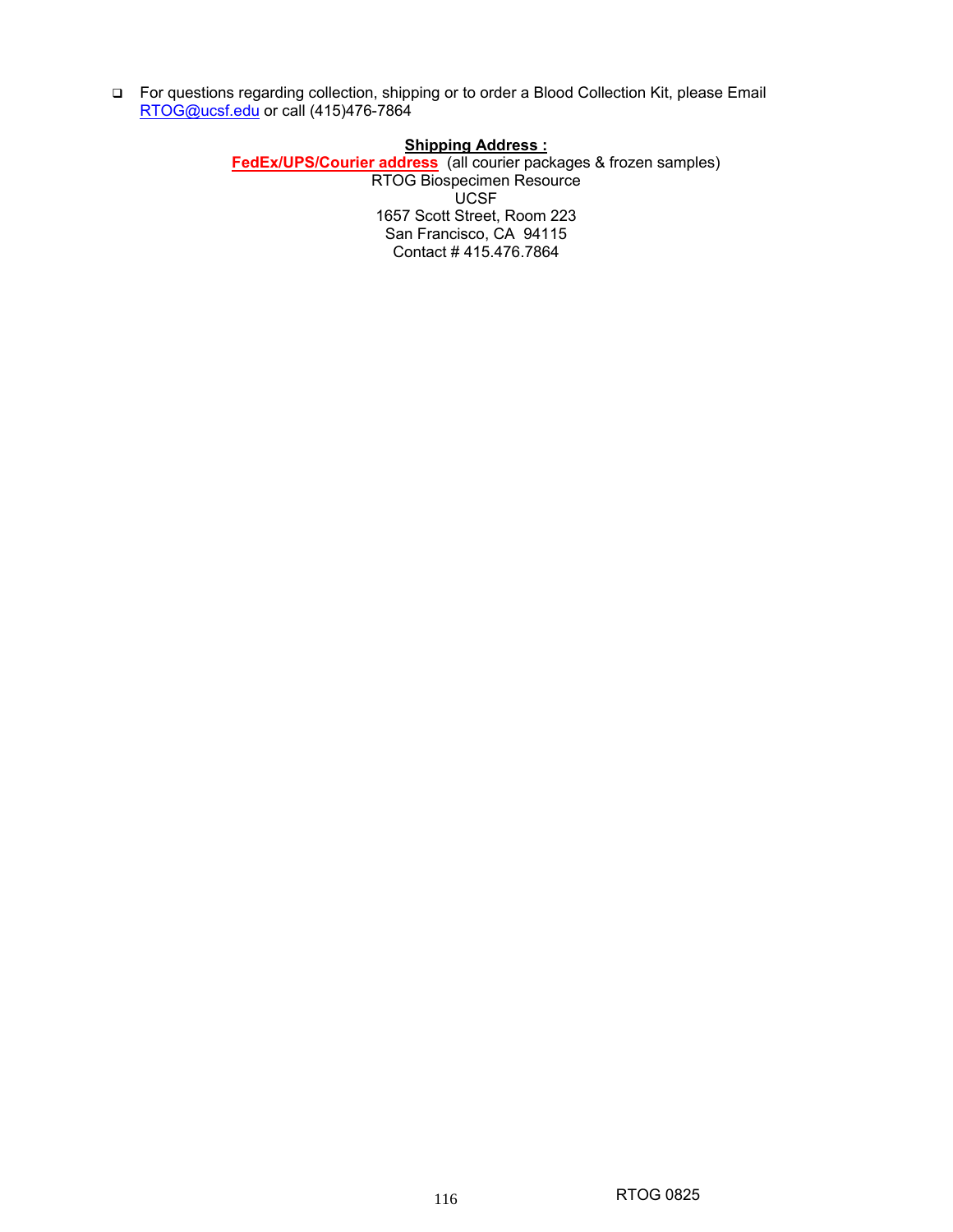## **RTOG URINE COLLECTION KIT INSTRUCTIONS**

#### **This Kit contains:**

- One (1) Sterile Urine collection cup
- Two 15 ml polypropylene centrifuge tubes
- Two 7 ml disposable plastic Transfer pipets
- Biohazard bags
- Absorbent Paper Towel
- Parafilm for sealing outside of tubes
- UN3373 (Biohazardous material) and UN1895 (Dry Ice) Stickers

#### **Urine Specimens:**

Preparation for collecting **Urine:** 

• A clean catch urine specimen will be collected.

#### Process

- To collect the specimen, use the following instructions:
	- $\circ$  Males should wipe clean the head of the penis and females need to wipe between the labia with soapy water/cleansing wipes to remove any contaminants.
	- $\circ$  After urinating a small amount into the toilet bowl to clear the urethra of contaminants, collect a sample of urine in the collection cup.
	- o After 10-25 mL urine has been collected, remove the container from the urine stream without stopping the flow of urine.
- o Finish voiding the bladder into the toilet bowl
- Aliquot 10-12 mls of Urine into each of two 15 ml polypropylene centrifuge tubes (transfer pipets are provided in kit). Replace the cap and tighten on the tubes. Make sure the cap is not cross-threaded or placed on incorrectly or leaking will occur. Use parafilm to seal the cap around the outside rim of the urine tube to prevent leakage.
- Discard remaining Urine and collection cup.
- Label the specimen with the RTOG study and case number, collection date and time, time point of collection, and clearly mark specimens as "urine".
- Place Urine Tubes into biohazard bag and seal the bag
- Store specimens frozen at -20°C or -80°C until ready to ship.

#### **Shipping Instructions for all specimens:**

**Urine Specimens**: Urine Tubes must be wrapped in an absorbent material (e.g., paper towels) and placed in an airtight plastic freezer bag (i.e., re-sealable bag).

Urine specimens may be sent in batches, if within 30 days of collection, but make sure each case is in a separate bag. Pack the frozen specimens in a heavy grade Styrofoam box with dry ice (7-10 lbs. minimum). Seal the box with plastic tape. All paperwork should be placed in a plastic bag, sealed, and taped to the outside of the Styrofoam box. Pack the Styrofoam box in a cardboard box. Place UN3373 and UN1895 Stickers on outside of cardboard box.

Note: Specimens requiring specific infectious precautions should be clearly labeled, with specific sources of infectious concerns listed, if known.

Send specimens by overnight express to the address below. Specimens only should be shipped Monday – Wednesday (US Sites) and Mon-Tues (Canadian sites) to prevent thawing due to delivery delays.

Saturday or holiday deliveries cannot be accepted. Samples received thawed will be discarded, and a notification will be sent immediately to the Principal Investigator and Clinic Research Assistant of the submitting institution. The institution should send a subsequent sample, collected as close as possible to the original planned collection date.

#### **Ship: Specimens and all paper work as follows:**

**Courier Address (FedEx, UPS, etc.): For Frozen Specimens RTOG Biospecimen Resource University of California San Francisco 1657 Scott Street, Room 223 San Francisco, CA 94115** 

**For questions,** please Email RTOG@ucsf.edu or call (415)476-7864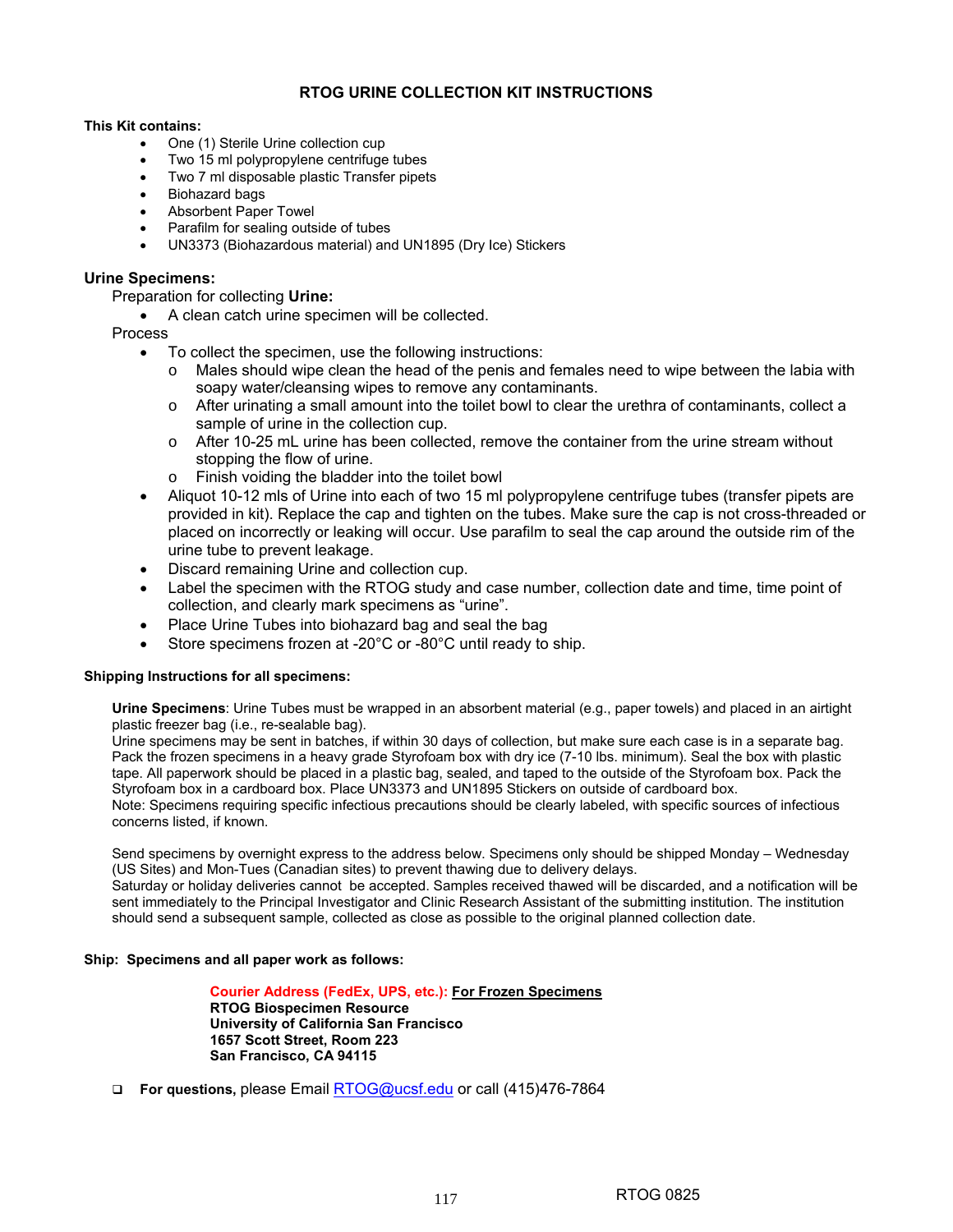# **APPENDIX VIII**

## **DIAGRAM FOR COLLECTING, STORING, AND SHIPPING FROZEN TISSUE**

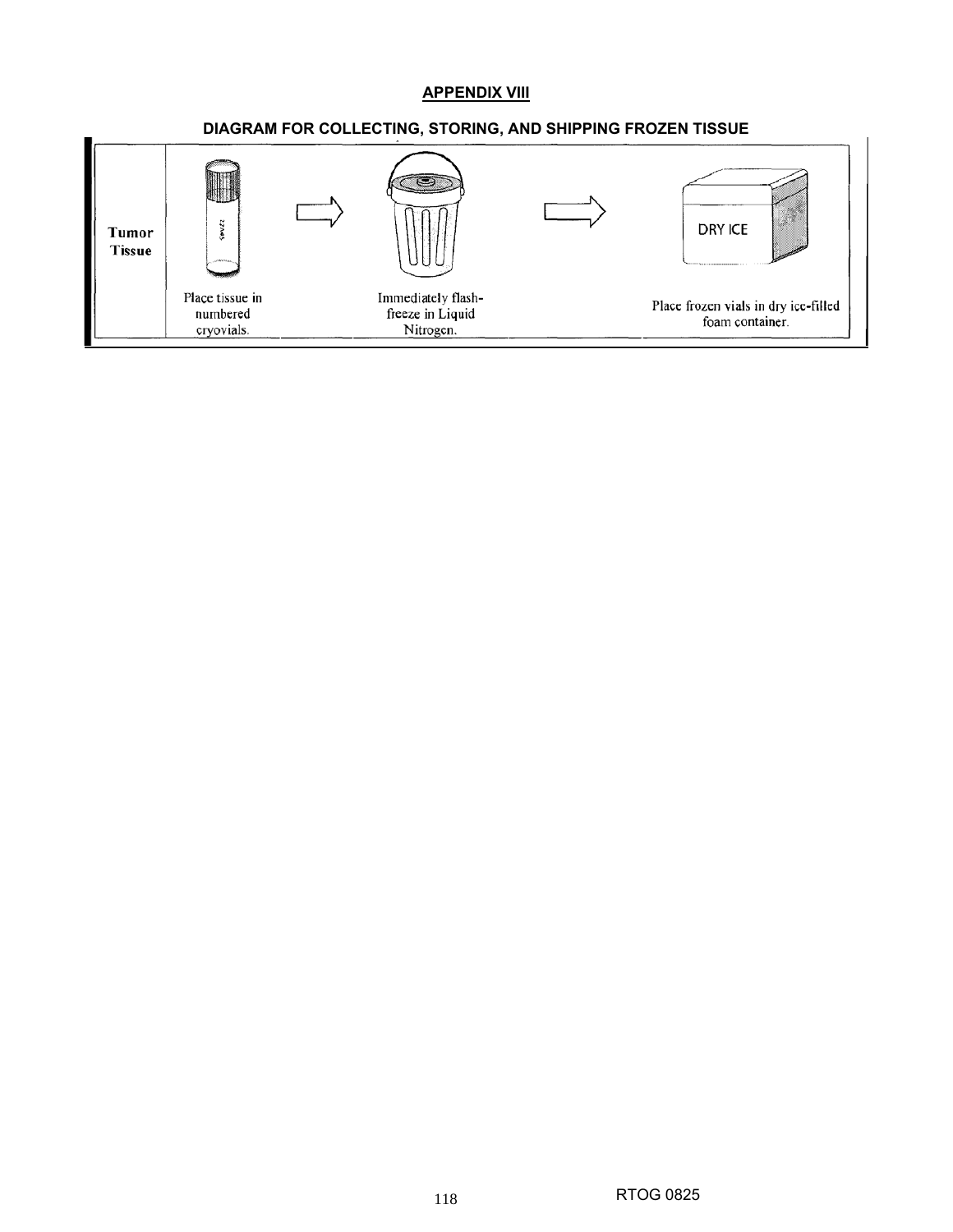### **APPENDIX IX** (8/27/09)

#### **CTSU LOGISTICS**

## **ADDRESS AND CONTACT INFORMATION FOR RTOG-0825**

| To submit site registration<br>documents:                                                                                                                                                                                                                                                             | For patient enrollments:                                                                                                                                                                                                                                                                                                                                                                                                           | Submit study data directly to<br>the RTOG unless otherwise<br>specified in the protocol:                                                                                                                     |  |  |  |  |
|-------------------------------------------------------------------------------------------------------------------------------------------------------------------------------------------------------------------------------------------------------------------------------------------------------|------------------------------------------------------------------------------------------------------------------------------------------------------------------------------------------------------------------------------------------------------------------------------------------------------------------------------------------------------------------------------------------------------------------------------------|--------------------------------------------------------------------------------------------------------------------------------------------------------------------------------------------------------------|--|--|--|--|
| <b>CTSU Regulatory Office</b><br>1818 Market Street, Suite 1100<br>Philadelphia, PA 19103<br>Phone - 1-888-823-5923<br>$Fax - 215 - 569 - 0206$                                                                                                                                                       | <b>CTSU Patient Registration</b><br>Voice Mail - 1-888-462-3009<br>$Fax - 1 - 888 - 691 - 8039$<br>Hours: 9:00 AM - 5:30 PM Eastern<br>Time, Monday - Friday (excluding<br>holidays)<br>[For CTSU patient enrollments that<br>must be completed within<br>approximately one hour, or other<br>extenuating circumstances, call<br>301-704-2376. Please use the<br>1-888-462-3009 number for ALL<br>other CTSU patient enrollments.] | <b>RTOG Headquarters</b><br>1818 Market Street, Suite 1600<br>Philadelphia, PA 19103<br>Please do not submit study<br>data or forms to CTSU Data<br>Operations. Do not copy the<br>CTSU on data submissions. |  |  |  |  |
| For patient eligibility questions:<br>For treatment-related questions:<br>page.                                                                                                                                                                                                                       | Contact the RTOG Research Associate for Protocol, Data Management section at 215-574-3214.<br>Correspond by e-mail (preferred) or by phone with the study chair designated on the protocol cover                                                                                                                                                                                                                                   |                                                                                                                                                                                                              |  |  |  |  |
| For questions unrelated to patient eligibility, treatment, or data submission contact the CTSU Help<br>Desk by phone or e-mail:<br>CTSU General Information Line - 1-888-823-5923, or ctsucontact@westat.com. All calls and<br>correspondence will be triaged to the appropriate CTSU representative. |                                                                                                                                                                                                                                                                                                                                                                                                                                    |                                                                                                                                                                                                              |  |  |  |  |
| The CTSU Public Web site is located at: www.ctsu.org                                                                                                                                                                                                                                                  | The CTSU Registered Member Web site is located at: http://members.ctsu.org                                                                                                                                                                                                                                                                                                                                                         |                                                                                                                                                                                                              |  |  |  |  |

## **CANCER TRIALS SUPPORT UNIT (CTSU) PARTICIPATION PROCEDURES**

### *REGISTRATION/RANDOMIZATION*

Prior to the recruitment of a patient for this study, investigators must be registered members of the CTSU. Each investigator must have an NCI investigator number and must maintain an "active" investigator registration status through the annual submission of a complete investigator registration packet (FDA Form 1572 with original signature, current CV, Supplemental Investigator Data Form with signature, and Financial Disclosure Form with original signature) to the Pharmaceutical Management Branch, CTEP, DCTD, NCI. These forms are available on the CTSU registered member Web site or by calling the PMB at 301-496-5725 Monday through Friday between 8:30 a.m. and 4:30 p.m. Eastern time.

Each CTSU investigator or group of investigators at a clinical site must obtain IRB approval for this protocol and submit IRB approval and supporting documentation to the CTSU Regulatory Office before they can enroll patients. Study centers can check the status of their registration packets by querying the Regulatory Support System (RSS) site registration status page of the CTSU member web site at http://members.ctsu.org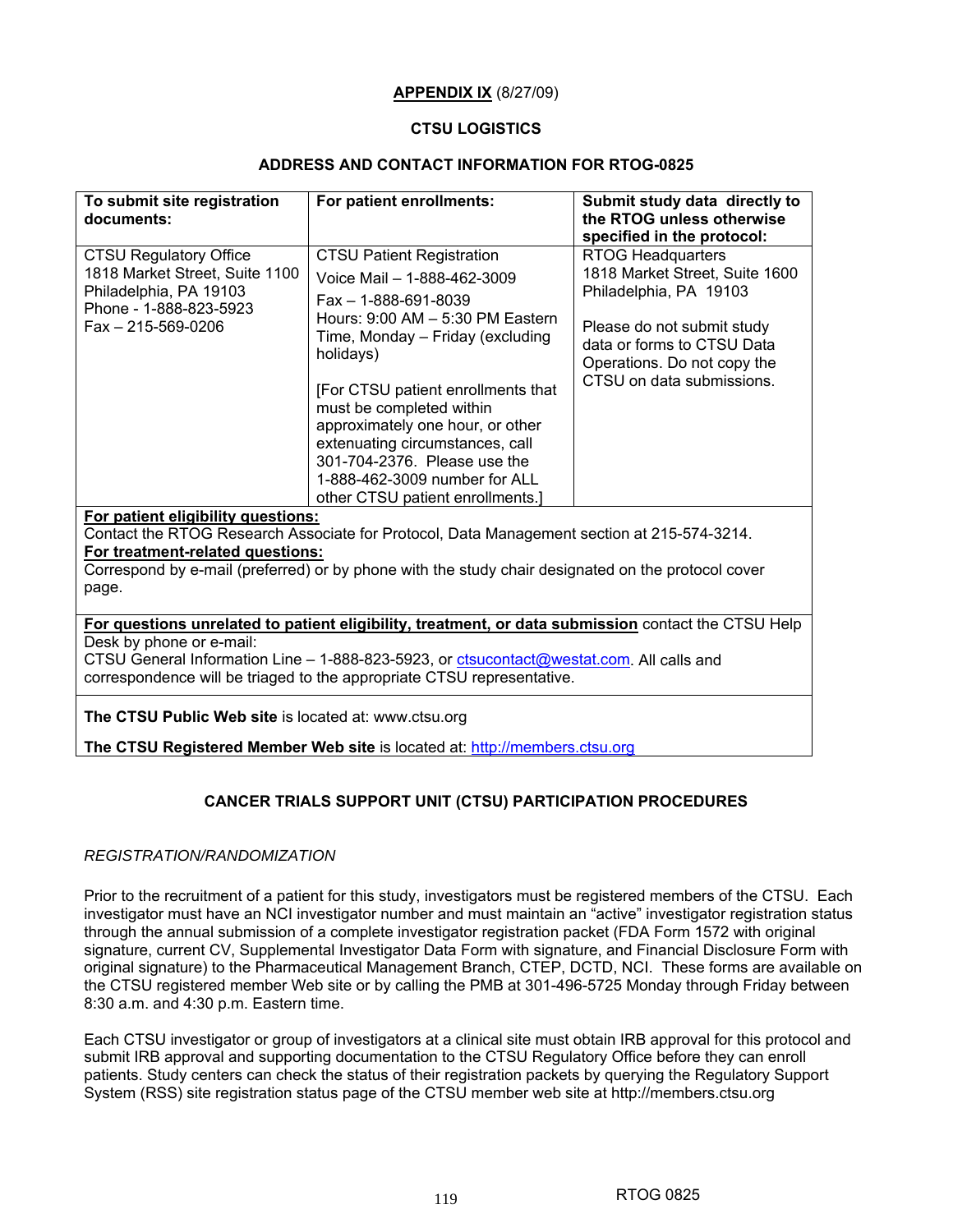All forms and documents associated with this study can be downloaded from the RTOG-0825 Web page on the CTSU registered member Web site (http://members.ctsu.org). Patients can be registered only after pre-treatment evaluation is complete, all eligibility criteria have been met, and the study site is listed as 'approved' in the CTSU RSS.

## **Requirements for RTOG-0825 site registration:**

- CTSU IRB Certification
- IRB/Regulatory Approval Transmittal Sheet
- CTSU RT Facilities Inventory Form

Note: Per NCI policy all institutions that participate on protocols with a radiation therapy component must participate in the Radiological Physics Center (RPC) monitoring program. For sites enrolling through the CTSU an RT Facilities Inventory From must be on file with CTSU. If this form has been previously submitted to CTSU it does not need to be resubmitted unless updates have occurred at the RT facility.

### **Pre-study requirements for patient enrollment on RTOG-0825**

- Patient must meet all inclusion criteria, and no exclusion criteria should apply.
- Patient has signed and dated all applicable consents and authorization forms.
- All baseline laboratory tests and prestudy evaluations performed within the time period specified in the protocol.
- Sites must meet the technology requirements for either the IMRT or 3D-CRT treatment approaches.
- This protocol requires a 3-Step registration process. Pathology materials for central pathology review, MGMT analysis and molecular profiling must be submitted within four weeks of surgery per section 10.2 of the protocol. Once results have been obtained, sites may proceed with registration to Step 2. Sites will also be notified when the MGMT analysis is complete and when they can proceed with registration to Step 3.

#### *CTSU Procedures for Patient Enrollment*

1. Contact the CTSU Patient Registration Office by calling 1-888-462-3009. Leave a voicemail to alert the CTSU Patient Registrar that an enrollment is forthcoming. For immediate registration needs, e.g. within one hour, call the registrar cell phone at 1-301-704-2376.

2. Complete the following forms:

Step 1:

- CTSU Patient Enrollment Transmittal Form
- RTOG-0825 Step 1 Eligibility Checklist

#### Step 2:

- CTSU Patient Enrollment Transmittal Form
- RTOG 0825 Step 2 Eligibility Checklist

#### Step 3:

- CTSU Patient Enrollment Transmittal Form
- RTOG 0825 Step 3 Eligibility Checklist

3. Fax these forms to the CTSU Patient Registrar at 1-888-691-8039 between the hours of 9:00 a.m. and 5:30 p.m., Mon-Fri, Eastern Time (excluding holidays); however, please be aware that RTOG registration hours end at 4:30 pm Eastern Time. The CTSU registrar will check the investigator and site information to ensure that all regulatory requirements have been met. The registrar will also check that forms are complete and follow-up with the site to resolve any discrepancies.

4. Once investigator eligibility is confirmed and enrollment documents are reviewed for compliance, the CTSU registrar will contact the RTOG (**within the confines of RTOG's registration hours**) to obtain assignment of a unique patient ID (to be used on all future forms and correspondence). Patients will be randomized to only if a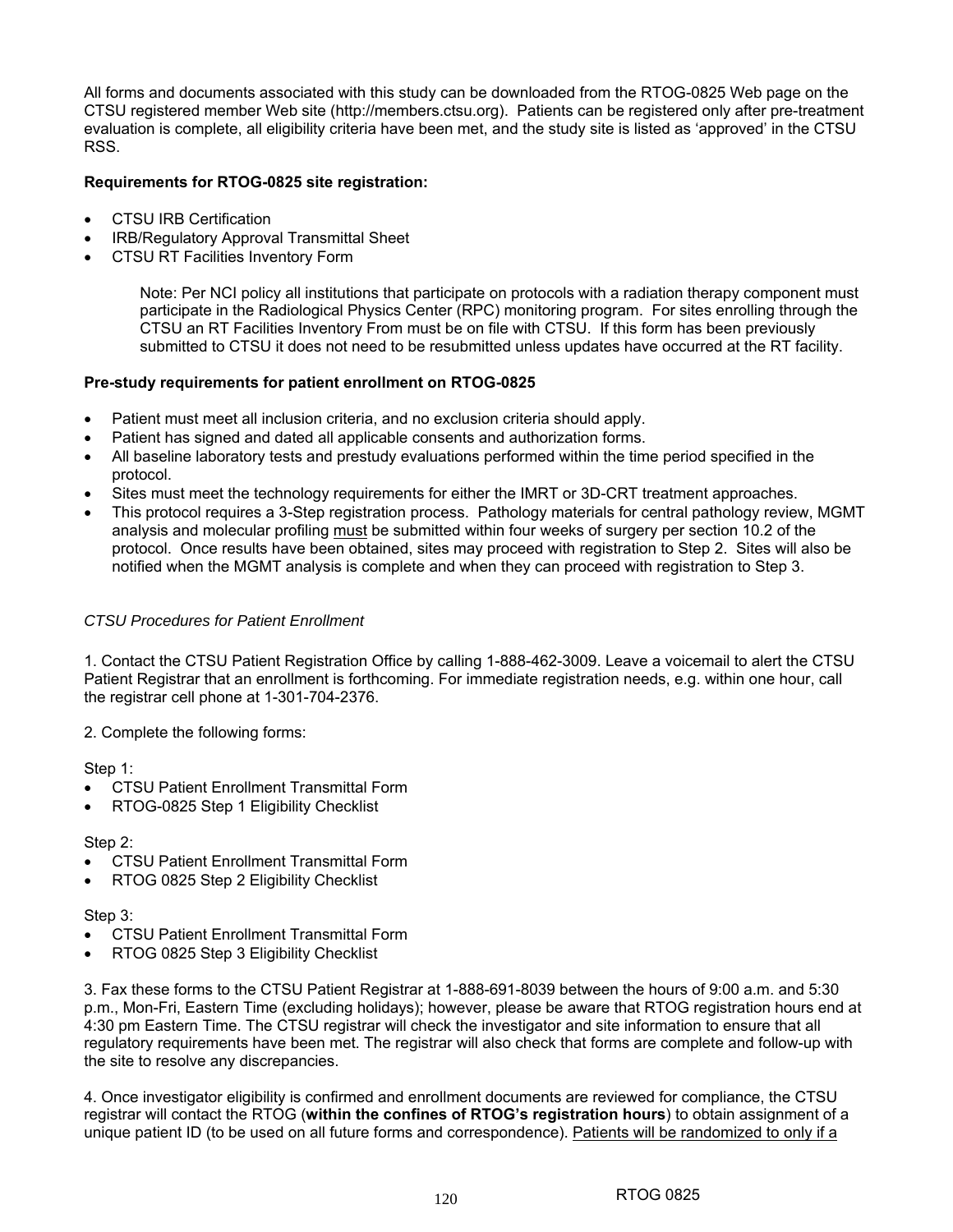diagnosis of GBM has been confirmed and upon conclusion of the MGMT analysis. The CTSU registrar will confirm registration by fax or email.

NOTE: Upon completion of Step 1 registration, institutions must verify by MRI or CT that < 1 cm of blood is in the tumor cavity. If the treatment planning scan will be used for this, the treatment planning must be completed prior to registration to Step 2. See protocol section 3.1.6 for details

### **Randomization must occur by day 10 after the start of radiation.**

5. Sites participating through CTSU must apply for an RTOG username and password **Immediately after registering**, to enable access to the Neurocognitive Training Procedure Letter on the 0825 forms section of the RTOG website.. A user name and password can be obtained by completing the Password Authorization Form at www.rtog.org/members/webreg.html.

## *DATA SUBMISSION AND RECONCILIATION*

1. All case report forms (CRFs) and transmittals associated with this study must be downloaded from the RTOG-0825 web page located on the CTSU registered member Web site (http://members.ctsu.org). Sites must use the current form versions and adhere to the instructions and submission schedule outlined in the protocol.

2. Submit all completed CRFs (with the exception of patient enrollment forms), clinical reports, and transmittals to RTOG Headquarters unless an alternate location is specified in the protocol. Do not send study data to the CTSU.

3. The RTOG Headquarters will send query notices and delinquency reports to the site for reconciliation. Please send query responses and delinquent data to the RTOG and do not copy CTSU Data Operations. Each clinical site should have a designated CTSU Administrator and Data Administrator and must keep their CTEP IAM account contact information current. This will ensure timely communication between the clinical site and the RTOG.

## **SPECIAL MATERIALS OR SUBSTUDIES**

#### **Specimen Collection for correlatives or banking (Protocol Section 10.3):**

- Collect, prepare, and submit specimens as outlined in the protocol
- Do not send specimens, supporting clinical reports, or transmittals to the CTSU
- CTSU Institutions qualify for specimen reimbursement as described in Section 10.6 of the protocol. Payments will be made in accordance with RTOG's pathology payment cycle and forwarded to the enrolling sites by the Cooperative Group credited with the accrual.

#### **Specimen Banking:**

• Provided patient consent is obtained and sent to the investigator, specimens for tissue banking will be stored for an indefinite period of time. If at any time the patient withdraws consent to store and use specimens, the material will be returned to the institution that submitted it. See Section 10.7.2

#### **Quality of Life and Neurocognitive Assessments:**

• Please consult protocol section 11.0 for specific information regarding QOL and neurocognitive patient assessments.

#### **Radiation Therapy (Protocol Section 6.0):**

• Please consult section 6.0 of the protocol for specific information regarding radiation therapy.

**NOTE**: Radiation Therapy quality assurance is required for this protocol. Please see protocol section 12.2. for required submissions. **Radiation therapy must begin > 3 weeks and ≤ 5 weeks after surgery.**

*SERIOUS ADVERSE EVENT (SAE) REPORTING*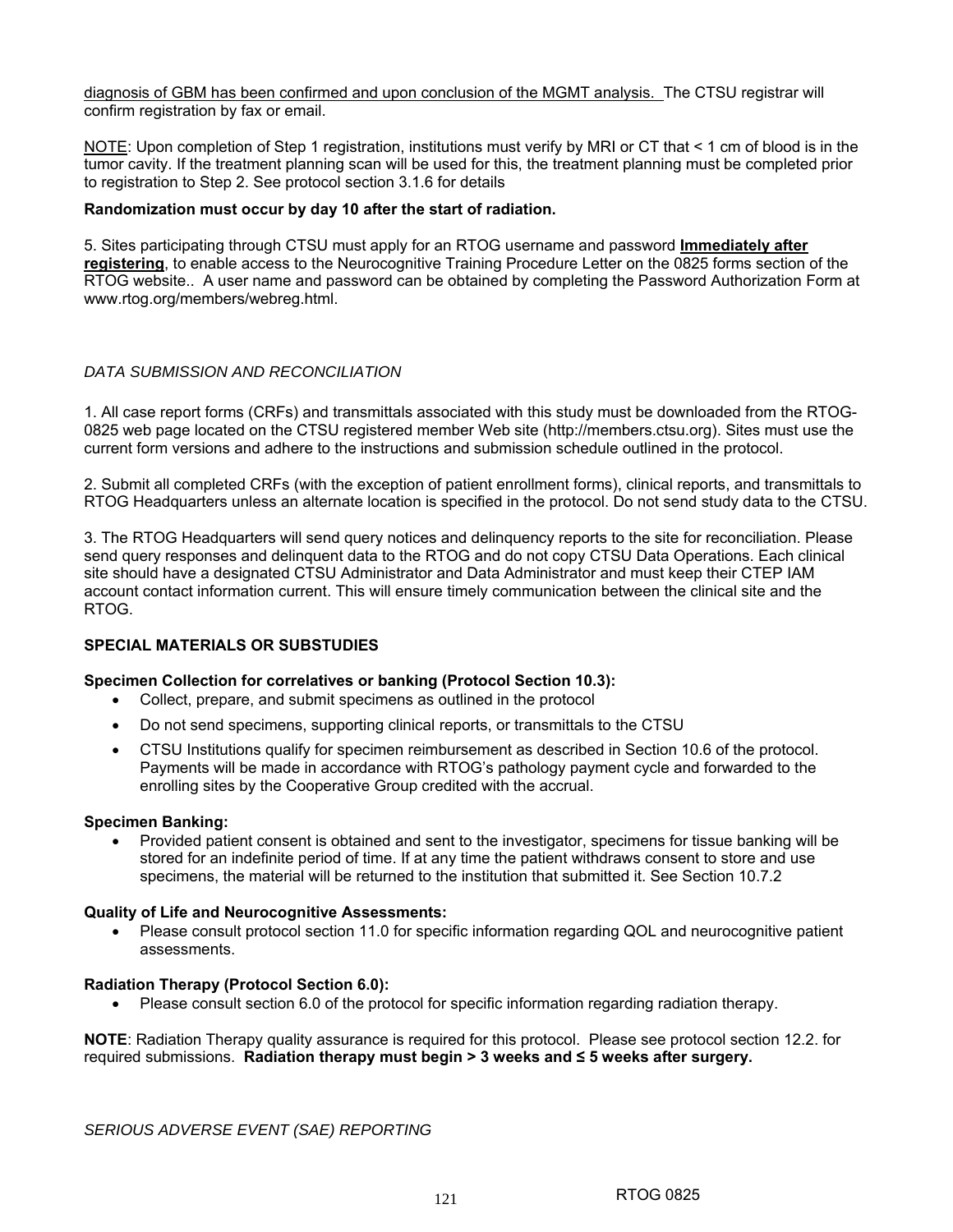1. CTSU sites must comply with the expectations of their local Institutional Review Board (IRB) regarding documentation and submission of adverse events. Local IRBs must be informed of all reportable serious adverse reactions.

2. CTSU sites will assess and report adverse events according to the guidelines and timelines specified in the protocol. You may navigate to the CTEP Adverse Event Expedited Report System (AdEERS) from either the Adverse Events tab of the CTSU member homepage (http://members.ctsu.org) or by selecting Adverse Event Reporting Forms from the document center drop down list on the RTOG-0825 web page.

3. Do not send adverse event reports to the CTSU.

## **DRUG PROCUREMENT**

Investigational Agents: Bevacizumab

Commercial Agents: Temozolomide

1. Information on drug formulation, procurement, storage and accountability, administration, and potential toxicities are outlined in section 7.0 of the protocol.

2. You may navigate to the drug forms by selecting Pharmacy Forms from the document center drop down list on the RTOG 0825 Web page.

### **REGULATORY AND MONITORING**

#### **Study Audit**

To assure compliance with Federal regulatory requirements [CFR 21 parts 50, 54, 56, 312, 314 and HHS 45 CFR 46] and National Cancer Institute (NCI)/ Cancer Therapy Evaluation Program (CTEP) Clinical Trials Monitoring Branch (CTMB) guidelines for the conduct of clinical trials and study data validity, all protocols approved by NCI/CTEP that have patient enrollment through the CTSU are subject to audit.

Responsibility for assignment of the audit will be determined by the site's primary affiliation with a Cooperative Group or CTSU. For Group-aligned sites, the audit of a patient registered through CTSU will become the responsibility of the Group receiving credit for the enrollment. For CTSU Independent Clinical Research Sites (CICRS), the CTSU will coordinate the entire audit process.

For patients enrolled through the CTSU, you may request the accrual be credited to any Group for which you have an affiliation provided that Group has an active clinical trials program for the primary disease type being addressed by the protocol. Per capita reimbursement will be issued by the credited Group provided they have endorsed the trial, or by the CTSU if the Group has not endorsed the trial.

Details on audit evaluation components, site selection, patient case selection, materials to be reviewed, site preparation, on-site procedures for review and assessment, and results reporting and follow-up are available for download from the CTSU Operations Manual located on the CTSU Member Web site.

#### **Health Insurance Portability and Accountability Act of 1996 (HIPAA)**

The HIPAA Privacy Rule establishes the conditions under which protected health information may be used or disclosed by covered entities for research purposes. Research is defined in the Privacy Rule referenced in HHS 45 CFR 164.501. Templated language addressing NCI-U.S. HIPAA guidelines are provided in the HIPAA Authorization Form located on the CTSU website.

The HIPAA Privacy Rule does not affect participants from outside the United States. Authorization to release Protected Health Information is NOT required from patients enrolled in clinical trials at non-US sites.

#### **Clinical Data Update System (CDUS) Monitoring**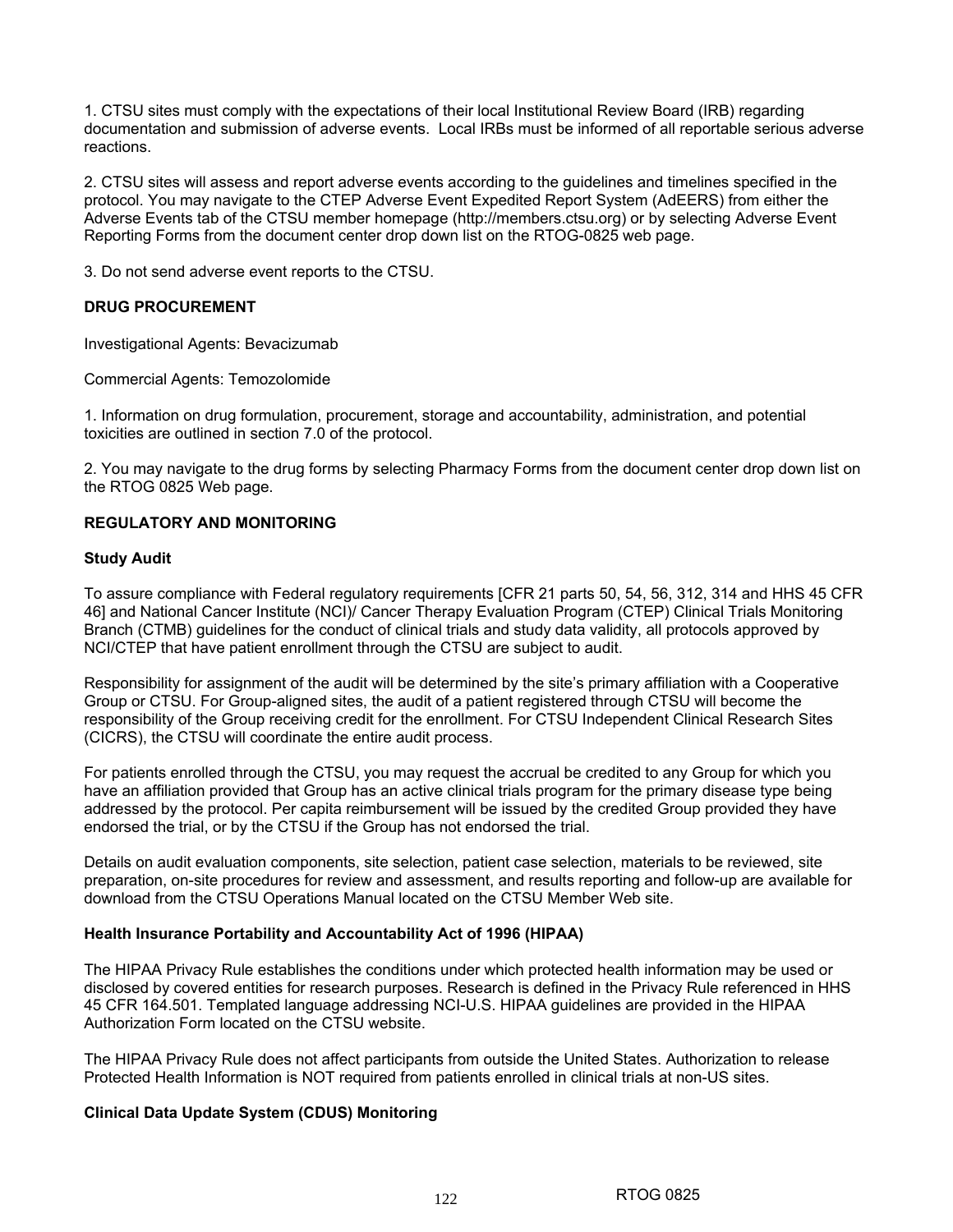This study will be monitored by the Clinical Data Update System (CDUS) Version 3.0. Cumulative CDUS data will be submitted quarterly to CTEP by electronic means. The sponsoring Group fulfills this reporting obligation by electronically transmitting to CTEP the CDUS data collected from the study-specific case report forms.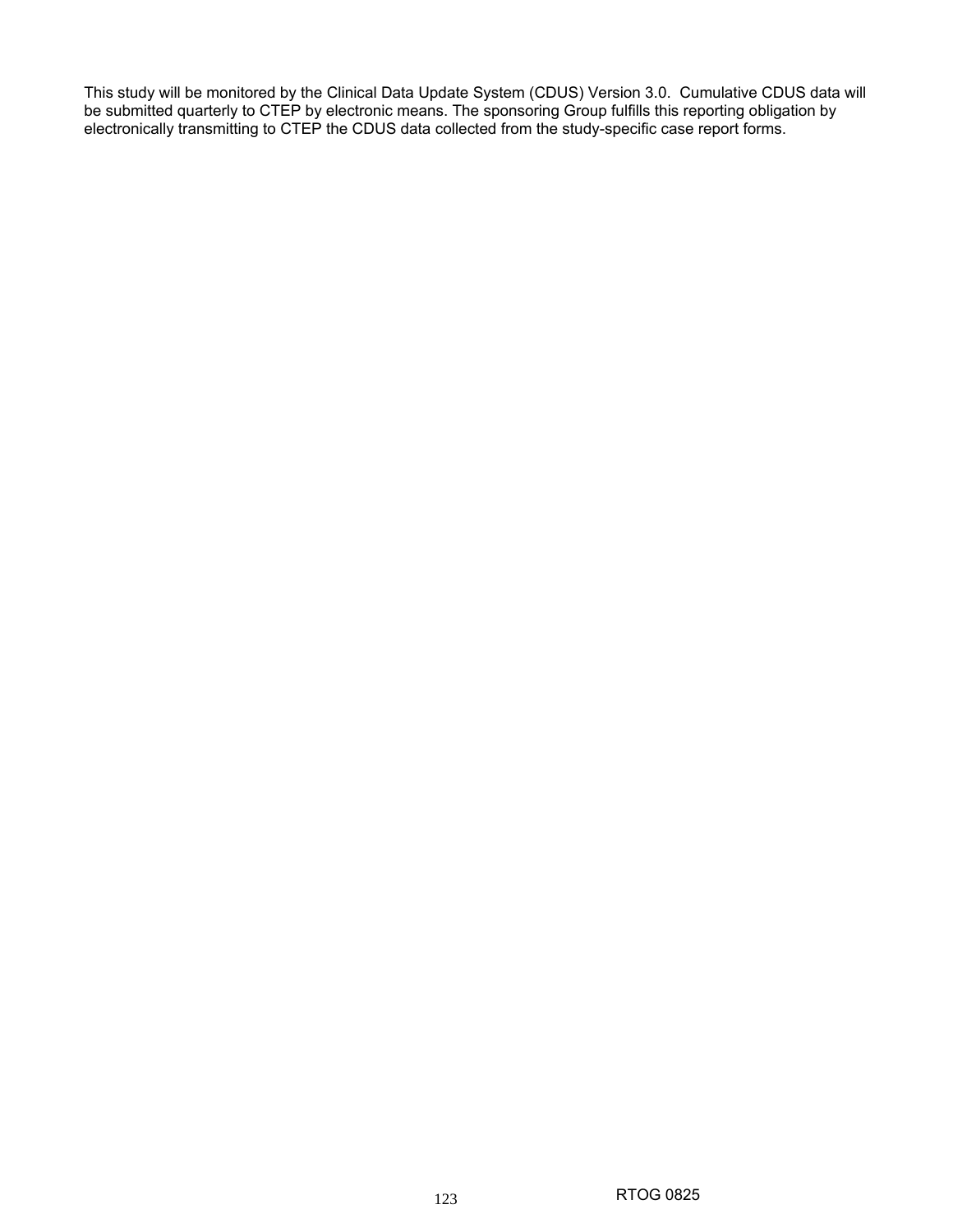## **APPENDIX X** (8/2/10)

## **PROVISIONS FOR UNBLINDED (OPEN-LABEL) BEVACIZUMAB AT DISEASE PROGRESSION**

### **NOTES**

- **The results of the MGMT and 9-gene profile analyses will not be revealed to physicians or patients.**
- **For salvage treatment, progression must be diagnosed by imaging only.**

## **1.0 SUMMARY**

- **1.1** Patients with progressive disease either during or after protocol treatment may receive unblinded bevacizumab as:
	- **A** single agent.
	- **In combination with irinotecan, or**
	- In combination with temozolomide.

### **NOTE: No other investigational agents are permitted.**

**1.2** Bevacizumab will be supplied to the patient free of charge via CTEP/PMB (see Section 7.6.3 of the full protocol).

## **1.3 Steps to Receive Open-Label Bevacizumab**

- **1.3.1** Radiology Review Form (SR) is completed electronically confirming progression.
- **1.3.2** Code Breaking Form (CX) is completed electronically to request the treatment code.
- **1.3.3** The treatment code will be supplied to the treating physician noted on the CX form by RTOG Headquarters (Normally, within 3 business days of CX receipt).
- **1.3.3** Once the treatment code has been received, the decision to receive unblinded bevacizumab will be made by the patient and treating physician.
- **1.3.4** The treating institution will then electronically submit a Salvage Treatment Guideline Questionnaire (SX), which will trigger an auto-generated email message transmitting a clinical drug request to the PMB. Open-label supplies will not be sent until the SX form has been submitted. (see Section 7.6.3 of the full protocol).
- **1.4** Toxicity and efficacy will be monitored for all patients receiving unblinded bevacizumab.

#### **2.0 PRE-TREATMENT EVALUATIONS/ELIGIBILITY GUIDELINES**

- **2.1** Pre-therapy evaluations must occur as described in Appendix XA below. **NOTE:** An MRI scan must be performed within 2 weeks prior to starting salvage treatment.
- **2.2** Patients receiving unblinded bevacizumab treatment must meet the following criteria:
- **2.2.1** The patient must not receive any chemotherapy, radiotherapy, or other treatment intended as an anti-cancer therapy since the protocol based therapy (RT, temozolomide +/ bevacizumab/placebo) on the blinded component of the study.
- **2.2.2** The patient must have recovered from the effects of surgery, postoperative infection, and other complications.
	- If the patient has undergone re-resection or other neurosurgical procedure including stereotactic or open biopsy: An MRI or CT scan must be obtained and must not demonstrate significant postoperative hemorrhage defined as > 1 cm diameter of blood. If > 1 cm of acute blood is detected, the patient may not receive unblinded bevacizumab.
- **2.2.3** Karnofsky performance status ≥ 60
- **2.2.4** CBC/differential, with adequate bone marrow function defined as follows:
	- Absolute neutrophil count (ANC)  $\geq 1,500$  cells/mm<sup>3</sup>;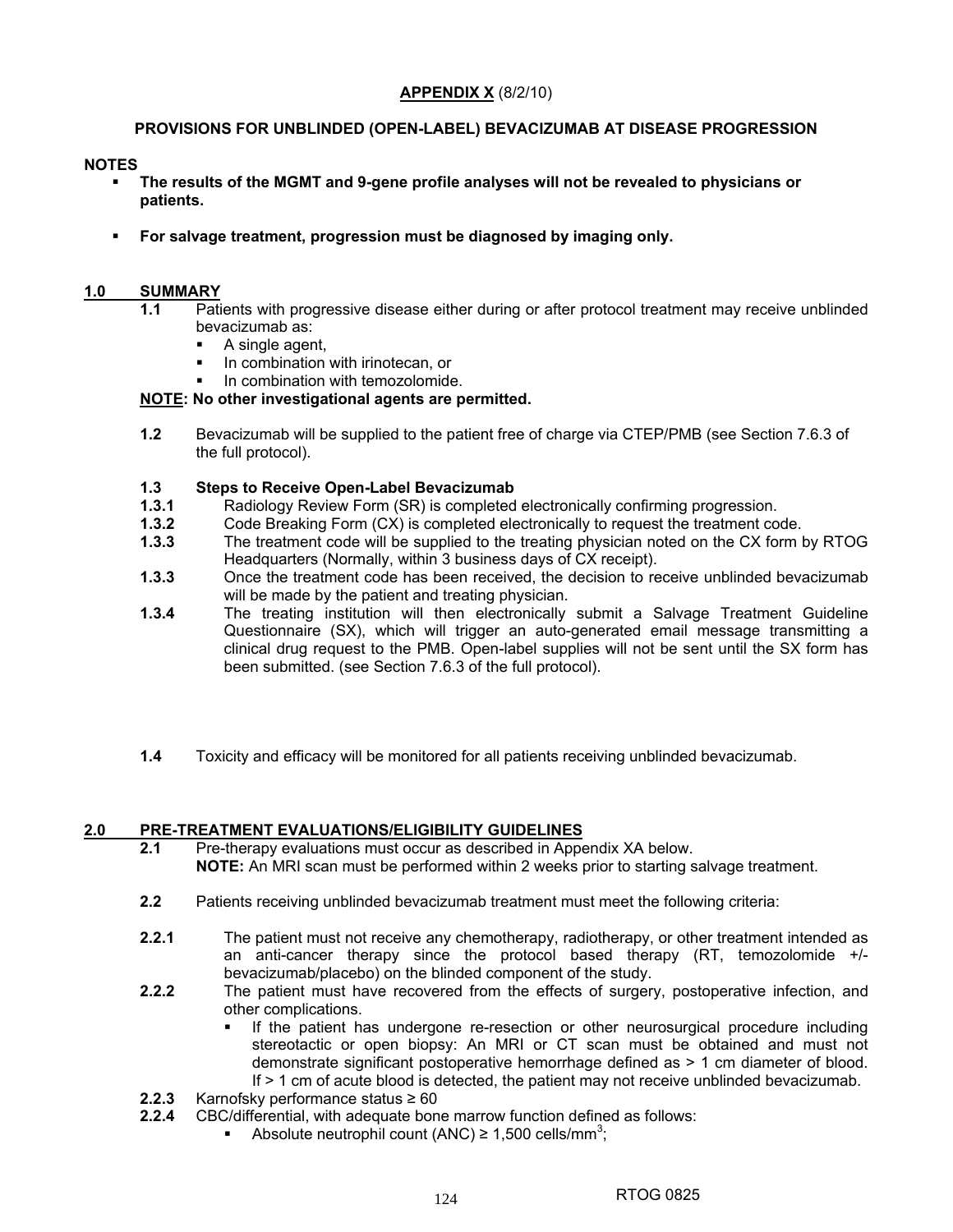- Platelets  $\geq 100,000$  cells/mm<sup>3</sup>;
- Hemoglobin ≥ 10.0 g/dl (Note: The use of transfusion or other intervention to achieve Hgb  $\geq$  10.0 g/dl is acceptable.);
- **2.2.5** Adequate renal function, as defined below:
	- $BUN \leq 30$  mg/dl
	- Creatinine ≤ 1.7 mg/dl
	- Urine protein screened by urine analysis for urine protein creatinine (UPC) ratio. For UPC ratio > 0.5, 24-hour urine protein should be obtained and the level should be < 1000 mg.
- **2.2.6** Adequate hepatic function, as defined below:
	- Bilirubin ≤ 2.0 mg/dl
	- ALT/AST ≤ 3 x normal range
- **2.2.7** Systolic blood pressure ≤ 160 mg Hg or diastolic pressure ≤ 90 mg Hg
- **2.2.8** Electrocardiogram without evidence of acute cardiac ischemia
- **2.2.9** Prothrombin time/international normalized ratio (PT INR) < 1.4 for patients not on warfarin confirmed by testing
- **2.2.10** Patients on full-dose anticoagulants (e.g., warfarin or LMW heparin) must meet both of the following criteria:
	- No active bleeding or pathological condition that carries a high risk of bleeding (e.g., tumor involving major vessels or known varices)
	- In-range INR (between 2 and 3) on a stable dose of oral anticoagulant or on a stable dose of low molecular weight heparin
- **2.2.11** Women of childbearing potential and male participants must practice adequate contraception
- **2.2.12** For females of child-bearing potential, negative serum pregnancy test

## **3.0 DRUG THERAPY**

## **3.1 Open-Label Bevacizumab Options**

- Open-label bevacizumab may be administered in one of three ways:
- Bevacizumab alone (see Section 3.2 of this Appendix)
- Bevacizumab with temozolomide (see Section 3.3 of this Appendix)
- Bevacizumab with irinotecan (see Section 3.4 of this Appendix)

**NOTES: No other investigational agents are permitted.** 

**It is recommended that patients who receive bevacizumab plus temozolomide during initial protocol therapy be considered for either bevacizumab with irinotecan or a treatment regimen outside of this protocol.** 

## **3.2 Bevacizumab**

## **3.2.1** *Treatment Specifications*

The dose of bevacizumab will be 10 mg/kg delivered intravenously. There will be no dose reduction allowed for bevacizumab. Treatment should be interrupted or discontinued for certain adverse events, as described below. If bevacizumab is interrupted for ANY reason for > 8 weeks, the patient should discontinue bevacizumab therapy.

Monitoring and treatment modifications should be performed as outlined in Section 7.8.1.2 of the full protocol and Appendix XA below.

- **3.2.2** *Bevacizumab Agent Information***:** See Section 7.6 of the full protocol.
- **3.2.3** *Supply:* Bevacizumab will be supplied to the patient free of charge via CTEP/PMB (see Section 7.6.3 of the full protocol for details).
- **3.2.4** *Accountability:* Sites should start a separate study case-specific accountability record for the open-label portion of treatment.

# **3.3 Bevacizumab Plus Temozolomide**

## **3.3.1** *Treatment Specifications*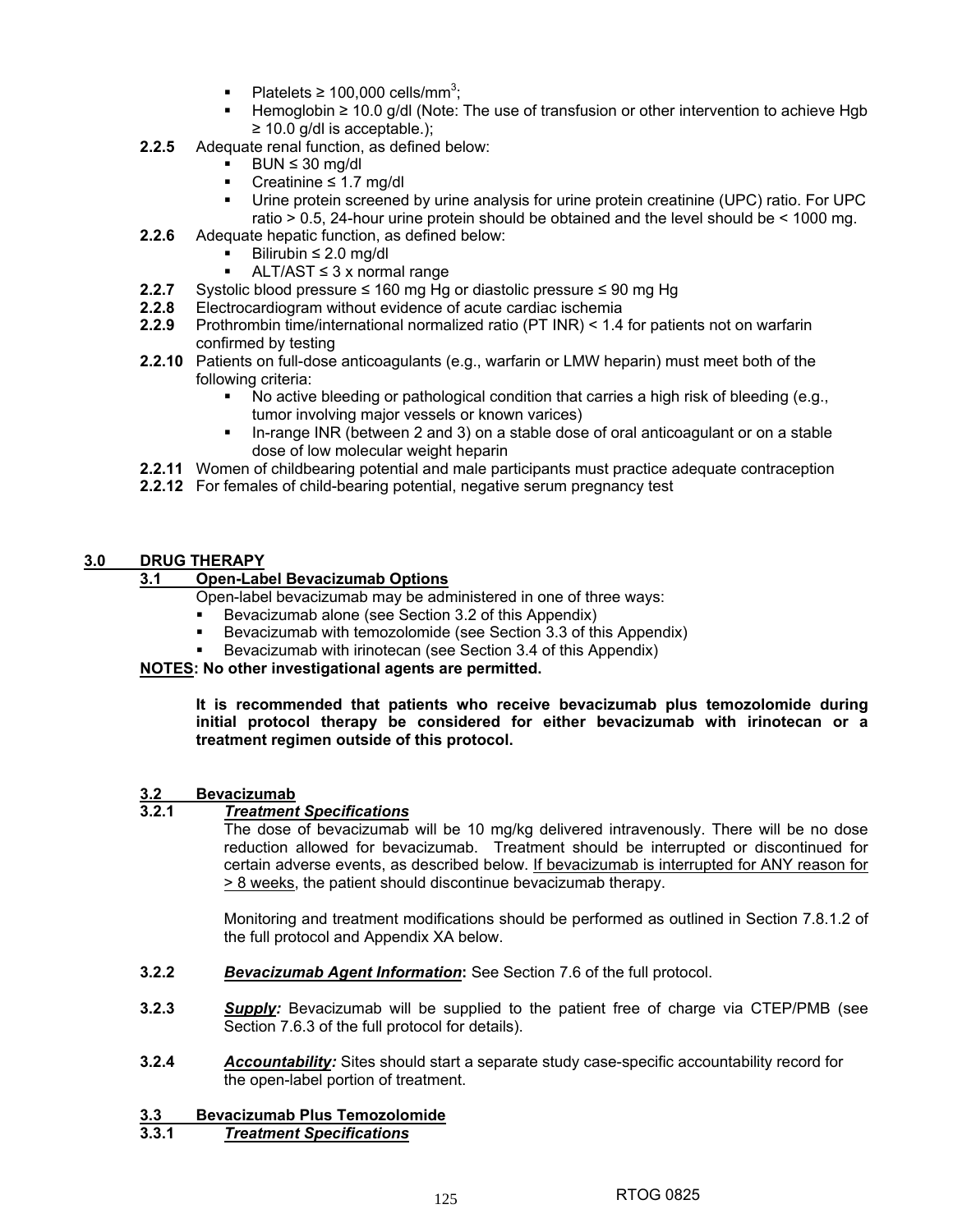Bevacizumab will be given as described in Section 3.2 of this Appendix.

Temozolomide will be administered on days 1-5 of a 28-day cycle. Starting dose will be at 150 mg/m<sup>2</sup>, with the possibility of dose escalation to 200 mg/m<sup>2</sup>, as specified in Section 7.4 of the full protocol.

Monitoring and treatment modifications should be performed as outlined in Section 7.4 of the full protocol.

- **3.3.2** *Temozolomide Agent Information:* See Section 7.5 of the full protocol
- **3.3.3** *Temozolomide Supply***:** Commercially available.

# **3.4 Bevacizumab Plus Irinotecan (CPT-11)**

#### **3.4.1** *Treatment Specifications*

Bevacizumab will be given as described in Section 3.2 of this Appendix.

As discussed in Section 1.1.1 of the full protocol, there have been several phase II trial combining bevacizumab with irinotecan. This combination is therefore permitted using openlabel bevacizumab.

Irinotecan will be administered as follows:

Dosing is based on adverse events (AEs) during the prior treatment cycle. If multiple AEs are seen, the dose administered should be based on the dose reduction required for the most severe grade of any single AE.

| Dose Level | Dose mg/m <sup>2</sup> for<br>patients NOT<br>taking EIAEDs | Dose mg/m <sup>2</sup> for<br>patients taking<br><b>EIAEDs</b> | <b>Remarks</b>        |
|------------|-------------------------------------------------------------|----------------------------------------------------------------|-----------------------|
| - 2        | 75                                                          | 200                                                            | Reduction if prior AE |
|            | 100                                                         | 275                                                            | Reduction if prior AE |
|            | 125                                                         | 340                                                            |                       |

First Cycle: for patients not taking EIAEDs (Appendix XB below), irinotecan will be started at a dose of 125 mg/m<sup>2</sup> on days 1 and 15 of a 28-day cycle. For patients taking EIAEDs, irinotecan will be started at a dose of 340 mg/m<sup>2</sup>.

Second Cycle: The dose of irinotecan will be determined according to: (1) non-hematologic AE during the preceding treatment cycle, as well as (2) the worst ANC and platelet counts

Delay: On day 1 of each cycle (within the prior 72 hours), ANC ≥ 1.5 x 10<sup>9</sup>/L, platelet count ≥  $100 \times 10^9$ /L, and all grade 3 or 4 non-hematologic AEs (except for alopecia, nausea, and vomiting) must have resolved (to grade  $\leq$  1).

If AEs persists, treatment should be delayed by 1 week for up to 4 consecutive weeks. If, after 4 weeks of delay, all AEs have still not resolved: then any further treatment with irinotecan should be stopped.

Dose Reductions: If any non-hematologic AE observed was grade > 2 (except alopecia, nausea, and vomiting) and/or if platelets < 50 x 10<sup>9</sup>/L and/or ANC < 1 x 10<sup>9</sup>/L, then the dose should be reduced by one dose level. Patients who require more than two dose reductions will have treatment stopped.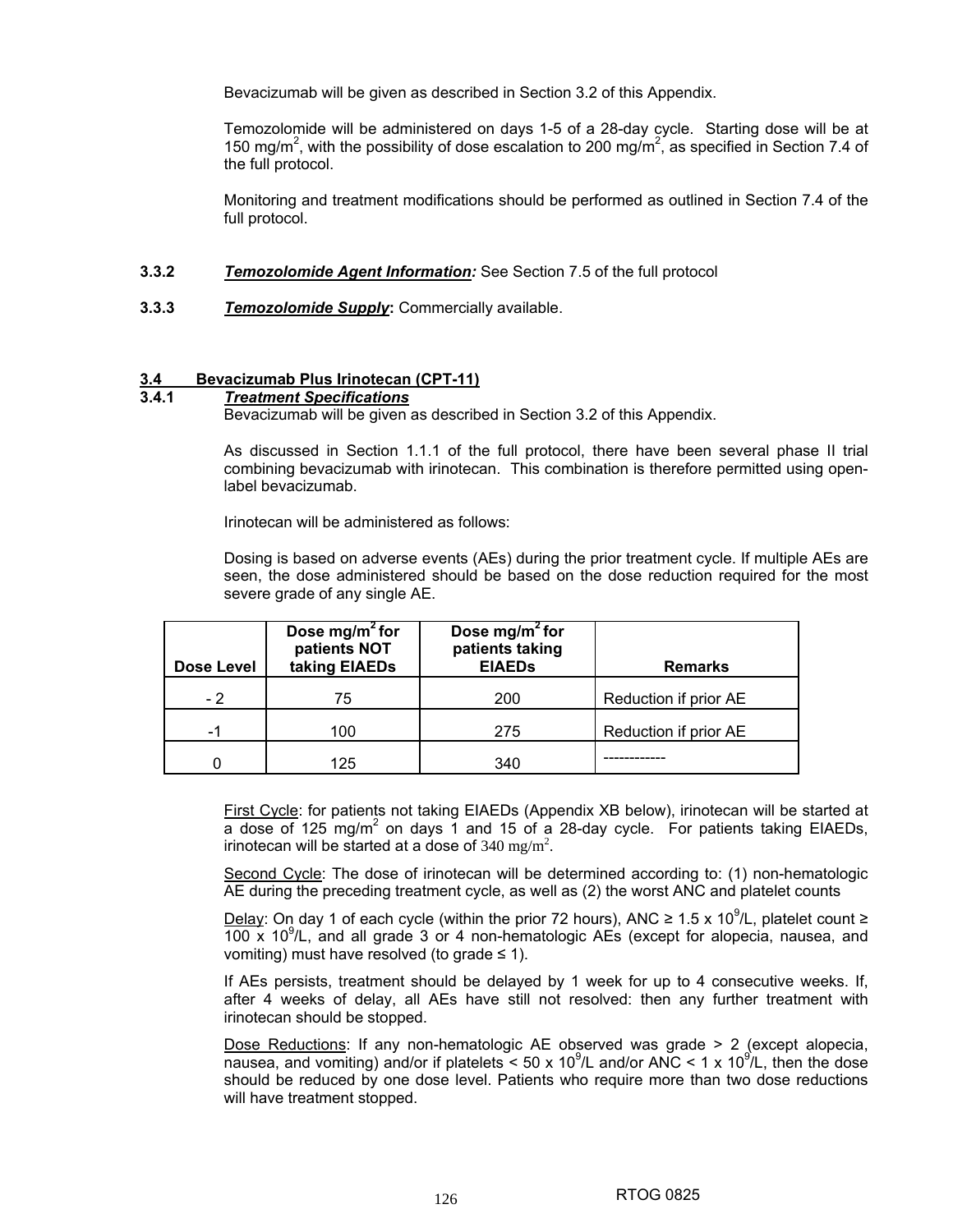If any treatment-related non-hematologic AE observed was grade 4 (except alopecia, nausea and vomiting) then adjuvant temozolomide treatment should be stopped.

*Subsequent cycles (3-12):* Any dose reductions of irinotecan will be determined according to (1) non-hematologic AE during the preceding treatment cycle, as well as (2) the lowest ANC and platelets observed. No dose escalation should be attempted. The same dose reductions as for the second cycle should be applied. *Important:* If the dose was reduced or delayed for AEs, there will be no dose escalation in subsequent treatment cycles.

### *Summary of Dose Modifications or Discontinuation for Irinotecan-Related Toxicity*

|         | Worst Treatment-Related Non-Hematologic AE (except for alopecia, nausea, and                                                         |  |  |  |  |  |  |  |  |
|---------|--------------------------------------------------------------------------------------------------------------------------------------|--|--|--|--|--|--|--|--|
|         | vomiting) During the Previous Cycles                                                                                                 |  |  |  |  |  |  |  |  |
| Grade   | <b>Dose Modification</b>                                                                                                             |  |  |  |  |  |  |  |  |
| $0 - 2$ | No dose modifications for non-hematologic AEs. Dose reductions based on ANC<br>and platelet counts are applicable.                   |  |  |  |  |  |  |  |  |
| 3       | Reduce by one dose level (except lymphopenia, alopecia, nausea and vomiting).                                                        |  |  |  |  |  |  |  |  |
| 4       | Stop (except lymphopenia, alopecia, nausea and vomiting). Dose modifications<br>based on ANC and platelet counts are not applicable. |  |  |  |  |  |  |  |  |

### **Worst Treatment-Related Hematologic AE During the Previous Cycle**

|            | <b>Worst AE</b>                | <b>Platelets</b>       |                          |                           |  |  |  |  |  |  |
|------------|--------------------------------|------------------------|--------------------------|---------------------------|--|--|--|--|--|--|
|            |                                | $≥100 \times 10^9$ /L  | $50 - 99 \times 10^9$ /L | $< 50 \times 10^9$ /L     |  |  |  |  |  |  |
|            | $≥ 1.5 \times 10^9$ /L         | Dose unchanged         | Dose unchanged           | Reduce by 1 dose<br>level |  |  |  |  |  |  |
| <b>ANC</b> | ≥1 & <1.5 x 10 <sup>9</sup> /L | Dose unchanged         | Dose unchanged           | Reduce by 1 dose<br>level |  |  |  |  |  |  |
|            | $< 1 \times 10^9$ /L           | Reduce by 1 dose level | Reduce by 1 dose level   | Reduce by 1 dose<br>level |  |  |  |  |  |  |

**Note:** A complete blood count must be performed on days 14, and 28 ( $\pm$  48 hours) after the first daily dose of each treatment cycle.

#### **3.4.2** *Irinotecan Agent Information*

Please refer to the package insert for comprehensive information.

*Chemistry:* Irinotecan hydrochloride trihydrate {CPT-11, (4S)-4, 11-diethyl-4-hydroxy-9-{(4 piperidinopiperidino) carbonyloxy}-IH-pyroano{3',4':6,7}indolzino{1,2-b}quino line-3, 14(4H, 12H)dione hydrochloride trihydrate} is a topoisomerase I inhibitor.

*Formulation:* The drug is supplied in two forms: 2 mL vials containing 40 mg of drug and 5 mL vials containing 100 mg of drug. The drug is supplied in brown vials and appears as a pale-yellow-to-yellow crystalline powder and pale yellow transparent solution when reconstituted.

*Administration:* Irinotecan will be diluted with D5W to a total volume of 500 ml and infused intravenously over 90 minutes. Nothing else should be added to the bag.

*Storage and Stability:* Irinotecan vials must be stored in a cool, dry place, protected from light in a locked cabinet accessible only to authorized individuals. It is stable to the expiration date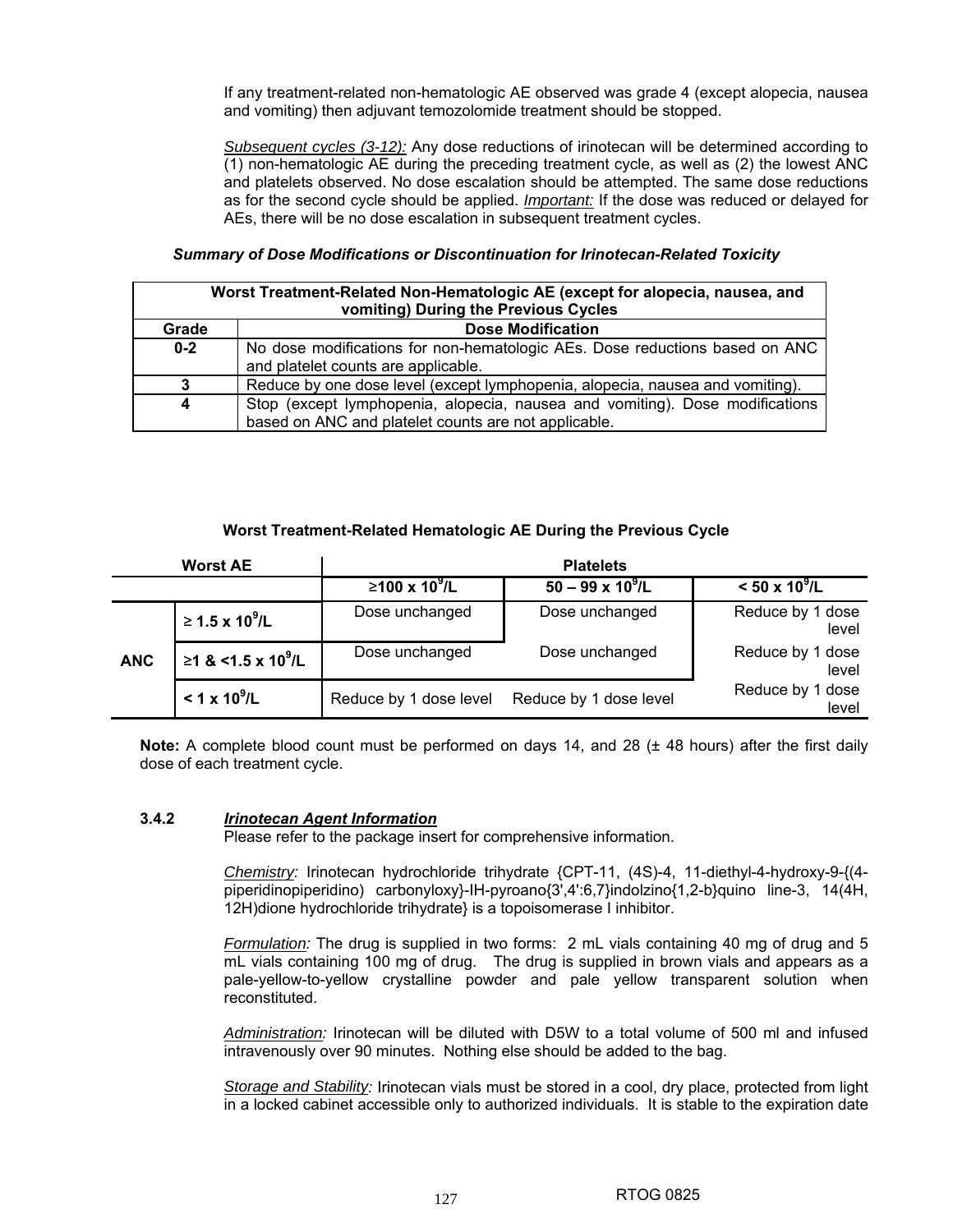on its labeling. Irinotecan is stable for at least 24 hours in glass bottles or plastic bags after reconstitution with D5W.

#### A*dverse Events*

Virtually all phase I and II studies of irinotecan have reported neutropenia and/or late diarrhea (diarrhea occurring more than 8 hours after irinotecan administration) as the dose-limiting toxicities (depending upon the schedule). Other commonly observed adverse events include nausea and vomiting, anorexia, abdominal cramping, alopecia, asthenia, lymphocytopenia, and anemia.

Dehydration has occurred as a consequence of diarrhea, particularly when associated with severe vomiting. Patients may have an acute syndrome of lacrimation, diaphoresis, abdominal cramping, and diarrhea (early diarrhea) during or shortly after irinotecan administration; this syndrome is thought to be cholinergically mediated. Prophylactic or therapeutic administration of atropine should be considered in patients experiencing cholinergic symptoms. Each patient should be instructed to have loperamide readily available and to begin treatment for late diarrhea (generally occurring more than 24 hours after administration of irinotecan) at the first episode of poorly formed or loose stools or the earliest onset of bowel movements more frequent than normally expected for the patient. One dosage regimen for loperamide used in clinical trials (note: this dosage regimen exceeds the usual dosage recommendations for loperamide) consisted of the following: 4 mg at the first onset of late diarrhea and then 2 mg every 2 hours until the patient is diarrhea-free for at least 12 hours. During the night, the patient may take 4 mg of loperamide every 4 hours. Premedication with loperamide is not recommended. The use of drugs with laxative properties should be avoided because of the potential for exacerbation of diarrhea.

Sporadic cases of pulmonary toxicity, manifested as shortness of breath, nonproductive cough, and transient infiltrates on chest X-ray have been reported. Infrequent occurrences of mucositis or colitis (sometimes with gastrointestinal bleeding) have been observed. Occasionally, abnormalities of serum creatinine, hepatic enzymes, or thrombocytopenia have been observed. irinotecan may cause local irritation at infusion sites. Extravasation necrosis of the skin has not been reported in US studies.

**3.4.3** *Irinotecan Supply***:** Commercially available.

#### **4.0 ADVERSE EVENT REPORTING**

See Section 7.10 of the full protocol.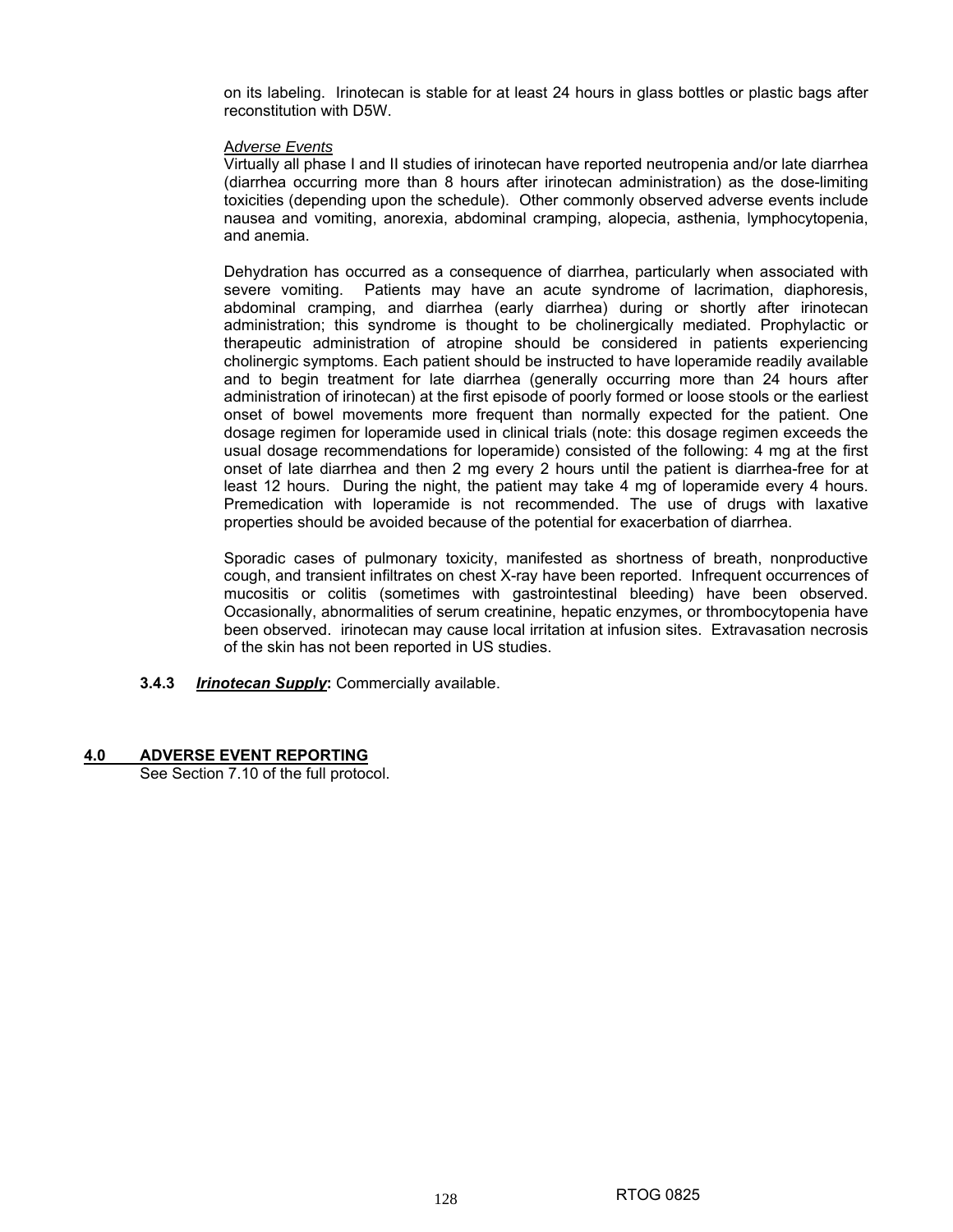## **APPENDIX XA** (8/27/09)

#### **STUDY PARAMETER TABLE FOR UNBLINDED BEVACIZUMAB TREATMENT**

|                             | Before initiation of cycle 1, 4, 7 (if administered), 10<br>(if administered) within 72 hrs prior to d 1 & 1 mo<br>after final cycle completion | d 28 of each cycle $(\pm 3 d)$             |
|-----------------------------|-------------------------------------------------------------------------------------------------------------------------------------------------|--------------------------------------------|
|                             |                                                                                                                                                 |                                            |
| History/physical            | X                                                                                                                                               |                                            |
| Contrast-enhanced<br>MRI/CT | $X^{\star\star}$                                                                                                                                |                                            |
| MRI/CT (blood<br>detection) | $***$                                                                                                                                           |                                            |
| Steroid dose                |                                                                                                                                                 | X                                          |
| documentation               |                                                                                                                                                 |                                            |
| Performance status          |                                                                                                                                                 | X                                          |
| CBC w/ diff, ANC,           | $\overline{X^*}$                                                                                                                                | $\overline{\mathsf{x}}$                    |
| platelets, Hgb              |                                                                                                                                                 |                                            |
| <b>BUN</b>                  | $X^*$                                                                                                                                           | X                                          |
| Creatine                    | $X^*$                                                                                                                                           | X                                          |
| Urine protein               | $X^*$                                                                                                                                           | X                                          |
| Bilirubin                   | $X^*$                                                                                                                                           | $\overline{\mathsf{x}}$                    |
| ALT/AST                     | $X^*$                                                                                                                                           | X                                          |
| CD4 count                   | $X^*$                                                                                                                                           | If lymphocyte count $<500$ mm <sup>3</sup> |
| Systolic/diastolic          | $\overline{X^*}$                                                                                                                                | X                                          |
| blood pressure              |                                                                                                                                                 |                                            |
| PT INR (pts on full-        | $X^*$                                                                                                                                           | X                                          |
| dose anticoagulants)        |                                                                                                                                                 |                                            |
| Tumor response              | X                                                                                                                                               |                                            |
| evaluation                  |                                                                                                                                                 |                                            |
| Adverse event               |                                                                                                                                                 | X                                          |
| evaluation                  |                                                                                                                                                 |                                            |

\* Also prior to cycle 1 of adjuvant (pre-adjuvant treatment assessment)

\*\*The initial, pre-cycle 1 MRI scan must be performed within 2 weeks prior to starting salvage treatment. This imaging will also be used to detect blood in tumor or brain prior to initiation of treatment.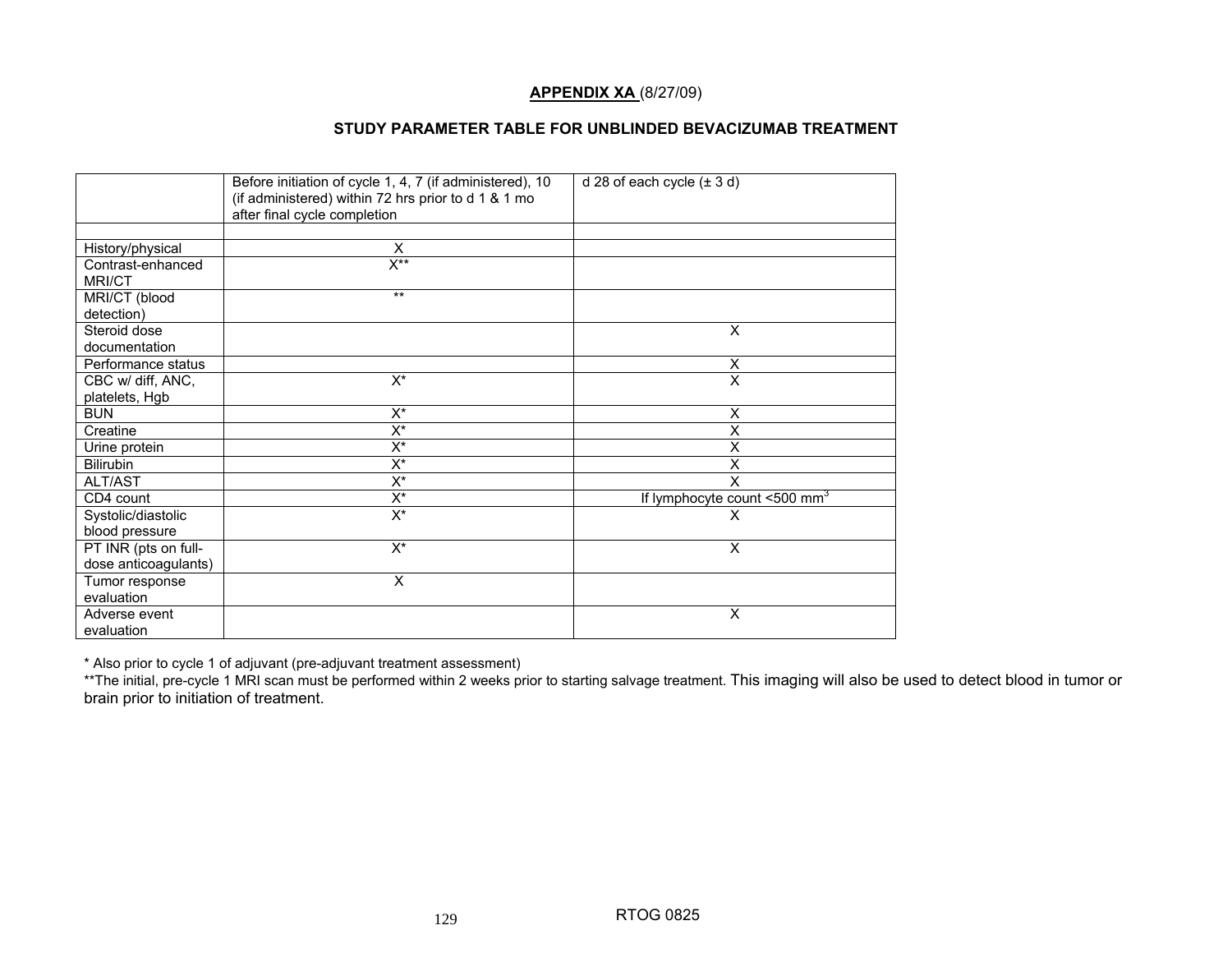## **APPENDIX XB**

## **PERMITTED AND NON-PERMITTED ENZYME INDUCING ANTIEPILEPTIC DRUGS (EIAEDS) USE WITH IRINOTECAN DURING OPEN-LABEL BEVACIZUMAB ADMINISTRATION**

The following agents are potential hepatic enzyme inducing antiepileptic drugs (EIAEDs) and should not be used:

Carbamazepine (Tegretol, Tegretol XR, Carbatrol) Oxcarbazepine (Trileptal) Phenytoin (Dilantin, Phenytek) Fosphenytoin (Cerebyx) Phenobarbital **Pentobarbital** Primidone (Mysoline)

The following agents are acceptable (non-EIAEDs):

Valproic acid (Depakote, Depakene, Depacon) Gabapentin (Neurontin) Lamotrigine (Lamictal) Topiramate (Topamax) Tiagabine (Gabitril) Zonisamide (Zonegran) Levetriacetam (Keppra) Clonazepam (Klonopin) Clonozam (Frisium)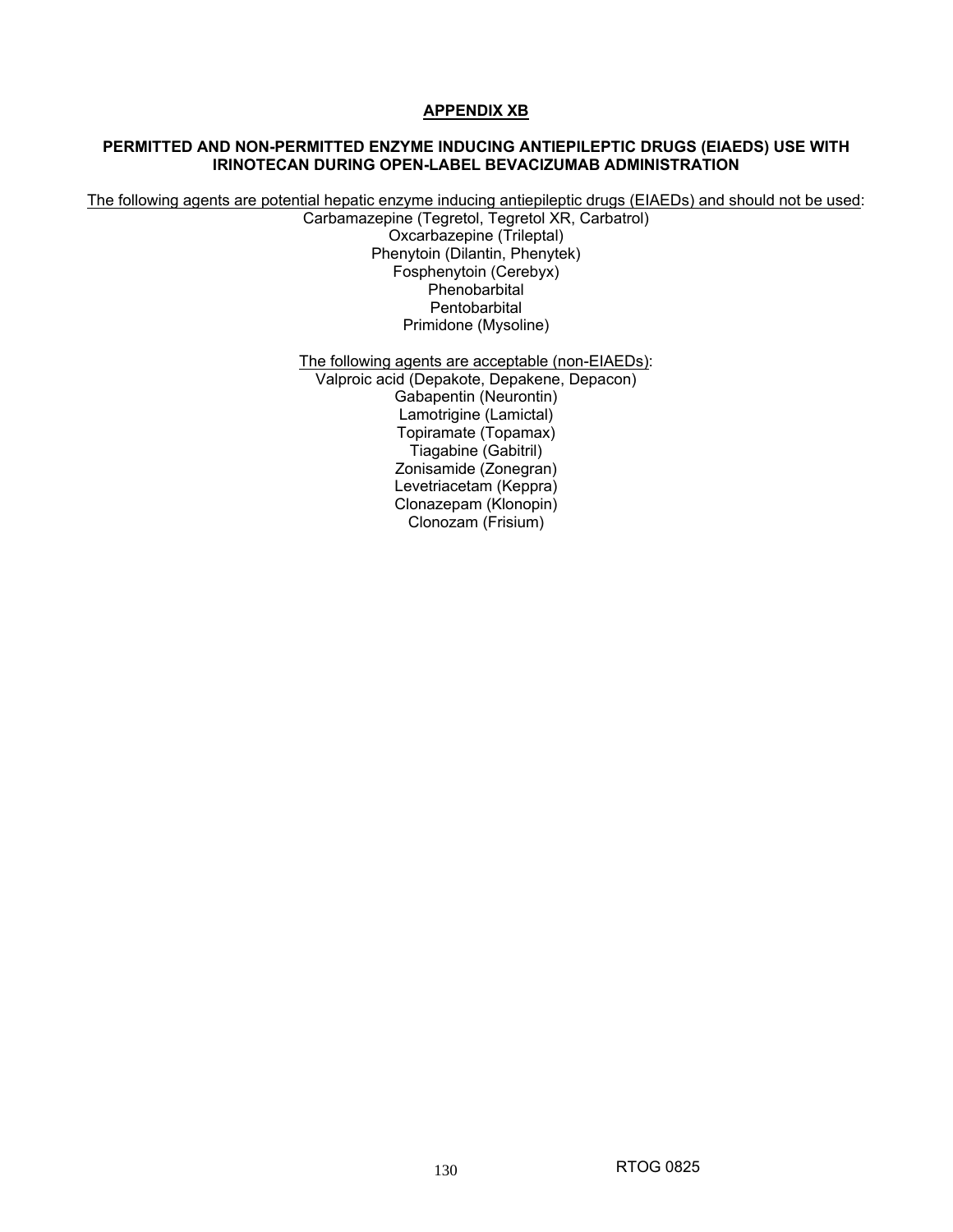## **APPENDIX XI**

#### **CLASSIFIER, CUTOFFS, AND FAILURE RATES FOR 9-GENE PREDICTOR ASSAY**

#### **Description of classifier and weighting of molecular variables**

The classifier is based on 9 individual gene assays, where the expression of each gene is measured and a composite "metagene" score is calculated for each tumor sample. To optimize predictive models, each variable was weighted according to its individual strength of association. In concept, variables with a stronger association with outcome were weighted more heavily than variables with a lesser association. To accomplish this, the estimate of the Cox proportional hazards coefficient (ß) was determined in a univariate analysis for each variable. This coefficient was then used as the weighting factor to calculate a metagene score according to the formula



where ß is the Cox regression coefficient and V is the variable in question.

Variables and weighting factors are shown in the table below. Note that of the 9 genes, 7 have positive weighting factors, indicating that elevated expression was associated with poor outcome and the remaining 2 have negative weighting factors, indicating that overexpression was associated with improved outcome.

| Variable                        | ß       |
|---------------------------------|---------|
| AQP1                            | 0.15    |
| CH <sub>13</sub> L <sub>1</sub> | 0.12    |
| EMP3                            | 0.13    |
| <b>GPNMB</b>                    | 0.20    |
| IGFBP2                          | 0.22    |
| LGALS3                          | 0.13    |
| OLIG <sub>2</sub>               | $-0.15$ |
| PDPN                            | 0.19    |
| RTN <sub>1</sub>                | -0.20   |

#### **Cutoffs to determine favorable from unfavorable metagene scores**

Recursive partitioning analysis using survival as a continuous variable was used to determine the best cutoff for metagene scores. This led to 2 groups with a cutoff of approximately 75% high/unfavorable metagene scores versus the remaining 25% with low/favorable metagene scores. For this reason, the cutoff used to determine favorable from unfavorable metagene scores will be the 75<sup>th</sup> percentile, with 75% of patients expected to have unfavorable scores and the remaining 25% expected to have favorable scores. Weighted metagene scores are shown in the table below. For space considerations, the  $1<sup>st</sup>$ ranked, last-ranked, and every  $10<sup>th</sup>$  score is shown, along with the designation as favorable or unfavorable.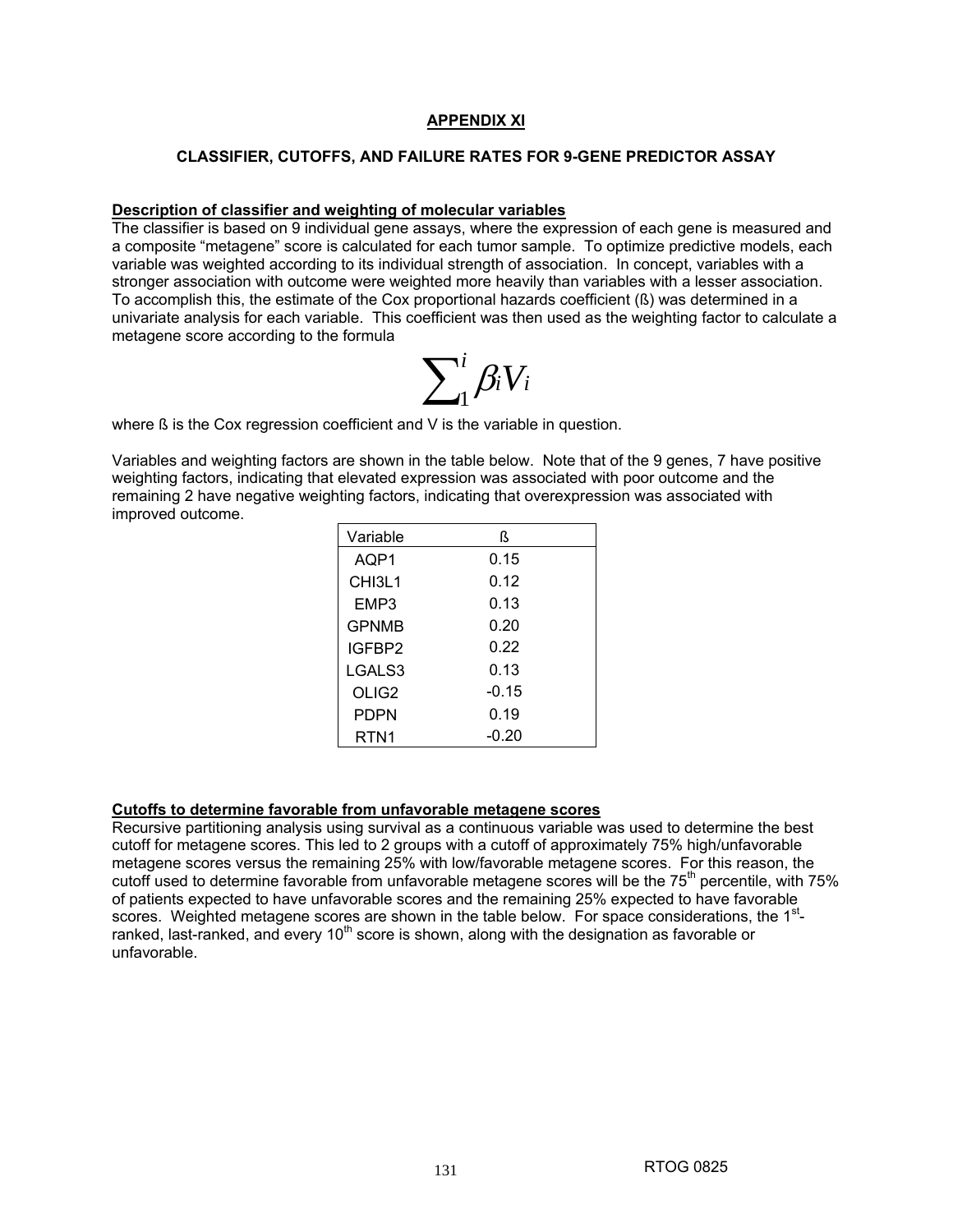Table: Examples from the 169-sample set of weighted metagene scores and designation as favorable or unfavorable.

| Weighted metagene score | Rank | Dichotomization |  |
|-------------------------|------|-----------------|--|
| 3.97                    |      | unfavorable     |  |
| 2.21                    | 10   | unfavorable     |  |
| 1.53                    | 20   | unfavorable     |  |
| 1.25                    | 30   | unfavorable     |  |
| 1.01                    | 40   | unfavorable     |  |
| 0.68                    | 50   | unfavorable     |  |
| 0.53                    | 60   | unfavorable     |  |
| 0.43                    | 70   | unfavorable     |  |
| 0.20                    | 80   | unfavorable     |  |
| 0.06                    | 90   | unfavorable     |  |
| $-0.07$                 | 100  | unfavorable     |  |
| $-0.27$                 | 110  | unfavorable     |  |
| $-0.46$                 | 120  | unfavorable     |  |
| $-0.78$                 | 130  | favorable       |  |
| $-1.34$                 | 140  | favorable       |  |
| $-2.38$                 | 150  | favorable       |  |
| -4.07                   | 160  | favorable       |  |
| $-7.33$                 | 169  | favorable       |  |

# **Failure rates**

The failure rate of the multigene predictor was assessed using 180 consecutive samples of archival paraffin tissues from MD Anderson files. Success was determined based on the average  $C<sub>t</sub>$  value of the control genes. When assessing quantitative reverse transcription-polymerase chain reaction assays, the  $C_t$  value is inversely correlated with the amount of amplifiable RNA species. We find that high  $C_t$  values (greater than 33 cycles) represent unacceptably low amount of RNA such that they are not accurately measured. For this reason, we calculate the average  $C<sub>t</sub>$  values of the three control genes since these genes are relatively uniformly expressed across GBM samples. Using this criteria 169 of the 180 evaluable samples passed this threshold and were considered acceptable, with the remaining 11 (7%) considered failures. This failure rate estimation may be at the high end because the samples used for this evaluation were up to 10 years old and it established that nucleic acid from older paraffin blocks is of lower quality. Based on these data, we estimate a maximum failure rate for RTOG 0825 samples of 5%- 10%.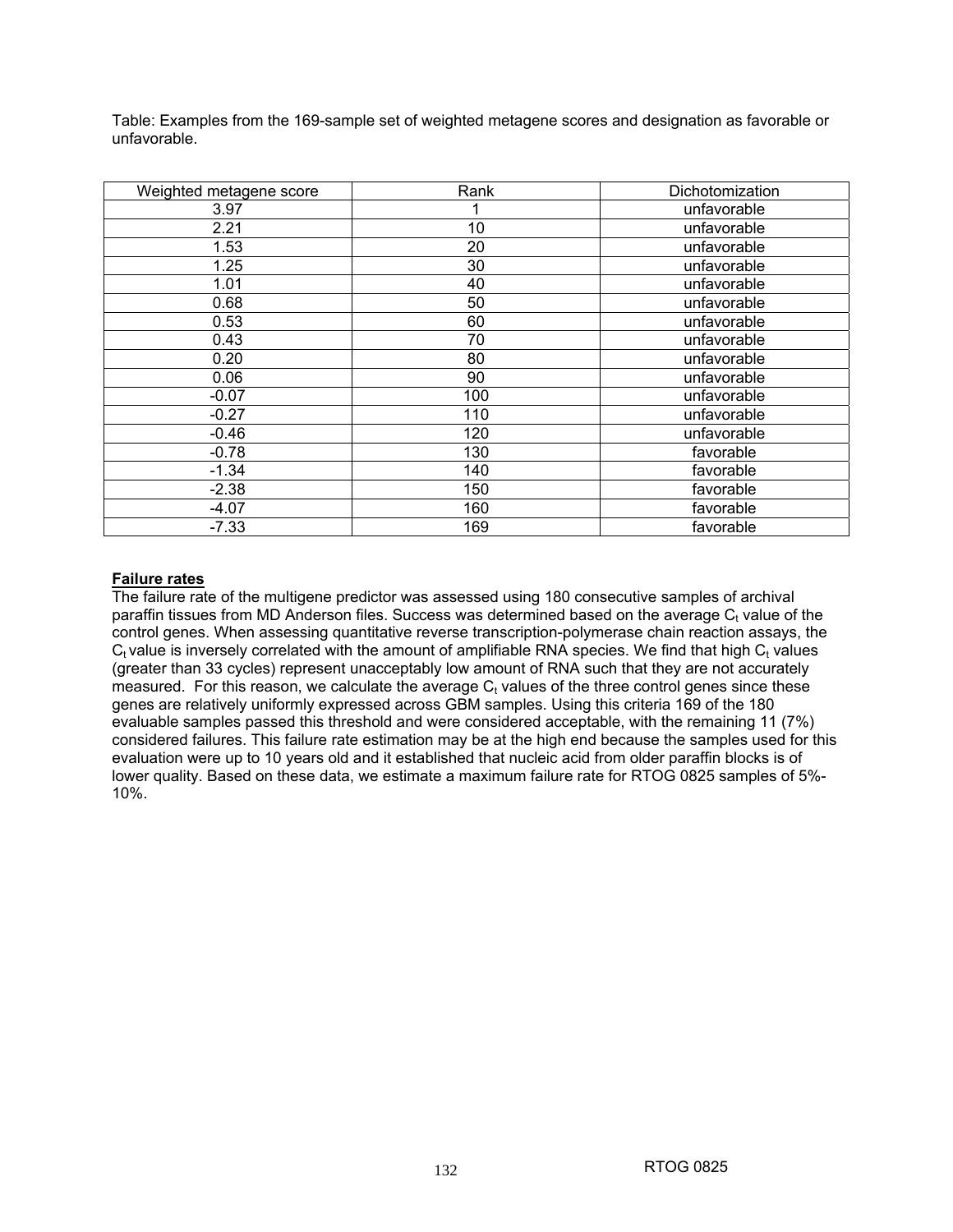# **APPENDIX XII** (7/20/09)

## **STANDARD MR IMAGING GUIDELINES**

### Tumor evaluations (baseline and post therapy)

## *MRI*

MRI of the head can be performed at either 1.5T or 3.0T, with dedicated head coil. Localizing sequences per institutional routine that allow for all three planes to be visualized can be used, provided they are sufficient to define the anterior commisure-posterior commisure line. Note, axial imaging plane refers to imaging parallel to the AC-PC line.

Pre-contrast imaging series should include the following:

T1 Spin Echo

- Plane: axial
- FOV: 220-240 mm
- Phase direction: L-R
- Phase FOV: 75%
- Slice thickness: 5mm (1mm gap)
- TR: 400-600 ms
- TE:  $\leq 15$  ms
- Matrix: 256 (frequency) x 192 (phase)
- NEX/NSA: 1

Diffusion weighted imaging

- Plane: axial
- FOV: 220-240 mm
- Phase direction: L-R
- Phase FOV: 75%
- Slice thickness: 5mm (1mm gap)
- TR: minimum
- TE: minimum
- b value  $\sim$  1000 (at least three directions, b = 0 images obtained as well)
- Matrix: 128 x 128 or greater
- NEX/NSA: 1 or more

T2 Fast Spin Echo

- Plane: axial
- FOV: 220-240 mm
- Phase direction: L-R
- Phase FOV: 75%
- Slice thickness: 5mm (1mm gap)
- TR: 2500-4500 ms
- TE: 100-130 ms
- ETL/Turbo factor: 13-25
- Matrix: 512 (frequency) x 256 (phase)
- NEX/NSA: 2

FLAIR (1.5T)

- Plane: axial
- FOV: 220-240 mm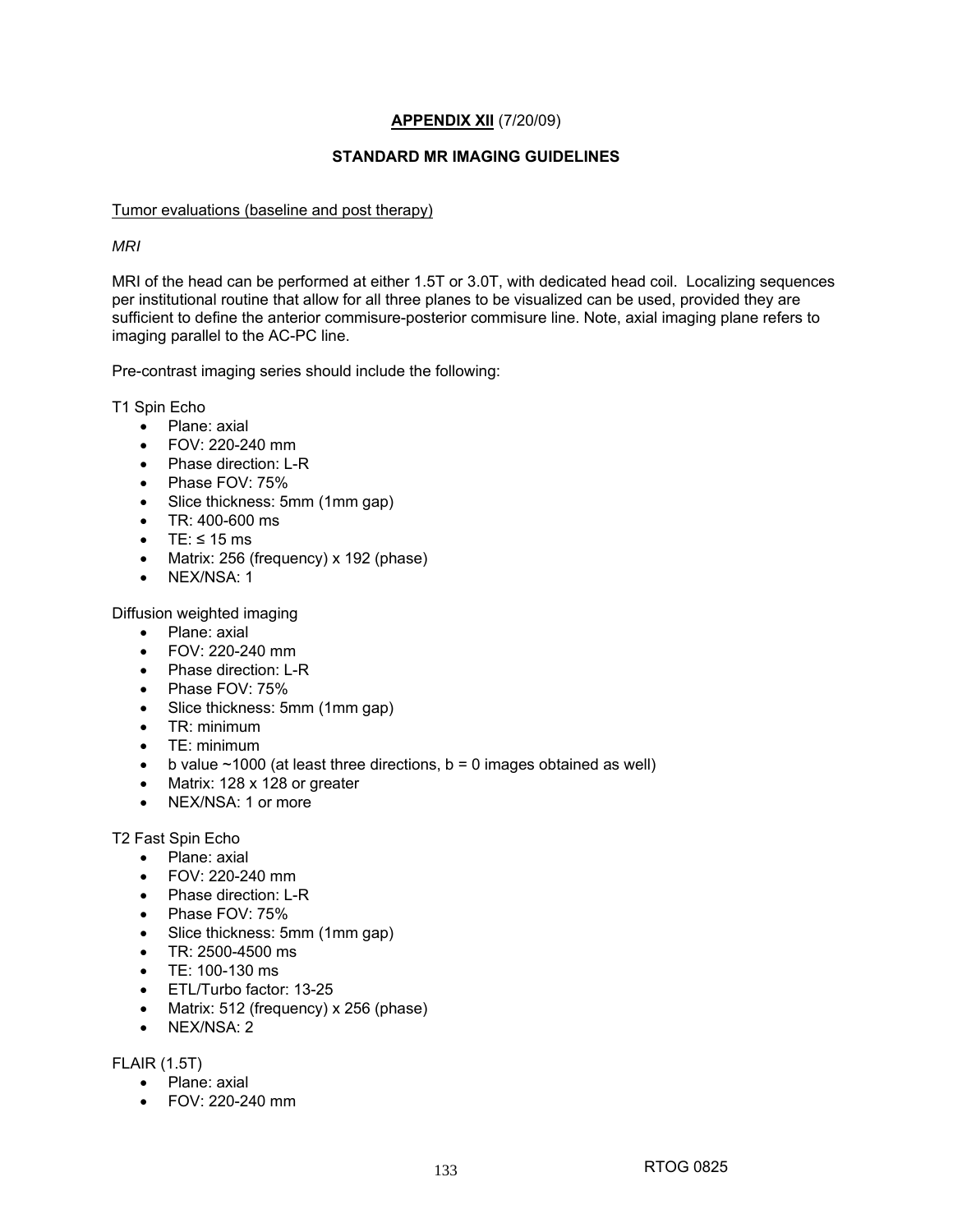- Phase direction: L-R
- Phase FOV: 75%
- Slice thickness: 5mm (1mm gap)
- TR: 10000 ms
- TE: 100-150 ms
- TI: 2000 ms
- Matrix: 256 (frequency) x 192 (phase)
- NEX/NSA: 1

# FLAIR (3.0T)

- Plane: axial
- FOV: 220-240 mm
- Phase direction: L-R
- Phase FOV: 75%
- Slice thickness: 5mm (1mm gap)
- TR: 10000 ms
- TE: 70-130 ms
- $\bullet$  TI: 2500 ms
- Matrix: 256 (frequency) x 192 (phase)
- NEX/NSA: 1

Gadolinium based contrast should then be administered per institutional routine. The post-contrast imaging must be performed in the plane that the pre-contrast imaging was obtained in (axial, as indicated here). Post-contrast imaging should also be acquired in at least one additional plane (e.g. coronal, or sagittal). 3D T1-weighted volumetric imaging (e.g., SPGR or MPRAGE) with 1.5mm isotropic voxel size or better should be considered as well.

T1 Spin Echo post-contrast (axial)

- Plane: axial
- FOV: 220-240 mm
- Phase direction: L-R
- Phase FOV: 75%
- Slice thickness: 5mm (1mm gap)
- TR: 400-600 ms
- TE:  $\leq$  15 ms
- Matrix: 256 (frequency) x 192 (phase)
- NEX/NSA: 1

T1 Spin Echo post-contrast (coronal)

- Plane: coronal
- FOV: 220-240 mm
- Phase direction: L-R
- Phase FOV: 75%.
- Slice thickness: 5mm (1mm gap)
- TR: 400-600 ms
- TE:  $\leq 15$  ms
- Matrix: 256 (frequency) x 192 (phase)
- NEX/NSA: 1

T1 Spin Echo post-contrast (sagittal)

- Plane: sagittal
- FOV: 220-240 mm
- Phase direction: A-P
- Phase FOV: 100%.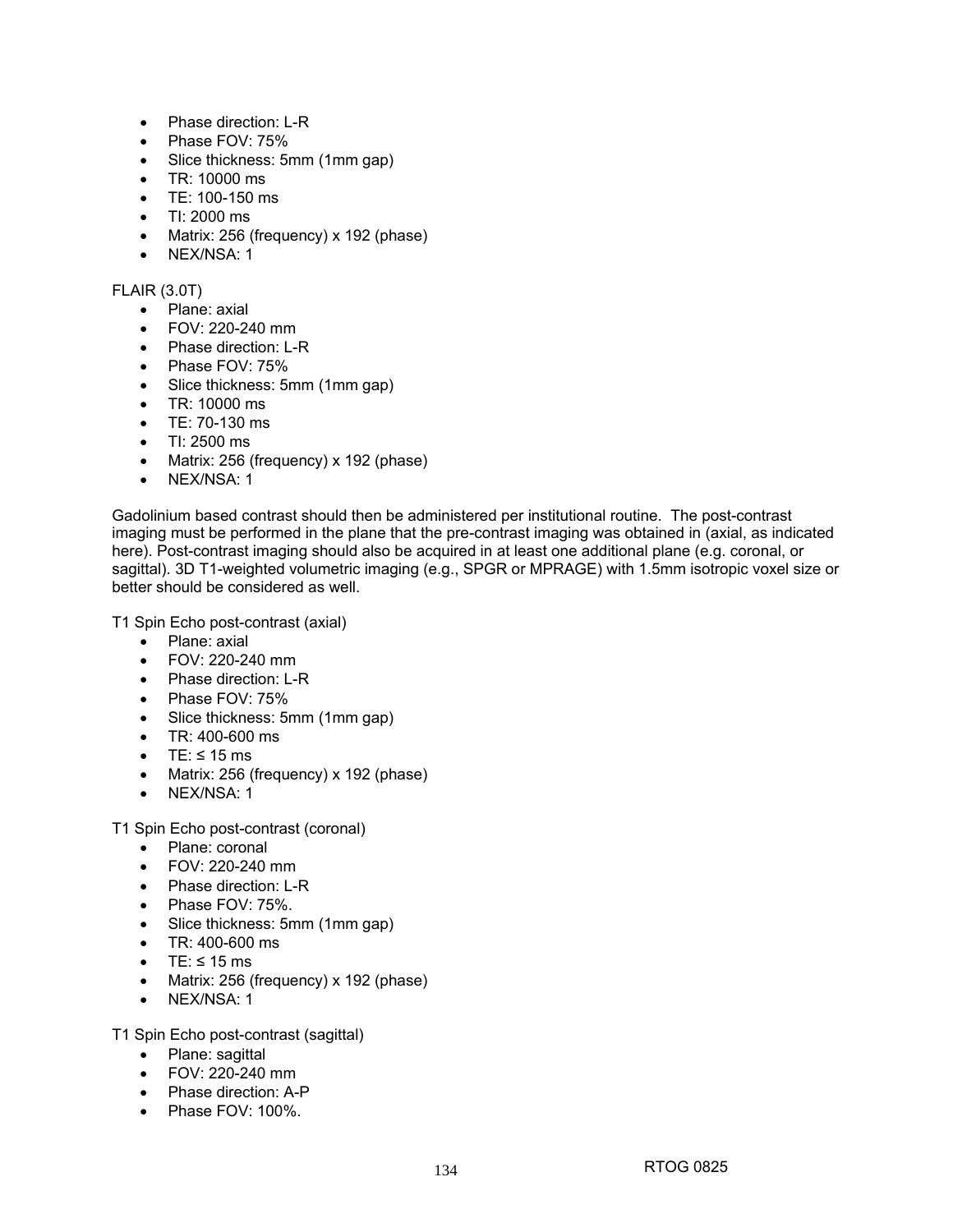- Slice thickness: 5mm (1mm gap)
- $\bullet$  TR: 400-600 ms
- TE:  $\leq$  15 ms
- Matrix: 256 (frequency) x 192 (phase)
- NEX/NSA: 1

T1 volumetric imaging post contrast (MPRAGE/SGPR)

- Plane: sagittal
- FOV: 240-260 mm
- Phase direction: A-P
- Phase FOV: 100%.
- Slice thickness: ≤ 1.5 mm
- TR: 2400-2600 ms
- TE: minimum
- TI: 1100 ms
- Matrix: 256 x 256
- NSA/NEX: 1

# *CT*

In cases where MRI is contraindicated, CT can substitute for MRI. CT should be performed with iodinated contrast material per institutional routine. CT scan should be a minimum of 5 mm slice thickness.

### Hemorrhage exclusion scanning:

CT or MRI must be performed within one week prior to second step registration (study enrollment after confirmation of glioblastoma pathology by central pathology review) to delineate the presence and degree of hemorrhage. If CT scanning is used, non-contrast scanning must be performed. The hemorrhage exclusion scan can be identical to the baseline tumor assessments scan (if using CT, then both precontrast and post-contrast CT must be performed). If a separate hemorrhage exclusion scan is performed in addition to the baseline tumor assessment scan, contrast-enhanced imaging is not required.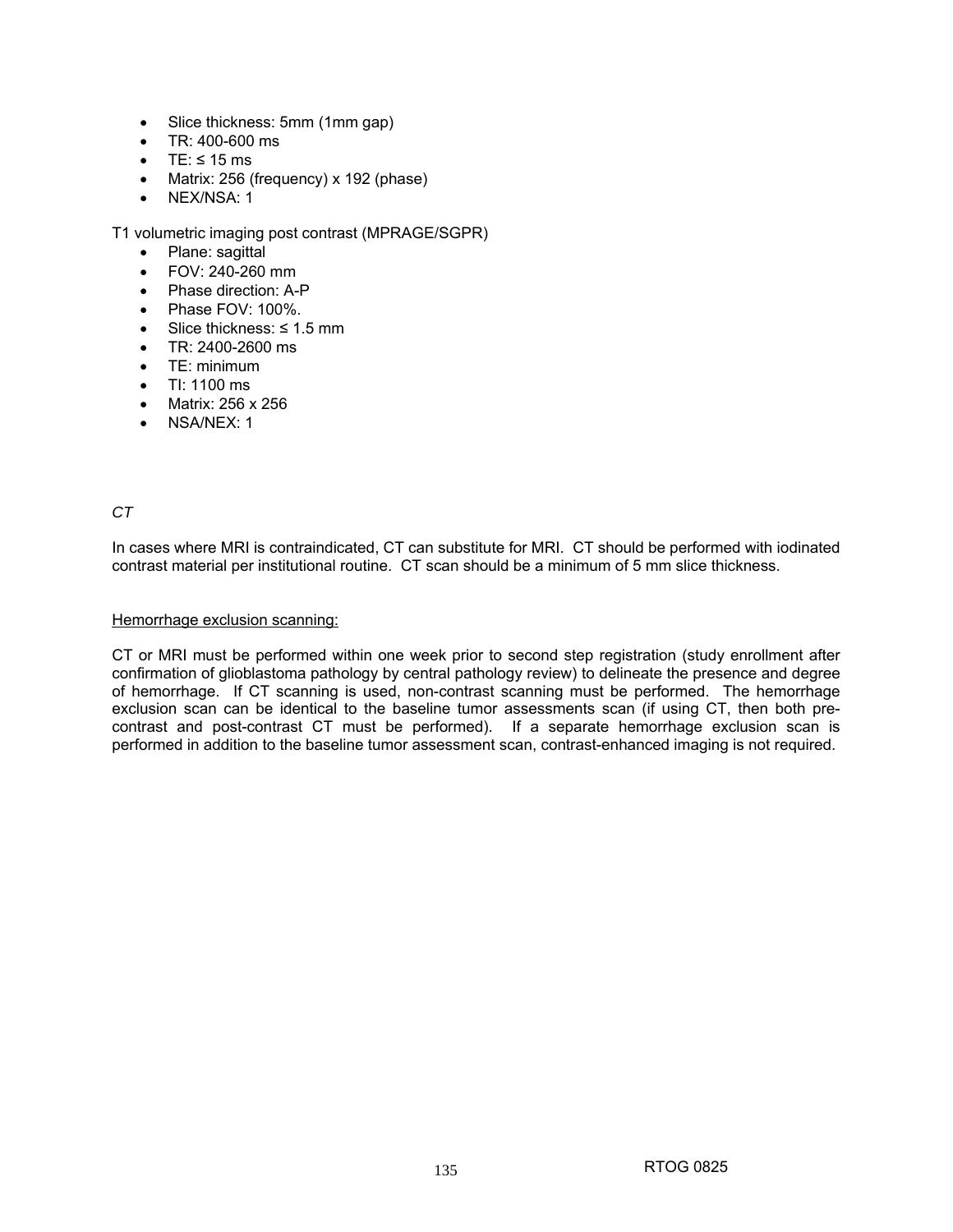# **APPENDIX XIII** (7/20/09)

# **ACRIN 6686 ADVANCED MRI TECHNICAL ACQUISITION GUIDELINES**

## **Site Selection**

The advanced MR imaging described in this appendix will be undertaken at a limited number of prequalified sites per the qualification instructions posted on the ACRIN web site for the advanced imaging sub-study at: http://www.acrin.org/6686\_protocol.aspx.

# **Technical Parameters**

Technical parameters for both standard and advanced imaging, as well as instructions for site prequalification can be found on the web at http://www.acrin.org/6686\_protocol.aspx. Site qualification for the advanced imaging sub-study must be met prior to registering any eligible participants. All MRI studies should be performed on a scanner that has submitted images for pre-enrollment central review and has been approved for use in this study as described in this appendix. All studies must be performed according to the protocol performed during pre-qualification.

Participants will undergo follow-up scanning on the same exact scanner serially.

## **Advanced MRI Imaging at 1.5 Tesla or 3.0 Tesla in order of acquisition:**

- 1. 3-plane localizer/scout
- 2. T1-weighted pre contrast (spin echo)
- 3. T2-weighted axial
- 4. Fluid-attenuated inversion recovery (FLAIR) axial
- 5. DCE-MRI
- 6. Diffusion Weighted Imaging/Diffusion Tensor Imaging (DWI/DTI)
- 7. DSC-MRI
- 8. T1-weighted post contrast 3D volumetric (gradient echo)
- 9. T1-weighted post contrast (spin echo)

# **DCE Perfusion MRI Technique**

The DCE-MRI component requires a T1 mapping sequence consisting of multiple series done at varying flip angles prior to the contrast enhanced series. An injection of 0.1 mmol/kg of gadolinium contrast agent + saline flush is administered after approximately 30 seconds of baseline imaging during the subsequent contrast enhanced series.

### **DSC Perfusion MRI Technique**

The DSC perfusion component of the MRI requires a dynamic image acquisition during rapid injection of a 0.1 mmol/kg Gd contrast agent / saline flush. The DCE-MRI series will be run prior to this DSC perfusion series. In this order, the DCE series with a gadolinium dose of 0.1 mmol/kg will have served as a pre-load for the DSC acquisition to minimize T1 leakage effects.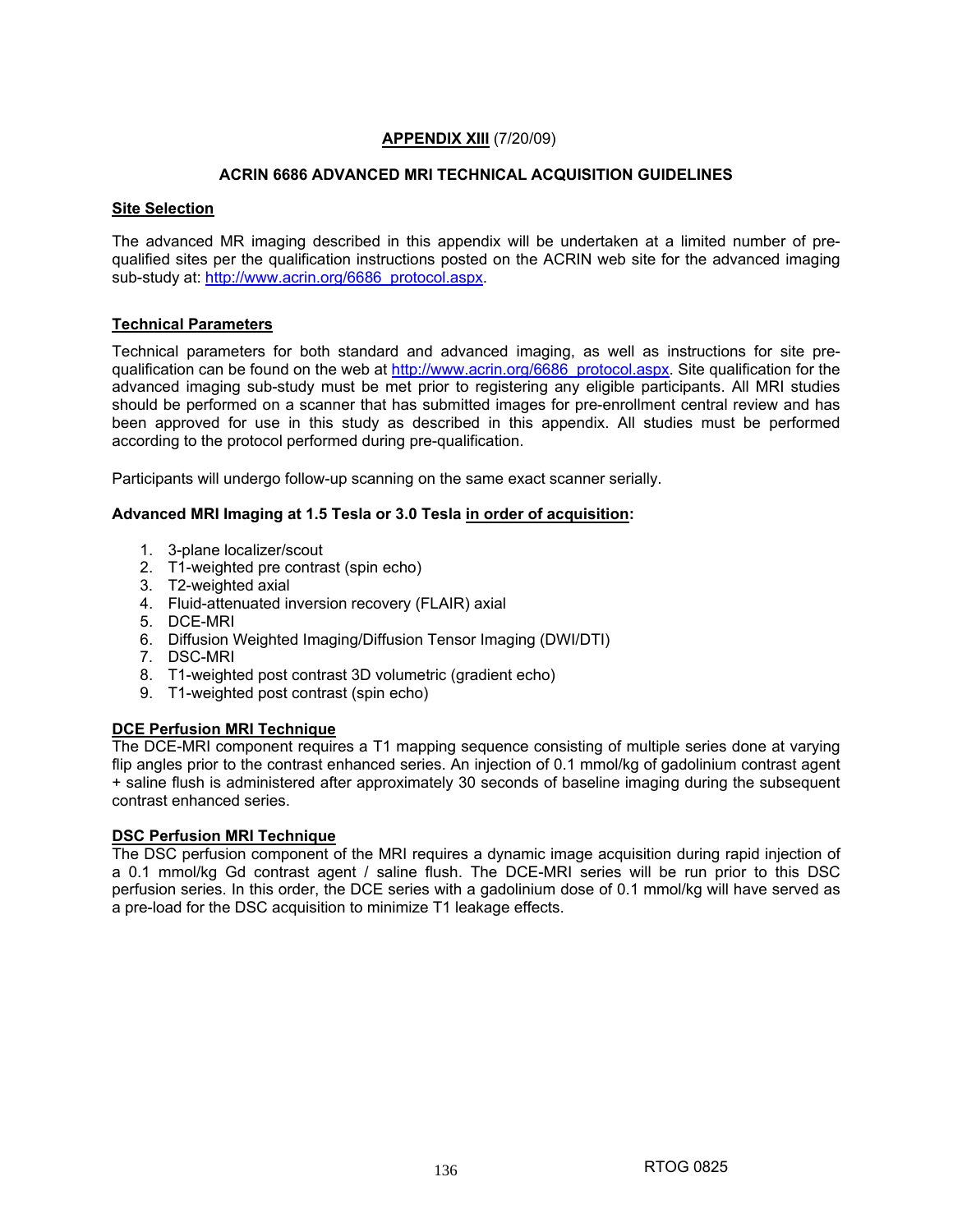# **APPENDIX XIV** (7/20/09)

# **ACRIN 6686 ADVANCED MR IMAGING ACQUISITION AND IMAGE SUBMISSION**

**NOTE:** Detailed technical parameters for imaging, as well as instructions for site pre-qualification for Advanced Imaging, can be found on the web at http://www.acrin.org/6686\_protocol.aspx The advanced MR imaging described in this appendix will be undertaken at a limited number of pre-qualified sites per the qualification instructions posted on the ACRIN web site at: http://www.acrin.org/6686\_protocol.aspx.

Sites performing Advanced Imaging must be able to perform all of the required advanced series. A detailed process for the imaging quality assurance review and approval is outlined on the RTOG and ACRIN web sites, respectively, http://www.rtog.org and http://www.acrin.org/6686\_protocol.aspx.

Eligible patients must have given written consent to participate in the Advanced Imaging (MRI) sub-study and satisfy the eligibility criteria.

Image submission requirements are outlined below in section 2 of this appendix.

Images will be submitted to ACRIN via secure FTP (sFTP) for approval by the central quality reviewer. The results of this review will be returned to the institutions prior to site participation.

**NOTE:** For more detailed information, contact Jim Gimpel at jgimpel@acr-arrs.org.

### **1 MR Image Quality Evaluations**

### **1.1 ACRIN Imaging Quality Assurance Review**

### **1.1.1 Institution MRI Scanners**

¾ All institutions must have an ACRIN-approved MRI scanner qualified prior to registering participants.

### **1.1.2 Submission of Test Cases for Image Quality Assurance Review**

- $\triangleright$  Submit for review one MRI exam performed per protocol using the parameters available on the ACRIN web site at http://www.acrin.org/6686\_protocol.aspx.
- $\triangleright$  Additionally, sites that participate in the advanced imaging option will include, DSC-MRI and DCE-MRI sequences according to protocol using the parameters listed in the Imaging Guidelines available on the ACRIN web site.

### **1.1.3 Image Quality Assurance Review Rationale**

- $\triangleright$  To establish a communication link between ACRIN, RTOG, and sites.
- $\triangleright$  To establish a mechanism for transferring images to ACRIN, e.g., internet, CD, DVD, etc.
- $\triangleright$  To ensure high quality standardized MR images from each site.
- $\triangleright$  To facilitate accurate and timely submission of required MR imaging.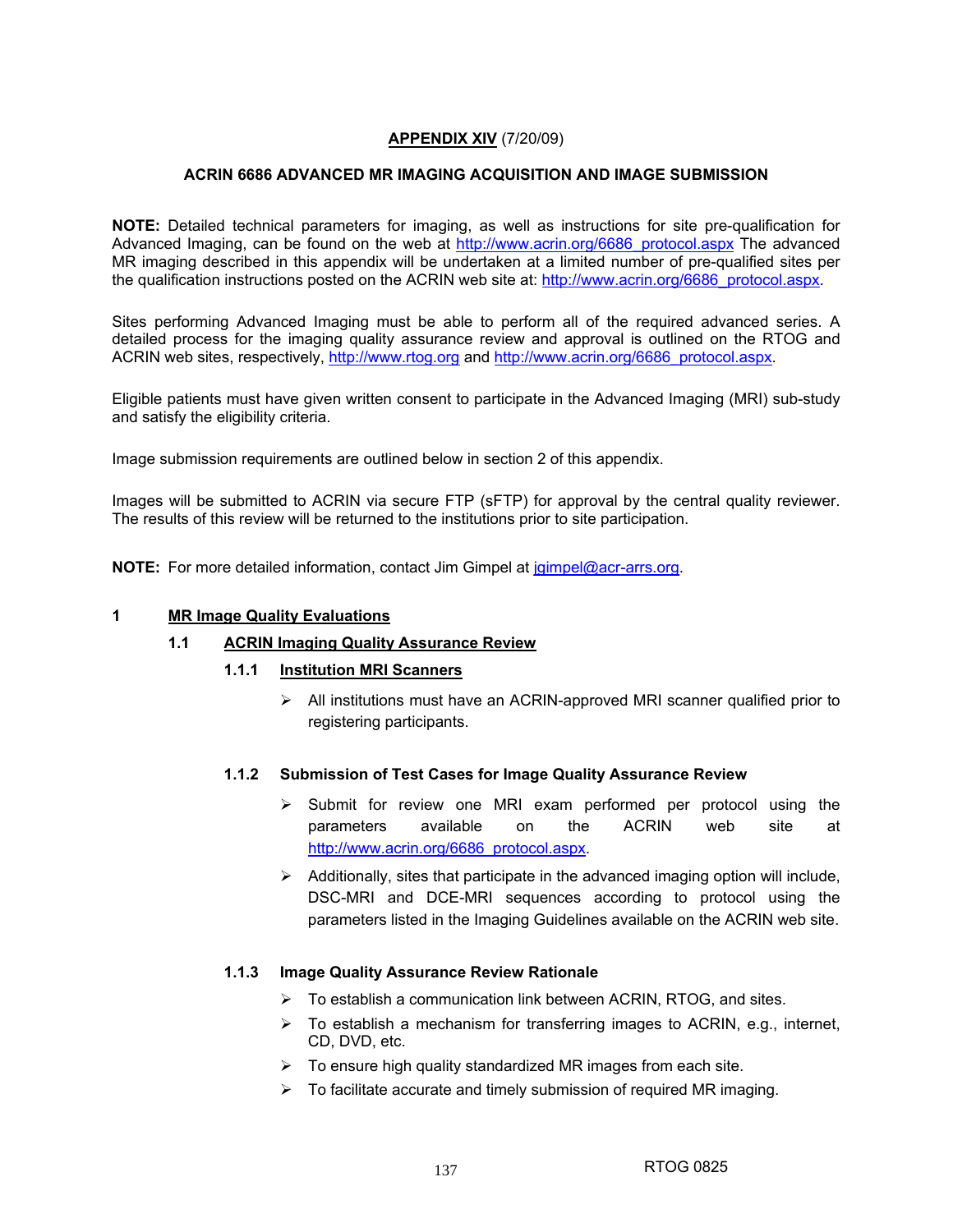# **1.2 Imaging Protocol**

Imaging protocol can be found along with the Imaging Transmittal Worksheet on the ACRIN web site, http://www.acrin.org/6686\_protocol.aspx, or on the RTOG web site (www.rtog.org).

All advanced MR imaging will conform to the MRI quality control standards as described on the ACRIN web site, http://www.acrin.org/6686\_protocol.aspx, and on the RTOG web site (www.rtog.org).

## **2 MRI Submission Instructions**

All imaging exams must be submitted to the ACRIN Image Management Center immediately following each time point/visit. Imaging submitted must not include any additional imaging for which the participant has not consented at registration.

A completed, signed Imaging Transmittal Worksheet (ITW) MUST accompany all imaging exams submitted to ACRIN for each time point. The ITW must be completed and faxed to 215-923-1737 at the time the images are being submitted. For exams submitted via media, this worksheet must be completed and included with the media shipment. Please affix a label to the jacket of the media to include: study name, site name, case number, date of exam(s), time point, and type of imaging.

## **2.1 MR Image Submission**

ACRIN can provide software for anonymization and sFTP of DICOM image data. This software, TRIAD, can be installed and configured for radiology sites participating in ACRIN protocols. For more information on TRIAD software, contact the ACRIN Image Management Center at imagearchive@acr-arrs.org or the TRIAD helpdesk at Triad-Support@acr-arrs.org.

# **2.2 Removal of Confidential Participant Information**

 The header record on DICOM formatted image data often contains information identifying the participant by name and must be scrubbed before the image is transferred. This involves replacing the Participant Name tag with the ACRIN institution ID, replacing Participant ID tag with the ACRIN case number, and putting the study number (RTOG 0825/ACRIN 6686) into the Other Participant ID tag.

 For further assistance in utilizing TRIAD for anonymization, about submission, or for other questions regarding image transfer, contact the ACRIN Image Management Center at imagearchive@acr-arrs.org.

### **2.3 CD Transfer**

 Images may also be sent on CD-ROM or other electronic medium for the ACRIN Image Management Center to transfer to the image archive. Please contact Jim Gimpel (jgimpel@acr-arrs.org; 215-574-3238) at ACRIN prior to your media submission to confirm compatibility before your first case.

### **2.4 Image Quality Control**

 All image submissions will be subject to ongoing quality control review by the ACRIN Image Management Center. In addition, a central quality review will be formally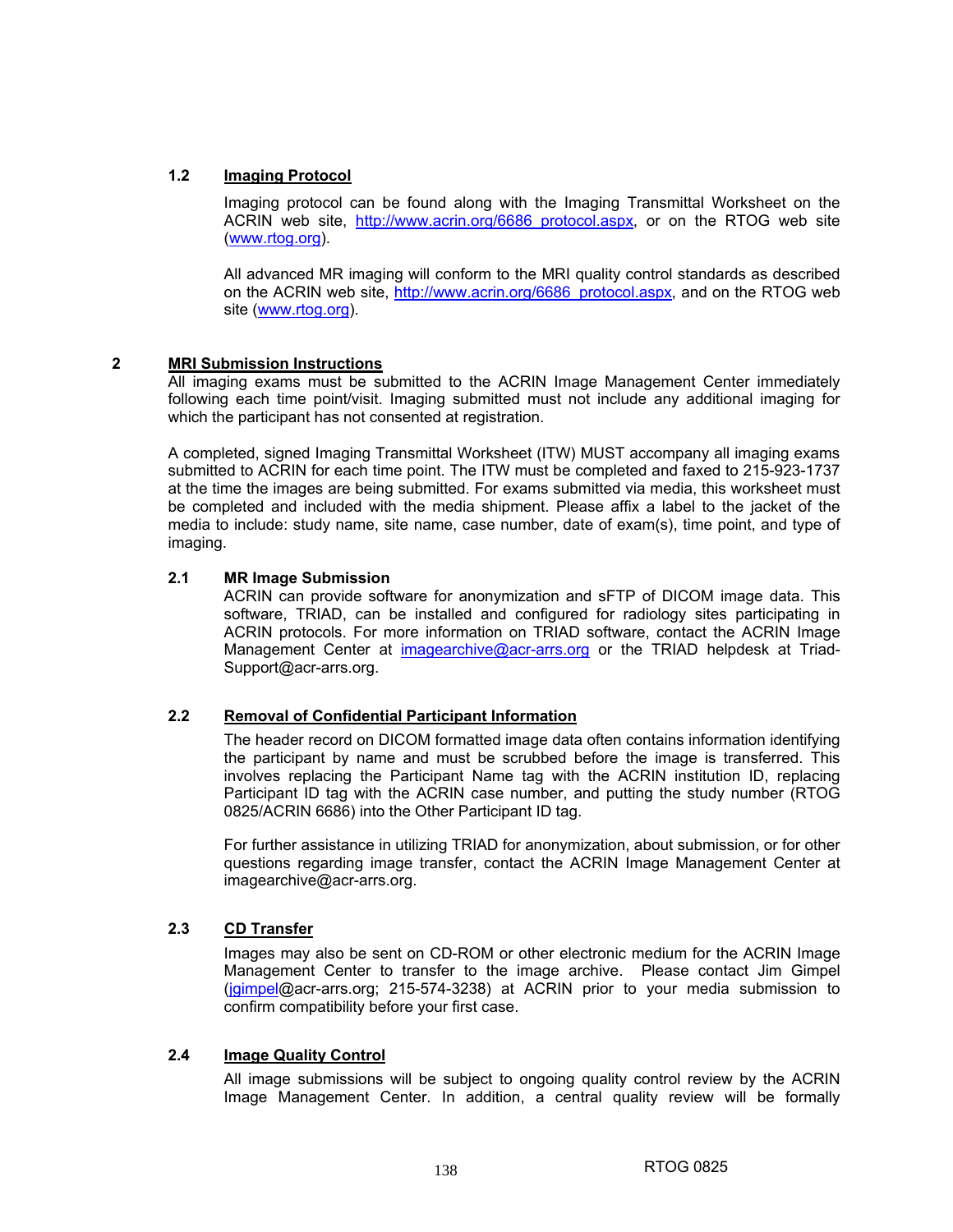conducted on the first standard imaging submission and the first two advanced submissions from each participating institution, including a review by the central quality investigator for the trial. A random sampling of 10% of the remaining cases will be reviewed thereafter.

 Prompt submission of all image data is essential to ensure adequate image quality control.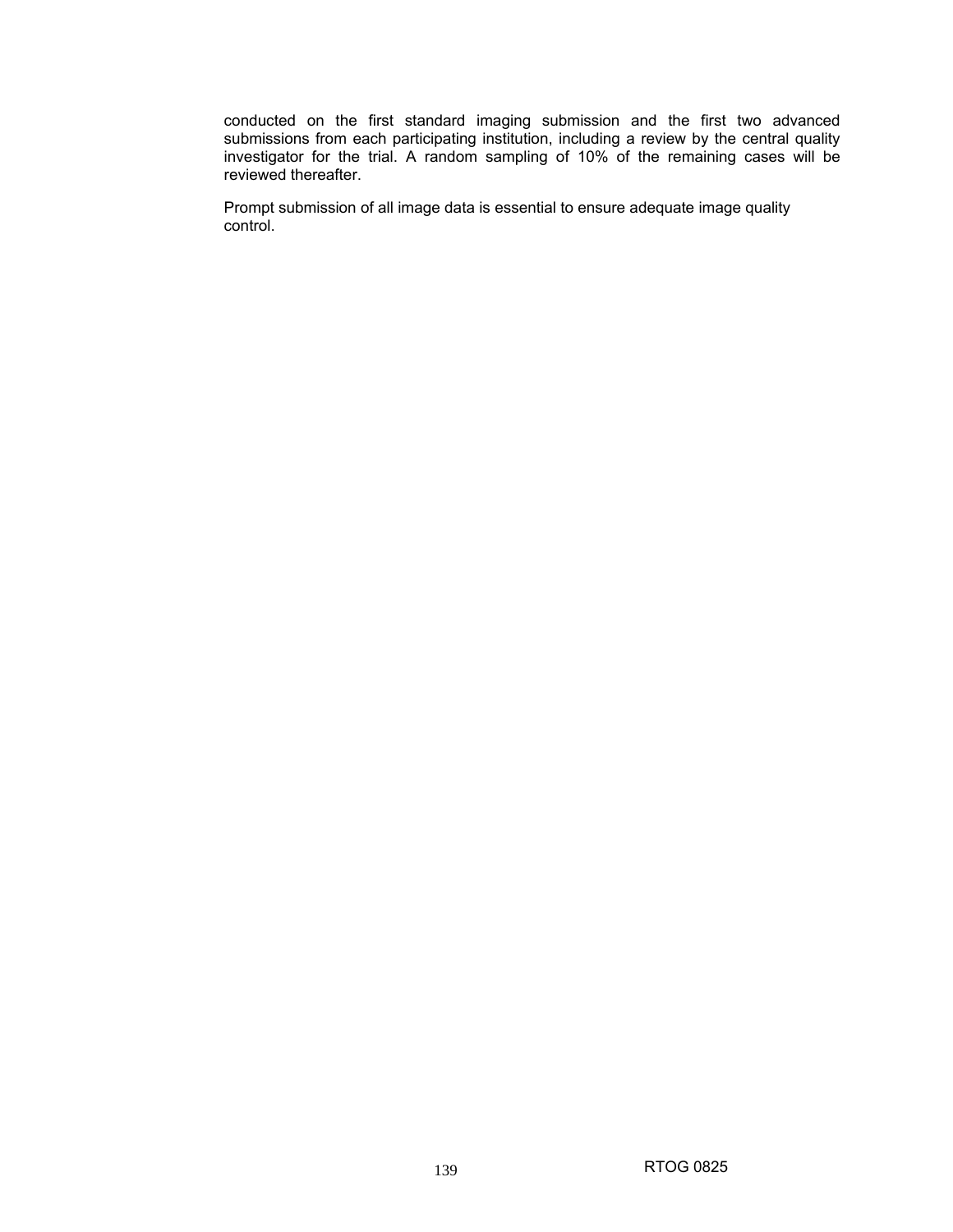# **APPENDIX XV** (11/29/10)

# **ACRIN 6686 Advanced Imaging Adverse Event Reporting Instructions**

# **1.0 Definition of Adverse Event**

An Adverse Event **(AE)** is any untoward, undesired, unplanned medical occurrence in a participant, and does not necessarily have a causal relationship with the study intervention. An AE can therefore be any unfavorable and unintended sign (including an abnormal laboratory finding or physiological observation), symptom, or disease temporally associated with the use of a medical treatment or procedure that may or may not be considered related to the medical treatment or procedure (attribution of unrelated, unlikely, possible, probable, or definite). Any symptom, sign, illness, or experience that develops or worsens in severity during the course of the study, including intercurrent illnesses or injuries, should be regarded as an AE.

# **2.0 Definition of Serious Adverse Event**

AEs are classified as serious or non-serious. A Serious Adverse Event **(SAE)** is any AE that results in any of the following outcomes:

- $\triangleright$  Death;
- $\triangleright$  Life-threatening (refers to any adverse event that places the subject at immediate risk of death from the event as it occurred; life-threatening event does not include an event that, had it occurred in a more severe form, might have caused death, but as it actually occurred, did not create an immediate risk of death);
- $\triangleright$  Inpatient hospitalization and/or prolongation of an existing hospitalization (hospitalization is defined as lasting 24 hours or longer. Emergency room visits are not considered serious until one of the above criteria is met. Any elective hospitalization for a pre-existing condition that has not worsened does not constitute an SAE;
- $\triangleright$  Results in persistent or significant disability or incapacity (substantial disruption in a person's ability to conduct normal daily living activities);
- $\triangleright$  A congenital anomaly or birth defect (in offspring); or
- $\triangleright$  Other medically important event.

Important medical events are those based upon appropriate medical judgment that may not be immediately life threatening, but are clearly of major clinical significance. They may jeopardize the subject and may require intervention to prevent one of the other serious outcomes noted above.

# **3.0 Adverse Event Grading**

Grade refers to the severity (intensity) of the AE.

- **1 Mild:** AE is noticeable to the participant but does not interfere with routine activity.
- **2 Moderate:** AE interferes with routine activity but responds to symptomatic therapy and/or rest

**3 – Severe:** AE significantly limits the subject's ability to perform routine activities despite symptomatic therapy

### **4 – Life-threatening or disabling**

**5 – Death/Fatal** 

# **4.0 Adverse Event Attribution**

Attribution is the determination of whether an AE is related to the advanced imaging study.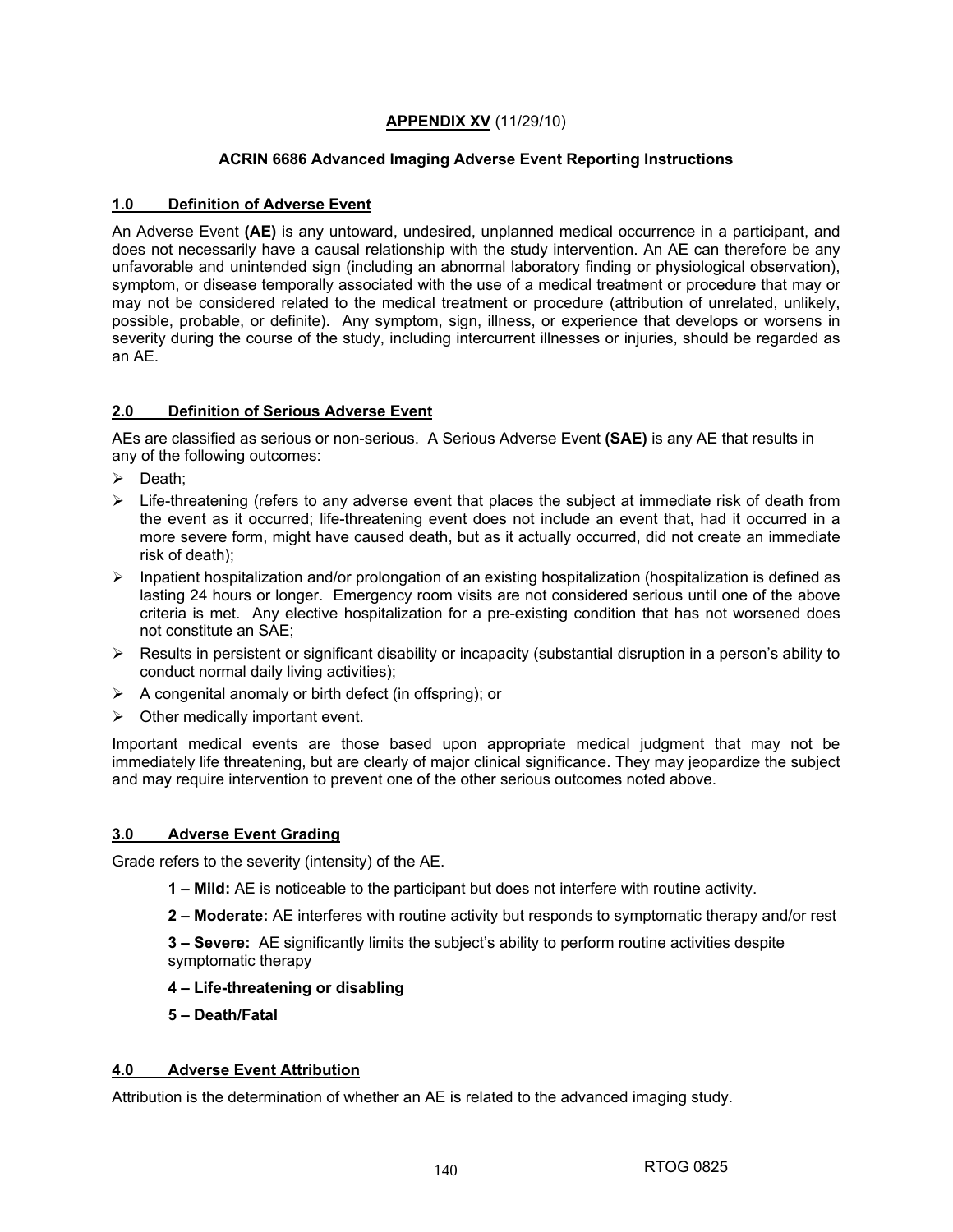Attribution categories are:

| Definite         | $\sim$     | AE is clearly related to the study treatment or procedure.     |
|------------------|------------|----------------------------------------------------------------|
| <b>Probable</b>  | $\sim$     | AE is likely related to the study treatment or procedure.      |
| <b>Possible</b>  | $\sim$ $-$ | AE may be related to the study treatment or procedure.         |
| Unlikely         | $\sim$     | AE is doubtfully related to the study treatment or procedure.  |
| <b>Unrelated</b> | $\sim$     | AE is clearly NOT related to the study treatment or procedure. |
|                  |            |                                                                |

### **5.0 Expected Adverse Events for Advanced Imaging Study:**

## MRI Scan:

- $\triangleright$  Anxiety/Stress
- ¾ Claustrophobia
- $\triangleright$  Discomfort.

# Gadolinium:

- $\triangleright$  Allergic reaction to contrast agent
- ¾ Headache
- $\triangleright$  Nausea
- $\triangleright$  Vomiting
- ¾ Rash
- $\triangleright$  Temporary low blood pressure
- ¾ Nephrogenic Systemic Fibrosis (NSF)/Nephrogenic Fibrosing Dermopathy (NFD).

NOTE: Precautions should be exercised for patients with a history of grand mal seizures, severely impaired renal function or hemolytic anemia. The very unlikely possibility of a reaction, including anaphylactic or cardiovascular reactions, should be considered especially for patients with a known sensitivity to Gd or history of asthma. Nephrogenic Systemic Fibrosis (NSF) or Nephrogenic Fibrosing Dermopathy (NFD) (kidney disorders), may occur in patients with moderate to end-stage kidney disease after they have had a MRI scan with gadolinium-based contrast agent.

Needle Placement**:**

- $\triangleright$  Minor discomfort:
- $\triangleright$  Bleeding;
- ¾ Infection;
- $\triangleright$  Bruising.

# **6.0 Recording of Adverse Events**

At each contact (site visit and/or telephone) with the study participant, the investigator or investigatordesignee must seek information on AEs through discussion and, as appropriate, by examination. Information on all expected and unexpected AEs considered possibly, probably, definitely related to the advanced imaging (MRI and MRS) sub-study with the severity level of grades 3, 4, 5 should be recorded immediately into the source document, e.g. AE Log and/or progress notes of the study participant's chart, and retained at the site. These AEs will also be recorded in the AE CRF and reviewed by the principle site investigator in real time to determine grade and attribution of the event. For the standard MR imaging, sites should follow standard of care practice per the local institution's policies and procedures.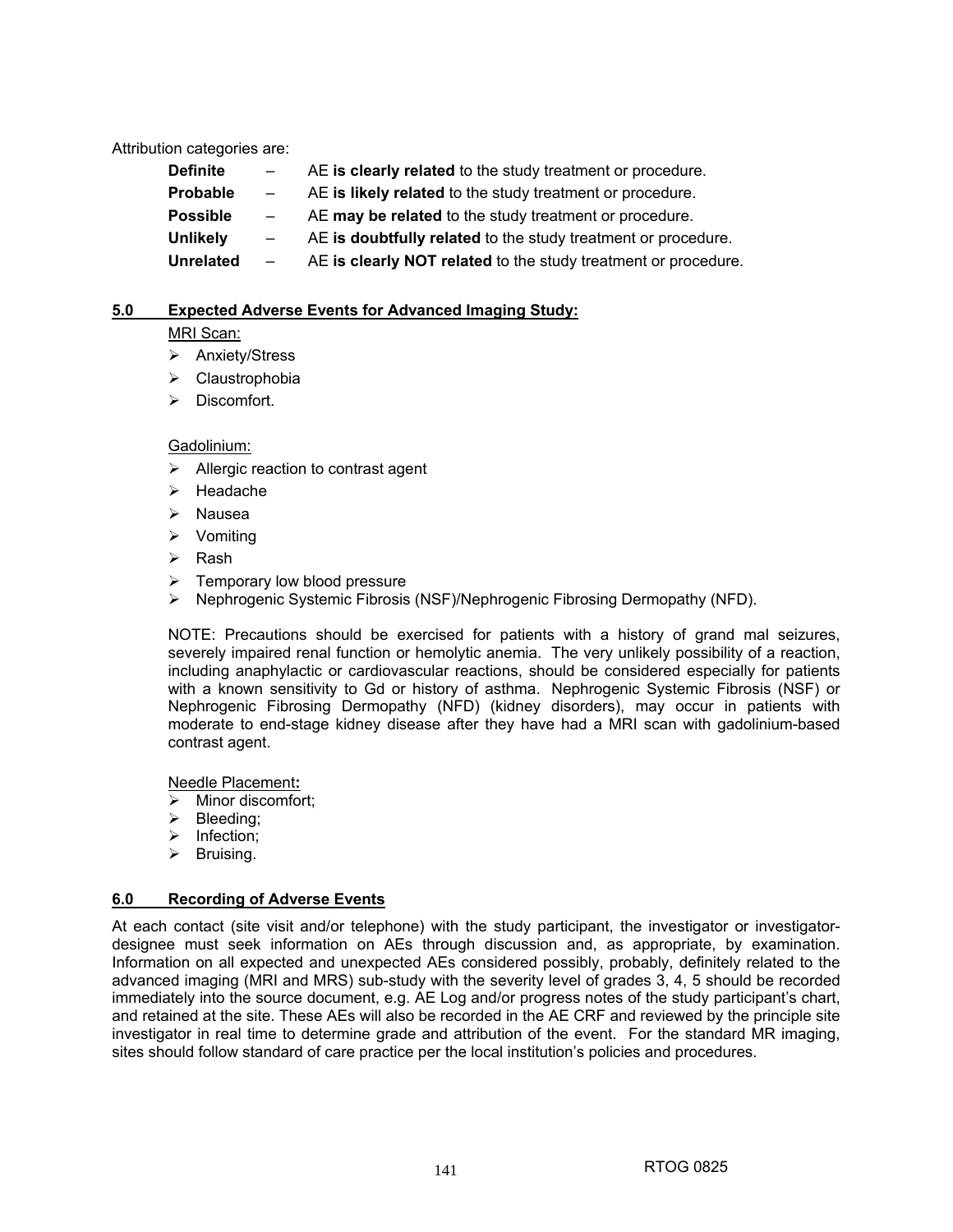# **7.0 Reporting of Adverse Events**

Prompt reporting of all AEs is the responsibility of each investigator, clinical research associate, and nurse engaged in clinical research.

Routine reporting is defined as documentation of AEs on source documents and AE CRF, and submission to RTOG for preparation of a report for Data and Safety Monitoring Committee (DSMC) review, quarterly reports to CDUS, and the final study report.

Expedited reporting is defined as immediate notification of NCI and RTOG. If reporting an event related to the Advanced Imaging (DCE-MRI and DSC-MRI) component, immediate notification to ACRIN is also required. Routine reporting requirements also apply.

ACRIN will collect and report only those AEs considered possibly, probably, or definitely related to the Advanced Imaging (DCE-MRI and DSC-MRI) sub-study that occur during study participation and up to 30 days after the last study procedure. Local IRBs and/or institutions may stipulate additional adverse events reporting based upon their review of the protocol.

All expected and unexpected adverse events considered possibly, probably, or definitely related to Advanced Imaging (DCE-MRI and DSC-MRI) sub-study and SAEs will be documented in the study participant's chart and AE CRFs, in addition to meeting all study-specific reporting requirements of ACRIN, NCI/CIP, and the local IRB (per local IRB policy).

# **8.0 Expedited Reporting to NCI, RTOG, and/or ACRIN**

- **8.1** Investigator or investigator-designee must use expedited AE reporting for **deaths** (considered possibly, probably, or definitely related to the Advanced Imaging [DCE-MRI and DSC-MRI] sub-study) occurring during study participation and up to 30 days after the last study procedure.
- **8.2** All life-threatening/disabling unexpected AEs (considered possibly, probably, or definitely related to the Advanced Imaging [DCE-MRI and DSC-MRI] sub-study) occurring during study participation and up to 30 days after the last study procedure will reported within 24 hours, followed by a full report within five (5) calendar days of first knowledge of the event.
- **8.3** All hospitalizations (or prolongation of existing hospitalization) for AEs with the severity (intensity) level of CTCAE (4.0) grade 3, 4, 5 and attribution of possibly, probably, or definitely related to the Advanced Imaging (DCE-MRI and DSC-MRI) sub-study must be reported within ten (10) calendar days of first knowledge of the event, in addition to documentation in patient chart and AE CRF. However, if the event is grade 4 or 5 and unexpected, it must be reported within 24 hours, followed by a full report within five (5) calendar days.
- **8.4** All other SAEs with attribution of possibly, probably, or definitely related to the Advanced Imaging (DCE-MRI and DSC-MRI) sub-study which include AEs that results in persistent or significant disability or incapacity, or congenital anomaly (birth defect) in the offspring of the study participant must be reported within ten (10) calendar days of first knowledge of the event during study participation and up to 30 days after the last study procedure, in addition to documentation in patient chart and AE CRF.
- **8.5** Significant new information and/or follow-up information (e.g., test results, autopsy, and discharge summary) on on-going SAEs should be promptly reported.

# **8.6 When to Report an Event in an Expedited Manner**

Some AEs require 24-hour notification. Please complete a 24-Hour Notification Report via the NCl AdEERS web site (http://ctep.cancer.gov/reporting/adeers.html) within 24 hours of learning of the event. The full AdEERS report must be completed and submitted via AdEERS within 5 calendar days.

If the AdEERS system is down, a 24-hour notification call must be made to TRI 301-897-1704 and ACRIN 215-717-2763 for any AE related to the Advanced Imaging (DCE-MRI and DSC-MRI) sub-study. Once the system is restored, a 24-hour Notification Report must be entered into the AdEERS system by the original submitter of the report at the site.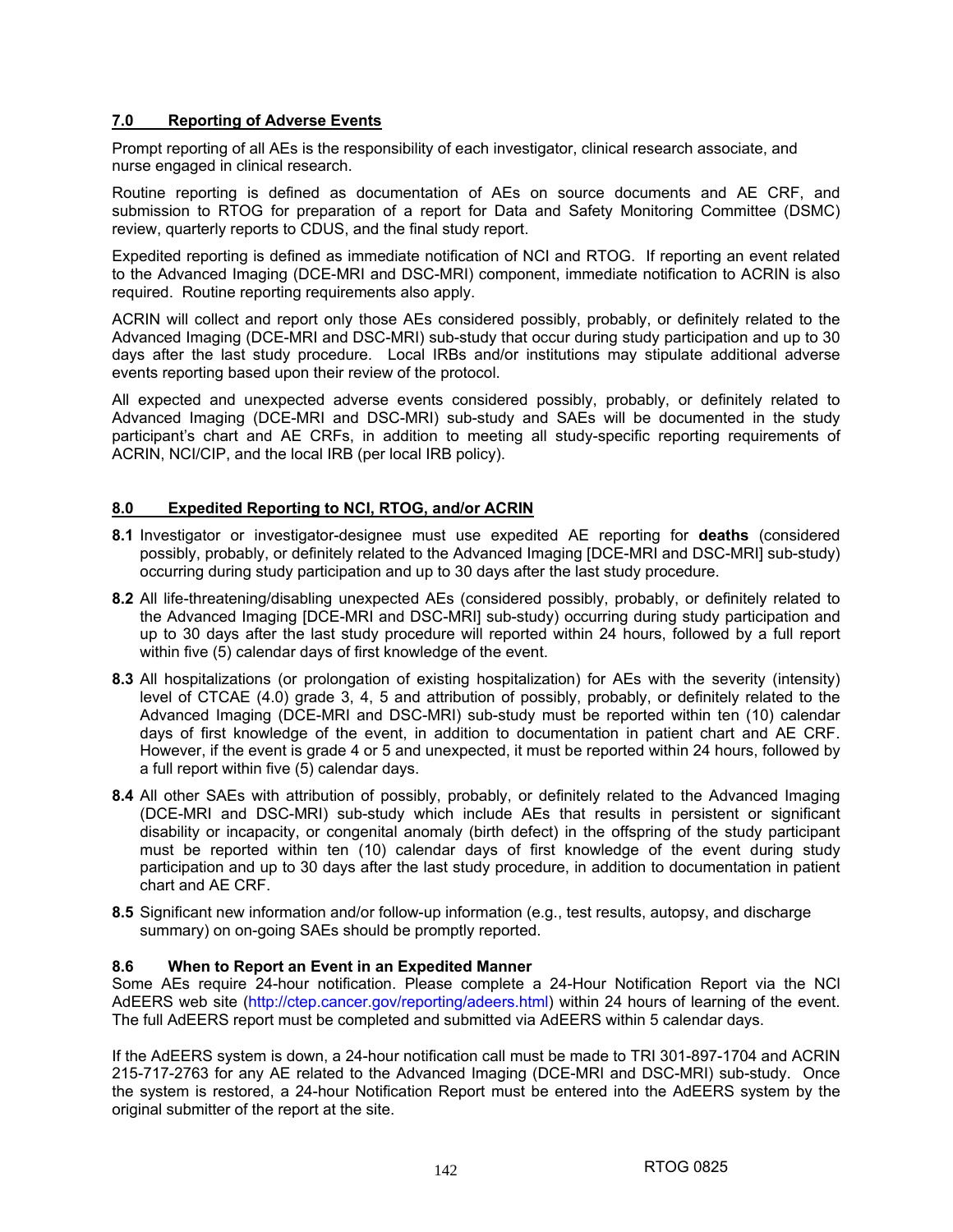When an AE requires expedited reporting, submit a full AdEERS report within the timeframes outlined in the table below. **NOTE:** AEs that meet the reporting requirements and occur within 30 days of the last dose of protocol treatment or procedure (Advanced Imaging [DCE-MRI and DSC-MRI] sub-study) must be reported on an expedited AE report form (using AdEERS).

For any AEs that occur more than 30 days after the last dose of treatment or procedure (Advanced Imaging [DCE-MRI and DSC-MRI] sub-study), only those that have an attribution of possibly, probably, or definitely AND meet the reporting requirements as described in the table below must be reported on an expedited AE report form (using AdEERS).

The following table summarizes the reporting requirements for AEs for the Advanced Imaging [DCE-MRI and DSC-MRI] sub-study:

| <b>Adverse Events that occur during</b>                                                                     | <b>Type of Report</b>           |                                  |                                                                                                        |
|-------------------------------------------------------------------------------------------------------------|---------------------------------|----------------------------------|--------------------------------------------------------------------------------------------------------|
| study participation (related to the<br>Advanced Imaging (DCE-MRI and<br>DSC-MRI) sub-study)                 | Routine<br>Reporting            | Expedited-<br>Written in 10 days | <b>Telephonic Report to NCI-CIP, RTOG,</b><br>and/or ACRIN within 24 hours of first<br>knowledge of AE |
| Grade 3<br>(Attribution of possible, probable, or<br>definite)                                              | x<br>Expected and<br>Unexpected |                                  |                                                                                                        |
| Hospitalization/Prolongation of<br>hospitalization**<br>(Attribution of possible, probable, or<br>definite) | Expected and<br>Unexpected      | x<br>Unexpected                  |                                                                                                        |
| Grade 4<br>(Attribution of possible, probable, or<br>definite)                                              | Expected and<br>Unexpected      | x<br>Unexpected                  |                                                                                                        |
| Death<br>(Attribution of possible, probable, or<br>definite)                                                | Expected and<br>Unexpected      | x<br>Expected and<br>Unexpected  | <b>Expected and Unexpected</b>                                                                         |

**\*\*All unexpected hospitalizations (or prolongation of existing hospitalization) for AEs with the severity (intensity) level of CTCAE v 4.0 grade 3, 4, or 5 with attribution of possible, probable or definite.** 

Assignment of grades (severity level) and attribution for each AE is to be completed at the institution by the Investigator.

This study requires that expedited AE reporting use the NCI's Adverse Expedited Reporting System (AdEERS). The NCI's guidelines for AdEERS can be found at http://ctep.cancer.gov. For questions regarding the use of the AdEERS application, please contact the NCI Technical Help Desk: 301-840- 8202. For general questions regarding completion of AdEERS reports or submissions, email CIPAEReporting@tech-res.com or call the AdEERSMD helpline at 301-897-7497.

An AdEERS report must be submitted to RTOG/ACRIN and the appropriate regulatory agencies by one of the following methods:

- $\triangleright$  Electronically submit the report via the AdEERS Web-based application located at http://ctep.cancer.gov, **or**
- $\triangleright$  If the AdEERS system is down, fax the completed NCI Adverse Event Expedited Report Single Agent or Multiple Agents for the investigational component of the DCE-MRI/DSC-MRI adverse events (paper template located at http://ctep.cancer.gov) to TRI (301-897-7402) and ACRIN (215-717-0936).

**NOTE:** Paper copies of AdEERS reports will only be accepted if the AdEERS system is down. Once the system is restored, a report submitted on a paper template must be entered into the AdEERS system by the original submitter of the report at the site.